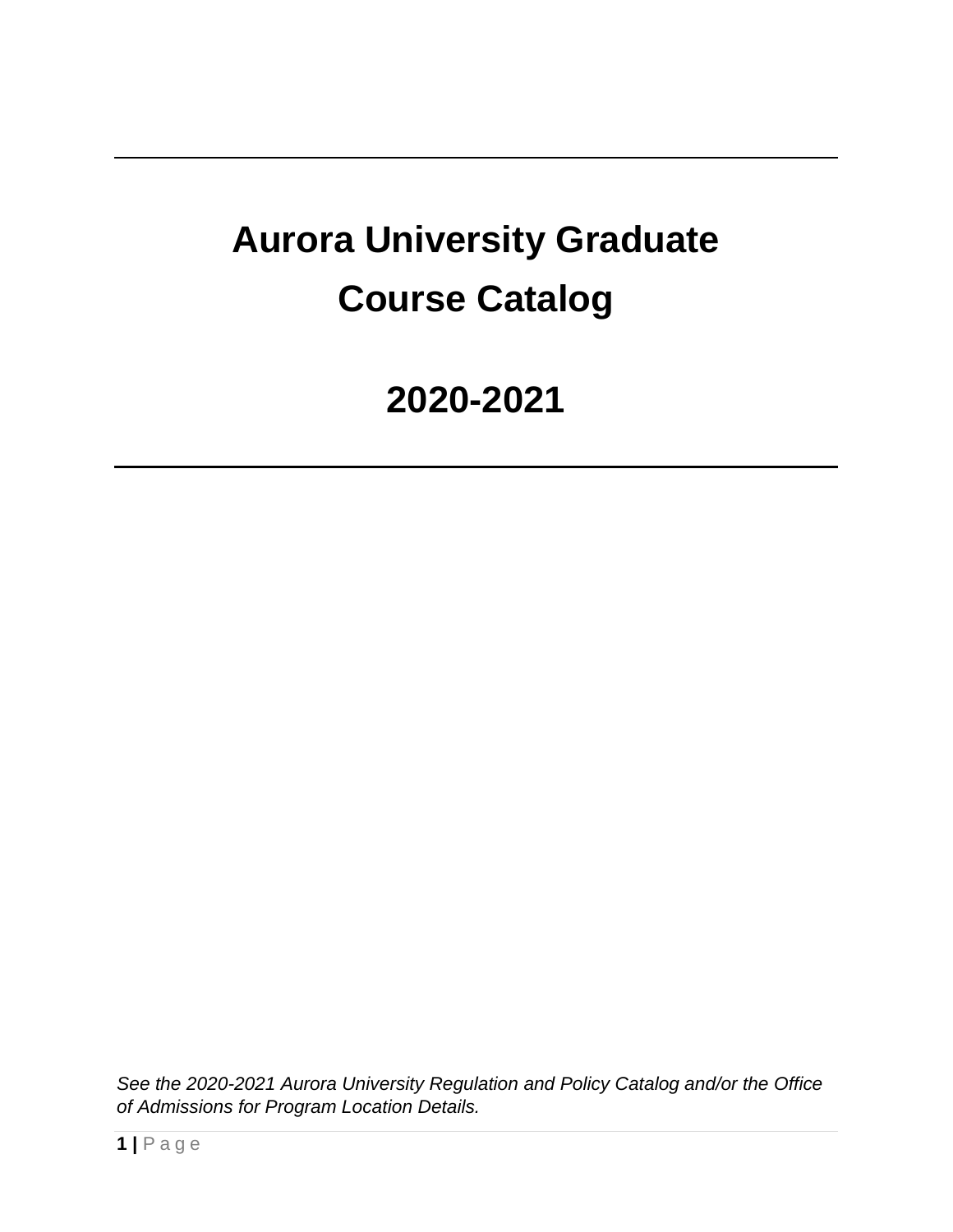# **Contents**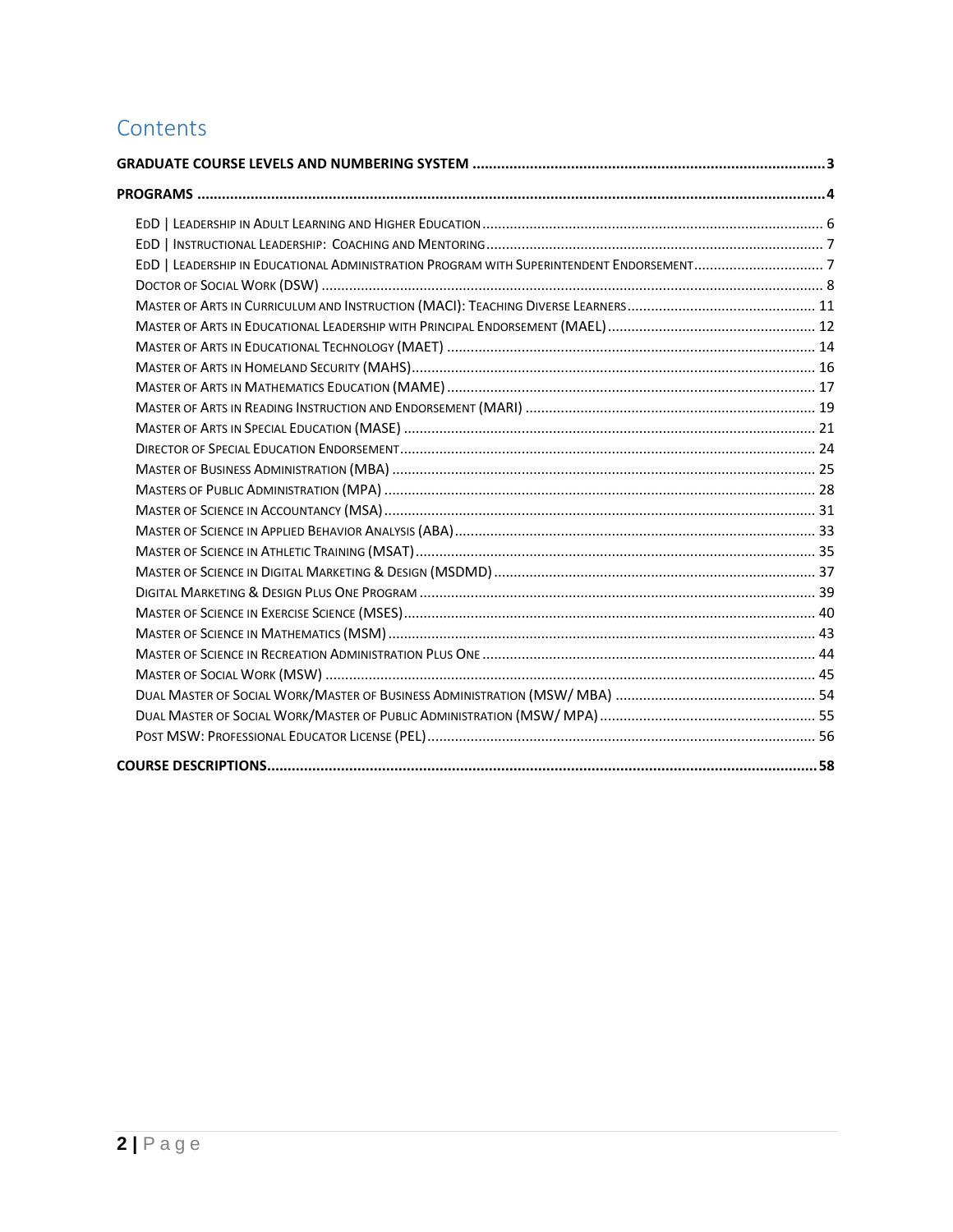### <span id="page-2-0"></span>**Graduate Course Levels and Numbering System**

Note: In addition to the courses listed below, each program may offer, as appropriate, the following types of specialized coursework and special learning experiences:

5810-19, 6810-19, 7810-19, 8810-19 Selected Topics 5830, 6830, 7830, 8830 Directed Study 5850, 6850, 7850, 8850 Workshop 5880, 6880, 7880, 8880 Travel Study 5980, 6980, 7980, 8980 Independent Study

Department/program is to be represented by three letters (e.g., EDU = Education, SWK = Social Work). Letter codes are assigned by the Registrar in consultation with the appropriate jurisdictional dean.

Course number is to be composed of four digits, with course number ranges to indicate level:

4000–4999 = advanced undergraduate, "senior" course, normally part of a major

5000–5999 = graduate course that may be open to advanced undergraduates as well

6000-6999 = graduate course, open only to graduate students

7000–8999 = doctoral course, open only to doctoral students

Numerical suffixes are used for section numbers.

EXAMPLES:

EDU5200–01 History and Philosophy of Education – 3 semester hours

SWK6040–01 Social Work and Spirituality – 2 semester hours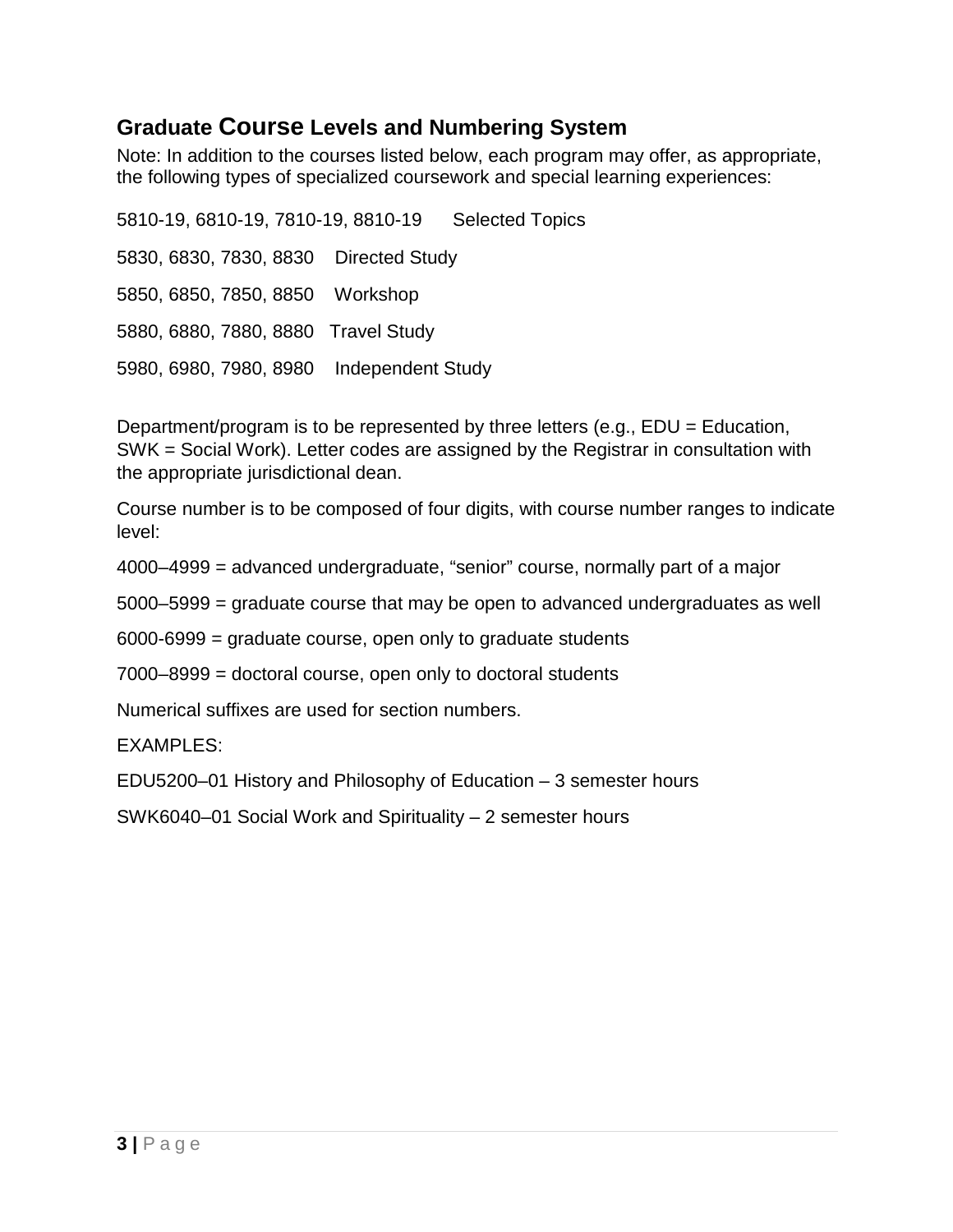# <span id="page-3-0"></span>**Programs**

# **Doctor of Education (EdD)**

#### **Leadership in Adult Learning and Higher Education**

#### **Instructional Leadership: Coaching and Mentoring**

#### **Leadership in Educational Administration**

The School of Education offers three doctoral degree programs: Leadership in Adult Learning and Higher Education; Instructional Leadership: Coaching and Mentoring; and Leadership in Educational Administration. These programs develop expertise in professional practice and are intended for individuals pursuing advanced careers as school and district administrators, program administrators, instructional coaches, staff developers, curriculum developers, teacher educators, classroom teachers, higher education professionals, and professors of adult students. The programs may be completed in three years and must be completed in six years. The first two and a half years are devoted to coursework, and the remaining time to finishing the dissertation.

Each academic year, a new cohort is admitted and students become part of a stable cohort of students. Faculty members make an effort to create a collegial, friendly and collaborative environment that supports doctoral-level study. The cohort stays together for the first three years of the program.

Faculty members in the EdD program all possess the highest degree in their field, and hold considerable expertise in their subject areas. Because full-time faculty teach only in the doctoral program, they are able to give extensive professional and academic advisement to students.

Other professors across campus and within the School of Education and Human Performance teach courses and participate in dissertation committee work. Adjunct faculty members all possess a terminal degree, and are current practitioners in the field of P-20 education, and recognized as leaders and experts in their subject areas.

The curriculum is designed to provide a comprehensive program for students. The courses and assignments are carefully coordinated and sequenced to facilitate student growth from course to course. Graduates will possess broad understandings of instructing adults, curriculum and instruction, or the superintendency, as well as individual areas of specialization.

The EdD program has the expressed purpose of developing better practitionerscholars. This is accomplished by melding theory, academic study, and practice in course readings, assignments, and dissertation studies.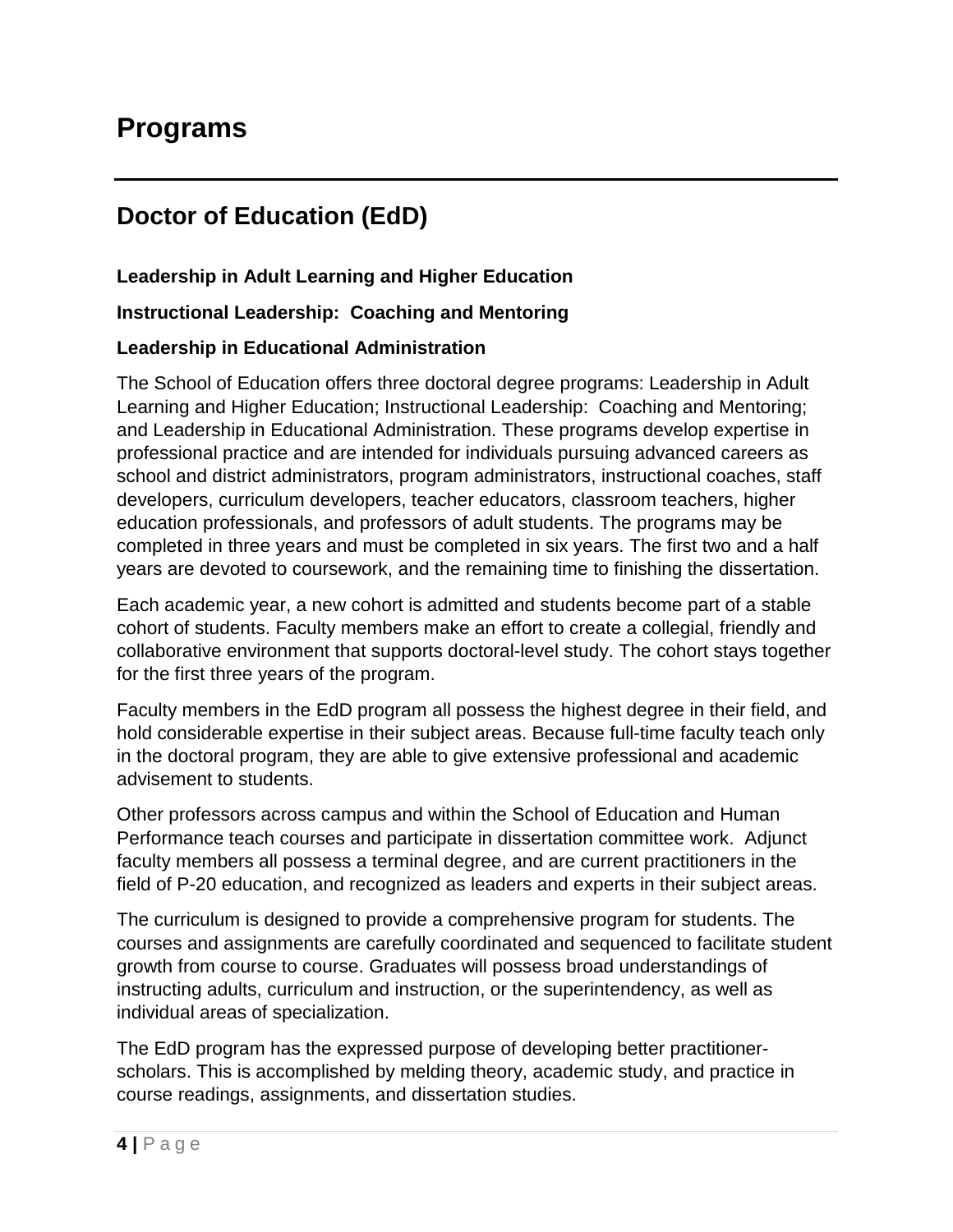All candidates receive a strong grounding in research and inquiry. It is possible to specialize in quantitative or qualitative methods, as well as historical, philosophical and theoretical methods of inquiry. Candidates are expected to conduct research in areas relevant to their practice and to apply research appropriately.

### **Admission Procedures for the Doctoral Program**

The candidate must complete the admission portfolio and submit it to Aurora University. The admission portfolio will be assessed for the following: leadership ability, communication ability and scholarship. To gain admission to the administrative program, candidates must hold an administrative position in their school districts. Illinois candidates must also hold the Type 75 Credential or the Principal Endorsement on a Professional Educators License. The required content for the admission portfolio includes:

- A completed application form.
- At least two references including:
- \*A person familiar with the candidate's academic work.
- \*A person familiar with the applicant's professional leadership work, such as a manager, a principal, a department chair or school board chair.
- One set of official transcripts for all graduate study, showing completion of an appropriate master's degree from a regionally accredited university and, if applicable, all courses that led to the superintendent's endorsement.
- A curriculum vitae or detailed resume that includes work experience, educational background, professional experience, professional activities, honors, professional publications and/or presentations and other relevant information relating to the applicant's leadership background. Note: Candidates should refer to the web page

https://aurora.edu/academics/graduate/edd/admission-requirements.html to ensure that their curriculum vitae or resume addresses the concerns of the admission committee.

• A personal statement, approximately 1,000 to 2,000 words in length, describing present goals and interests and showing their connection to prior experiences and to the EdD program.

Once the admission portfolio is complete, applicants will be asked to participate in an on-campus interview with faculty members. During this interview, applicants will complete a 30-minute writing sample that will included in their admission portfolio. Students applying to the Leadership in Educational Administration program may be asked to complete a leadership portfolio to be discussed during the on-campus interview.

### **Annual Progress**

After their first year, candidates submit a first year self-reflection on their progress toward the EdD program outcomes. At the end of their second year, students must pass a comprehensive examination to continue in the program.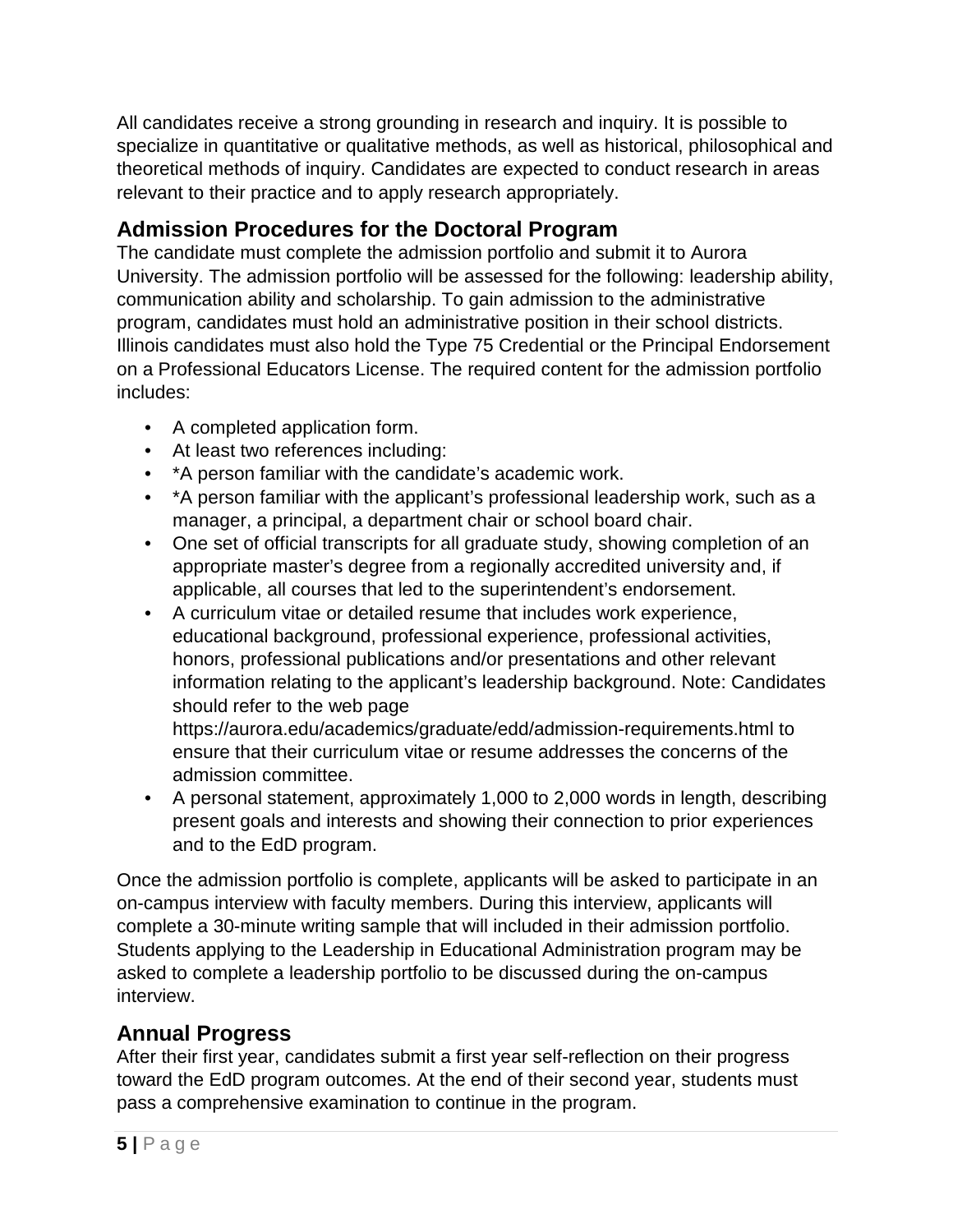#### **Degree Requirements for the EdD Program**

- minimum of 60 semester hours (beyond the master's degree): 30 hours of content related coursework, 30 hours of research coursework and dissertation hours
- committee approved final dissertation that has been orally defended and published on the ProQuest database
- successful completion of qualifying self-assessment and comprehensive examinations
- completion of all requirements within three years (minimum) or six years (maximum) from first enrollment

### **Deadlines for Final Dissertation Defense**

December Graduation: Last day for oral defense - November 1 Publication of document to ProQuest – December 1 May Graduation: Last day for oral defense - March 15 Publication of document to ProQuest – April 15 August Graduation: Last day for oral defense - July 1 Publication of document to ProQuest – August 1

#### **Curriculum/Schedule**

Candidates following the full EdD plan who seek to complete their degrees in three years will complete six courses each year as follows. Candidates on the lengthened plan can take courses on a part-time basis within the six-year limit to complete coursework. EdD courses generally meet one night a week and on Saturday. Offcampus courses meet at a time that works for the individual cohorts. The summer term consists of course work that meets during May and June terms.

#### **60 semester hours**

# <span id="page-5-0"></span>**EdD | Leadership in Adult Learning and Higher Education**

#### **Year One Courses (19 credits)**

EDU7133 Organizational Theory & Change Management (4) EDU8170 Equity, Diversity, and Justice in Education (3) EDU8530 Historical Foundations of Higher Education (3) EDU7310 Proseminar in Educational Research (4) EDU7410 Instructional Coaching and Adult Learning in the Professions (5) Milestone: Qualifying Self-Assessment **Year Two Courses (20 credits)** EDU8010 Introduction to Educational Research Designs (4)

EDU8300 Strategic Planning: Evaluation, Assessment, Budgeting, and Reporting (3) EDU8100 Quantitative Research (4)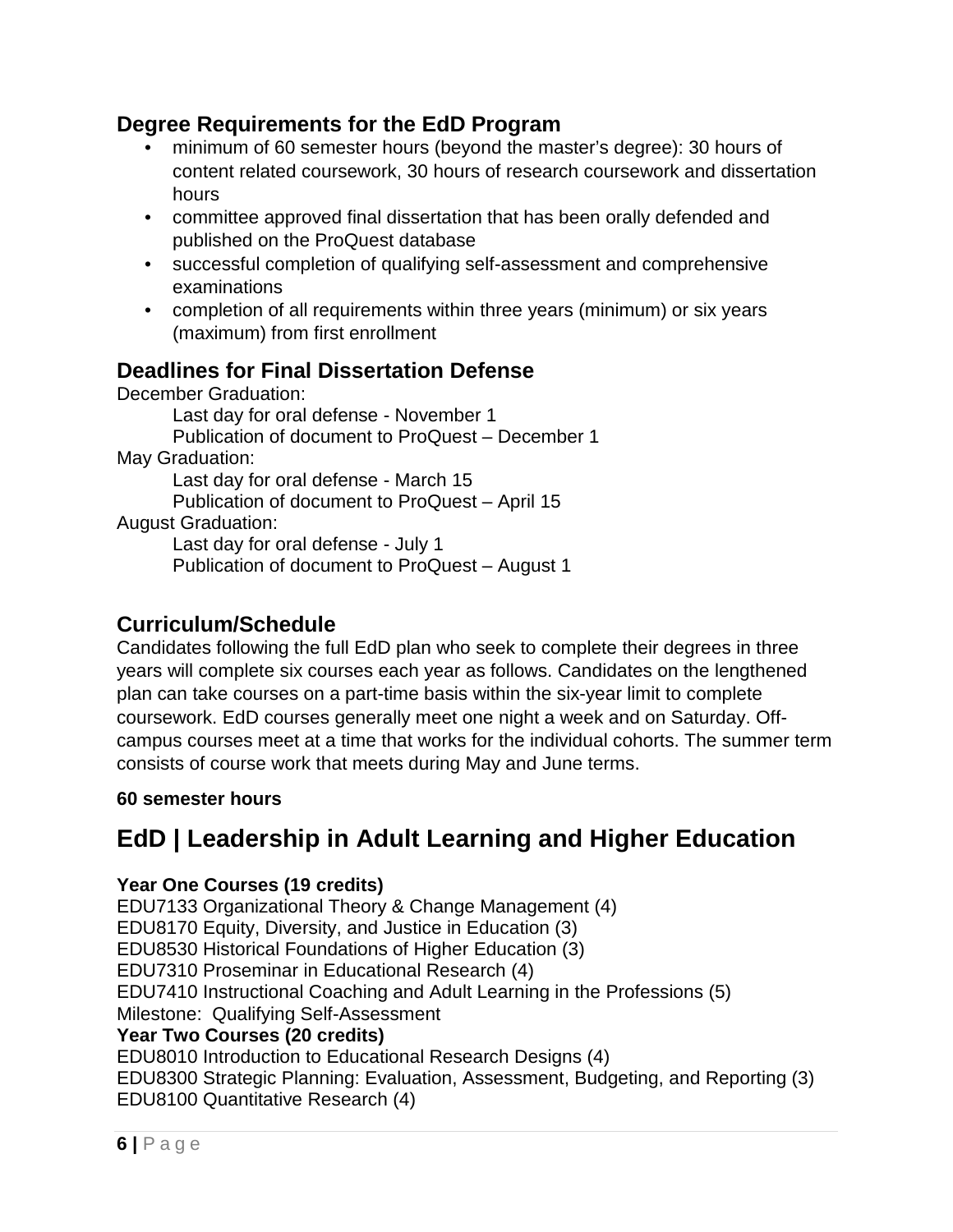EDU7165 Ethical and Legal Issues of Adult Learning Contexts (4) EDU8315 Adult Learning & Higher Education Internship (2) EDU8520 Seminar in Higher Education Administration (3) Milestone: Comprehensive Exams **Year Three Courses (21 credits)** EDU8190 Qualitative Research (4) EDU8225 Philosophies of Adult Learning (3) EDU8420 Dissertation Seminar (4) EDU8800 Dissertation (10) Milestone: Dissertation Defense

# <span id="page-6-0"></span>**EdD | Instructional Leadership: Coaching and Mentoring**

#### **Year One Courses (19 credits)**

EDU7133 Organizational Theory & Change Management (4) EDU8170 Equity, Diversity, and Justice in Education (3) EDU7325 Curriculum and Assessment for K-12 Regular Education (3) EDU7310 Proseminar in Educational Research (4) EDU7410 Instructional Coaching and Adult Learning in the Profession (5) Milestone: Qualifying Self-Assessment **Year Two Courses (20 credits)** EDU8010 Introduction to Educational Research Designs (4) EDU7355 Curriculum and Assessment for Special Populations (3) EDU8100 Quantitative Research (4)\*\* EDU8460 Instructional Practices and Learning Theories for School Improvement (4) EDU8163 Curriculum Internship: Clinical Supervision and Teacher Development (2) EDU7500 Effective Principles of Mentoring and Professional Conversations (3) Milestone: Comprehensive Exams **Year Three Courses (21 credits)** EDU8190 Qualitative Research (4)\*\* EDU8255 Program Evaluation and Data Analysis for School Improvement (3) EDU8420 Dissertation Seminar (4) EDU8800 Dissertation (10) Milestone: Dissertation Defense

### <span id="page-6-1"></span>**EdD | Leadership in Educational Administration Program with Superintendent Endorsement**

#### **Year One Courses (18 credits)**

EDU7133 Organizational Theory & Change Management (4) EDU7335 Advanced School District Finance (3) EDU7325 Curriculum and Assessment for K-12 Regular Education (3) EDU7310 Proseminar in Educational Research (4) EDU7365 Advanced School Law and Human Resources PK-12 (4)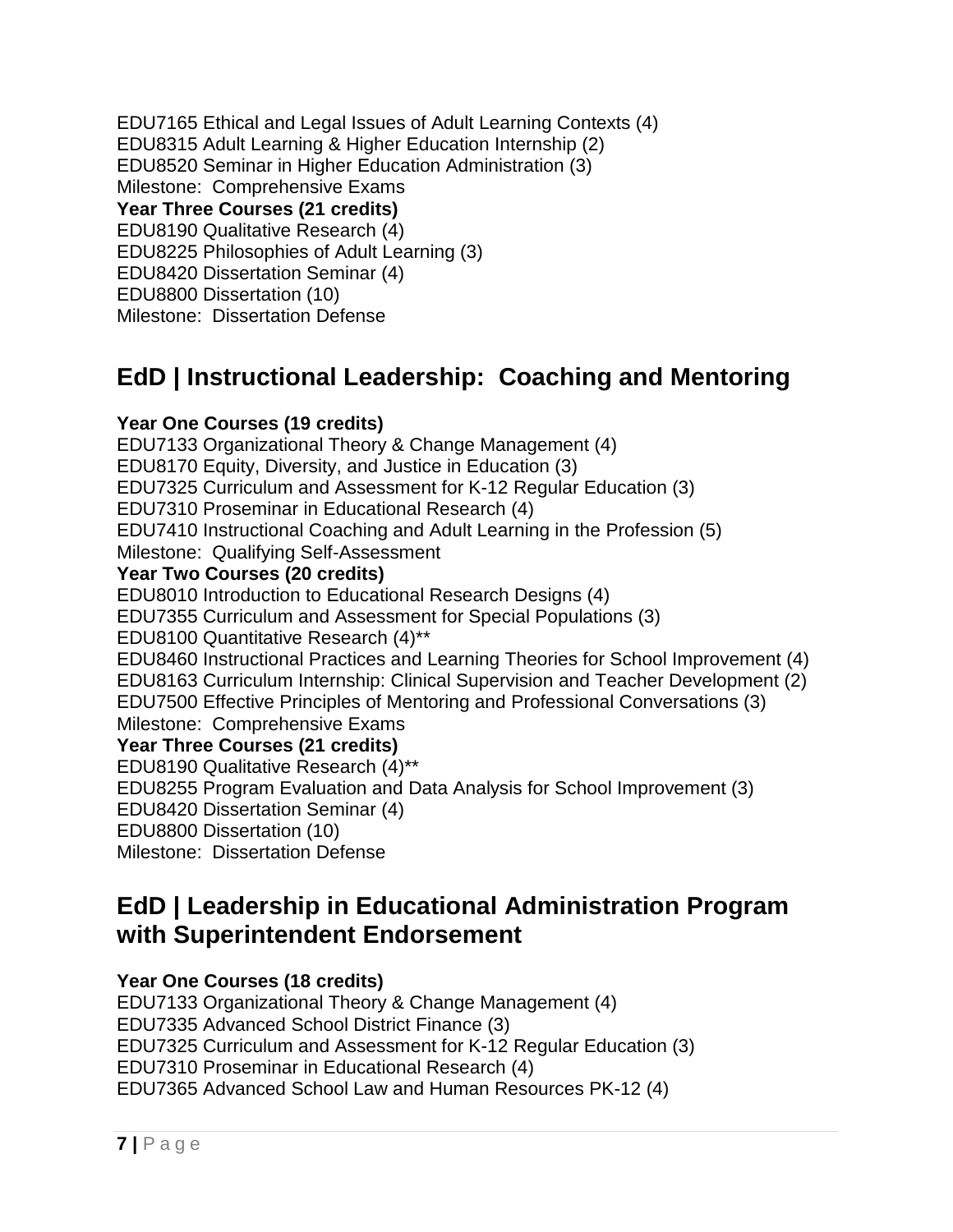Milestone: Qualifying Self-Assessment **Year Two Courses (22 credits)** EDU8010 Introduction to Educational Research Designs (4) EDU7355 Curriculum and Assessment for Special Populations (3) EDU8100 Quantitative Research (4) EDU7345 Advanced Operations and System Management (3) EDU7715 Illinois School District Superintendent Internship I (2) EDU7510 School District Superintendent and Board Policy (4) EDU7725 Illinois School District Superintendent Internship II (2) Milestone: Comprehensive Exams **Year Three Courses (20 credits)** EDU8190 Qualitative Research (4) EDU7735 Illinois School District Superintendent Internship III (2) EDU8420 Dissertation Seminar (4) EDU8800 Dissertation (10) Milestone: Dissertation Defense

# <span id="page-7-0"></span>**Doctor of Social Work (DSW)**

The primary objective of the DSW program in the School of Social Work is designed to educate and train doctoral students who can practice at an advanced clinical level as well as teach advanced clinical theory and practice content in an undergraduate (BSW) or graduate (MSW) program. Graduates of the DSW program will be prepared to practice clinical social work at a highly advanced post-graduate level as well as teach advanced clinical theory and practice in BSW and MSW programs throughout the country.

### **DSW Admission Requirements**

- The student must have an MSW degree from a Council on Social Work Education (CSWE) accredited program or a master's degree in a related area such as counseling psychology, human services, marriage and family therapy, etc.
- The student's GPA must be 3.0 on a 4.0 GPA scale.
- The student must have at least three years of social work experience, pre-, concurrent- or post-MSW.
- The student must submit:
	- o Two letters of recommendation
	- o One set of official transcripts for all graduate studies, showing completion of an appropriate master's degree from a CSWE accredited program.
	- o A curriculum vitae or detailed resume that includes work experience, educational background, professional experience, professional activities,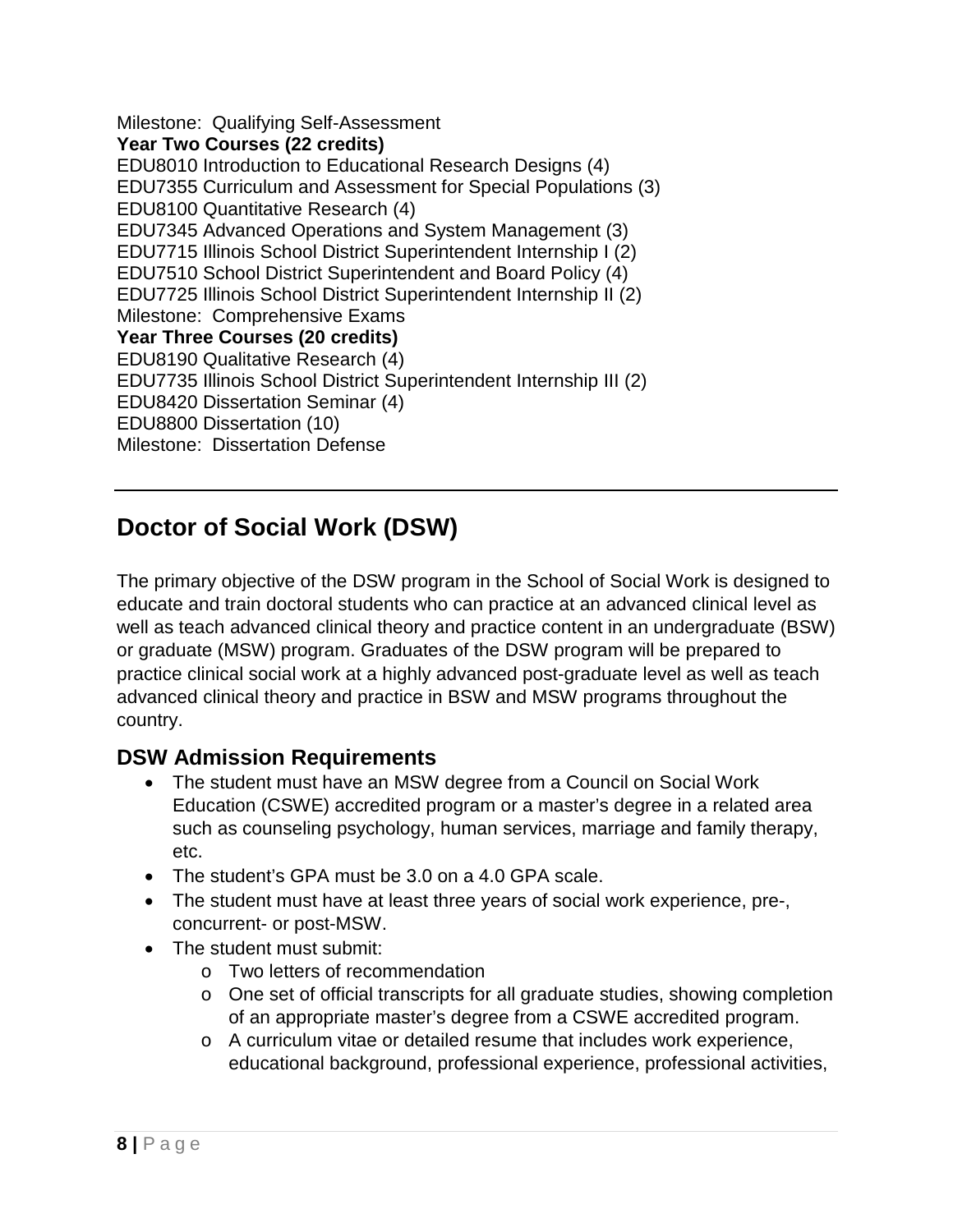honors, professional publications and/or presentations and other relevant information relating to the applicant's leadership background.

- o A writing sample demonstrating an understanding of Clinical Social Work Theory and Practice.
- o \*The qualified applicant may also go through a personal interview with the admissions committee upon the committee's discretion.

Students must complete the DSW program within five years. In certain circumstances, students may petition for a one-year extension.

### **Application Considerations**

All candidates must complete a background check. Potential applicants for the DSW program should note that a background check may render them ineligible for a field preceptorship which is a requirement to complete the DSW program. The applicant may also be ineligible for licensure after graduation as a result of the background check. Aurora University and the School of Social Work reserve the right to deny admission to the DSW program based on application materials, previous academic record and records of past conduct, including, but not limited to, the results of a background check or registration of a sex offense crimes.

### **Provisional Admission**

A student seeking regular admission whose official transcripts or other required documents have not arrived by the established deadline due to circumstances beyond the applicant's control and who otherwise meets all requirements for admission to the program may be admitted provisionally for one semester. A provisional student whose admission status is not complete by the first day of the next semester (excluding summer) will be administratively dropped from classes.

### **DSW Program Options**

The School of Social Work offers the DSW program on a weekend basis. The program requires 64 semester hours of credit.

### **DSW Clinical Seminar and Clinical Oral Requirements**

In the fall semester of their first year, the doctoral student will consult with the Director of the DSW program to secure his or her clinical preceptorship. The clinical preceptorship will begin in the spring semester of the first year in the doctoral program, and run for four consecutive semesters. In addition to a four-course clinical seminar sequence, the doctoral student is required to concurrently spend eight hours a week in a preceptorship, including one hour of weekly consultation. The doctoral student may use his or her place of employment for the preceptorship with the approval of the Director of the DSW program. At the end of the four-course sequence, the doctoral student will construct a comprehensive paper describing the client being presented in a clinical oral examination. This paper will be distributed to the clinical oral committee consisting of three members; the doctoral student's clinical preceptor, the Director of the DSW Program, and a social work faculty member chosen by the student and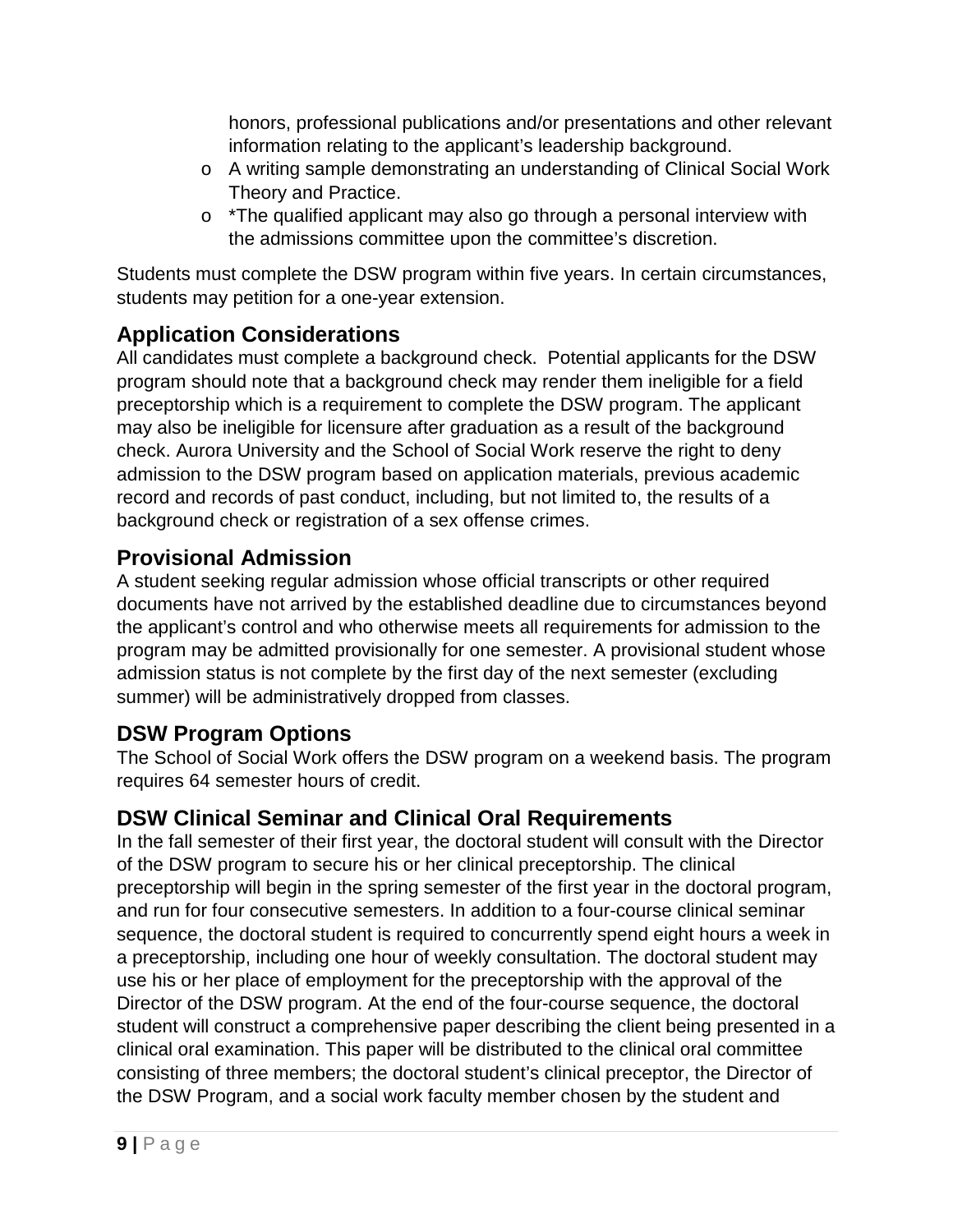approved by the Director of the DSW program. The doctoral student will present his or her clinical case to the committee, demonstrating mastery of a particular clinical theory and its application in clinical practice. The committee will cast a vote of pass or fail at the completion of the clinical oral and discussion. The doctoral student will need at least two out of three favorable votes to pass.

#### **DSW Comprehensive Exam**

Once the student has successfully completed the first two years of required clinical and policy courses, he or she must pass a written comprehensive exam on that material. Once a student has passed the comprehensive exam, he or she is accepted into doctoral candidacy and may begin the research-course sequence and progress toward the dissertation.

#### **DSW Dissertation Process**

Once the doctoral student has successfully completed the clinical preceptorship, passed the clinical oral, and passed the comprehensive exam he/she may begin the dissertation process. The doctoral student will secure a dissertation chair approved by the doctoral director and form a dissertation committee that will consist of three members: the dissertation chair, a content expert, and a methodologist who have been approved by the chair.

The doctoral student will then embark upon the clinical dissertation. This process includes successfully completing the four-course research sequence, developing a successful clinical and/or leadership dissertation proposal, securing university Institutional Review Board (IRB) approval, gathering and analyzing data, and defending the completed clinical dissertation.

Students will work closely with and under the guidance of their dissertation chair to develop the clinical and/or leadership dissertation proposal, which will ultimately be orally presented to the dissertation committee for approval. Once approved, the doctoral student must secure Institutional Review Board approval for research on human subjects and may proceed to gather data. Once all data has been gathered, analyzed and the clinical dissertation has been written, the doctoral student will present an oral defense of his or her study to the committee and the public.

Students must enroll in four semester hours of dissertation supervision upon the successful completion of the research-course sequence. They may take all four semester hours at one time in the summer semester of their third year, or enroll in two semester hours each in the summer and fall semesters of the fourth program year. Starting in the beginning of their fifth year in the program, students continuing the dissertation process must register for a one semester hour of dissertation supervision each semester until successfully defending the dissertation. The dissertation must be completed no later the fifth year in the program. In rare circumstances, students may apply for a one-year extension to complete the dissertation in six years.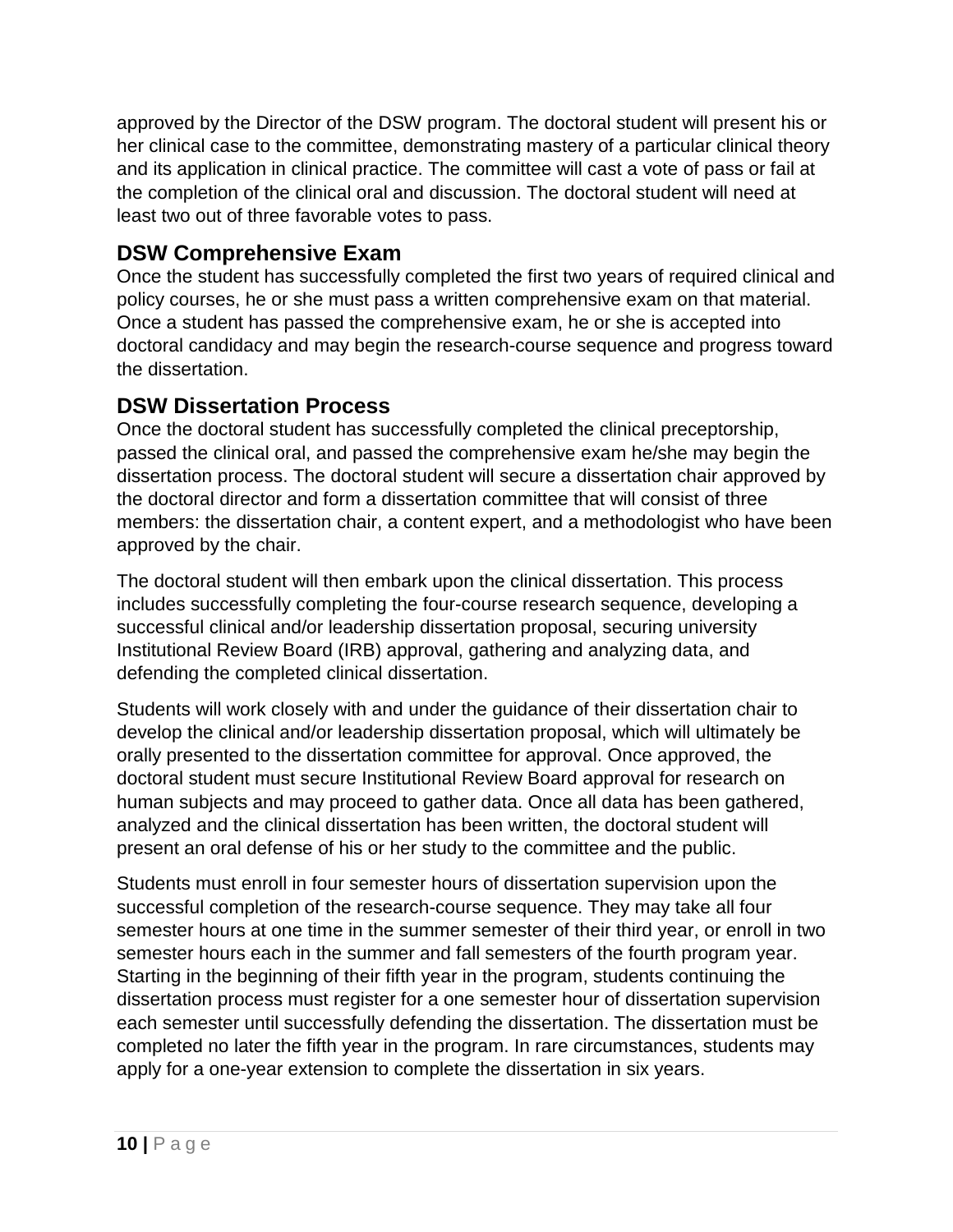### **Deadline for Dissertation Defense**

| <b>December Graduation</b> | November 1 |
|----------------------------|------------|
| May Graduation             | March 15   |
| <b>August Graduation</b>   | July 1     |

#### **64 semester hours**

### **DSW Program Requirements**

#### **Year One Courses**

SWK7100 The History of Psychological Theory and Practice (3) SWK7150 The History of Clinical Social Work Knowledge and Practice (3) SWK7200 Clinical Seminar One (6) SWK7250 History of Social Policy (3) SWK7300 Clinical Seminar Two (6) SWK7350 Organizational Analysis (3) **Year Two Courses** SWK7400 Clinical Seminar Three (6) SWK7450 Teaching Clinical Social Work Theory and Practice (3) SWK7500 Clinical Seminar Four (6) SWK7810 Special Topics: DSW Electives (Three 3-semester hour courses) (9) **Year Three Courses** SWK8100 Research Methodology I (3) SWK8150 Data Analysis I (3) SWK8200 Research Methodology II, Dissertation Planning (3) SWK8250 Data Analysis II (3) SWK8800 Dissertation Supervision (4)

# <span id="page-10-0"></span>**Master of Arts in Curriculum and Instruction (MACI): Teaching Diverse Learners**

#### **Program Description**

This program offers a path to a Master of Arts in Curriculum and Instruction: Teaching Diverse Learners degree, along with Illinois State Board of Education issued endorsements for Learning Behavioral Specialist 1 (LBS1) and English as a Second Language (ESL). This program will enable students to develop enhanced teaching strategies, focusing specifically on diverse learners in a PK-12 school setting. Courses will focus on planning, instruction, and assessment practices for students with special learning and language needs. Additionally, courses will address curriculum development for and researched-based approaches to serve special populations.

This graduate degree program can be completed within two years according to the scheduled program of study.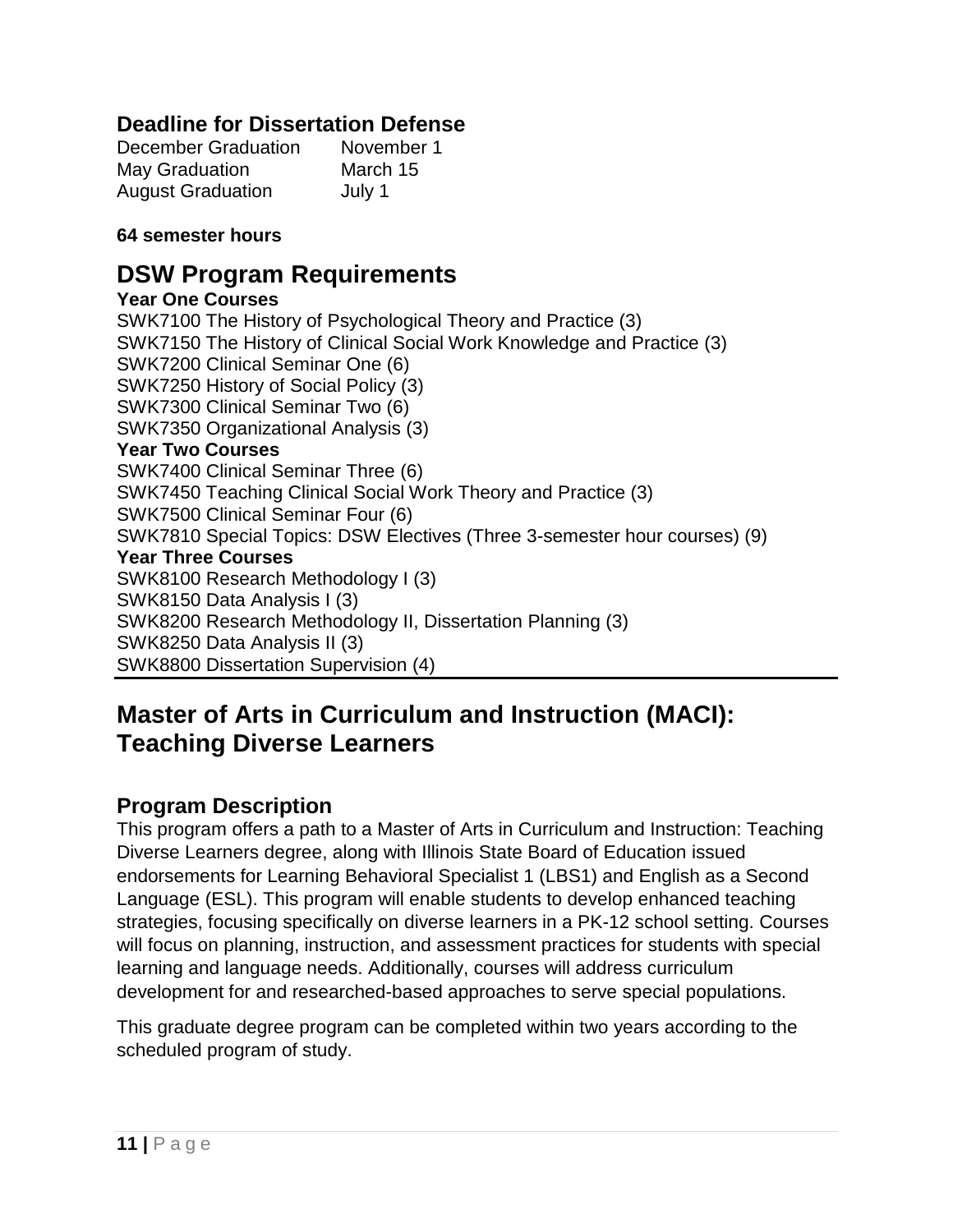### **Admission Requirements**

Applicants seeking to enter the program must submit:

- A completed graduate application for admission
- Official transcripts from all previous undergraduate and graduate institutions attended
- One letter of reference from an individual able to attest to the student's academic and/or professional potential
- Personal statement of past professional experience and future educational goals
- Current resume

#### **Additional Requirements Include:**

- Valid Teaching Professional Educator License (PEL)
- Currently employed as a classroom teacher
- Undergraduate/Graduate GPA of 3.0 or higher

#### **36 semester hours**

#### **Degree Requirements for the Master of Arts in Curriculum and Instruction: Teaching Diverse Learners**

#### **Required Core Curriculum:** 36 Semester hours

SPED6515 Characteristics and Identification of Disabilities and the Law for Diverse Populations (3) EDU6115 Foundations for Language Minority Education of Diverse Learners (3) SPED6525 Cognitive Development and Disabilities of Diverse Learners (2) SPED6565 Strategies and Assistive Technology for Students with Multiple Disabilities and Diverse Learners (2) EDU/SPED6501 Assessment of Diverse Learners: Special Education and ESL (4) EDU6125 Linguistics for Teaching Diverse Populations (3) EDU6200 Cross Cultural Curriculum for Diversity (3) EDU6630 Curriculum Development and Evaluation (3) SPED6555 Prosocial and Problematic Strategies for Diverse Learners (3) EDU6221 Methods and Materials for Teaching Diverse Learners (3) EDU6071 Introduction to Action Research (2) EDU6061 Scholarship Applied to Teaching (2) EDU/SPED6545 Collaboration, Differentiation, Instruction, and Transition for Diverse Learners (3)

# <span id="page-11-0"></span>**Master of Arts in Educational Leadership with Principal Endorsement (MAEL)**

#### **Program Description**

The Master of Arts in Educational Leadership (MAEL) program will lead to a Principal Endorsement. The MAEL with the Principal Endorsement is designed for candidates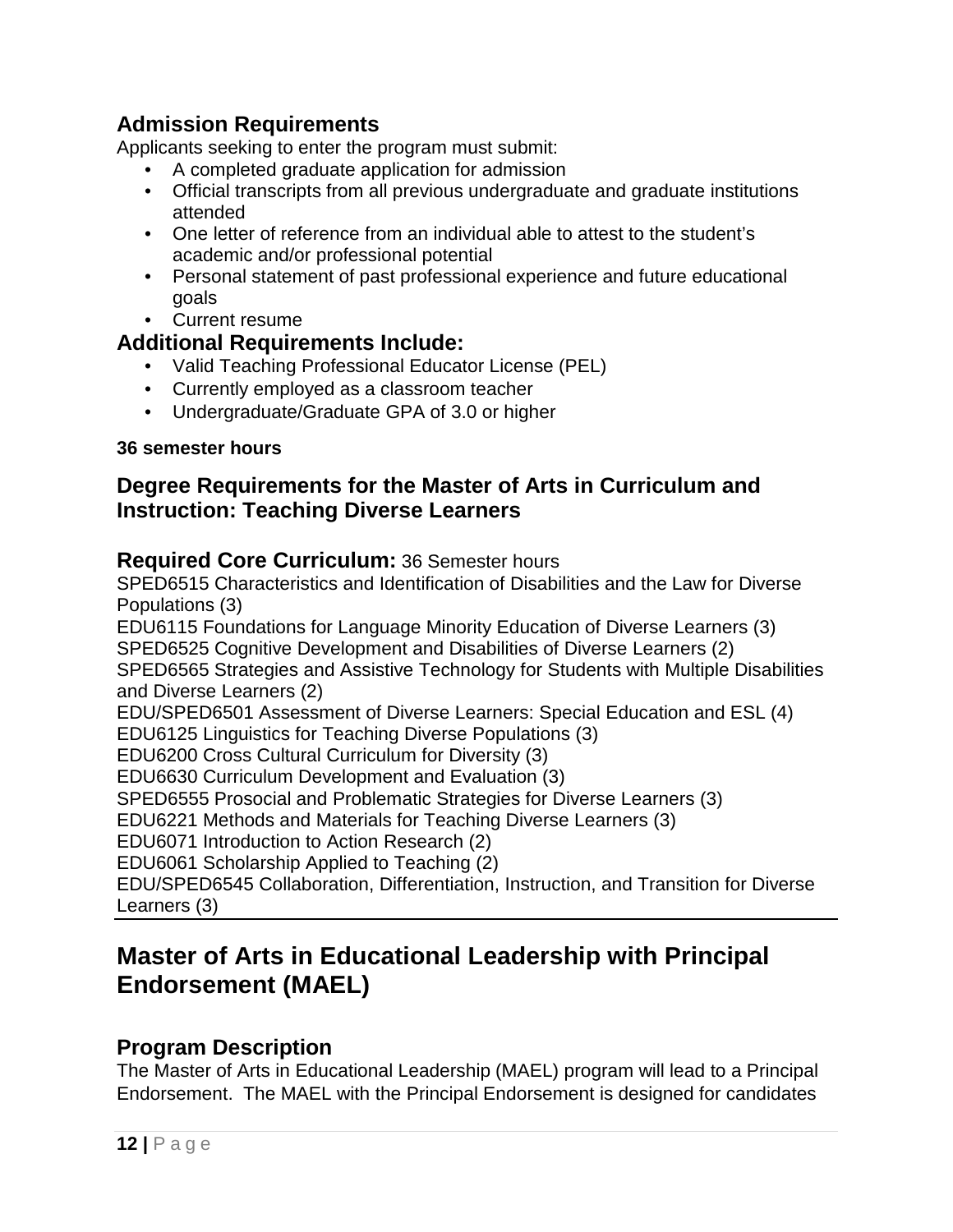who wish to prepare to become a principal, assistant principal or director of special education.

The rigorous 36-semester hour Principal Endorsement program was collaboratively designed by Aurora University faculty and members of the District Partnership Network. The curriculum design includes field experience embedded in the courses giving candidates the opportunity to directly apply what they are learning in class. Coursework prepares the candidates for the Internship, which takes place in PreK–12 diverse instructional settings under the joint supervision of a local principal mentor and the Aurora University faculty supervisor.

### **Admission Procedures — Qualification for Admission**

The items below are required for the application file to the Aurora University Principal Endorsement Program. Once all materials are received, applicants will be contacted with further instructions for the interview/portfolio portion of the application procedure.

#### **All candidates seeking admission to the Principal Endorsement Program must:**

- Hold a professional educator license (early childhood, elementary, secondary, special K–12 or preschool-age 21 or school service personnel.
- Be in a current full-time teaching or school service position and have two or more years of teaching experience or school service work in a PreK–12 setting.

### **Admission Requirements**

- A completed Graduate Application for Admission (aurora.edu/auapply).
- Transcripts (official & sealed in envelope) from the last degree earned: undergraduate degree indicating a GPA of 2.75 or higher or a graduate degree indicating a GPA of 3.0 or higher, both based on a 4.0 scale. Aurora University accepts official electronic transcripts at mailto:AU-ETranscripts@aurora.edu
- A current resume documenting required teaching and leadership experience.
- A recommendation from your current district superintendent, as well as a recommendation from your current building principal addressing all of the following:
	- o Implementing data analysis skills, resulting in instructional revisions and increased student learning/achievement\*
	- o Documenting strong oral/written communication and interpersonal skills\*
	- o Demonstrating strong leadership skills in a current role or the capacity to assume a significant leadership role in the school and/or community environment\*

\*Collect artifacts that you will bring to your interview that document these areas Following receipt of the above documents, the candidate is required to attend an interview and orientation to the program.

### **Attendance Policy**

Attendance is mandatory at all class sessions. If a candidate is to be absent for any reason, he/she must discuss the expected absence with the course instructor before the absence occurs.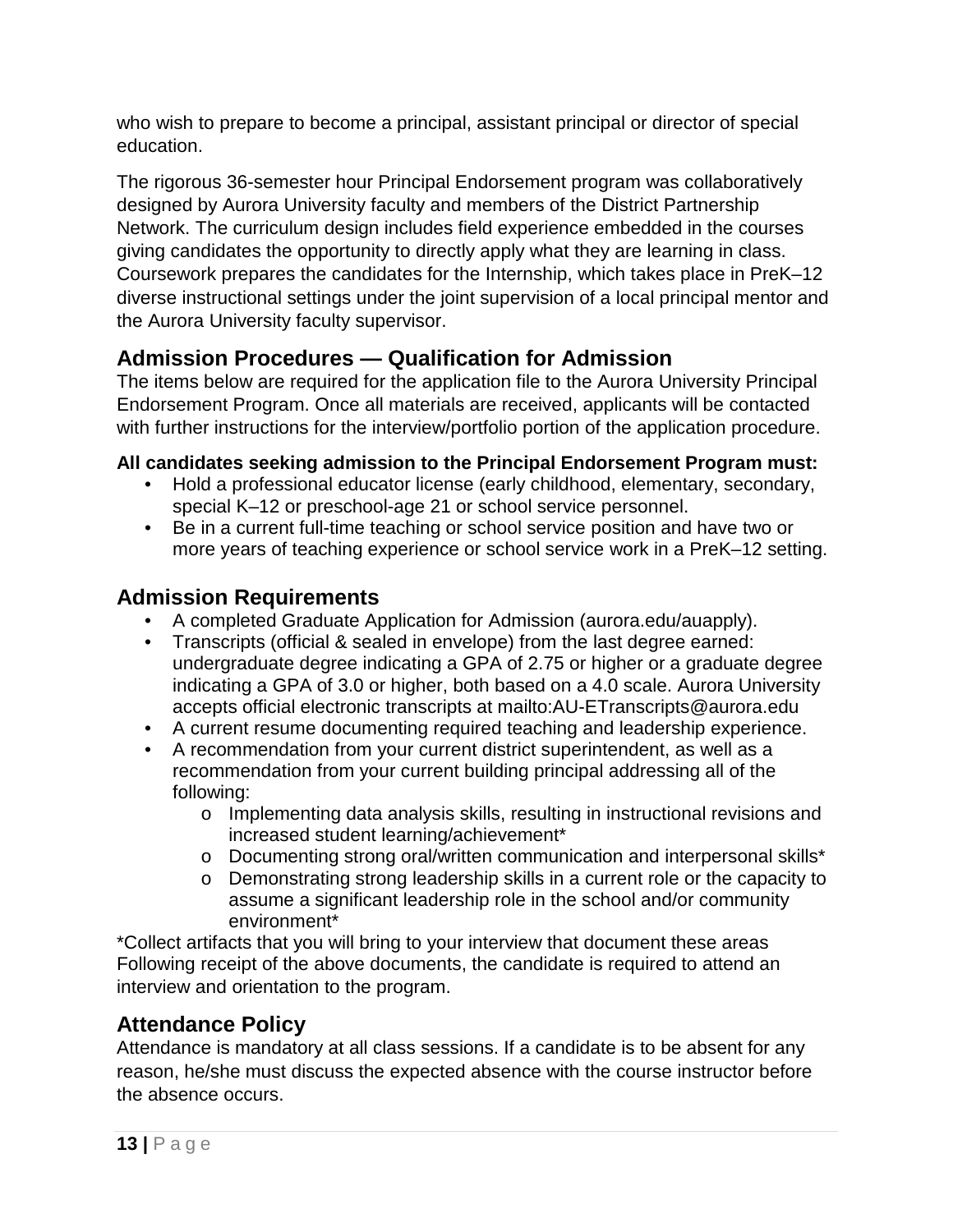### **Academic Standards and Evaluation in Graduate Education Programs**

Upon completion of each course, letter grades are assigned to each candidate. At the graduate level, a "C" grade indicates less than complete mastery of the content and methods of the course. Only two grades of "C" are accepted at the graduate level and they must be balanced by two course grades of "A." If a "C" is received within the first three courses, the candidate may be removed from the program, by action of the program faculty.

#### **36 semester hours**

### **Degree Requirements for the 12-course Master of Arts in Educational Leadership (MAEL) with Principal Endorsement – 36 credits**

EDU6510 Educational Leadership and Organizational Theory (3) EDU6515 Technology for School Leaders (3) EDU6525 The Leader's Role in Human Resources and Supervision of Staff (3) EDU6530 The Leadership Role in Curriculum Development, Instruction, Assessment and Evaluation (3) EDU6535 The Leader's Role in School-Community Relations (3) EDU6565 The Leader's Role in Fiscal Management (3) EDU6570 School Leadership and the Law (3) EDU6575 School Leadership and the Law for Special Populations (3) EDU6580 The Leader's Role in Supervision, Assessment and Evaluation in Literacy Learning (3) EDU6585 Introduction to the Internship (3) EDU6590 Internship for Educational Leadership I (3) EDU6595 Internship for Educational Leadership II (3)

# <span id="page-13-0"></span>**Master of Arts in Educational Technology (MAET)**

### **Program Description**

The primary goal of the Master of Arts in Educational Technology (MAET) program is to provide candidates with the knowledge, skills and disposition to become a Technology Specialist in school-based settings. Candidates who complete the program are eligible to take the ISBE Technology Specialist content test (#178/#223) to add an endorsement as a Technology Specialist to their professional educator license. MAET coursework prepares the candidate to develop expertise in instructional technology, as well as, in hardware and networking.

#### **Admission Requirements**

All candidates seeking admission to the Educational Technology Program must:

• A valid Illinois professional educator license (early childhood, elementary, secondary, special PreK–12, or preschool-age 21).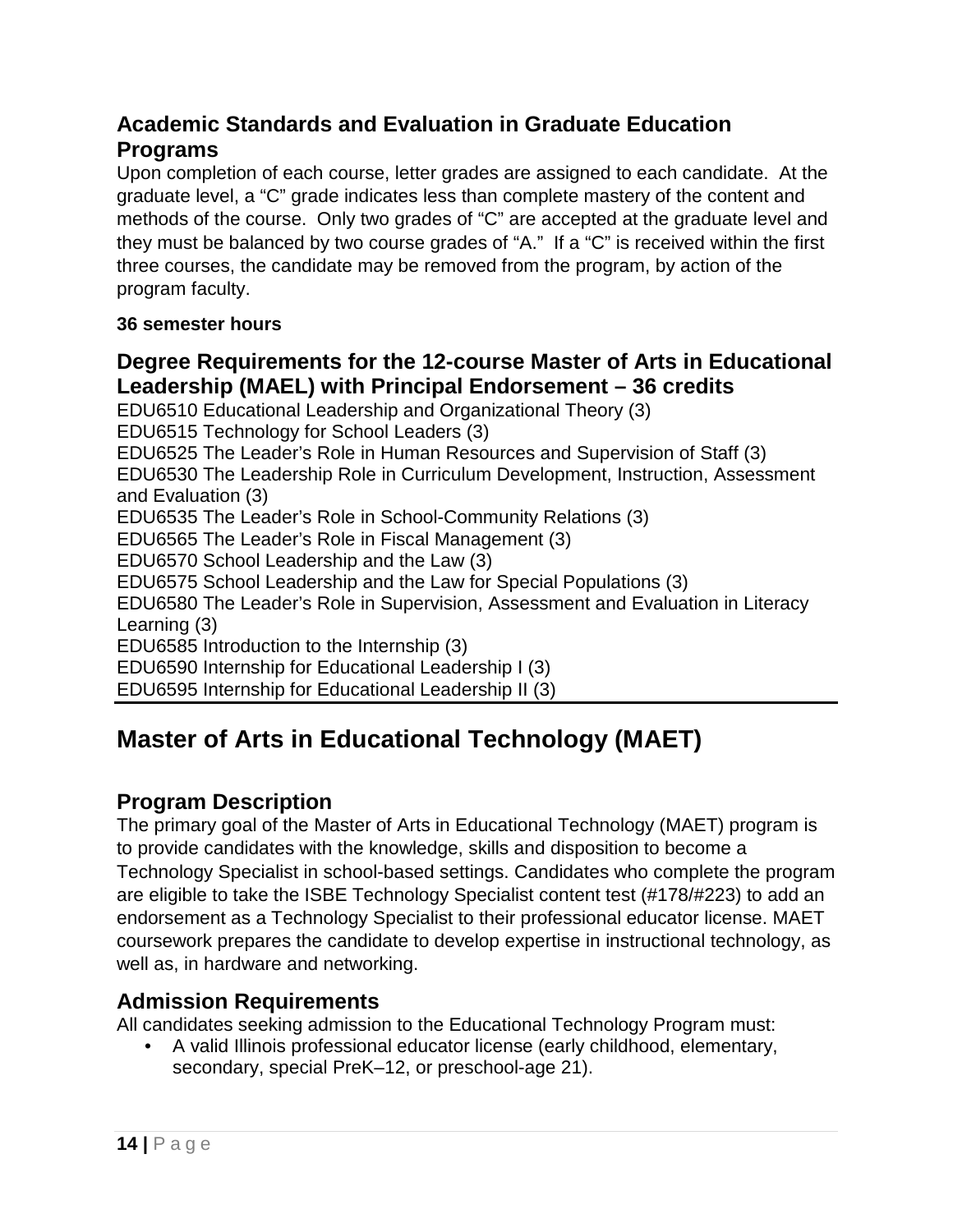- Be in a current full-time teaching position, and have one or more years of teaching experience in a PreK--–12 setting.
- Complete Graduate Application for Admission (aurora.edu/auapply).
- Provide transcripts (official, sealed in envelope) from the last degree earned: undergraduate degree indicating a GPA of 2.75 or higher or a graduate degree indicating a GPA of 3.0 or higher, both based on a 4.0 scale. Aurora University accepts official electronic transcripts at AU-ETranscripts@aurora.edu.
- A current resume documenting required teaching and leadership experience.
- Supply a recommendation from your current building principal or direct supervisor.

### **Attendance Policy**

Attendance is mandatory at all class sessions. If a candidate is to be absent for any reason, he/she must discuss the expected absence with the course instructor before the absence occurs.

### **Academic Standards and Evaluation in Graduate Education Programs**

Upon completion of each course, letter grades are assigned to each candidate. At the graduate level, a "C" grade indicates less than complete mastery of the content and methods of the course. Only two grades of "C" are accepted at the graduate level and they must be balanced by two course grades of "A." If a "C" is received within the first three courses, the candidate may be removed from the program, by action of the program faculty.

#### **36 semester hours**

### **Program Requirements**

Thirty-six semester hours are required for the MAET program.

The School of Education Graduate Faculty Committee may accept a maximum of nine semester hours of graduate credit from regionally accredited institutions of higher learning for application toward elective degree requirements. Transfer credit is completed prior to enrollment in the first course of the program. Graduate faculty reserve the right to decide on the applicability of all transfer credit.

All courses must be less than five years old at the time of admission and must be completed with a grade of "B" or better. An official transcript must be provided. University policy states that a maximum of six semester hours taken as a "Student-At-Large" may be applied toward a graduate degree program.

### **Degree Requirements for the 12-course Master of Arts in Educational Technology (MAET) – 36 credits**

EDU6060 Scholarship Applied to Teaching (3) EDU6070 Introduction to Action Research (3)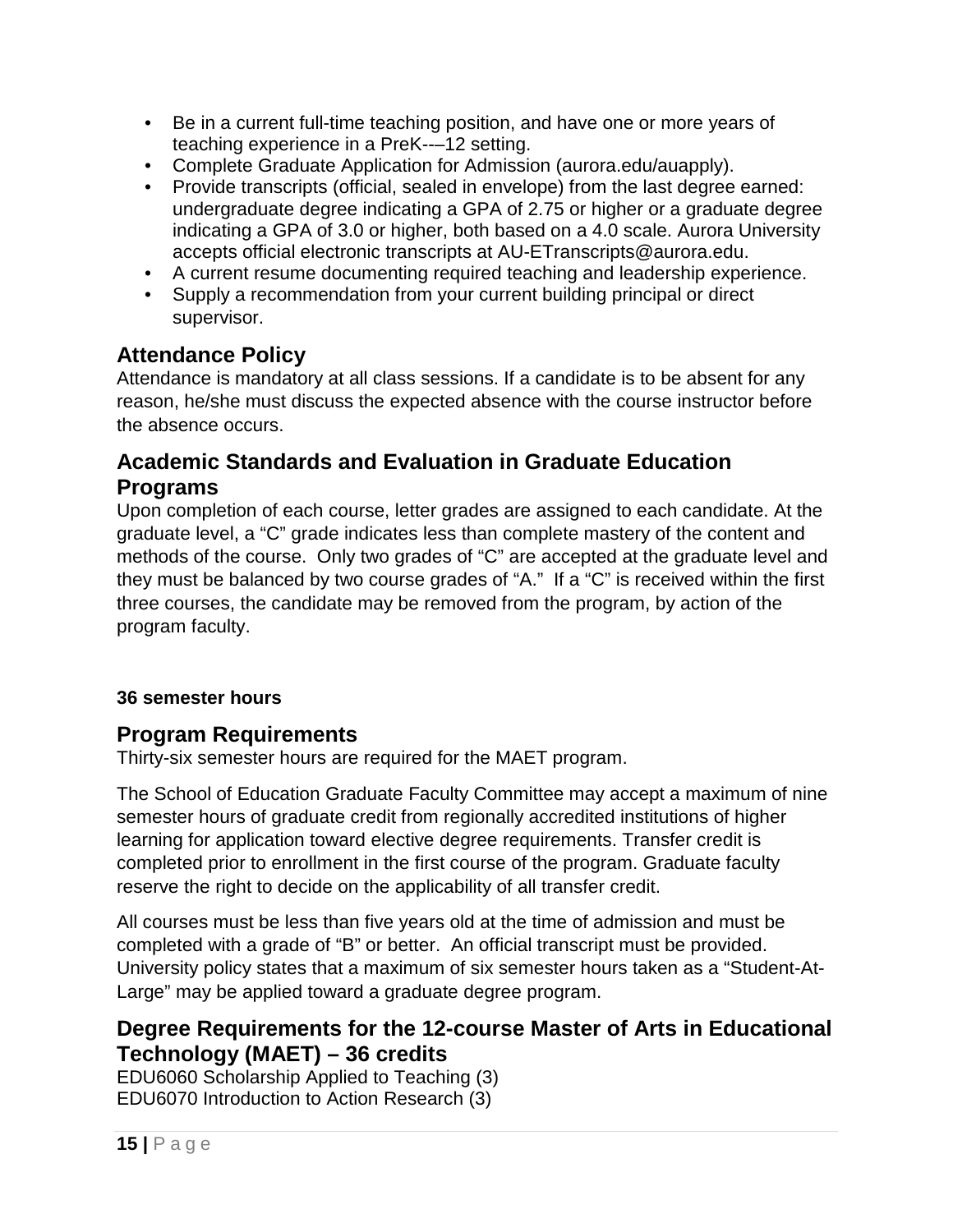EDU6210 Planning and Developing Instructional Media I (3) EDU6215 Planning and Developing Instructional Media II (3) EDU6220 Computer Applications in Education (3) EDU6225 Assessment and Evaluation with Technology (3) EDU6230 Managing the Instructional Technology Program (3) EDU6235 Leading Staff Development in Educational Technology (3) EDU6240 Distance Learning (3) EDU6250 Issues and Trends in Instructional Design and Technology (3) EDU6610 Educational Leadership (3) EDU6630 Curriculum Development and Evaluation (3)

# <span id="page-15-0"></span>**Master of Arts in Homeland Security (MAHS)**

Not accepting application at this time.

### **Program Description**

The Aurora University Master of Arts in Homeland Security (MAHS) program is developed in partnership with the Naval Postgraduate School Center for Homeland Defense and Security (CHDS). As the pioneer for graduate education in homeland security, CHDS developed the nucleus of programs and resources utilized by homeland security professionals throughout America. Utilizing many of these resources, the Aurora University MAHS program provides students with the knowledge and skills to:

- Develop strategies, plans, and programs to prevent, mitigate, and respond to disastrous events;
- Build the organizational arrangements needed to strengthen homeland security, including local/tribal/state/federal, civil-military and interagency cooperation;
- Improve homeland security preparedness by conducting "real world" actionable policy and strategy development;
- Complete a capstone project on policy issues confronting local, state, federal, or private sector organizations.

### **Admission Requirements**

Applicants to the Master of Arts in Homeland Security must submit each of the following:

- Graduate Application for Admissions
- Official transcripts for all prior college and/or university credit.
- An earned bachelor's degree from a regionally accredited institution with a grade point average of 2.75/4.0. (Applicants with a GPA of less than 2.75 will be considered on a case-by-case basis.)
- Two letters of recommendation.
- Statement of Purpose The statement of purpose is a typewritten, doublespaced 3-5 page narrative that describes your motivation and aspirations for becoming a professional or academic scholar in homeland security. It should demonstrate the standards for graduate-level writing. In doing so, please address the following:
	- o Why are you seeking a master's degree in homeland security studies?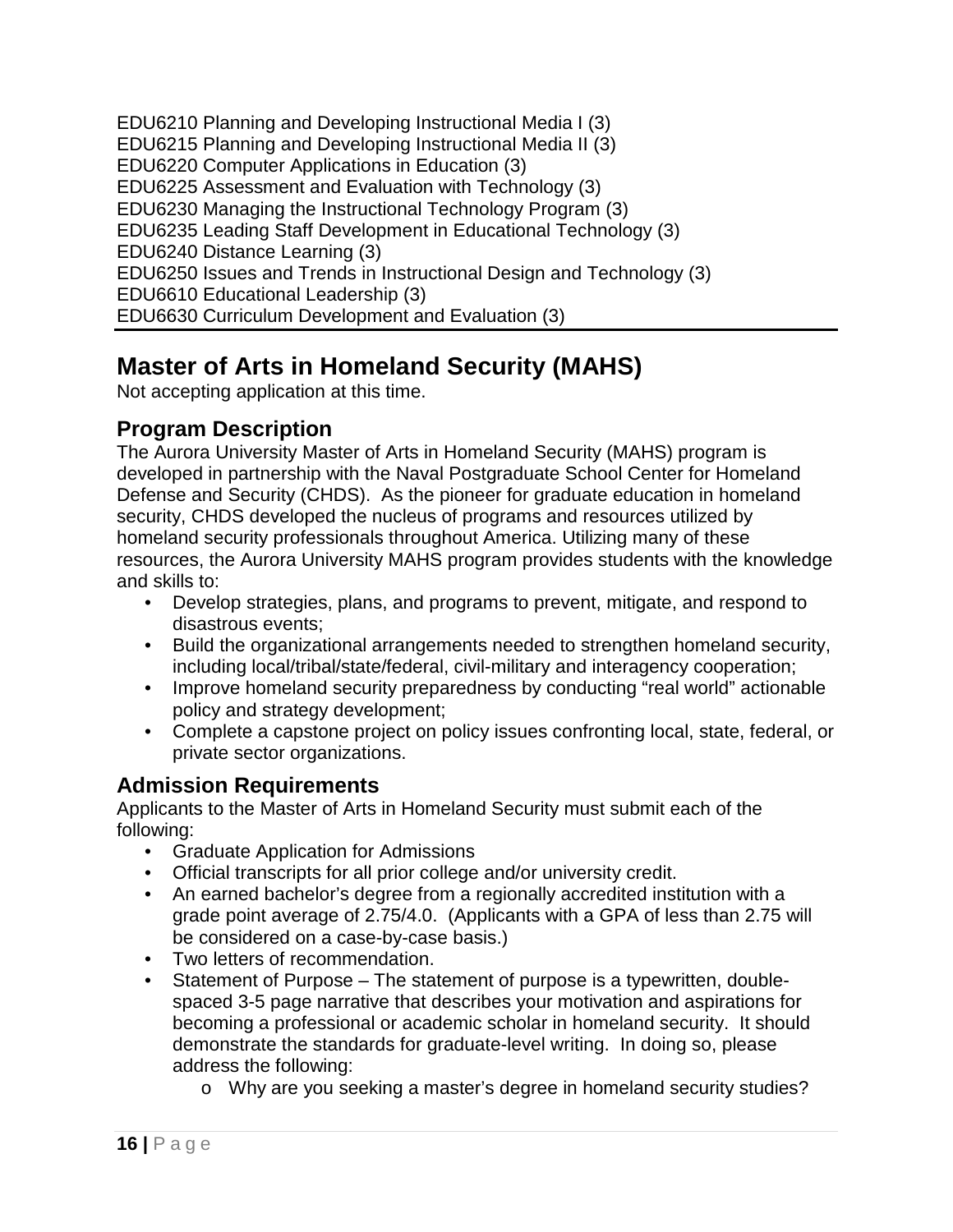- o What are your goals and objectives within your professional/academic aspirations?
- o Explain what it meant to demonstrate exemplary values and ethics in homeland security and how a graduate degree will assist you in your career.
- o Explain what you would like to see from your coursework and the faculty within the master's program.
- A resume detailing academic achievements, including honors and awards, extra-curricular activities, and relevant work, internship, and volunteer experiences.

The curriculum is structured around the key policy and organizational design problems that current and future homeland security leaders are likely to confront, as well as the analytical skills they will need to meet those challenges.

#### **30 semester hours**

#### **Degree Requirements for the Master of Arts in Homeland Security - 30 credits**

CRJ5005 Introduction to Homeland Security (3) CRJ5015 The Asymmetric Threat to Homeland Security (3) CRJ5025 Cyber Security in the Information Age (3) CRJ5035 Intelligence for Homeland Security (3) CRJ5045 Critical Infrastructure Vulnerability Analysis and Protection (3) CRJ5055 Disaster Preparedness and Emergency Management (3) CRJ6015 Counter-Terrorism in the United Kingdom (3) CRJ6035 Terrorist Financing and State Response (3) CRJ6045 The Psychology of Fear Management and Terrorism (3) CRJ6055 Multi-Discipline Approaches to Homeland Security A Homeland Security Capstone Course (3)

# <span id="page-16-0"></span>**Master of Arts in Mathematics Education (MAME)**

This program is offered by AU Online.

### **Program Description**

This is a unique program designed for mathematics teachers, or for those who wish to teach mathematics. The program requires basic mathematics knowledge including a course in calculus.

The program focuses on deepening the participants' understanding of mathematical concepts and the connections among the various branches, so they are understood as a coherent whole through the K–12 mathematics curriculum. It is designed to introduce teachers to the development of mathematical content standards through the grade levels. It seeks to train them to develop and implement standards-based curricula with deep connections to both previous and later mathematical study. The program further emphasizes effective mathematical reasoning and the development of mathematical reasoning and behaviors in the K-12 curriculum The content courses are designed to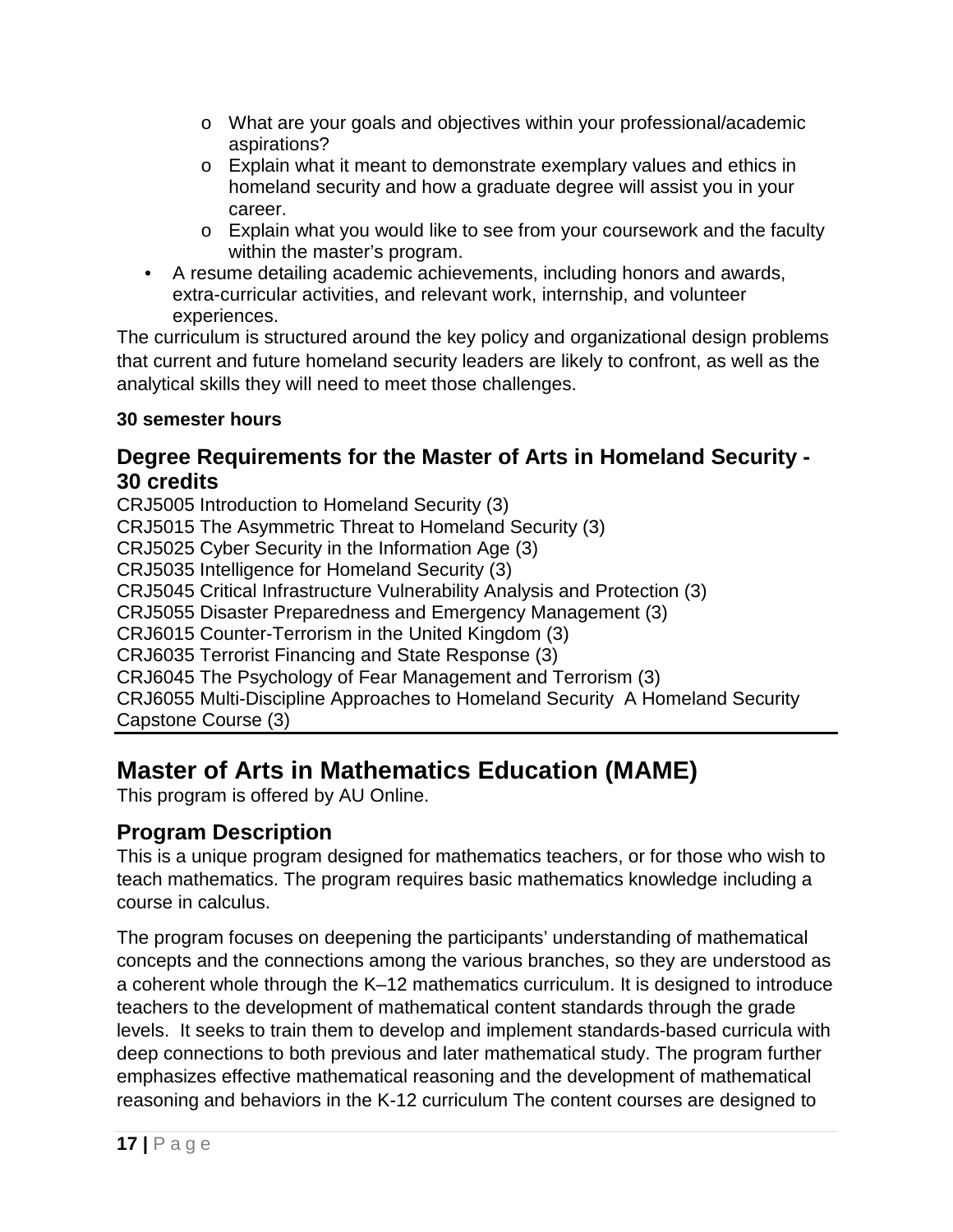increase the participants' self-efficacy with school mathematics and higher-level mathematics and to enhance their teaching with additional depth and breadth of content. Each course integrates teaching methods and content seamlessly and emphasizes the pedagogy of the particular course content.

The program trains participants to implement knowledge gained in each course in their own classroom by emphasizing the creation of new lesson plans and learning activities aligned with advanced mathematics content and practices. The program increases teachers' confidence and helps prepare them to become leaders and advocates for mathematics and science education in their own school and district.

#### **Program Goals**

- Train teachers to design and implement curriculum based on mathematics content and practices standards.
- Help teachers understand the mathematics curriculum for K–12 as a coherent continuum and see mathematics branches as parts of an integral whole.
- Deepen teachers' understanding of mathematics content knowledge by focusing on concepts and reasoning.
- Help teachers understand and present mathematics as a modeling and a problem- solving technique in a STEM context.
- Improve participants' teaching skills by presenting content and teaching methods seamlessly and emphasize the pedagogy of the content.
- Increase teachers' confidence by training them to become reflective teachers and use educational research to assess and improve their own teaching.
- Increase the focus of participants on improving attainment in their students so they understand, apply and retain mathematics knowledge over time by:
- Designing and delivering lessons aligned with mathematics content and practice standards.
- Presenting a mathematical topic as a part of a coherent whole and connect it to other branches of mathematics as well as other disciplines.
- Focusing on explaining mathematics and science reasoning, and the concepts that lead to the use of a certain procedure to solve a given problem.
- Presenting mathematics as a problem-solving technique in a real world context.
- Using technology, online resources, and manipulatives appropriately and effectively.
- Reviewing and implementing latest research in mathematics education.
- Identifying specific weaknesses students have in solving mathematics problems.

#### **37 semester hours**

**Program Requirements:** 36 semester hours + one semester hour field experience

#### **Required courses in mathematics:** 21 semester hours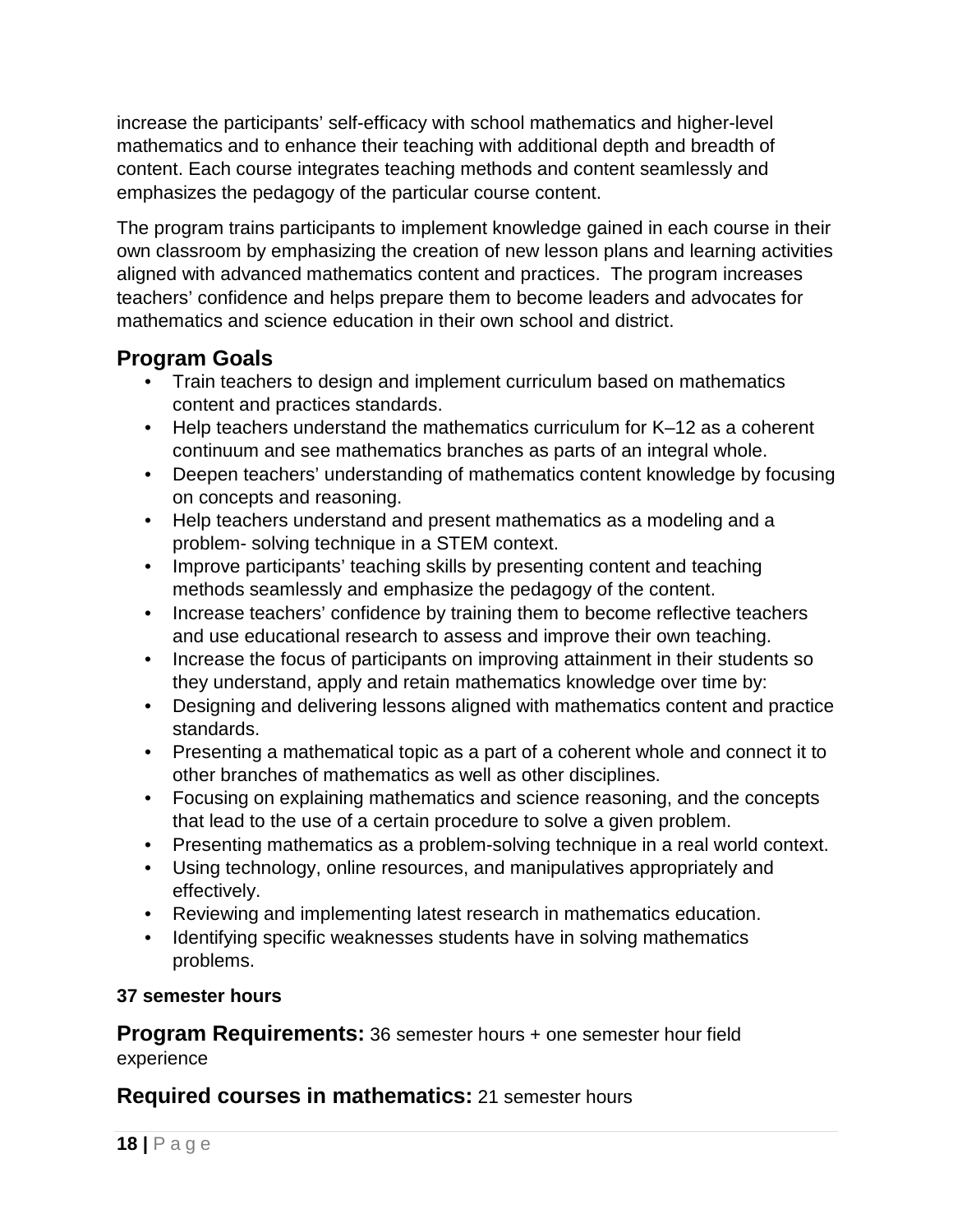MTH5010 Numbers and Mathematical Thinking (3) MTH5020 Statistics and Probability (3) MTH5030 Understanding and Teaching Algebra (3) MTH5040 Understanding and Teaching Geometry (3) MTH6010 Calculus Concepts and Applications I (3) MTH6030 Applications in STEM (3) MTH6060 Calculus Concepts and Applications II (3)

### **Complete six semester hours from the following list:**

MTH6020 Mathematical Connections (3) MTH6040 Technology in Mathematics Classrooms (3) MTH681X Selected Topics in Mathematics (3)

#### **Required courses in mathematics and science education:** 10 semester hours

NSM5400 Curriculum Development and Assessment in Mathematics and Science (3) NSM5900 Field Experience in STEM (1) NSM6100 Educational Research in Mathematics and Science I (3)

NSM6200 Educational Research in Mathematics and Science II (3)

## <span id="page-18-0"></span>**Master of Arts in Reading Instruction and Endorsement (MARI)**

### **Program Description**

The primary goal of the 36-semester hour Master of Arts in Reading Instruction program is to provide candidates with the knowledge, skills and dispositions to become a building or district-level Reading Specialist. Coursework is designed to address the Reading Specialist standards of the International Reading Association (IRA) and the six areas required for licensure by the Illinois State Board of Education (ISBE). The degree is intended for experienced, practicing licensed teachers who seek to become reading coaches or reading specialists. The Reading Specialist must successfully complete the Reading Specialist Content Test (#176).

### **Admission Requirements**

• A valid Illinois professional educator license (early childhood, elementary, secondary, special PreK–12, or preschool-age 21).

• One or more years of teaching experience in a PreK–12 setting and current teaching position.

• A completed Graduate Application for Admission (aurora.edu/auapply).

• Transcripts (official, sealed in envelope) from the last degree earned: undergraduate degree indicating a GPA of 2.75 or higher or a graduate degree indicating a GPA of 3.0 or higher, both based on a 4.0 scale. Aurora University accepts official electronic transcripts at AU-ETranscripts@aurora.edu.

• A current resume documenting required teaching and leadership experience.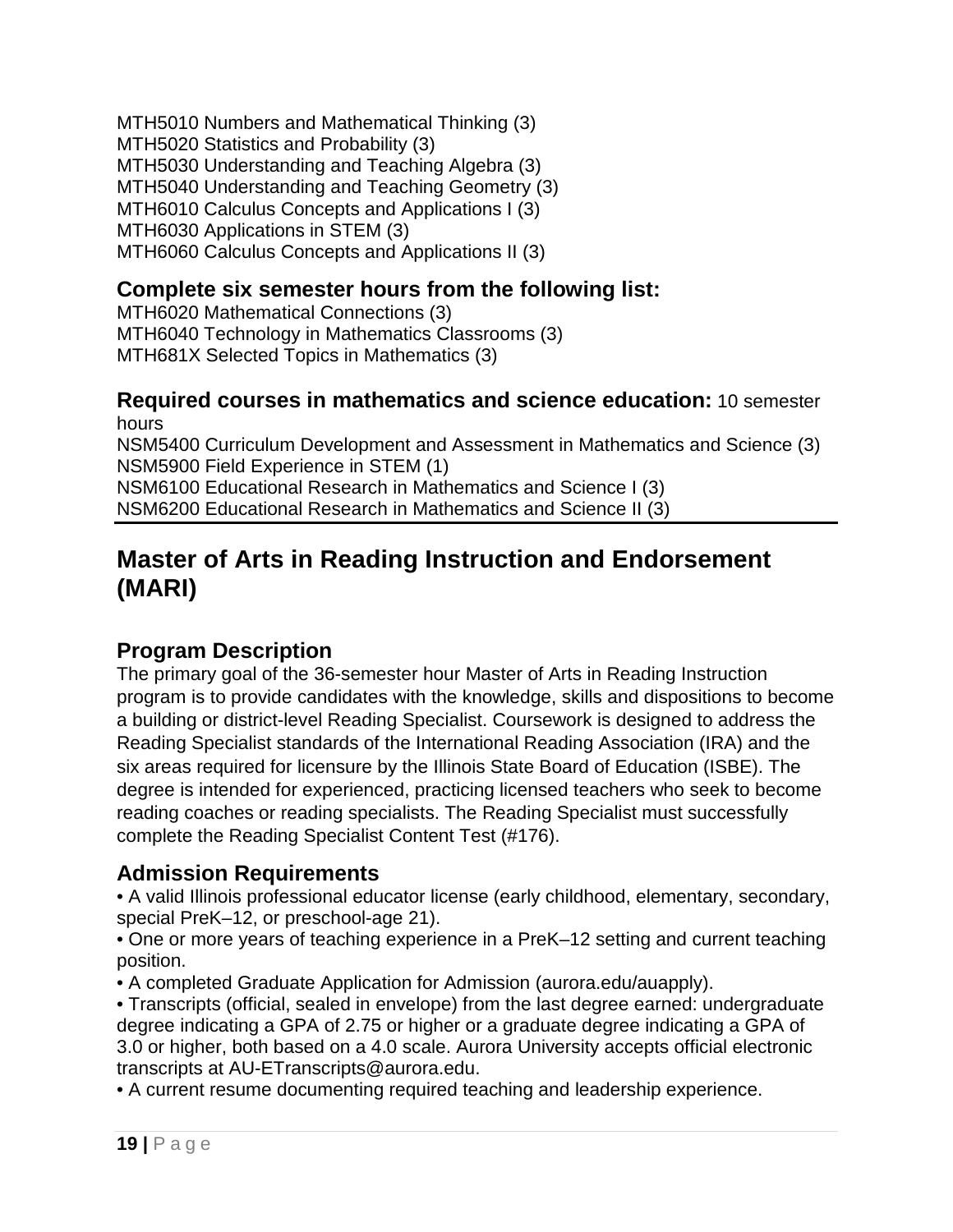• A recommendation from your current building principal or direct supervisor.

### **Attendance Policy**

Attendance is mandatory at all class sessions. If a candidate is to be absent for any reason, he/she must discuss the expected absence with the course instructor before the absence occurs.

#### **Academic Standards and Evaluation in Graduate Education Programs**

Upon completion of each course, letter grades are assigned to each candidate. At the graduate level, a "C" grade indicates less than complete mastery of the content and methods of the course. Only two grades of "C" are accepted at the graduate level and they must be balanced by two course grades of "A." If a "C" is received within the first three courses, the candidate may be removed from the program, by action of the program faculty.

#### **36 semester hours**

#### **Program Requirements**

Thirty-six semester hours are required for MARI degree. Thirty semester hours involve coursework designated to develop candidates' content knowledge and skills related to reading instruction and program leadership. The remaining six semester hours are spent in a supervised clinical experience involving assessment and instruction with struggling readers (EDU6410).

The School of Education Graduate Faculty Committee may accept a maximum of nine semester hours of graduate credit from regionally accredited institutions of higher learning for application toward elective degree requirements. Transfer credit is completed prior to enrollment in the first course of the program. Graduate faculty reserve the right to decide on the applicability of all transfer credit.

All courses must be less than five years old at the time of admission and must be completed with a grade of "B" or better. An official transcript must be provided. University policy states that a maximum of six semester hours taken as a "Student-At-Large" may be applied toward a graduate degree program.

### **Degree Requirements for Masters of Arts in Reading Instruction (MARI)**

Full-time coursework leading to the degree consists of six semester hours per term for a total of 18 semester hours per year and 36 semester hours for the MARI degree. Of the 36 semester hours, six involve a supervised clinical practicum in assessment and instruction with struggling readers. The program also involves candidates in various field experiences in which they apply course content to their classroom instruction, to individual work with a struggling reader, or to developing coaching and collaboration skills.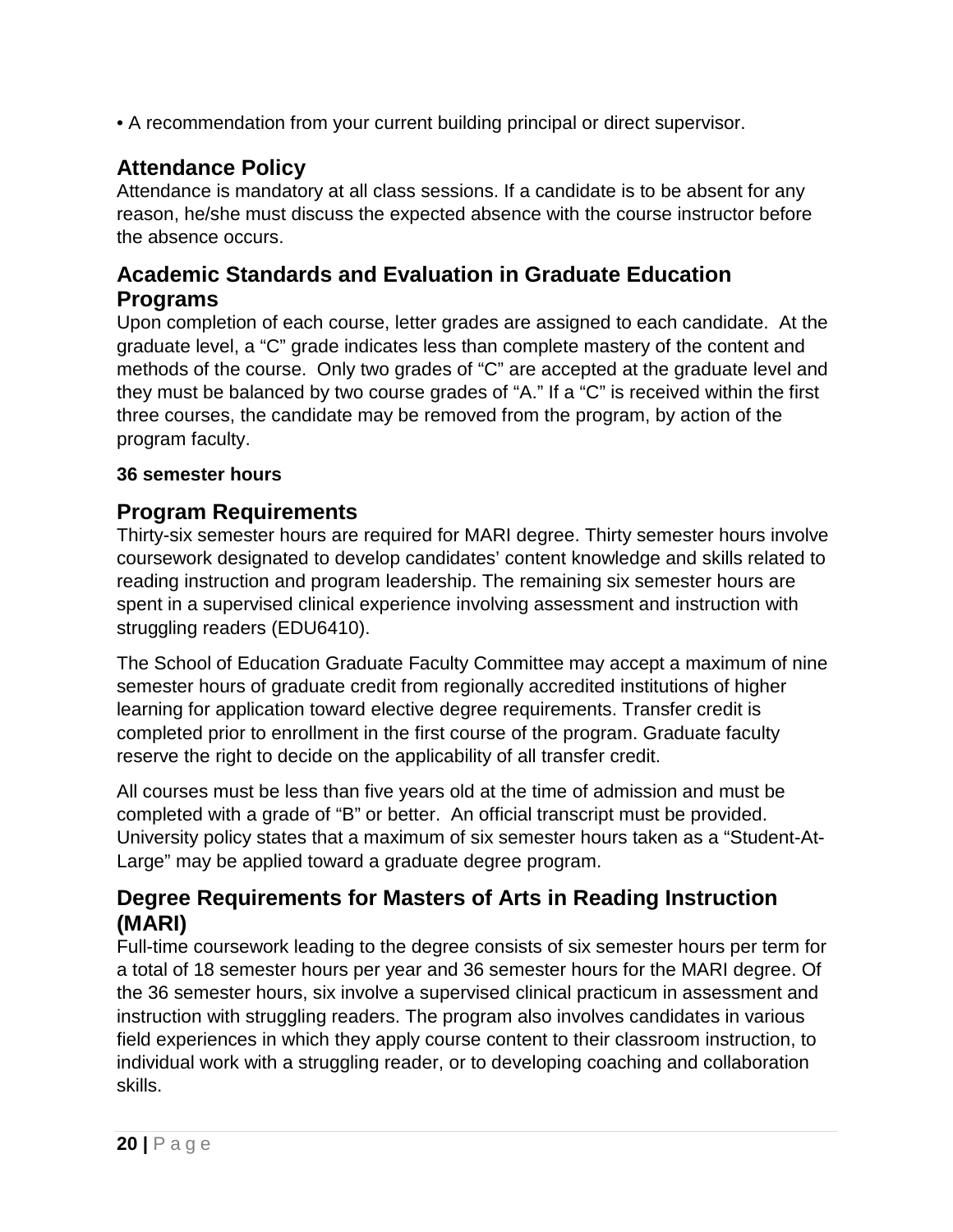36 Semester hours (30 semester hours in content related to literacy and 6 semester hours of supervised clinical practicum involving assessment and tutoring with struggling readers)

#### **Course Requirements for Master of Arts in Reading Instruction (MARI) and Reading Specialist**

EDU6300 Professional Research in Literacy Learning (3) EDU6310 Effective Word Study Instruction (3) EDU6320 Effective Comprehensive Instruction (3) EDU6330 Literacy in the Content Areas (3) EDU6340 Assessment of Literacy Learning (3) EDU6350 Teaching Reading to Diverse Learners (3) EDU6370 Texts for Children (3) EDU6380 Supervision and Administration in Literacy I (3) EDU6390 Supervision and Administration in Literacy II (3) EDU6400 Professional Research in Literacy Learning II (3) EDU6410 Practicum in Reading (6)

# <span id="page-20-0"></span>**Master of Arts in Special Education (MASE)**

*Not accepting applications at this time.*

## **Program Description**

The primary focus of this program is to prepare teachers for a Teaching Licensure with a Learning Behavior Specialist I (LBS I) (K– age 22) endorsement. Candidates may be existing teachers, someone who has experience in the schools, or someone with a degree in a related field. Licensure requires teachers to build a knowledge base to identify and intervene with students who exhibit a wide range of disabilities, including learning disabilities, cognitive disabilities, autism, social/emotional disabilities, and physical disabilities/other health impaired. Moreover, although the licensure will cover grades K– age 22, candidates will have a working knowledge of issues and strategies appropriate for the grades P–12. The coursework is designed to allow the candidate both to evaluate research and conduct action research in the classroom. Furthermore, varied clinical practice and field experiences are considered an integral part to all courses so that the candidate can apply theory to practice and practice to theoretical conceptualizations. Please note that candidates with an existing licensure will not be required to student teach, but will participate in an internship that will be tailored to broaden the candidate's base of experience in the field. Candidates who do not hold an existing license will be required to student teach, taking SPED6750 instead of SPED6570. While completing the entire master's degree is advised, candidates can apply in one of three tracks: 1.) Endorsement (open only to licensed teachers), 2.) Licensure as an LBS I, or 3.) Master's degree in Special Education with licensure.

Candidates with an existing LBS I licensure will qualify for an endorsement in special education after the first 18 hours of coursework; this endorsement will be for the grade levels of the student's primary licensure. For a candidate with an existing licensure,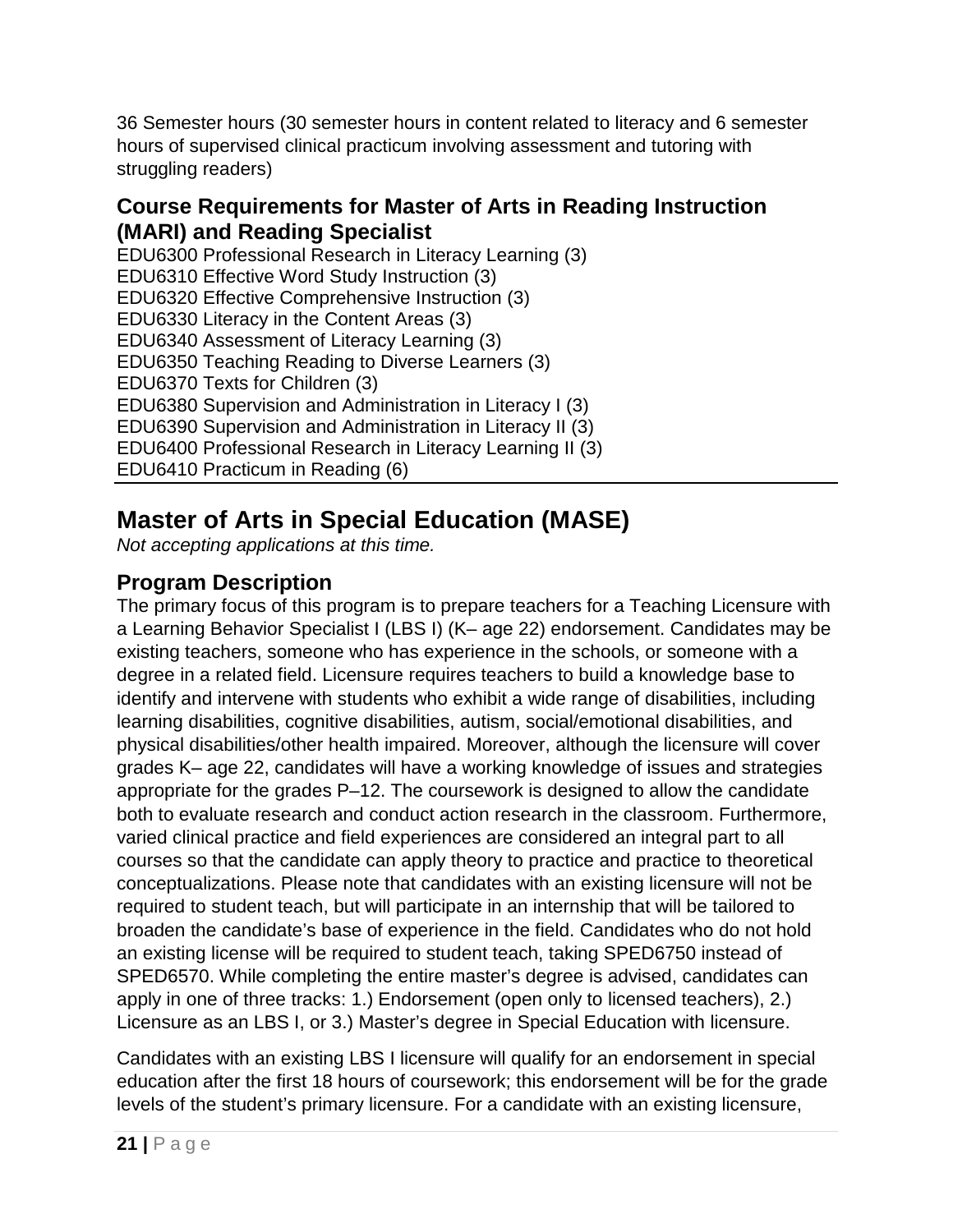completion of the Master of Arts in Special Education (MASE) involves 41 hours of coursework.

For a candidate for whom this will be an initial licensure with student teaching, there are 47 total hours for the master's degree. The main objectives of the coursework are twofold: to build the pedagogical expertise of the candidate; and to facilitate collaboration with his or her students, their families, their colleagues and the community. Candidates should be aware that the Illinois State Board of Education requires that these additional tests be passed before an LBS I licensure will be issued: the LBS I Content Area test (#155), the Special Education General Curriculum test (#163), and the edTPA assessment, for which Pearson charges a significant fee, during student teaching for candidates who are completing an initial licensure. In fact, state licensure tests #155 and #163 must be passed before the candidate may take more advanced classes (see prerequisites on course listings). Candidates who have an existing license will also complete the edTPA assessment, but she or he will not be required to submit the assessment to Pearson (nor will they have to pay the fee).

### **Admission Requirements for the MA in Special Education**

- A completed Graduate Application for Admission (aurora.edu/auapply).
- Transcripts (official, sealed in envelope) for all prior college and/or university credit. Aurora University accepts official electronic transcripts at AU-ETranscripts@aurora.edu.
- Bachelor's degree from a regionally accredited institution. 3.0 grade point average on a 4.0 scale. If the applicant's grade point average is below that of a 3.0, the applicant may be accepted on a probationary basis. If probationary status is granted, a formal review will be conducted by the program director after completion of the first three courses where a 3.0 average must be maintained or the applicant will not be able to continue the program.
- Two letters of recommendation from individuals familiar with the applicant's professional potential related to this field.
- Passing a National Background Check (Criminal Activity and Sex Offender).
- A TB test.

### **Application Deadline and Notification**

Applications will be reviewed by the special education admission committee, and applicants will be advised of acceptance on a rolling basis as they are reviewed. Applicants should please note that this program is designed for a fall semester start; however, a spring start with a modified sequence of courses is also available. Some endorsement courses may also be available online.

### **Academic Standards and Evaluation in the MASE Program**

In addition to feedback to students in the form of grades, full-time candidates' overall performance will be reviewed at the end of each semester (part-time candidates' work will be reviewed every two semesters) to evaluate whether the applicants are integrating the theoretical knowledge and practical applications at a competent level.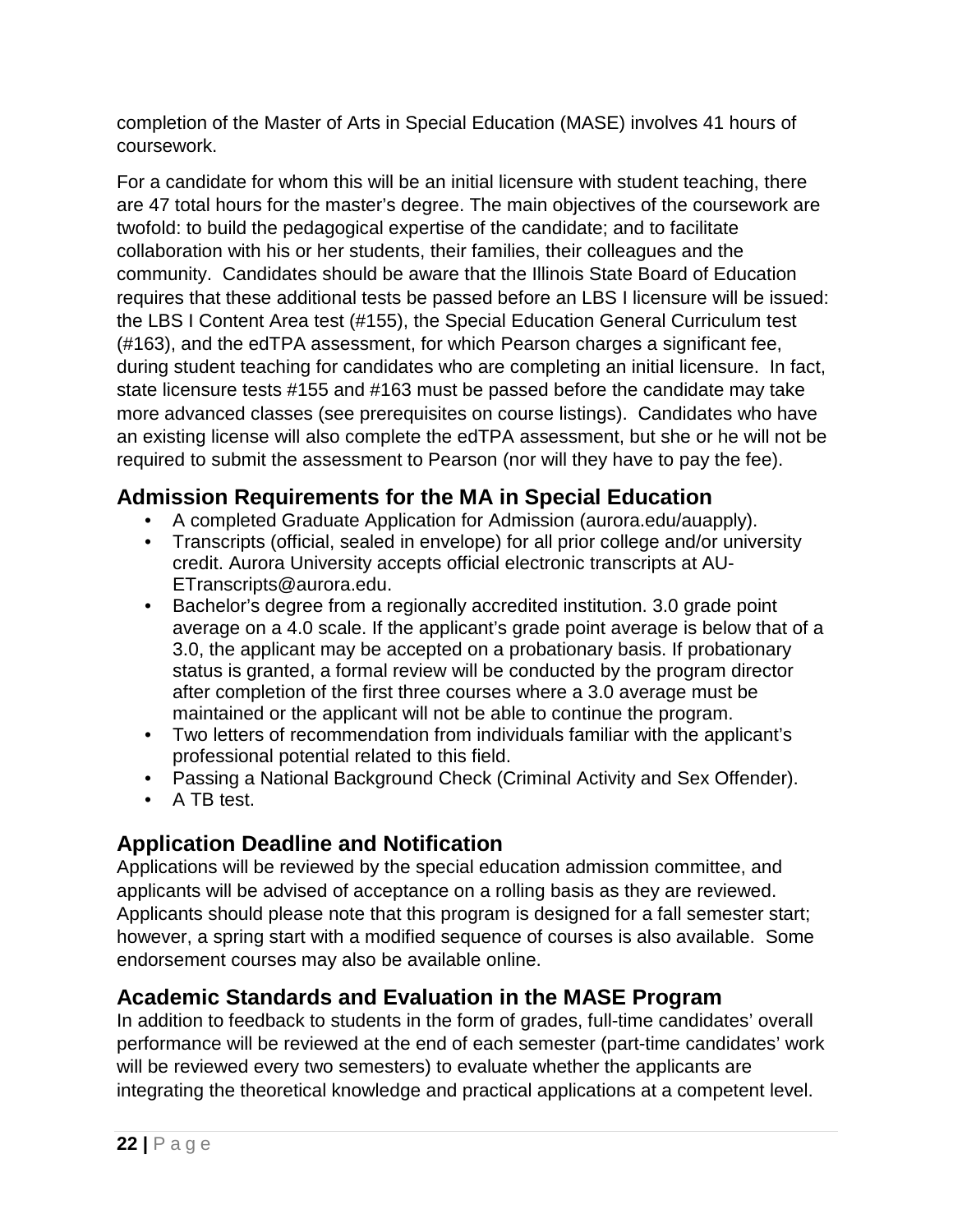At the graduate level, a "C" grade indicates less than complete mastery of the content and methods of the course. A 3.0 grade point average must be maintained to continue in the program. Only two grades of "C" are accepted at the graduate level in the MASE program If a candidate receives a "C" grade within the first semester, the candidate may be removed from the program by action of the program faculty. As is true of admission to the program, candidates may be allowed to continue on a probationary status at the discretion of their advisor and the program director. Candidates must achieve a "B" grade in the Unified Field Experience to be eligible for the internship or student teaching. Additionally, candidates must pass the two state special education content area tests before beginning their internship or student teaching. A grade of "B" or better must be achieved in the internship or student teaching courses to become licensed.

#### **41-47 semester hours**

#### **Program Requirements**

If a candidate has an existing licensure, 41 semester hours are required for the MASE degree. If a candidate does not have an existing licensure and will need to student teach, the degree will take an additional six hours (47 hours). Thirty-three hours are devoted to content coursework designed to develop expertise across the wide range of disability categories required for the cross-categorical LBS I licensure with the state. Each of these content classes focuses on both theory and clinical and educational application. The remaining eight hours are devoted completely to supervised clinical experience in applying theory to practice in the field. In these experiences, candidates will be exposed to a range of ages and educational/life impact on the student(s). As noted earlier, licensure may be granted with the 42 semester hours of core courses (48 hours if student teaching is required), composed of 34 hours of content coursework and eight hours of supervised clinical experiences (14 hours if student teaching), but the applicant is strongly encouraged to complete the MASE curriculum. The objective of the MASE is to give the candidate the expertise to understand and teach not only the student, who may have a range of disabilities that manifest differentially at different points in his or her life, but also to be able to understand and collaborate with significant members within the context of the student's family, school and community.

The sequence of courses for the MASE program anticipates that the candidate will generally begin the program in the fall semester. Applicants may attend either full or part time.

#### **Degree Requirements for MASE**

- 34 semester hours in content classes, with accompanying clinical field exposure
- Eight semester hours of supervised clinical practica (assumes that a candidate has an existing teaching licensure, these hours include an internship)
- 8 semester hours plus 2 additional seminar semester hours if student teaching, for a total of 10 hours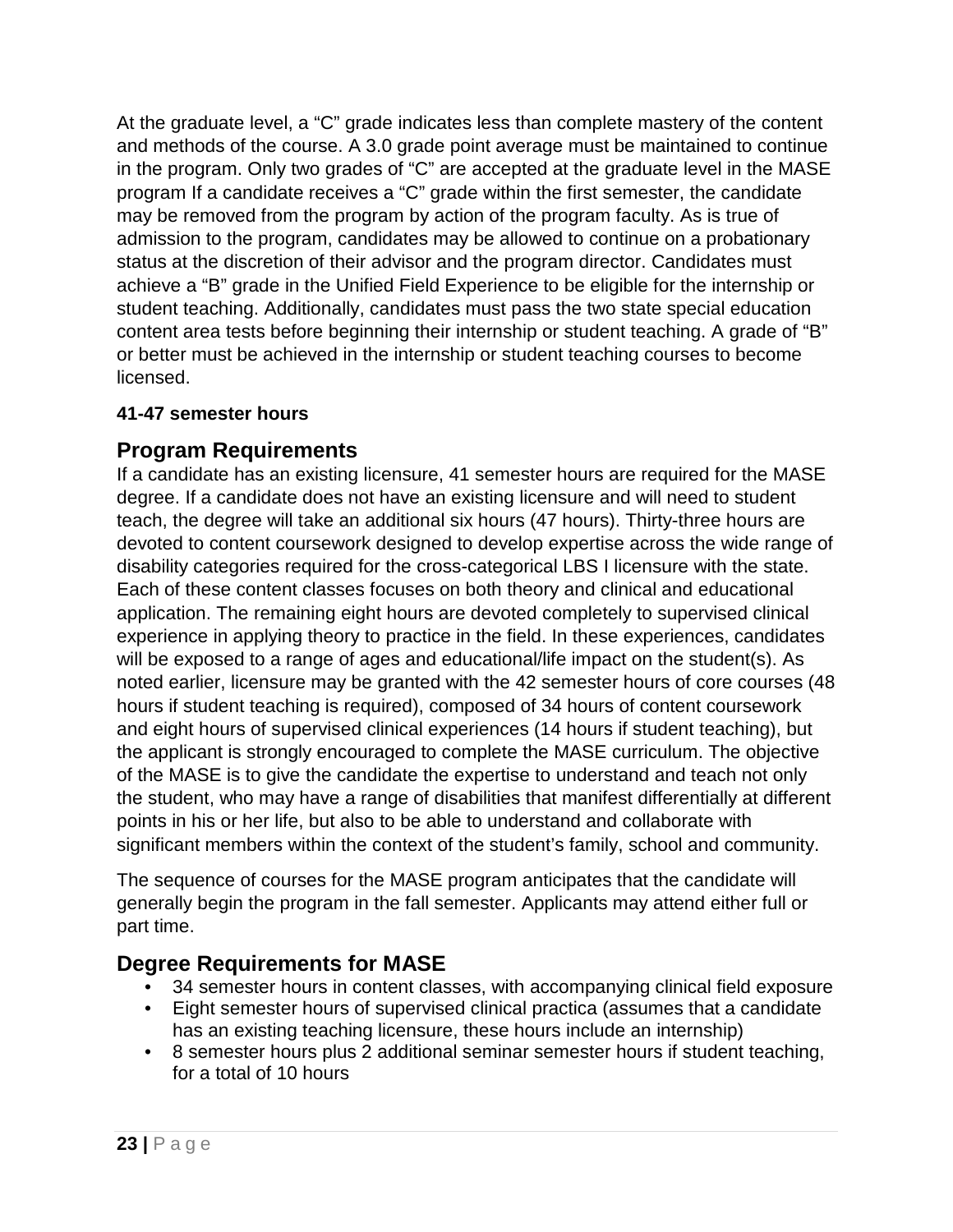### **Licensure Requirements for LBS I**

### **General Content Area and Practicum Classes Required for Licensure**

Note: Courses marked with an (E) comprise the endorsement.

SPED5510 Characteristics and Identification of Disabilities and the Law (4) (E) SPED5520 Cognitive Development and Disabilities (2) (E) SPED5530 Oral Language Development and Disorders (3) SPED5540 Diversity and Disability Issues: Students, Families, Schools and the Community (2) SPED5555 Prosocial Skills and Challenging Behaviors (3) (E) SPED5560 Strategies and Assistive Technology for Students with Low Incidence and Multiple Disabilities (2) (E) SPED5570 Trends: Collaboration, Differentiating Instruction in the Inclusive Classroom, and Transition (3) (E) SPED5610 Psychoeducational Assessment of Students with Disabilities (4) (E) SPED5640 Mathematics and Sciences Interventions for Students with Disabilities (2) SPED6520 Reading Disabilities Theory and Interventions (3) SPED6530 Written Language Development and Disorders (3) SPED6550 Introduction to Educational Research (2) SPED6560 Unified Field Experience (4) SPED6570\* Internship and Action Research Seminar (assumes previous student teaching experience/licensure) (4) OR SPED6750\* Student Teaching in Special Education (8) SPED6760 Seminar for Student Teaching in Special Education (2) \*Candidates take one of the above courses, dependent on whether student teaching is required.

Total hours for the MASE degree: 41 hours; 47 hours if student teaching is required.

# <span id="page-23-0"></span>**Director of Special Education Endorsement**

### **Program Description**

The primary goal of this endorsement program is to provide candidates with the knowledge, skills and dispositions to provide special education leadership at the building or school district level. Candidates who complete this program and successfully complete the required State of Illinois examination will receive ISBE endorsement as a special education director. Potential candidates should check with the Center for Adult and Graduate Studies for further information.

### **Admission Requirements for Director of Special Education**

- A valid Professional Educator License with an LBS 1 endorsement or school service area of school social work, school psychology or speech/language pathology; a Type#75 Administrative License or Principal Endorsement, and current position.
- A current resume documenting required teaching and leadership experience.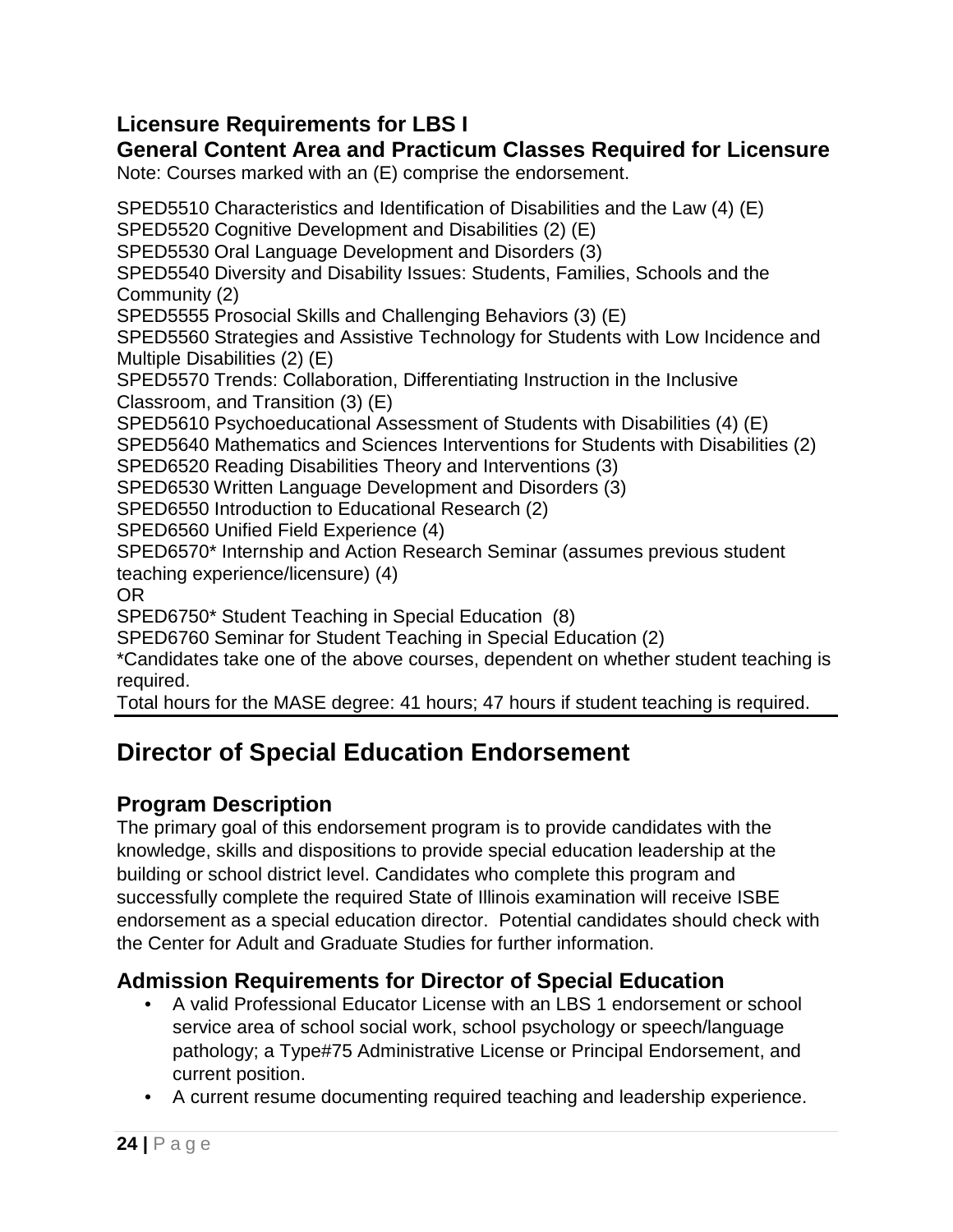- One letter of recommendation.
- At least two years of professional experience working with special populations in a Pre–K through 12/age 21 setting, using LBS1 or school service area PEL.

### **Academic Standards and Evaluation in Graduate Education Programs**

Upon completion of each course, letter grades are assigned to each candidate. At the graduate level, a "C" grade indicates less than complete mastery of the content and methods of the course. Only two grades of "C" are accepted at the graduate level and they must be balance by two course grades of "A."

#### **12 semester hours**

### **Program Requirements**

In addition to the aforementioned program admission requirements, twelve (12) semester hours are required for the Special Education Director endorsement.

### **Course Requirements**

SPED6600 Supervisor of Programs for Children with Disabilities (3) SPED6670 Special Education Finance (3) SPED/EDU6680 School leadership and the Law for Special Populations (3) SPED6690 Current Research in Cross-Categorical Special Education (3)

# <span id="page-24-0"></span>**Master of Business Administration (MBA)**

The MBA is offered in an Evening, Online, and a Full-Time Plus-One format (see below)

### **Program Description**

The Master of Business Administration offers a comprehensive curriculum designed to give students a broad understanding of business operations and hone their problemsolving and team-building skills. The MBA core courses provide a strong foundation in fundamental business concepts, including marketing, organizational behavior, accounting, finance, operations management, and strategic management. Building on this foundation, elective courses allow students to pursue concentrations that have direct relevance to their careers and future professional goals.

Aurora University business students will apply business theory and research to current business trends and real-world case studies, and learn from professors who are established experts in their industries. Students will gain knowledge and skills that can be put immediately to work in their profession, maximizing the ROI from the degree program.

### **Admission Requirements**

- The general admission requirements can be found in the "Graduate Admission Requirements" section. Requirements for admission include:
- Completed Application for Admission.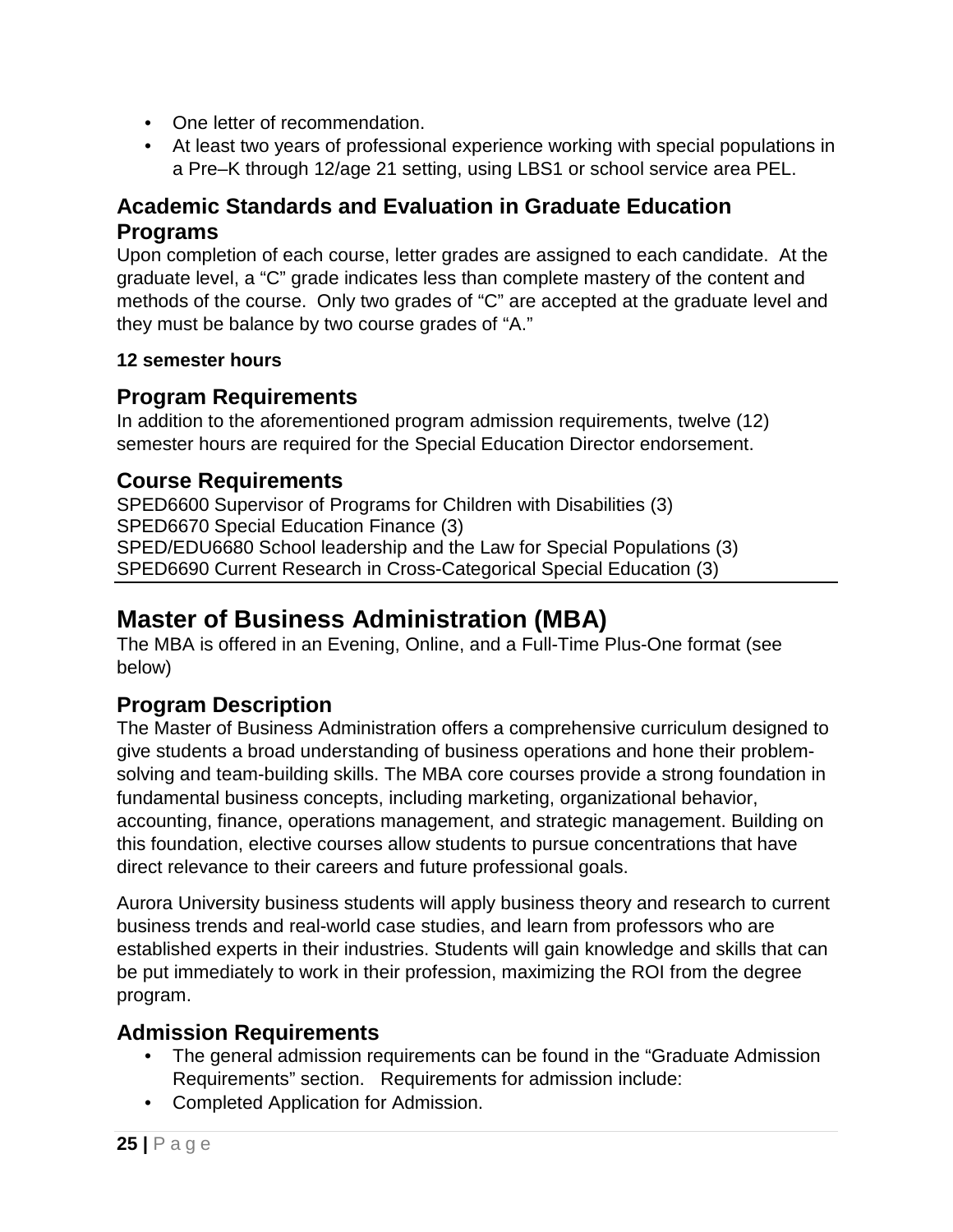- Submit transcripts (official, sealed in envelope) for all prior college and/or university credit. Aurora University accepts official electronic transcripts at AUetranscripts@aurora.edu.
- Bachelor's degree from a regionally accredited institution with a grade point average of 3.0 or greater (on a 4.0 scale). Students with a GPA of less than 3.0 will be considered on a case-by-case basis.
- A professional resume.
- Applicants may be required to complete an interview with the program director and provide letters of recommendation.

### **Attendance Policy**

Attendance is mandatory for all class sections. If a student is to be absent for any reason, the student must discuss the expected absence with the course instructor before it occurs.

### **Academic Standards and Evaluation**

Grades will be assigned to each student at the conclusion of each course according to the procedures outlined in the section "Graduate Grading System."

At the graduate level, a "C" grade indicates less than complete mastery of the content of a course. Only two grades of "C" are accepted at the graduate level in the MBA program and they must be balanced by two grades of "A." If a "C" is received within the first three courses, the student may be removed from the program by action of the program director.

### **Residency Requirement**

A minimum of 30 semester hours of graduate credit must be earned at Aurora University to receive the MBA degree. A maximum of six (6) semester hours of graduate credit may be transferred from an accredited college or university and applied to the requirements of this degree. Any coursework submitted for transfer must be approved by the director. See the section "Transfer of Credit" for the conditions governing the transfer of credit.

### **MBA Program Detail**

Aurora University's MBA program accepts students from all academic backgrounds and an undergraduate degree in business is not required. There are no prerequisite courses required for admission to the MBA program. In the interest of ensuring student success, the program director may require limited foundational coursework for students whose academic and experiential backgrounds suggest they would benefit from such preparation. Decisions about required foundational business courses are made collaboratively with students and are based on review of academic transcripts, professional experience and the results of a personal interview.

#### **36 semester hours**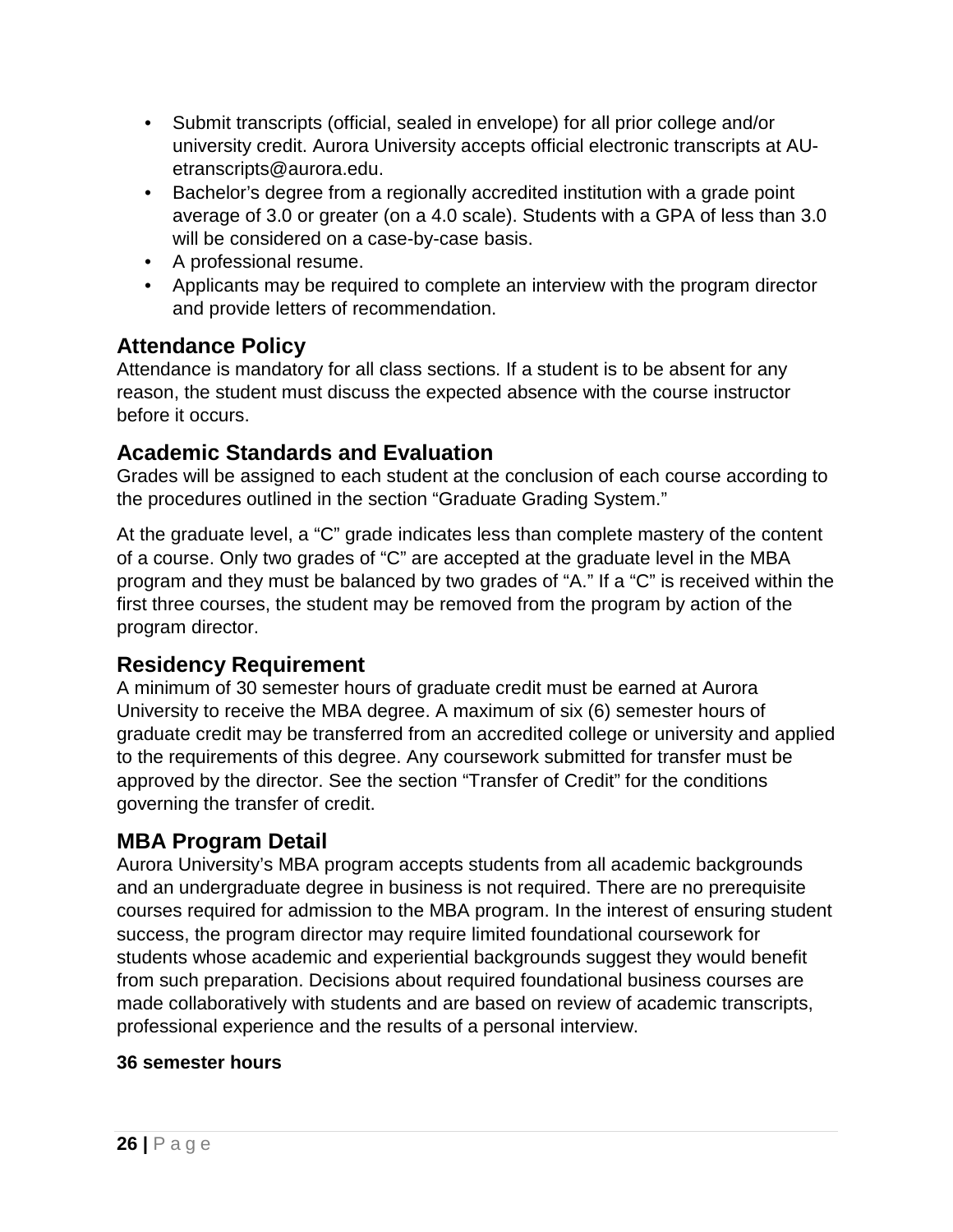#### **Degree Requirements**

The MBA degree requires 36 semester hours: 21 semester hours of required core courses plus 15 semester hours from electives and/or special topics courses.

#### **MBA Required Core Courses: 21 semester hours required**

MBA6020 Marketing Management (3) MBA6030 Leadership and Organizational Behavior (3) MBA6045 Managerial Accounting (3) MBA6050 Corporate Finance (3) MBA6075 Operations Management (3) MBA/MPA6170 Applied Research, Insights, and Evaluation (3) MBA6100 Strategic Management (3)

**MBA Electives:** 15 Semester hours required

Students must complete 15 semesters of approved elective coursework. MBA students may also select up to two non-MBA classes in ACC, MPA, or MKT graduate programs to the MBA elective requirements (maximum total of six non-MBA elective semester hours). MBA6130 Economics (3) MBA6200 Human Resource Management (3) MBA6250 Data Analytics (3) MBA6310 Design Thinking (3) MBA6380 Communication Management (3) MBA681X Selected Topics in Business Administration (3) MBA6940 MBA Internship (3-6)

### **MBA Plus One Program**

In addition to the evening and online MBA programs, AU offers a select MBA Plus One program designed for early career professionals. The MBA Plus One program is fulltime, day cohort version for completing the MBA program, generally intended for students who have completed their bachelor's degree within 24 months preceding the start of the cohort. Since the MBA Plus One program is designed for early career professionals with typically fewer years of business experience, the cohort emphasizes not only MBA content found in the evening and online MBA programs, but development of professional skills and dispositions through a required internship experience.

The MBA Plus One program and registration for its courses are limited to student admitted to the MBA Plus One program. As a cohort, all MBA Plus One students are required to take the following prescribed MBA curriculum. Students seeking to fulfill the MBA degree requirements through other courses than those prescribed by the MBA Plus One will be require to receive special dispensation from the program director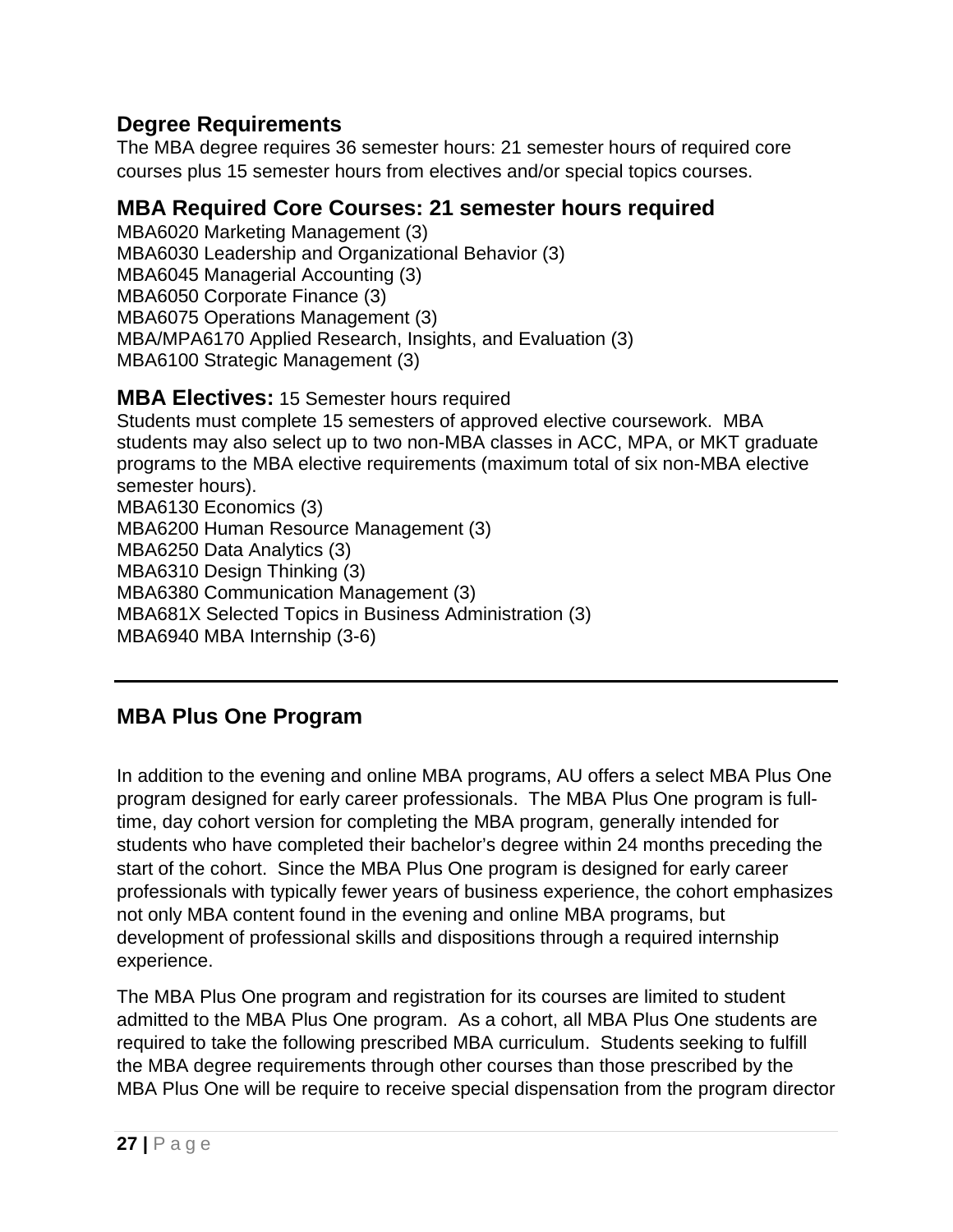or withdraw from the cohort and finish the MBA through other MBA degree delivery modalities.

#### **36 semester hours**

#### **Degree Requirements**

MBA 6020 Marketing Management (3) MBA 6030 Leadership and Organizational Behavior (3) MBA 6045 Managerial Accounting (3) MBA 6050 Corporate Finance (3) MBA 6075 Operations Management (3) MBA/MPA6170 Applied Research, Insights, and Evaluation (3) MBA 6100 Strategic Management (3) MBA 6250 Data Analytics (3) MBA 6310 Design Thinking (3) MBA 6380 Communication Management (3) MBA 6940 MBA Internship (6)

# <span id="page-27-0"></span>**Masters of Public Administration (MPA)**

The MPA is offered in an Evening, Online and a Full-Time Plus-One format (see below)

#### **Program Description**

The Masters of Public Administration (MPA) degree is the professional degree for students seeking a career in the public sector or nonprofit management. The MPA program develops the skills and techniques used by managers to implement policies, projects, and programs that resolve important problems within their organization and in society.

Sound leadership and management are vital to organizational and governmental effectiveness. The Aurora University MPA program prepares graduates for senior-level positions in an organization that implements and manages public sector policies. The MPA is divided into two parts, the MPA core and MPA electives. Upon completion of the MPA graduates will gain a comprehensive understanding of how leadership, management, policy, and politics intersect, along with the tools to enhance communication, collaboration, and ethical, data-driven decision-making.

Graduates with an MPA serve in various roles including local, state, and national government, nonprofit management, and industry.

#### **Admission Requirements**

The general admission requirements can be found in the "Graduate Admission Requirements" section. Requirements for admission include:

• Completed Application for Admission.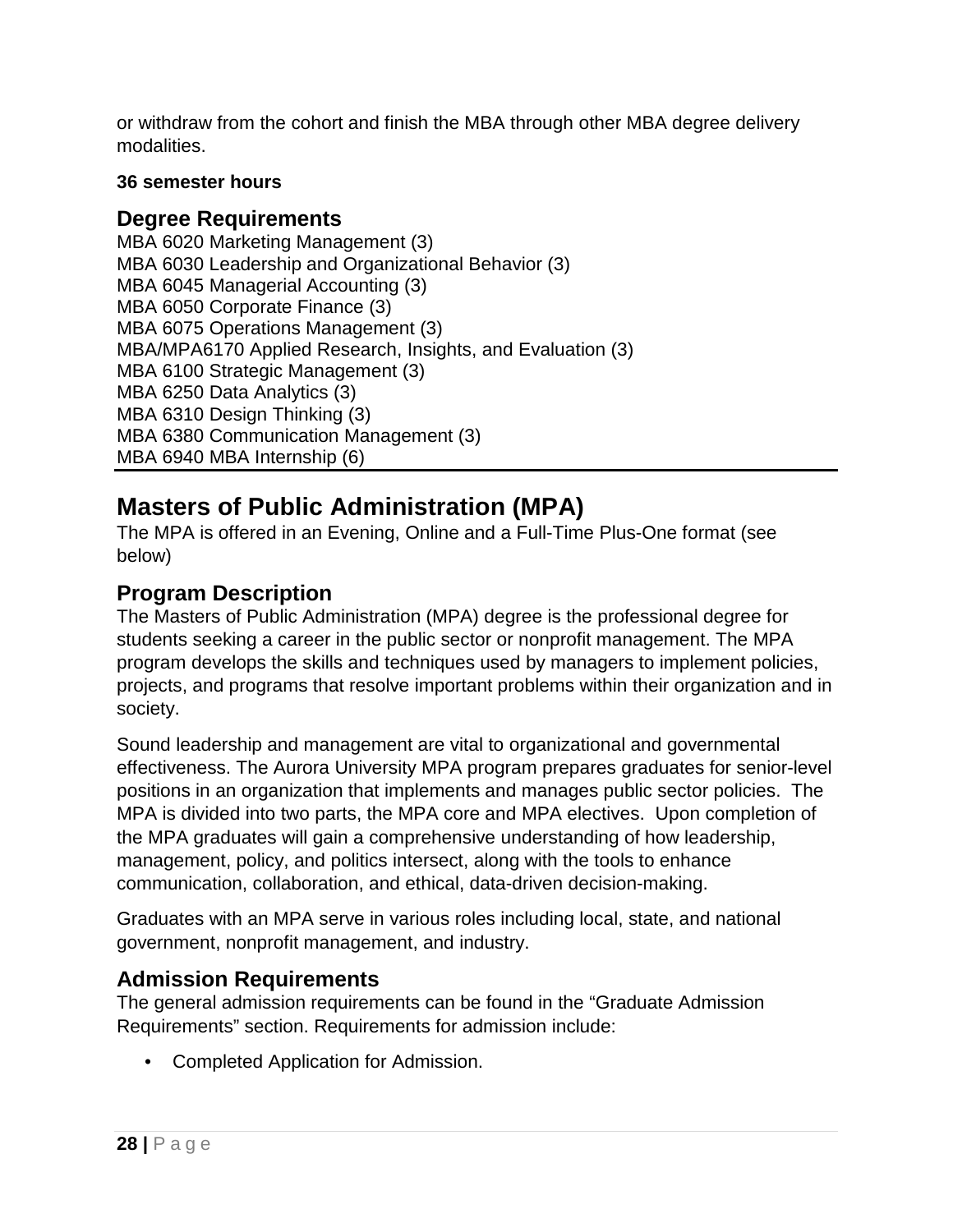- Submit transcripts (official, sealed in envelope) for all prior college and/or university credit. Aurora University accepts official electronic transcripts at AUetranscripts@aurora.edu.
- Bachelor's degree from a regionally accredited institution with a grade point average of 3.0 or greater (on a 4.0 scale). Students with a GPA of less than 3.0 will be considered on a case-by-case basis.
- A professional resume.
- Applicants may be required to complete an interview the program director and provide letters of recommendation.

#### **Attendance Policy**

Attendance is required for all class sections. If a student is to be absent for any reason, s/he must discuss the expected absence with the course instructor before it occurs.

#### **Academic Standards and Evaluation**

Grades will be assigned to each student at the conclusion of each course according to the procedures outlined in the section "Graduate Grading System."

At the graduate-level, a "C" grade indicates less than complete mastery of the content of a course. Only two grades of "C" are accepted at the graduate-level in the MPA program and they must be balanced by two grades of "A." If a "C" is received within the first three courses, the student may be removed from the program by action of the program director.

### **Residency Requirement**

A minimum of 30 semester hours of graduate credit must be earned at Aurora University in order to receive the MPA degree. A maximum of six (6) semester hours of graduate credit may be transferred from an accredited college or university and applied to the requirements of this degree. Any coursework substituted for transfer must be approved by the program director. See the section "Transfer of Credit" for the conditions governing the transfer of credits.

#### **MPA Program Detail**

Aurora University's MPA program accepts students from all academic backgrounds and an undergraduate degree in public administration is not required. There are no prerequisite courses required for admission to the MPA program. In the interest of ensuring student success, the program director may require limited foundational coursework for students whose academic and/or experiential backgrounds suggest they would benefit from such preparation. Decisions about required foundational courses are made collaboratively with students and are based on a review of academic transcripts, professional experience, and the results of a personal interview.

#### **36 semester hours**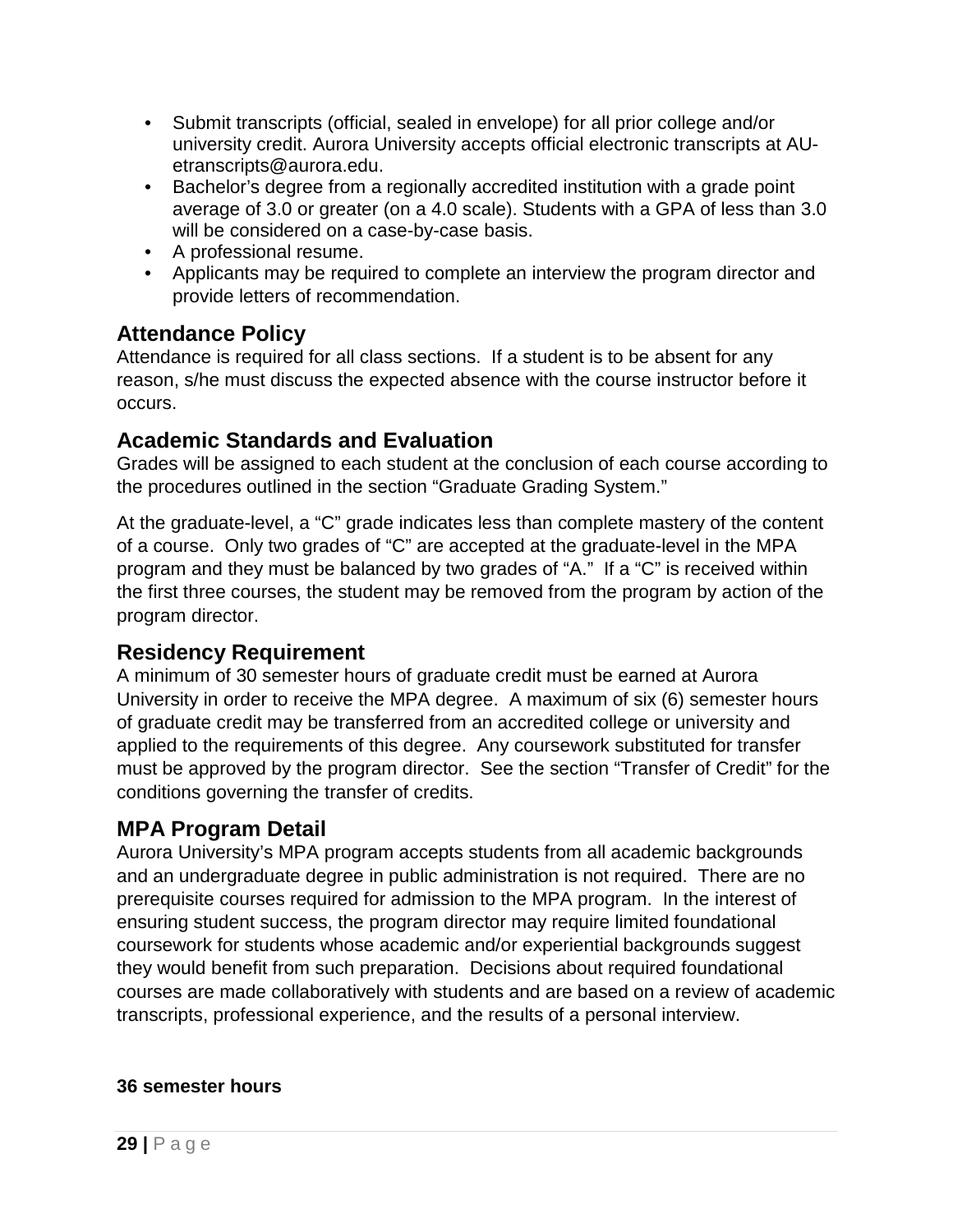#### **Degree Requirements**

The MPA degree requires 36 semester hours: 21 semester hours of required core courses plus 15 semester hours from electives, concentrations, and/or special topics courses.

#### **MPA Core Courses:** 21 semester hours

The MPA core curriculum requires the completion of the all the following courses: MBA6130 Economics (3) MPA6110 Administration of Public Institutions (3) MPA6120 Public Policy and Analysis (3) MPA6130 Government and Community Relations (3) MPA6140 Public Finance and Budgeting (3) MPA/MBA6170 Applied Research, Insights, and Evaluation (3) MPA6200 Advanced Seminar in Applied Public Administration (3)

#### **MPA Selected Electives** (15 semester hours)

Students must complete 15 semesters of approved elective coursework. MPA students may also select up to two non-MPA classes in ACC, MBA, or MKT graduate programs to the MBA elective requirements (maximum total of six non-MBA elective semester hours).

MPA6640 Principles of Community & Economic Development (3)

MPA6350 Nonprofit Management and Leadership (3)

MPA6360 Grant Writing, Philanthropy, and Advancement (3)

MPA6450 Public Safety Administration (3)

MPA6460 Public Sector Law & Civil Liability (3)

MPA681X Selected Topics in Public Administration (3)

MPA6940 Public Administration Internship (3-6)

\*Since MBA6130 Economics is part of the MPA core course requirements, it does not count toward MPA elective courses.

#### **MPA Plus One Program**

In addition to the online MPA program, AU offers a select MPA Plus One program designed for early career professionals. The MPA Plus One program is full-time, day cohort version for completing the MPA program, generally intended for students who have completed their bachelor's degree within 24 months preceding the start of the cohort. Since the MPA Plus One program is designed for early career professionals with typically fewer years of public sector experience, the cohort emphasizes not only MPA content found in the regular MPA program, but development of professional skills and dispositions through a required internship experience.

The MPA Plus One program and registration for its courses are limited to student admitted to the MPA Plus One program. As a cohort, all MPA Plus One students are required to take the following prescribed MPA curriculum. Students seeking to fulfill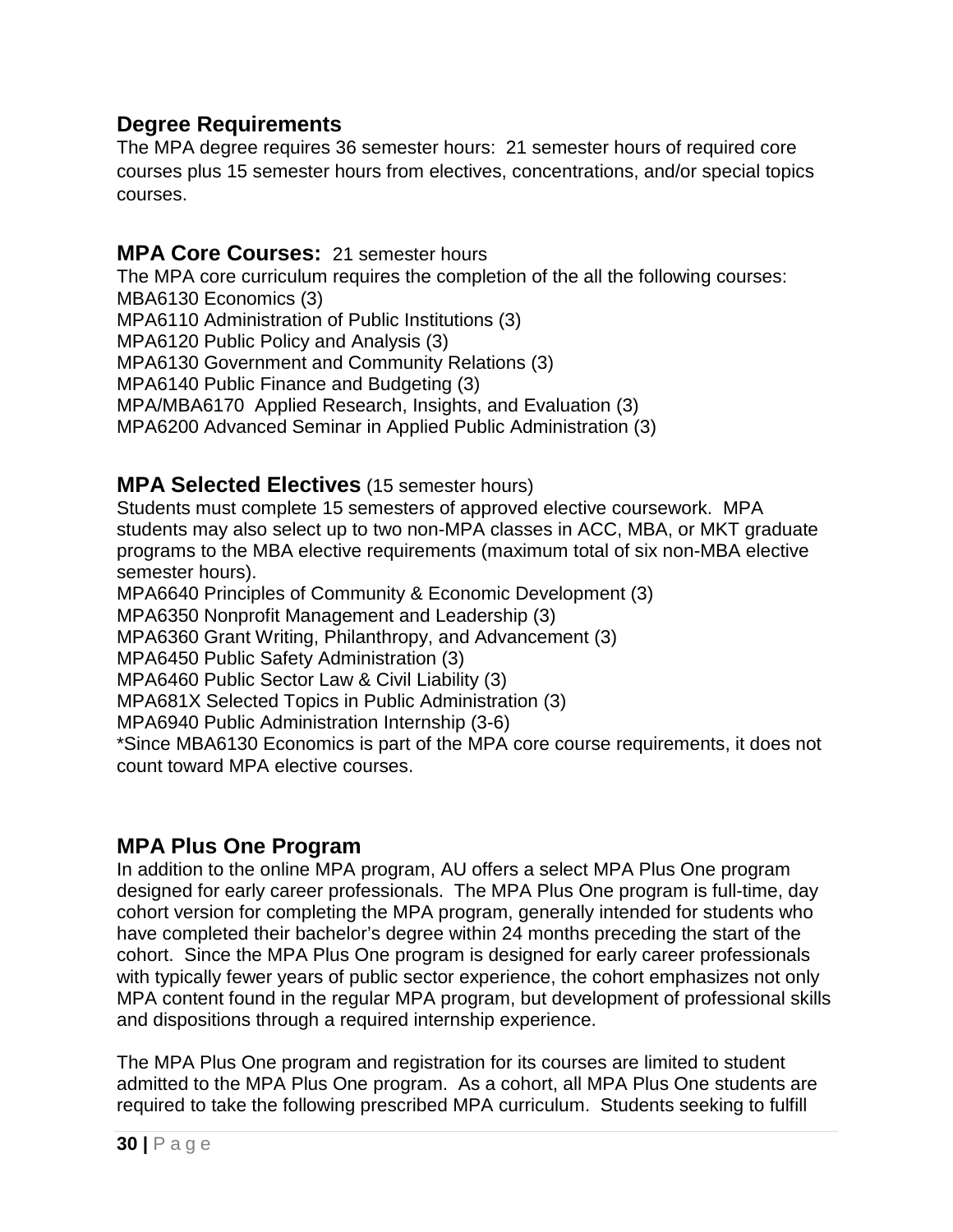the MPA degree requirements through other courses than those prescribed by the MPA Plus One will be require to receive special dispensation from the program director or withdraw from the cohort and finish the MPA through other MPA degree delivery modalities.

#### **36 semester hours**

#### **Degree Requirements**

MBA6130 Economics (3) MBA6310 Design Thinking (3) MPA6110 Administration of Public Institutions (3) MPA6120 Public Policy and Analysis (3) MPA6130 Government and Community Relations (3) MPA6140 Public Finance and Budgeting (3) MPA/MBA6170 Applied Research, Insights, and Evaluation (3) MPA6200 Advanced Seminar in Applied Public Administration (3) MPA6350 Nonprofit Management and Leadership (3) MPA6450 Public Safety Administration (3) MPA6940 Public Administration Internship (6)

# <span id="page-30-0"></span>**Master of Science in Accountancy (MSA)**

#### **Program Description**

Aurora University's Master of Science in Accountancy degree is designed to prepare students to successfully complete professional accountancy exams and commence professional practice as accountants. Program graduates will be prepared to become CPAs and CMAs practicing in the areas of financial accounting and reporting, managerial accounting, taxation and attest services. The MSA is designed to align with the Aurora University undergraduate Accounting degree such that completion of both will provide the required credits and content necessary to qualify to take the Uniform Certified Public Accountant Examination.

#### **Admission Requirements**

- Completed Application for Admission.
- Submit transcripts (official, sealed in envelope) for all prior college and/or university credit. Aurora University accepts official electronic transcripts at AUetranscripts@aurora.edu.
- Bachelor's degree in Accounting or related field from a regionally accredited institution with a grade point average of 3.0 or greater (on a 4.0 scale). Students with a GPA of less than 3.0 will be considered on a case-by-case basis.
- A professional resume.
- Applicants may be required to complete an interview with the program director and provide letters of recommendation.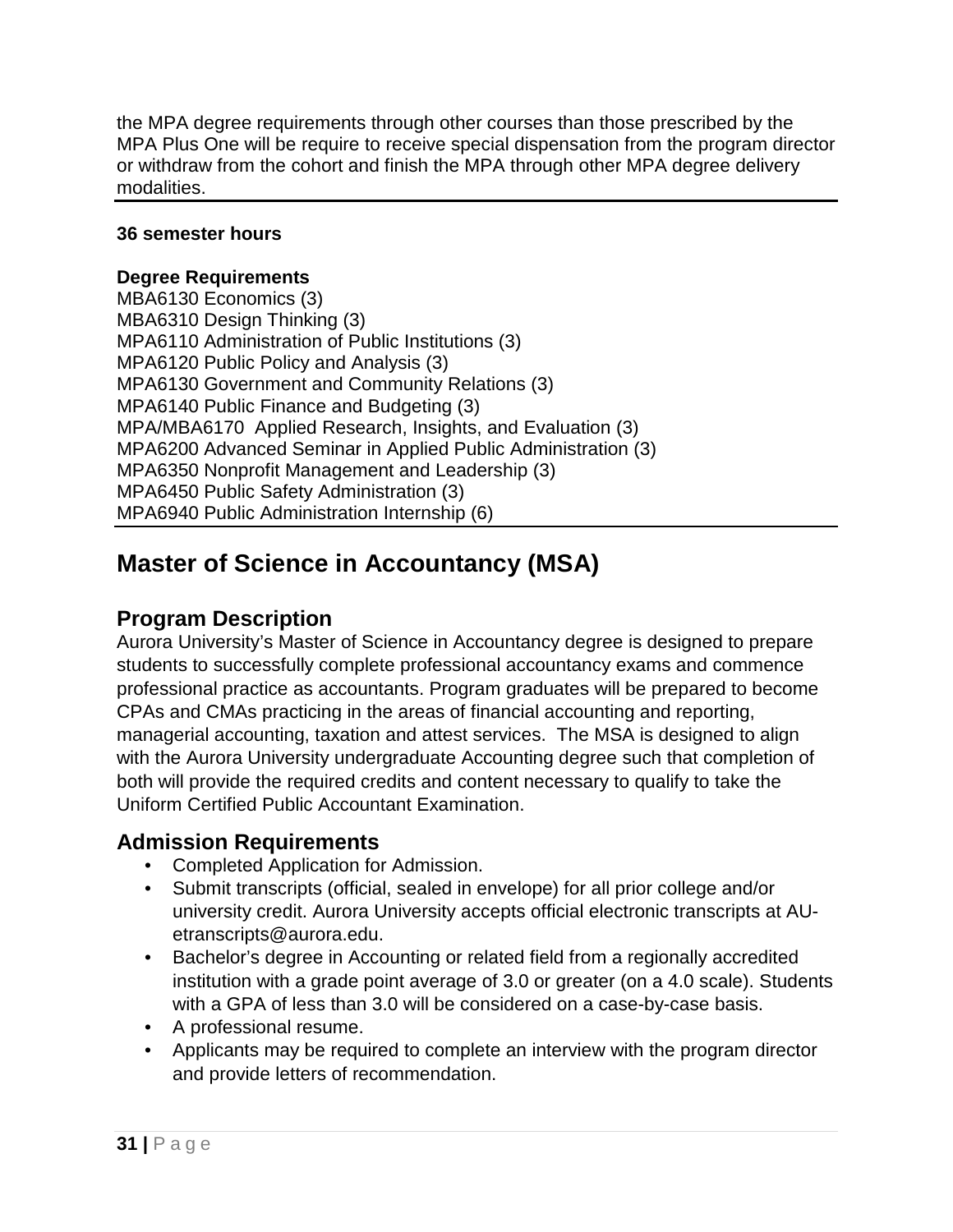### **Attendance Policy**

Attendance is mandatory for all class sections. If a student is to be absent for any reason, he/she must discuss the expected absence with the course instructor before it occurs.

#### **Academic Standards and Evaluation**

Grades will be assigned to each student at the conclusion of each course according to the procedures outlined in the section "Graduate Grading System."

At the graduate level, a grade point of 3.0 (B) must be maintained, as a "C" (2.0) grade indicates less than complete mastery of the content of a course. Students must meet the graduate catalog minimum academic performance standards to successfully complete the MSA.

### **MSA Program Detail**

The MSA is a 30 SH graduate degree. Students admitted to the MSA program without a bachelor's degree in accounting from an accredited institution of higher learning may be required to complete additional foundational coursework as a condition of admission to the program. These situations will be handled on a case by case basis by the program director.

#### **30 semester hours**

### **Degree Requirements**

**Required Core Courses**: 24 semester hours ACC6100 Business Concepts and Environments (3) ACC6110 Accounting Theory, Practice and Reporting (3) ACC6120 Advanced Cost and Managerial Accounting (3) ACC6160 Advanced Attest Services (3) ACC6180 Taxation of Corporations, Partnerships and Not-for-Profits (3) ACC6190 Business Regulation (3) ACC6200 Seminar in Professional Accounting Research and Practice (3) MBA6250 Data Analytics (3)

#### **Required Elective Courses:** 6 semester hours

Students must complete 6 semester hours of approved elective coursework. MSA students may choose to select one non-MSA class from the MBA or MPA graduate programs to fulfill the MSA elective requirement (in total no more than 3 semester hours of MBA or MPA coursework can be applied to the MSA required elective courses).

ACC6140 Governmental and Not-for-Profit Accounting (3) ACC6150 Accounting Information Systems (3) ACC681X Selected Topics in Accounting (3) ACC6940 Accounting Internship (3-6) MBA6310 Design Thinking (3)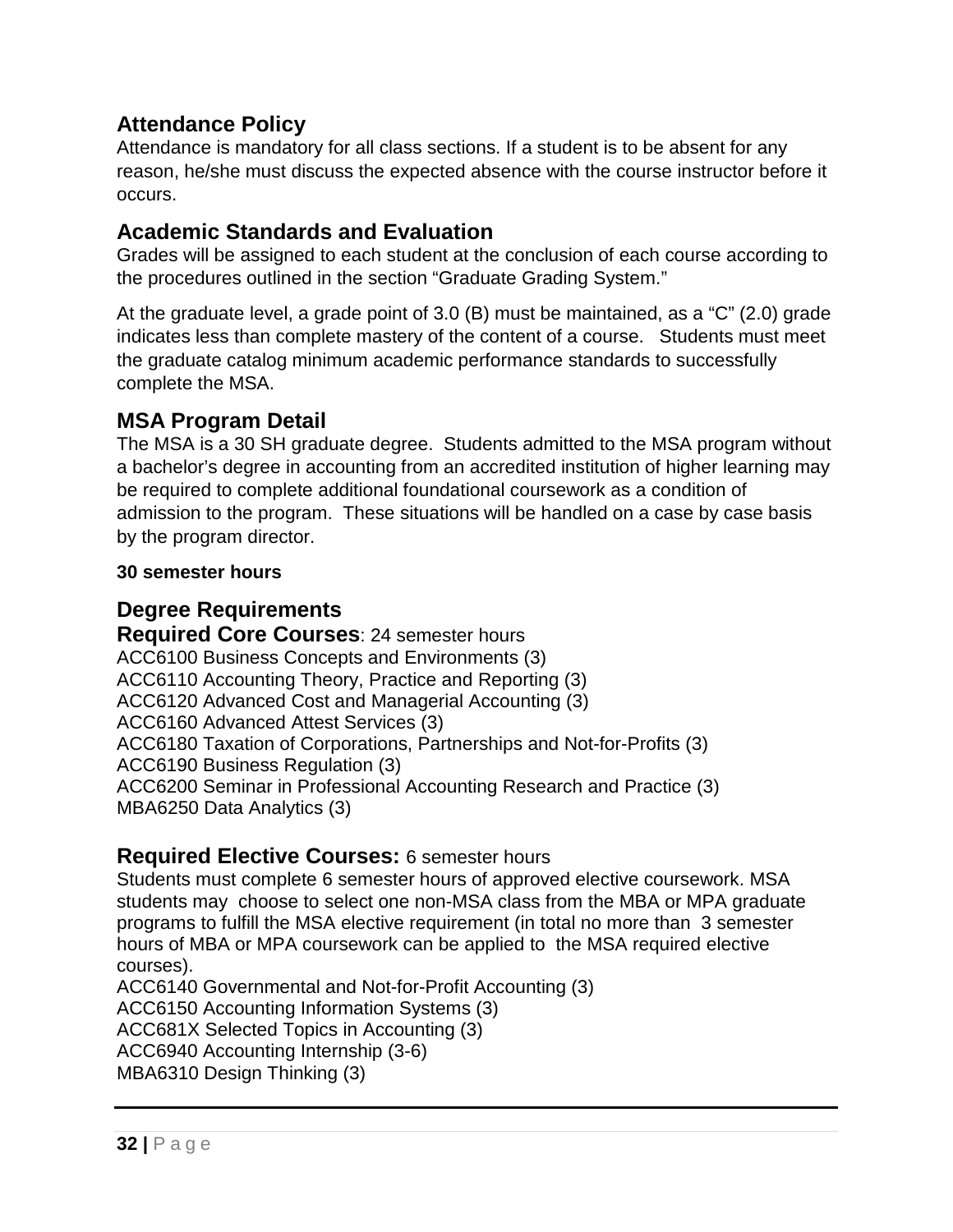### **MSA Plus One Program**

In addition to the evening MSA program, AU offers a select MSA Plus One program designed for early career professionals. The MSA Plus One program is a full-time, day cohort version for completing the MSA program, generally intended for students who have completed their bachelor's degree in accounting within 24 months preceding the start of the cohort. Since the MSA Plus One program is designed for early career professionals with typically fewer years of professional experience, the cohort emphasizes not only MSA content found in the evening MSA program, but development of professional skills and dispositions through a required internship experience. The MSA Plus One program and registration for its courses are limited to students admitted to the MSA Plus One program. As a cohort, all MSA Plus One students are required to take the following prescribed MSA curriculum. Students seeking to fulfill the MSA degree requirements through other courses than those prescribed by the MSA Plus One will be required to receive special dispensation from the program director or withdraw from the cohort and finish the MSA through the evening MSA program.

#### **30 semester hours**

### **Degree Requirements Required Courses**

ACC6100 Business Concepts and Environments (3) ACC6110 Accounting Theory, Practice and Reporting (3) ACC6120 Advanced Cost and Managerial Accounting (3) ACC6160 Advanced Attest Services (3) ACC6180 Taxation of Corporations, Partnerships and Not-for-Profits (3) ACC6190 Business Regulation (3) ACC6200 Seminar in Professional Accounting Research and Practice (3) ACC6940 Accounting Internship (6) MBA6250 Data Analytics (3)

# <span id="page-32-0"></span>**Master of Science in Applied Behavior Analysis (ABA)**

### **Program Description**

Applied Behavior Analysis (ABA) is a field that utilizes basic behavioral principles to address behavior challenges of social significance. This program emphasizes a natural science approach to the study of human behavior and will introduce you to ways of viewing everyday behavior that differs from the way behavior is typically talked about in everyday speak. You will be introduced to the basic and applied research that serves as the foundation for applied behavior analysis and effective behavioral treatments. The course sequence is designed to meet the requirements of the [Behavior Analyst Certification Board's] (BACB) 5th Edition Task List, and includes practicum courses that will require you to use skills learned in the classroom in clinical settings.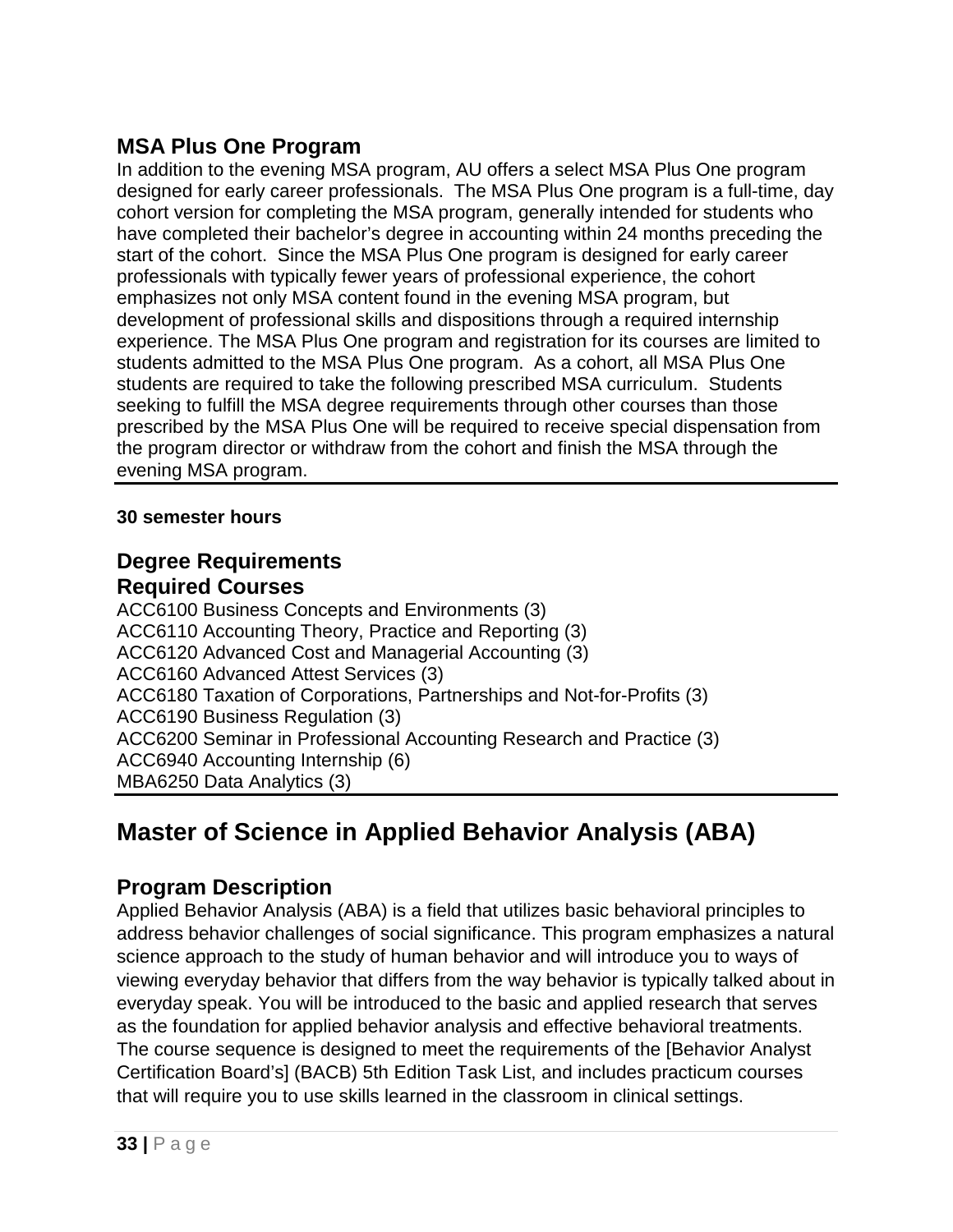#### **Program Goals**

- Train effective and informed applied behavior analysts
- Provide hands-on training both inside and outside of the classroom

#### **Admission Requirements**

- Complete the Graduate Application for Admission at aurora.edu/auapply.
- Possess a bachelor's degree from an accredited college or university (minimum 3.00 GPA on a 4.0 scale).
- Submit transcripts (official, sealed in envelope) for all prior college and/or university credit. Aurora University accepts official electronic transcripts at AUetranscripts@aurora.edu.
- Submit your current curriculum vita or detailed resume.
- Submit three letters of recommendation from individuals acquainted with your professional or academic abilities.
- Submit a Statement of Purpose. Your personal statement should be typewritten, double-spaced narrative of two to three pages and reflect standards of graduate-level writing. It should describe your motivation and aspiration for becoming a behavior analyst. The following questions may be used as a guide:
	- o How did you become interested in Applied Behavior Analysis?
	- o What are your current interests in Applied Behavior Analysis?

o What are your future goals in relation to Applied Behavior Analysis? \*Admission interviews are generally not required. However, the ABA committee may request an interview for additional candidate information.

### **Transfer of Graduate Credit**

- A maximum of six semester credit hours of graduate course work from a regionally accredited institution may be applied towards the MS in Applied Behavior Analysis.
- Transfer credits will be approved at the discretion of the Director of the Applied Behavior Analysis Department.
- The student must have earned an A or B in the course.
- No practicum or student-directed research courses (e.g., thesis, dissertation, capstone) will be accepted for transfer credit.

#### **39 semester hours**

### **Degree Requirements Required Courses**

#### **Courses designed to meet BACB requirements:**

ABA5100 Concepts and Principles of Behavior Analysis (3) ABA5300 Clinical and Research Methods in Applied Behavior Analysis (3) ABA5400 Behavioral Assessment (3) ABA6100 Theory and Philosophy (3) ABA6200 Behavioral Interventions (3)

**34 |** Page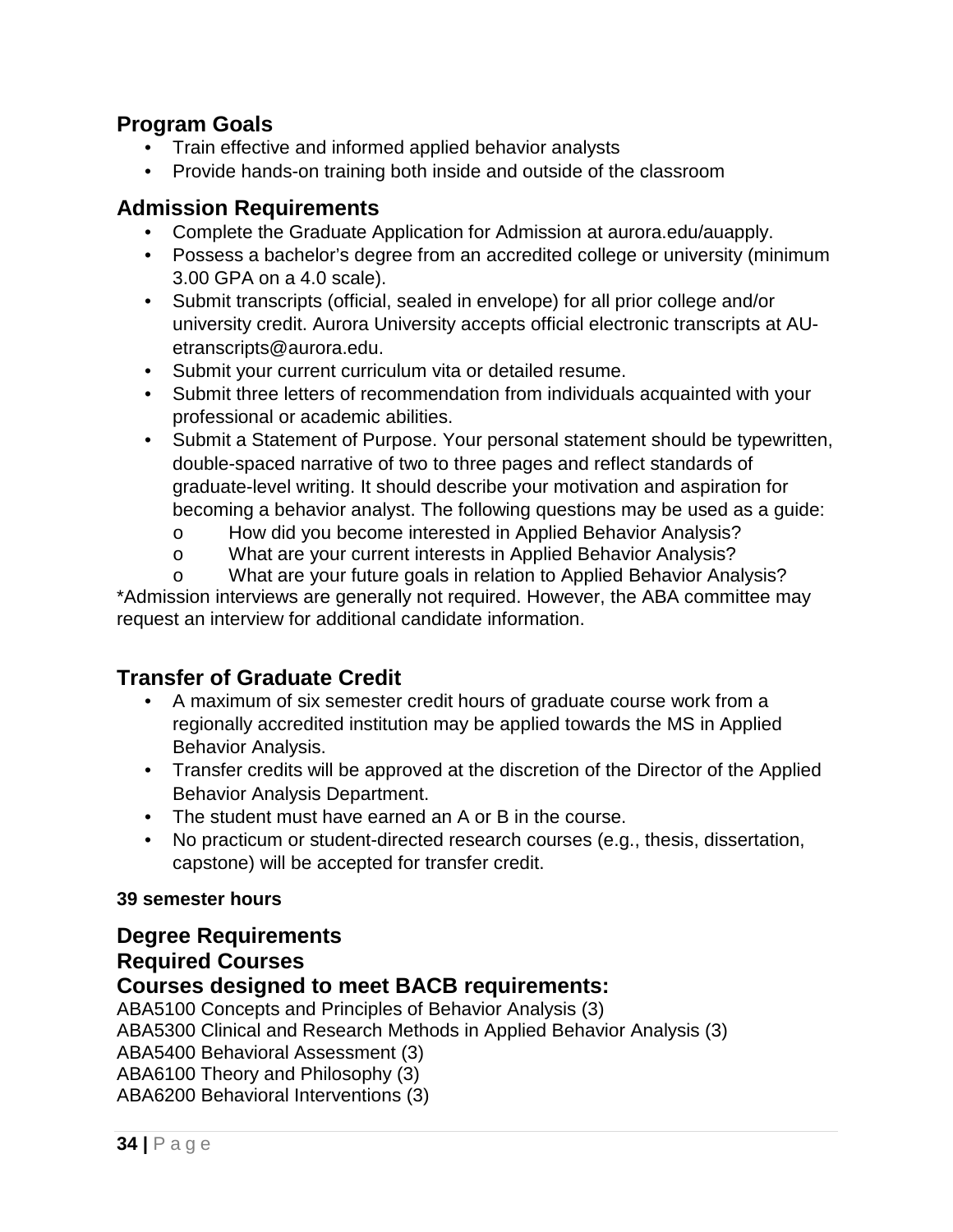ABA6300 Advanced Applied Behavior Analysis (3) ABA6400 Professional and Ethical Issues (3) ABA6450 Personnel Supervision & Management (3)

**Practicum Course** ABA6900 Intensive Practicum (9)

### **Additional Required Courses**

ABA5200 Introduction to Applied Behavior Analysis (3) ABA6500 Capstone Course (3)

# <span id="page-34-0"></span>**Master of Science in Athletic Training (MSAT)**

### **Program Description**

Athletic training is an allied health profession dedicated to the prevention, care, and rehabilitation of injuries to people who are physically active. Potential employment opportunities include working in high schools, colleges, universities, sports medicine clinics, hospital-based physical therapy clinics, fitness centers, industrial health care facilities, law enforcement, the military, and professional sports. Entry-level athletic trainers must successfully pass the Board of Certification (BOC) examination to practice athletic training.

The Master of Science degree in Athletic Training is designed to fulfill BOC examination eligibility and Illinois state licensing requirements necessary to practice in the state of Illinois. Students will participate in a rigorous academic program that includes practicum course clinical rotations to physical therapy clinics, high schools, colleges, hospitals and physician offices.

All students (3+2 and 2-year program) must satisfy university graduate degree requirements including academic standards, to continue in and graduate from the degree program. Please review those policies in the Graduate Regulations and Policies Catalog for details.

#### **Master of Science in Athletic Training - 5 (3+2) years option Dual Degree Program in Exercise Science and Athletic Training**

Aurora University offers students the opportunity to earn a Bachelor of Science in Exercise Science and a Master of Science in Athletic Training in five years. Students majoring in Exercise Science – Athletic Training Emphasis will apply to the master's degree program during their junior year (third year). If admitted, they will begin their master's degree coursework during their fourth year while concurrently completing their Bachelor of Science Degree in Exercise Science.

For the 3+2 Dual Degree Program, students will be accepted into the program following the spring semester of their third year. Aurora University maintains the right to admit only the most highly qualified students from those who have met the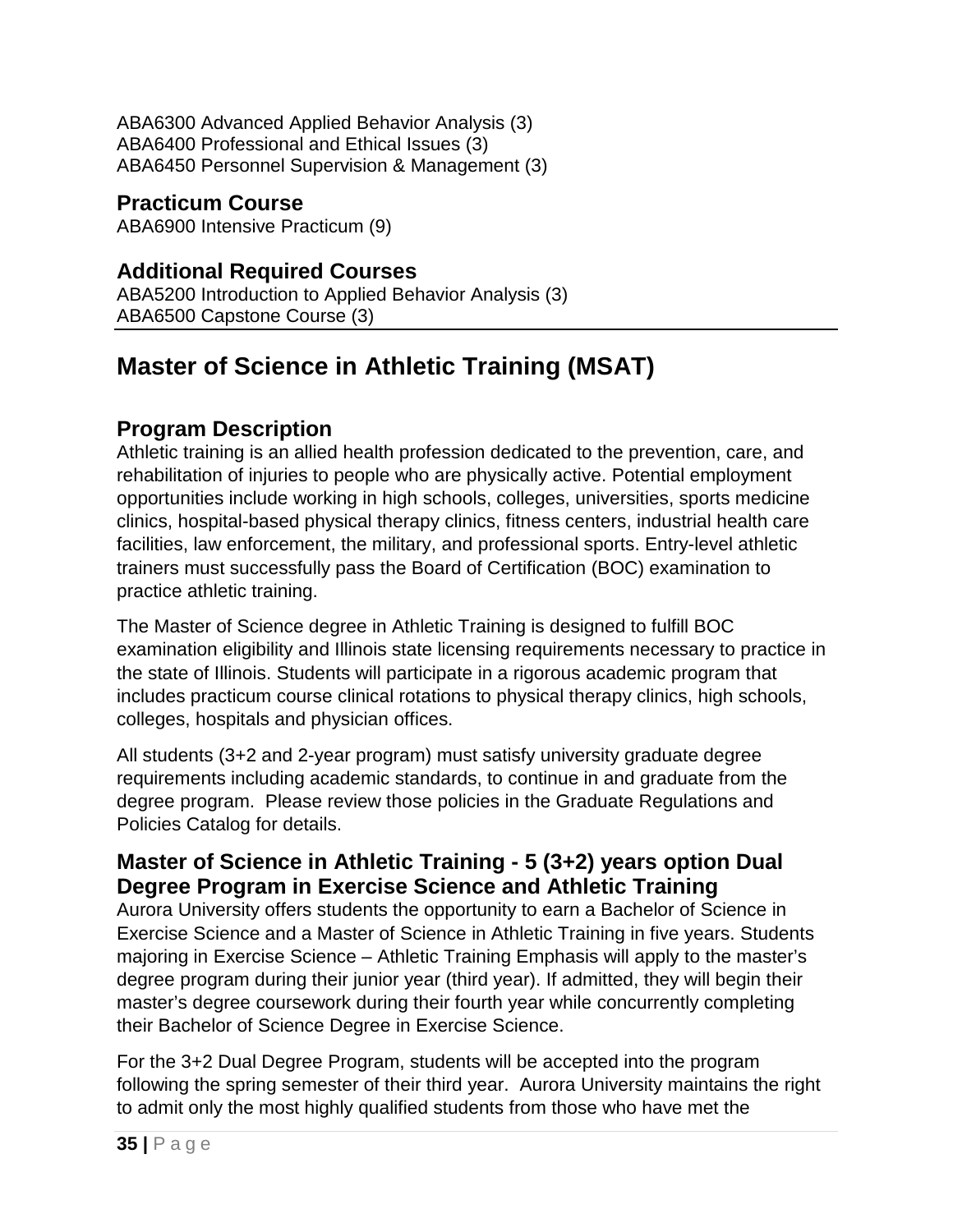admission requirements. Students are encouraged to review Aurora University's Policy for Students with Disabilities found in the university catalog. Admission requirements and technical standards for athletic training students are found in the Athletic Training Program Policies and Procedures Handbook and on the program website.

### **Masters of Science in Athletic Training 3+2 Program Entrance Requirements**

- Minimum undergraduate cumulative GPA of 3.0 at the point of application to the 3+2 program
- Complete all pre-requisite course requirements
- TB Test within six months of entrance
- Proof of current Immunizations or waiver
- Technical Standards Form completed
- Criminal Background Check
- Drug Screen

### **Master of Science in Athletic Training - 2 year option**

Aurora University also offers students the opportunity to earn a Master's Degree in Athletic Training in two years if the candidate has a bachelor's degree in a related field and has completed the following pre-requisite coursework:

Anatomy and Physiology

**Psychology** 

**Nutrition** 

First Aid/CPR for the Professional Rescuer or Healthcare Provider (Certification must be valid throughout enrollment in the program)

Prevention and Care of Athletic Injuries

Strength Training and Conditioning

Kinesiology or Biomechanics

Physiology of Exercise

General Statistics

**Physics** 

**Chemistry** 

Once admitted, students will complete all of the necessary athletic training coursework in 2 years and will then become eligible to sit for the Board of Certification (BOC) examination.

#### **Masters of Science in Athletic Training 2 Year Program Entrance Requirements**

- Minimum undergraduate cumulative GPA of 3.0 at the point of application to the 3+2 program
- Complete all pre-requisite course requirements
- TB Test within six months of entrance
- Proof of current Immunizations or waiver
- Technical Standards Form completed
- Criminal Background Check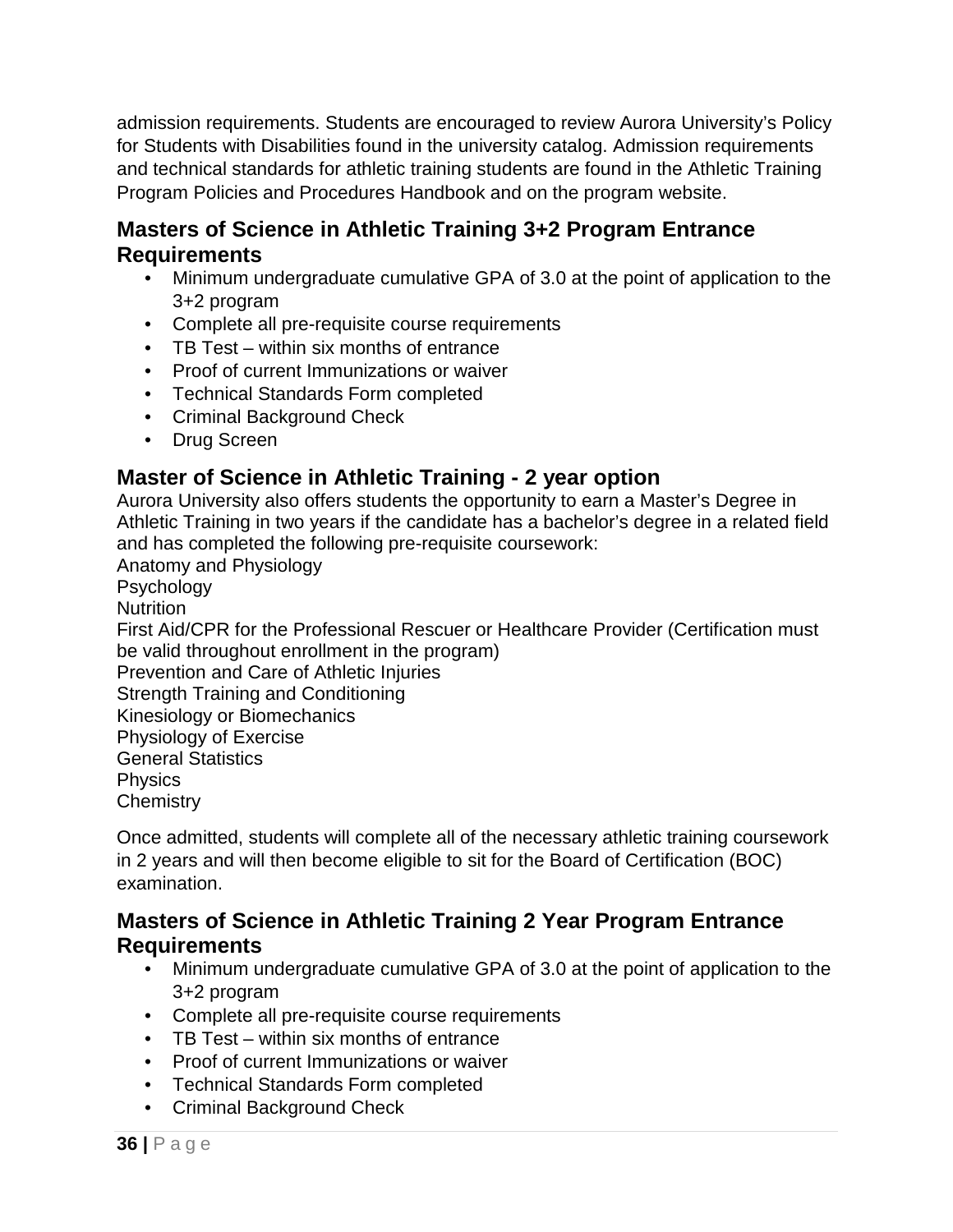• Drug Screen

### **60 semester hours**

## **Degree Requirements for Master of Science in Athletic Training - 60 semester hours**

ATR5510 Assessment of the Lower Extremity (4)\* ATR5530 Assessment of the Upper Extremity (4) \* ATR5500 Principles of Athletic Training (4)\* ATR5550 Principles in Therapeutic Intervention (4)\* ATR5560 Taping and Bracing (2)\* ATR5200 Emergency Medical Response (4)\* ATR5750 Athletic Training Practicum I (3)\* ATR5760 Athletic Training Practicum II (3)\* ATR6100 Athletic Training Internship (4) ATR6600 Applied Therapeutic Modalities (2) ATR6350 Applied Sport and Human Performance (2) ATR6500 Medical Aspects of Athletic Training (4) ATR6150 Administration of Athletic Training (4) ATR6750 Athletic Training Practicum III (3) ATR6760 Athletic Training Practicum IV (3) ATR6800 Research in Athletic Training I (2) ATR6820 Research in Athletic Training II (2) ATR6020 Applied Manual Therapy (2) ATR6900 BOC Exam Preparation (2) ATR6550 Applied Therapeutic Rehabilitation (2) \*These courses will be taken during the fourth year by students who are admitted to the Master of Science in Athletic Training Dual Degree 3 + 2 Program.

# **Master of Science in Digital Marketing & Design (MSDMD)**

The MSDMD is offered in an Online and a Full-Time Plus-One format.

# **Program Description**

The Master of Science in Digital Marketing & Design offers a comprehensive curriculum designed to give students a broad understanding of strategic brand communication. Students will emerge from the program highly skilled in data-driven consumer insight, digital production, and user experience design. This innovative curriculum breaks students out of traditional business roles and into creative, innovative marketing roles that will evolve with technology.

The student experience is highly experiential—students will extract insight from data to solve marketing challenges. They will become the managers of customer experience, creating value at each step of the customer journey. The program culminates in an option for an internship, portfolio project, and/or marketing innovation capstone experience.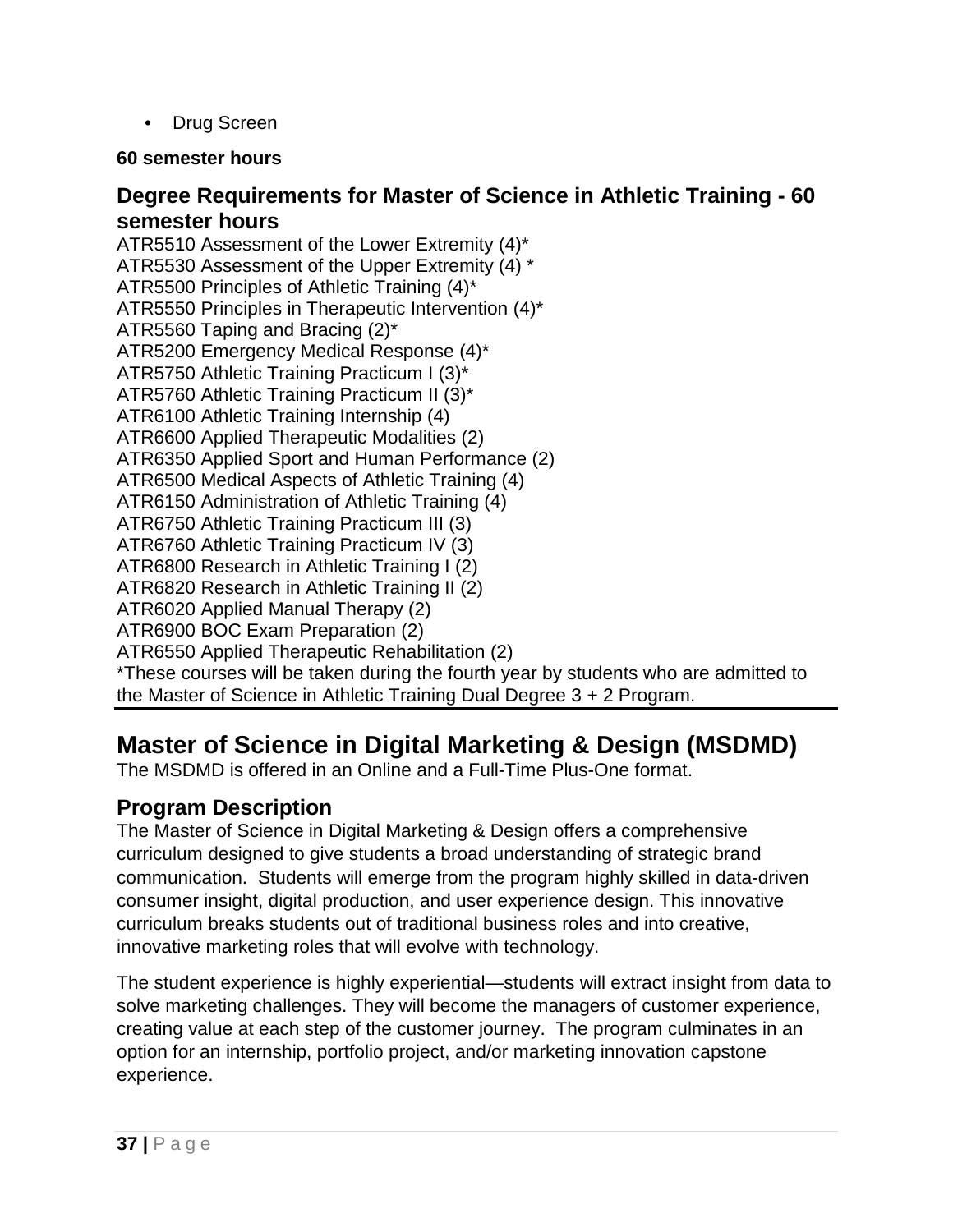Students from this program will be prepared to manage Marketing Communication teams from the vantage point of: brand, converged media, marketing data analytics, communication production, and design. Examples of job titles may include: content manager, creative director, email and omnichannel marketing manager, marketing analyst, data storyteller, marketing automation specialist, media planner, social media manager, user experience designer.

# **Admission Requirements**

The general admission requirements can be found in the "Graduate Admission Requirements" section. Requirements for admission include:

- Completed Application for Admission.
- Submit transcripts (official, sealed in envelope) for all prior college and/or
- university credit. Aurora University accepts official electronic transcripts at AUetranscripts@aurora.edu.
- Bachelor's degree from a regionally accredited institution with a grade point average of 3.0 or greater (on a 4.0 scale). Students with a GPA of less than 3.0 will be considered on a case-by-case basis.
- A professional resume.
- Applicants may be required to complete an interview the program director and provide letters of recommendation.

## **Attendance Policy**

Attendance is mandatory for all class sections. If a student is to be absent for any reason, the student must discuss the expected absence with the course instructor before it occurs.

## **Academic Standards and Evaluation**

Grades will be assigned to each student at the conclusion of each course according to the procedures outlined in the section "Graduate Grading System." At the graduate level, a "C" grade indicates less than complete mastery of the content of a course. Only two grades of "C" are accepted at the graduate level in the MSDMD program and they must be balanced by two grades of "A." If a "C" is received within the first three courses, the student may be removed from the program by action of the program director.

## **Residency Requirement**

A minimum of 30 semester hours of graduate credit must be earned at Aurora University to receive the MSDMD degree. A maximum of six (6) semester hours of graduate credit may be transferred from an accredited college or university and applied to the requirements of this degree. Any coursework submitted for transfer must be approved by the director. See the section "Transfer of Credit" for the conditions governing the transfer of credit.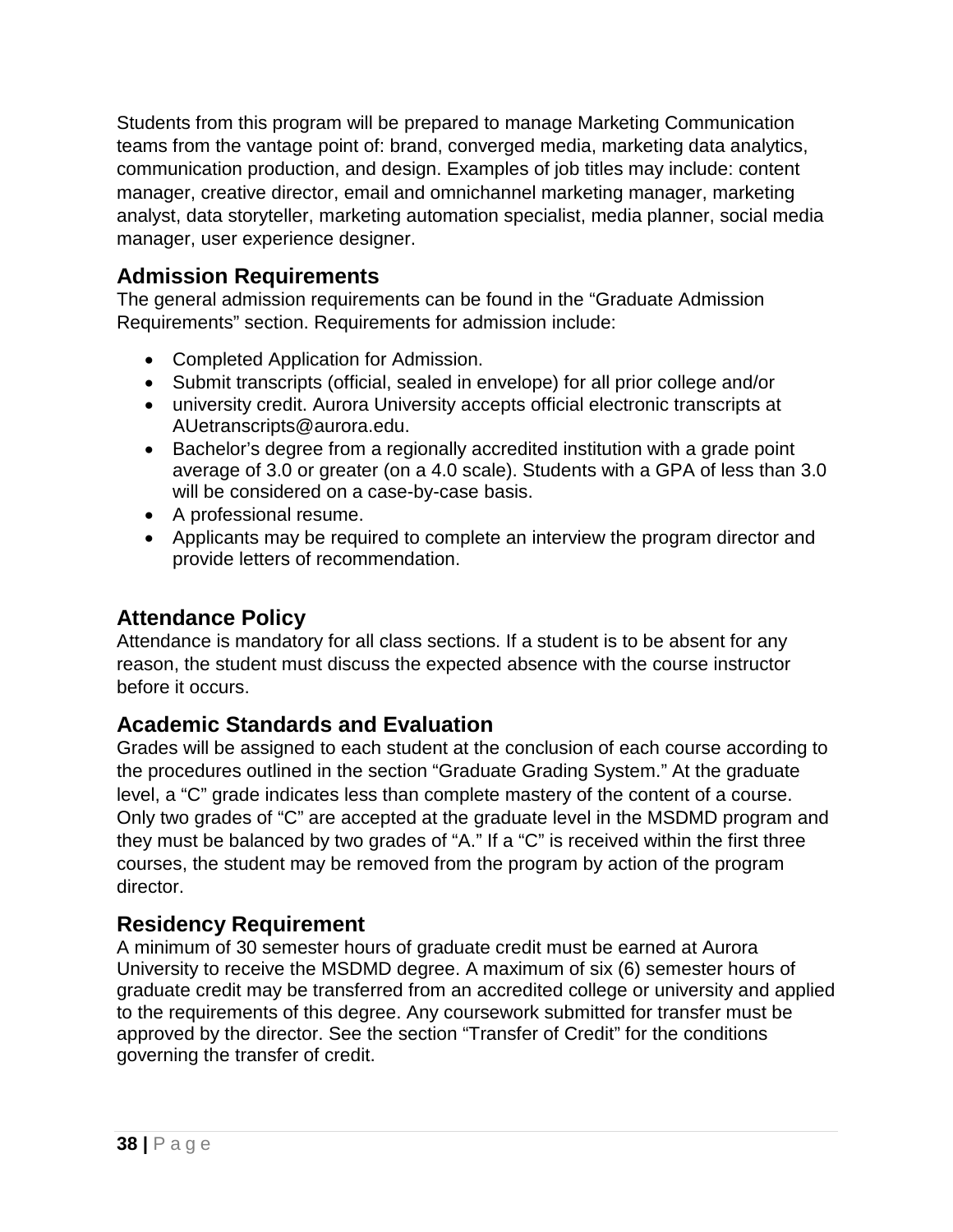# **Digital Marketing & Design Program Detail**

Aurora University's MSDMD program accepts students from all academic backgrounds and an undergraduate degree in business is not required. There are no prerequisite courses required for admission to the MSDMD program. In the interest of ensuring student success, the program director may require limited foundational coursework or software training for students whose academic and experiential backgrounds suggest they would benefit from such preparation. Decisions about required foundational business courses are made collaboratively with students and are based on review of academic transcripts, professional experience and the results of a personal interview.

#### **36 semester hours**

# **Digital Marketing & Design Course Requirements**

The MSDMD degree requires 36 semester hours: 30 semesters of required courses and 6 semester hours of elective courses.

## **Digital Marketing & Design Required Core Courses: 30 semester hours**

MBA6020 Marketing Management (3) MKT6119 Consumer Insight for Marketing Decisions (3) MKT6200 Design for Communication (3) MKT6330 Marketing Analytics & Data Storytelling (3) MKT6350 Design for User Experience (3) MKT6400 Converged Media Strategy (3) MKT6410 Content Marketing Creation & Curation (3) MKT6420 Coding Lab for Marketers (3) MKT6530 Brand & Campaign Planning (3) MKT6910 Marketing Innovation Capstone (3)

# **Digital Marketing & Design Selected Electives: 6 semester hours**

Students must complete 6 semesters of approved elective coursework. MSDMD students may also select up to two non-MKT classes in MBA or MPA graduate programs to meet the Digital Marketing & Design elective requirements (maximum total of six non-MKT elective semester hours).

MKT681X Selected Topics in Digital Marketing & Design (3-6) MKT6940 Digital Marketing & Design Internship (3-6)\* MKT6950 Portfolio Project (3)

# **Digital Marketing & Design Plus One Program**

AU offers a select Master of Science in Digital Marketing & Design Plus One program designed for early career professionals. The MSDMD Plus One program is full-time, day cohort version for completing the MSDMD program, generally intended for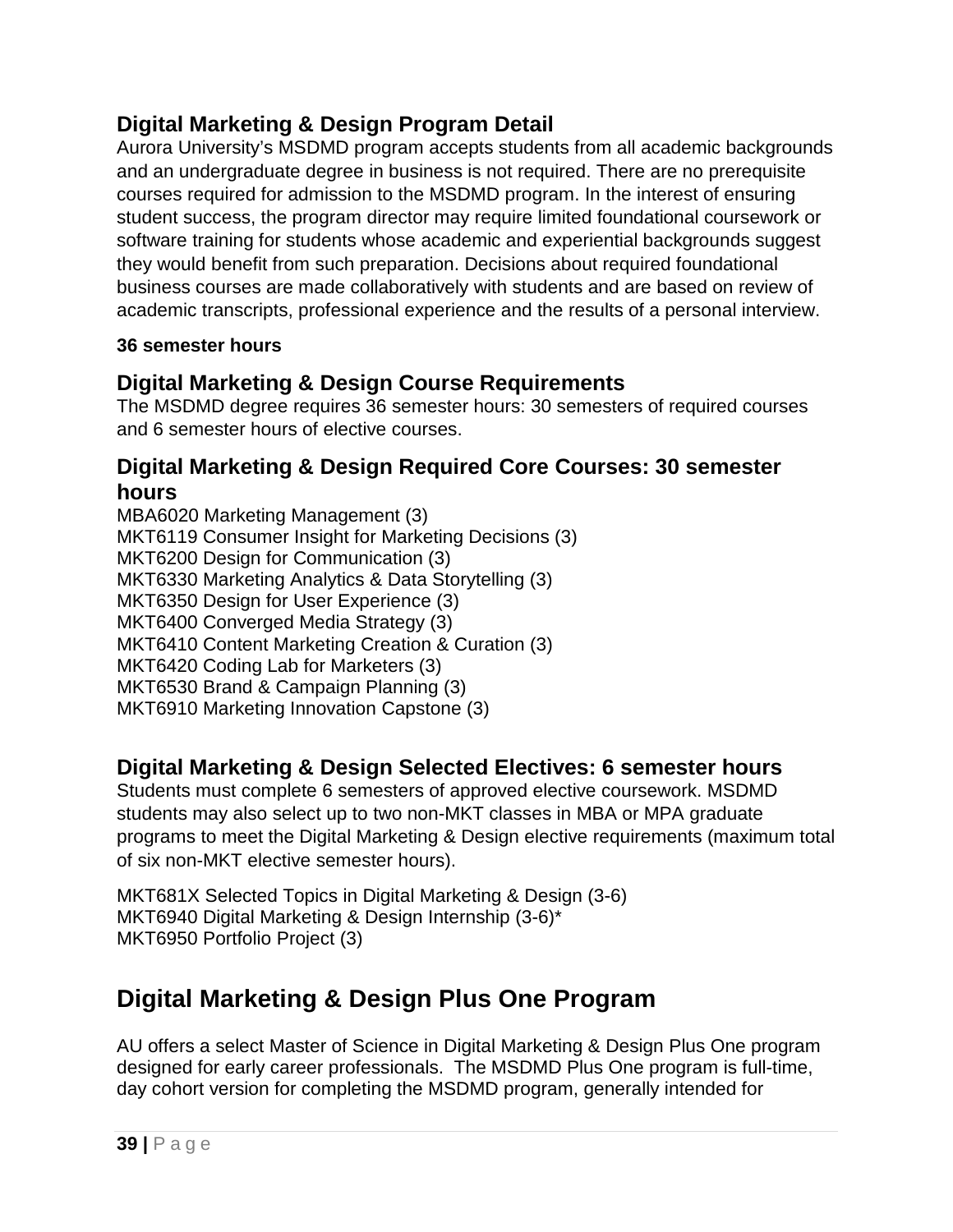students who have completed their bachelor's degree within 24 months preceding the start of the cohort. Since the MSDMD Plus One program is designed for early career professionals with typically fewer years of professional experience, the cohort emphasizes not only MSDMD content found in other delivery modalities, but development of professional skills and dispositions through a required internship experience (fulfilling the 6 semester hours of elective coursework in the MSDMD). The MSDMD Plus One program and registration for its courses are limited to student admitted to the MSDMD Plus One program. As a cohort, all MSDMD Plus One students are required to take the following prescribed MSDMD curriculum. Students seeking to fulfill the MSDMD degree requirements through other courses than those prescribed by the MSDMD Plus One will be require to receive special dispensation from the program director or withdraw from the cohort and finish the MSDMD through other MSDMD degree delivery modalities.

#### **36 semester hours**

# **Digital Marketing & Design Course Requirements: 36 semester hours**

MBA6020 Marketing Management (3) MKT6119 Consumer Insight for Marketing Decisions (3) MKT6200 Design for Communication (3) MKT6330 Marketing Analytics & Data Storytelling (3) MKT6350 Design for User Experience (3) MKT6400 Converged Media Strategy (3) MKT6410 Content Marketing Creation & Curation (3) MKT6420 Coding Lab for Marketers (3) MKT6530 Brand & Campaign Planning (3) MKT6910 Marketing Innovation Capstone (3) MKT6940 Digital Marketing & Design Internship or MKT6950 Portfolio Project (3-6)

# **Master of Science in Exercise Science (MSES)**

This program is offered in an Online and a Full-Time Plus-One format.

# **Program Description**

The Master of Science in Exercise Science (MSES) prepares candidates for mid- and high-level positions in a variety of fitness, sports, and health care settings working with diverse populations. The MSES core curriculum provides students with a strong foundation in the areas of exercise physiology, sports nutrition, sports psychology, research methods, and program organization and administration. Based on this foundation, students develop expertise in one of two chosen specializations: Sports Performance or Clinical Exercise Physiology. Through additional course work and an internship or capstone experience students will be qualified to sit for the American College of Sports Medicine's (ACSM) Clinical Exercise Physiologist (CEP) exam or the National Strength and Conditioning Association's (NSCA) Certified Strength and Conditioning Specialist (CSCS) exam.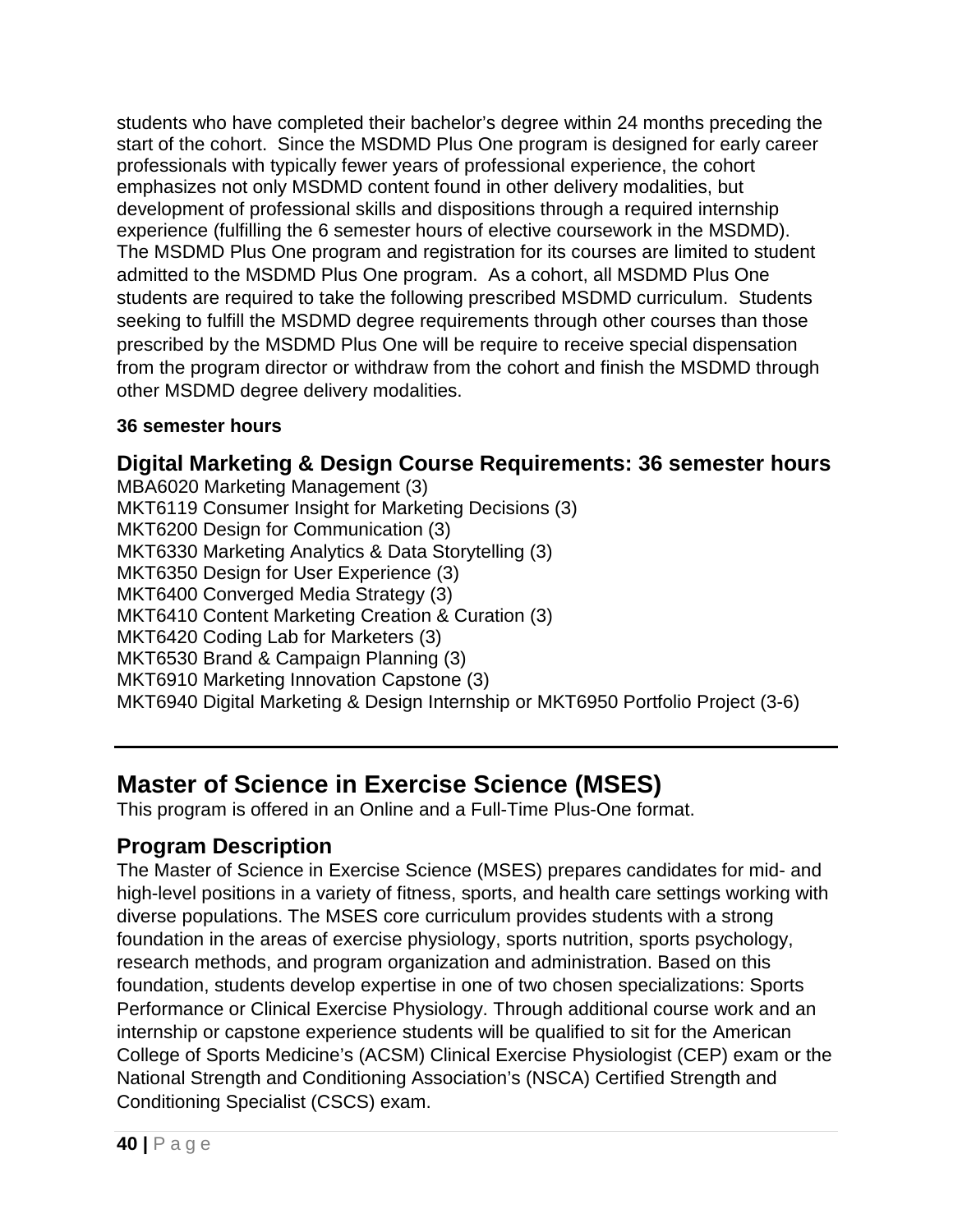### **Admission Requirements**

- Graduate Application for Admissions
- Official transcripts for all prior college and/or university credit.
- Complete a baccalaureate degree from a regionally accredited institution of higher learning with a major in exercise science, kinesiology, or related area with a 3.0/4.0 GPA. Those without the appropriate major must complete the prerequisite courses as listed below.
- Prerequisite required courses: Anatomy and Physiology, Exercise Physiology, and College Algebra.
- Bridge courses are available for those not meeting the above prerequisite courses
- Submit a current TB screen/test (within past 12 months). Cost incurred by student.
- Complete a criminal background check through the university. Cost incurred by student.

### **Bridge Courses (for those not meeting program prerequisites):**

BIO2650- Essentials of Anatomy and Physiology PED3230- Physiology of Exercise MTH1100- College Algebra

#### **30 semester hours**

#### **Degree Requirements**

The MSES degree requires 30 semester hours: 18 semester hours of required core courses plus the completion of either the sports performance or clinical exercise physiology specialization (12 semester hours).

**MSES Core Courses:** 18 semester hours PED6010 Research Methods in Exercise and Sport (3) PED6100 Advanced Exercise Physiology (3) PED6110 Advanced Exercise Physiology Lab (3) PED6020 Nutrition for Sports Performance (3) PED6030 Applied Sports and Exercise Psychology (3)

PED6040 Management in Exercise and Sport (3)

## **Sports Performance Specialization: 12 semester hours**

PED6250 Advanced Methods of Strength and Conditioning (3) PED6260 Program Evaluation and Analysis (3) PED6270 Applied Biomechanical Principles (3) PED6400 Exercise Physiology Graduate Internship (3)

## **Clinical Exercise Physiology Specialization:** 12 credits

PED6350 Advanced Exercise Assessment and Prescription (3)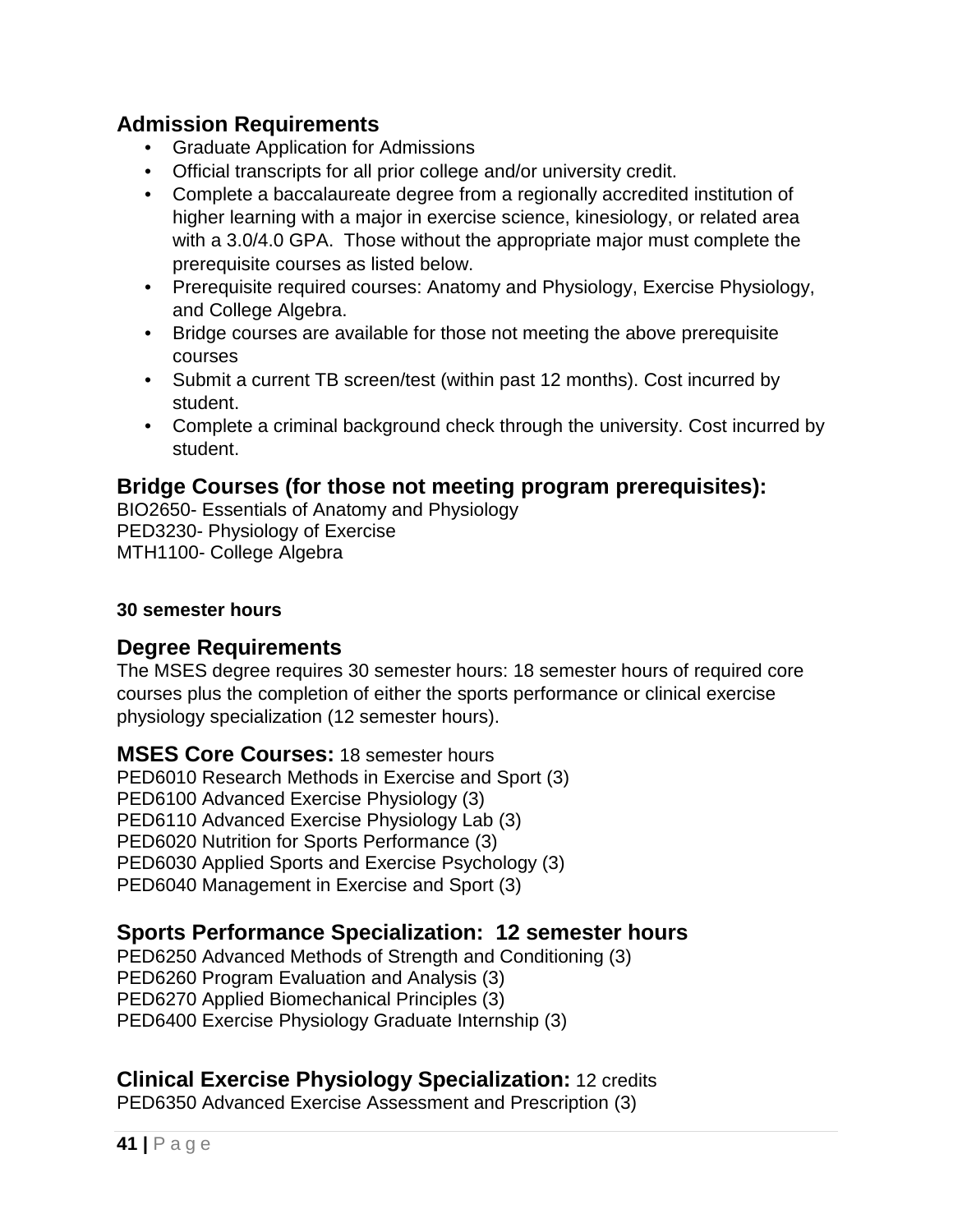PED6360 Advanced Cardiovascular Physiology and ECG Interpretation (3) PED6370 Advanced Clinical Exercise Physiology (3) PED6400 Exercise Physiology Graduate Internship (3)

## **Master of Science in Exercise Science Plus One Program**

In addition to the online MSES program, AU offers a select MSES Plus One program designed for early career professionals. The MSES Plus One program is full-time, day cohort version for completing the MSES program, generally intended for students who have recently completed their bachelor's degree in a related field. The MSES Plus One program and registration for its courses are limited to students admitted to the MSES Plus One program. As a cohort, all MSES Plus One students are required to take the following prescribed MSES curriculum. The program will culminate in an intensive internship experience (150 hours) during the final semester.

The Master's program will provide students with core foundational courses along with specialized courses in the area of sports performance. Students satisfy the requirements for the USAW Certification as part of their coursework. Students will also be well prepared to sit for certifications with the National Strength and Conditioning Association (NSCA) such as the Certified Strength and Conditioning Specialist (CSCS) and Tactical Strength and Conditioning Facilitator (TSAC-F) exams. Graduates will be prepared for positions in fitness and strength and conditioning facilities in schools and professional settings.

## **Program Prerequisites:**

Anatomy and Physiology Exercise Physiology College Math

#### **30 semester hours**

#### **Degree Requirements (30 credits):**

PED6010 Research Methods in Exercise and Sport (3) PED6100 Advanced Exercise Physiology (3) PED6110 Advanced Exercise Physiology Lab (3) PED6020 Nutrition for Sports Performance (3) PED6030 Applied Sports and Exercise Psychology (3) PED6040 Management in Exercise and Sport (3) PED6250 Advanced Methods of Strength and Conditioning (3) PED6260 Program Evaluation and Analysis (3) PED6270 Applied Biomechanical Principles (3) PED6400 Exercise Physiology Graduate Internship (3)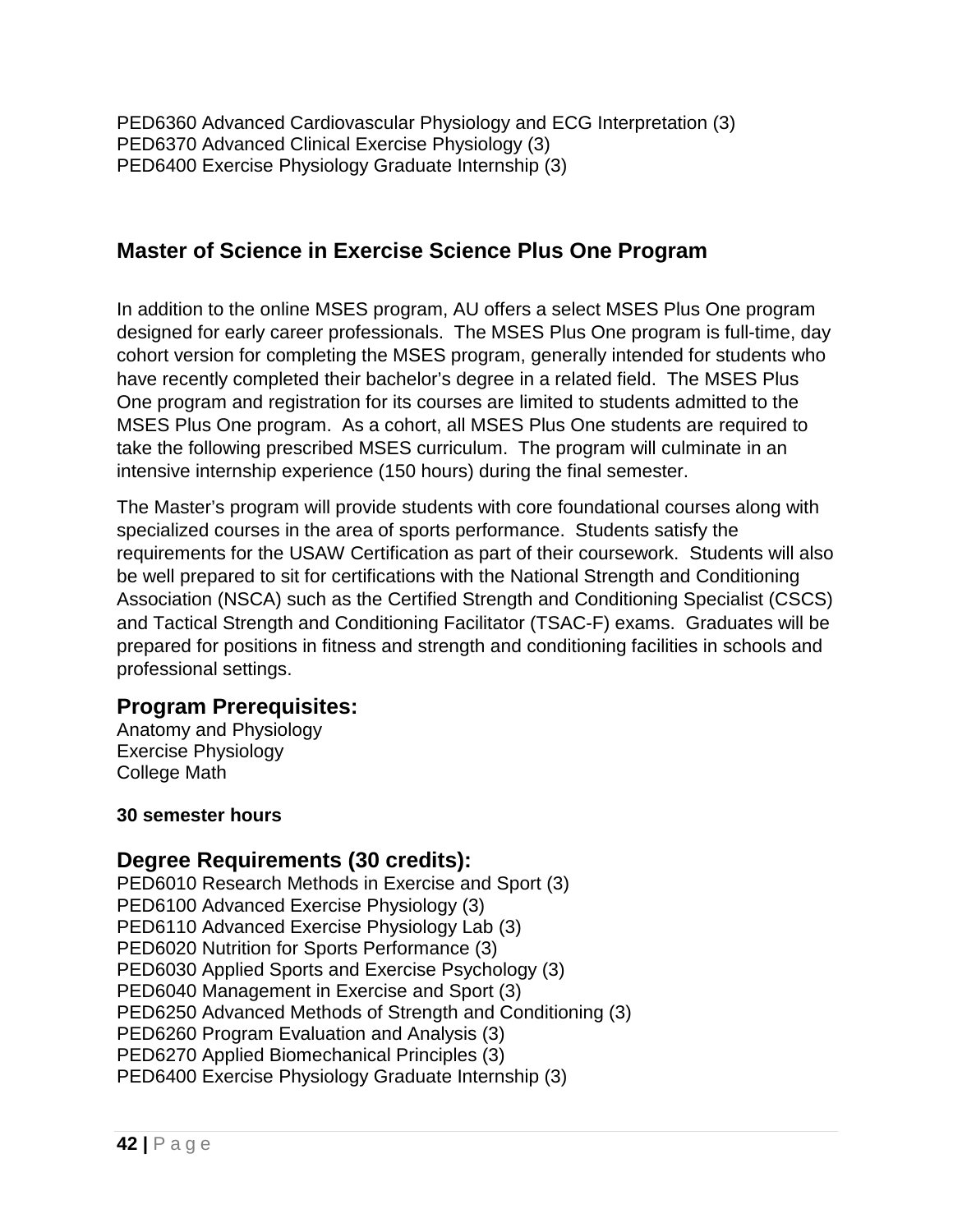# **Master of Science in Mathematics (MSM)**

# **Program Description**

The Master of Science in Mathematics with an emphasis in mathematics education program provides mathematics teachers with advanced study in mathematics and mathematics education. The program offers teachers additional experience in higherlevel mathematics to enhance their teaching with additional depth and breadth of content. At the same time, it strengthens their background in school mathematics curriculum, instructional practices, assessment and technology and research in mathematics education.

## **Admission Requirements**

The general admission requirements are found in the section "Graduate Admission Requirements." In addition to the requirements listed, students must hold a bachelor's degree in mathematics or a bachelor's degree in some other field with extensive coursework in mathematics.

## **Residency Requirements**

A minimum of 30 semester hours of graduate credit must be earned at Aurora University in order to receive this degree. A maximum of six semester hours of graduate credit may be transferred from a regionally accredited college or university and applied to the requirements of this degree. Any coursework submitted for transfer must be approved by the mathematics program faculty and the chair of the division.

All graduate transfer credit from other institutions must be submitted at the time of acceptance into the program. Once the applicant has been accepted for enrollment in the program, it is expected that he/she will complete all coursework for the degree at Aurora University. No coursework may be transferred to Aurora University after enrollment. See the section "Transfer of Credit" for other conditions governing the transfer of credit.

## **Academic Standards and Evaluation**

At the graduate level, a "C" grade indicates less than complete mastery of the content of a course. Only two grades of "C" are accepted at the graduate level in this program and they must be balanced by two grades of "A." See the section "Academic Standards" for other conditions governing academic standards and the graduate grading system.

#### **36 semester hours**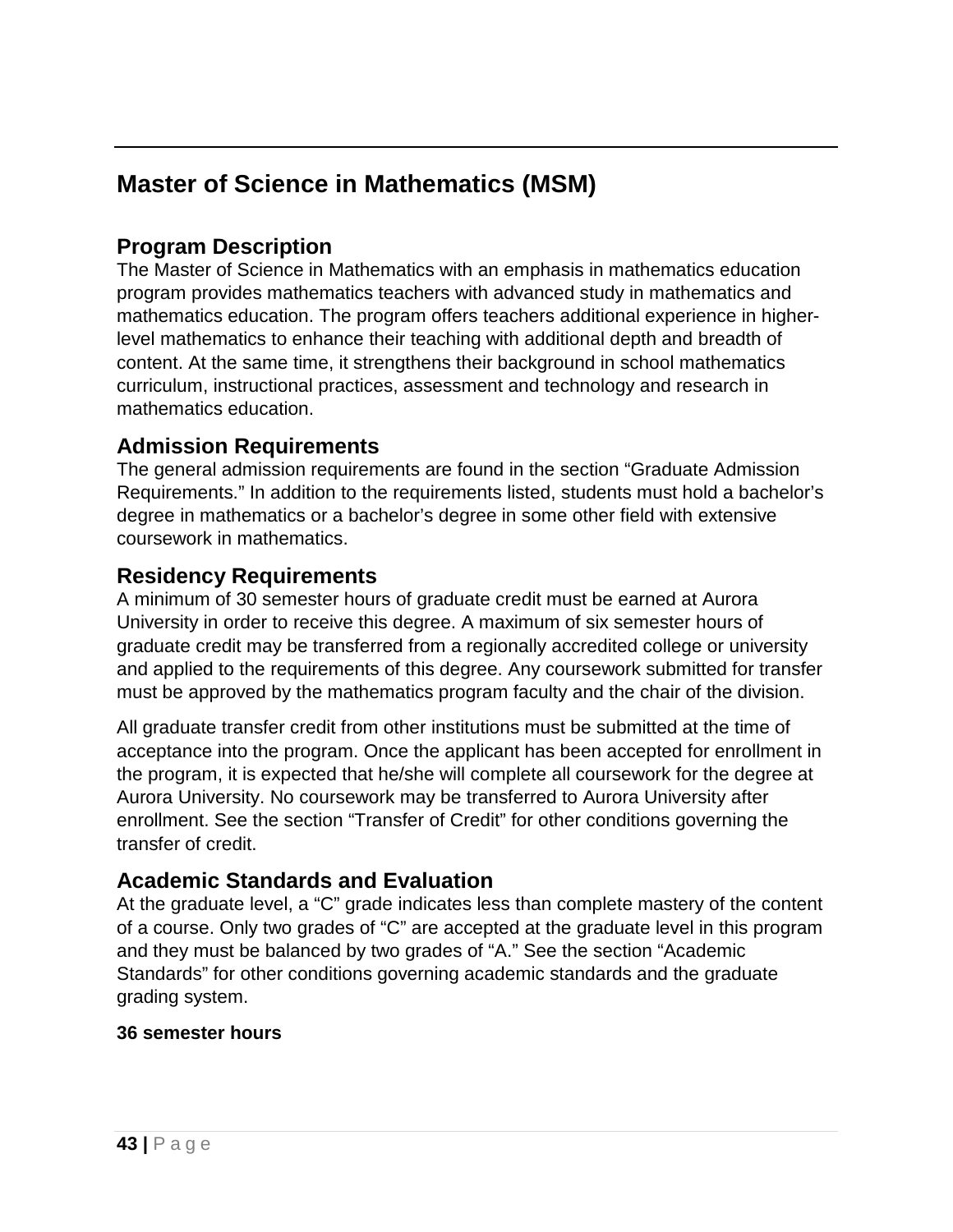## **Degree Requirements**

Twenty-four semester hours in mathematics plus 12 semester hours in professional education.

### **Section A: Required courses in mathematics:** 24 semester hours

MTH5100 Foundations of Higher Mathematics (3)

- MTH5200 Modern Geometries (3)
- MTH5300 Number Theory (3)

MTH5400 Probability and Statistics (3)

MTH6100 Abstract Algebra I (3)

MTH6200 Abstract Algebra II (3)

MTH6300 Advanced Calculus I (3)

- MTH6400 Advanced Calculus II (3)
- **Section B: Required courses in education:** 12 semester hours

MTH5500 Technology in the Mathematics Classroom (3)

MTH5600 Assessment and Curriculum Development in Mathematics (3)

MTH5701 Research Seminar I (1)

MTH5702 Research Seminar II (1)

MTH5703 Research Seminar III (1)

MTH5704 Research Seminar IV (1)

MTH6701 Research Project (2)

# **Master of Science in Recreation Administration Plus One**

## **Program Description**

This program offers a streamlined path to a Master of Science degree in Recreation Administration. This program will enable students to develop personally and professionally and gain knowledge and skills needed for administrative leadership positions in recreation agencies and organizations. Recreation Administration involves directing and managing the programs and business operation systems of recreation and leisure agencies such as park districts, campus recreation, outdoor experiential education centers, state and national parks, recreation centers, youth organizations, private clubs and resorts.

The graduate degree program can be completed within one year by full-time students.

# **Admission Requirements**

AU undergraduate students seeking to enter the Recreation Administration Plus One program must submit:

• A completed graduate application for admission

External applicants seeking to enter the Recreation Administration Plus One program must submit:

• A completed graduate application for admission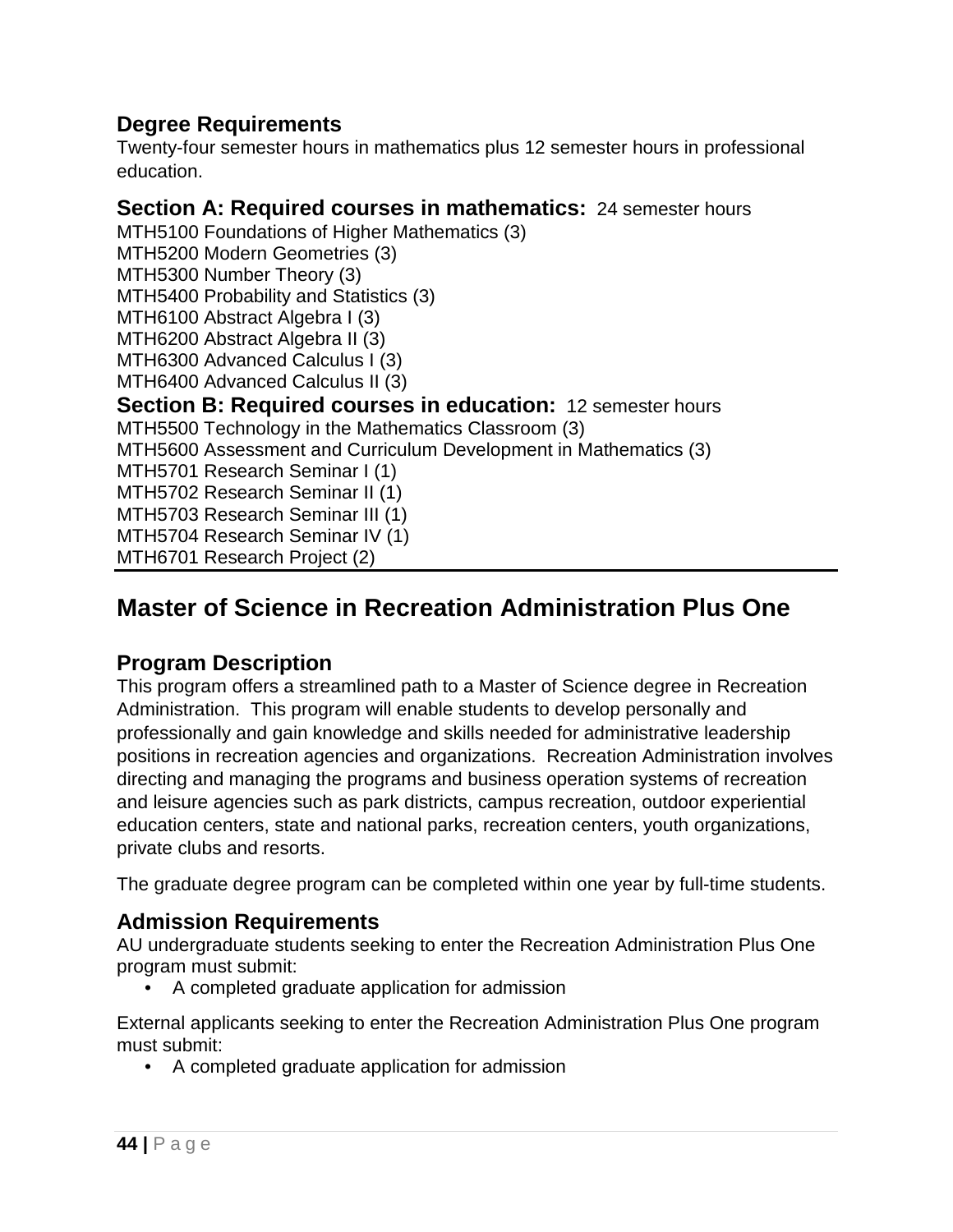- Official transcripts from all previous undergraduate and graduate institutions attended
- Two letters of reference from persons able to attest to the student's academic and/or professional potential
- Personal statement
- Resume
- Have an academic record indicative of a high probability of success in graduate study with an undergraduate cumulative GPA of 3.0 or higher.

### **33 semester hours**

# **Degree Requirements for Master of Science in Recreation Administration Plus One:** 33 semester hours

REC5100 Commercial Recreation Management (3) REC6000 Research in Recreation Administration (3) REC6030 Leisure Philosophy and Behavior in Recreation Services (3) REC6750 Leisure Services Administration Assessment and Evaluation (3) REC6340 Political and Policy Implications for Recreation Administration (3) REC6350 Administration of Recreation and Leisure Services (3) REC6370 Facilities Management (3) REC5020 Adventure Education Administration (3) REC6670 Strategic Planning for Recreation Services (3) REC6780 Recreation Administration Internship (6)

# **Master of Social Work (MSW)**

This program is offered at the Aurora University Aurora/Orchard campus, Online, and at the George Williams campus

# **Program Description**

The primary objective of the MSW program in the School of Social Work is to prepare students for clinical social work practice. The MSW program prepares students to assist individuals, families and communities, and to advance social change to improve the well being of vulnerable populations.

The generalist curriculum provides social work knowledge, values and skills in a generalist practice model. The generalist curriculum prepares students to assess, engage, treat and evaluate individuals, families, groups, organizations and communities. Field instruction during the generalist year consists of 15 clock hours per week (225 clock hours per semester) during each semester for a total of 450 clock hours for the academic year.

In the clinical specialization curriculum, students enter the specialization-level courses in social work theory, policy and practice; psychopathology, advanced social work electives; and advanced social work research. Field instruction during the concentration year consists of approximately 20 clock hours per week (300 clock hours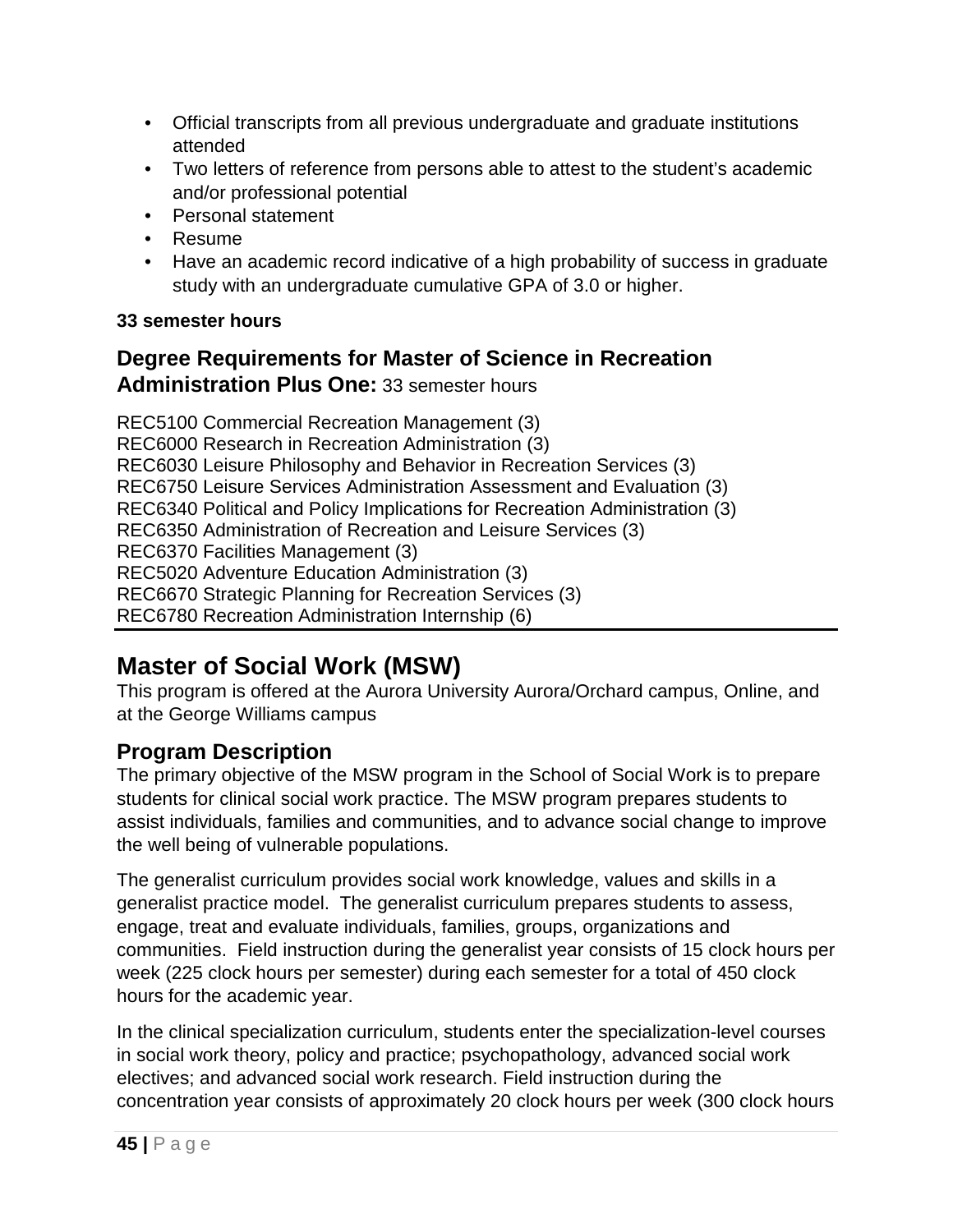per semester) during each semester for a total of 600 clock hours for the academic year. Students may pursue a track during the specialization curriculum.

# **Admission Requirements**

- The student must have a bachelor's degree from a regionally accredited institution with an average GPA of 3.0 on a 4.0 scale. Students with a GPA of less than 3.0 will be considered on a case-by-case basis.
- Commitment to high standards of personal and professional conduct, as reflected in the NASW Code of Ethics.
- Students must submit the following:
	- o A completed Graduate Application for Admission.
	- o Two letters of recommendation from individuals familiar with the professional or academic abilities of the student.
	- o A professional Statement of Purpose.
	- o A curriculum vitae or detailed resume that includes work experience, educational background, professional experience, professional activities, honors, professional publications and/or presentations and other relevant information relating to the applicant's experiences.
	- o All transcripts from previous institutions and previous degrees.

\* Upon admission to the program, a background check must be completed by the student prior to beginning course work.

Personal characteristics indicative of the capacity for professional practice as evidenced by:

- personal maturity
- a high level of personal integrity, readiness to identify with the values and ethical principles of the social work profession
- commitment to social justice and to improvement of the condition of vulnerable and oppressed groups

## **Admission Review Process**

The School of Social Work strives to recruit a diverse group of students who have had relevant and significant work and life experiences, and who can relate to diverse and vulnerable populations. The MSW Admission Committee will consider factors relating to the applicant's academic ability, work, service and extracurricular experience, especially as they relate to promotion and development of resilient communities, organizations, social groups, families and individuals. In reviewing applications, MSW Admission Committee members evaluate all transcripts, the "Statement of Purpose" and letters of recommendation.

# **Application Considerations**

Potential applicants for the MSW program should note that a background indicating convictions may render them ineligible for a field internship which is a requirement to complete the MSW program. The applicant may also be ineligible for licensure after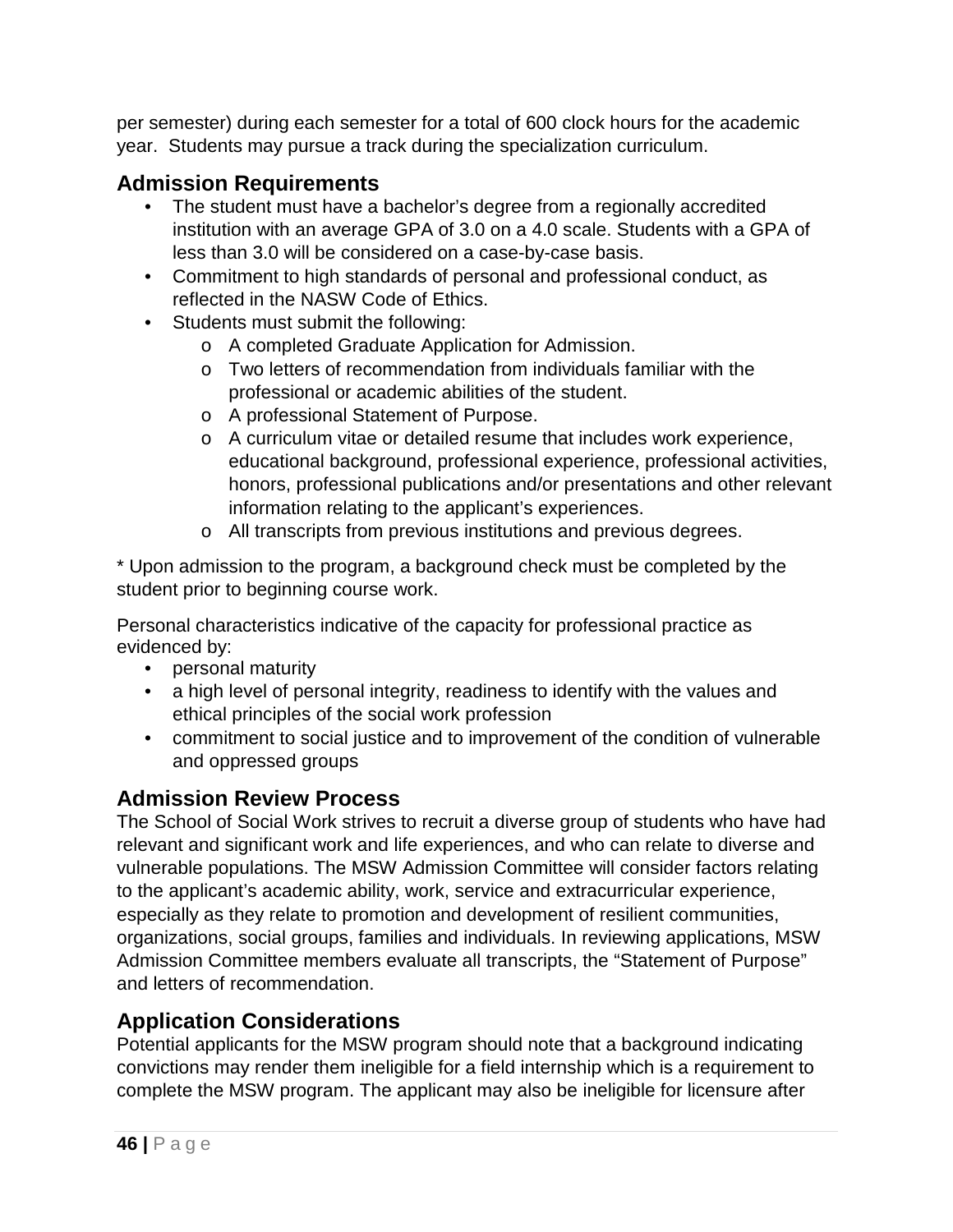graduation. Aurora University and the School of Social Work reserve the right to deny admission to the MSW program based on application materials, previous academic record and records of past conduct, including but not limited to, the results of a criminal background check or registration of a sex offense.

# **Provisional Admission**

A student seeking regular admission whose official transcripts or other required documents have not arrived by the established deadline due to circumstances beyond the applicant's control and who otherwise meets all requirements for admission to the program may be admitted provisionally for one semester. A provisional student whose admission status is not complete by the first day of the next semester will be administratively dropped from classes.

# **Conditional Acceptance**

On occasion, an applicant may be accepted into the program conditionally. Conditional acceptance requires that an applicant meet certain conditions either prior to beginning the MSW program or concurrent with enrollment in the MSW program. Applicants being accepted conditionally are notified in writing of the necessary conditions that must be addressed prior to full acceptance being granted. Full acceptance is required if students are to be permitted to continue in the MSW program.

# **Advanced Standing Students**

Students who have earned a BSW degree within the last five years from a CSWEaccredited institution and who have demonstrated outstanding scholarship in social work courses and excellence in the field may apply for advanced standing for up to one- half of the semester hours (30 semester hours) required for the MSW program at Aurora University.

Special admission procedures and standards apply to advanced standing applicants. (For additional information on advanced standing, please refer to the MSW Policy Handbook).

# **MSW Program Options**

The School of Social Work offers several graduate program options leading to the Master of Social Work degree, including two-year full-time and three-year part-time. The full-time program requires 15 semester hours of coursework for four semesters. The part-time program requires nine semester hours for the first four semesters (first two years) and then 12 semester hours per semester in the third year. Advanced standing students may complete the program either as full- or part-time students. Fulltime advanced standing for those who receive full credit for the BSW degree complete 15 semester hours of coursework for two semesters in addition to summer, which requires three semester hours. Part-time advanced standing requires six semester hours of coursework in each semester in year one, and nine semester hours of coursework in each of the semesters in year two. Students will make a choice of which plan they will pursue at the time of admission.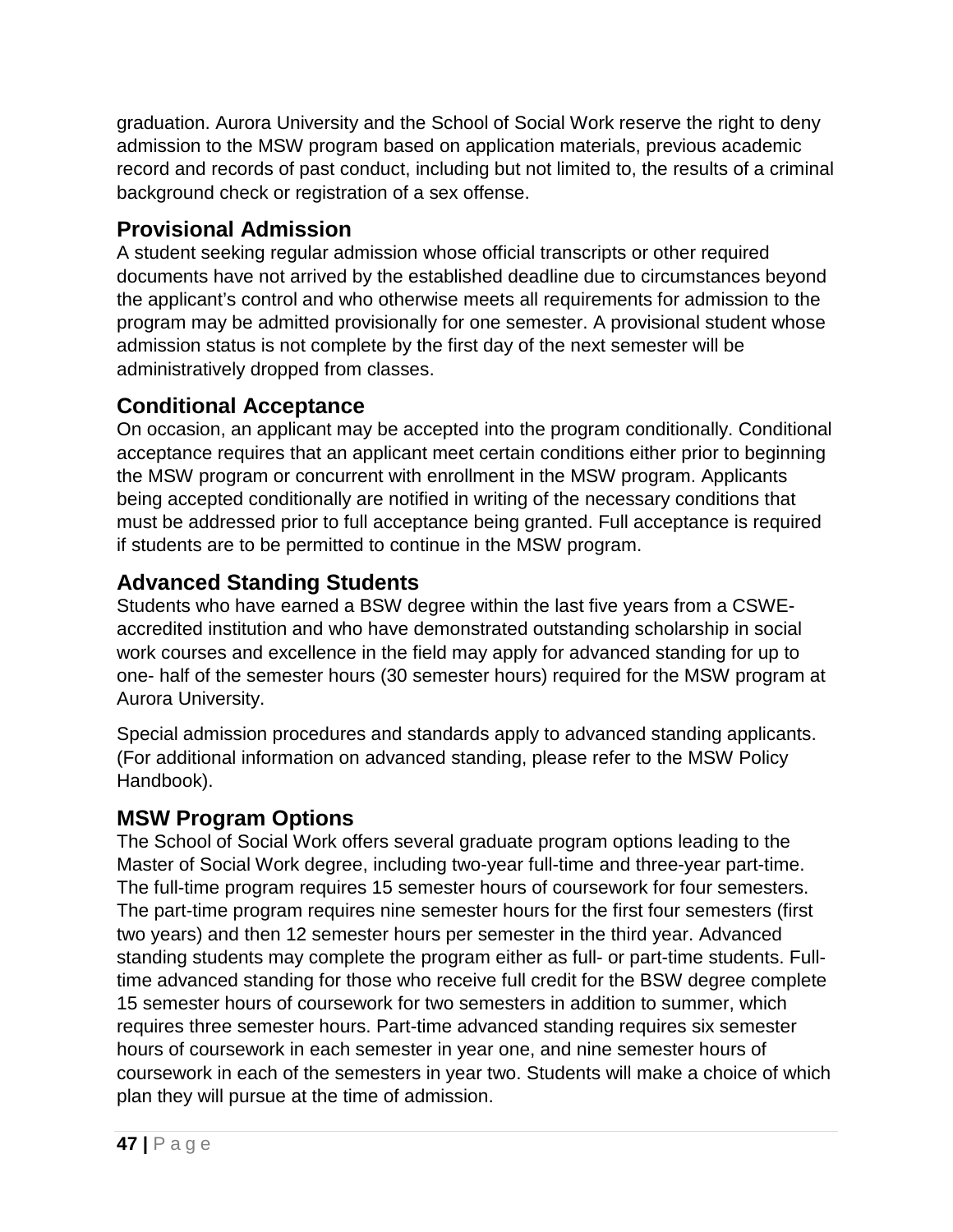# **Specific Program Components**

## **Internships (Field Instruction)**

Field instruction provides students with opportunities to practice and integrate social work theory in the field under the guidance and instruction of an experienced social work field instructor. Students may select a field placement from affiliated agencies in consultation with the Director of Field Instruction at the School of Social Work.

First-year students typically complete a minimum of 15 clock hours of field instruction per week over two semesters for a required total of a minimum of 450 cumulative hours for the academic year. Second-year students typically complete a minimum of 20 clock hours of field instruction per week over two semesters for a required total of a minimum of 600 cumulative hours for the academic year.

# **Program Academic Policies**

### **Student Evaluation**

Professional social work education requires high standards of academic, personal and professional conduct. The educational program at the graduate level (MSW) requires the development of ethics and values as well as knowledge and skills.

In accordance with Aurora University regulations, the School of Social Work reserves the right to maintain academic standards for admission and retention in the social work program at the MSW level, above and beyond compliance with the general academic standards of the university.

Also recognizing that there are professional competencies and conduct not measurable by academic achievement alone, the School of Social Work reserves the right to make decisions regarding admission and retention based on high standards of personal and professional conduct. Because social work education involves a significant amount of internship experience and preparation for helping vulnerable populations, student evaluation will honor not only the rights of students, but also the rights and well-being of clients and others to whom students relate in a professional role.

## **Four-Year Limit**

Students must complete the program on or before a date four years from the date of matriculation. A statute of limitations of five years applies for re-application to the MSW program or transfer of credit.

# **Credit for Life Experience**

In accordance with the standards of the Council on Social Work Education (CSWE), credit may not be given for life experiences.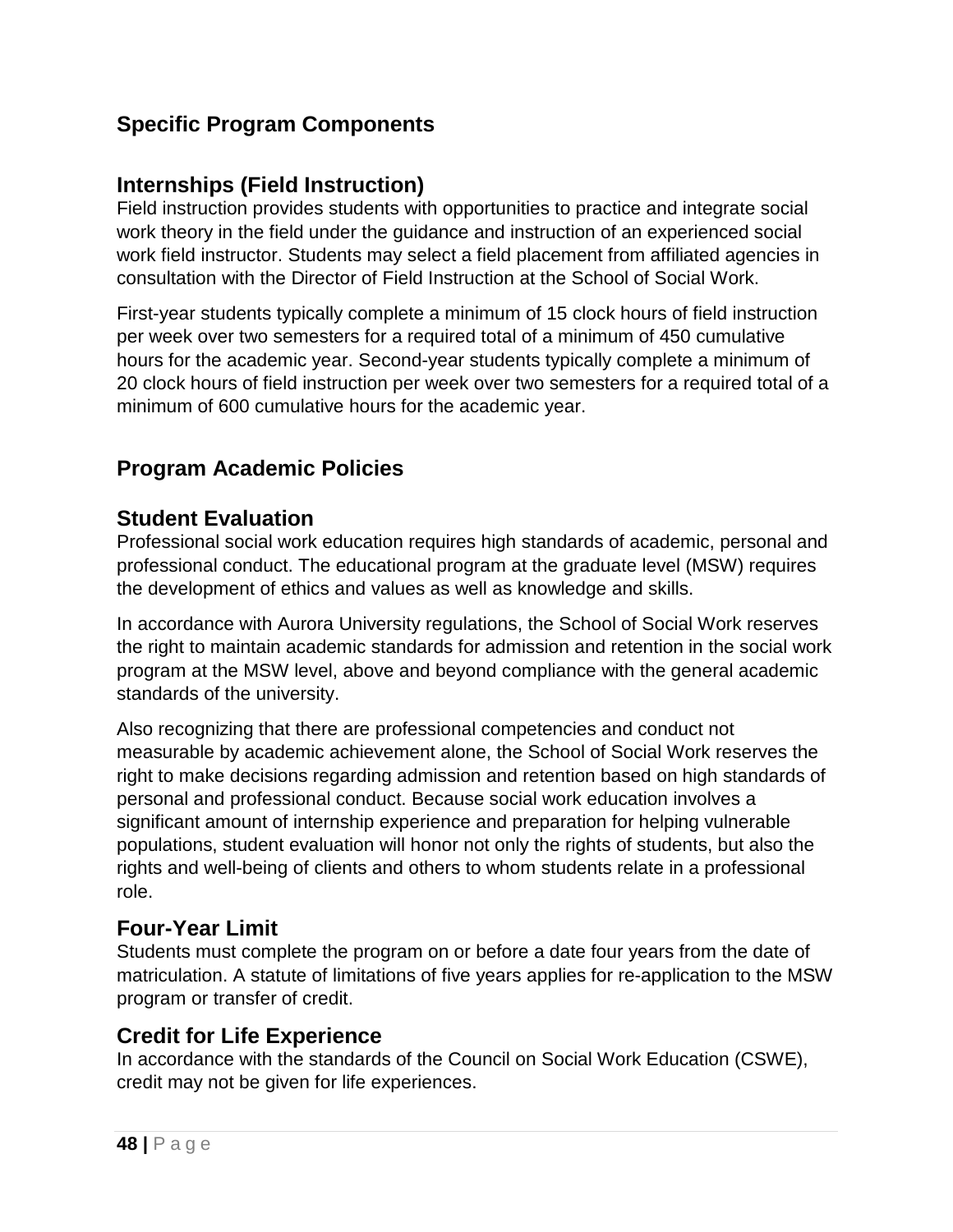Note: Please refer to the MSW Policy Handbook for complete policies and procedures of the School of Social Work and Aurora University.

### **60 semester hours**

## **Program Requirements:** 60 semester hours

**Generalist Curriculum:** 27 semester hours **Social Welfare** 3 semester hours SWK6140 Social Welfare Policy and Institutions (3) **Human Behavior and Social Environment** 6 semester hours SWK6150 HBSE I: Theories of Human Development I (3) SWK6160 HBSE II: Theories of Human Development II (3) **Social Work Practice Theory and Methods** 9 semester hours SWK6370 Social Work Practice I: Individuals and Families (3) SWK6381 Social Work Practice II: Group Work (3) SWK6382 Social Work Practice II: Community Practice (3) **Research** 3 semester hours SWK6250 Social Work Research Methods (3) **Generalist Field Instruction** 6 semester hours SWK6730 Field Instruction I: Generalist Internship (3) SWK6740 Field Instruction II: Generalist Internship (3)

**Specialization Curriculum** 18 semester hours **Social Work Practice and Policy** 12 semester hours SWK6500 Social Work Perspectives on Psychopathology (3) SWK6511 Social Work Practice III: Clinical Theory and Methods (3) SWK6521 Social Work Practice IV: Advanced Clinical Knowledge and Application (3) SWK6533 Advanced Social Policy (3) **Advanced Field Instruction** 6 semester hours SWK6750 Field Instruction III: Specialization Internship (3) SWK6760 Field Instruction IV: Specialization Internship (3)

## **Social Work Electives** 15 semester hours

Social work electives may be used to complete tracks or coursework of interest.

# **Optional Track Coursework** (not all tracks are offered at all locations):

# **Track in Addictions**

The Addictions Track prepares students to work with populations impacted by substance use within a primary substance abuse treatment setting. The coursework focuses on educating students about various aspects of substance use, challenging some of their own biases regarding this population, and learning specific clinical skills to help the various sub-populations of substance use. Within the clinical concentration,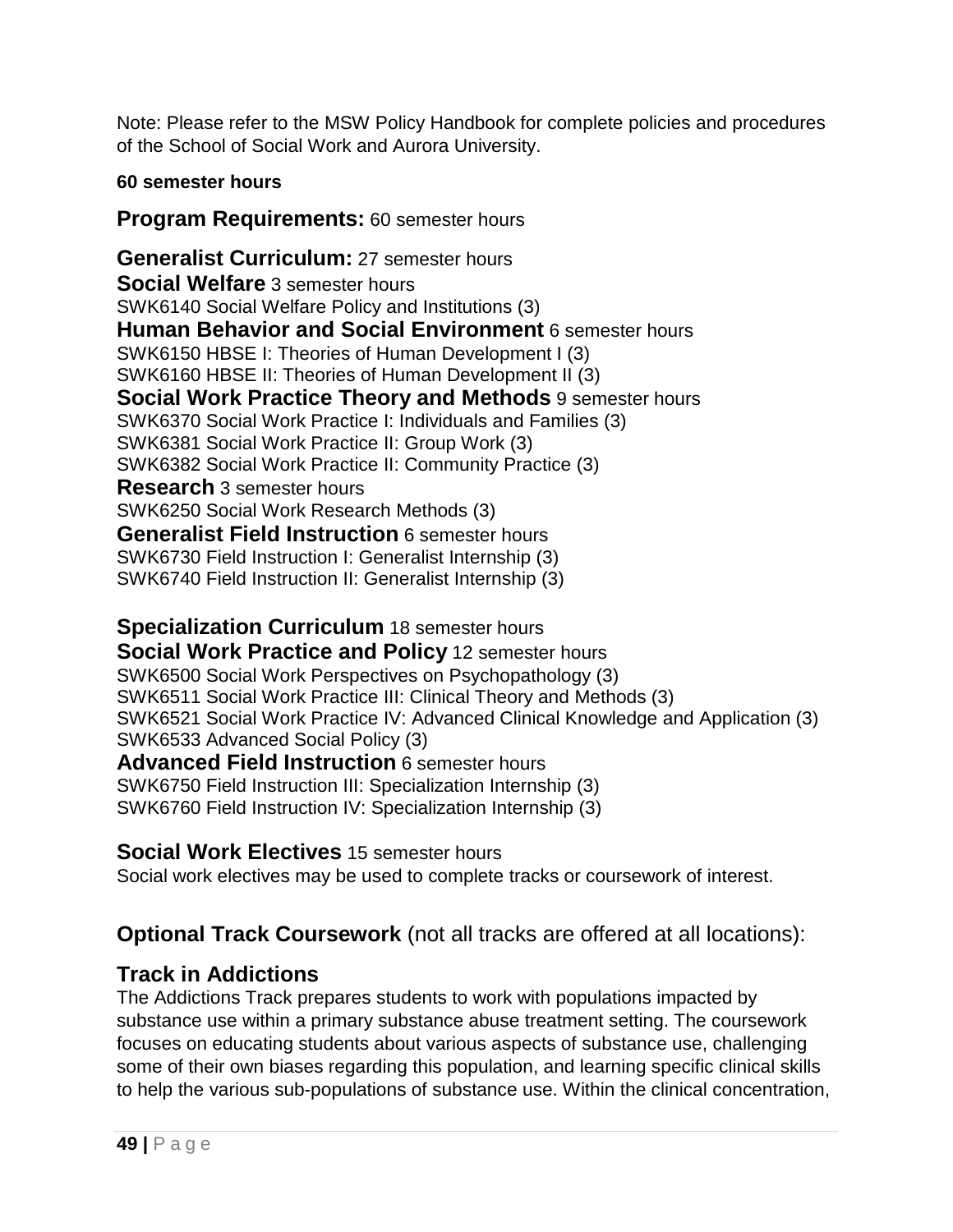students complete a field internship at an approved addictions site. Upon successful completion of this track, students are eligible to take the Illinois Certified Alcohol and Other Drug Abuse Counselor (CADC) examination for state licensure. Students interested in declaring the Addictions Track must meet with the Coordinator to complete an interview and required declaration paperwork. Additional coursework (SWK5600 Co-Occurring Substance Use and Mental Health Disorders) will assist the student in pursing credentialing as a Board registered Co-occurring Substance Use and Mental Health Disorder Professional (CODPI). Students interested in pursing the CODP I credential must consult with the Additions Track Coordinator.

**Track Courses (must obtain a "B" or higher in all track courses)** SWK6340 Psychopharmacology of Substance Use Disorders (3) SWK5420 Addictions Counseling I (3) SWK6400 Addictions Counseling II (3)

## **Track in Leadership Administration through the Dunham School of Business and Public Policy MBA and MPA Programs**

MSW students may take some of their electives from the MBA (Master of Business Administration) and MPA (Master of Public Administration) track. To complete the Leadership Administration track in the MSW, students are required to complete the following courses:

**Track Courses (must obtain a "B" or higher in all track courses) Required** MBA6030 Leadership and Organizational Behavior (3) MPA6350 Nonprofit Management and Leadership (3)

Selected: Choose one MBA6075 Operations Management (3) MPA6110 Administration of Public Institutions (3) MPA6450 Public Safety Administration (3)

Completing the two core and one selected courses for a total of 9 semester hours results in a Track in Leadership Administration, along with the MSW degree. This specialization administration curriculum is ideal for MSW students interested in learning more about management and administration in the field of Social Work and Human Services. Please refer to the MBA section of the graduate catalog for course details.

## **Track in Child Welfare**

The courses in the Child Welfare Track will not only serve to educate our students; they will also continue to promote the field of child welfare and social work. Graduates with the track will gain competitive positions aimed directly at serving the needs of children and families involved in the child welfare system.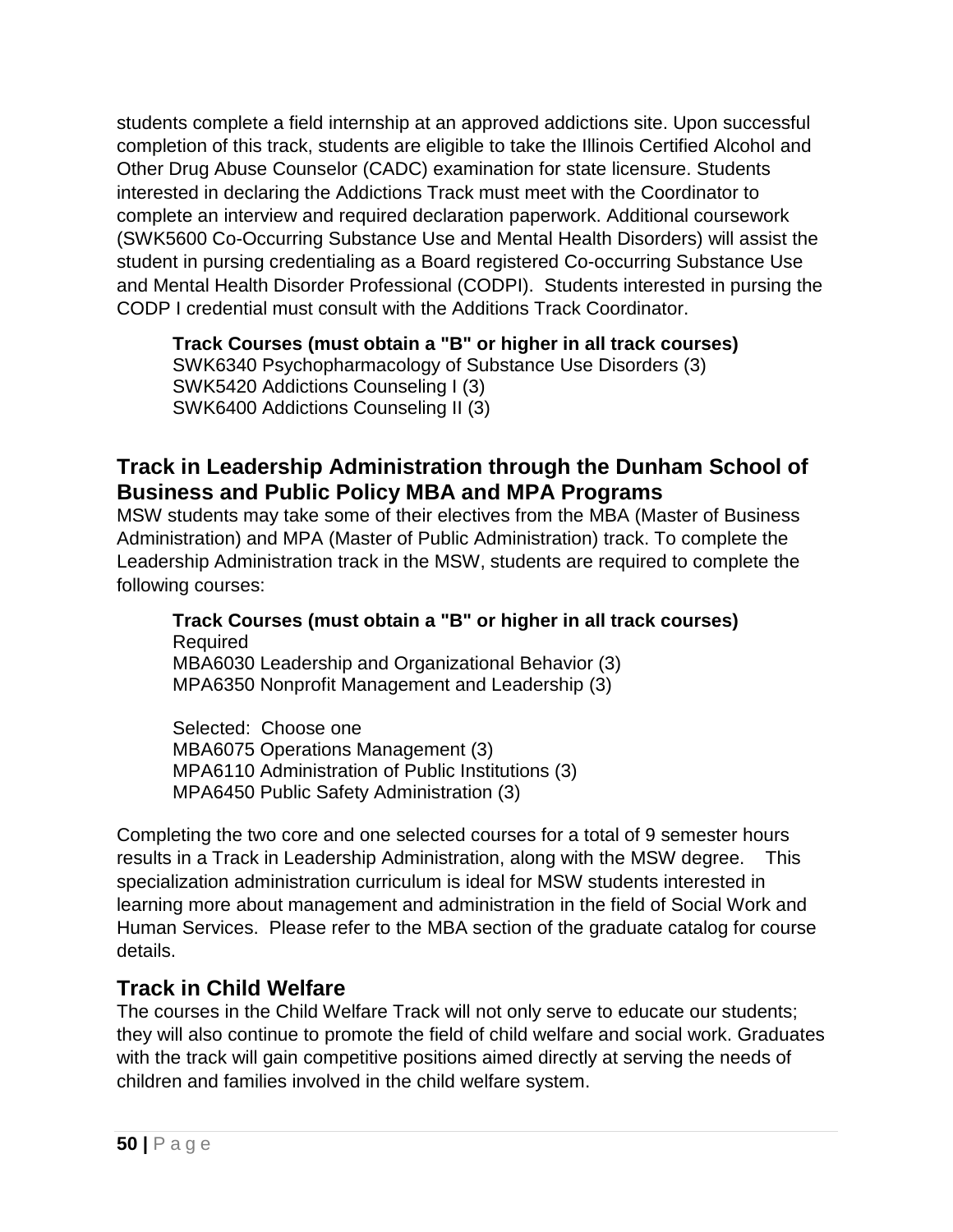The School of Social Work has been, and continues to be, committed to making a positive difference in the lives of children. Developing a track in child welfare, coursework and field placement internships will address the educational needs of the students while enhancing their work toward improving the lives of children and their families.

The Child Welfare Track is a three-course sequence. The students will participate in at least one internship specific to the field of child welfare in the first or second year of the social work program with an agency that focuses on child welfare. The thrust of this track is to develop an interdisciplinary curriculum designed to provide comprehensive child welfare education.

Upon completion of the coursework and field work, students will be eligible to test for their Child Welfare Employee License (CWEL) credential. Students interested in declaring the Child Welfare Track must meet with the Coordinator to complete an interview and required declaration paperwork.

**Track Courses (must obtain a "B" or higher in all track courses)** SWK6700 Effects of Trauma on Children (3) SWK6720 Vulnerable Children and Families (3) SWK6725 Child Welfare Services (3)

# **Track in Faith-Based Social Work**

The Faith Based Track prepares students to integrate the understandings of spirituality and faith within the social work profession, and how these experiences shape their practice. Faith-Based Track students will also build effective relationships, understand ethical and cultural considerations, social justice issues, and advocacy issues related to faith-based professional.

The MSW graduate with this track will be able to recognize the interpersonal complexities within faith-based practice in order to work towards the individual and family as well as encouraging social reforms that support well-being for all populations

It is open to students of all faith traditions who desire to better understand how their faith contributes to their views and practice as professional social workers...

The faith-based track student can span the direct practice of faith-based social work in faith- based environments, such as child welfare agencies, individual and family counseling centers, hospitals, private practice, as well as in religious institutions such as Christian churches, Jewish synagogues, and Muslim community centers, to mention but a few.

The faith-based program of study includes one core course, SWK5598 Spirituality, Meaning Making, and Faith-Based Practice, with either a generalist (450 hours) or a specialization faith-based field placement (600 hours).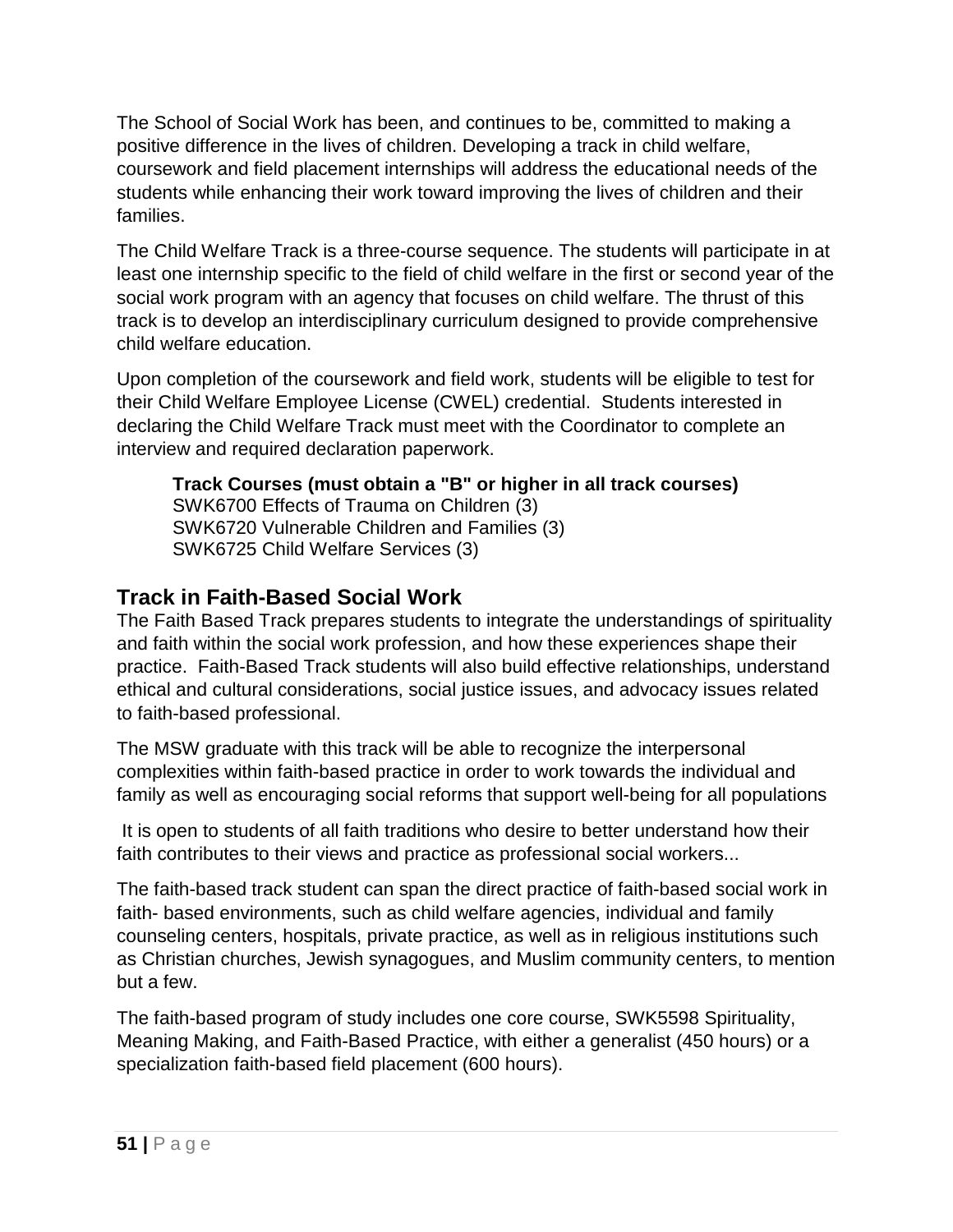#### **Faith-Based Track Program of Study**

Not all courses are offered each year, so please plan accordingly. Check current University Class Schedule to confirm course availability and any prerequisites. Dual tracks between the Faith-Based Track and the Addictions Track, the Child Welfare Track, and the Health Care Track are possible, and require additional course work.

**Track Courses (must obtain a "B" or higher in all track courses)** Required SWK5598 Spirituality, Meaning Making, and Faith-Based Practice (3)

Selected: Choose one Faith-Based Generalist Field Placement (6) Faith-Based Specialization Field Placement (6)

### **Track in Forensic Social Work**

The Graduate Forensic Social Work Track prepares students to use legal expertise to work in the social work field. The National Organization of Forensic Social Work (NOFSW) defines forensic social work as the "application of social work principles to questions and issues relating to law and legal systems." The coursework focuses on educating students in forensic social work practice and theory, challenging some of their own biases regarding this population, and learning specific clinical skills to help the various subpopulations of forensics. In addition to the coursework, students complete a field internship at an approved site involving forensic involved populations.

**Track Courses (must obtain a "B" or higher in all track courses)** SWK5300 Forensic Social Work (3) SWK6720 Social Work with Vulnerable Children and Families (3) SWK6721 Mediation (3)

## **Track in Gerontology**

Students may specialize in Gerontology within the Health Care Track. The focus of this track is to provide comprehensive gerontology education to MSW students in order to enable them to be effective practitioners in the field of geriatric services. The track courses fulfill the elective requirements for the MSW program. In addition, students complete their advanced field placement in an approved social work gerontology agency.

#### **Track Courses (must obtain a "B" or higher in all track courses)**

SWK6010 Medical Social Work (3)

SWK5100 Social Work Gerontology: Assessment and Intervention (3) SWK5110 Social Work Gerontology: Biology and Health of Aging (3) Internship with aging populations to be completed in the specialization year. For students wishing to obtain the Health Care Track in addition to the Gerontology Track, one additional Health Care elective is needed.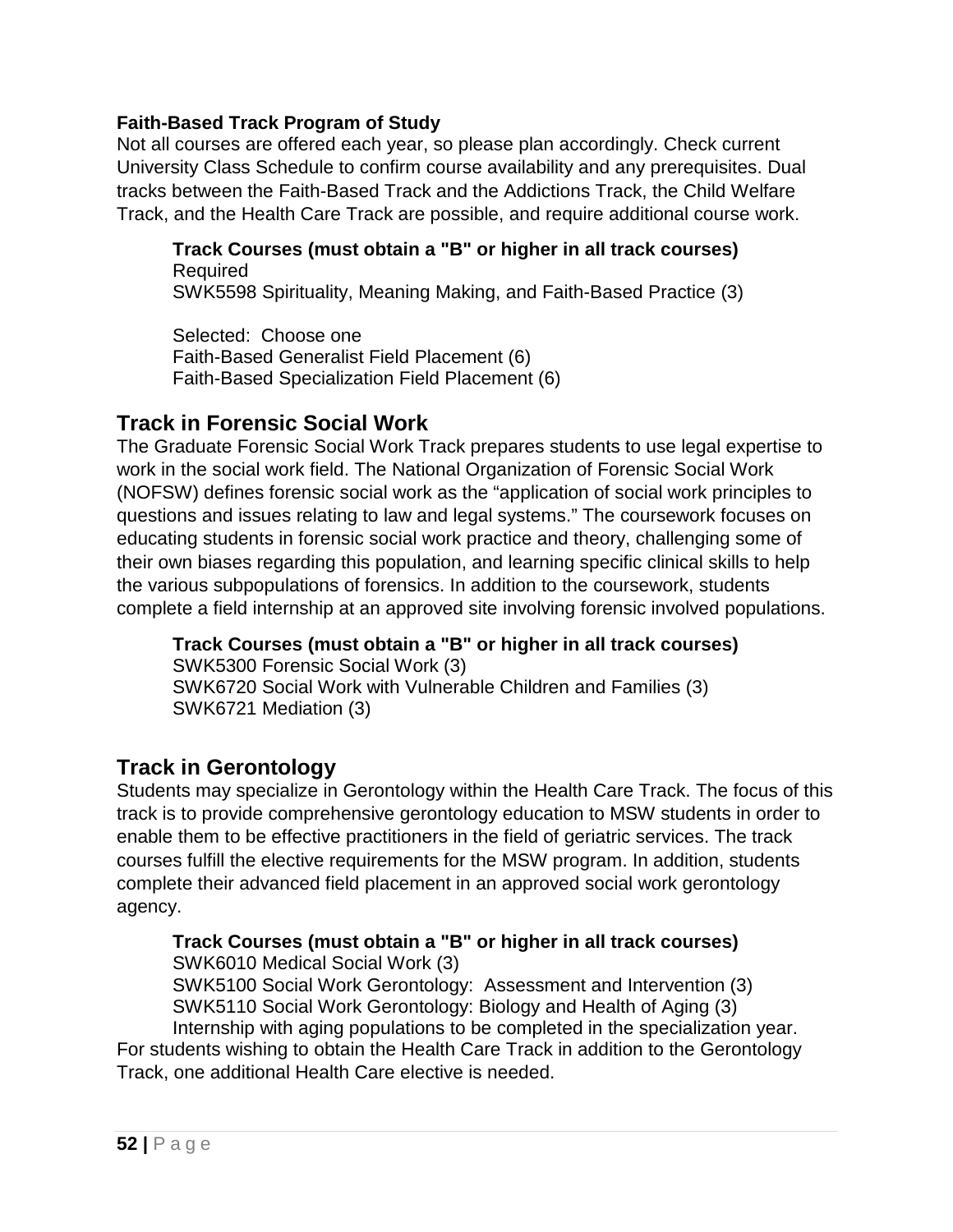## **Track in Health Care**

Students interested in medical environments may elect to specialize in Health Care to prepare for the myriad of Social Work roles in healthcare systems across the United States. The understanding of basic medical terminology, brief and chronic illness and respective treatments, ethics, insurance, Medicare and Medicaid, policy and patient advocacy are considered important components of best practice in health care Social Work.

**Track Courses (must obtain a "B" or higher in all track courses)** Required

SWK6010: Medical Social Work (3)

Selected: Choose two: SWK5100 Social Work Gerontology: Assessment and Intervention (3) SWK5110 Social Work Gerontology: Biology and Health of Aging (3) SWK5250 Infertility and Assisted Reproduction (3) SWK5410 Psychopharmacology (3) SWK5610 Social Work with the Exceptional Child (3) SWK5400 Co-Occurring Substance Use and Mental Health Disorder Professional (CODP I) (3) SWK6030 Bereavement Counseling (3) SWK6035 Hospice SWK (3) SWK6045 Psychiatric Hospital Social Work (3) SWK6050 Self-Injury and Eating Disorders (3) SWK6055 Oncology SWK (3) SWK6581 Mindfulness (3) Internship within a medical environment to be completed in the specialization year.

### **Track in School Social Work - Policy and Procedures for Illinois Professional Educator License with School Social Work Endorsement (excluding Post Graduate MSW students)**

- 1. All graduate social work students interested in taking coursework toward the Illinois Professional Educator License with School Social Work Endorsement must be in good standing with the School of Social Work and will be required to complete the following procedures:
- 2. Take and pass the Illinois School Social Work Exam (184) by the end of their MSW studies. School social work students are recommended to complete this exam in the fall of their Specialization MSW placement.
- 3. Pass SWK5610: Social Work Practice with the Exceptional Child, which meets HB150 guidelines. The course is recommended to be completed prior to the start of their specialization MSW placement.
- 4. Secure a field placement in the public school setting by actively seeking an internship. Since internships in the school setting are very competitive, it is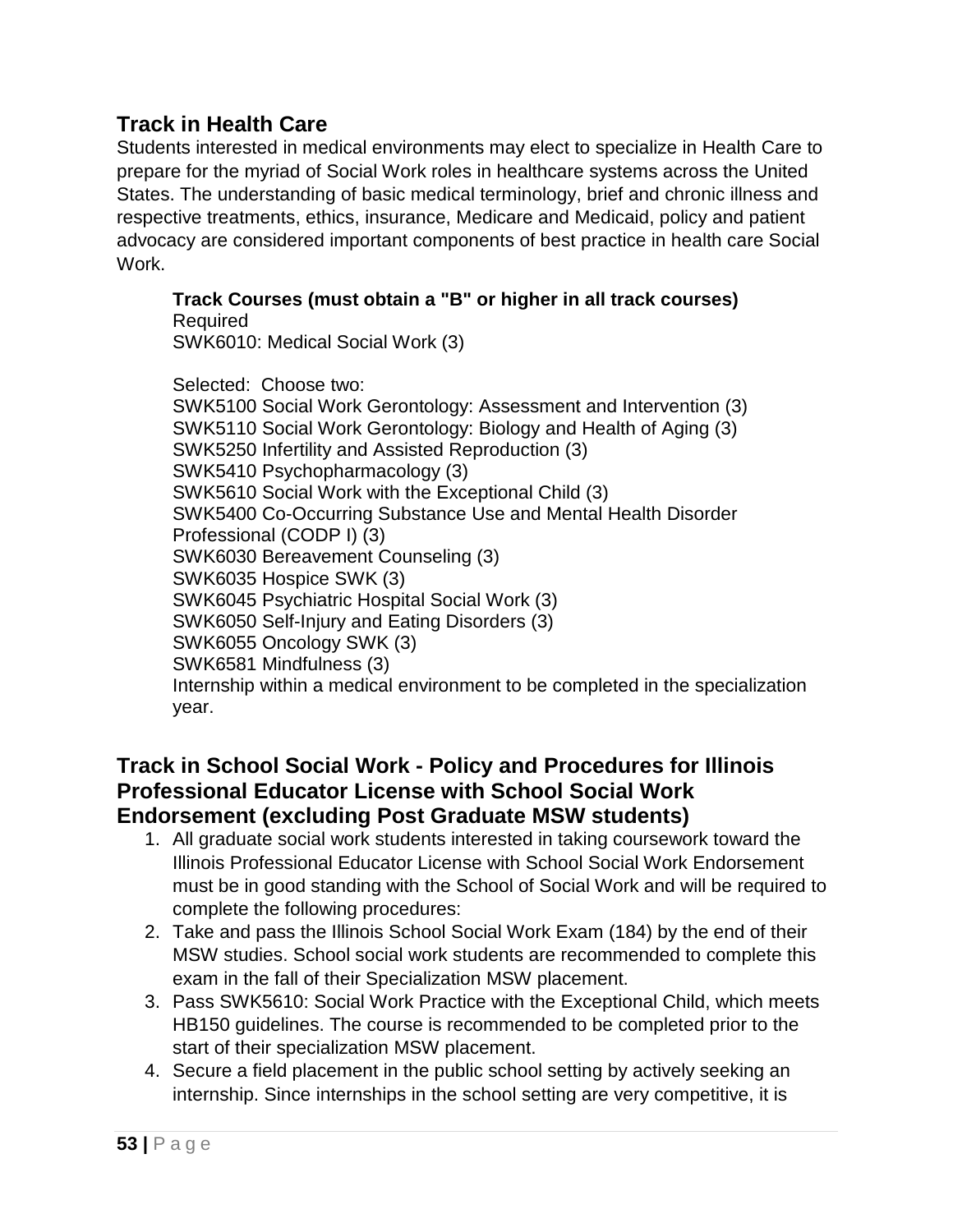recommended that students begin to look between January - March of the academic year preceding the specialization-year (school) field placement. Only MSW Specialization placements can be completed in public school districts, under the supervision of a school social worker who has their Professional Educator License, in order to qualify for the school social work track and the Illinois Professional Educator License in Social Work.

Students who complete these procedures follow the MSW program, clinical concentration structure outlined in this book. Note: Illinois State Board of Education Requirements for endorsement/licensure are frequently modified. Please contact the School Social Work Program Coordinator for current requirements.

Upon successful completion, students are eligible to apply for the Illinois Professional Educators' License with School Social Work Endorsement (PEL:SSW).

**Track Courses (must obtain a "B" or higher in all track courses)** SWK5610 Social Work Practice with the Exceptional Child (3) SWK6410 School Social Work Policy and Practice I (3) SWK6420 School Social Work Policy and Practice II (3) SWK6600 Reading Content & Reading Methods for School Social Workers (3)

# **Dual Degrees**

# **Dual Master of Social Work/Master of Business Administration (MSW/ MBA)**

The Dual Master of Social Work/Master of Business Administration (MSW/MBA) program is designed to enable graduate students to expand the scope of their studies and simultaneously pursue the MSW and MBA degrees.

Social service agencies are in need of social work professionals who also have the skills, knowledge and ability to expertly lead. To meet such a need, the School of Social Work and MBA program have teamed to provide MSW students who are earning the Leadership Administration track an opportunity to simultaneously earn their MBA degree.

Students in the program will receive substantial business education that complements their social work education and will prepare them for leadership roles in social service. The program also maintains the integrity of both the MSW and MBA degrees and makes the dual degree attainable at 54 semester hours (with advanced social work standing) or 84 hours (without advanced social work standing). Students must meet the requirements of the MSW program for admission, will be jointly advised by the Social Work and MBA programs, and will be billed a hybrid tuition rate.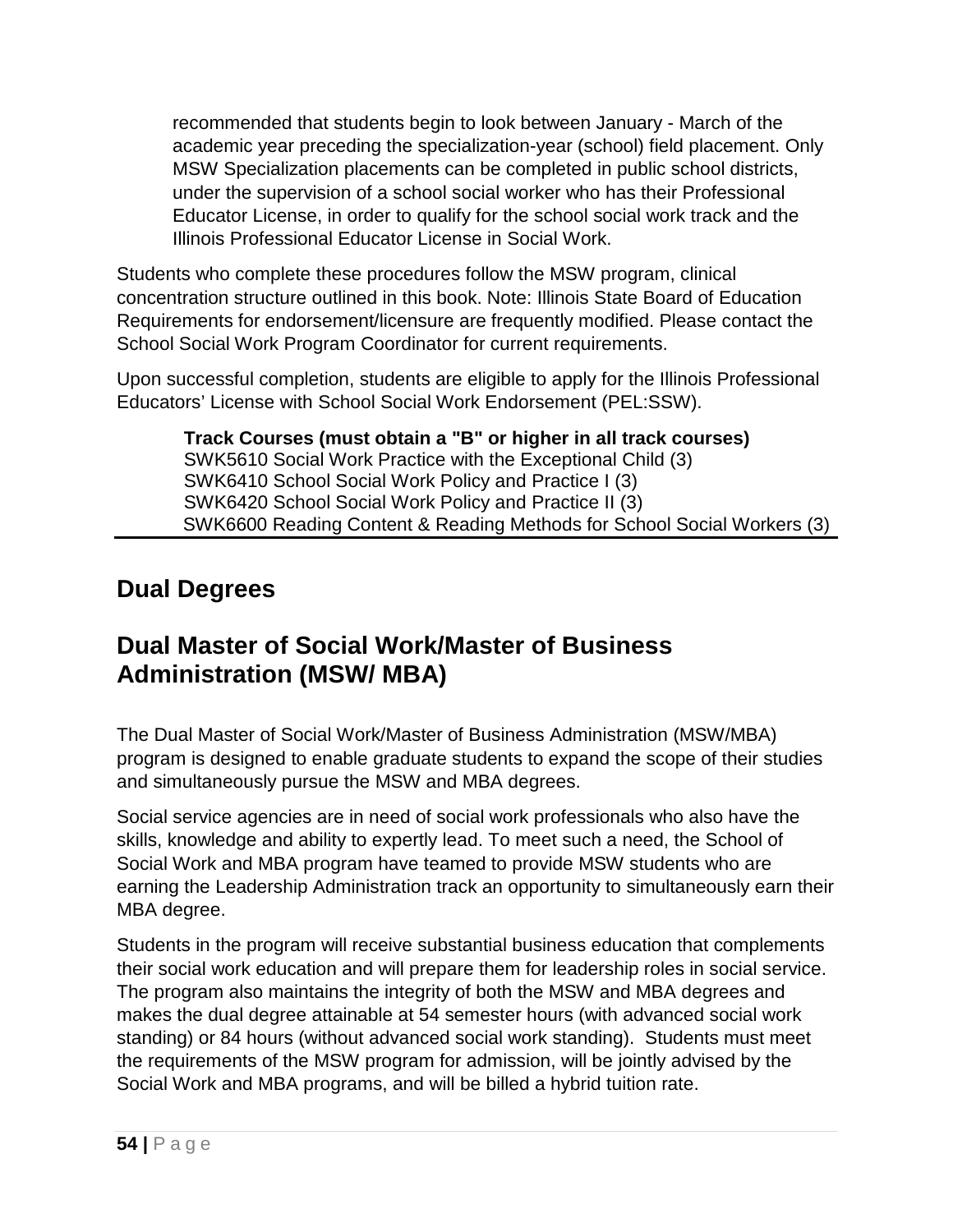The foundation of the MSW/MBA dual degree program is the MSW curriculum. Students who complete the MSW Leadership Administration track (which is composed of three MBA and MPA courses totaling nine semester hours) may apply those hours to their MBA studies as well.

Students must successfully complete all MSW and MBA/MPA courses in order to graduate with both degrees. Consequently, a MSW student in the Leadership Administration track may also complete the MBA by successfully completing the following additional courses:

MBA6020 Marketing Management (3) MBA6030 Leadership and Org Behavior (3) MBA6045 Managerial Accounting (3) MBA6050 Corporate Finance (3) MBA6075 Operations Management (3) MBA/MPA6170 Applied Research, Insights, and Evaluation (3) MBA6100 Strategic Management (3) MBA6200 Human Resource Management (3) MBA6250 Data Analytics (3) MBA6380 Communication Management (3) MPA6350 Nonprofit Management and Leadership (3)

# **Dual Master of Social Work/Master of Public Administration (MSW/ MPA)**

The Dual Master of Social Work/Master of Public Administration (MSW/MPA) program is designed to enable graduate students to expand the scope of their studies and simultaneously pursue the MSW and MPA degrees.

Government, public sector, nonprofit, and social service agencies are in need of social work professionals who also have the skills, knowledge and ability to expertly lead. To meet such a need, the School of Social Work and MPA program have teamed to provide MSW students who are earning the Leadership Administration track an opportunity to simultaneously earn their MPA degree.

Students in the program will receive substantial public administration education that compliments their social work education and will prepare them for administrative leadership roles in social service. The program also maintains the integrity of both the MSW and MPA degrees and makes the dual degree attainable at 54 semester hours (with advanced social work standing) or 84 hours (without advanced social work standing). Students must meet the requirements of the MSW program for admission, will be jointly advised by the Social Work and MPA programs, and will be billed a hybrid tuition rate.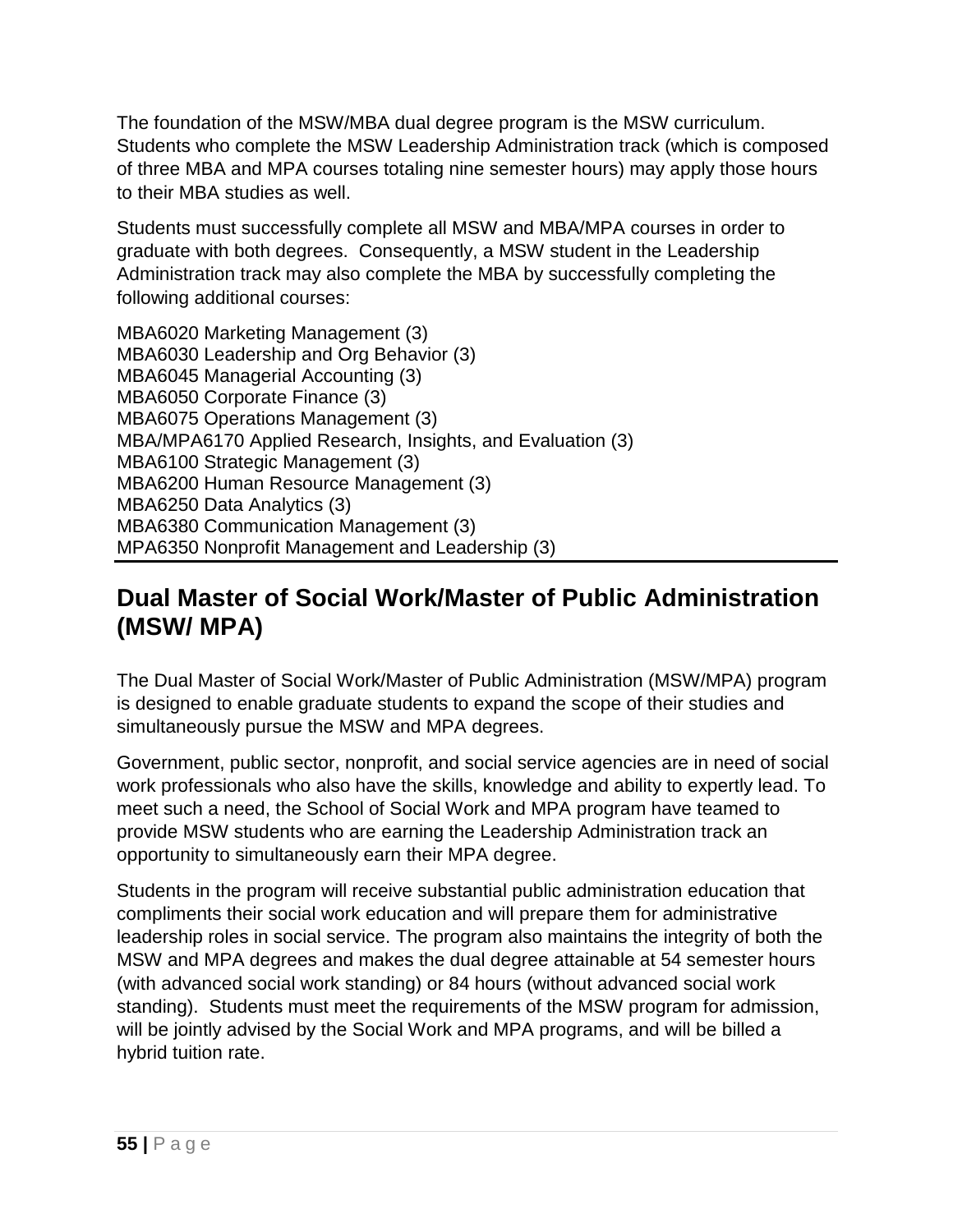The foundation of the MSW/MPA dual degree program is the MSW curriculum. Students who complete the MSW Leadership Administration track (which is composed of three MBA and MPA courses totaling nine semester hours) may apply those hours to their MPA studies as well.

Students must successfully complete all MSW and MBA/MPA courses in order to graduate with both degrees. Consequently, a MSW student in the Leadership Administration track may also complete the MPA by successfully completing the following additional courses:

MBA6130 Economics (3) MBA6030 Leadership and Organizational Behavior (3) MPA6110 Administration of Public Institutions (3) MPA6120 Public Policy and Analysis (3) MPA6130 Government & Community Relations (3) MPA6140 Public Finance and Budgeting (3) MBA/MPA6170 Applied Research, Insights, and Evaluation (3) MPA6200 Advanced Seminar in Applied Public Administration (3) MPA6350 Nonprofit Management and Leadership (3) MPA6360 Grant Writing, Philanthropy, & Advancement (3) MPA6450 Public Safety Administration (3)

# **Post MSW: Professional Educator License (PEL)**

Post Graduate MSW students Policy and Procedures for Illinois Professional Educator License with School Social Work Endorsement

The applicant must have earned a Master of Social Work degree from a CSWEapproved program.

Aurora University offers a curriculum designed to meet Illinois State Board of Education (ISBE) requirements to become endorsed as school social workers in Illinois. The program is available as a track for students currently enrolled in the Master of Social Work degree, or as an endorsement-only program for students who have already completed an MSW degree and wish to add the endorsement.

AU will guide students through the ISBE licensure process for ISBE's academic testing requirements and Illinois School Social Work content test.

## **Admission Process**

- A completed Graduate Application for Admission.
- Transcripts (official, sealed in envelope) from all prior undergraduate and graduate colleges and/or universities. Aurora University accepts official electronic transcripts at AU-ETranscripts@aurora.edu.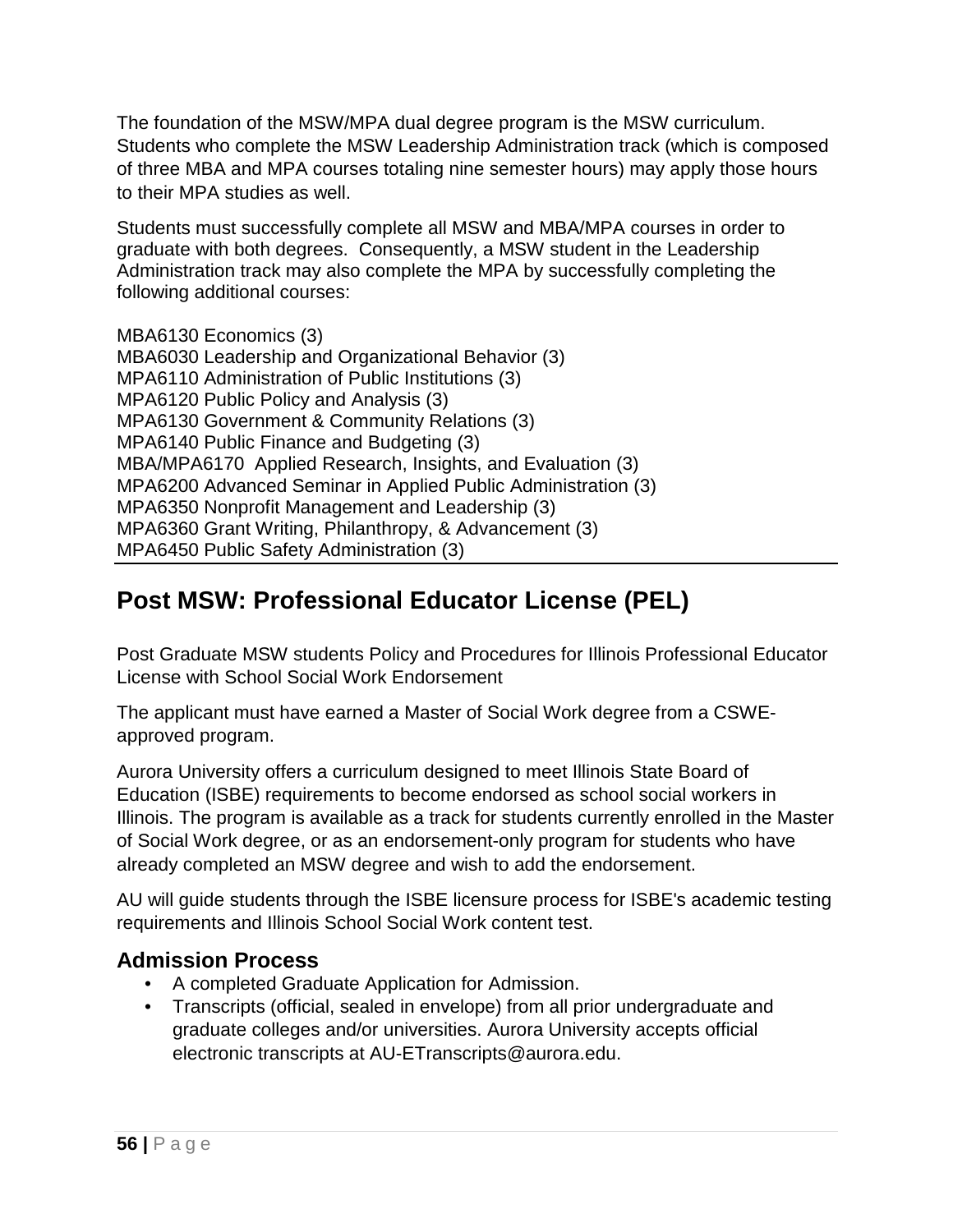- Master of Social Work degree from a CSWE-approved program with an average GPA of 3.0 on a 4.0 scale. Students with a GPA of less than 3.0 will be considered on a case-by-case basis.
- Two letters of recommendation from individuals familiar with the student's professional and/or academic abilities.
- A curriculum vitae or detailed resume that includes work experience, educational background, professional experience, professional activities, honors, professional publications and/or presentations and other relevant information relating to the applicant's leadership background.

Applicants are recommended to have passed the Illinois State Board of Education required academic testing prior to beginning their school social work placement. The School Social Work Content Exam (184) may be completed while in the school social work placement and must be completed prior to licensure. Information about the #184 content-area exam can be found at il.nesinc.com/.

#### **15 semester hours**

#### **Program Requirements**

The program must be completed within four consecutive semesters from the first semester after being officially accepted into the endorsement program. Students are not required, but are encouraged to enroll in elective course offerings related to school social work practice as a means of rounding out their training experience.

To earn the endorsement, students must successfully complete the following courses with grades of B or higher:

SWK6430 School Social Work Licensure Course (3)

SWK5610 Social Work Practice with the Exceptional Child (3) SWK6600 Reading Content and Reading Methods for School Social Worker (3) SWK6650 Advanced PEL School Field Instruction I (3) SWK6660 Advanced PEL School Field Instruction II (3)

Note: Illinois State Board of Education Requirements for endorsement/licensure are frequently modified. Please contact the School Social Work Program Coordinator for current requirements.

Note: Information regarding the exams can be found by calling Pearson Education Inc. at 800-989-8532 or il.nesinc.com.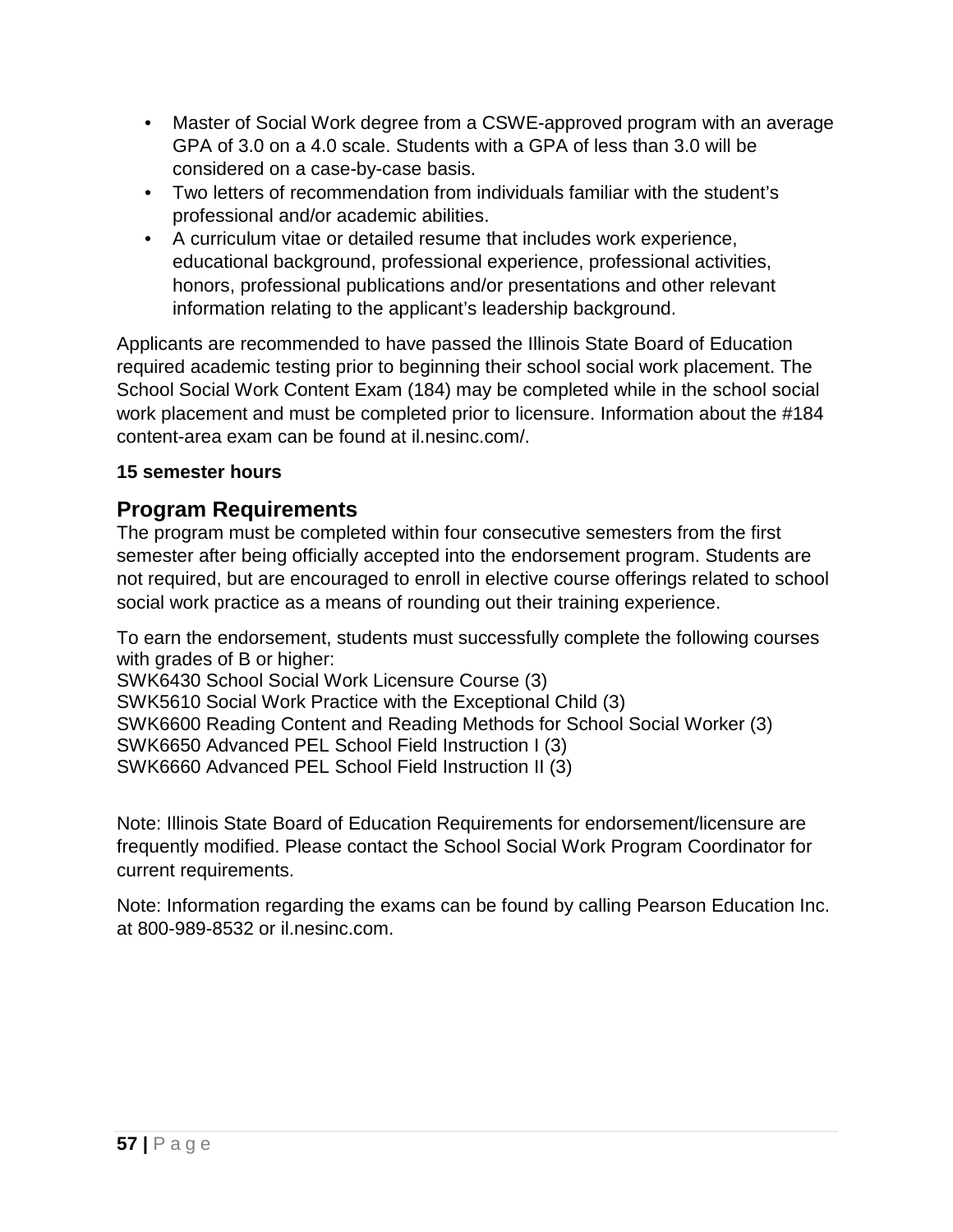# **Course Descriptions Special Course Offerings**

Note: In addition to the courses listed below, each program may offer, as appropriate, the following types of specialized coursework and special learning experiences:

# **<SUBJECT>5810-19, 6810-19, 7810-19, 8810-19 Selected Topics**

This course will address a specific area of study in the subject not already covered by other course offerings. Prerequisites vary by topic. Regular tuition is charged and additional fees may apply.

#### **Semester hours:** Variable

# **<SUBJECT>5830, 6830, 7830, 8830 Directed Study**

This is a course in which a student or students study on campus under the close supervision of an Aurora University faculty member. This is not "field experience," does not cover material in the regular curriculum, and is not as research and/ or independently oriented in its instructional methodology as an independent study. Descriptions of directed studies are contained in the petition by which the learning experience was approved. Students should file the Directed Study Petition prior to registration. This petition must be signed/approved by the instructor, program chair and academic dean. Regular tuition is charged and additional fees may apply.

#### **Semester hours:** Variable

# **<SUBJECT>5850, 6850, 7850, 8850 Workshop**

This course is designed to introduce and cultivate concepts, ideas, practical skills, and techniques, in an application and discussion rich setting. The course delivery is highly participatory, and relies upon intense in class participation and application to foster growth and reflection, under the guidance of a faculty member. Regular tuition is charged and additional fees may apply.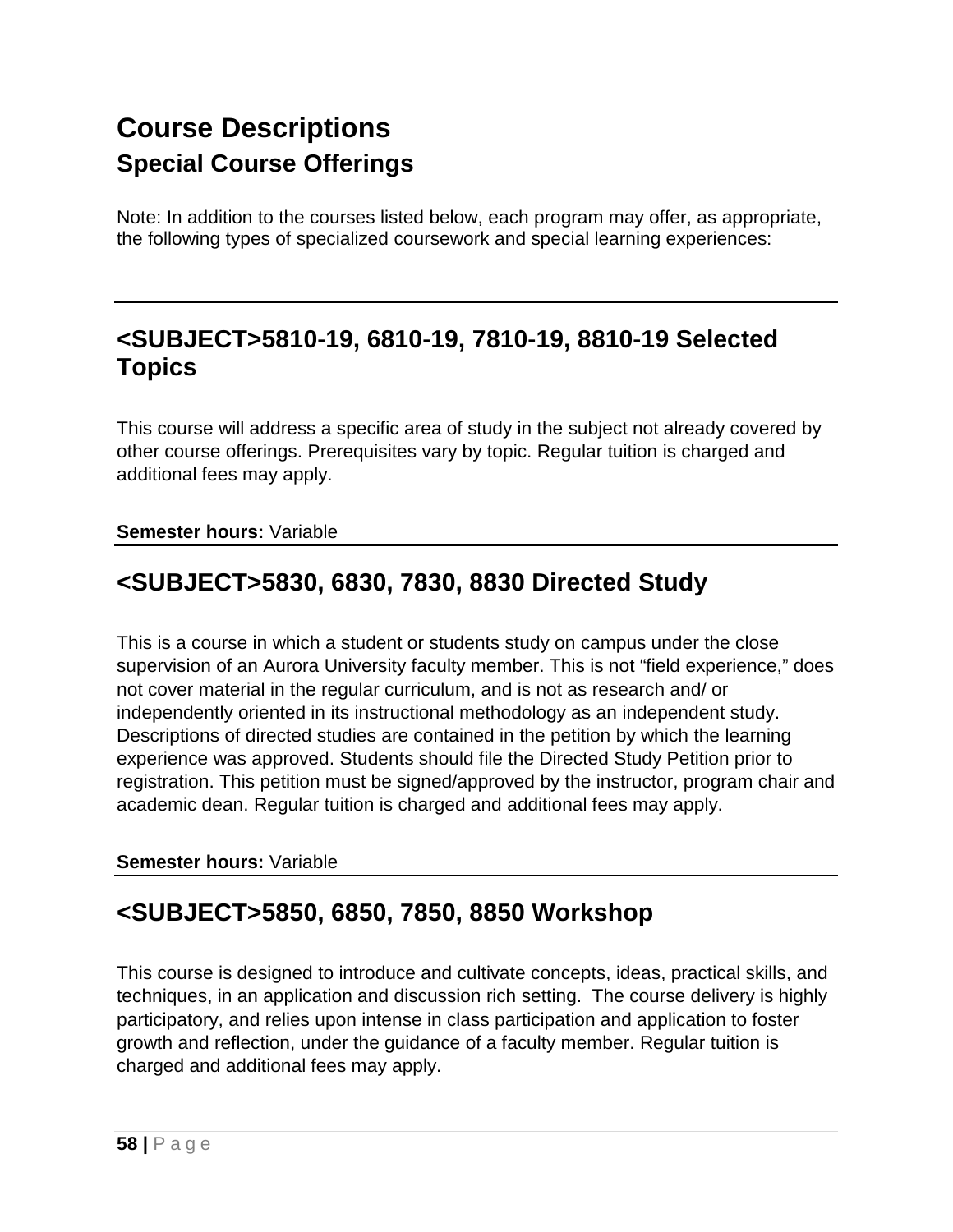# **<SUBJECT>5880, 6880, 7880, 8880 Travel Study**

This course incorporates short-term overnight travel to expose students to new ways of thinking, living, and viewing the world via a culturally-immersive, high-impact experience. The course fosters cross-cultural communication, international knowledge, adaptability, and resilience in an increasingly global economy. Regular tuition is charged and additional fees may apply.

**Semester hours:** Variable

# **<SUBJECT>5980, 6980, 7980, 8980 Independent Study**

Descriptions of independent studies are contained in the petition by which the learning experience was approved. Prior to registration, students must file the Independent Study Petition. This petition requires the signature/approval of the instructor, program chair and academic dean. Regular tuition is charged. In most cases, Independent Study should be within the field of the student's major and should be something that cannot be pursued through established courses. These are pursued on campus under the direct supervision of an Aurora University faculty member. Regular tuition is charged and additional fees may apply.

#### **Semester hours:** Variable

For information on currently offered Selected Topics courses in each program, consult the Class Schedules. For information on directed studies, travel study, independent studies, undergraduate research opportunities, and internships in any academic department, contact the Program Chair, Advisement or Registrar's Office.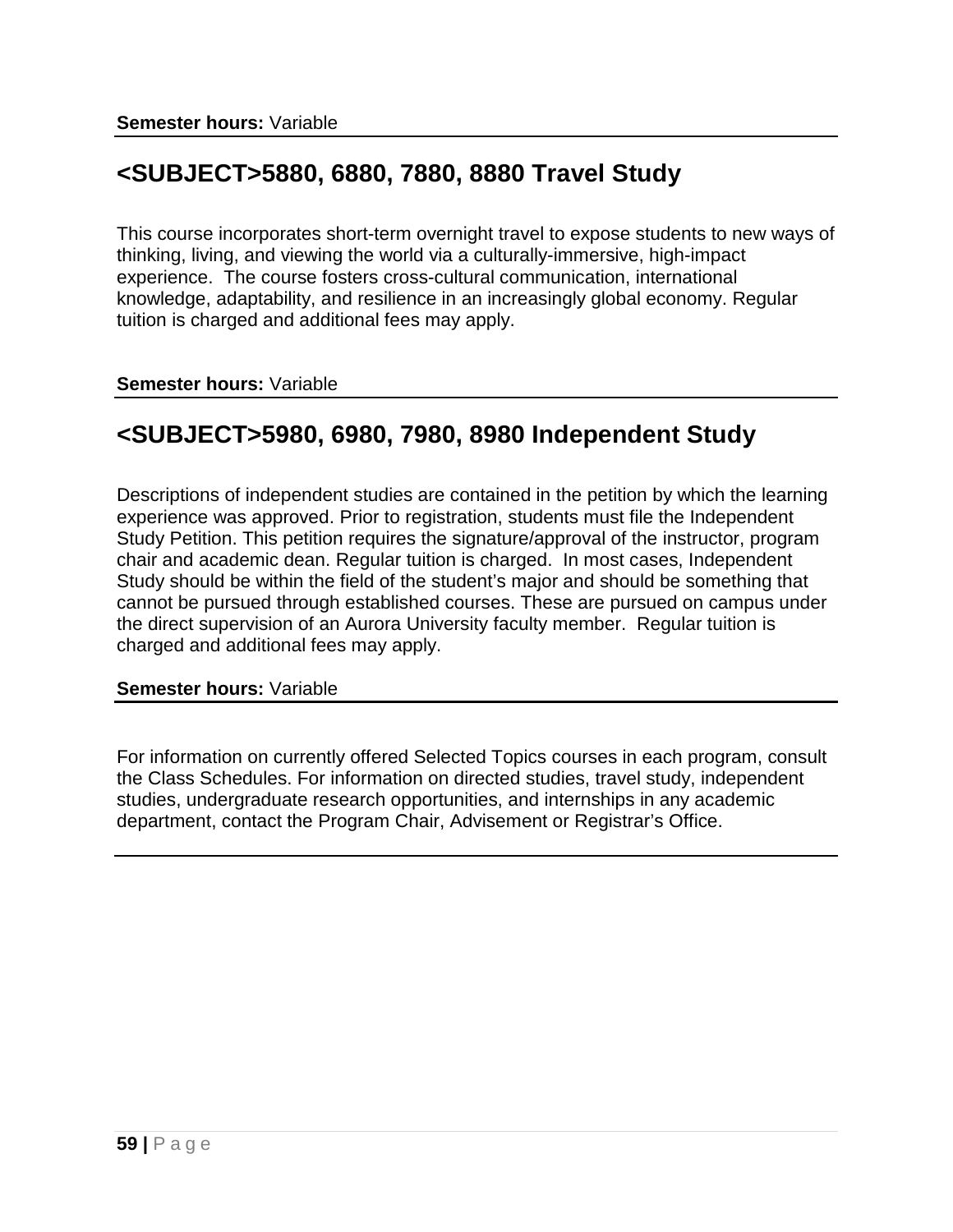# **ABA5100 Concepts and Principles of Behavior Analysis**

This course provides a foundation for beginning graduate students in the experimentally derived principles of respondent and operant conditioning and the role of those principles in accounting for the behavior of humans and non-humans. This course, the first in a sequence of courses, provides an in-depth introduction to the philosophy, concepts, and principles of behavior analysis.

#### **Semester hours:** 3

# **ABA5200 Introduction to Applied Behavior Analysis**

This course is an introduction to applied behavior analysis, which is a field dedicated to the application of behavioral principles and procedures. We will cover basic principles such as reinforcement, stimulus control, extinction, etc. and we will address how these principles are commonly used in addressing behavioral problems of social significance. In addition, we will cover particular topics such as drug and alcohol abuse, classroom management, developmental disabilities, among others.

#### **Semester hours:** 3

## **ABA5300 Clinical and Research Methods in Applied Behavior Analysis**

This course covers behavior measurement systems and single subject (within subject) experimental designs. Sound understanding of these topics is critical to the success of any practicing applied behavior analysts. In the class you will learn how to construct behavioral definitions, data collection systems, critically evaluate research, and methods for evaluating the effectiveness of clinical interventions.

#### **Semester hours:** 3

#### **Prerequisite(s):** ABA5100; ABA5200.

## **ABA5400 Behavioral Assessment**

This course covers the topic of behavioral assessment. Behavioral assessment is a large part of any practicing applied behavior analyst's daily duties. In this course students will take what they have learned in previous courses and practicum experience and apply it to behavior problems of social significance. Specifically, students will define behavioral excesses and deficits in behavioral terms, define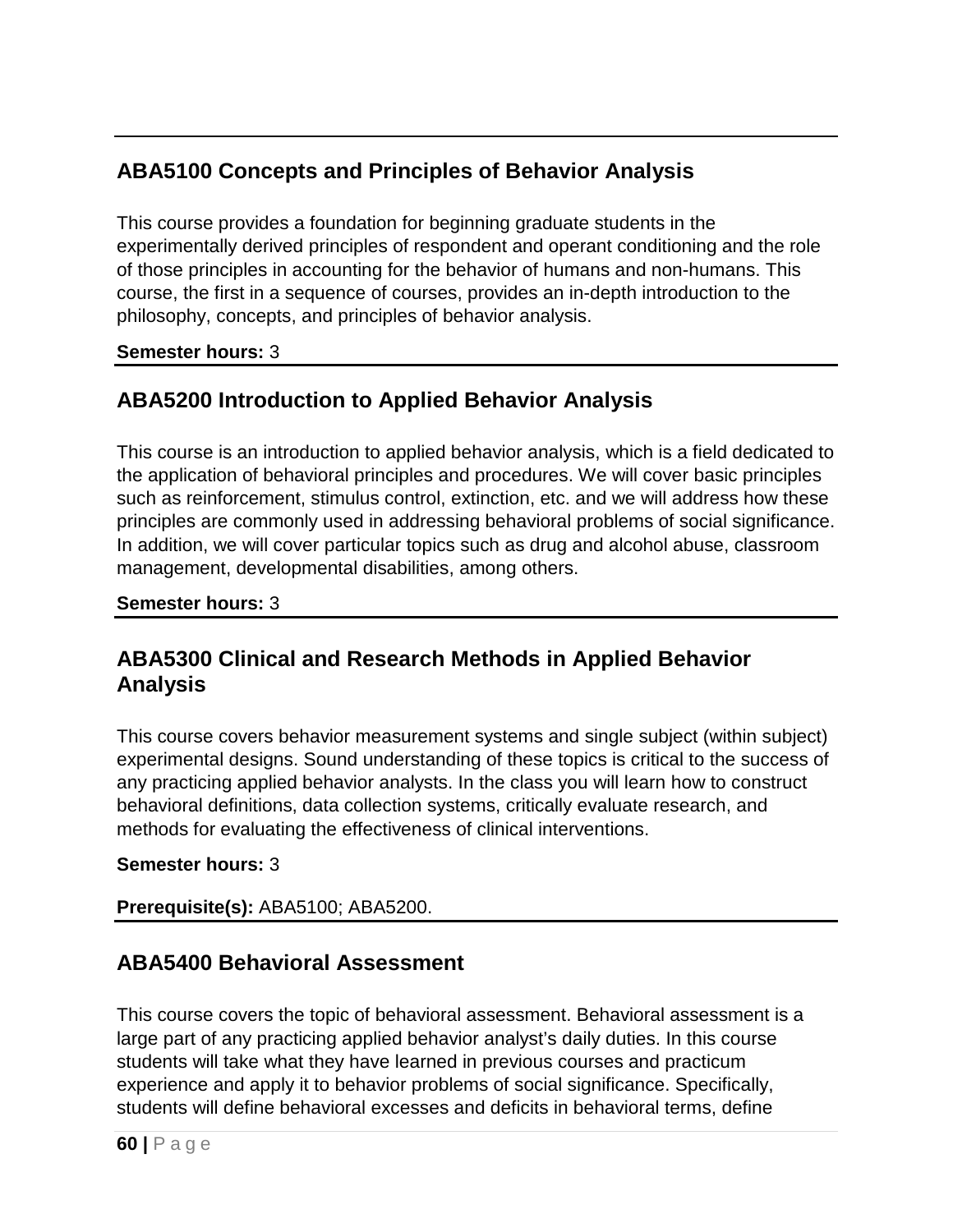environmental variables in observable and measurable terms, identify critical information in records, design and implement behavioral assessments, and learn how to interpret assessment results. Additionally, students will be required to explain the results of these assessments in non-technical language and participate in simulated interdisciplinary team meetings.

#### **Semester hours:** 3

**Prerequisite(s):** ABA5100; ABA5200.

# **ABA6100 Theory and Philosophy for ABA Practitioners**

This course will familiarize students with some of the historical, theoretical, and philosophical viewpoints that characterize radical behaviorism…the philosophy that gave rise to applied behavior analysis. During the course students will be presented with the various theoretical and philosophical positions that define radical behaviorism. During the course each of the topics will be addressed and the practical significance of each of these positions will be discussed.

#### **Semester hours:** 3

**Prerequisite(s):** ABA5300; ABA5400.

# **ABA6200 Behavioral Interventions**

This course is designed to further students' working knowledge of behavioral interventions. In this course students will be explore the scholarly research that has given rise to common behavioral treatments and discuss the benefits and limitations of various behavioral interventions. Additionally, students will be required to develop interventions targeting both skill acquisition and behavior reduction.

#### **Semester hours:** 3

**Prerequisite(s):** ABA6100; ABA6300.

# **ABA6300 Advanced Applied Behavior Analysis**

This course is designed to further students' working knowledge of various intellectual and developmental disabilities and contemporary issues that applied behavior analysts encounter in the workplace. Throughout the course students will lead discussions describing the etiology, behavioral characteristics, special considerations, and areas of issues future research for various intellectual and developmental disabilities.

#### **Semester hours:** 3

#### **Prerequisite(s):** ABA5300; ABA5400.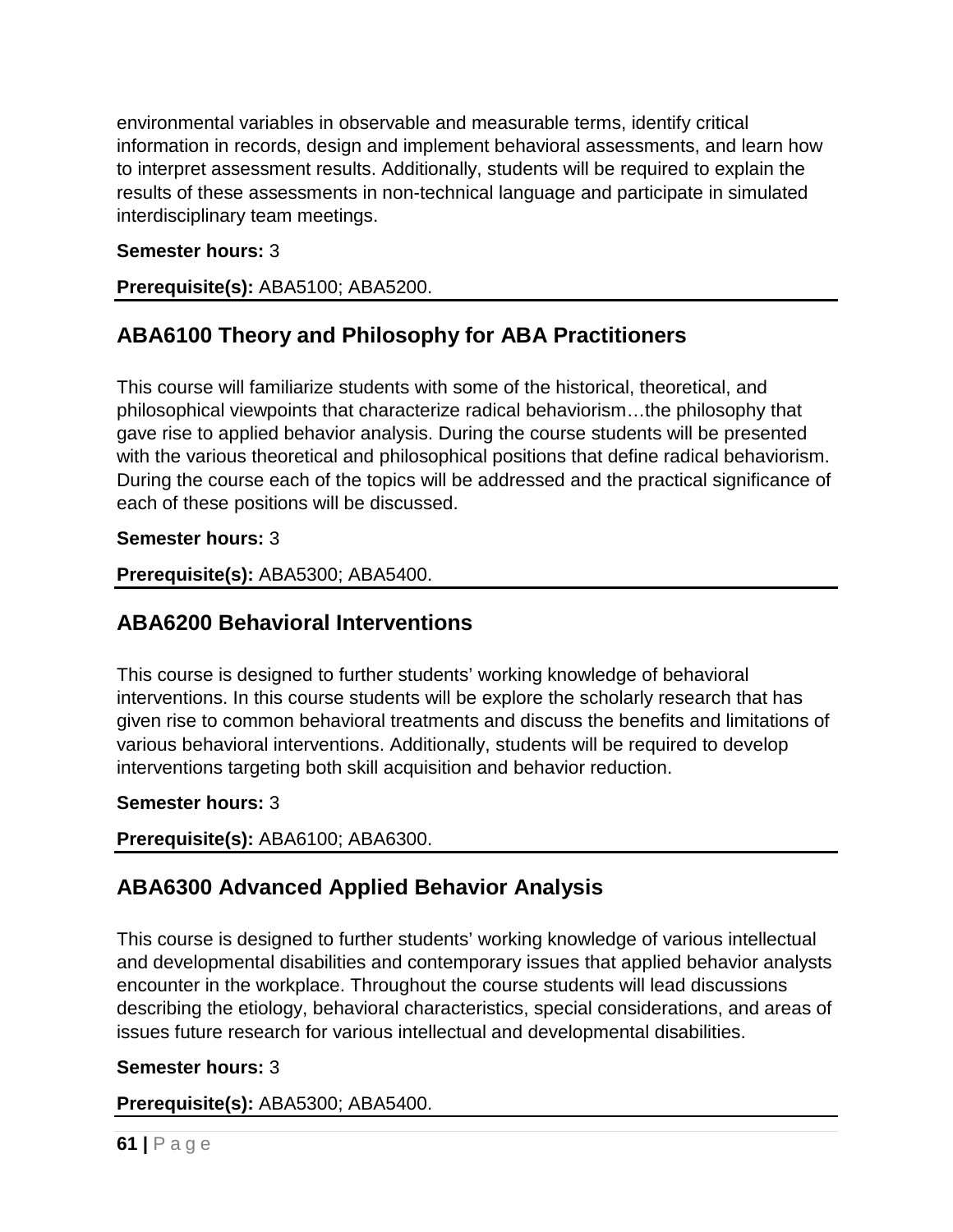# **ABA6400 Professional and Ethical Issues**

This course is designed to familiarize students with the Guidelines for Responsible Conduct for Behavior Analysts that was developed by the Behavior Analysis Certification Board (BACB). Throughout the course, students will review scholarly work and cases relevant to each of the guidelines outlined by the BACB.

#### **Semester hours:** 3

**Prerequisite(s):** ABA6100; ABA6300.

# **ABA6450 Personnel Supervision & Management**

This course will provide an overview of contemporary research and practices in the field of Organizational Behavior Management (OBM), also sometimes referred to as Performance Management in organizational settings. Performance Management is a behaviorally-based area of specialization within the broad field of Industrial-Organizational Psychology; however, concepts and techniques used in Performance Management originated from the field of behavior analysis. The application of principles of learning to produce socially significant changes in behavior is the purview of Applied Behavior Analysis and when applied to problems within organizational settings such as training, safety, productivity, and quality deficits, the collective set of procedures is termed "Performance Management within the field of OBM. The purpose of this course is to introduce students to both research and practice techniques in Performance Management and to provide students with the necessary skills to apply the fundamental principles of ABA to a variety of performance problems within the organizational settings. Additionally, this course is required for the MS in Applied Behavior Analysis Behavior Analysis at Aurora University and satisfies the 30 hours of classroom instruction requirements in personnel supervision and management set forth by the Behavior Analysis Certification board's (BACB) 5th edition task list.

#### **Semester hours:** 3

**Prerequisite(s):** ABA6200; ABA6400.

# **ABA6500 Capstone Course**

This course is designed to serve as a final evaluation for graduating students. Students will be required to complete a capstone project that demonstrates basic the competencies of a practicing behavior analyst and pass a comprehensive examination.

#### **Semester hours:** 3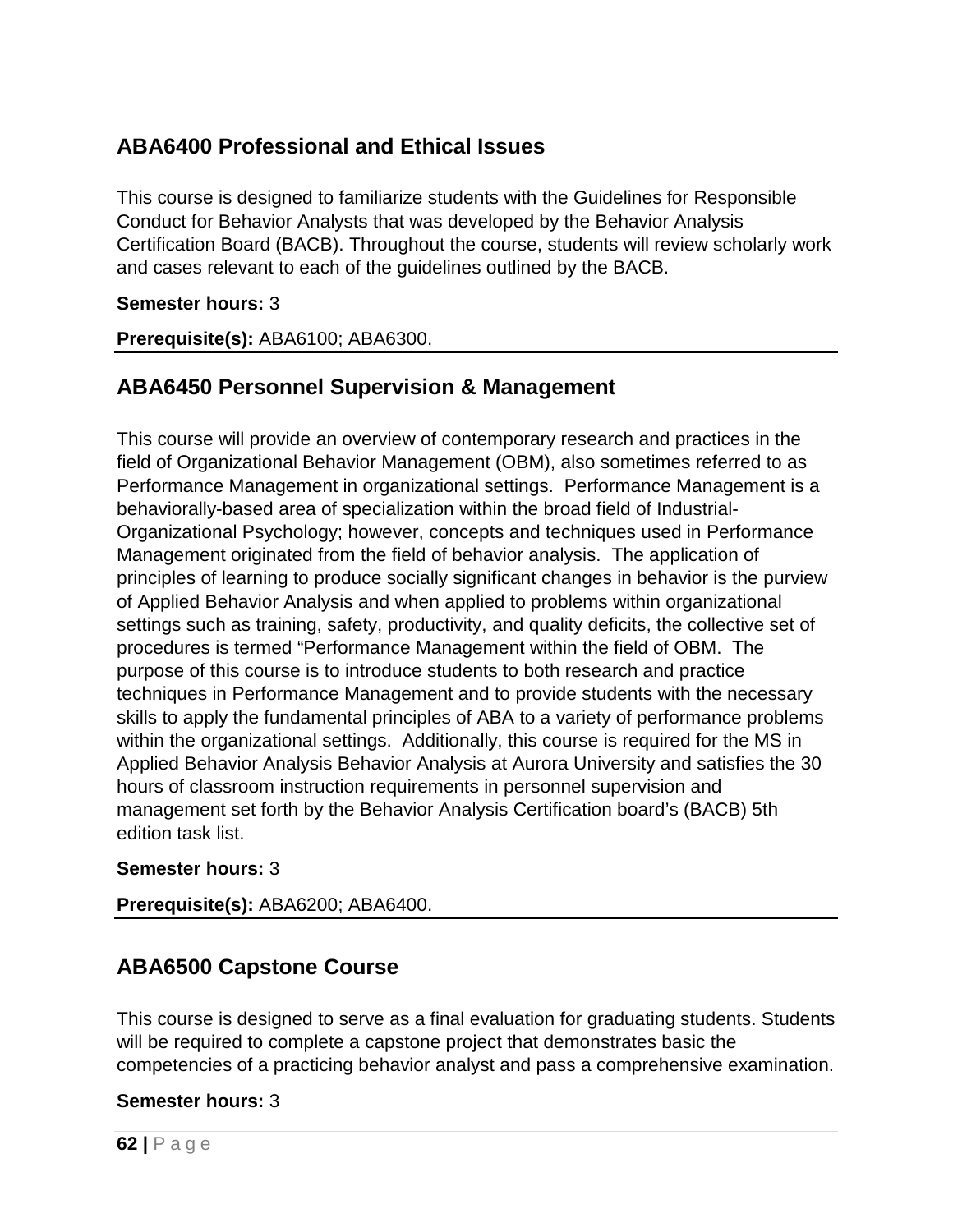## **ABA6900 Intensive Practicum**

This course is designed to meet the Behavior Analyst Certification Board's (BACB) Intensive Practicum requirements. Students will be required to complete 20 hours a week of supervised experience that focuses on the development of new behavioranalytic skills (see bacb.com for more information about activities that qualify). This course is repeatable for credit (three semester hours each taken over three semesters).

#### **Semester hours:** 3

#### **Prerequisite(s):** ABA5100; ABA5200.

## **ACC5210 Financial Accounting and Reporting I**

The study of accounting theory and practice with emphasis on assets, liabilities and equity. Includes the standard setting process, accrual process, preparation of the balance sheet and income statement, accounting for discontinued operation and extraordinary items. Key topics are accounting treatment of monetary assets, accounts receivable, inventories, plant assets, intangible assets, current liabilities, long term debt, contingencies and bonds. Course focuses on resolution of complex accounting problems in the construct of professional practice. ACC3110 or equivalent may be substituted for ACC5210.

#### **Semester hours:** 3

**Prerequisite(s):** ACC2020 or equivalent.

# **ACC5220 Financial Accounting and Reporting II**

This course will help students understand and utilize financial statement information for decision making. Topics will include determining product costs, cost behavior, how volume effects cost, different approaches to profit reporting and operational efficiency. Methods of budgeting, standard costing and variance analysis will be discussed as it relates to product costing and measuring operational performance. Activity-based costing and the "just-in-time" philosophy will also be addressed. ACC3120 or equivalent may be substituted for ACC5220.

#### **Semester hours:** 3

#### **Prerequisite(s):** ACC5210.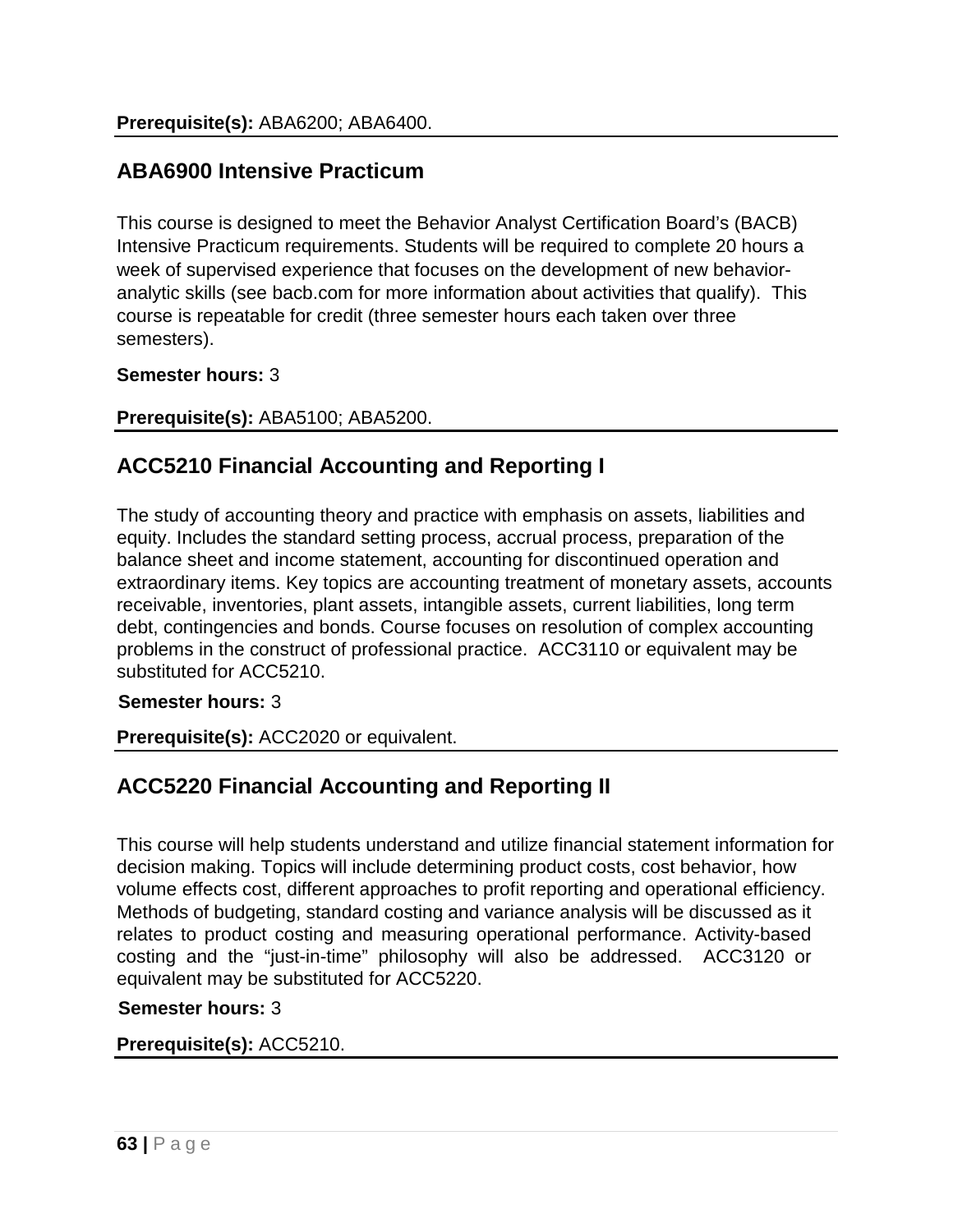# **ACC5230 Advanced Accounting**

The study of accounting principles and practices as they relate to consolidated reporting, business combinations, segment and interim reporting, legal reorganizations, liquidations and partnerships. ACC4140 or equivalent may be substituted for ACC5230.

#### **Semester hours:** 3

**Prerequisite(s):** ACC5220.

## **ACC5240 Attest Services**

Foundational study of generally accepted auditing standards and procedures leading to professional audit, review and compilation opinions. Particular emphasis is placed on procedures used in examining financial statements, supporting records and internal controls. Key concepts are presented in the context of the auditor's responsibility to third parties and the profession's canon of ethics. Audit procedures receive special attention. Key areas of audit procedure instruction include cash, receivables, prepaid expenses, inventory, fixed assets, current liabilities, long-term debt and shareholder equity. Computer-aided auditing and statistical methods will also be reviewed. ACC4410 or equivalent may be substituted for ACC5240.

#### **Semester hours:** 3

**Prerequisite(s):** ACC5220.

## **ACC6100 Business Environment and Concepts**

The Business Environments and Concepts class reviews business concepts and the associated skills required of a professional accountant. The class focuses on understanding the business environment and its impact on an entity's business strategy. Concepts considered include corporate governance; information technology; operations management; economic concepts and analysis, and financial management. From the knowledge students develop, they will prepare case analyses needed for sound, ethical decision-making. Open to MSA students only.

#### **Semester hours:** 3

## **ACC6110 Accounting Theory, Practice and Reporting**

Further study of financial accounting and reporting. Emphasis on reporting and disclosure, particularly in the context of contemporary issues such as stock options, pensions, investments, deferred taxes, and international accounting. Includes research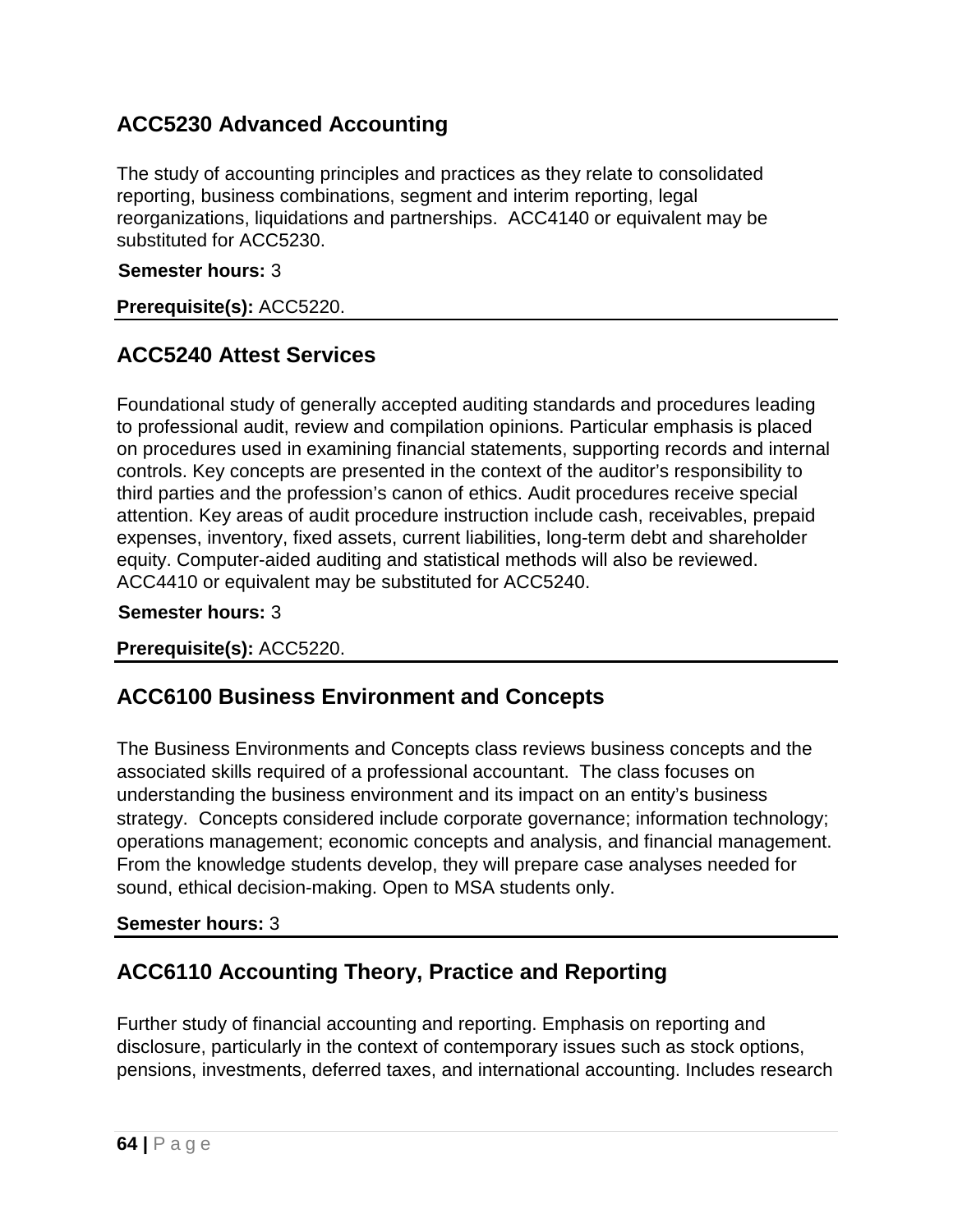and preparation of financial statement notes using guidance from the accounting standards codification.

#### **Semester hours:** 3

**Prerequisite(s):** ACC3120.

# **ACC6120 Advanced Cost and Managerial Accounting**

Advanced cost and managerial accounting explores the need for accounting information by managers in planning, controlling, and making decisions. Special emphasis is given to determining, analyzing and controlling costs, the application of cost, volume profit analysis, management of aggregate costing through linear programming, and a survey of the methods of cost and inventory accounting. Open to MSA students only.

#### **Semester hours:** 3

## **ACC6130 International Accounting and Reporting**

This course integrates International Financial Reporting Standards (IFRS) into a financial accounting course and leverages comparisons between U.S. GAAP and IFRS (the two most commonly applied sets of accounting standards in the world) to enhance the development of a "critical thinking" approach to financial accounting and reporting. The goal of the course is to enhance student understanding of the links between the underlying transactions, the application of reporting standards for those transactions, and the financial reports obtained from a global/international perspective. In addition, the course will provide students with a basic understanding of IFRS, a relatively new set of accounting standards gaining wide acceptance throughout the world and being considered for adoption within the U.S.

#### **Semester hours:** 3

**Prerequisite(s):** ACC5220.

# **ACC6140 Governmental and Not-for-Profit Accounting**

This course focuses on accounting and budgeting concepts applied to the management of government and not-for-profit organizations. Key areas of inquiry include fund accounting, the modified accrual method, legislative and board of trustee processes, appropriation and approval of expenditures, and the role of financial statements and audits in public entities. Students will be exposed to accounting standards promulgated by the Government Accounting Standards Board and the "Yellow Book" auditing standards and explore the differences between such standards and those used by commercial enterprises. Open to MSA students only.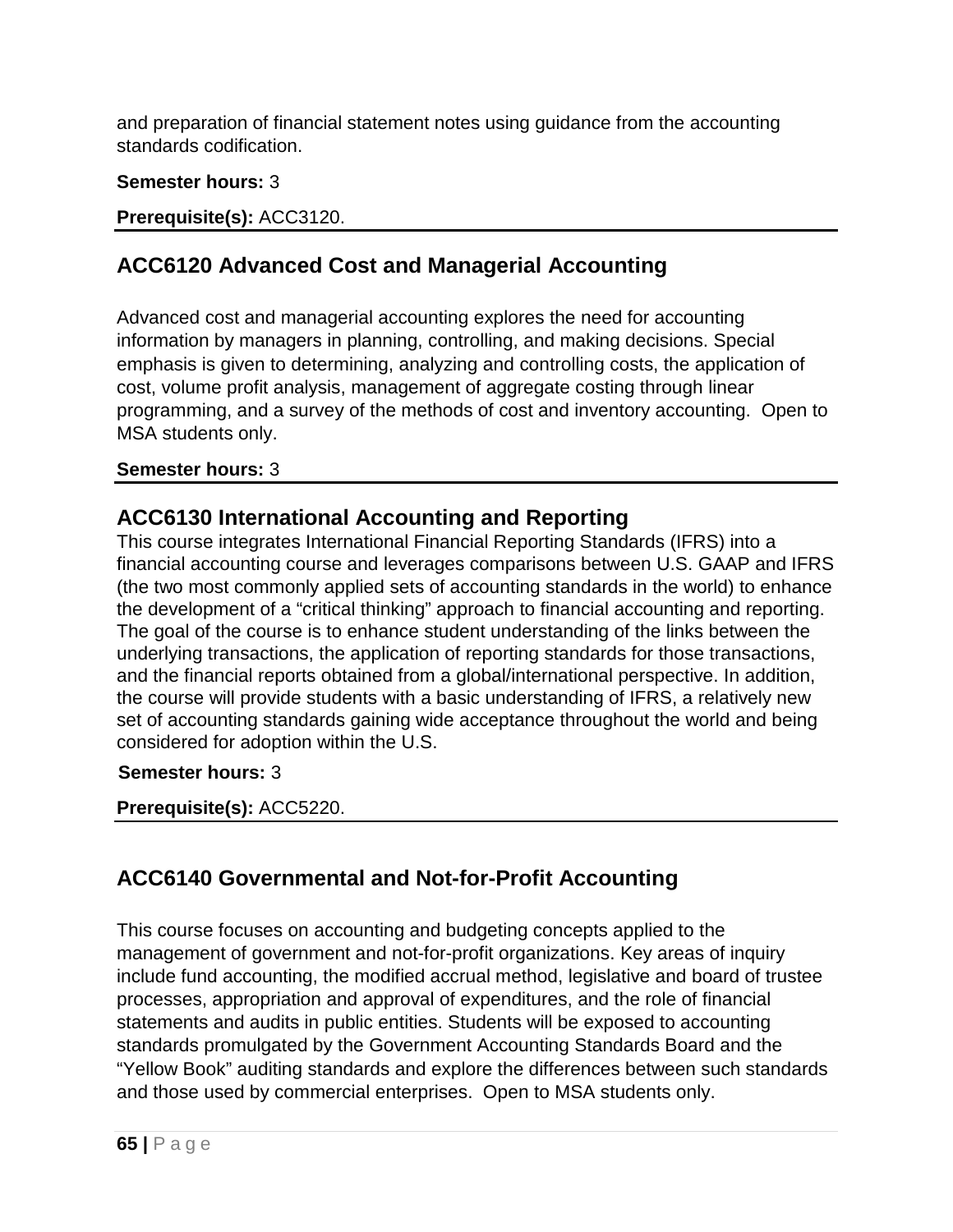# **ACC6150 Accounting Information Systems**

A study of the flow of accounting information through accounting systems and other information systems. The course integrates student knowledge of the various branches of accounting with computerized information systems. Special emphasis will be given to the analysis, design and auditing of computerized accounting information systems. This course is intended to be an interactive learning experience with students making liberal use the accounting information laboratory. Open to MSA students only.

#### **Semester hours:** 3

## **ACC6160 Advanced Attest Services**

Course provides a foundation in assurance, attestation, and auditing fundamentals for future financial, managerial, systems, and tax professionals. The emphasis of this course is on conceptual, theoretical and practical aspects of auditing financial statements. Key topics include application of generally accepted auditing standards, the role of regulation I auditing, the basis and choice of various audit opinions. This course will assist professional accountants, as clients of assurance service providers, to prepare for and manage audits and other attestation and assurance engagements.

#### **Semester hours:** 3

#### **Prerequisite(s):** ACC4410.

# **ACC6170 Taxation of Persons, Trusts, Gifts and Estates**

The study of individual income tax principles including filing status, personal exemptions, the totality of income and deductions and credits. Students are introduced to Forms 1040, 1040A, 1040EZ and all supporting schedules. Further emphasis of the course is on methods of personal wealth transfer through trusts, gifts and estates. Students are introduced to various transfer vehicles and the tax implications of each. Introduction of Forms 1041, 709 and 706 is an integral part of the course. Open to MSA students only.

#### **Semester hours:** 3

#### **Prerequisite(s):** Admission to the program.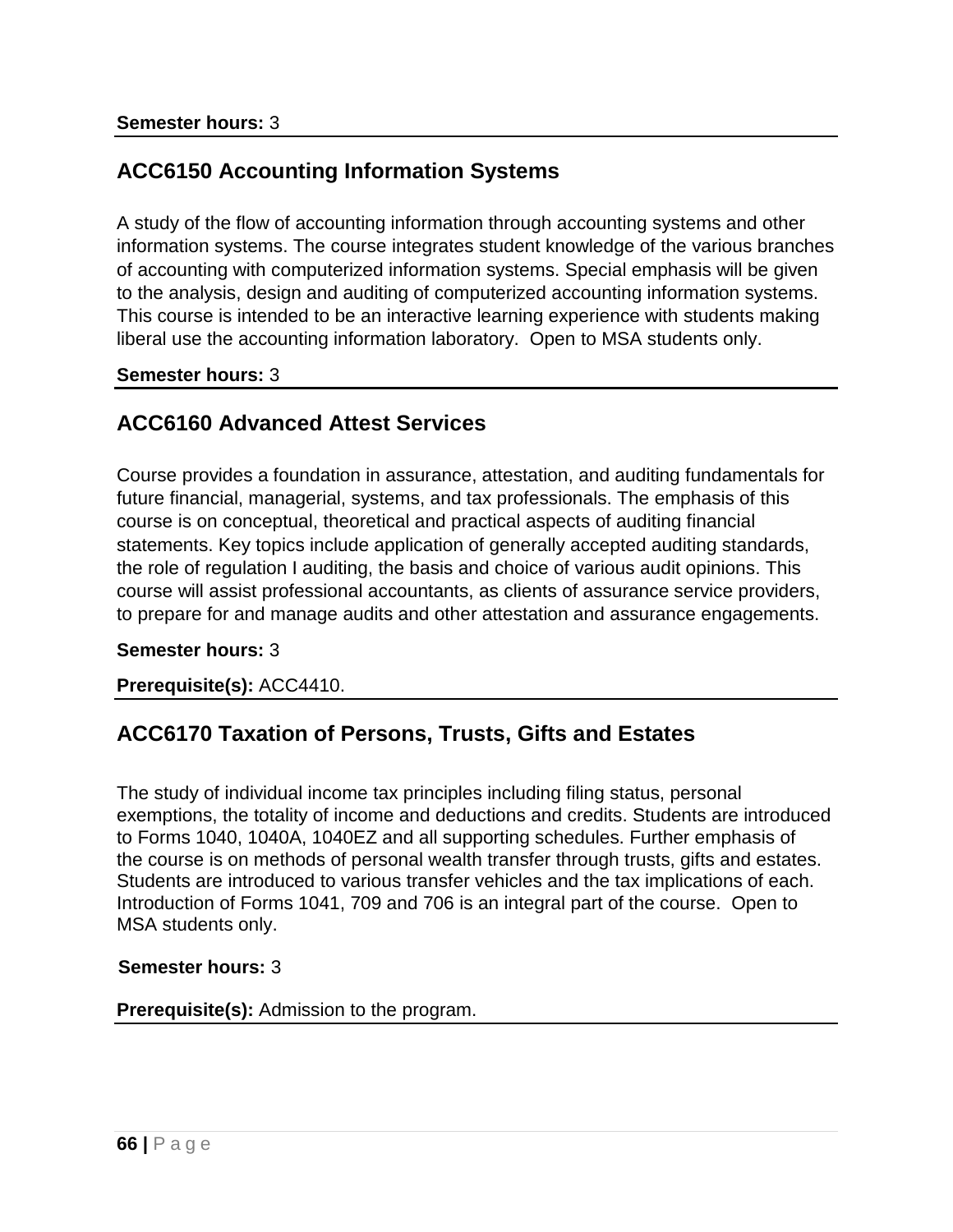# **ACC6180 Taxation of Partnerships, Corporations and Not-for-Profits**

The object of this course is to provide students with instruction in the essential theory and practice of federal income tax compliance for businesses. Students successfully completing the course are expected to be sufficiently grounded in tax codes, research resources, the vast array of income, deduction, exemption, dependencies and credit options to correctly and efficiently prepare the vast majority of federal business income tax returns.

#### **Semester hours:** 3

**Prerequisite(s):** ACC3120; ACC6140.

## **ACC6190 Business Regulation**

A study of the legal issues relative to the practice of public accounting and auditing. Chief among topics explored will be securities laws, commercial paper, uniform commercial code, bankruptcy, business organizations, debt regulation and selected government regulations. Students will also become acquainted with the ethical standards of the American Institute of Certified Public Accountants. Open to MSA students only.

#### **Semester hours:** 3

## **ACC6200 Seminar in Professional Accounting Research and Practice**

A study of positive and negative examples of accounting practice. This case-based course is intended to impress upon students the serious responsibility of accountants and the ways in which failure to properly execute professional responsibility can impact society. It also emphasizes the need for and technique of accounting research in making informed accounting decisions. The key concepts of the course include judgment, materiality, conservatism, valuation, disclosure, tangible vs. intangible balance sheet captions, contingencies, and the nature of the accountant/client relationship. The Seminar in Professional Accounting Practice is intended to assist students make a transition of the theoretical accounting construct of the educational institution to their practice as professionals.

#### **Semester hours:** 3

#### **Co/Prerequisite(s):** ACC6160.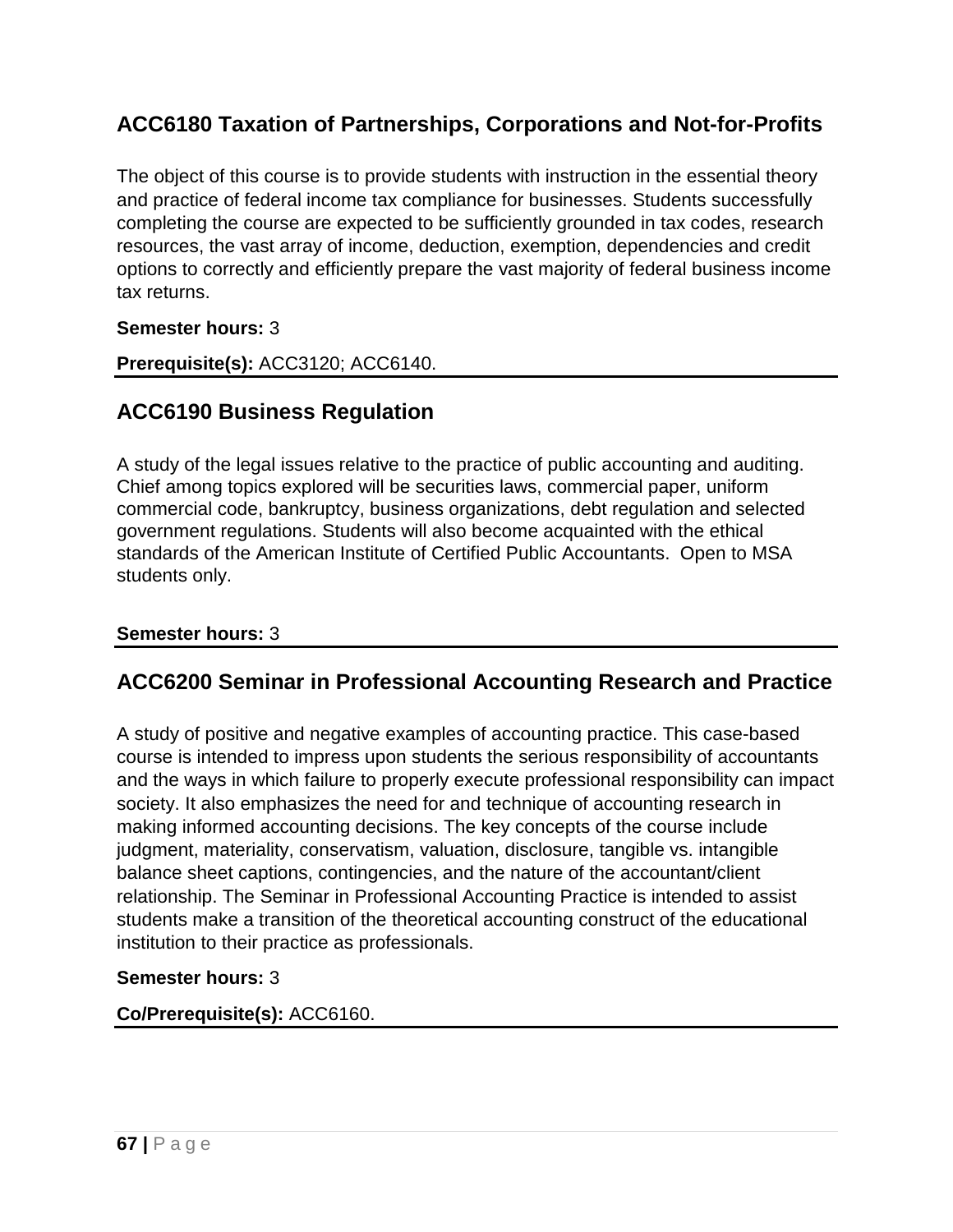# **ACC6940 Accounting Internship**

The purpose of the graduate Accounting Internship is to enable Aurora University students to apply course concepts in a real world, applied. This experience is designed to expand on the learning experience and to integrate and reinforce skills and concepts learned in the classroom. The graduate Accounting Internship provides a practical experience in a structured accounting-related context. Permission of the instructor required.

**Semester hours:** 3 - 6

**Prerequisite(s):** Instructor permission.

## **ATR5200 Emergency Medical Response**

This course is designed to provide athletic training students with the knowledge and skills necessary to work as an Emergency Medical Responder (EMR) to help sustain life, reduce pain, and minimize the consequences of injury or sudden illness until more advanced medical personnel take over. Students will develop an evidence-based approach to the assessment and treatment of emergency medical conditions. The course content and activities will prepare the student to make appropriate decisions about the care to provide to the patient in a medical emergency. This course teaches the skills that athletic trainers need to act as a crucial link in the Emergency Medical Services (EMS) system. Upon completion of this course, students who qualify will be certified by the American Red Cross as an Emergency Medical Responder with additional certifications in CPR for the Professional Rescuer and Health Care Provider, Bloodborne Pathogens, and Oxygen Administration. Additional fee applies.

#### **Semester hours:** 4

**Prerequisite(s):** PED1800 or approved equivalent with a grade of C or higher.

## **ATR5500 Principles of Athletic Training**

This course is designed to give athletic training students a basic foundation in the prevention and care of acute athletic injuries and illnesses. Injury prevention, identification of acute injuries/illnesses, and on-site injury evaluation and care will be emphasized. Must be accepted into the Master's Degree Program or advanced standing in the BS in Exercise Science Athletic Training major.

#### **Semester hours:** 4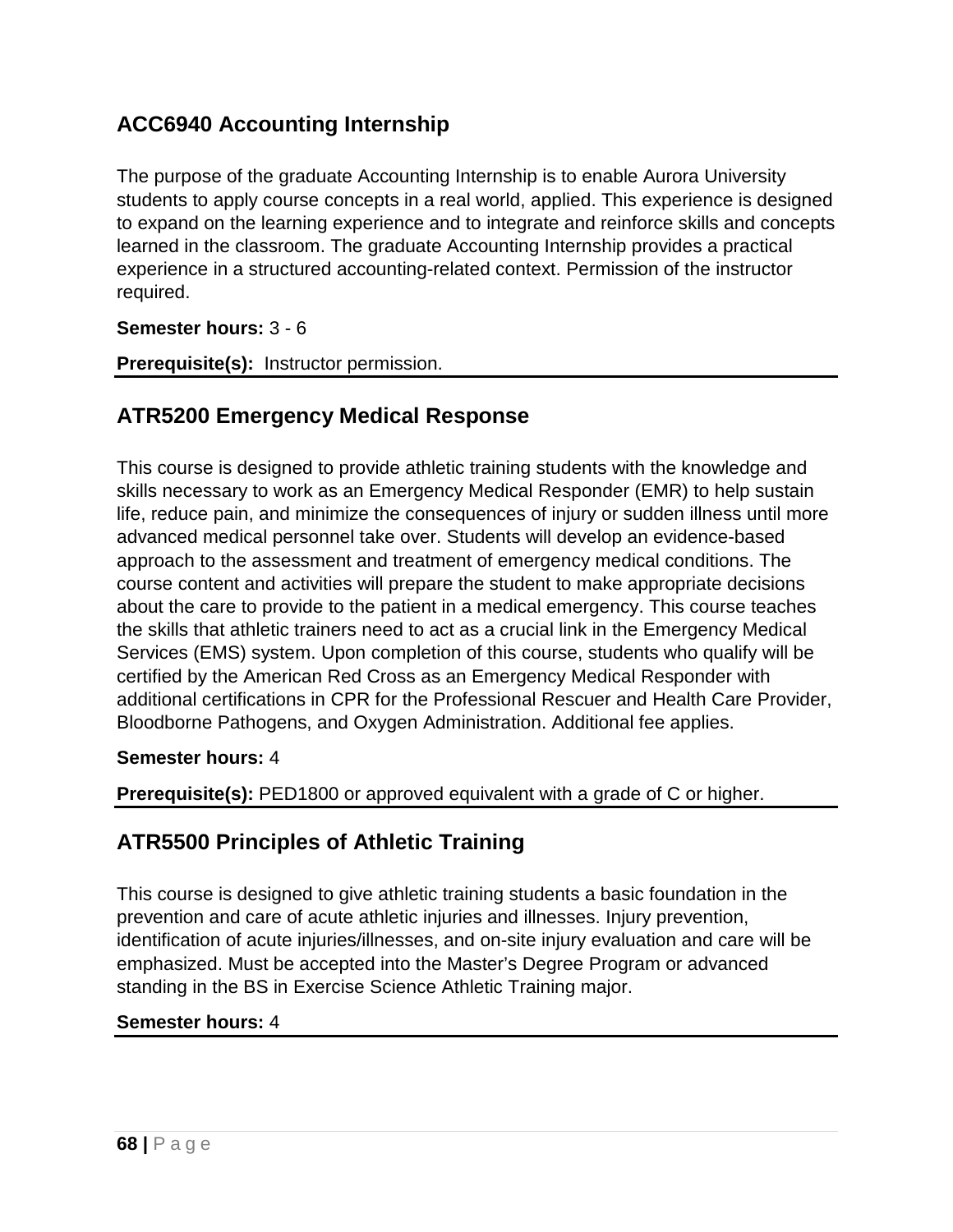# **ATR5510 Assessment of the Lower Extremity**

This course emphasizes the theory and practical application of orthopedic injury assessment for the lower extremity. Students will develop an evidence-based approach to orthopedic injury assessment and differential diagnosis by integrating current peer-reviewed research with anatomical considerations and injury pathology. Standard orthopedic assessment techniques will be learned and applied to injuries and illnesses of the lower extremity. Students will learn guidelines for proper documentation and appropriate physician referral as part of the overall assessment process. Must be accepted into the Master's Degree Program or advanced standing in the BS in Exercise Science Athletic Training major.

#### **Semester hours:** 4

# **ATR5530 Assessment of the Upper Extremity**

This course emphasizes the theory and practical application of orthopedic assessment for the upper extremity and axial skeleton. Students will develop an evidence-based approach to orthopedic injury assessment and differential diagnosis by integrating current peer-reviewed research with anatomical considerations and injury pathology. Students will develop a foundation for orthopedic injury assessment and differential diagnosis by investigating anatomical considerations associated with injury pathology. Standard orthopedic assessment techniques will be learned and applied to injuries and illnesses of the upper extremity and axial skeleton. Students will learn guidelines for proper documentation and appropriate physician referral as part of the overall assessment process.

#### **Semester hours:** 4

**Prerequisite(s):** ATR5510.

# **ATR5550 Principles of Therapeutic Interventions**

The chief purpose of this course is to investigate the study and practice of therapeutic interventions used in treating sports-related injuries. This course offers a study of current theories, peer-reviewed research, and applications in the use of evidencebased practice in therapeutic modalities and therapeutic exercise. The student will be able to plan, implement, document, and evaluate therapeutic intervention programs for the treatment, rehabilitation and reconditioning of the injuries and illnesses of those involved in physical activity. Additional fee applies.

#### **Semester hours:** 4

#### **Prerequisite(s):** ATR5500.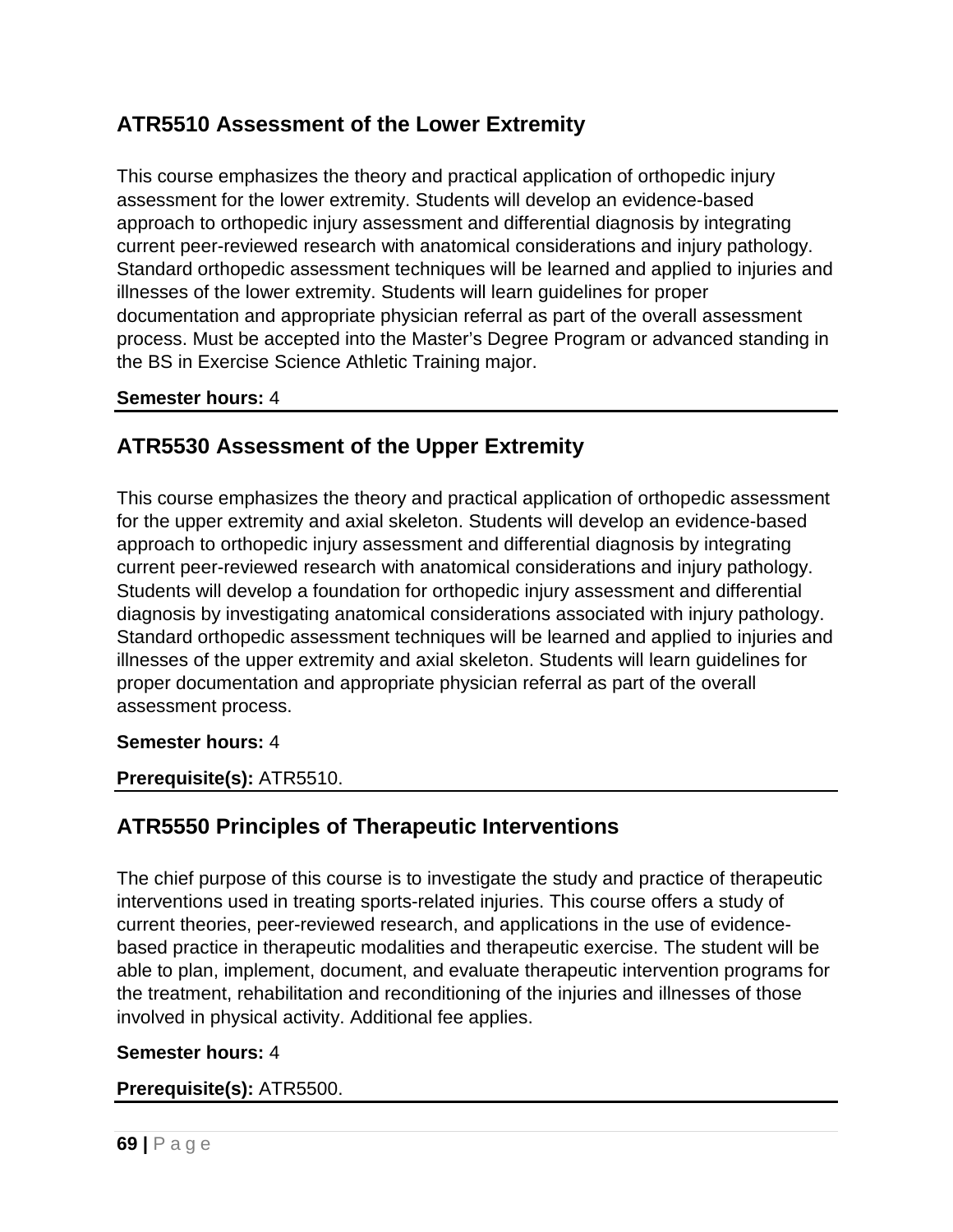# **ATR5560 Principles of Taping and Bracing**

This course is designed to give athletic training students a basic foundation and skillset in taping, wrapping, and bracing techniques. Students will master the art and science of athletic taping and bracing through an understanding of the scientific principles and will spend a significant amount of time learning and perfecting the various taping and bracing psychomotor skills. Additional fee applies. Must be accepted into the Master's Degree Program or advanced standing in the BS in Exercise Science Athletic Training Major.

#### **Semester hours:** 2

# **ATR5750 Athletic Training Practicum I**

The emphasis of this practicum is the practice and application of clinical integrated proficiencies appropriate for the first year graduate level athletic training student. Successful completion of these proficiencies is required for BOC examination eligibility. This Athletic Training Practicum has the following components; the completion of the clinical education contract and expectations for clinical experience with a formal meeting between the student and the assigned preceptor, clinical field experiences, completion of clinical integrated proficiencies, and a clinical site reflection report. This practicum course includes 225 hours of clinical experiences. Acceptance into the Master's Degree Program or advanced standing in the BS in ES Athletic Training Major required.

#### **Semester hours:** 3

**Prerequisite(s):** Must pass a TB test within the current academic year (cost incurred by student). Must have a drug screen on file.

# **ATR5760 Athletic Training Practicum II**

The emphasis of this practicum is the practice and application of clinical integrated proficiencies appropriate for the first year graduate level athletic training student. Successful completion of these proficiencies is required for BOC examination eligibility. This Athletic Training Practicum has the following components; the completion of the clinical education contract and expectations for clinical experience with a formal meeting between the student and the assigned preceptor, clinical field experiences, completion of clinical integrated proficiencies and a clinical site reflection report. This practicum course includes 225 hours of clinical experiences.

#### **Semester hours:** 3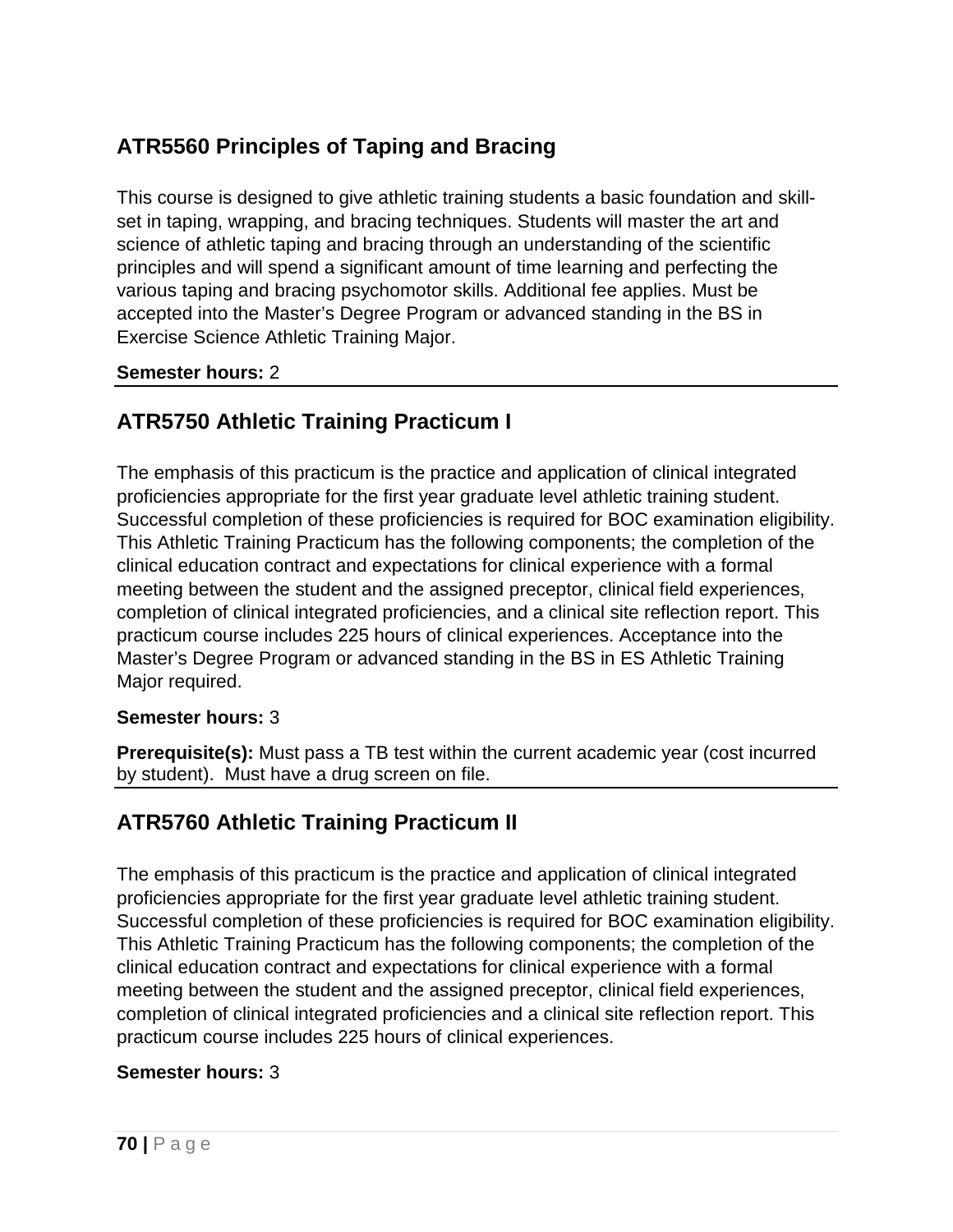**Prerequisite(s):** ATR5750. Must pass a TB test within the current academic year (cost incurred by student). Must have a drug screen on file.

# **ATR6020 Applied Manual Therapy**

This course offers the applications in the use of evidence-based practice in manual therapy. The chief purpose of this course is to investigate the advanced study and practice of manual therapy techniques used in treating sports-related injuries. The student will be able to evaluate a patient, select and design the appropriate manual therapy technique, apply the technique, and reevaluate for its effectiveness. An emphasis is placed on hands-on application and development of mastery in techniques such as joint mobilizations, strain-counterstrain, myofascial release, and active release. Additional fee applies.

#### **Semester hours:** 2

**Prerequisite(s):** ATR5550.

# **ATR6100 Athletic Training Internship**

The emphasis of this Athletic Training Summer Internship is to provide the opportunity for the graduate athletic training student to experience a full immersion clinical experience. The athletic training Summer internship is a multiple week, full immersion field experience under the supervision of a certified athletic trainer in an approved school, university, clinical, corporate, public, private, commercial, performing arts, or military setting related to athletic training. This athletic training summer internship has the following components; completion of 320 clinical education hours over the course of 10 weeks, completion of the clinical contract and expectations form, clinical field experiences, clinical case study, and a clinical site reflection report.

#### **Semester hours:** 4

**Prerequisite(s):** ATR5760. Must pass a TB test within the current academic year (cost incurred by student). Must have a drug screen on file.

# **ATR6150 Administration of Athletic Training**

This course is a study of the standards, policies and practices in the organization, supervision and administration of athletic training programs. Emphasis will be placed upon planning, developing, organizing and directing an athletic training program in a variety of settings. Healthcare administration, professional development, ethics, and legal concepts will be investigated.

#### **Semester hours:** 4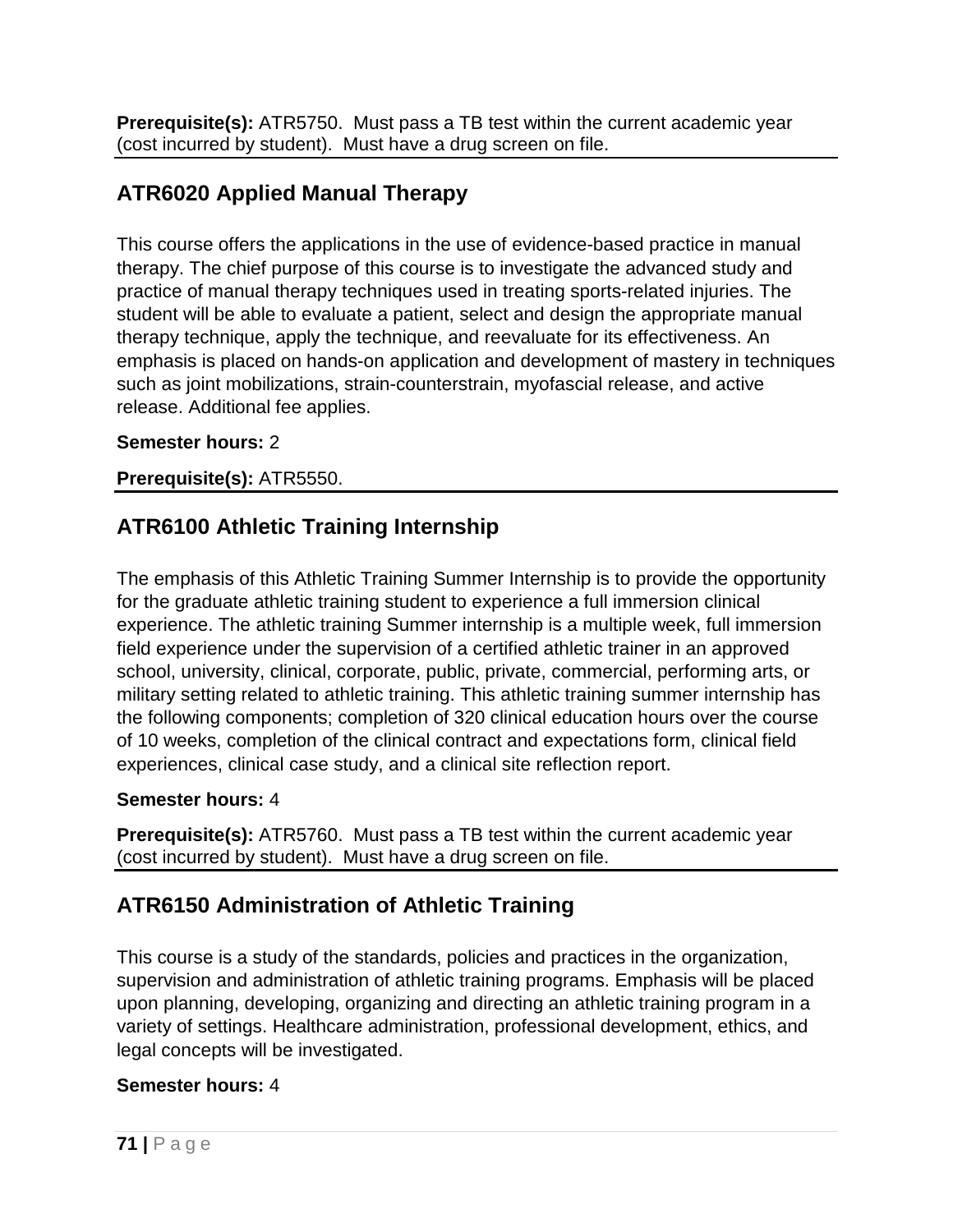# **ATR6350 Applied Sport and Human Performance**

This course is designed to provide students with the opportunity to apply fitness/wellness, strength and conditioning, and nutrition concepts to physically active individuals. The course will allow students to utilize fitness, strength and conditioning, and nutrition assessment techniques. Students will develop and implement nutrition and strength and conditioning programs based on individual needs.

#### **Semester hours:** 2

#### **Prerequisite(s):** ATR6750.

# **ATR6500 Medical Aspects of Athletic Training**

This course addresses the various medical aspects encountered in the athletic training profession while caring for athletes. Each major body system will be addressed including common conditions and disease states, specifically in relationship to their effect on sports participation. Students will learn about the etiology, clinical presentation, diagnosis through physical evaluation, and possible treatment options for these conditions. Strategies in prevention and athlete education will occur in each section. Evidence-based practice and peer-reviewed research will be integrated into each topic to establish a foundation for the clinical assessment, diagnosis, and treatment of general medical conditions. All competencies required in the areas of anatomical relationships, mechanism of injury, illness/injury management, pharmacology, and current research will be introduced. Additional fee applies.

#### **Semester hours:** 4

**Prerequisite(s):** ATR5500.

# **ATR6550 Applied Therapeutic Rehabilitation**

This course offers the applications in the use of evidence-based practice in therapeutic rehabilitation. The chief purpose of this course is to investigate the advanced study and practice of therapeutic exercise used in treating sports-related injuries. The student will be able to plan, implement, document, and evaluate therapeutic exercise programs for the rehabilitation and reconditioning of the injuries and illnesses of those involved in physical activity. Additional fee applies.

#### **Semester hours:** 2

#### **Prerequisite(s):** ATR5550.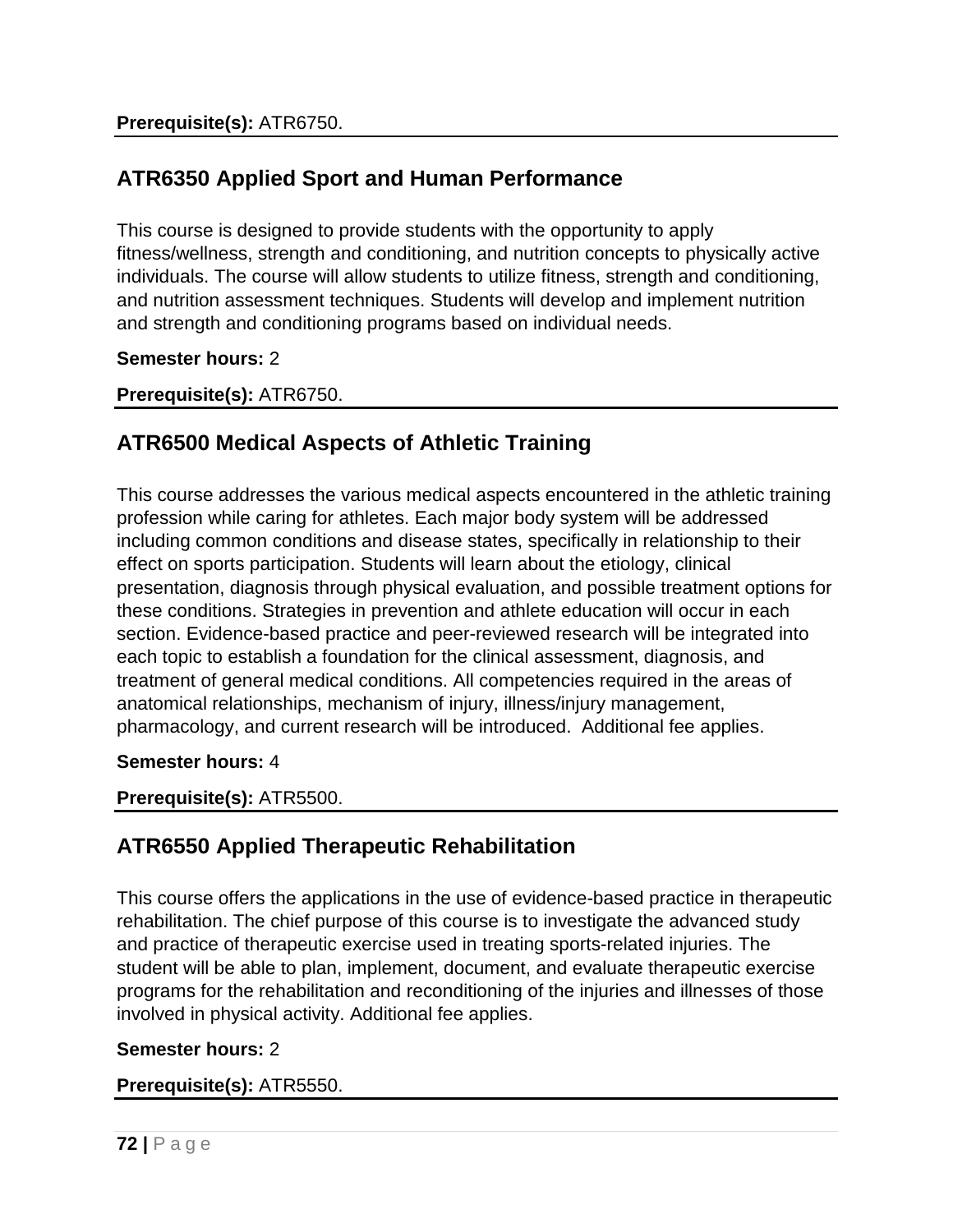# **ATR6600 Applied Therapeutic Modalities**

This course offers the applications in the use of evidence-based practice in therapeutic modalities. Emphasis will be placed on the selection and proper procedures for application of thermal, electrotherapeutic and hydrotherapeutic modalities. Clinical proficiencies associated with the scientific foundations and proper use of therapeutic modalities in the clinic will be mastered. Practical application procedures and standard therapeutic modality protocols of therapeutic heat and cold and electrical currents will be emphasized. Additional fee applies.

### **Semester hours:** 2

### **Prerequisite(s):** ATR5550.

# **ATR6750 Athletic Training Practicum III**

The emphasis of this practicum is the practice and application of clinical integrated proficiencies appropriate for the second year graduate level athletic training student. Successful completion of these proficiencies is required for BOC examination eligibility. This Athletic Training Practicum has the following components; the completion of the clinical education contract and expectations for clinical experience with a formal meeting between the student and the assigned preceptor, clinical field experiences, completion of clinical integrated proficiencies, and a clinical site reflection report. This practicum course includes a one-hour lab/seminar class and 225 hours of clinical experiences.

### **Semester hours:** 3

**Prerequisite(s):** ATR5760; passing a TB test within the current academic year (cost incurred by student); a drug screen on file.

## **ATR6760 Athletic Training Practicum IV**

The emphasis of this practicum is the practice and application of clinical integrated proficiencies appropriate for the second year graduate level athletic training student. Successful completion of these proficiencies is required for BOC examination eligibility. This Athletic Training Practicum has the following components, the completion of the clinical education contract and expectations for clinical experience with a formal meeting between the student and the assigned preceptor, clinical field experiences, completion of clinical integrated proficiencies, and a clinical site reflection report. This practicum course includes 225 hours of clinical experiences.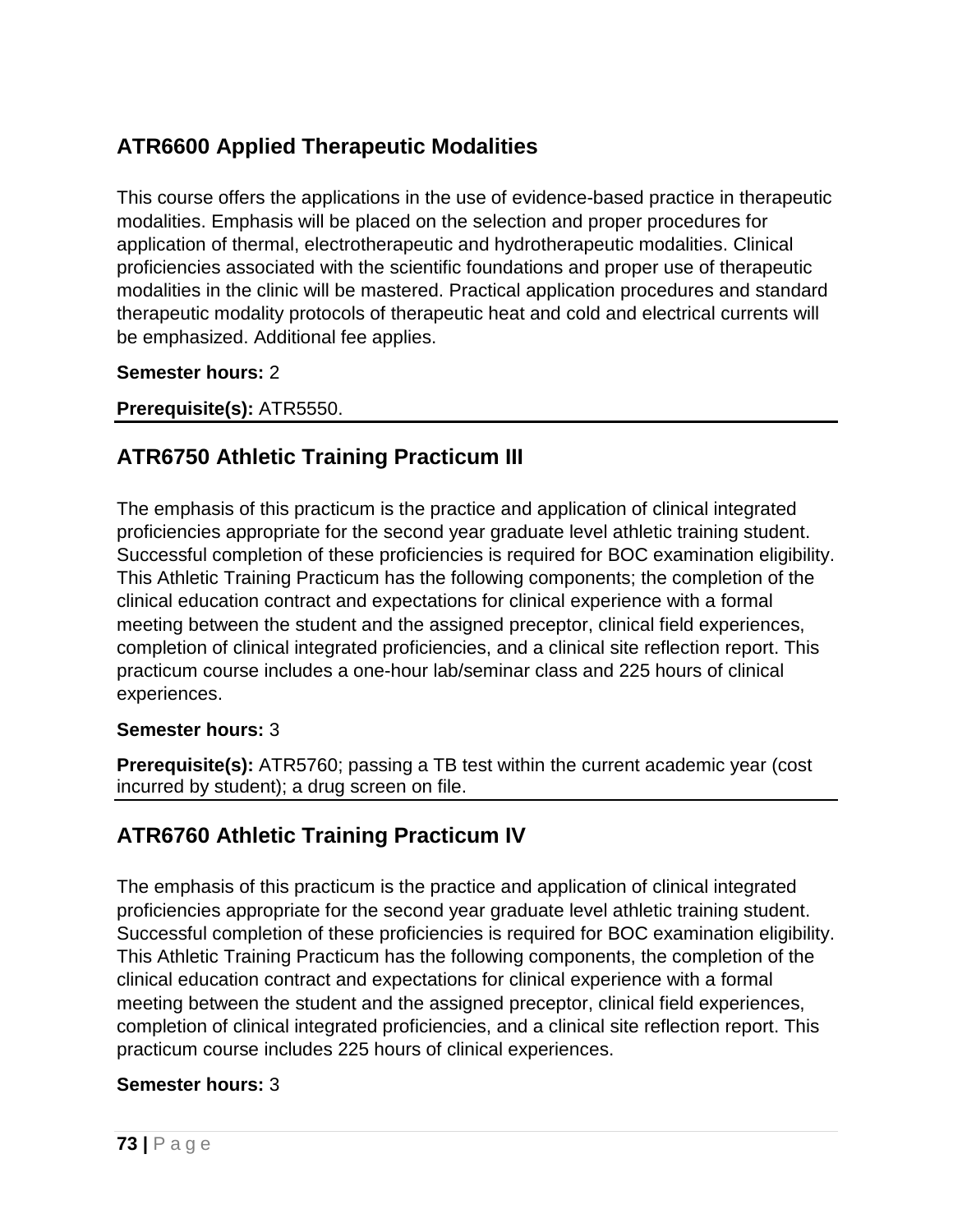**Prerequisite(s):** ATR6750 passing a TB test within the current academic year (cost incurred by student); a drug screen on file

# **ATR6800 Research in Athletic Training I**

This course is designed to develop fundamental skills in research design, as well as to enhance the student's understanding of literature searching, reading, and synthesizing of information in athletic training. Students will develop a question in preparation for their research experience culminating in a critical review of literature and formulation of an authentic research design related to their chosen topic. Students will be required to submit a proposal to the university Institutional Review Board for approval to conduct research.

### **Semester hours:** 2

### **Prerequisite(s):** ATR5500.

# **ATR6820 Research in Athletic Training II**

This course is the second and final research course in Athletic Training culminating in the presentation of authentic research at the graduate research conference. Students will continue their investigation of a selected topic, problem, or question in athletic training or the healthcare field. Advance quantitative and qualitative research design will be investigated and applied to student directed research. This course will outline the procedures for piloting and collecting data, and will provide guidelines for writing results, discussion and the development of a paper acceptable for submission for publication. Following IRB approval (ATR6800) students will conduct a qualitative or quantitative research project and present their findings at the university graduate research conference.

### **Semester hours:** 2

### **Prerequisite(s):** ATR6800.

## **ATR6900 BOC Examination Prep**

This course represents the culmination of the student's preparation for professional practice as a Certified Athletic Trainer. The components in this course are designed to assess the student's knowledge of the NATA competencies that have been instructed and evaluated over the previous five semesters. Students will demonstrate competency by preparing for the BOC Exam and successfully completing all practice exercises and exams.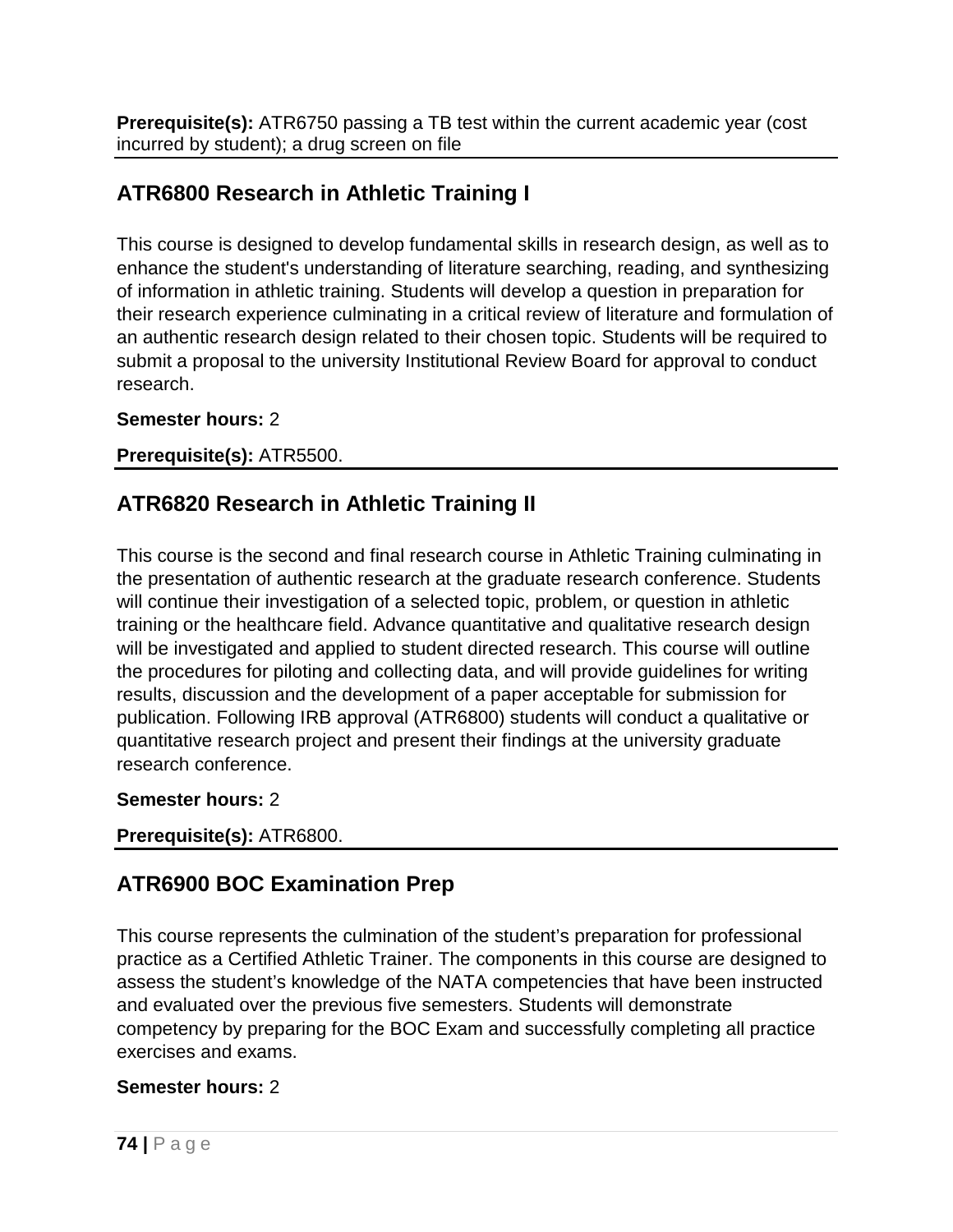# **CRJ5005 Introduction to Homeland Security**

This course provides an overview of the essential ideas that constitute the everchanging discipline of homeland security. It has two central objectives: to expand the way participants think, analyze and communicate about homeland security; and to assess knowledge in critical homeland security knowledge domains.

### **Semester hours:** 3

# **CRJ5015 The Asymmetric Threat to Homeland Security**

The purpose of this course is to provide an introduction to the operational and organizational dynamics of terrorism. It considers those who act as individuals, in small groups or in large organizations; it considers indigenous actors as well as those who come to the United States to raise money, recruit or commit their acts of violence. In every instance, its focus is on violent clandestine activity that, whatever its motivation, has a political purpose or effect.

### **Semester hours:** 3

## **CRJ5025 Cyber Security in the Information Age**

This course provides individuals involved in homeland security a broad overview of homeland security technology, information systems, inspections and surveillance technology, communications, knowledge management and information security. The course focuses on technology as a tool to support homeland security personnel regardless of functional specialty. The methodology used in the course will frame technology in terms of its contribution to deterrence; preemption; prevention; protection; response after an attack.

### **Semester hours:** 3

# **CRJ5035 Intelligence for Homeland Security**

The 11 September 2001 terrorist attacks on the World Trade Center and Pentagon and the ensuing War on Terror have focused the nation's attention on homeland security. This course examines key questions and issues facing the U.S. intelligence community and its role in homeland security and homeland defense. Students will have the opportunity to fully address policy, organizational and substantive issues regarding homeland intelligence support.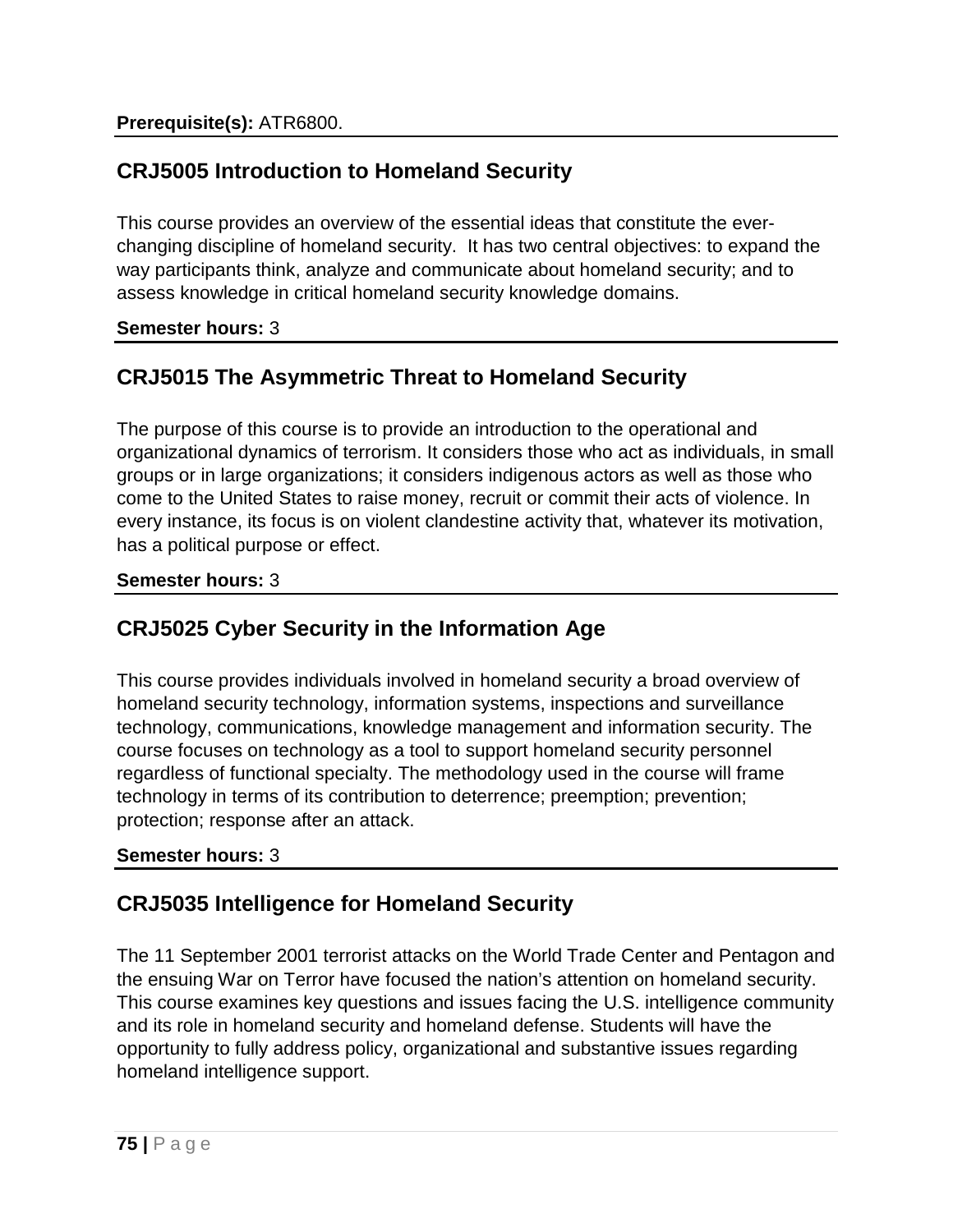### **CRJ5045 Critical Infrastructure: Vulnerability Analysis and Protection**

This course develops a network theory of vulnerability analysis and risk assessment called "model-based vulnerability analysis" used to extract the critical nodes from each sector, model the nodes' vulnerabilities by representing them in the form of a fault-tree, and then applying fault and financial risk reduction techniques to derive the optimal strategy for protection of each sector. At the completion of the course, students will be able to apply the model-based vulnerability technique to any critical infrastructure within their multi-jurisdictional region, and derive optimal strategies and draft policies for prevention of future terrorist attacks.

#### **Semester hours:** 3

### **CRJ5055 Disaster Preparedness and Emergency Management**

The purpose of this course is to provide participants with an understanding of the risks and hazards associated with planned events as well as natural and man-made disasters. The importance of an effective emergency response plan will be stressed and specific focus will be given to the recognition, planning, mitigation, response, and recovery from the risks from these types of events.

#### **Semester hours:** 3

### **CRJ6015 Counter-Terrorism in the United Kingdom**

This course addresses counterterrorism in the United Kingdom. Tracing the UK response to violent subnational terrorism back to its efforts against the PIRA in the 1970s through the 1990s, the course modules demonstrate how the UK counterterrorism community recognized long ago the serious threat to national security that subnational violence poses, and how its response to the recent violent terrorist activities of al-Qaeda is situated within an environment informed by the earlier "Irish Troubles."

### **Semester hours:** 3

### **CRJ6035 Terrorist Financing and State Response**

The goal of this course is to develop the knowledge to critically assess claims about terrorist financing and the tools to think seriously about how to combat it. Students will learn about how terrorist organizations raise, store, and transfer funds. Specific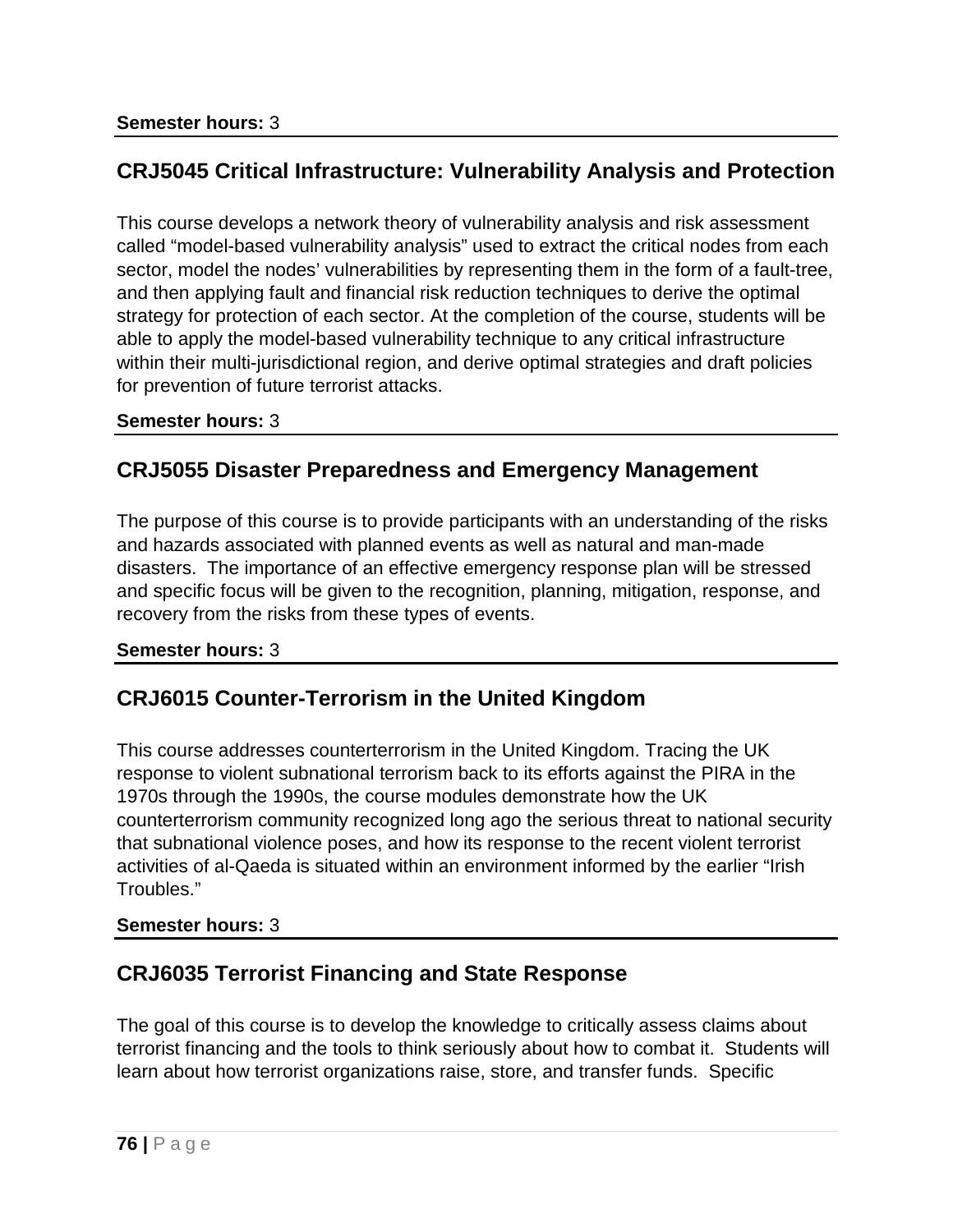attention will be given to how government agencies have addressed terrorist network funding.

### **Semester hours:** 3

# **CRJ6045 The Psychology of Fear Management and Terrorism**

Service providers and government agencies involved in homeland security need to understand the psychological consequences of mass-casualty terrorist attacks and other disasters. This course serves as an introduction to terrorism as a psychological phenomenon for professionals who are charged with the responsibility providing needed services to communities faced with the tragedy of man-made or natural disasters.

### **Semester hours:** 3

## **CRJ6055 Multi-Discipline Approaches to Homeland Security: A Homeland Security Capstone Course**

Homeland security efforts in the United States constitute a project framed by the rule of law. Constitutional concerns, civil rights issues and the roles of the various disciplines engaged in the effort are driven and impacted by the various local, state and federal systems of law. Multi-discipline Approaches to Homeland Security allows students to explore the homeland security project in relation to the laws that support and constrains it.

**Semester hours:** 3

# **EDU5110 Foundations for ESL and Bilingual Education**

This course introduces effective ways to engage, support, and provide learning opportunities for English learners (ELs) based upon the theories of English as a second language and bilingual education. It reviews the historical, political, and educational issues that have contributed to public policy regarding services for ELs. It also addresses the common assumptions about how power, attitudes and societal norms shape and affect education for ELs. (Includes clinical experience)

**Semester hours:** 3

# **EDU5120 Methods and Materials for Teaching ESL**

The course prepares participants in methodology to teach English as a second language. It focuses on approaches and techniques to teach academic content in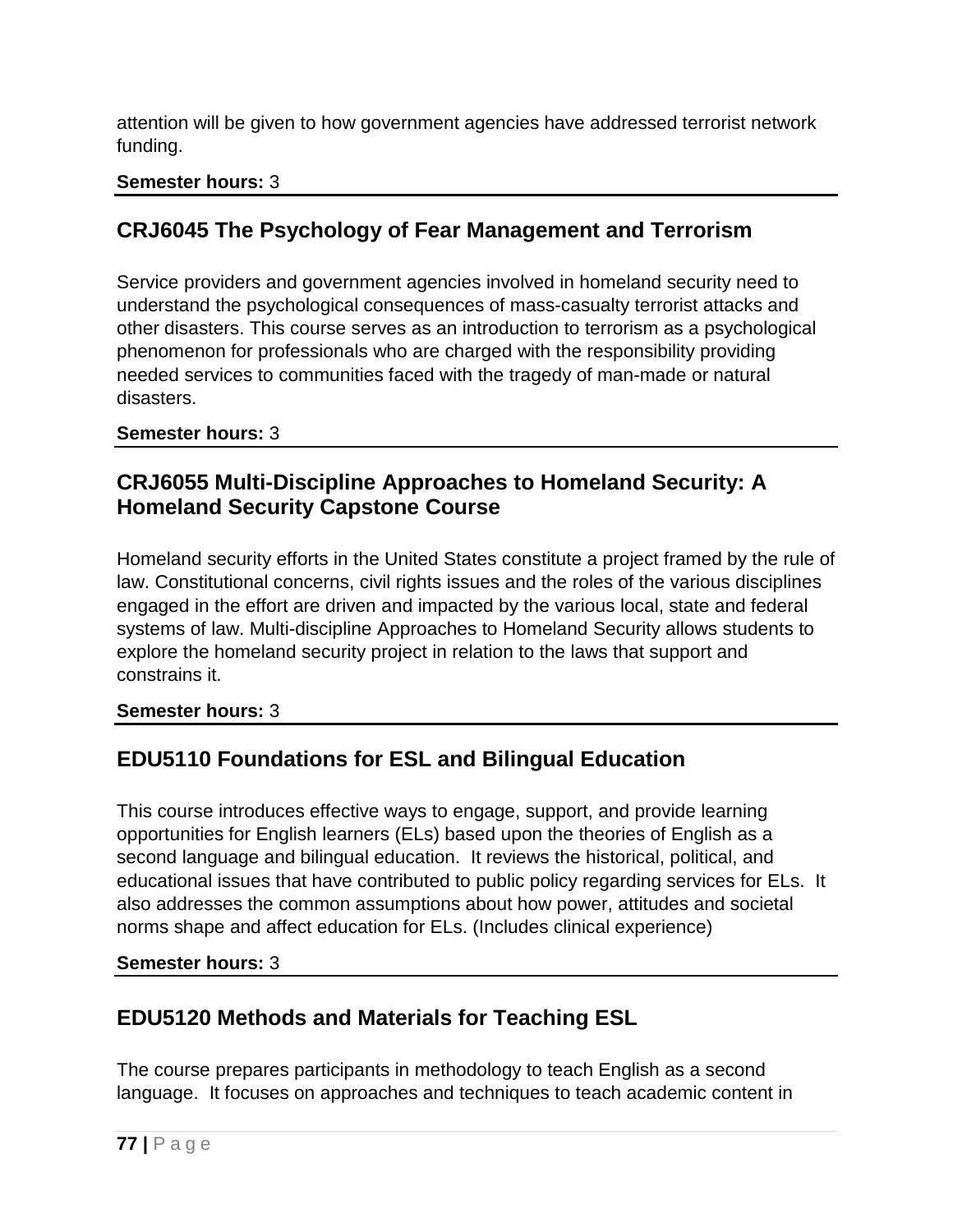English to English learners at different levels of English language level proficiency, and the strategies that support the development of listening, speaking, reading, and writing in English. Includes clinical experience.

### **Semester hours:** 3

**Prerequisite(s):** EDU5110; EDU 5130; EDU5140; EDU5150.

# **EDU5130 Cross-Cultural Studies for Teaching English Learners**

This course focuses on how language, culture, ethnicity, socioeconomic status, gender, and perceived disability impact the teaching and learning of linguistically diverse students. It explores the negative effects of prejudice and discrimination and focuses on the application of culturally and linguistically responsive strategies to build connections between the home and school to support students' academic achievement. Includes clinical experience.

### **Semester hours:** 3

## **EDU5140 Assessment of English Learners**

This course focuses on tools and techniques used to assess the English language proficiency and academic development of English Learners (ELs) in bilingual and English-only settings. Candidates will examine the assessment issues that affect ELs and types of assessments used to identify, place and reclassify ELs. Candidates will also learn how to use content and language proficiency standards to create assessments for ELs. Through lecture and lab, candidates will gain experience in assessing primary students, grades 1-6, in various content areas and the assessments will be designed to meet the needs of each student with respect to achievement level, disability, cultural background and primary language.

### **Semester hours:** 3

# **EDU5150 Applied Linguistics for ESL/Bilingual Educators**

This purpose of this course is to equip participants with knowledge of the systems of the English language (phonology, morphology, grammar, syntax, lexicon) and its elements in action (discourse and pragmatics). With an understanding of the way languages work, participants will apply this theory to the development of instructional plans that address real-life language acquisition problems, (Includes clinical experience)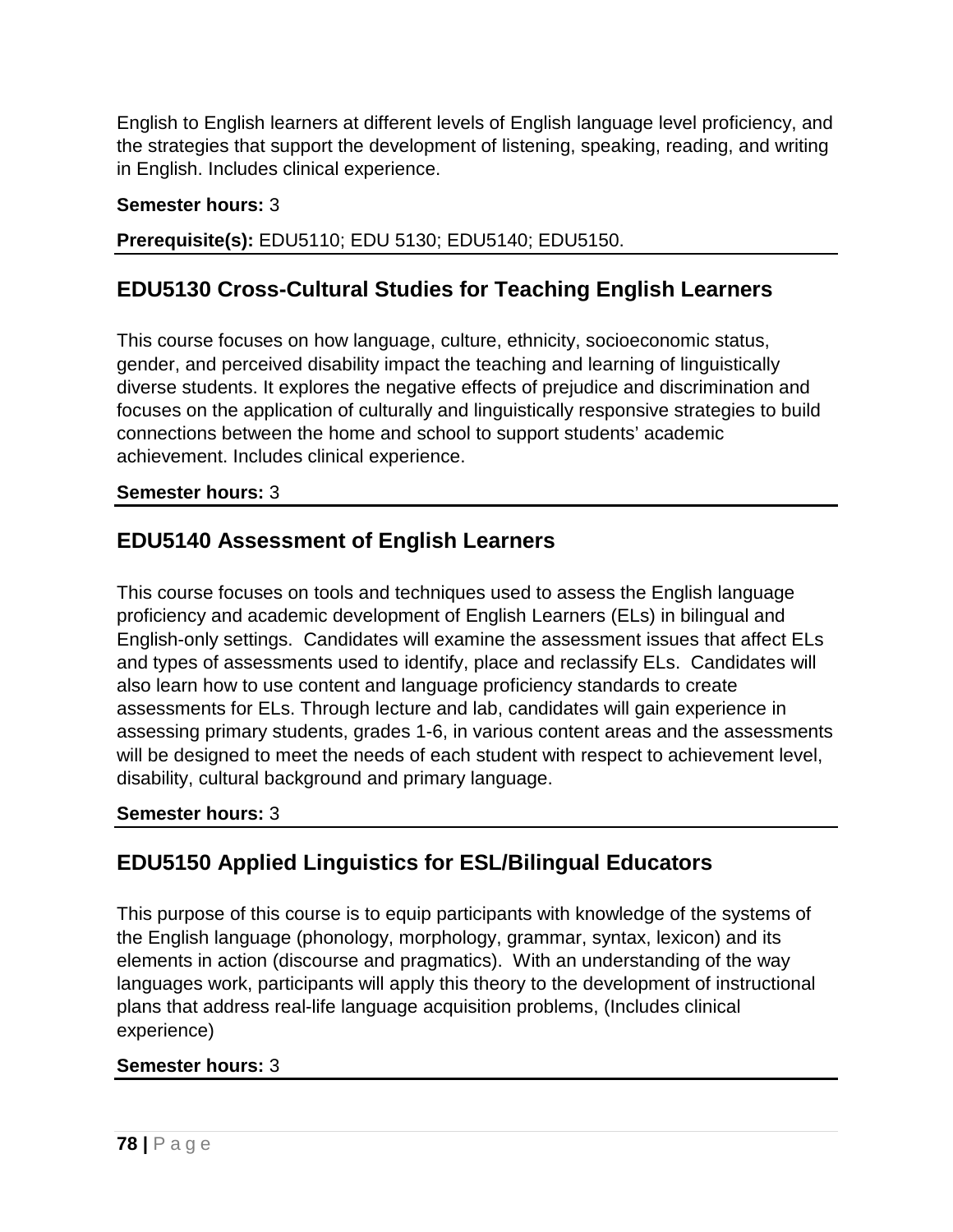## **EDU5160 Methods and Materials for Teaching in Bilingual Programs**

This course prepares participants in methodology to teach students in bilingual programs. It incorporates a critical review of theories of language acquisition, bilingual education, and biliteracy. Participants will learn to teach in students' native language and target language, and use instructional materials that are culturally responsive, rigorous, and developmentally appropriate. (Includes clinical experience)

### **Semester hours:** 3

**Prerequisite(s):** EDU5110; EDU5120; EDU5130; EDU5140; EDU5150.

### **EDU5210 Ed. Psychology: Planning, Teaching, Learning, Managing and Assessment for Differentiated and Personalized Learning**

This course examines planning, teaching, learning, managing and assessment for differentiated and personalized learning in grades 1-6. The course emphasis focuses on research on classroom instruction, human development, learning theory, motivation, classroom management, planning, differentiated and personalized curriculum, teaching and assessment. Candidates will investigate major theorists and theories and will explore diversity, multiculturalism and meaningful democratic learning communities, cultural, cognitive, physical, emotional, language and social development of children as related to student needs in the elementary classroom. Teacher candidates will understand and use a variety of formative and summative assessments to determine student needs, monitor student progress, measure student growth, and use the most appropriate instruments to assess students fairly. Candidates will learn how to make data-driven decisions about curricular and instructional effectiveness and to adjust instruction to meet the individual needs of each learner. Through lecture and lab, candidates will gain experience in assessing primary students, grades 1-6, in various content areas and the assessments will be designed to meet the needs of each student regardless of achievement level, disability, cultural background and primary language.

### **Semester hours:** 3

### **EDU5310 Methods of Primary Reading and Language Arts for Grades K-2**

This course includes a study of methods for teaching early literacy skills to primary grade readers, including phonemic awareness, phonics, emergent literacy, the development of the alphabetic principle, concepts about print letter-sound patterns, comprehension of connected text, vocabulary, fluency academic language and writing. Candidates will learn classroom-based assessments to evaluate student learning in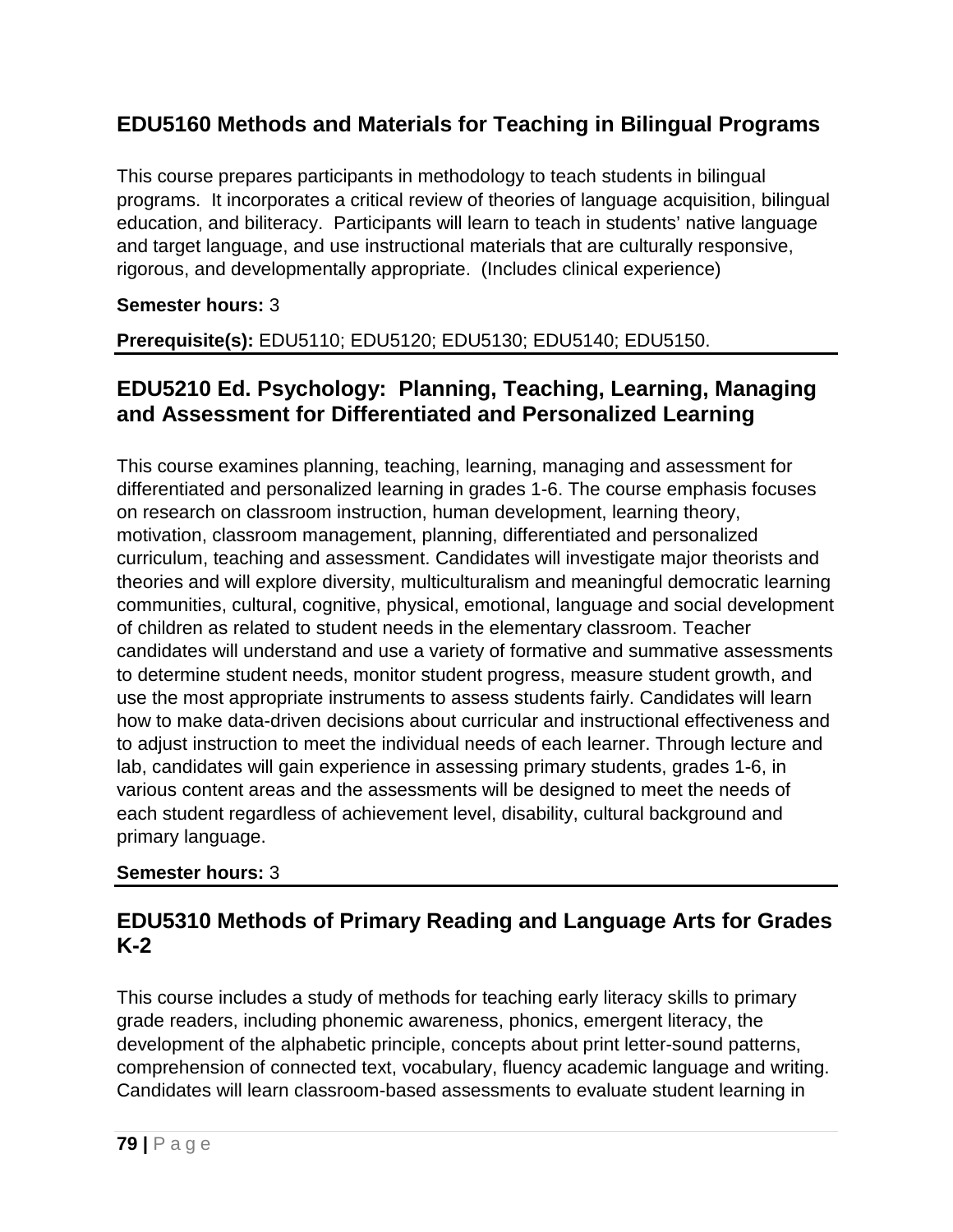these areas, including concepts of print interviews, running records, miscue analysis, informal reading inventories, fluency checks, oral retelling rubrics and all embedded within phonemic awareness and phonics knowledge, skills and practices. Through lecture and lab, candidates gain experience in planning and teaching primary reading lessons designed to meet the needs of each learner with respect to achievement level, disability, cultural background and primary language.

#### **Semester hours:** 3

## **EDU5320 Methods of Content Reading and Language Arts for Grades 3-6**

This course extends the theories and applications candidates learned in Methods of Reading and Language Arts for Primary Grades. Candidates will learn more about teaching and learning processes aligned with research-based comprehensive literacy instruction in grades 3-6 elementary classrooms with a focus on content-area reading and will continue to emphasize the methodology around the Science of Reading instruction: phonemic awareness, phonics, comprehension, fluency and academic language. In this course teacher candidates will learn appropriate and varied instructional approaches used before, during and after reading (BDA), including those that develop word knowledge, academic language, comprehension, fluency and strategy use in the content areas. Candidates will also learn about how meaning is constructed through the interaction of the reader's background knowledge and experiences. Candidates will also study the communication theory, language development and the role of language in learning. Candidates will also learn about the connection among reading, writing and oral communication. Through lecture and lab, candidates gain experience in planning and teaching intermediate (grades 3-6) reading lessons designed to meet the needs of each learner with respect to achievement level, disability, cultural background and primary language.

### **Semester hours:** 3

### **EDU5370 Adolescent Development and Learning**

This course explores the physical, cognitive, social, emotional, ideological, sexual and gender role, racial/ethnic and vocational development of pre-adolescents and adolescents, and the relationship of adolescents' development to learning and school achievement.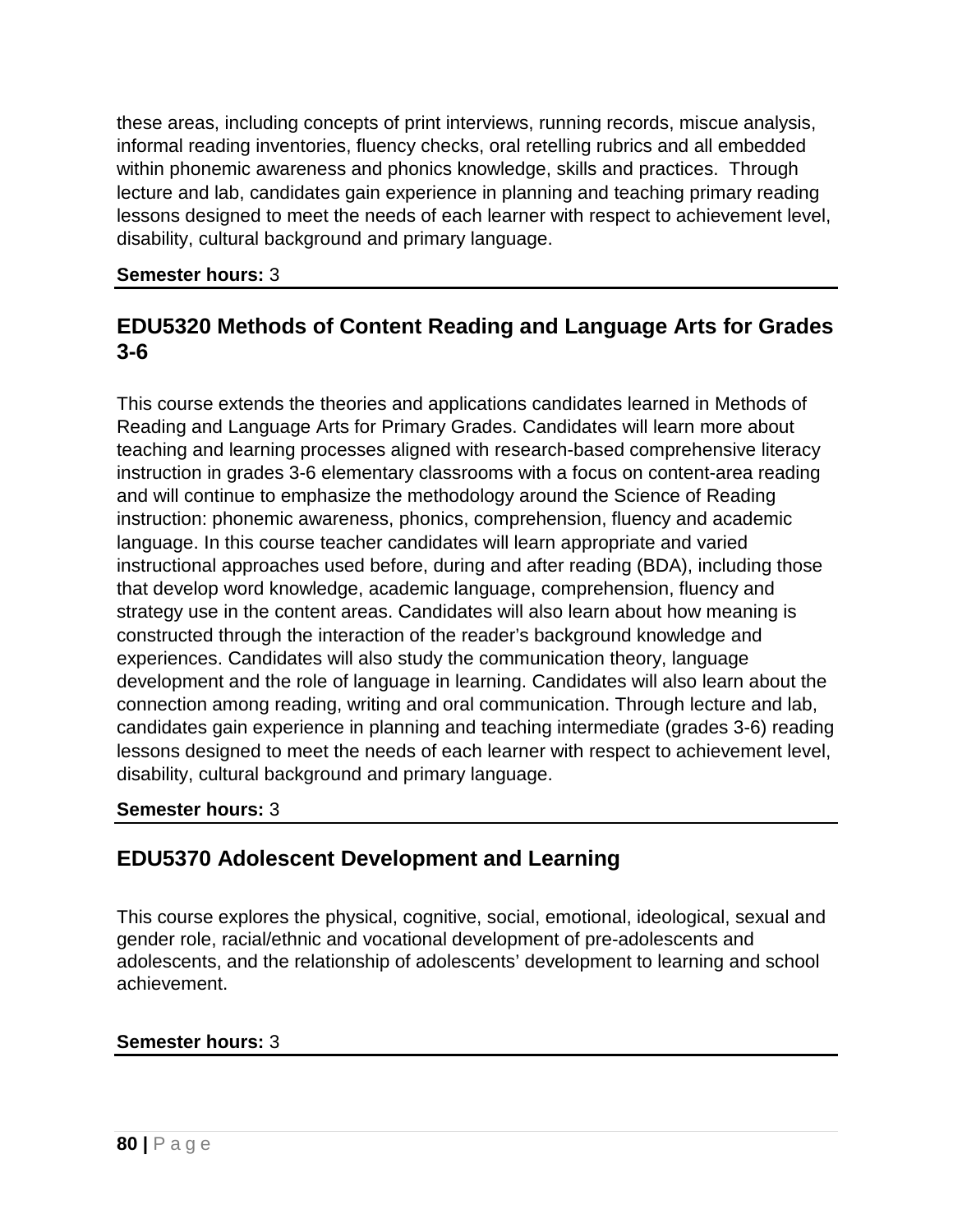## **EDU5400 Methods of Mathematics for Grades 1-6**

Candidates will develop an understanding of methodologies and approaches to teaching and integrating mathematics in grades 1-6. The purpose of this course is to explore, create and utilize a variety of instructional mathematics strategies that are developmentally appropriate and motivating for the elementary aged student. Students will have the opportunity to participate in activities using mathematics in order to facilitate the learning, the application and the implementation of concepts and procedures to relevant and real-world conditions. Through lecture and lab, candidates gain experience in planning and teaching elementary (grades 1-6) mathematics lessons designed to meet the needs of each learner with respect to achievement level, disability, cultural background and primary language.

### **Semester hours:** 3

# **EDU5460 Methods of Science Inquiry for Grades 1-6**

Candidates will develop an understanding of the methodologies and approaches to teaching science in the elementary classroom, grades 1-6. The purpose of this course is to explore, create and utilize a variety of inquiry-based instructional strategies that are developmentally appropriate and motivating for the student in grades 1-6. Mathematics and science are a systematic combination of quantitative and spatial thinking. Candidates will have the opportunity to teach inquiry activities in science in a hands-on and experiential approach. In addition, this course actively involves candidates in a variety of problem-solving, inquiry based activities designed to develop meanings, and properties of scientific concepts. Through lecture and lab, candidates gain experience in planning and teaching elementary (grades 1-6) science inquiry lessons designed to meet the needs of each learner with respect to achievement level, disability, cultural background and primary language.

### **Semester hours:** 3

## **EDU5530 Methods and Materials for Teaching ESL/Bilingual Students**

This course provides instruction about methodology for teaching ESL/bilingual students. Candidates will learn how to teach students who are ESL/bilingual. The course will focus on language acquisition, language proficiency, strategies, ESL/bilingual education. Candidates will learn how to support students in grades 1-6 by developing listening, speaking, reading and writing skills. Through lecture and lab, candidates gain experience in planning and teaching elementary (grades 1-6) ESL/bilingual lessons designed to meet the needs of each learner with respect to achievement level, disability, cultural background and primary language. Through lecture and lab, candidates will gain experience in working with students, grades 1-6,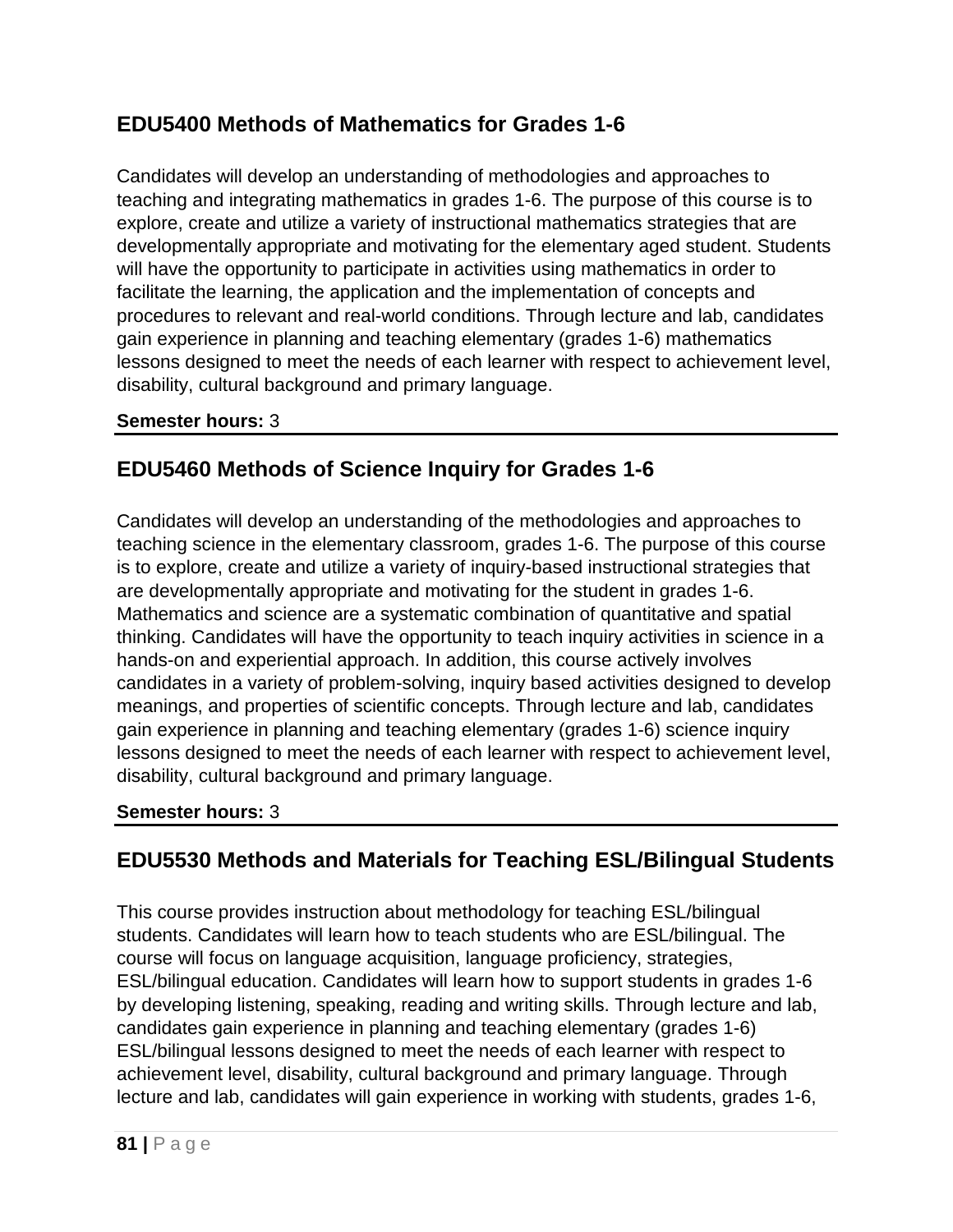regardless of achievement level, disability, cultural background and primary language. Includes clinical experience.

### **Semester hours:** 3

# **EDU5560 Methods of Social Studies and Humanities for Grades 1-6**

This course provides instruction about how to teach social studies and humanities in the elementary classroom, grades 1-6. Candidates will be prepared in methods and strategies for teaching history, geography, civics, government, economics of Illinois, art, drama, dance, movement and music. Through lecture and lab, candidates gain experience in planning elementary (grades 1-6) social studies and humanities lessons designed to meet the needs of each learner with respect to achievement level, disability, cultural background and primary language.

### **Semester hours:** 3

# **EDU5570 Teaching the Exceptional Child for Grades 1-6**

This course examines exceptionalities as identified by the Individuals with Disabilities Education Act (IDEA). The characteristics and assessment of, and methods of instruction for, students with disabilities, and the gifted within a range of crosscategorical placements is explored in depth. Teacher candidates will understand inclusion and learn how to write individualized education plans. The historical and legal evolution of special education, the rights of families, and the responsibilities of teachers will be a focal point of the course along with learning about the lived experiences of students defined as disabled within the social construction of disability. Working with and establishing partnerships with professionals and parents of children with exceptionalities will enable all teacher candidates to work intentionally, positively and collaboratively on behalf of the child. Teacher candidates will be prepared in classroom strategies for learning disabilities; attention deficit hyperactivity disorders; emotional and behavioral disorders; communication and pervasive developmental disorders; speech, hearing and vision impairment; giftedness; and at-risk behaviors. Through lecture and lab, candidates gain experience in teaching elementary (grades 1- 6) lessons designed and differentiated to meet the needs of each learner with respect to achievement level, disability, cultural background and primary language.

### **Semester hours:** 3

## **EDU6030 The Individual, Cognition and Learning**

The focus of this course is the development of an understanding of the individual as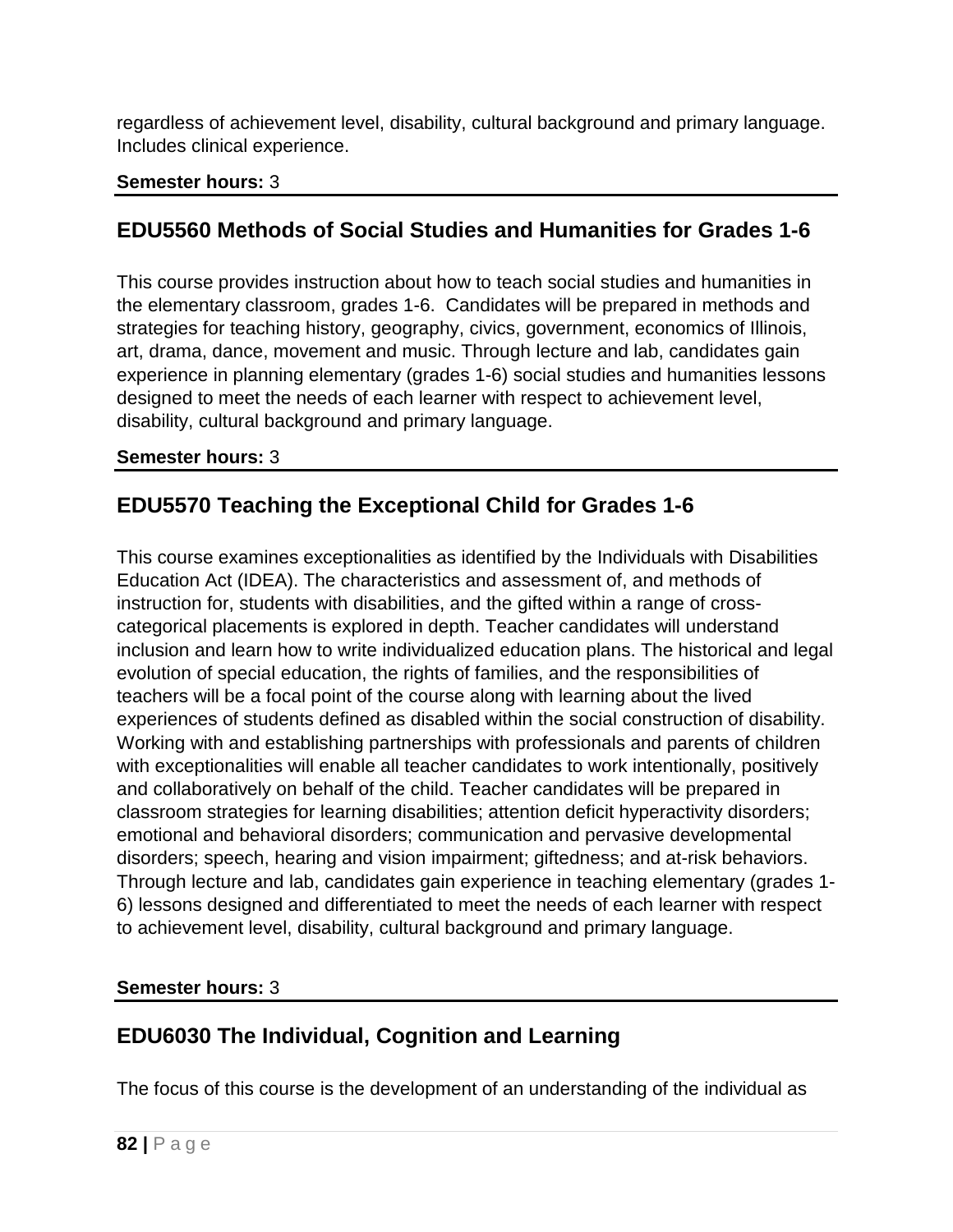learner and teacher and the implications for classroom instruction and student success.

#### **Semester hours:** 3

### **EDU6040 The Learning Environment**

The focus of this course is the development of an understanding of the learner's whole environment as it affects the learning process.

**Semester hours:** 3

### **EDU6050 Technology in the School of the Future**

This course studies the impact of technology on curriculum design, classroom practice, and the learning patterns of students with emphasis on the integration of multi-media, telecommunications, authoring systems, and interactive resources throughout the instructional program.

**Semester hours:** 3

### **EDU6060 Scholarship Applied to Teaching**

This course serves as a review of the development of emerging best instructional practice in the American classroom. Emphasis will be given to implementation of instructional strategies resulting from educational research.

**Semester hours:** 3

**Prerequisite(s):** EDU6070.

### **EDU6061 Scholarship Applied to Teaching**

This course integrates skills, knowledge, attitudes, and habits needed to support "best practice" instruction for diverse learners. Each candidate will have conduced action research (identified in EDU 6071) allowing direct application of coursework into the classroom. Candidates will submit written projects, present results, and participate in cohort discussions reflecting on research findings.

#### **Semester hours:** 2

#### **Prerequisite(s):** EDU6071.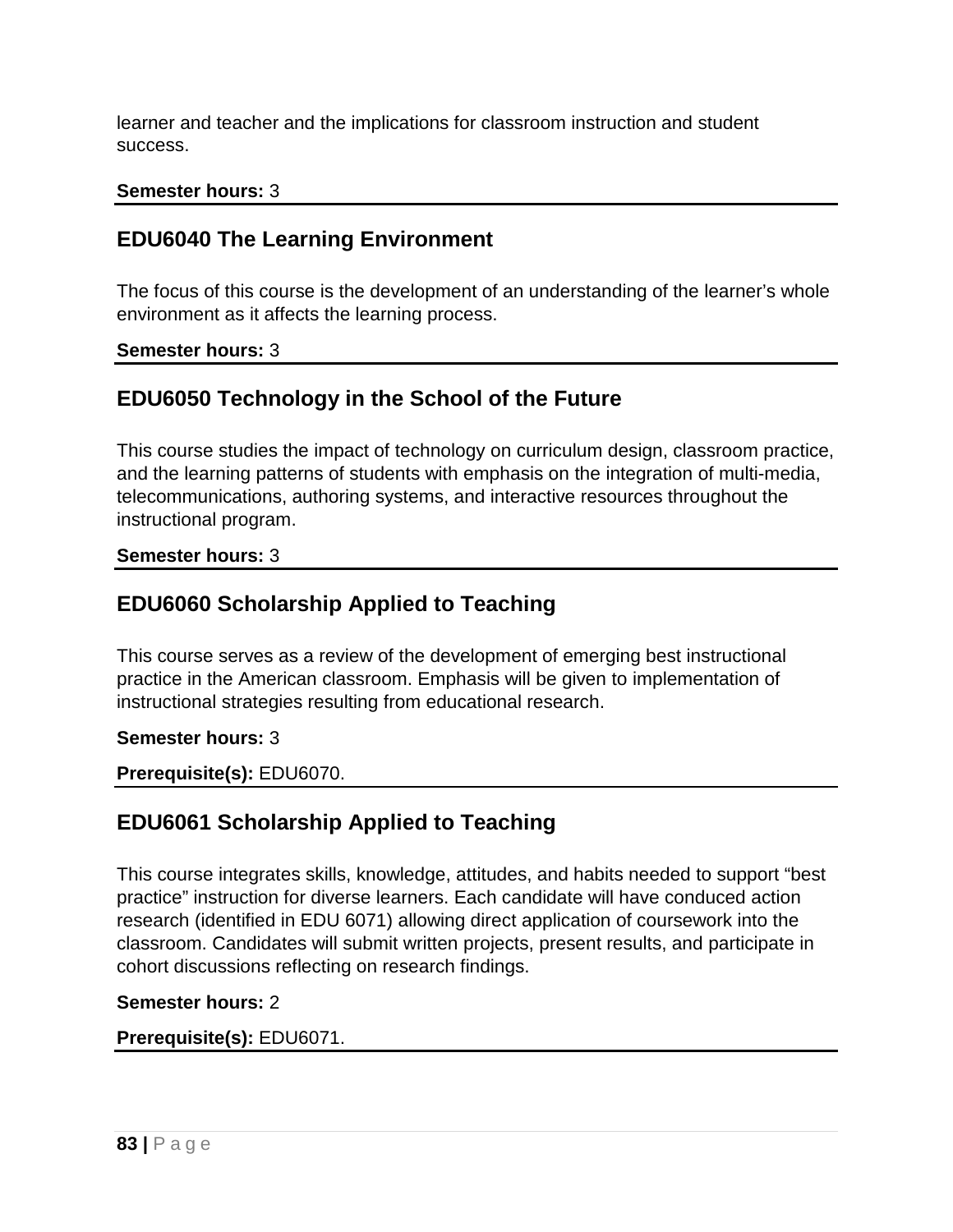### **EDU6070 Introduction to Action Research**

This seminar will be used to develop and clarify topics for further investigation. It will also launch individual and/or group investigation of research questions with application to the student's classrooms through the process of action research.

#### **Semester hours:** 3

### **EDU6071 Introduction to Action Research**

This course initiates a professional conversation among individual candidates, school teams, and cohorts about the major issues facing America's schools. The questions that emerge will become the focus for subsequent independent inquiry in MACI program classes. This seminar develops and clarifies topics for further investigation. It will also launch individual and/or group investigation of research questions with application to the candidate's classrooms through the process of action research.

#### **Semester hours:** 2

### **EDU6090 Contemporary Issues in Curriculum and Instruction**

This course is designed to initiate a professional conversation among individual students, school teams, and cohorts about the major issues facing America's schools. The questions that emerge will become the focus for subsequent independent inquiry in master's program classes.

#### **Semester hours:** 3

## **EDU6110 Foundations for ESL and Bilingual Education**

This course introduces effective ways to engage, support, and provide learning opportunities for English learners (ELs) based upon the theories of English as a second language and bilingual education. It reviews the historical, political, and educational issues that have contributed to public policy regarding services for ELs. It also addresses the common assumptions abot how power, attitudes and societal norms shape and affect education for ELs. Includes clinical experience.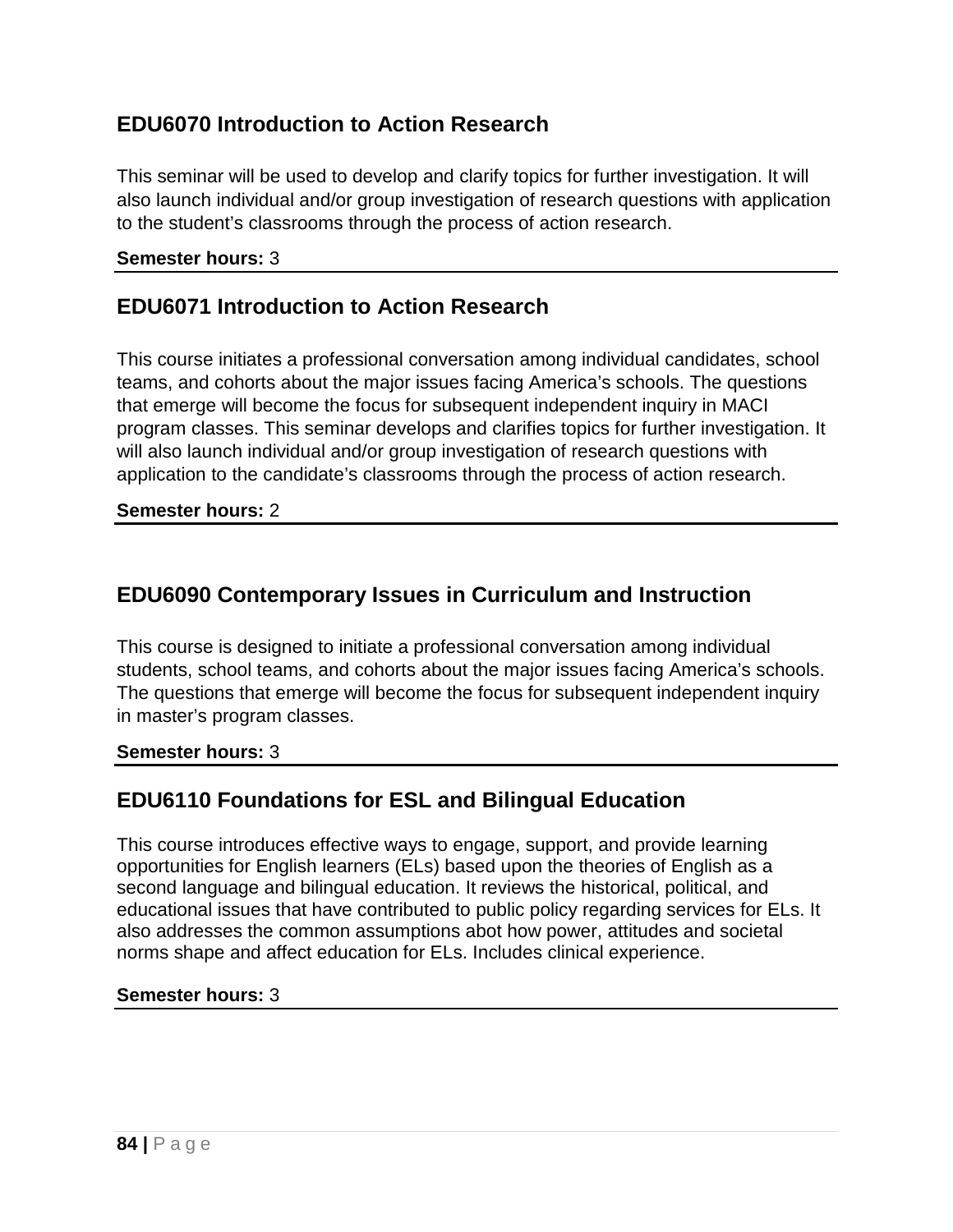## **EDU6115 Foundations for Language Minority Education of Diverse Learners**

Introduces students to the theoretical, philosophical, political, social, and educational issues that have contributed to public policy regarding services for English language learners (ELLs) in the United States. A comprehensive focus will be placed in the theoretical foundations of English as a second language and effective instructional practices for English language learners in the schools.

### **Semester hours:** 3

# **EDU6120 Methods and Materials for Teaching ESL**

In this course, participants will analyze the language learning processes of bilingual students and the appropriate order for learning academic basic skills in two languages. The course will focus on approaches and techniques to teach English as a second language. Participants will learn how to teach academic subject matter in and through English. A few of the instructional methods covered include total physical response (TPR), the Natural Approach, Making Content Comprehensible through the SIOP Method, and the Cognitive Language Learning Approach (CALLA). (includes clinical experience)

**Semester hours:** 3 **Prerequisite(s).** EDU6110; EDU6130; EDU6140; EDU6150.

## **EDU6125 Linguistics for Teaching Diverse Populations**

This course introduces educators to the study of the nature, structure, an acquisition of language. It examines the first and second language acquisition processes and the cultural implications of language and classroom instruction. The course focuses on the integration of theory and practice in the ELL classroom, exploring the areas of linguistics: semantics, pragmatics, syntax, phonetics, and grammar.

### **Semester hours:** 3

## **EDU6130 Cross-Cultural Studies for Teaching ELLS**

This course focuses on historical and contemporary social and cultural issues affecting selected ethnic groups. Extensive consideration and emphasis will be placed on the impact of culture, learning, and schooling on language minority children in the United States and the need of appropriate teaching and learning strategies for a diverse student population in today's classrooms. (includes clinical experience)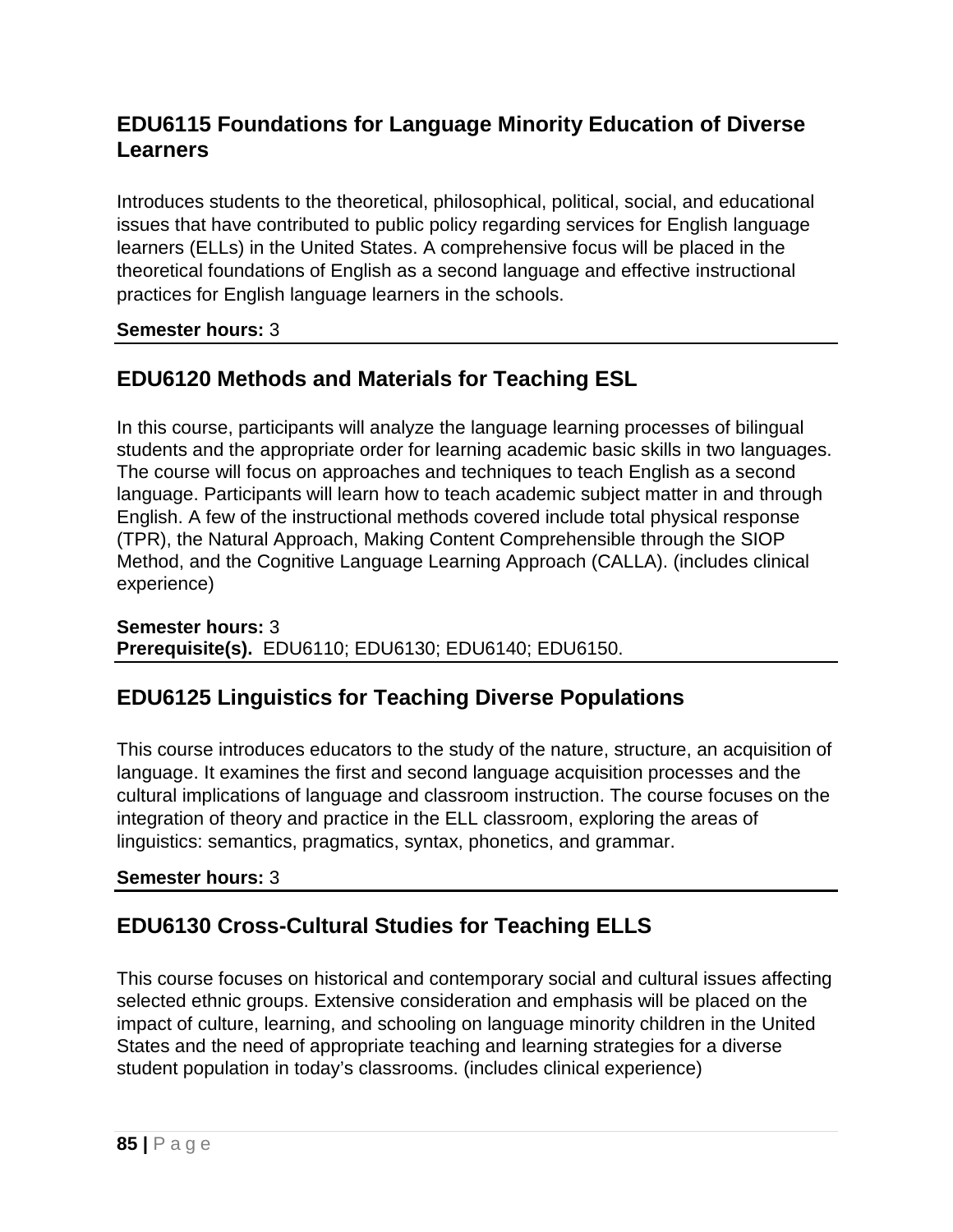## **EDU6140 Assessment of Bilingual Students**

This course will provide participants with a comprehensive knowledge foundation in the selection, administration and interpretation of measurement instruments appropriate for English Language Learners. Participants will investigate a variety of language assessment tools used to identify, place and monitor students receiving services in Bilingual and ESL Programs in Illinois. Emphasis will be placed on instruments and approaches used to determine and monitor ELL students' English proficiency and academic development in English. (include clinical experience)

#### **Semester hours:** 3

### **EDU6150 Linguistics for Teaching ELLs**

This course provides the study of linguistics applied to teaching English Language Learners. The course provides exposure to English phonology, morphology, syntax, analysis, and application of linguistic theory. Participants will also study theories and practices involving first and second language acquisition. (Includes clinical experience).

### **Semester hours:** 3

### **EDU6170 Methods and Materials for Teaching ELLS in Bilingual Program**

This course prepares participants by providing them with the knowledge, skills and competencies needed to meet the needs of English Language Learners in bilingual contexts. Participants will study the theoretical basis, methods and techniques needed for effective teaching in bilingual/bicultural classrooms. Accordingly, participants will learn to develop lesson plans and materials to put bilingual theory and methods into practice. (includes clinical experience).

### **Semester hours:** 3

**Prerequisite(s).** EDU6110; EDU6120; EDU6130; EDU6140; EDU6150.

### **EDU6200 Cross Cultural Curriculum for Diversity**

Participants will expand their awareness, knowledge, and skill in integrating cultural diversity into their curriculum. This course will increase participants' understanding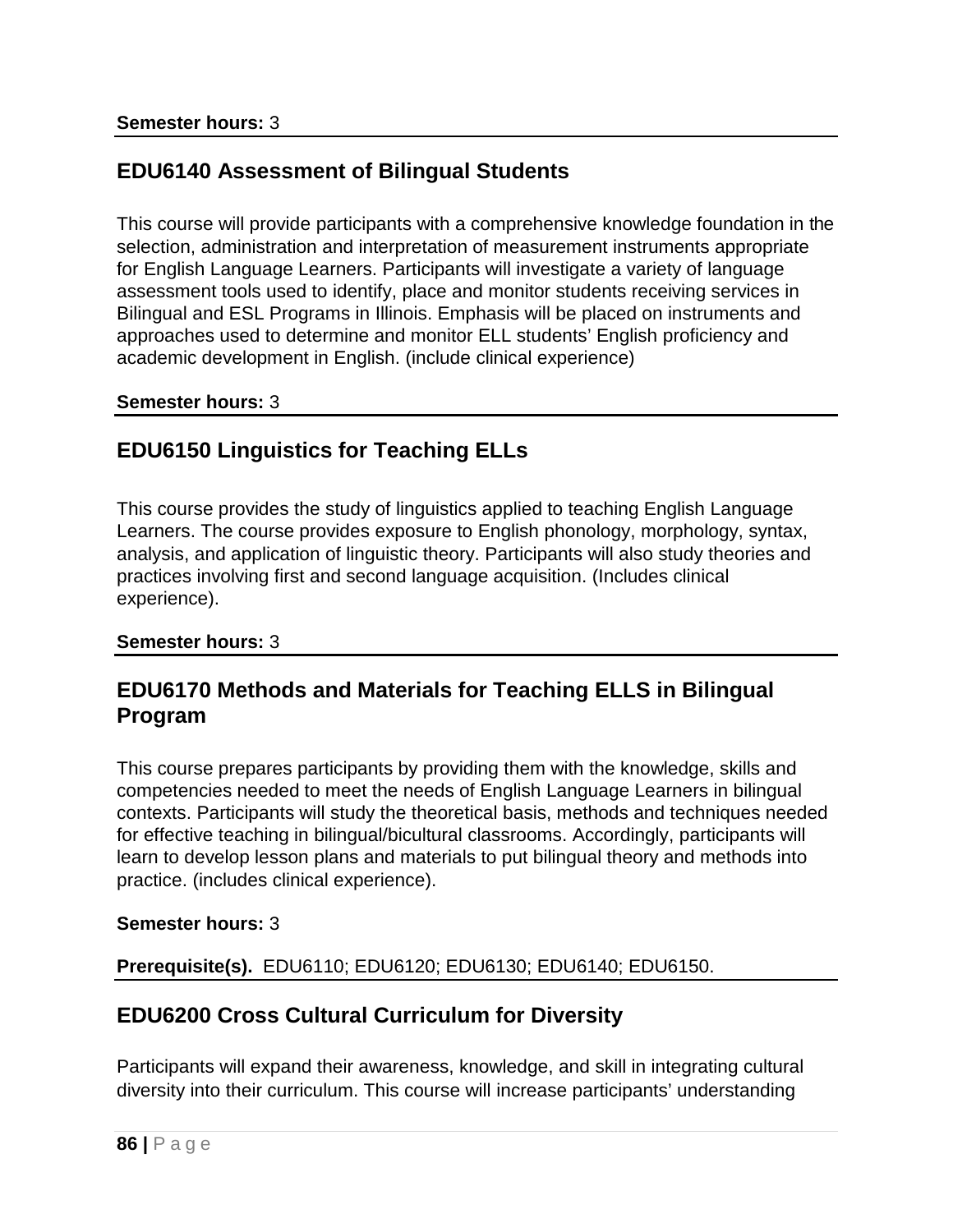about cultural diversity, enhance knowledge of specific issues in diversity, and develop skills in integrating cultural diversity into the curriculum. Participants will have opportunities to develop discipline-specific curriculum that integrates multicultural content.

#### **Semester hours:** 3

### **EDU6210 Planning and Developing Instructional Media I**

Topics include the design and development of educational media, photography, video production, computer presentations and desktop publishing.

**Semester hours:** 3

### **EDU6215 Planning and Developing Instructional Media II**

Expands and enhances Media I course.

#### **Semester hours:** 3

**Prerequisite(s):** EDU6210.

### **EDU6220 Computer Applications in Education**

Topics include integrating computer technology with common teaching/learning practices. The course reviews social, ethical and legal issues surrounding the responsible use of technology.

#### **Semester hours:** 3

## **EDU6221 Methods and Materials for Teaching Diverse Learners**

Participants will analyze the language learning processes of English learners and the appropriate order for learning academic basic skills in two languages. This course will focus on approaches and techniques to teach English as a second language. Participants will learn how to teach academic subject matter in and through English.

**Semester hours:** 3

## **EDU6225 Assessment and Evaluation with Technology**

Explores the role of technology in educational assessment, information and knowledge management, and methods for integrating technology into the assessment practice.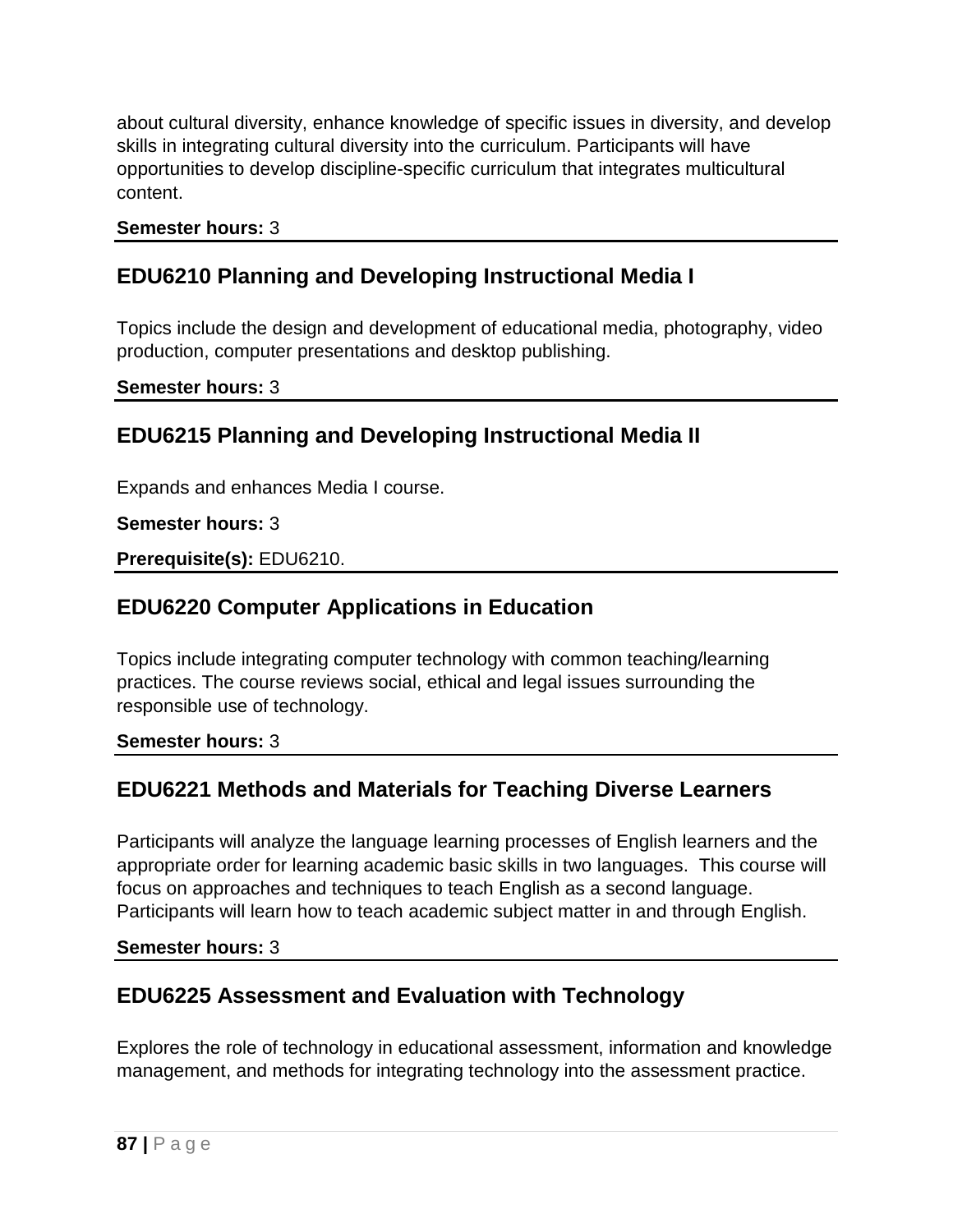Students will study a wide range of software packages to determine strong and weak points and write evaluation reports.

### **Semester hours:** 3

## **EDU6230 Managing the Instructional Technology Program**

Topics include configuring, managing, installing, maintaining and troubleshooting computer/technology systems.

### **Semester hours:** 3

# **EDU6235 Leading Staff Development in Educational Technology**

This course emphasizes planning and policy issues, including identification of resource needs, strategic planning, building sustainable educational technology plans, budget development, professional development programs, collaborative research, program evaluation and change strategies.

### **Semester hours:** 3

### **EDU6240 Distance Learning**

This course addresses the use of educational telecommunications systems, teleconferencing, digitized video, and compressed video to support research and instruction across the curriculum. It includes the study of distance education and issues related to instructional delivery, connectivity and distribution methods.

**Semester hours:** 3

# **EDU6250 Issues and Trends in Instructional Design and Technology**

This course explores critical challenges to the school environment resulting from the increased infusion of technology. The course prepares students to make and defend policy decisions and become conversant with current trends and issues in the field.

### **Semester hours:** 3

# **EDU6300 Professional Research in Literacy Learning**

In this course, the candidates will learn about designing and implementing an action research project that will be conducted during their participation in the MARI program. The topics for the research will emerge from questions generated by in-class discussions, professional language arts interests, a broad review of the research on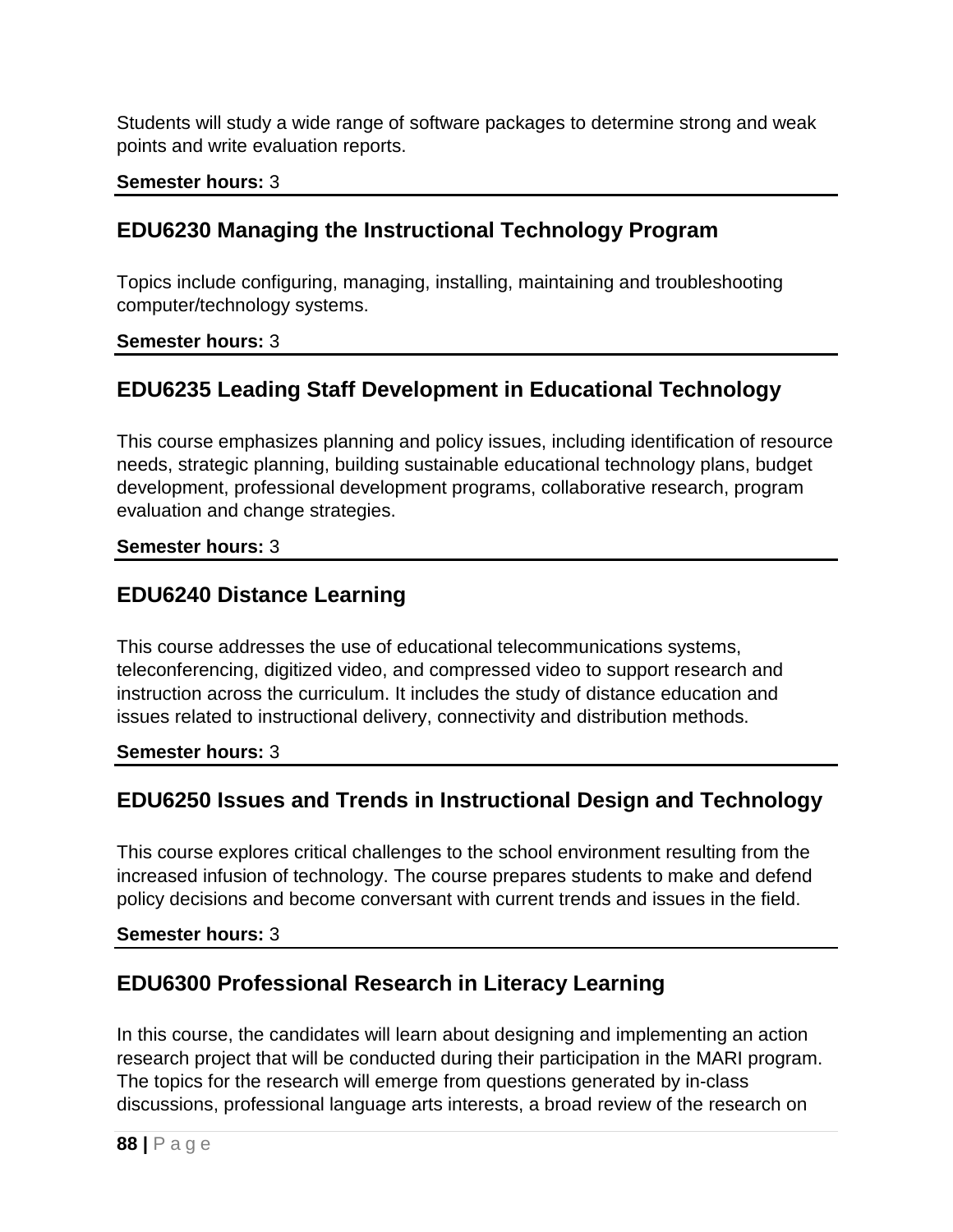literacy, and discussions of theories related to literacy instruction. The questions will launch individual and/or group investigation with application to the candidates' classrooms through the process of action research — a systematic process of inquiry.

### **Semester hours:** 3

## **EDU6310 Effective Word Study Instruction**

In this course, candidates learn about diagnostic and instructional approaches to teach phonemic awareness, phonics strategies, sight word strategies, semantic and syntactic context strategies, and structural analysis strategies and spelling development in grades K-12. Topics include the nature of word analysis strategies, the stages of literary development, the nature of the spelling system, assessing students' literacy development, facilitating emergent literacy, phonological awareness, and developing the concept of word and letter knowledge. This course requires a classroom-based field experience.

### **Semester hours:** 3

### **EDU6320 Effective Comprehensive Instruction**

This course focuses on cognitive and metacognitive strategies to improve comprehension in grades K–12. Topics include creating an effective classroom for comprehension instruction, assessing comprehension, utilizing formal and informal assessment tools, learning strategies to teach efferent and aesthetic reading, increasing vocabulary development, and motivating reluctant readers. This course requires a field experience involving observation of a colleague.

### **Semester hours:** 3

## **EDU6330 Literacy in the Content Areas**

This course is designed to provide literacy educators with strategies for the integration of language arts in the content areas. Topics include pre-reading/during-reading/postreading strategies, study skills, vocabulary development strategies, writing to learn, and learning with textbooks/trade books/electronic texts. This course requires a field experience involving observation of a colleague.

### **Semester hours:** 3

## **EDU6340 Assessment of Literacy Learning**

In this course, candidates will learn to administer, score, and interpret informal and formal literacy assessments for students in grades K–12. The assessments will cover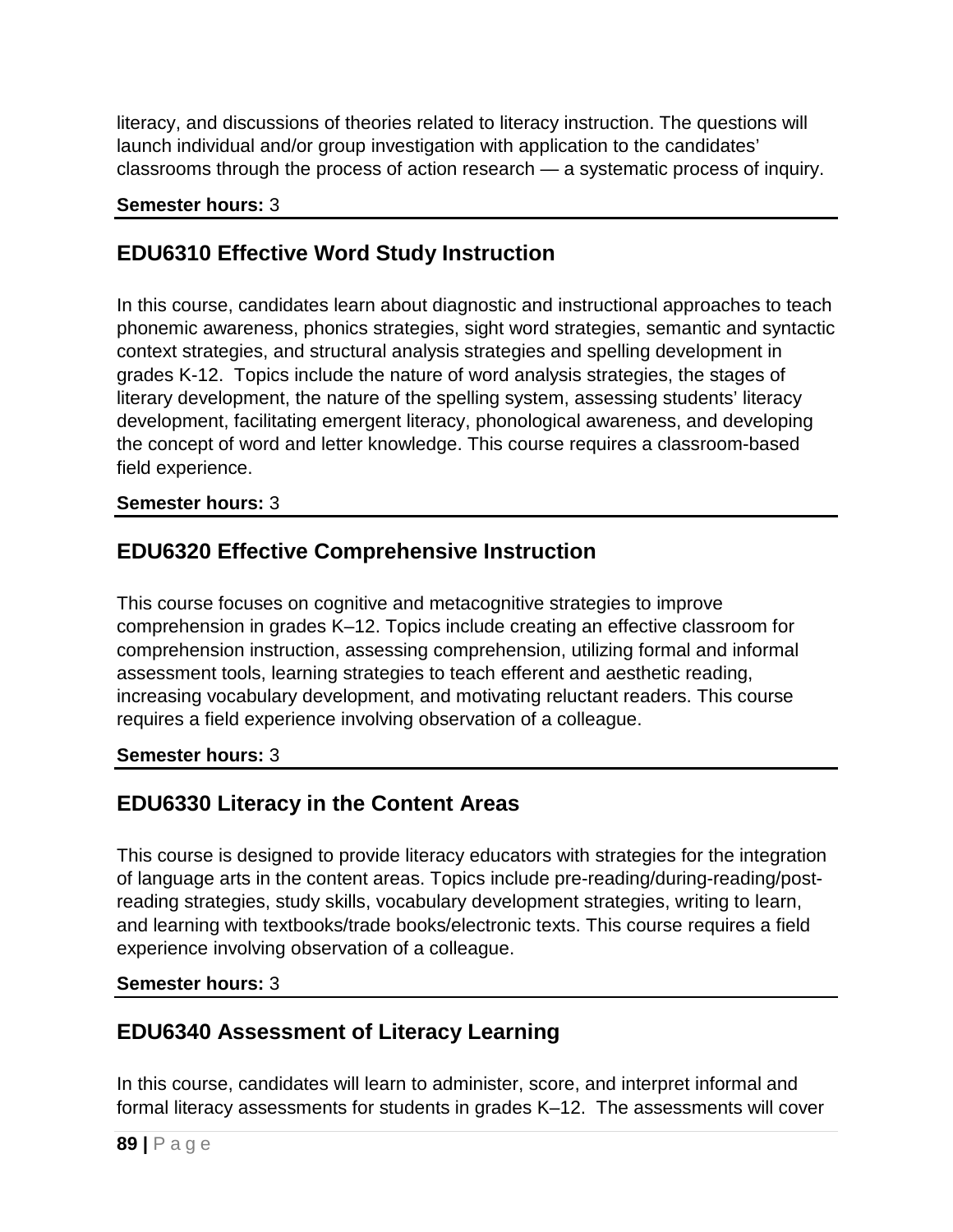the areas of motivation and interest, phonemic awareness, phonics, vocabulary, comprehension and fluency. Candidates will analyze the efficacy of current assessments typically used in districts. The results of the assessments will be summarized in a written report. This course requires a field experience with a student.

### **Semester hours:** 3

### **EDU6350 Teaching Reading to Diverse Learners**

In this course, candidates explore research-based reading strategies to develop lesson plans that meet the needs of diverse learners, including English Language Learners (ELLs), special education, slow learners, unmotivated students and gifted readers. This course requires a classroom-based field experience with a coaching component.

#### **Semester hours:** 3

### **EDU6370 Texts for Children**

Course topics include qualities of outstanding children's and adolescent literature, goals of a literature program, planning the literature curriculum, multicultural literature, teaching genres, selecting literature for the classroom, criteria for evaluating and strategies for using narrative and expository text written for students in grades K-12, students' reading interests and preferences, instructional strategies for teaching literature, evaluating students' progress in responding to literature, creating a response- centered and literature-rich classroom, developing a literature-based curriculum, and current trends in children's and adolescent literature.

### **Semester hours:** 3

## **EDU6380 Supervision and Administration in Literacy I**

In this course, the candidates will examine the responsibilities of the reading specialist within the context of an individual school building. Topics include models for the delivery of reading services; legal and legislative influences on reading specialists; collaboration and consultation with teachers; providing professional development; evaluating existing reading programs and planning for change; communicating with staff, administration and community; securing funding; and continuing personal development as a reading professional. This course requires collection and analysis of building-level reading assessment data.

### **Semester hours:** 3

**Prerequisite(s):** EDU6310; EDU 6320; EDU6330; EDU6340; EDU6350; EDU6370.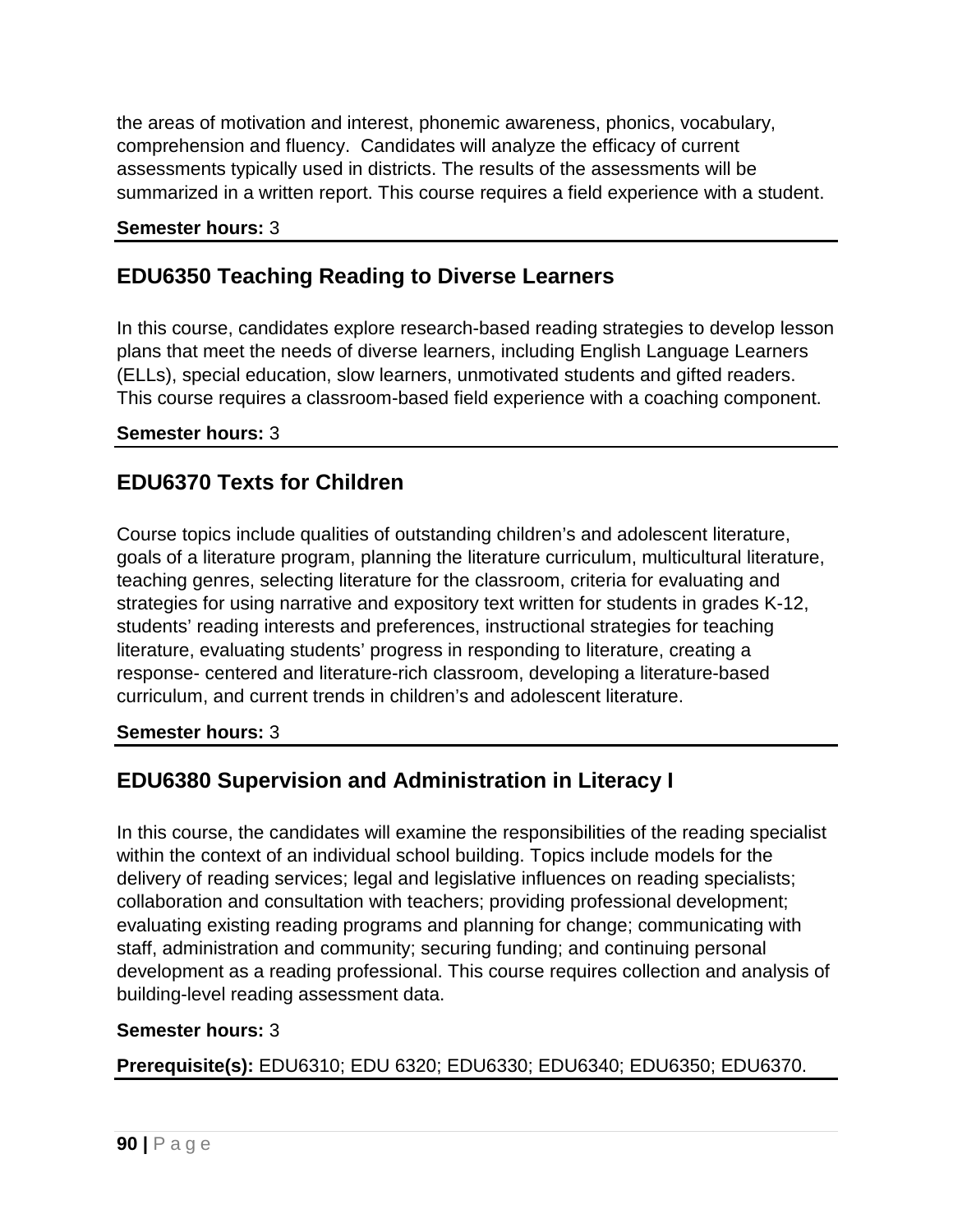# **EDU6390 Supervision and Administration in Literacy II**

In this course, the candidates will further examine the responsibilities of the reading specialist. Topics include analysis and communication of data from testing; planning professional development; becoming informed about budgeting for curriculum and reading programs; communicating with staff, administration, and public; securing funding; and continuing personal development as a reading professional. This course requires a coaching assignment (i.e., demonstration lesson/co-teaching a reading lesson).

### **Semester hours:** 3

**Prerequisite(s):** EDU6380.

# **EDU6400 Professional Research in Literacy Learning II**

This course is the culmination of candidates' action research projects in which they designed and implemented curricular and/or instructional change in literacy learning in an educational setting. Topics include action planning for educational change, sharing action research, personal reflection, and post self-report on definition and philosophy of reading. This course requires a PowerPoint presentation summarizing the action research project.

### **Semester hours:** 3

### **Prerequisite(s):** EDU6300.

## **EDU6410 Practicum in Reading**

In this course, candidates will learn to develop and implement individual instructional plans based on results from formal and informal assessments. In addition, these plans will demonstrate candidates' knowledge of appropriate instructional materials, resources, and support for diverse populations of readers in grades K–12. This is a supervised clinical experience which requires 30 hours of work with students. The key assessment for this course involves writing two formal case studies which are shared with parents in a formal conference.

### **Semester hours:** 6

### **EDU/SPED6501 Assessment of Diverse Learners: Special Education and ESL**

Participants will examine the assessment issues that affect ELLs and students with special needs. Candidates will review the types of assessments used to identify, place,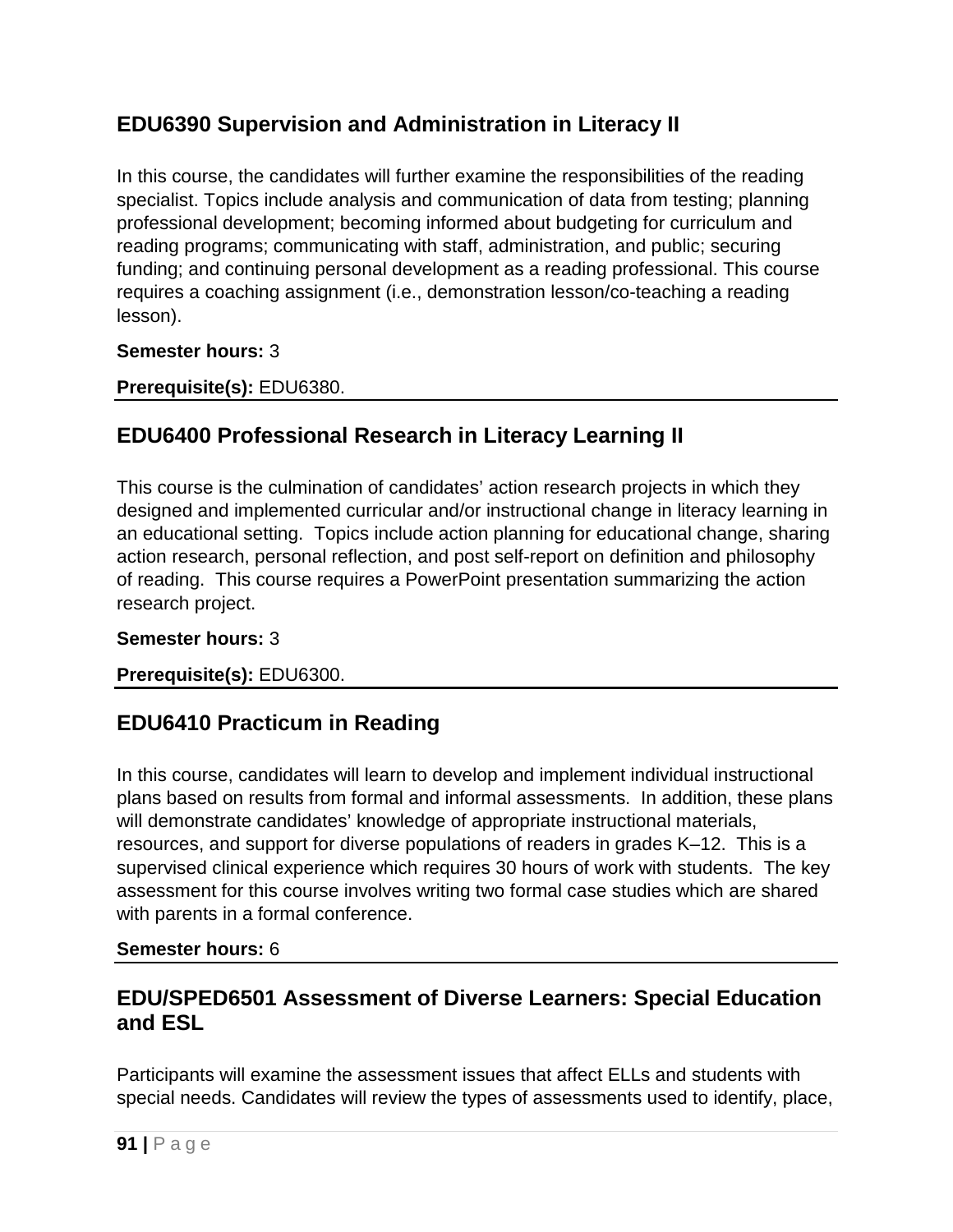and reclassify ELLs and students in special education programs. Candidates will learn to evaluate assessments as a means of generating educational recommendations for an IEP or other academic assessment measures.

### **Semester hours:** 4

### **EDU6505 The Teacher Leader's Role in Professional Development**

This course provides a foundation and applied practice in understanding and utilizing research-based concepts in professional development with school faculties. Teacher leaders will study the standards for program design, models for adult professional learning, and how to create a culture receptive to a sustained professional learning community. Candidates will demonstrate best practice in coaching and mentoring. The course curriculum is designed to increase teacher capacity and to deliver high standards in academic achievement for all PreK–12 students.

#### **Semester hours:** 3

# **EDU6510 Educational Leadership and Organizational Theory**

This course studies contemporary organizational theories with recently developed leadership standards and essays on best leadership thinking to inform the candidates on best practices of the PreK–12 Principal and Assistant Principal. Instruction focuses on the examination of the evolutionary impact on human resource leadership and the concepts of changing or reinforcing a school culture and climate by using systems thinking.

### **Semester hours:** 3

# **EDU6515 Technology for School Leaders**

This course examines the role of leadership as it relates to the implementation of educational technology for effective teaching, learning and administrative needs. Candidates will be provided theory, gain knowledge and develop skills necessary to use, evaluate, plan and implement technologies effectively within a school system.

### **Semester hours:** 3

### **EDU6525 The Leader's Role in Human Resources and Supervision of Staff**

This course is designed to provide a foundation and an applied practical approach to understanding and utilizing concepts for PreK–12 leaders in staff supervision and evaluation focused on enhancing teaching and student achievement. The course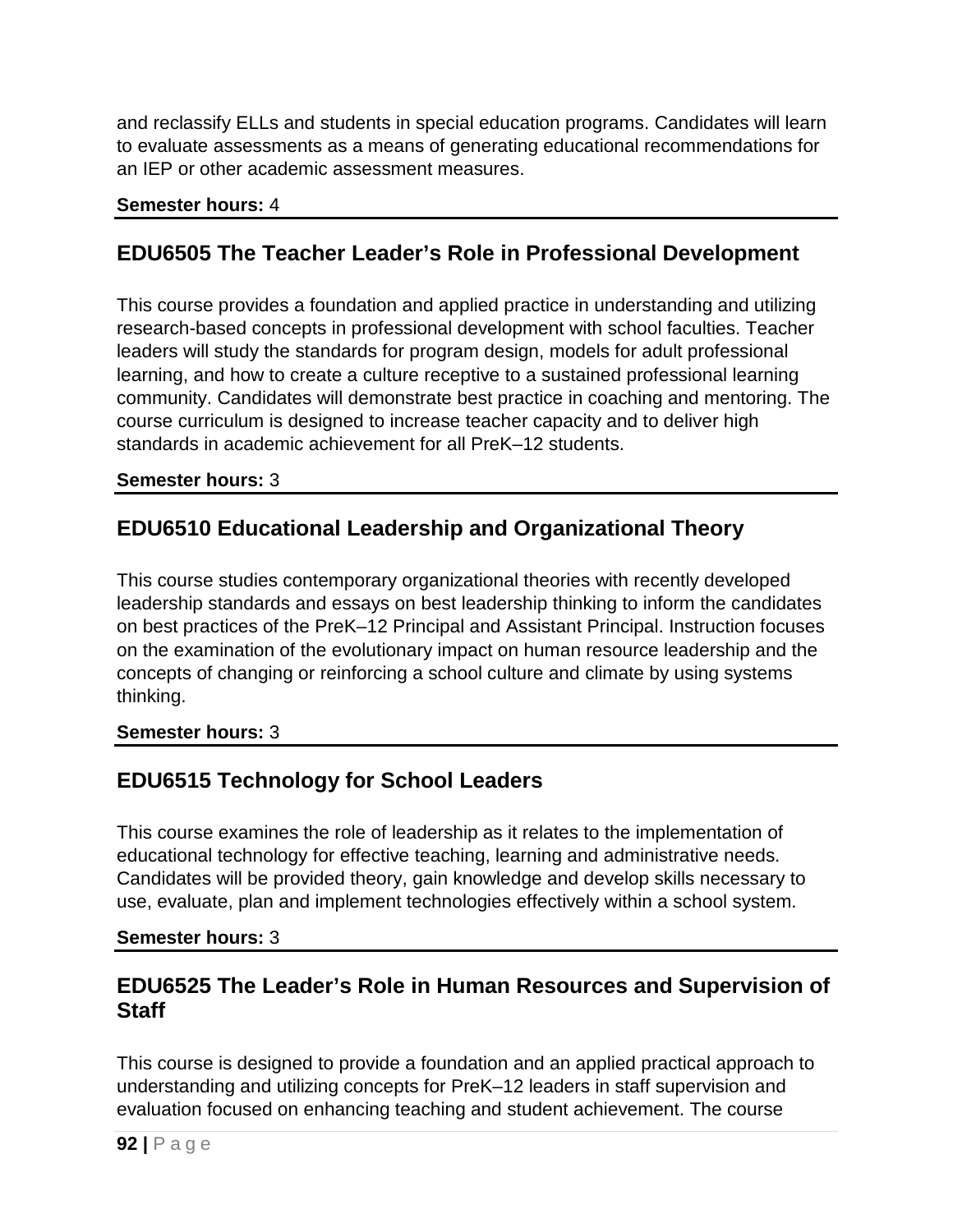content is a blend of research-based and best practices used in supervision and evaluation.

### **Semester hours:** 3

### **EDU6530 The Leadership Role in Curriculum Development, Instruction, Assessment and Evaluation**

This course studies the responsibilities of the PreK–12 principal as the instructional leader in the area of curriculum development, assessment and evaluation. Topics include: collection and analysis of achievement data to drive curriculum development, revision and refinement, textbook selection, professional development, the Understanding by Design curriculum development model, curriculum mapping strategies, standards based design and instructional design to enhance student achievement and the candidate's knowledge and abilities in working with students throughout the learning spectrum.

#### **Semester hours:** 3

### **EDU6535 The Leader's Role in School-Community Relations**

This course will emphasize the importance of community involvement and the adherence to emerging leadership standards for the PreK–12 principal and assistant principal to create a public awareness and support for school improvement. Topics include understanding the unique nature of the school's community, communication and interpersonal skills to establish successful relationships, using communication tools and strategies.

#### **Semester hours:** 3

### **EDU/SPED6545 Collaboration, Differentiation, Instruction, and Transition for Diverse Learners**

Remedial theories and models of intervention for the preschool to postsecondary years will be investigated, ranging from individual to small group to inclusion classroom settings. Current trends in service provision will be explored, such as response to intervention, multi-tiered support system, and PBIS models. Transition services and how they are structured based on student needs, as impacted by the qualifying disability will be an additional area of focus. Candidates will be exposed to resources to develop a professional plan and personal philosophy of working with students with ESL and/or special education needs.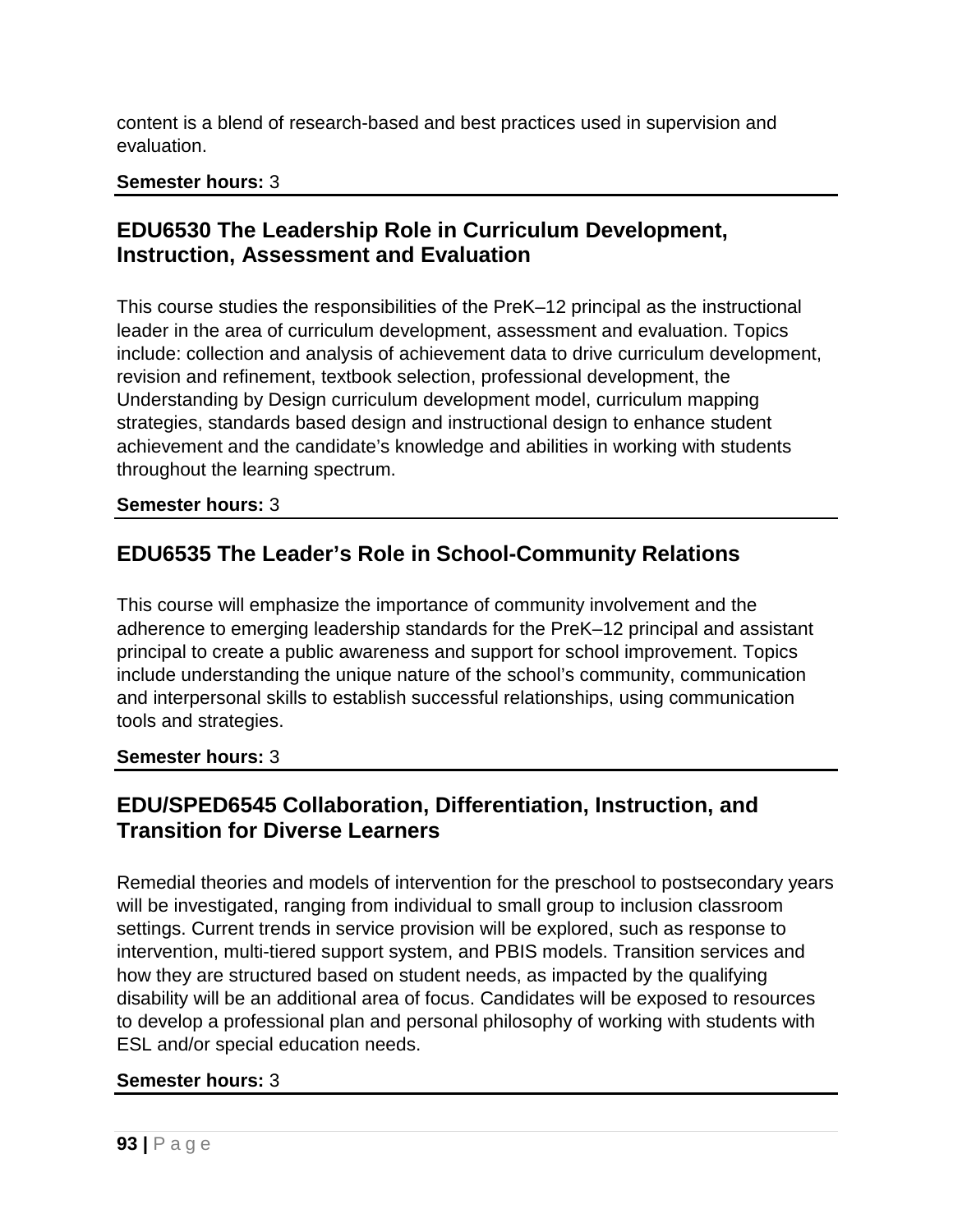## **EDU6565 The Leader's Role in Fiscal Management**

This course studies the history and current issues of school finance with emphasis on the significant role of local property tax in school funding. The role of the state and federal funding is examined, along with issues of equity and adequacy. Emphasis is given to budget construction, fiscal planning and management of capital outlay programs.

### **Semester hours:** 3

## **EDU6570 School Leadership and the Law**

This course provides candidates with a comprehensive look at the interaction between the local school and the law. The legal basis for American public education and its relationship to PreK–12 school operations will be explored. Special reference is made to current and future legal issues, which are likely to be encountered at the school level.

### **Semester hours:** 3

### **EDU6575 School Leadership and the Law for Special Populations**

This course will provide an opportunity to examine in some depth the body of law that pertains to the organization, administration, and implementation of special education programs in PreK–12 schools. The focus will be on substantive and procedural rights of special populations, students and the authority and responsibility of states and school districts that are grounded in state and federal law.

#### **Semester hours:** 3

### **EDU6580 The Leader's Role in Supervision, Assessment and Evaluation in Literacy Learning**

This course studies the responsibilities of the PreK–12 principal as the instructional leader in the area of literacy and numeracy. Instructional strategies in literacy and numeracy in PreK–12 diverse environments to enhance student achievement and the candidate's knowledge and abilities in working with students through the learning spectrum and with all populations will be explored. This course is designed to provide literacy educators with strategies for the integration of literacy instructional strategies in the content areas.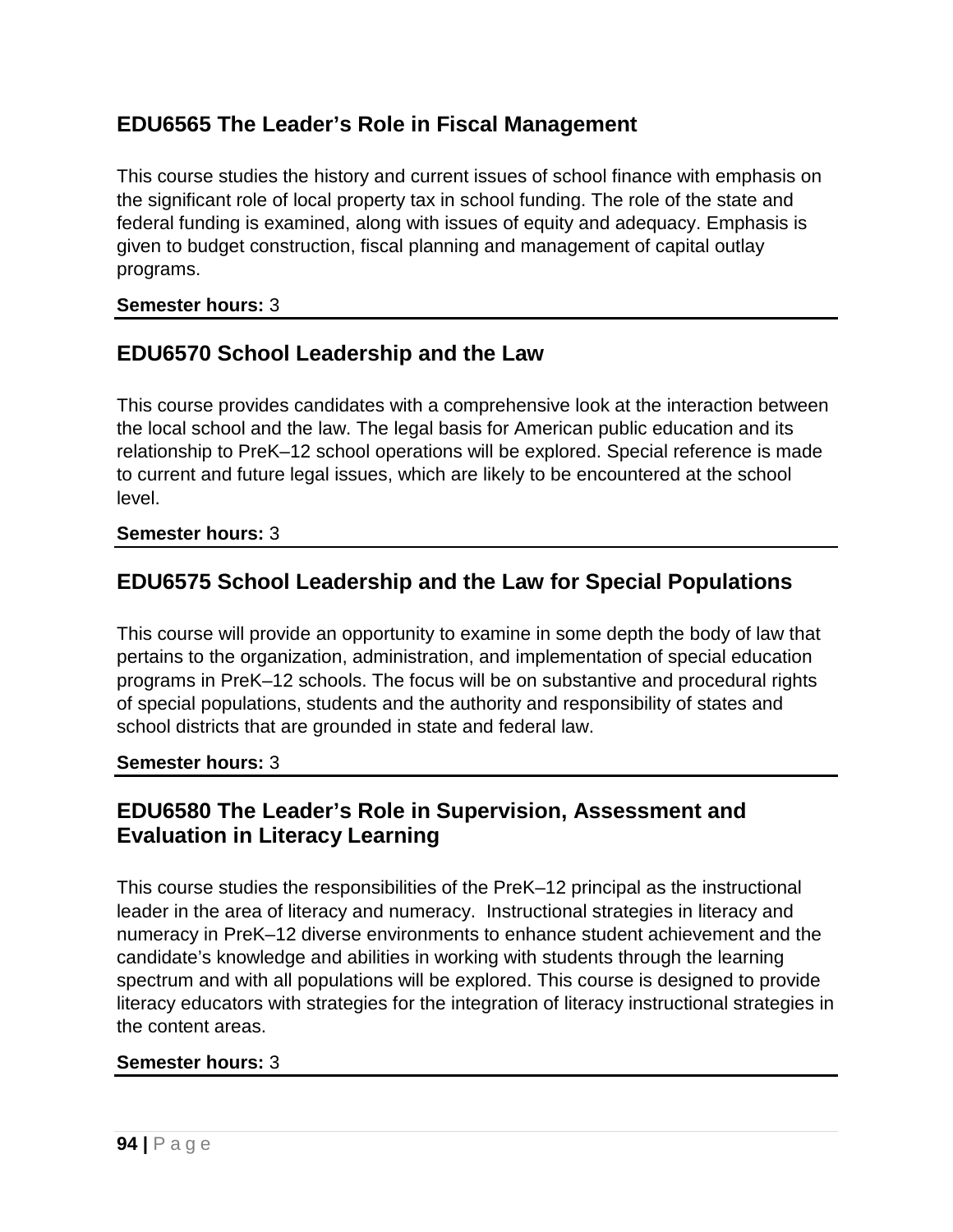## **EDU6585 Introduction to the Internship**

In this course, the candidate will develop a PreK–12 Internship Plan in conjunction with the faculty supervisor and principal mentor. The plan supports the candidate throughout the internship courses: EDU6590 Internship for Educational Leaders I and EDU6595 Internship for Education Leaders II, and the summer residency portion of EDU6585, which occurs the summer between EDU6585 and EDU6590. Internship goals are outlined in each internship course.

### **Semester hours:** 3

**Prerequisite(s):** Pass the five ISBE Teacher Evaluation Models prior to Summer Residency; EDU6510; EDU6515; EDU6525; EDU6530 and EDU6580.

### **EDU6586 Introduction to the Teacher Leader Practicum**

The purpose of this course is to support the candidates as they develop their practicum proposal, select a mentor, as well as review and compile research of best practice strategies to raise student achievement. Candidates will learn APA writing style as they complete Chapter One and Chapter Two of their Practicum Report. The candidates will create their Teacher Leader Practicum Plan, which is aligned with all required standards and addresses the teacher leader endorsement requirements in section 25.32 in the IL Administration Code.

### **Semester hours:** 3

### **EDU6588 The Teacher Leader Practicum**

The University Supervisor and the Administrative/Instructional Leader Mentor support the candidates throughout the internship as they implement their practicum plan. Teacher Leader Practicum Plans follow practicum guidelines, are aligned with required standards and address the Teacher Leader Endorsement requirements in Section 25.32 of the IL Administration Code. All candidates are placed in public or non-public schools for sustained, continued, structured and supervised practicum experiences with diverse populations, which occur during their final semester in the Teacher Leader Endorsement Program for a minimum of 100 hours. Candidates are required to attend and actively participate in teacher leader seminars that are scheduled throughout the eight week practicum.

### **Semester hours:** 3

### **Prerequisite(s):** EDU6586.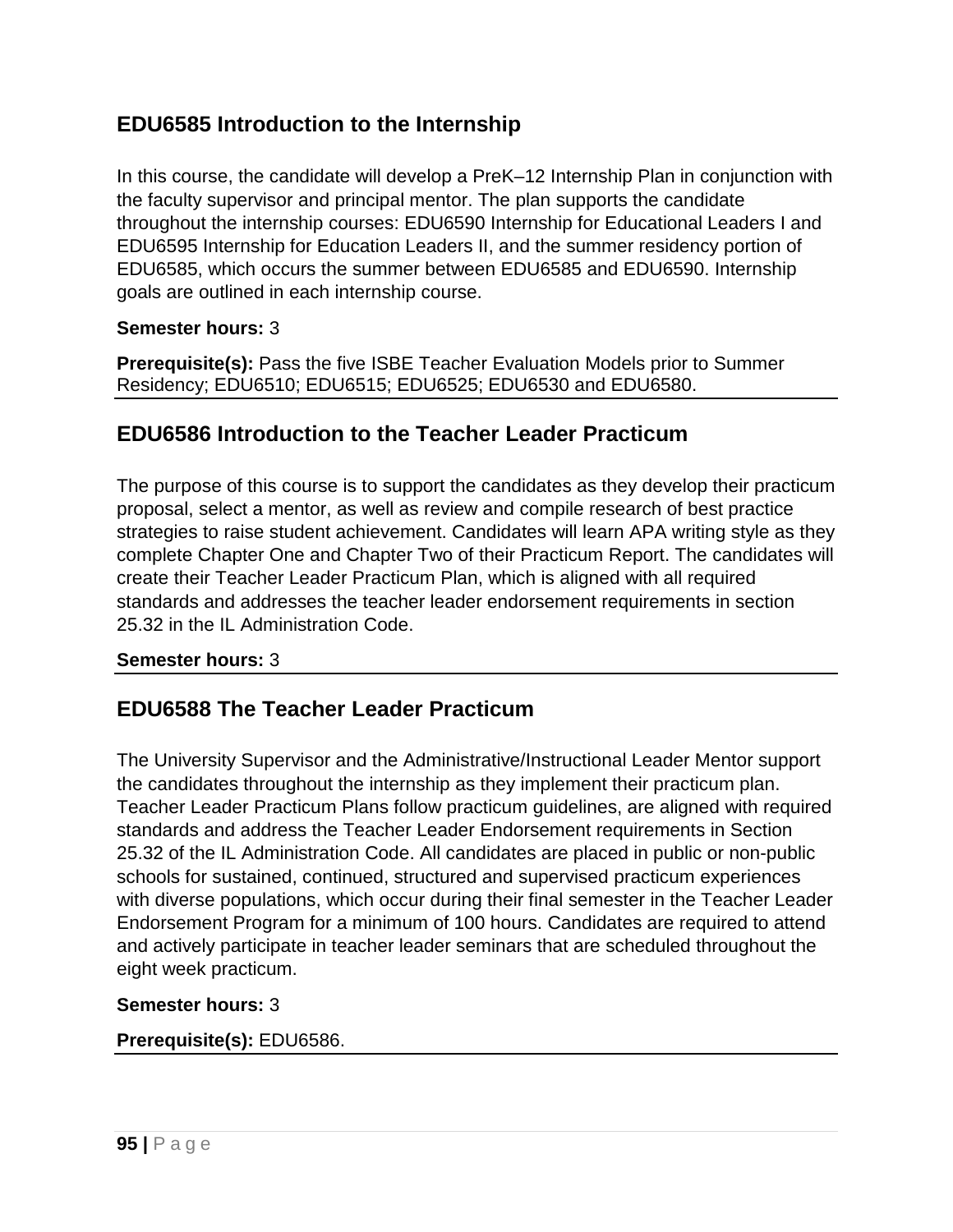# **EDU6590 Internship for Educational Leadership I**

In this course, the candidate implements the PreK–12 internship plan in conjunction with the faculty supervisor and principal mentor. The internship plan supports the candidate throughout the internship courses. The faculty supervisor and principal mentor support the candidate's progression throughout the internship. The candidate completes portfolio entries, attends seminars and completes the required written reflections.

### **Semester hours:** 3

**Prerequisite(s):** EDU6585.

## **EDU6595 Internship for Educational Leadership II**

In this course, the candidate implements the PreK–12 internship plan in conjunction with the faculty supervisor and principal mentor. The internship plan supports the candidate throughout the internship courses. The faculty supervisor and principal mentor support the candidate's progression throughout the internship. The faculty supervisor observes the candidate a minimum of four times per year and conducts follow-up meetings regarding the candidate's progress. The candidate completes Portfolio Entries, attends seminars and completes the required written reflections. The candidate presents the Professional Portfolio to dignitaries from Aurora University and participating districts.

### **Semester hours:** 3

**Prerequisite(s):** EDU6590; passage of Principal Endorsement Content Area Tests.

### **EDU6610 Educational Leadership**

This course describes the role of the educational leader in the school as one who creates a vision of an educationally better culture in the school and then plans and organizes times and resources to communicate this vision to teachers, students and parents.

### **Semester hours:** 3

### **EDU6630 Curriculum Development and Evaluation**

This course will involve candidates in the consideration of multiple perspectives of the PreK-12 design, analysis, selection, implementation, evaluation, and formal reporting processes of academic curriculum development. Emphasis will be given to the backward design orientation and the three stages identified in the Understanding by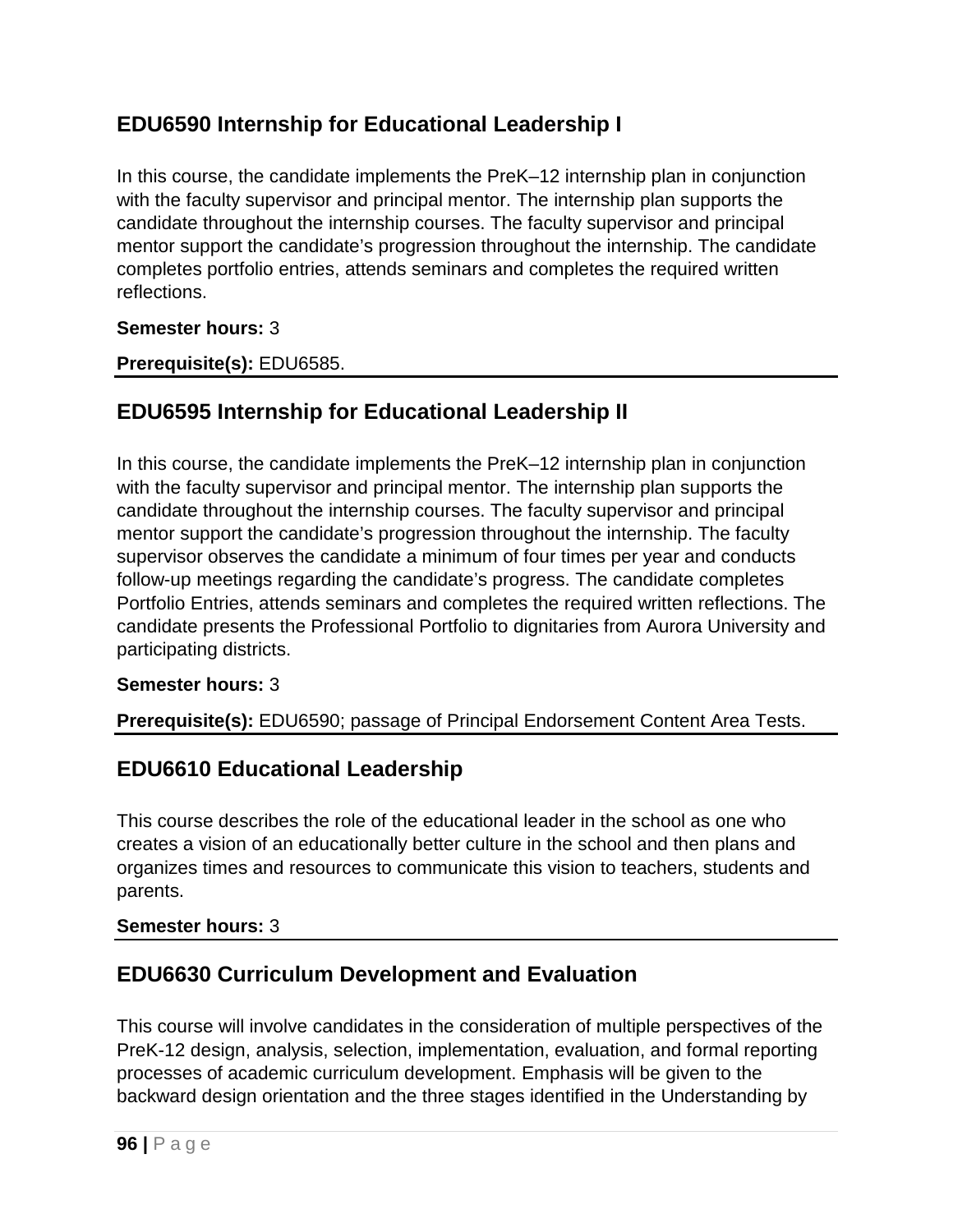Design curriculum model, curriculum development thorough mapping, standards based design, and curriculum assessment to enhance the candidate's knowledge and abilities in working with diverse populations and community expectations.

### **Semester hours:** 3

## **EDU6760 Student Teaching Internship**

Student teaching is the capstone experience of the program. The teacher candidate will teach in an elementary classroom, grades 1-6 for the sixteen-week semester; fall or spring. The candidate is responsible for planning, directing, and evaluating the learning of a group of students, grades 1-6 under the supervision of a licensed teacher and University supervisor. The teacher candidate is guided though experiences designed to apply the knowledge and skill gained throughout the program. The teacher candidate performs the major functions of a teacher with appropriate responsibilities and supervision and candidates are expected to exhibit successful teaching dispositions at all times. Program chair consent required.

### **Semester hours:** 9

**Prerequisite(s):** Consent of program chair; acceptance into the School of Education; passing Basic Skills, passing ILTS Content Test for Elementary Education 1-6; maintaining a 3.0 GPA, passing a CBC; completion of all professional coursework with a grade of C or better.

## **EDU6770 Student Teaching Seminar**

This seminar meets in conjunction with student teaching and is required for all elementary education grades 1-6, candidates. During this course, candidates will be directed on how to submit their edTPA portfolio to Pearson. Successfully passing edTPA is required for PEL entitlement. Candidates are expected to exhibit successful teaching dispositions at all times. Program chair consent required.

### **Semester hours:** 2

**Prerequisite(s):** Consent of program chair; acceptance into the School of Education; Statement of Understanding for Initial Licensure; passing ILTS Content Test for Elementary Education 1-6; maintaining a 3.0 GPA, passing a CBC; completion of all professional coursework with a grade of C or better.

# **EDU7010 Introduction to Educational Research**

This course will provide an overview of educational research as a means of inquiry. Students will be introduced to the major research paradigms of quantitative, qualitative,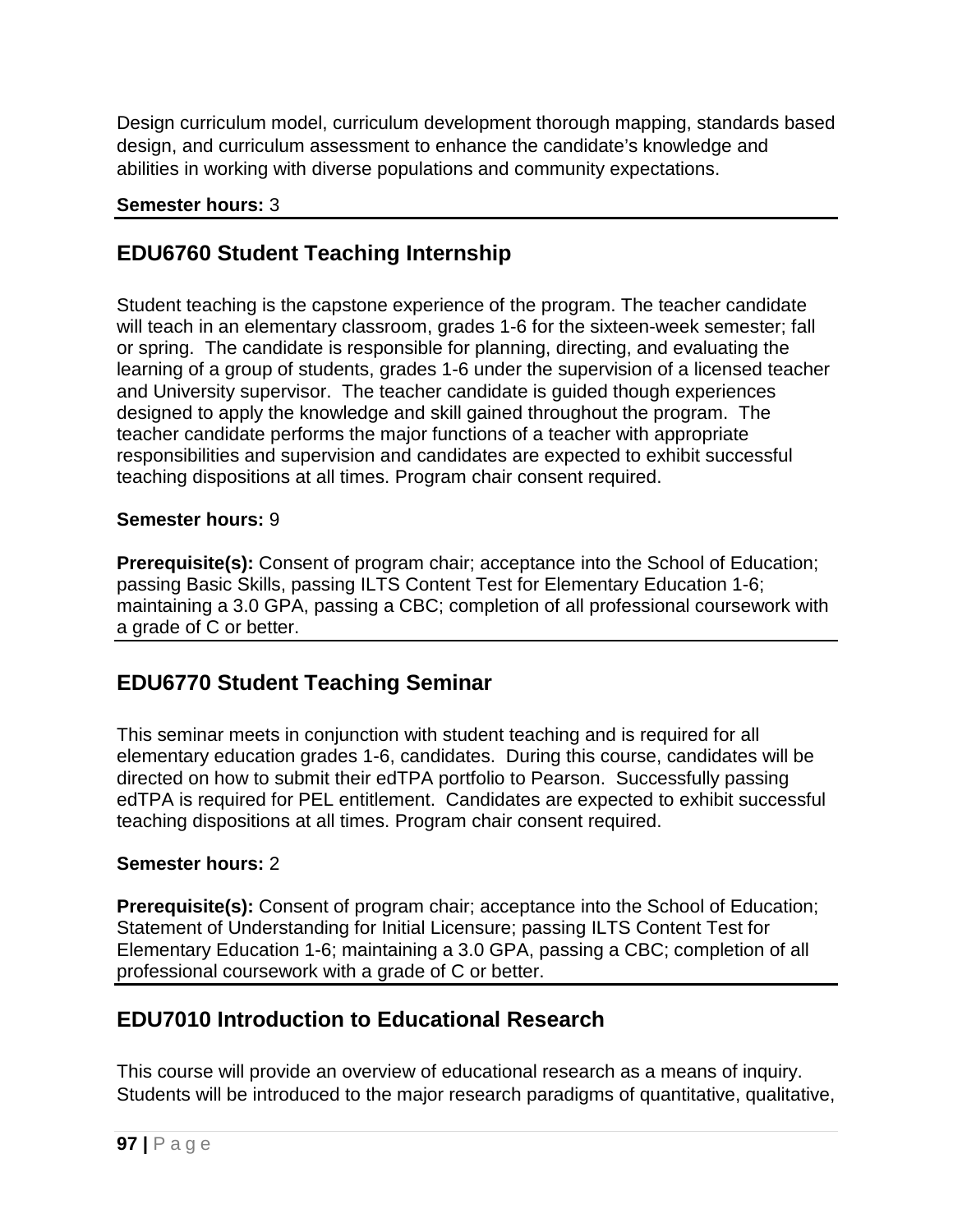and mixed methods as they apply to various social science disciplines. Through a close examination of scholarly and empirical publications students will acquire the skills and knowledge necessary to read and discuss research literature critically. This course provides an introduction to the key components of dissertation research. Open to EdD students only.

### **Semester hours:** 4

## **EDU7100 Quantitative Educational Research**

This course examines the quantitative research design and data analysis applied in education. Topics include an introduction to general linear model with emphasis on concepts and application of linear regression, multiple linear regression, two-way and three-way factorial designs, analysis of covariance, repeated-measures, and mixedmodel analysis through the use of statistical software. The course provides the foundation to engage the various topics to problems in educational research.

### **Semester hours:** 4

### **Prerequisite(s):** EDU7010.

## **EDU7120 Policy Analysis/Research in Education**

This course will focus on the elements of public policy analysis/research. It will examine the purposes, conceptual frameworks, methodologies, design, and strategies which comprise policy analyses/research, particularly the relationship between policy evaluation/analysis and decision-making in education. Students will be introduced to the analytical tools necessary for policy analysis/research and will learn to view policy and policy-making from different perspectives: as rational problem-solving, organizational habit, and political settlement; as the effort to symbolize key values; as expression or temporary resolution of moral dilemmas. The course will address current problems and issues in community relations as they affect administrative practices in the areas of policy analysis and research. This course will consider internal relationships, such as those among various components of the school district and between the board of education and the district office. Open to EdD students only.

### **Semester hours:** 4

## **EDU 7125 School District Policy Development and Analysis (3)**

This course will focus on the elements of policy development and analysis in public school districts. It will examine the purposes, methodologies, design, and strategies that comprise policy development and analysis and particularly the relationship between policy development and decision-making in education. The course will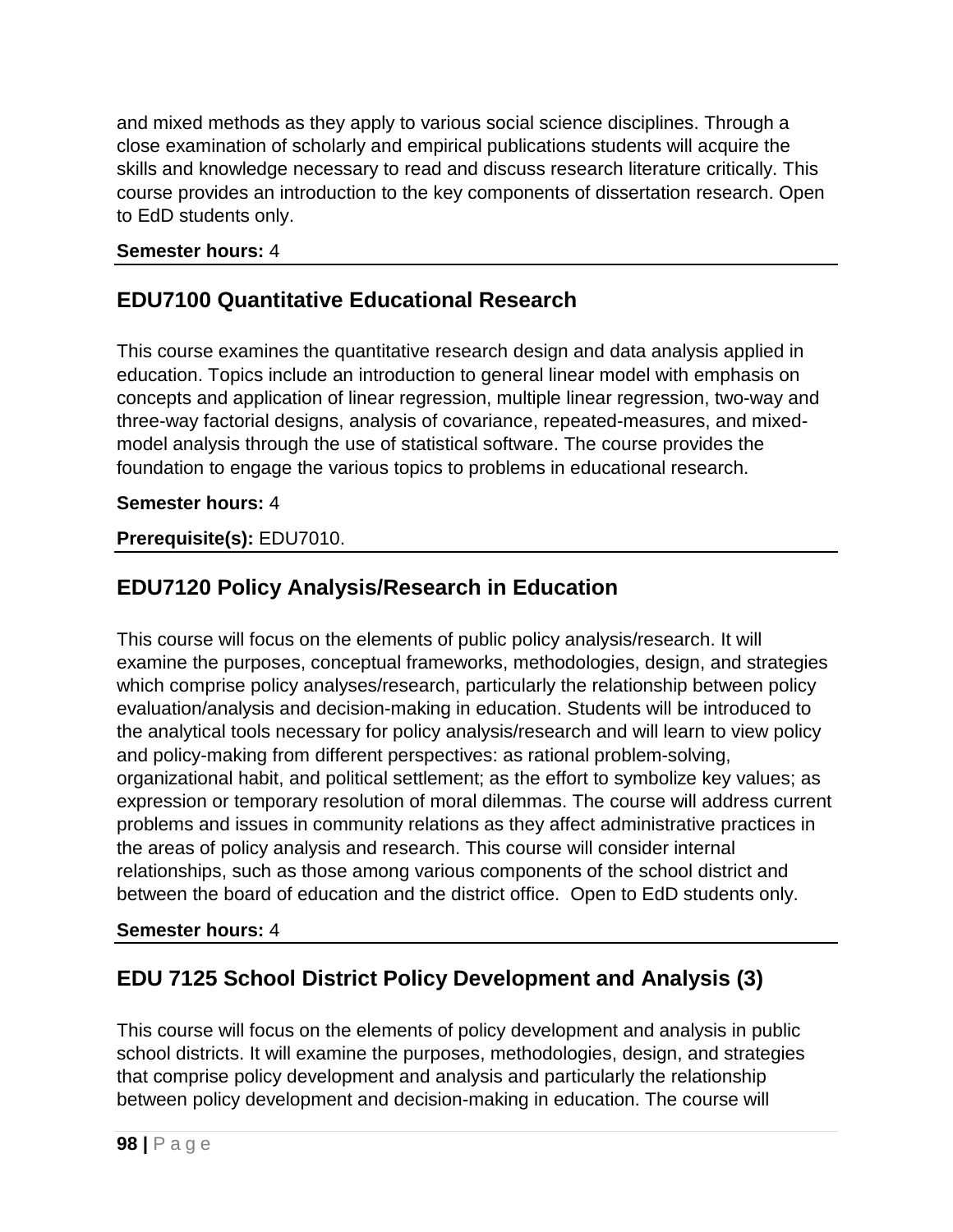address current problems and issues in community relations as they affect administrative practices in the areas of policy development. Internal relationships such as those among various components of the school district and between the board of education and the district superintendent will also be examined. Open to EdD students only.

### **Semester hours:** 4

# **EDU7133 Organizational Theory and Change Management**

This course acquaints each student with theories and strategies of organizations that impact the leadership and organizational development of schools/universities. Students will examine the conceptual and operational steps organizations must take to manage change successfully. The course will critically analyze traditional and alternative assumptions about organizations, how they function, and why people in organizations behave as they do. The role of technology will be a primary viewpoint through the four major views of organizations. The course examines theoretical frameworks for 21st century learning organizations and the roles of technology. Open to EdD students only.

### **Semester hours:** 4

## **EDU7135 Dynamics of Organizational Theory and Change**

This course acquaints each student with theories and strategies of organizations that impact the administration and organizational development of schools. Additionally, students will examine the conceptual and operational steps organizations must take to change successfully. This course will analyze critically traditional and alternative assumptions about organizations, how they function, and why people in organizations behave as they do. Additionally, this course will examine inclusive models for community and district development and building positive relationships to support education. Open to EdD students only.

### **Semester hours:** 3

## **EDU7140 Seminar in Advanced Education Law**

This course will analyze the impact of state and federal laws on schooling and educational practice, and on the interactions among participants in education such as teachers, students, parents, and administrators. It will also provide educators with the conceptual and practical skills to handle the legal function of educational administration and to become proactive advocates regarding educational policy and law. Open to EdD students only.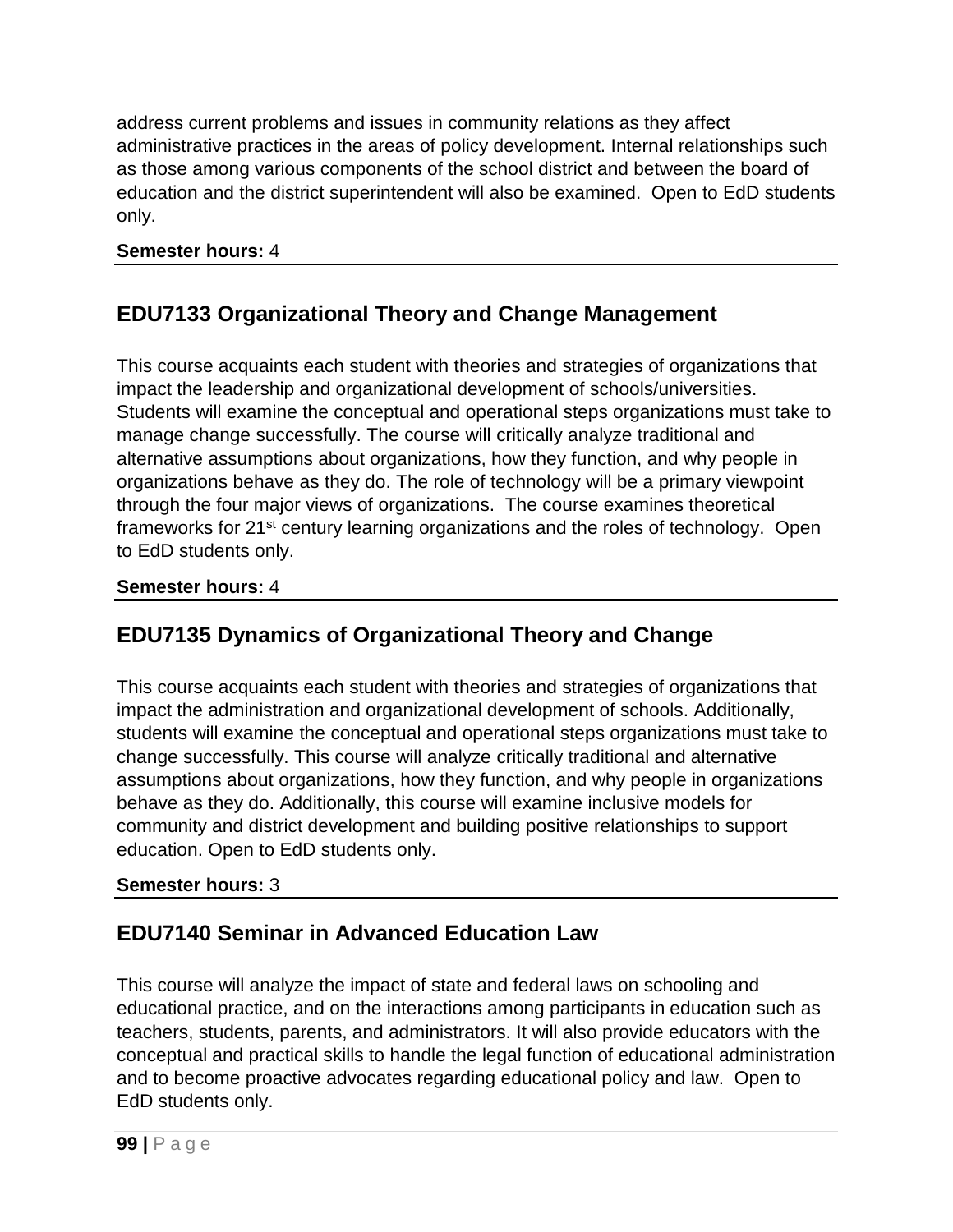### **EDU 7145 Advanced School Law PK-12 for General Education and Special Populations**

Advanced School Law students will analyze the impact of state and federal laws on PK-12 educational practice for general education, special education, and special populations. Advanced Law will also provide superintendent candidates with the conceptual and practical skills to handle the legal function of educational administration and to become proactive advocates regarding educational policy and law for all student populations. Open to EdD students only.

#### **Semester hours:** 3

### **EDU7150 Advanced Human Resources Administration**

This course will examine various theories, practice, and research in human resources administration. Through fictionalized and local case studies and relevant literature, students will learn about patterns and practices in educational personnel management, and issues and trends in human resources administration. Open to EdD students only.

#### **Semester hours:** 3

### **EDU7155 Advanced Human Resources**

Advanced Human Resources explores theories, best practices, and research in human resource administration. Through case studies and relevant human resources literature, students will learn about patterns and practices in educational personnel management and trends in human resources administration. Open to EdD students only.

#### **Semester hours:** 3

### **EDU7165 Ethical and Legal Issues of Adult Learning Contexts**

This course provides an overview of ethical and legal issues within adult learning contexts. Students will be introduced to statutory and case law that have implications for higher education administrators and policy makers. Particular emphasis will be placed on such areas as the rights and responsibilities of students, faculty, and administrators. Contemporary ethical dilemmas will be explored such as academic freedom, shared governance, the cost of college, and access to the professoriate.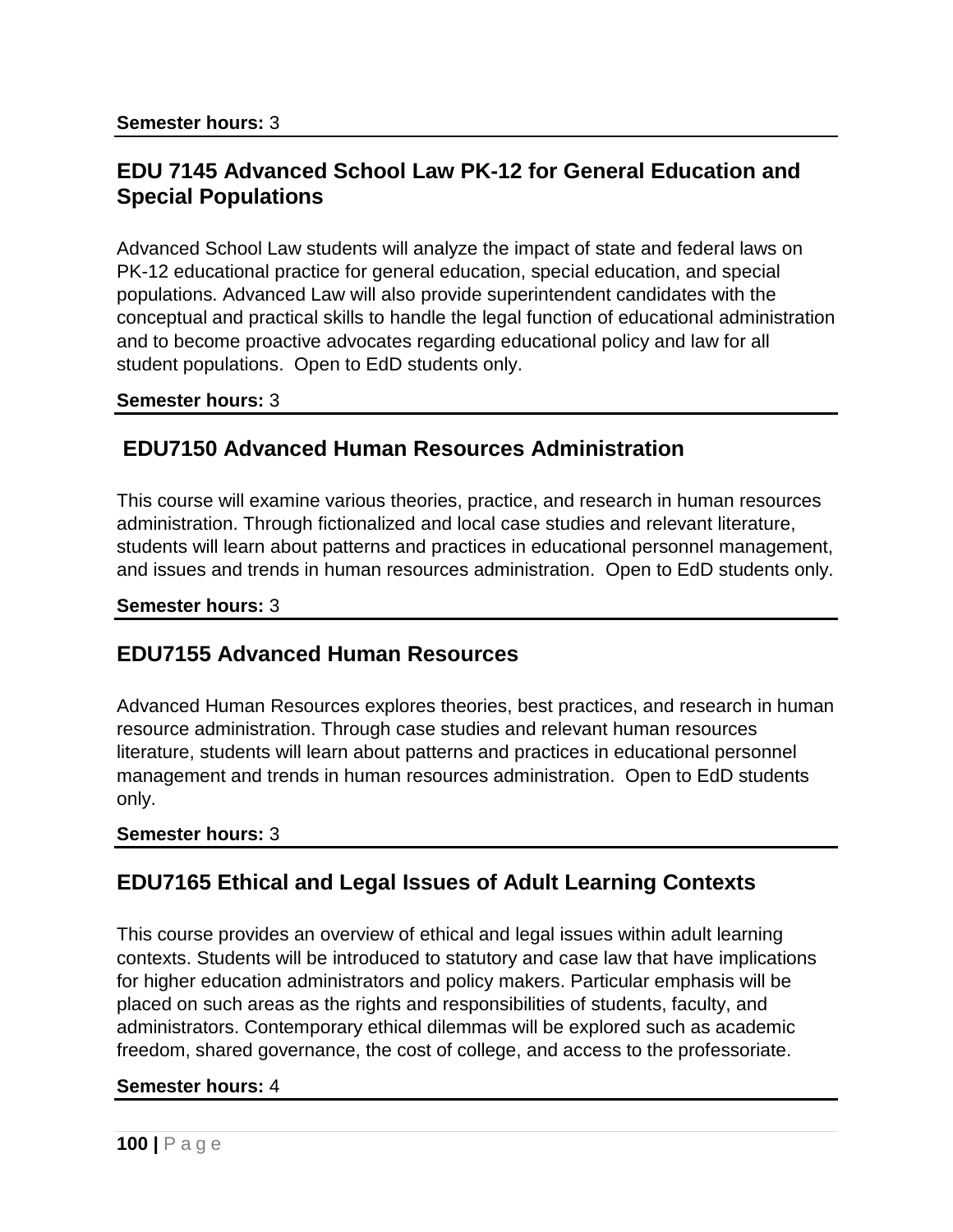# **EDU7170 Administration of Educational Facilities**

Through case studies, field experiences and the literature, this course will explore the problems, issues, research and trends in the design, maintenance and utilization of educational facilities. Open to EdD students only.

### **Semester hours:** 2

## **EDU7190 Qualitative Research in Education**

This course serves as an introduction to basic theory and history of naturalistic inquiry, including the growth of methods and frameworks for conducting research. Students will have a practical experience developing a qualitative research project. This includes skills such as development of a basic research design, research questions, interviewing, and protocols. Students also practice data analysis skills including coding, memo writing, and analysis. Throughout the semester, students learn to critically read and write about qualitative research while gaining understandings of this field of inquiry.

#### **Semester hours:** 4

#### **Prerequisite(s):** EDU7010.

## **EDU7220 Economics of Education**

This course will focus on the relationship between economics and the provision of educational services. Current topics in educational economics such as returns to investment in education, school choice, teacher compensation, accountability, and privatization of education will be examined. Students will learn how to analyze issues from an economic perspective. As well, the course will examine current problems in school finance, including costs, ability to support schools, and financial implications of educational principles. Problems of federal, state and local school support will be examined.

### **Semester hours:** 4

## **EDU7225 Curriculum for Administrators**

This course provides administrators with an overview of how to provide curriculum leadership, including designing, aligning, implementing and evaluating curriculum. It examines the curriculum development cycle from concept, through writing and piloting, to formative evaluation, revision and implementation. Students will focus on aligning a curriculum with other curricula and with state standards. They will also discuss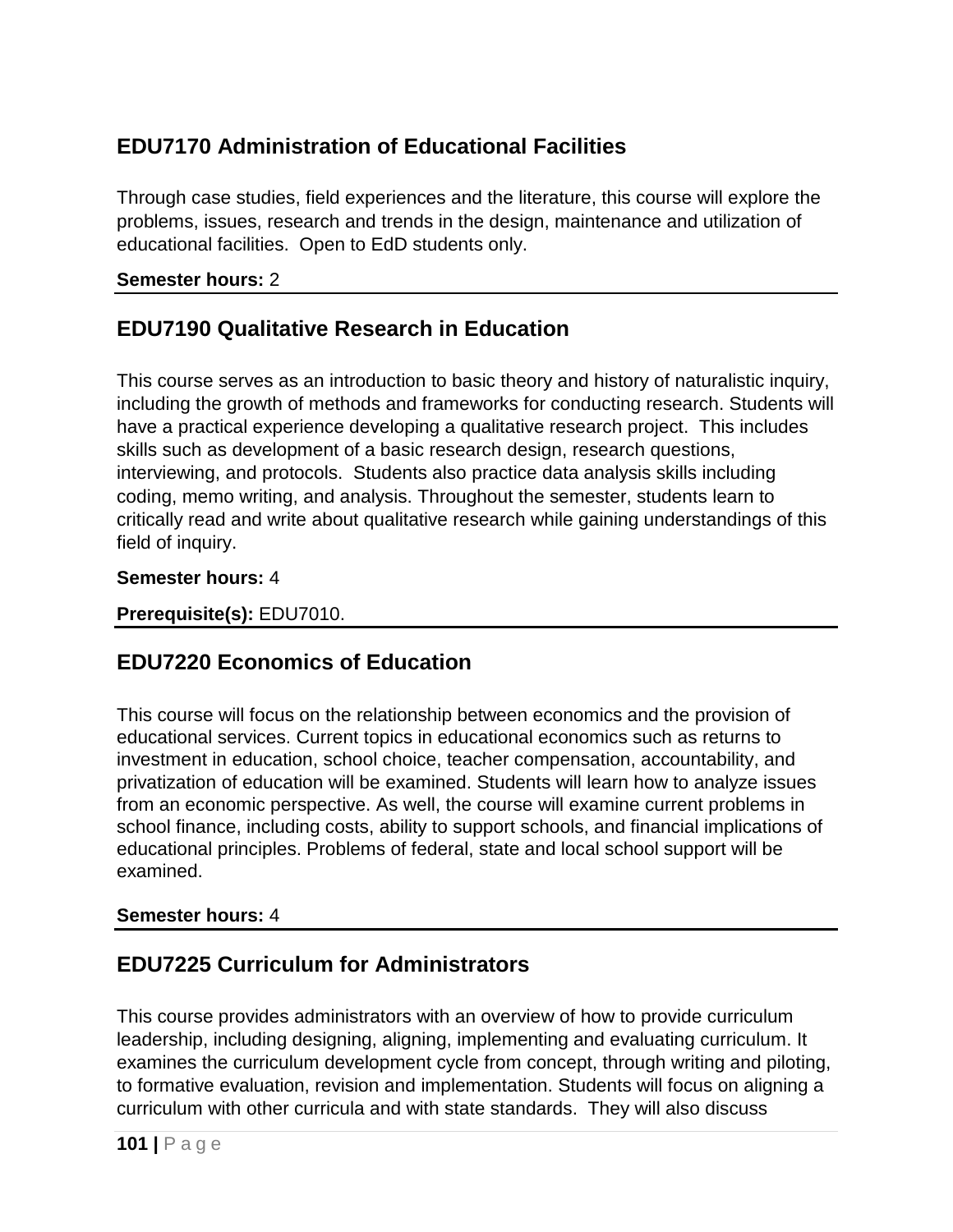providing leadership around professional development. Students will complete a practical project that involves evaluating a district-wide curriculum. Open to EdD students only.

#### **Semester hours:** 3

### **EDU7240 Administration of Technology and Technology for Administrators**

As the title suggests, this course will have two foci. The course will concentrate on issues surrounding technology in the schools and on the administrative functions that technology requires. It will also concentrate on the functions that technology can play in efficient management and management of information. The course will include lab experiences. Open to EdD students only.

#### **Semester hours:** 2

### **EDU 7245 Educational Technology for Effective Teaching, Learning, and Administration**

Educational Technology for Effective Teaching, Learning, and Administration will focus on current research and administrative best practices for technology in teaching and learning and administration. The course will examine theoretical frameworks, seminal and current research, school technology policies, 21st Century Learning, instructional practices, distance learning tools, and application of standards related to technology in administration.

### **Semester hours:** 3

## **EDU7260 The Modern Superintendency**

Candidates will take this course toward the end of their academic program. As such, The Modern Superintendency will provide a practical, capstone experience, during which candidates will analyze, synthesize and apply their knowledge from previous courses. The course will take a very broad perspective in examining the job of superintendents in today's schools. Students will examine 1.) The leadership characteristics of modern superintendents, 2.) The role of the superintendent in twentyfirst century schools, and 3.) The many challenges facing superintendents in today's educational environment. Open to EdD students only.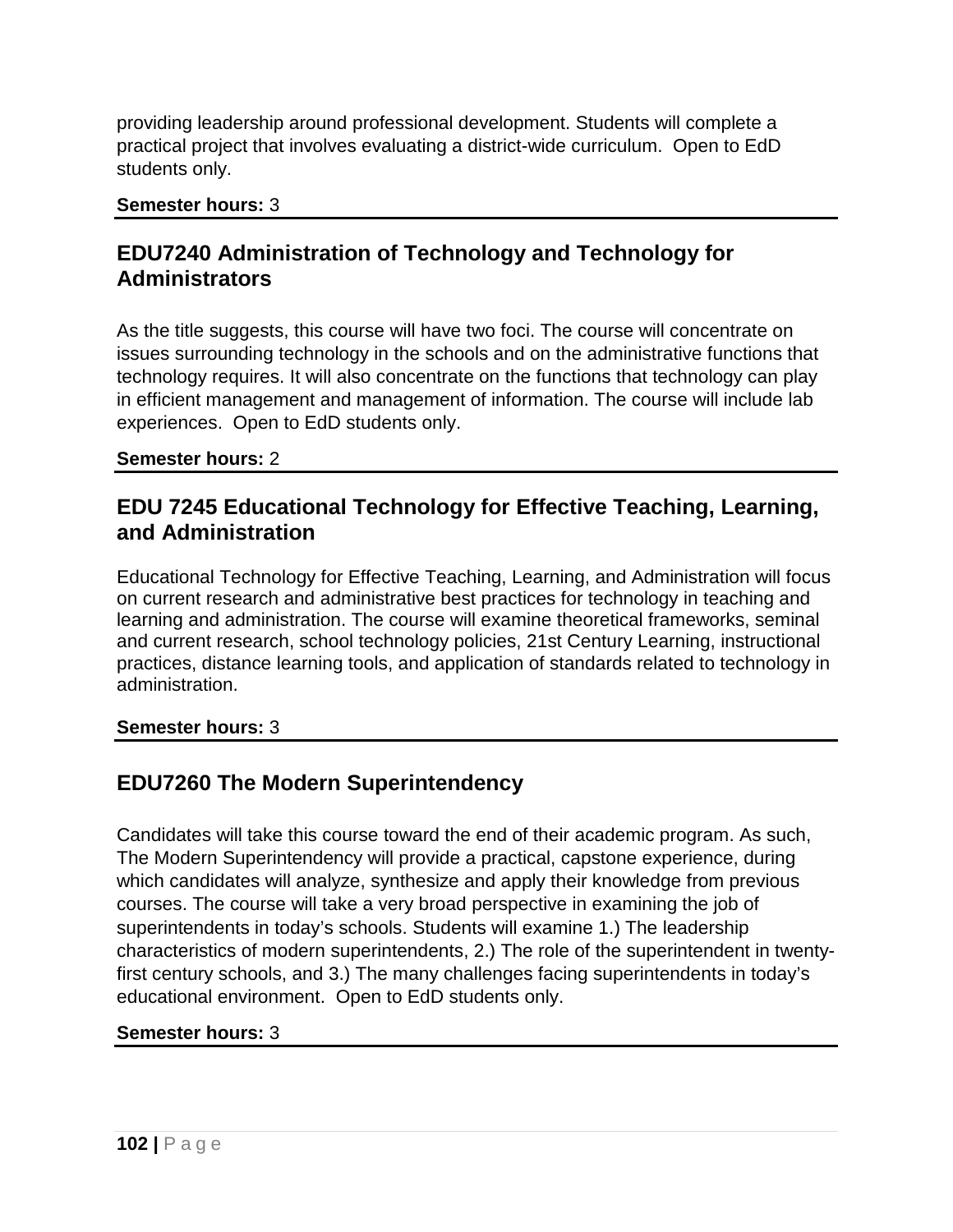# **EDU7265 School District Superintendent and the Educational Community**

This course is designed for aspiring superintendents and focuses on understanding a broad range of issues that are critical to the success of a new superintendent. The major purpose is to acquaint the candidate with the human and institutional problems of managing school districts and working with a Board of Education, professional and support staff, parents, students, federal and state regulatory organizations, and the greater educational community. The role of the school district superintendent is analyzed with reference to the totality of the job responsibilities, knowledge, skills, and dispositions necessary to serve successfully in the position. Open to EdD students only.

### **Semester hours:** 3

### **EDU7270 Assessment for Administrators**

This course will explore assessment issues faced by administrators, especially issues around high-stakes standardized tests. Candidates will address essential concepts around interpreting and using assessments, including ethical behavior, reliability, validity and interpreting norm-referenced scores. In light of the purposes of assessment, they will examine and critically analyze specific testing/ assessment programs and consider the elements of an ideal district assessment program. Open to EdD students only.

### **Semester hours:** 3

### **EDU 7300 Proseminar in Educational Research**

This seminar enables doctoral students to describe, analyze, and assess key questions, texts, ideas, and intellectual approaches to contemporary educational scholarship. The goal is to provide students a foundation for their own developing research projects. The course content attends to the multidisciplinary nature of educational research, how various theoretical traditions approach educational problems in complementary or contrasting ways, and how educational research functions (or fails to function) at the nexus of policy and practice. The course will also attend to the various ways empirical research brings to the foreground the role of values in educational research.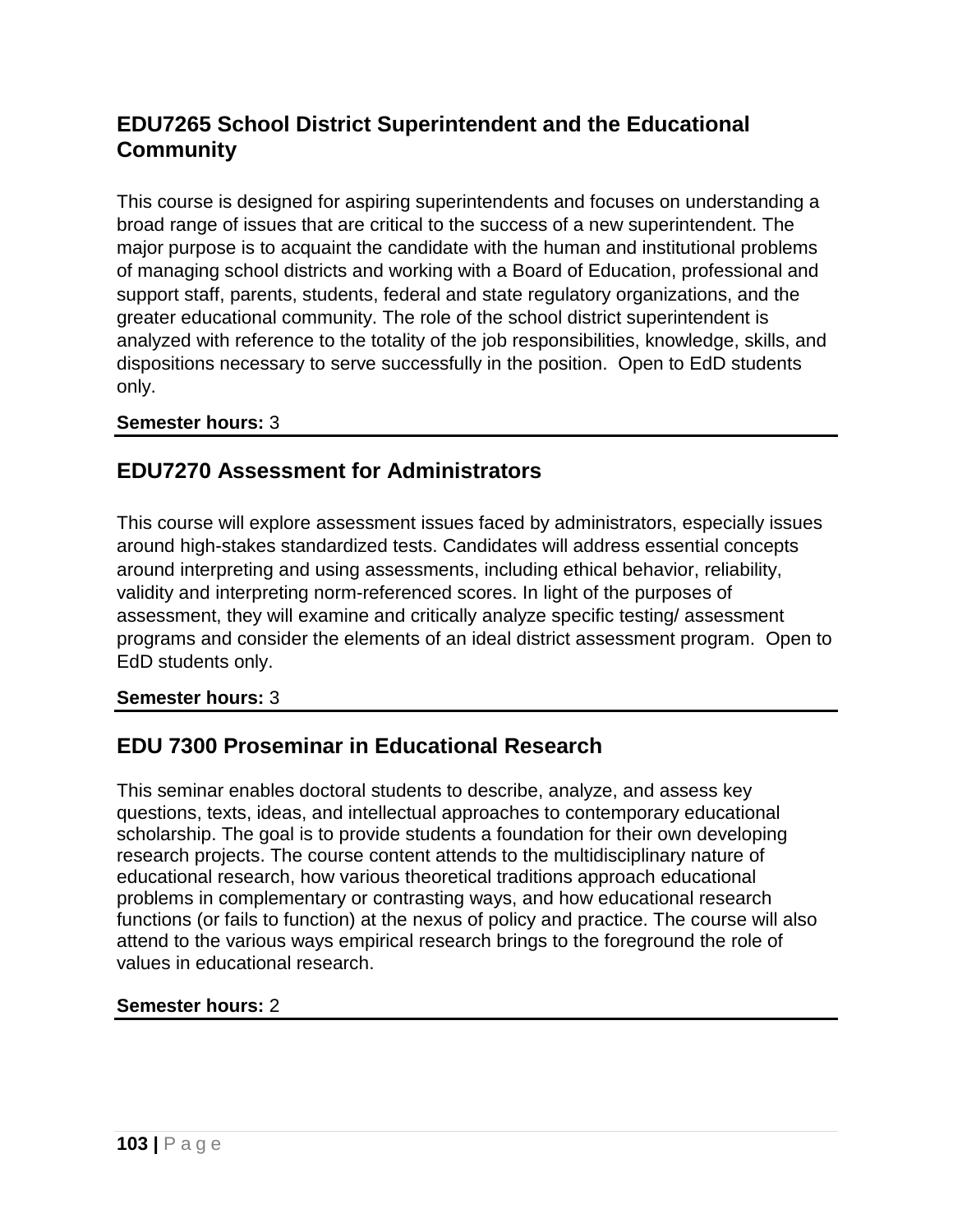# **EDU7310 Proseminar in Educational Research**

This seminar enables doctoral students to describe, analyze, and assess key questions, texts, ideas, and intellectual approaches to contemporary educational scholarship. The goal is to provide students a foundation for their own developing research projects. The course content attends to the multidisciplinary nature of educational research, how various theoretical traditions approach educational problems in complementary or contrasting ways, and how educational research functions (or fails to function) at the nexus of policy and practice. The course will also attend to the various ways empirical research brings to the foreground the role of values in educational research. Open to EdD students only.

#### **Semester hours:** 4

### **EDU7325 Curriculum and Assessment for K-12 Regular Education**

This course provides district leaders with a PK-12 overview of curriculum, assessment, and school improvement. Candidates will evaluate a district comprehensive, rigorous, and coherent general instructional program. The course examines the curriculum development cycle from standards, through writing, piloting, and the development of formative and summative assessments. Candidates will focus on aligning a curriculum with other curricula and with state standards. They will also use data driven professional development practices. Candidates will complete a project that involves evaluating a district-wide curriculum.

#### **Semester hours:** 3

### **EDU7335 Advanced School District Finance**

This course will focus on the relationship between school district and community financing and the provision of educational services for all students. Current topics in financing education such as returns on investment in education, employee compensation, accountability, economics and diversity, will be examined. Students will learn how to analyze issues from a school business management perspective. The course will examine current school financing, including costs, ability to support schools, and financial implications of educational principles and values. The relationship of federal, state, and local school support will also be examined.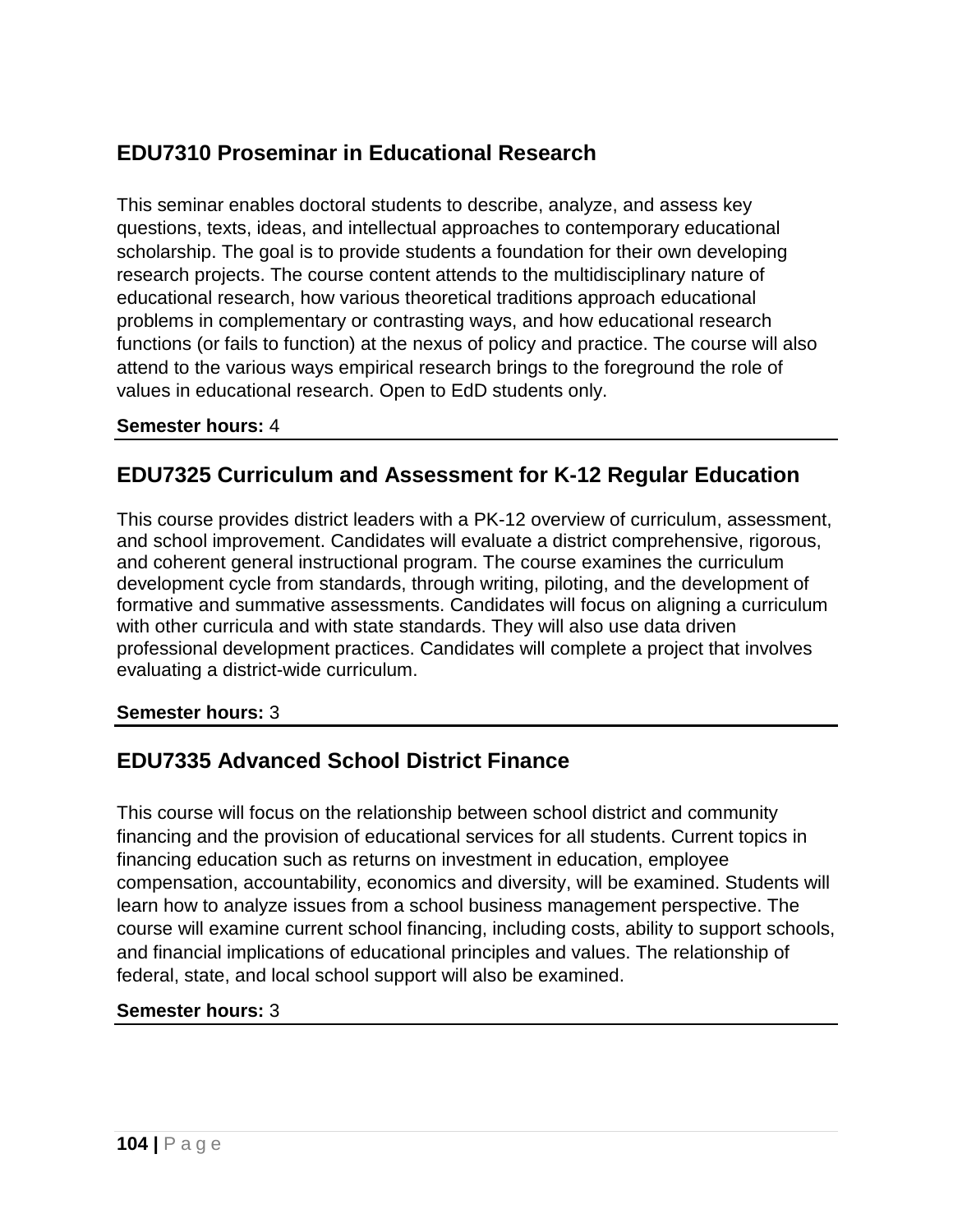## **EDU7345 Advanced Operations and System Management**

This course will focus on the knowledge and skills needed to perform the functions of the superintendent of schools in school district operations including district level auxiliary services such as management of district facilities, transportation, food service, maintenance, custodial, grounds, health services, budgeting, accounting, safety, security, and all resources necessary to provide good planning and management of the educational system.

#### **Semester hours:** 3

#### **Prerequisite(s):**

### **EDU7355 Curriculum and Assessment for Special Populations**

This course provides district leaders with a PK-12 overview of curriculum, assessment, and school improvement for Special Education, ELL, and gifted education. The course examines curriculum and assessment for special populations. Students will focus on aligning curriculum across all programs. Students will also learn data driven professional development standards and apply them to program delivery. Students complete a program level improvement plan that involves evaluating a district-wide program.

#### **Semester hours:** 3

### **EDU7365 Advanced School Law and Human Resources PK-12**

In this course students will analyze the impact of state and federal laws on PK-12 educational practice for general education, special education, special populations, and district personnel. The course explores theories, practices, and research in humans resources/talent administration. Through case studies and relevant literature, students learn current practices and trends in educational personnel management and the state and federal laws, regulations, and policies that govern educational human resource. This course will also provide superintendent candidates with the conceptual and practical skills to handle the legal function of educational administration and to become proactive advocates regarding educational policy and law for all student populations.

#### **Semester hours:** 4

### **EDU7410 Instructional Coaching and Adult Learning in Professions**

This course focuses on the function of instructional coaching in P-12 settings, and provides an overview of a variety of contemporary instructional coaching models.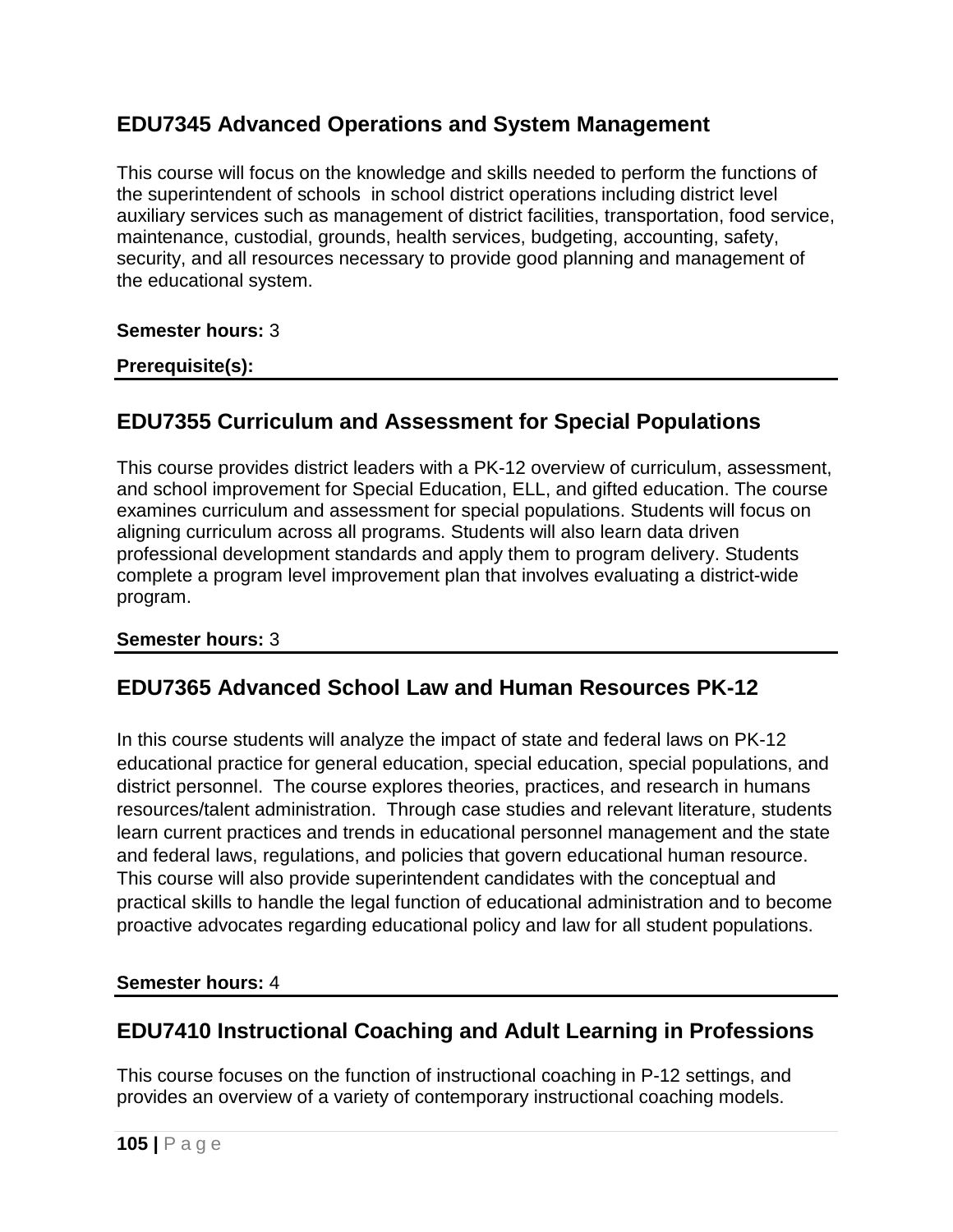Students will explore the fundamentals for building and sustaining trusting relationships with teachers and administrators, and providing confidential, non-evaluative, jobembedded professional development for classroom teachers. Students will explore how adult learning theories can assist in the development and sustainability of professional learning in workplace settings.

### **Semester hours:** 5

### **EDU7500 Effective Principles of Mentoring and Professional Conversations**

This course provides an overview of effective principles of mentoring, exams the role of the mentor and mentee, and explores how professional conversations are essential to the professional development of educators. Theoretical and empirical research regarding mentorship will be explored in relation to student learning outcomes. Through self-assessment, reflective practice, and professional conversation practices, students will learn how to analyze, critique, and strengthen the instructional practices and efficacy of classroom teachers.

### **Semester hours:** 3

# **EDU7510 School District Superintendent and Board Policy**

This course is designed for aspiring superintendents and focuses on understanding a broad range of issues that are critical to the success of a new superintendent. The course will include the elements of policy development and analysis in public school districts. It will examine the purposes, methodologies, design, and strategies that comprise policy development and analysis and particularly the relationship between policy development and decision-making in education. The major purpose of this course is to acquaint the candidate with the human and institutional issues of managing school districts and working with a Board of Education, professional and support staff, parents, students, federal and state regulatory policy, and the greater educational community. The role of the school district superintendent is analyzed with reference to the job responsibilities, knowledge, skills, and dispositions necessary to serve successfully in the position.

### **Semester hours:** 4

## **EDU7715 Illinois School District Superintendent Internship I**

The year-long (365 day), Illinois School District Internship, is spread across three semesters. The Internship is a cooperative venture among school districts, the Aurora University, and the intern. All three entities have responsibilities in making this experience meaningful. The syllabus is designed to align the internship learning activities with the Programs for the Preparations of Superintendents in Illinois and the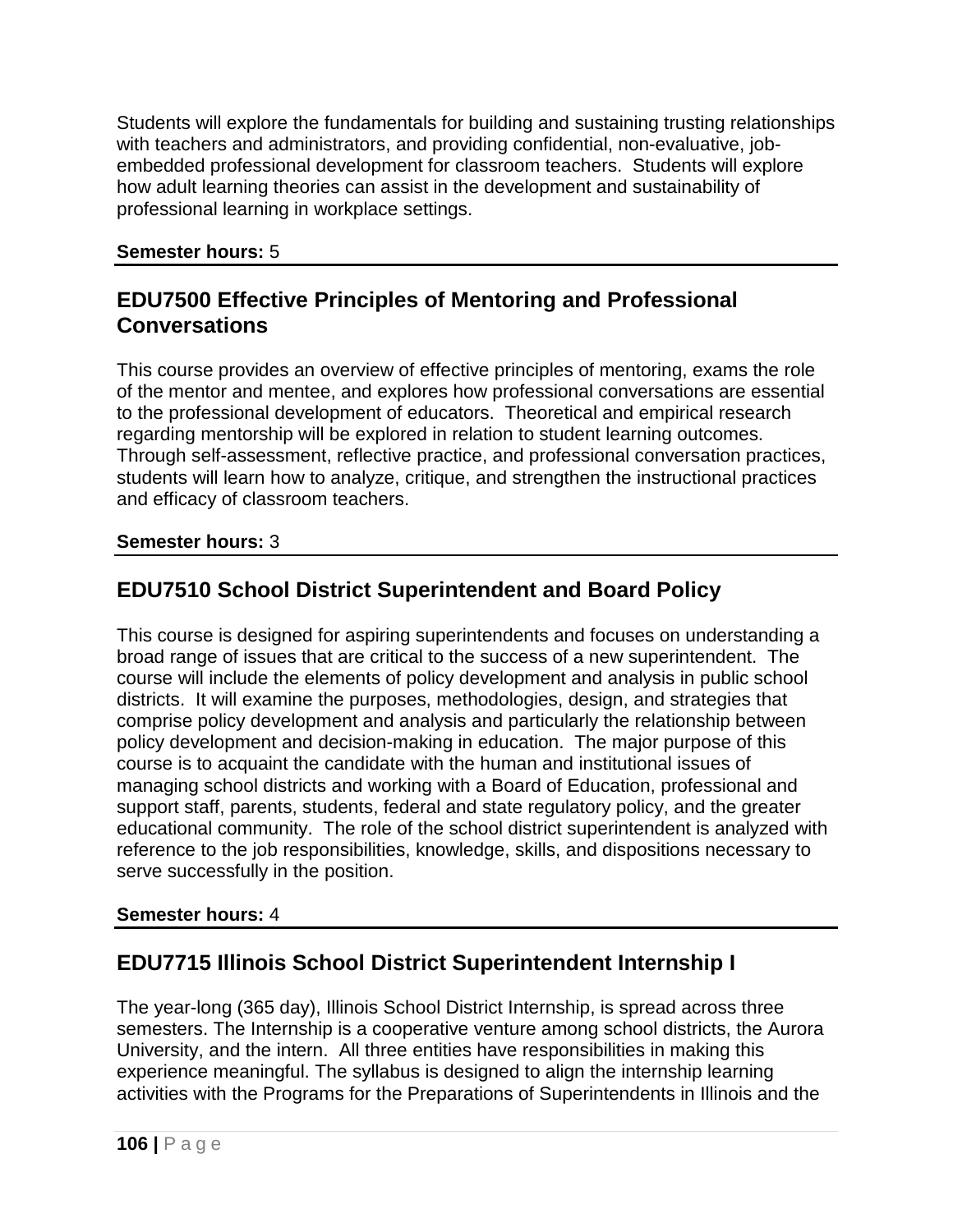Educational Leadership Constituent Council (ELCC) Standards. Each of the internship courses requires that the intern provide evidence of a minimum of 25 hours (total for all 3 internship courses is 75 hours) of approved leadership work, aligned to Illinois State Standards at the district Level.

### **Semester hours:** 2

### **EDU7725 Illinois School District Superintendent Internship II**

This is a continuation of EDU7715. Each of the internship courses requires that the intern provide evidence of a minimum of 25 hours (total for all 3 internship courses is 75 hours) of approved leadership work, aligned to Illinoi State Standards at the district level. Open to EdD students only.

### **Semester hours:** 2

## **EDU7735 Illinois School District Superintendent Internship III**

This is a continuation of EDU7725. Each of the internship courses requires that the intern provide evidence of a minimum of 25 hours (total for all 3 internship courses is 75 hours) of approved leadership work, aligned to Illinoi State Standards at the district level. Open to EdD students only.

### **Semester hours:** 2

## **EDU7750 Educational Leadership Internship**

The Internship in Educational Leadership provides continued practical experience in the student's major field, under close supervision and direction of local school district personnel and doctoral faculty members. The internship is defined as the process and product that result from the application in a workplace environment of the strategic, instructional, organizational, and contextual leadership program standards associated with the EdD program at Aurora University. The outcome should be a powerful synthesis of knowledge and skills useful to practicing school leaders. Each internship is unique to the needs of that particular doctoral candidate and comes at, or near, the end of the formal program of studies. It is understood that effort expending during the internship must be comparable to formal coursework. This effort translates into approximately 60–65 clock hours devoted to the internship for three semester hours of credit. Open to EdD students only.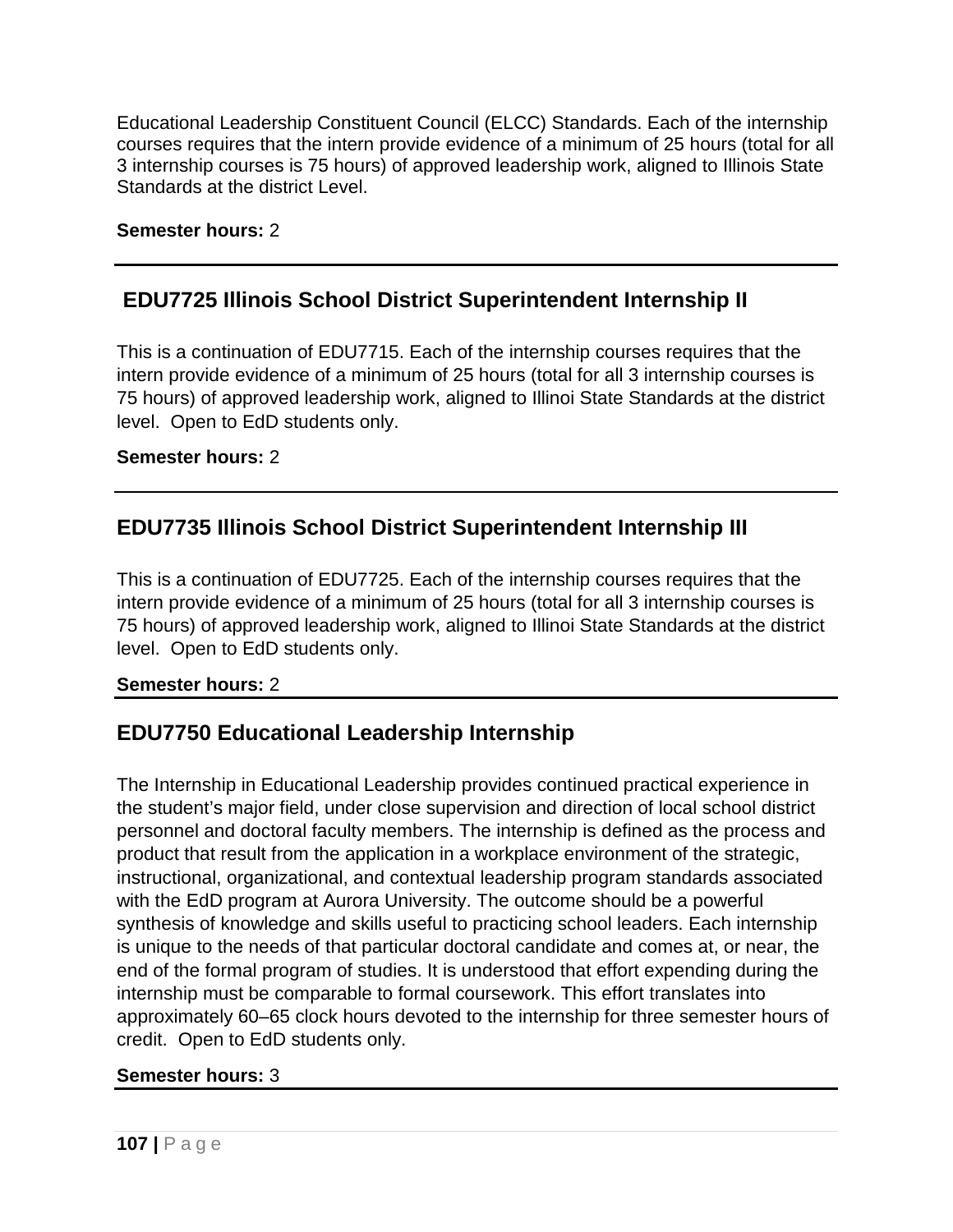### **EDU7800 Dissertation**

Dissertation credits may be taken only with the consent of the dissertation chair and only after passing Comprehensive Exams. One to eight credit hours may be taken in any semester. When working on the dissertation, all doctoral students are required to remain continuously enrolled by taking at least one credit hour of EDU 7800 or EDU 8800 each fall, spring, and summer semester.

### **Semester hours:** 8

## **EDU8010 Introduction to Educational Research Designs**

This course will provide an overview of educational research as a means of inquiry. Students will be introduced to the major research paradigms of quantitative, qualitative, and mixed methods as they apply to various social science disciplines. Through a close examination of scholarly and empirical publications students will acquire the skills and knowledge necessary to read and discuss research literature critically. This course provides an introduction to the key components of dissertation research. Open to EdD students only.

#### **Semester hours:** 4

### **EDU8080 Curriculum Design**

This course will examine principles and research in the design and development of instructional materials and curriculum. The development cycle of conceptualization, writing, formative evaluation and revision of instructional materials, including textbooks, is examined. The realities of publishing and marketing instructional materials are explored, as are procedures for evaluating and selecting instructional materials. A contemporary curriculum project and research related to that project are examined for its assumptions, development process, content and effectiveness. Candidates will design instructional materials, employing best practice in the design.

### **Semester hours:** 3

### **EDU8100 Quantitative Educational Research**

This course examines the quantitative research design and data analysis applied in education. Topics include an introduction to general linear model with emphasis on concepts and application of linear regression, multiple linear regression, two-way and three-way factorial designs, analysis of covariance, repeated-measures, and mixedmodel analysis through the use of statistical software. The course provides the foundation to engage the various topics to problems in educational research.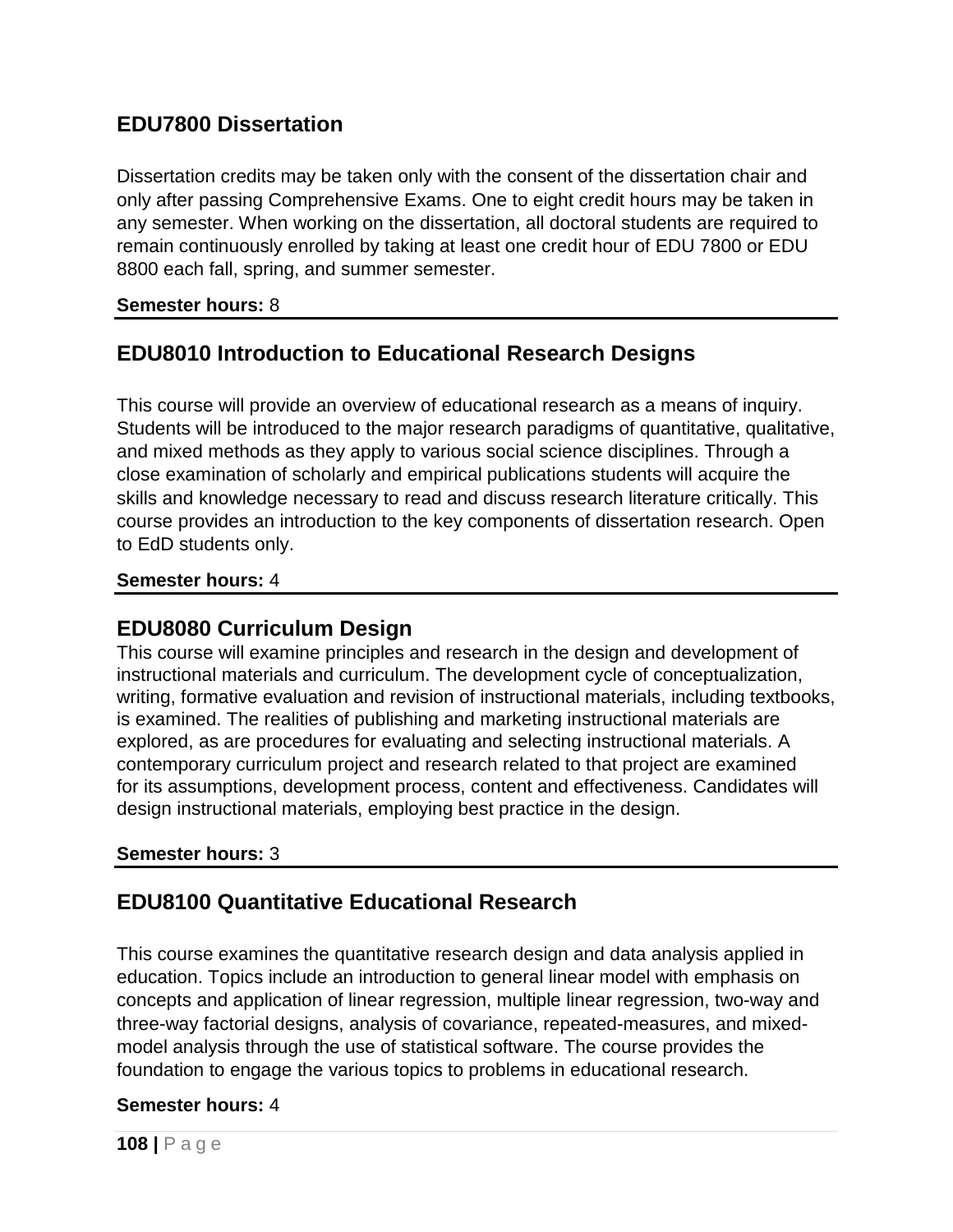# **EDU8130 Social Foundations of Curriculum Instruction**

This course provides an analysis of how social, cultural, and institutional forces shape P-12 educational systems, the curriculum of schools, and the individuals within it. Using the lenses of history, philosophy, anthropology, and sociology, the curriculum and the institution of school will be explored as a uniquely social experience. Topics include the changing nature of the family and its effects on schooling, the effects of ever-expanding diversity on school curriculum, processes and outcomes, and public expectations for schools. Open to EdD students only.

### **Semester hours:** 4

# **EDU8160 Clinical Supervision and Teacher Development**

This course provides an opportunity to bridge the gap between theory and practice in curriculum studies through a competency-based supervised school district site experience. The focus of the site experience includes topics related to clinical supervision of curriculum, leadership of curriculum, implementation of curriculum, and teacher development. Enrollment must be preceded by discussion with the candidate's advisor and site supervisor regarding the curriculum related project that will be completed during the site experience. This one semester course earns three semester credit hours and is required for all doctoral students in the Leadership in Curriculum and Instruction degree program.

### **Semester hours:** 3

## **EDU8163 Curriculum Internship: Clinical Supervision and Teacher Development**

This course provides an opportunity to bridge the gap between theory and practice in curriculum studies through a competency-based supervised school district site experience. The focus of the site experience includes topics related to clinical supervision of curriculum, leadership of curriculum, implementation of curriculum, and teacher development. Enrollment must be preceded by discussion with the candidate's advisor and site supervisor regarding the curriculum related project that will be completed during the site experience. This one semester course earns three semester credit hours and is required for all doctoral students in the Leadership in Curriculum and Instruction degree program.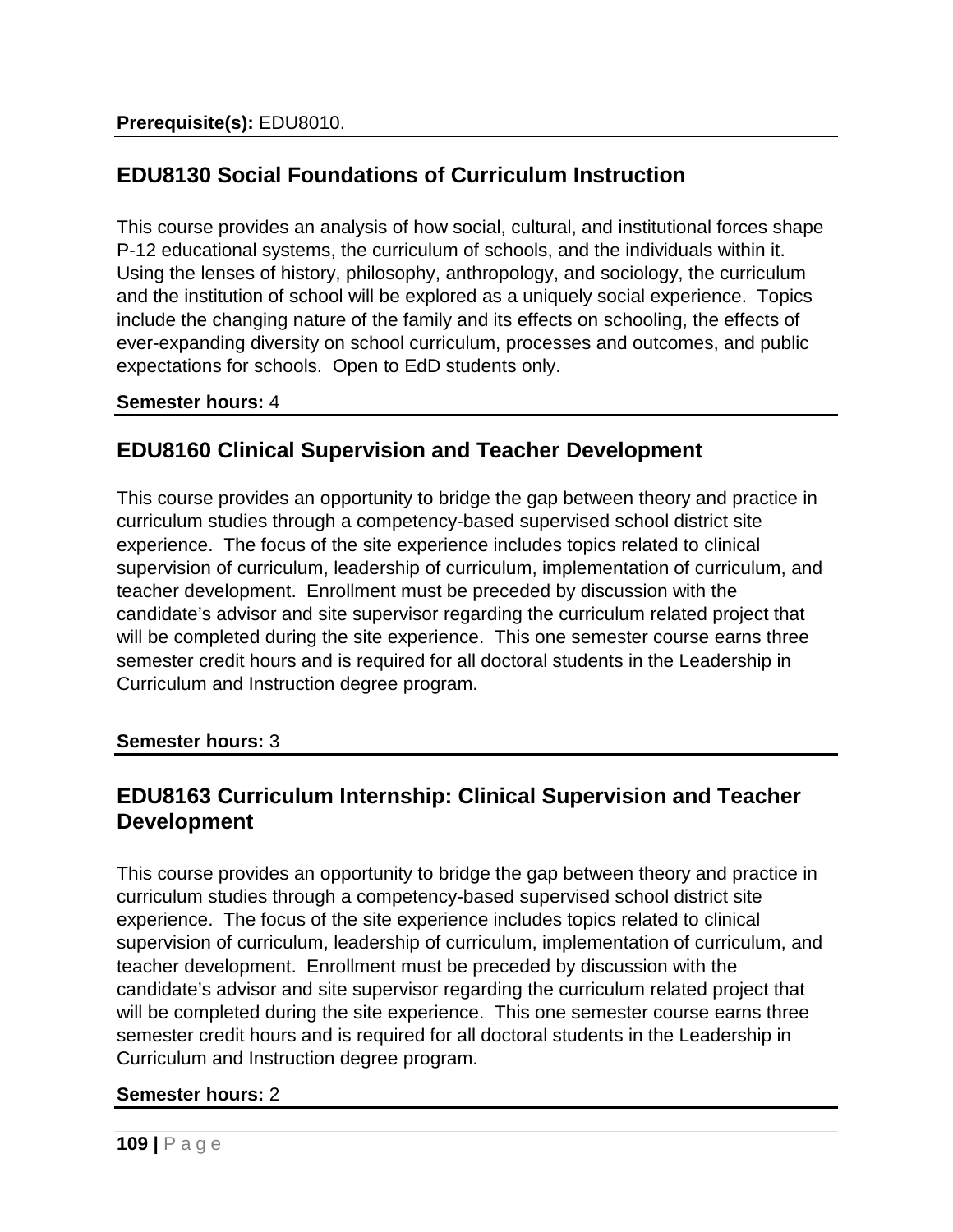# **EDU8165 International Cooperative Education**

The course examines current developments in P-20 education systems internationally and surveys a variety of global educational systems. The course provides an overview of educational reforms (in particular, neoliberal constructs) in the United States, and utilizes the U.S. system as a background for comparison. Students analyze individual national systems, regional patterns, and supranational approaches to evolving forms of schooling, as well as curricular and instructional innovations that seek to reimagine schooling in contemporary global society. Open to EdD students only.

**Semester hours:** 3

# **EDU8170 Equity, Diversity, and Justice in Education**

This course examines contemporary issues in education focusing on topics of diversity and justice. Major concepts such as justice, fairness, equity, and equality are explored through different theoretical lenses and brought to bear on myriad issues within the context of diverse population. In particular, Students examine these concepts and issues in relation to race/ethnicity, gender, class, culture, sexual orientation, religion and individual/group experiences of schooling. Finally, the course exposes students to different frameworks and strategies aimed at ameliorating problems faced by disenfranchised groups, both in P-12 and adult learning environments, with an orientation toward socially just education. Open to EdD students only.

### **Semester hours:** 3

# **EDU8190 Qualitative Research in Education**

This course serves as an introduction to basic theory and history of naturalistic inquiry, including the growth of methods and frameworks for conducting research. Students will have a practical experience developing a qualitative research project. This includes skills such as development of a basic research design, research questions, interviewing, and protocols. Students also practice data analysis skills including coding, memo writing, and analysis. Throughout the semester, students learn to critically read and write about qualitative research while gaining understandings of this field of inquiry.

#### **Semester hours:** 4

#### **Prerequisite(s):** EDU8010.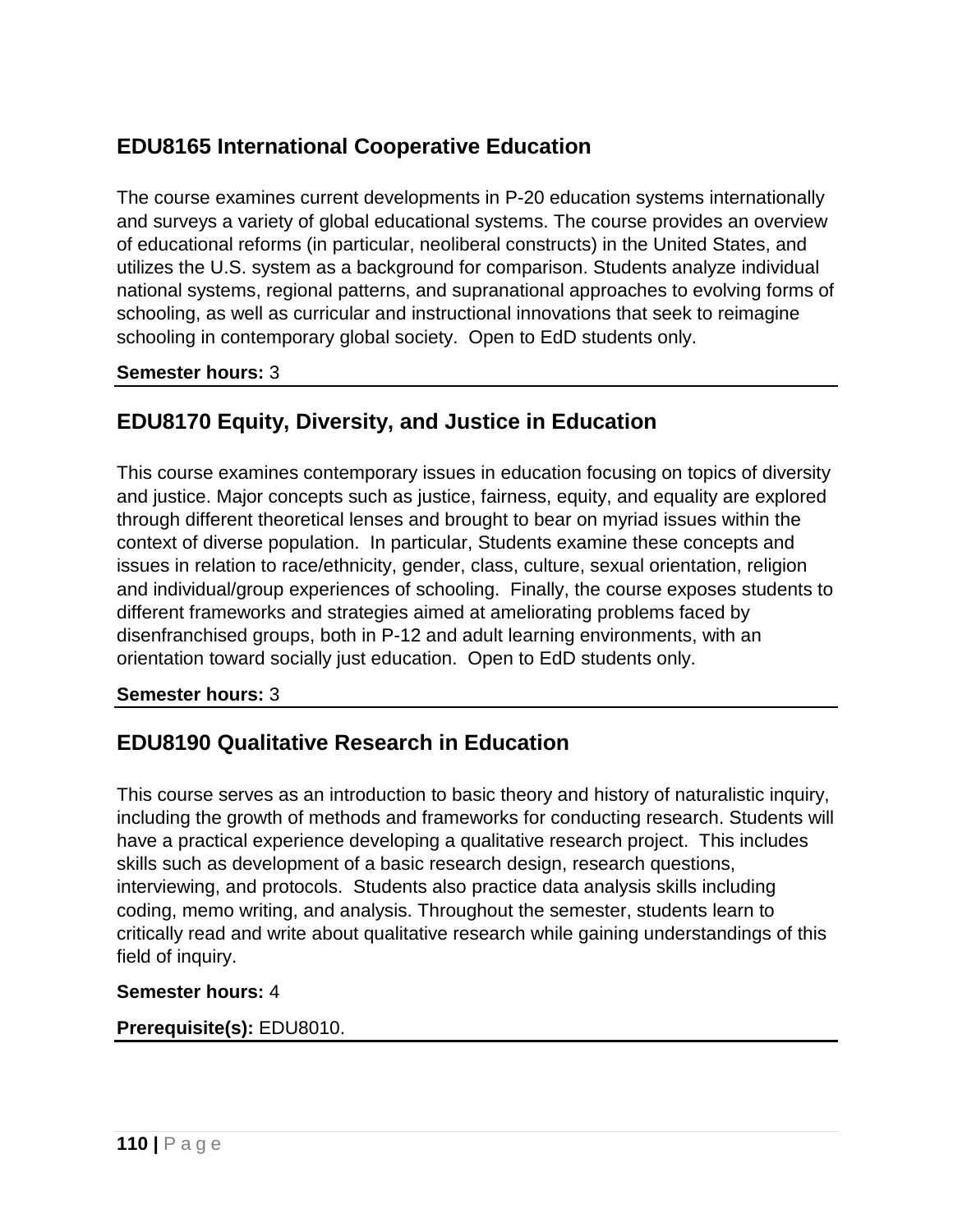# **EDU8220 Learning and Cognition: Current Research and Theory**

The course examines the major psychological factors that contribute to students' ability to learn. In particular, this course provides a survey of modern cognitive psychology theories of problem solving and reasoning, memory, language, and thought. The focus of this course is on how teachers can implement psychological knowledge to enhance students' potential for academically success across content areas. The course develops doctoral student's expertise in cognition related research, as well as an opportunity to questions the implications of this research on curriculum, instruction, evaluation, and professional development. Open to EdD students only.

### **Semester hours:** 3

# **EDU8225 Philosophies of Adult Learning**

The course begins by defining common characteristics of adult learners. Readings include the research literature on learner-centered instruction. The course emphasizes theories of self-regulated learning and motivation, focusing particularly on: constructivism, social cognition, efficacy, attribution and self-determination. The course accentuates adult-oriented constructivist methods of teaching and learning, including problem-based learning. Open to EdD students only.

### **Semester hours:** 3

## **EDU8250 Principles and Practices of Assessment and Program Evaluation**

This course examines instructional leadership as it affects curriculum development, implementation, evaluation, and assessment. Students examine leadership, assessment, and evaluation principles that are present in their own professional lives and that are debated and supported in the research literature. Students examine and analyze essential curricular concepts, testing/assessment programs, program evaluation models, and the impact of large-scale assessment programs with the intent to apply effective leadership content to the role of a Director of Curriculum, Instruction, and Assessment in an educational setting. Students critically read, analyze, and evaluate selected curricula and curricular trends (Pk-Adult) from a number of perspectives, and develop skills to write/implement/evaluate curriculum effectively. Open to EdD students only.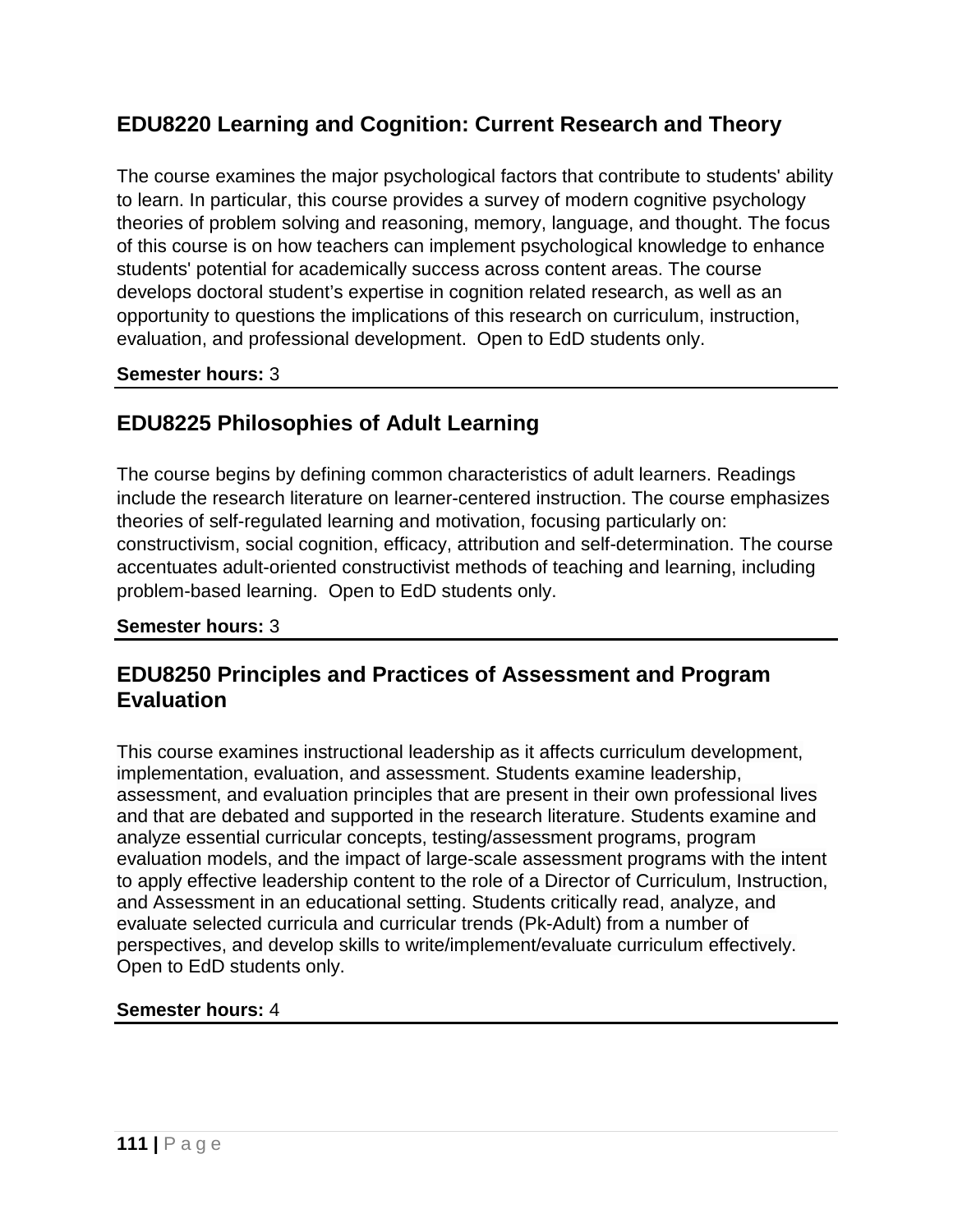# **EDU8255 Program Evaluation and Data Analysis for School Improvement**

This course will focus on theory and practice of program evaluation including research methods and design strategies to measure program outcomes and skills to evaluate curriculum and instruction. The course will include components of evaluation models and communicating evaluation findings. Students will develop general knowledge and understanding of the use of student performance outcomes and data-driven decision making in the areas of curriculum, data gathering and analysis, goal setting, conferencing, team building, and teacher coaching and mentoring.

**Semester hours:** 3

# **EDU8300 Strategic Planning: Evaluation, Assessment, Budgeting, and Reporting**

Planning within higher education is useful, necessarily, continuous, and contains many parts. This course examines the foundations of strategic planning and the challenges faced by higher education with new management style techniques. Doctoral students explore various models of strategic planning along with the purposeful processes of assessment, evaluation, and environmental scanning. Students analyze how strategic planning initiatives affects institutional culture and climate, budgeting, reporting, and accreditation. Open to EdD students only.

### **Semester hours:** 3

# **EDU 8310 Adult Learning & Higher Education Internship**

This course provides an opportunity to bridge the gap between theory and practice in adult learning and higher education thorough a competency-based supervised site experience. The focus of the site experience includes topics related to governance, program evaluation, management, curriculum, implementation, and faculty development. Enrollment must be preceded by discussion with the candidate's advisor and site supervisor regarding the related project that will be completed during the site experience. This one semester course earns three semester credit hours and is required for all doctoral students in the Leadership in Adult Learning and Higher Education degree program. Open to EdD students only.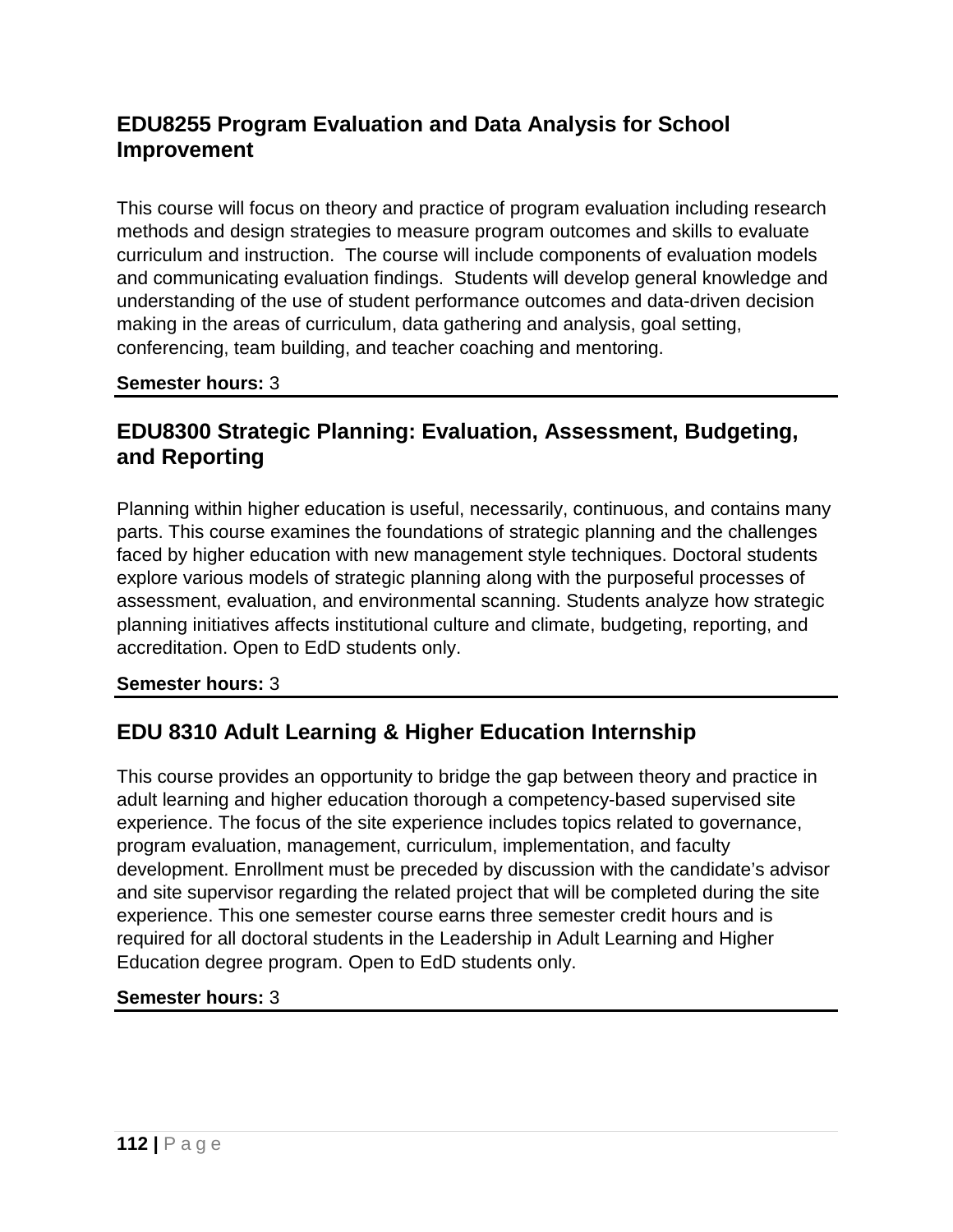# **EDU8315 Adult Learning and Higher Education Internship**

This course provides an opportunity to bridge the gap between theory and practice in adult learning and higher education thorough a competency-based supervised site experience. The focus of the site experience includes topics related to governance, program evaluation, management, curriculum, implementation, and faculty development. Enrollment must be preceded by discussion with the candidate's advisor and site supervisor regarding the related project that will be completed during the site experience. This one semester course earns three semester credit hours and is required for all doctoral students in the Leadership in Adult Learning and Higher Education degree program. Open to EdD students only.

### **Semester hours:** 2

# **EDU8400 Dissertation Seminar**

The primary goal of the course is to develop a dissertation proposal. It is intended for doctoral students who have determined their research topic. Students will cover the introduction, the literature review, their methodology, proposal writing, obtaining approval from the Internal Review Board (IRB), and proposal defense. Students will need to successfully pass this course in order to move on to independent dissertation hours.

### **Semester hours:** 3

# **EDU8420 Dissertation Seminar**

The primary goal of the course is to develop a dissertation proposal. It is intended for doctoral students who have determined their research topic. Students will cover the introduction, the literature review, their methodology, proposal writing, obtaining approval from the Internal Review Board (IRB), and proposal defense. Students will need to successfully pass this course in order to move on to independent dissertation hours.

### **Semester hours:** 4

# **EDU8450 Inquiry in the Classroom: Critical and Creative Thinking in Action**

This course will provide an in-depth exploration of both the theory and practice of critical thinking and creative thinking in a variety of educational settings. Students examine theoretical literature in the field regarding topics such as philosophical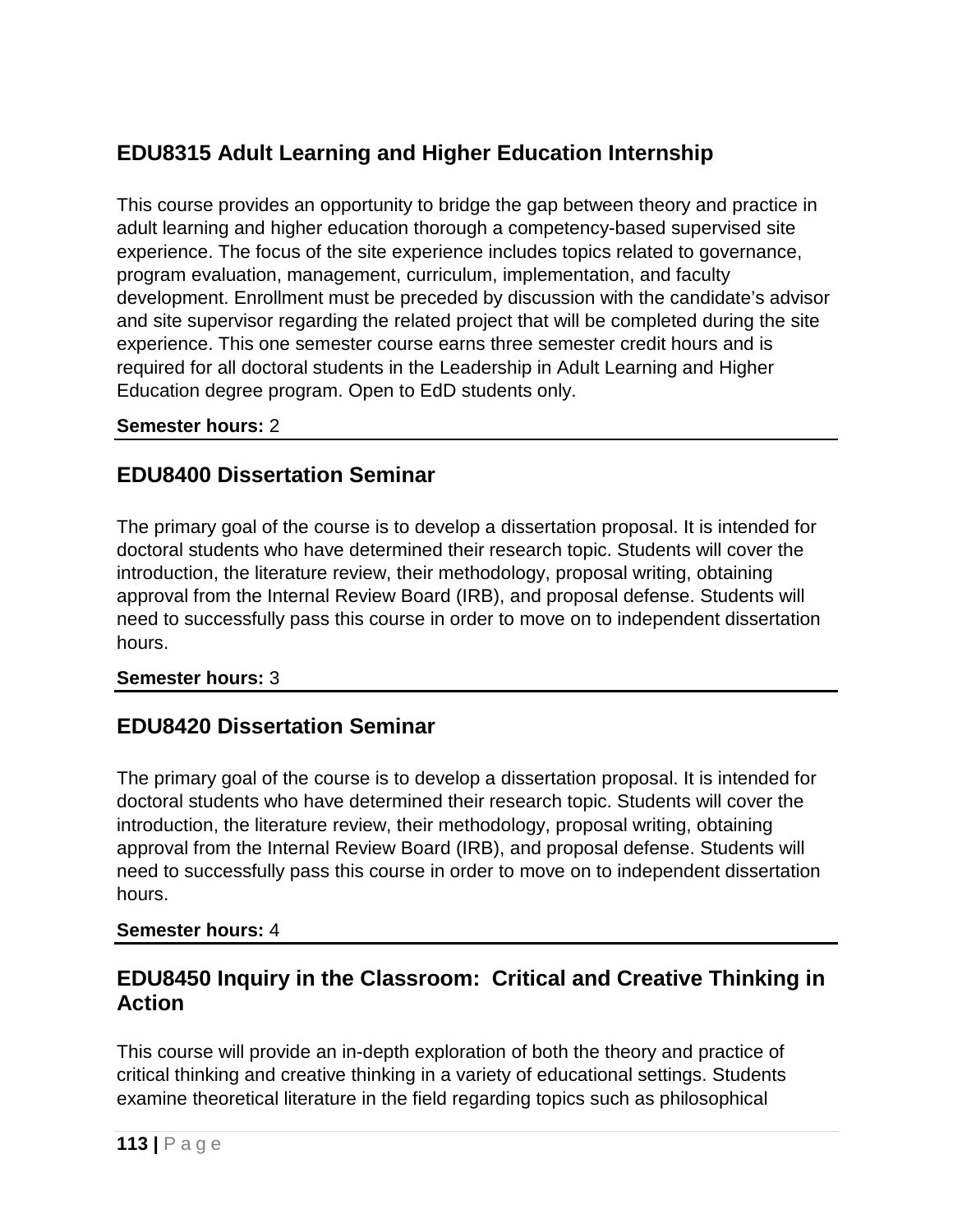sensitivity, the development of communities of inquiry, critical thinking, and creative thinking through an exploration of ethical case studies. In particular, students are acquainted with recent educational research that reveals how philosophical inquiry in the classroom can enhance academic outcomes across content areas.

#### **Semester hours:** 3

## **EDU8460 Instructional Practices and Learning Theories for School Improvement**

This course provides an in-depth exploration of advanced instructional practices as they relate to contemporary learning theories, and asks students to implement learning theories to enhance students' potential for academic success across content areas. Particular attention will be given instructional practices such as learner-centered course designs, personalized learning, critical and creative thinking, philosophical inquiry, and service learning in K-12. Open to EdD students only.

#### **Semester hours:** 4

## **EDU8500 Contemporary Issues of Adult Learners**

This course examines various contemporary issues in adult education: social justice, diversity and marginalization; human resource development; lifelong learning, globalization; the role of mass media and popular culture; technology; and health, welfare and the environment. Emphasis is on the identification definition, and study of adult learning issues and how education leaders address them. Legal and ethical issues are also considered. Participants critically analyze forces shaping adult learning and higher education to create research questions. Open to EdD students only.

#### **Semester hours:** 3

## **EDU8510 Foundations in Adult Learning and Education: History, Sociology, Politics and Economics**

This survey course brings various disciplinary perspectives — such as history, philosophy, political science, and sociology — to bear on the analysis of educational theories and practices in adult learning and education. Participants analyze the contributions of major scholars and leaders in the field of adult development and learning's influence on current perspectives. Additionally, participants predict the probable impact of the various disciplines on the future of adult learning and education.

#### **Semester hours:** 4

**Prerequisite(s):** Acceptance into the EdD program.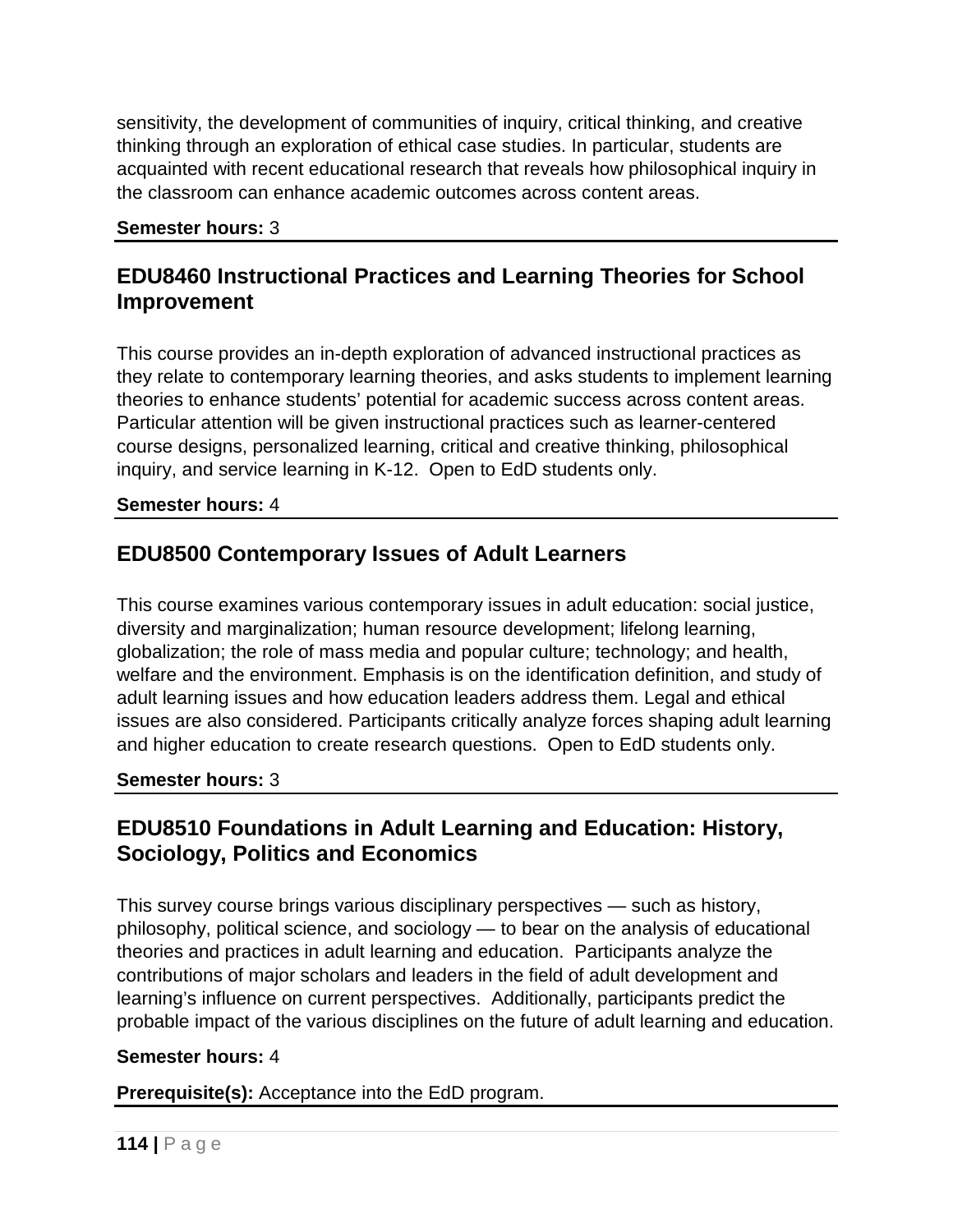# **EDU8515 Learning How to Learn: Applied Theory for Adult Learners**

This course applies the theoretical understandings of adult learning and the skills that enable adults to learn effectively in classrooms, small groups and individually. Participants analyze and apply effective policies, methods, techniques and strategies for the instruction of adults. Open to EdD students only.

### **Semester hours:** 3

# **EDU8520 Seminar in Higher Education Administration**

This course examines administrative strategies and characteristics of adaptive and sustainable higher education organizations. Participants consider higher education administrators response to external forces (governmental agents, the public, the global community) and internal (faculty, staff, students and administrator) issues. Participants investigate shared governance, autonomy and accountability, economics, policy and politics, ethical and sociological issues, management, personnel development, program planning, and evaluation. Open to EdD students only.

### **Semester hours:** 3

# **EDU8530 Historical Foundations of Higher Education**

This course examines the historical development of American higher education from the colonial period to the present. Students will understand broadly how historic trends influence contemporary realities of higher education, the various organizational structures that exist (e.g. public, private, religious, for-profit, not-profit, and community college institutions), the various goals of higher education (e.g. training for jobs vs. education citizens for the common good), and higher education's role within our society. This course provides a critical historical analysis of institutions of higher education in relation to issues of access, retention, and student success. Open to EdD students only.

### **Semester hours:** 3

## **EDU8800 Dissertation**

Dissertation credits may be taken only with the consent of the dissertation chair and only after passing Comprehensive Exams. One to eight credit hours may be taken in any semester. When working on the dissertation, all doctoral students are required to remain continuously enrolled by taking at least one credit hour of EDU7800 or EDU8800 each fall, spring, and summer semester.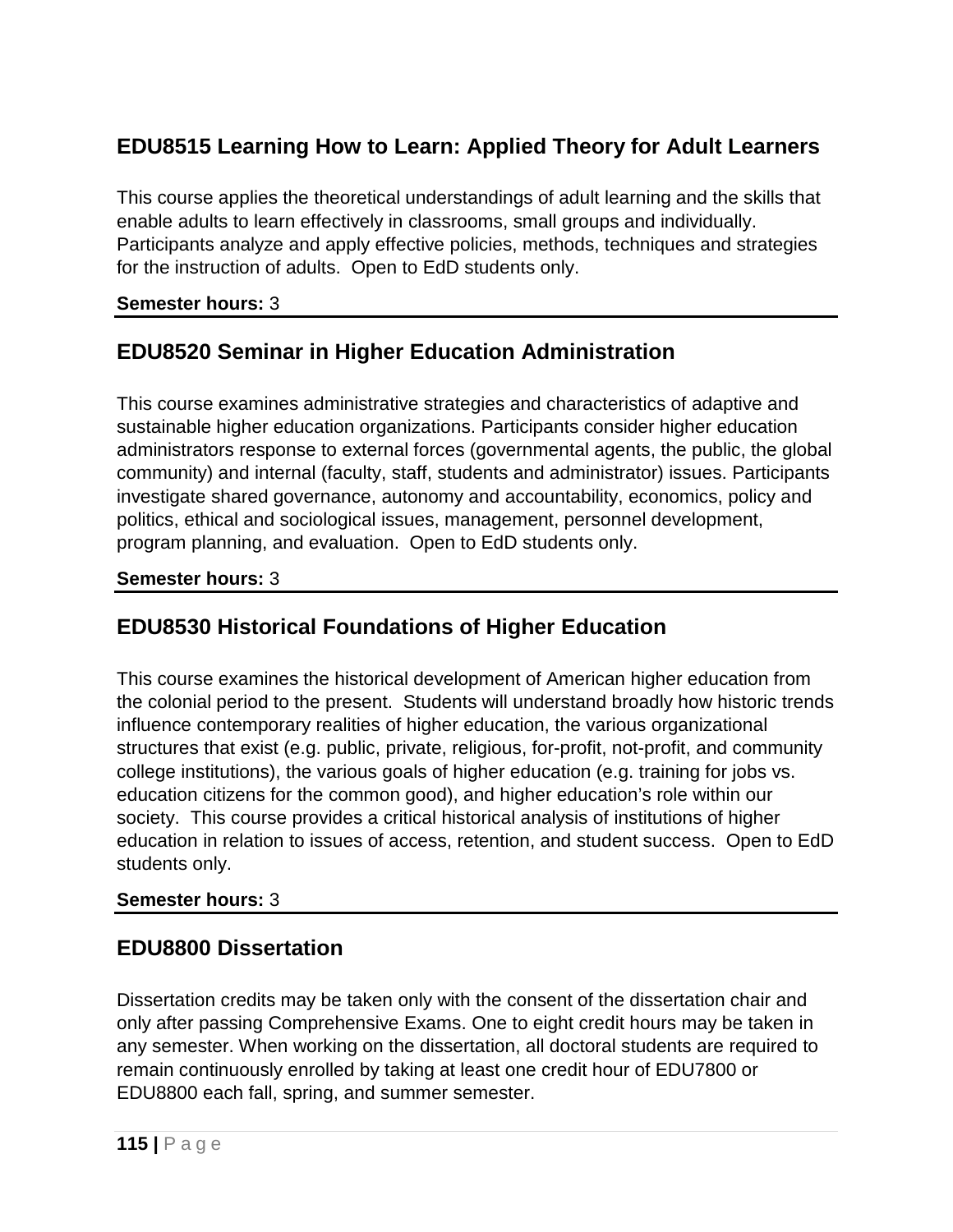## **MBA6020 Marketing Management**

The primary purpose of this course is to determine how to develop marketing strategy. Students will develop a client focus and learn how to target market. They will also study product, distribution, promotion, and pricing strategies. Upon completion of this course, the student will be able to conduct market-planning analysis, solve common marketing problems, develop marketing strategies, and implement introductory marketing campaigns.

**Semester hours:** 3

## **MBA6030 Leadership and Organizational Behavior**

This course introduces students to an advanced treatment of the behavioral role of the leader interacting with others within the organization. It offers a critical review of leadership and human behavior, and addresses those behavioral concepts that influence such factors as group dynamics, interpersonal relations, and ultimately, organizational effectiveness.

#### **Semester hours:** 3

## **MBA6045 Managerial Accounting**

This course will explore and have students utilize the various accounting tools, techniques, and knowledge base used by managers to make more effective decisions. This course will look at a number of aspects within the accounting decision-making framework. These aspects will include: overview of accounting and financial reporting, how accountants measure and report, managing financial reporting, cost concepts and analysis, product costing and an introduction to cost management, analysis for capital investment decisions, and measurements for management. Business decision- making will be the focus of this course and the business cases approach will be used extensively.

### **Semester hours:** 3

## **MBA6050 Corporate Finance**

This course examines financial theory and activities connected with the organization and operations of a business. It explores the relationship between management decisions and financial results, interpretation of financial reports, the development of financial projections, the evaluation of investment decisions, the relationship between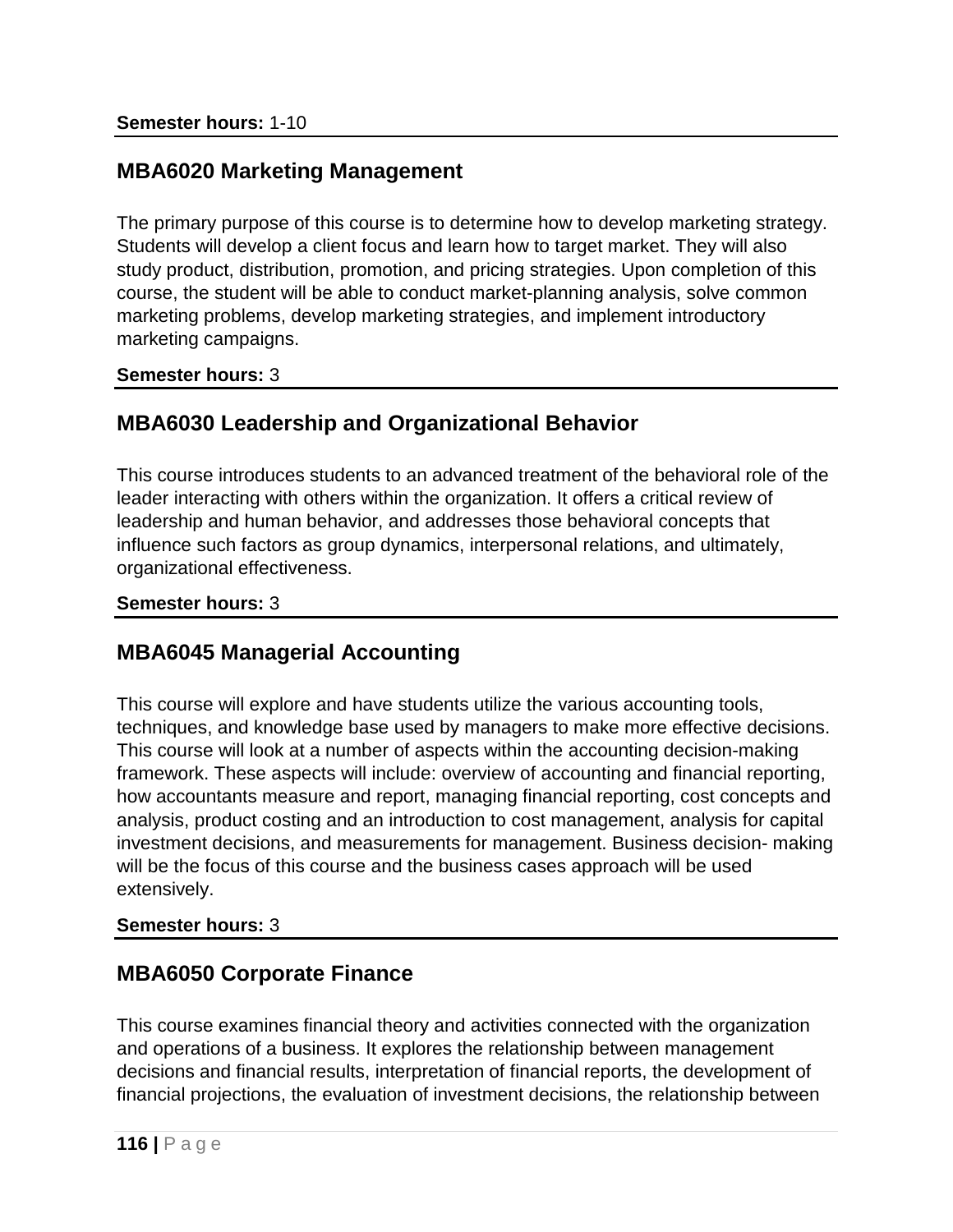risk and return, capital budgeting under risk and uncertainty, the cost of capital, and estimation of the value of a business or a security.

### **Semester hours:** 3

## **MBA6075 Operations Management**

Operations Management analyzes the role of evidence-based decision-making in manufacturing and service organizations. Topics include production planning, master scheduling, inventory control, material requirements planning, personnel planning, quality control and just-in-time systems. The course will focus on the concepts and methods necessary to direct and control the "transformation process" of resources into goods and services—within an integrated framework/model of the firm.

### **Semester hours:** 3

## **MBA6090 Applied Business Research**

Designed to understand the process by which business leaders respond to business problems. Integrates action research skills and professional business practices and provides an opportunity to apply current research to a business problem.

### **Semester hours:** 3

## **MBA6100 Strategic Management**

In this course, all functional disciplines are integrated together in an attempt to look at and comprehend some of the important issues in strategic management. It concentrates on modern analytical approaches and on enduring successful strategic practices. It is consciously designed with a technological and global outlook since this orientation in many ways highlights the significant emerging trends in strategic management. The course is intended to provide students with a pragmatic approach that will guide the environmental analysis, formulation, implementation evaluation and control, and the feedback systems needed to have a successful strategy. This course will cover strategic and tactical planning, budgeting, analysis of decision under uncertainty and change. Issues related to making ethical judgment and leadership are also covered. Teams of students complete strategic analyses, plans and recommendations for individual companies.

### **Semester hours:** 3

**Prerequisite(s):** MBA6020; MBA6030; MBA6045; MBA6050; MBA/MPA6170 or instructor approval.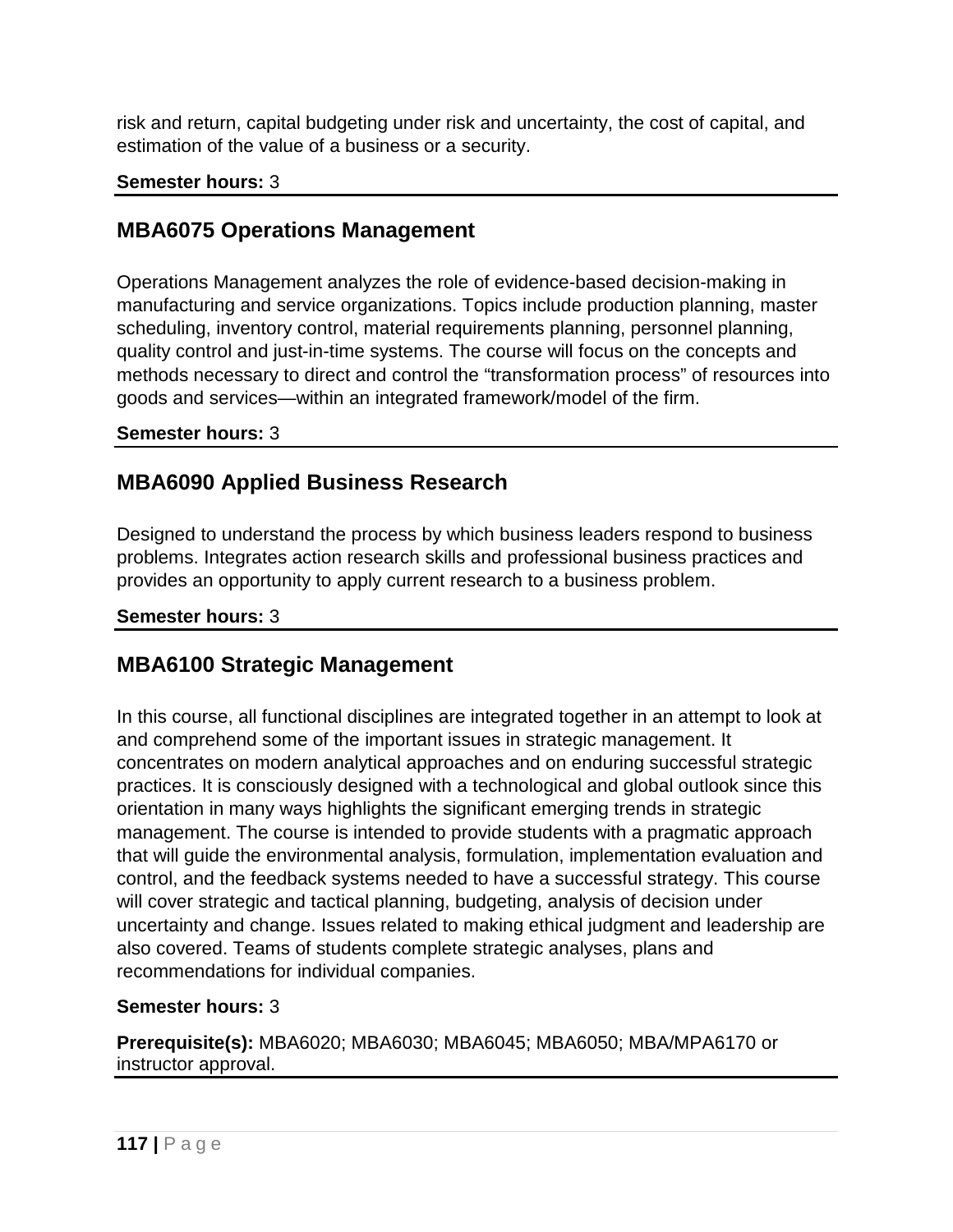## **MBA6130 Economics**

This is a graduate level introductory course in economics. This course will teach students the basic tools of economics and how to apply these tools to real-world economic policy. This course will help students understand how to evaluate macroeconomic conditions such as unemployment, inflation, and growth; how monetary and fiscal policy can be used to influence macroeconomic conditions; and how to interpret accounts of economic events.

#### **Semester hours:** 3

### **MBA/MPA6170 Applied Research, Insights, and Evaluation**

This is a graduate level course in applied research, insights, and evaluation. Students will learn research methods appropriate for developing and evaluating projects in a variety of professional settings. In doing so, they will gain insight into the research process and learn strategies for making data-driven decisions.

#### **Semester hours:** 3

### **MBA6200 Human Resource Management**

This course explores the basic concepts of individual and social behavior as they apply to the modern organizational environment and day-to-day issues of human resource management. Specific topics include: communication, motivation, training and development, compensation, and labor relations issues. Labor relation issues include: minority rights, sexual harassment and environmental concerns. Emphasis is on organizational development and team building.

#### **Semester hours:** 3

### **MBA6250 Data Analytics**

This course examines data analysis in business settings. The course stresses the connections between research design, data analysis, and the use of computer software for statistical analysis and reporting. Topics include the use of statistical software, the relationship between quantitative research design and the appropriate selection and use of descriptive and predictive analytics.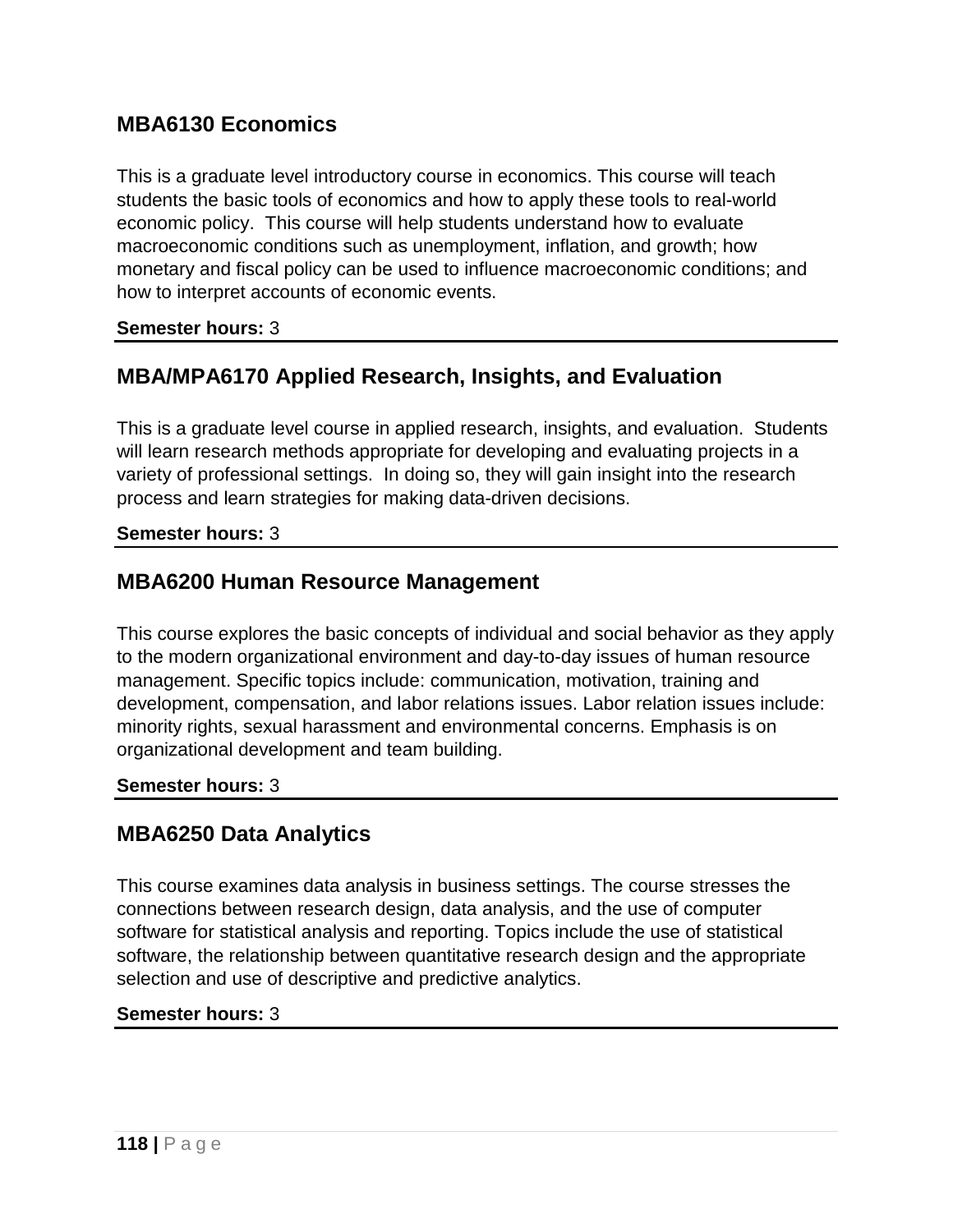# **MBA6310 Design Thinking**

An entrepreneurial creativity and innovative mindset are needed for success in the business world. This course aims at developing student understanding of design thinking as a methodology for addressing unstructured, highly complex wicked problems encountered in business, government, and the public sector. Students learn how to employ a business-design framework that includes identifying new business opportunities based on market needs, designing and testing breakthrough concepts, and developing a viable business strategy and multifunctional operating model. As such, this course enables students to work with user-centered innovation to address problems where not all knowledge is available at the outset, i.e., the problem itself is unknown.

### **Semester hours:** 3

# **MPA/MBA6350 Nonprofit Management and Leadership**

This course will cover principles of effective management in nonprofit organizations, focusing on leadership theory, governance and board relations, legal structure and standards, strategic communications, financial and resource management, personnel and volunteer management, and program development. This course will offer both an overview of historical best practices in the nonprofit industry, as well as provide some of the research and theory on issues facing current nonprofits, so that students can approach problems from a strategic perspective grounded in both theory and practice. The course will integrate real world examples and experiences to ensure that academic lessons translate to the nonprofit experience.

### **Semester hours:** 3

# **MBA6380 Communication Management**

This course addresses the production and distribution of messages both inside and outside of organizations to diverse audiences. This course surveys the theories and processes of strategic communication and its practice by business, government, politicians and nonprofits – in domestic and international arenas. It also emphasizes the application of theory to provide an in-depth understanding of planning, executing and evaluating strategic communication plans.

### **Semester hours:** 3

### **MBA6500 Global Business Immersion**

This course focuses on the differences between domestic and international businesses as well as the impact of the global economy on all functions of business.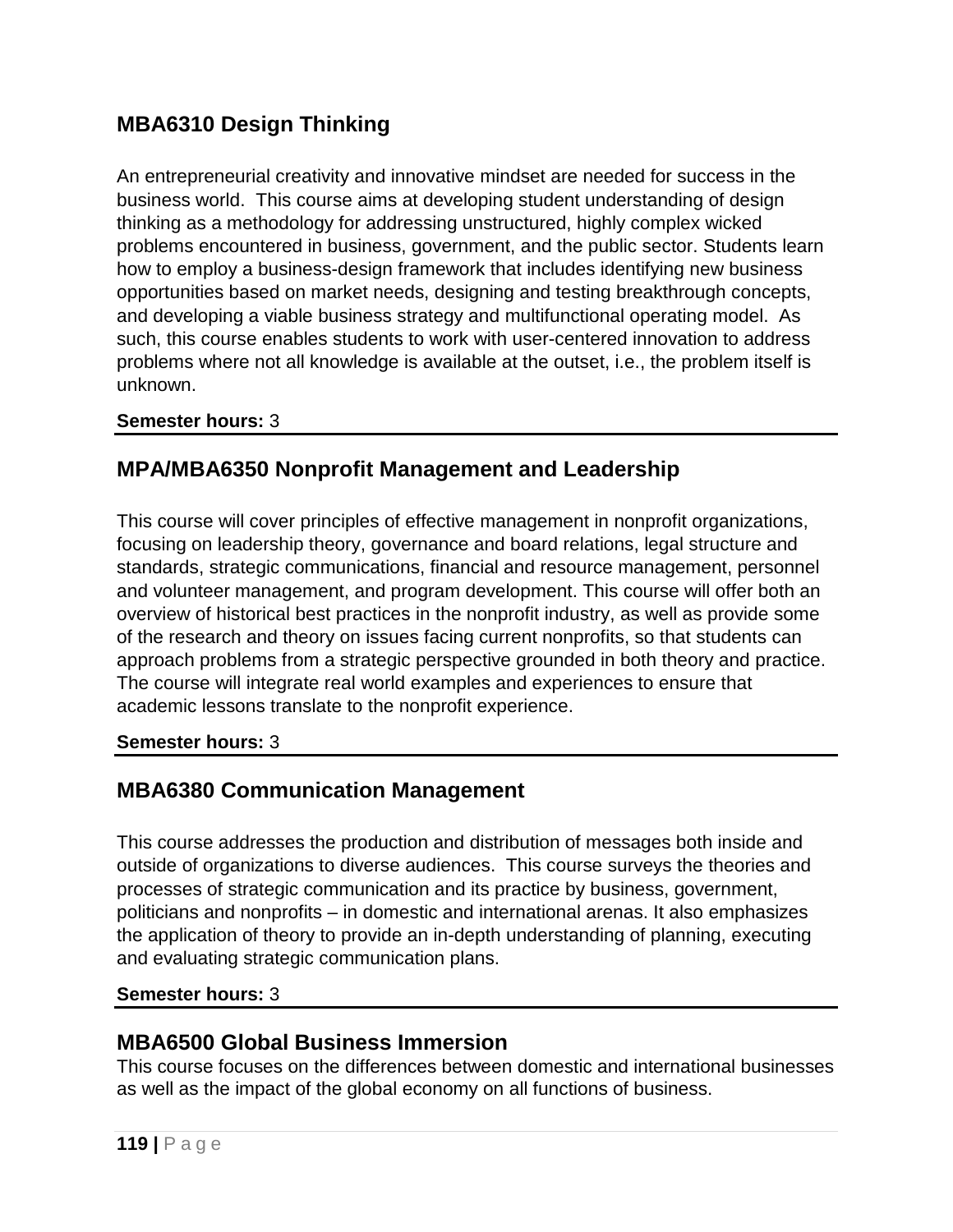### **MBA6520 Project Management Planning**

Application of Project Management Body of Knowledge (PMBOK©), Project Management Planning process group to develop scope, manage time and costs, ensure quality, and develop human resources, communication, and risk management strategies for a project.

#### **Semester hours:** 3

### **MBA6530 Project Management Execution**

Application of Project Management Body of Knowledge (PMBOK©), Project Management Executing process group to deliver the committed scope, manage time and costs, ensure quality, and recruit and employ human, communication, and risk management resources for a project. Emphasizes timely achievement of plan objectives, techniques for measuring and documenting success, and effective communication of project status. Includes orientation to change management.

#### **Semester hours:** 3

### **MBA6540 Entrepreneurial Management**

This course will explore and examine the economic and management roles of the entrepreneur. In exploring the entrepreneur, students will be exposed to the theory as well as the experiences associated with entrepreneurs, entrepreneurial acts, and entrepreneurship in all organizational settings—large, small, public and private. Emphasis will be placed on the integration of theories and concepts with personal and historical experiences.

### **Semester hours:** 3

### **MBA6550 Healthcare Management**

This course provides an introduction and overview to leadership, management, and organizational behavior in health care, reflecting the uniqueness of this sector. The course integrates theory with practice through readings, lectures, written assignments, and guest presentations from different organizational perspectives.

### **Semester hours:** 3

## **MBA6560 Leadership of Not-for-Profit Organizations**

This course is designed to apply the key aspects of leadership to leading not-forprofit organizations in both the public and private domains. In typical leadership courses, students study leadership skills, variables, team-building, negotiation and crisis management. In this course students will learn how to apply those skills in notfor- profit organizations. Emphasis will be in the context of leading in an environment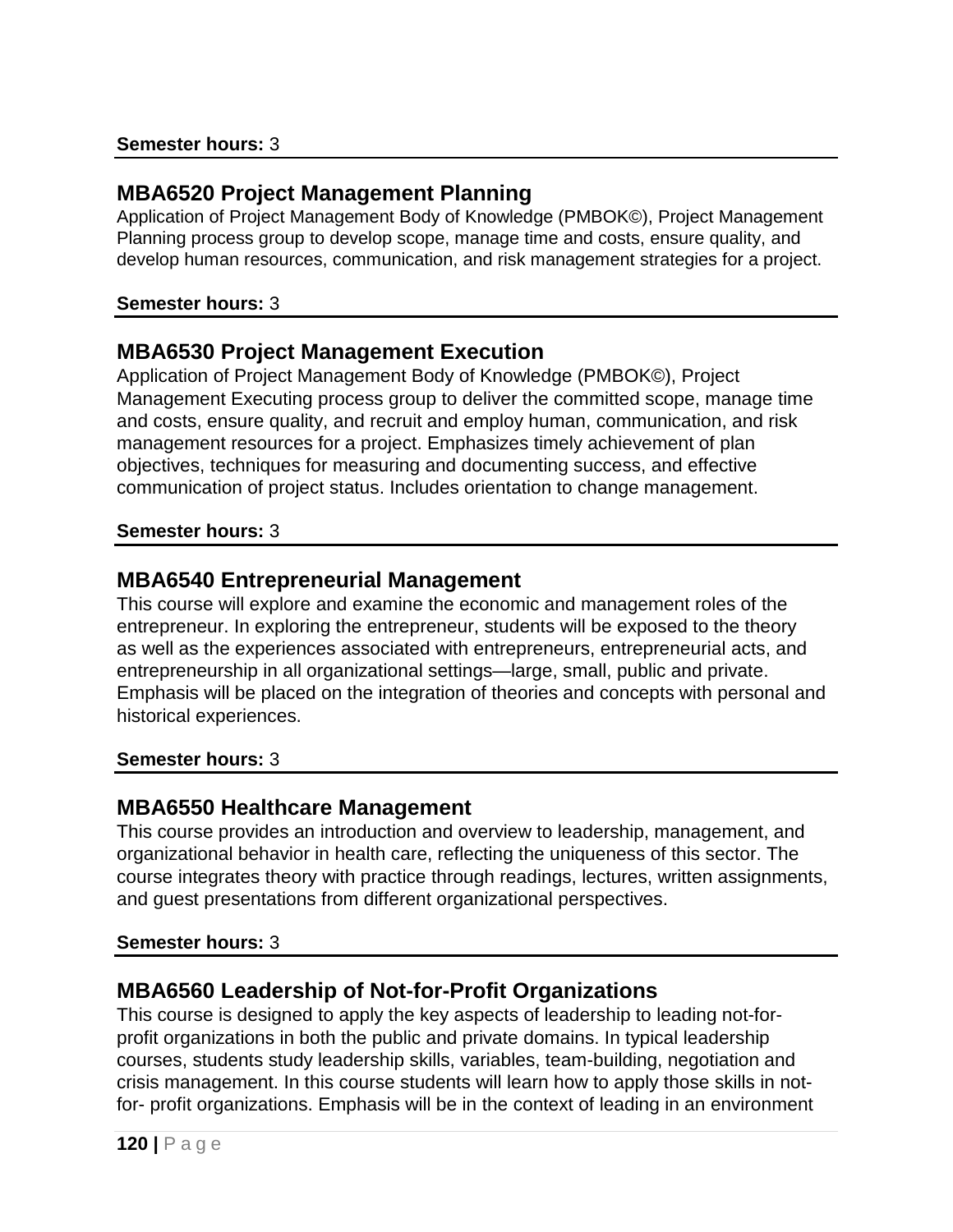of typical not-for-profit problems such as a lack of direct reporting relationships, fundraising and funding challenges, and impact of external influences such as political priorities. Management outcomes will include developing relationships, building coalitions, developing more effective systems, forming more productive management teams, and incenting and measuring performance.

### **Semester hours:** 3

# **MBA6610 Leading Organizational Development**

In today's global marketplace the organizations that thrive are the ones that anticipate change and create new adaptations to their business model. Creativity is the key to finding new opportunities and establishing a competitive advantage through collaborative teams and the use of organizational alliances and strategic partnerships. The three subsections are (1) creating competitive advantage through teamwork (2) global alliances and partners and (3) emerging topics.

### **Semester hours:** 3

### **Prerequisite(s):** MBA6030.

# **MBA6620 Leading Strategically**

This leadership concentration course addresses how leaders can effectively utilize creative strategies. Students will explore innovative strategies for overcoming barriers to the ethical resolution of conflict and crisis. Students will also discus moral ethical and legal issues that affect the ability to lead an organization. The subsections are (1) creating competitive advantage through teamwork (2) global alliances and partners and (3) emerging topics.

### **Semester hours:** 3

### **Prerequisite(s):** MBA6030.

# **MBA6630 Leading Teams**

This leadership concentration course discusses this field in terms of how it has evolved during challenging times. Students will explore the literature on leadership as it applies to the complexities of the current business environment. In addition, the course will focus on what companies can do to develop tomorrow's leaders and how to overcome the inevitable conflict and resistance to change. The three subsections are (1) developing tomorrow's leaders (2) evolution of leadership and (3) leading in a complex environment.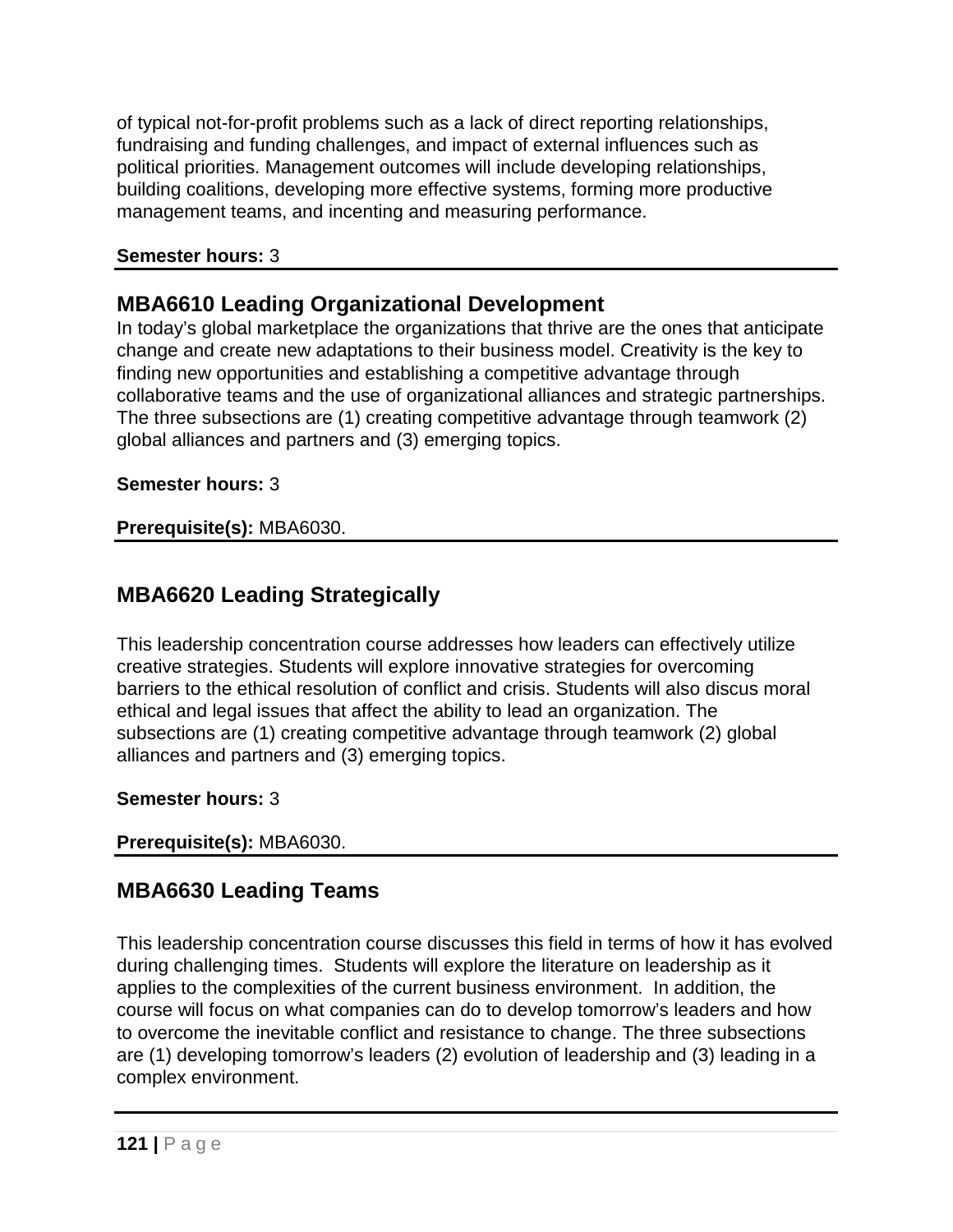#### **Semester hours:** 3

#### **Prerequisite(s):** MBA6030.

### **MBA6940 MBA Internship**

The purpose of the MBA Internship is to enable Aurora University students to apply course concepts in a real world, applied. This experience is designed to expand on the learning experience and to integrate and reinforce skills and concepts learned in the classroom. The MBA internship provides a practical experience in a structured business administration context. Permission of the instructor required.

**Semester hours:** 3-6

**Prerequisite(s):** Instructor permission.

### **MKT6119 Consumer Insight for Marketing Decisions**

This course is a foundational look at consumers and culture to analyze how purchase decisions are made. The course looks at consumer motivation toward goals through brand experiences. Students will draw from sociology, anthropology, and psychology as they examine the customer experience.

#### **Semester hours:** 3

### **MKT6200 Design for Communication**

This course focuses on bringing marketing strategies to life through design. Students will learn how color theory, typography, digital imaging, and design convergence to develop brand meaning.

#### **Semester hours:** 3

### **MKT6330 Marketing Analytics & Data Storytelling**

Data storytelling blends analysis and communication to create narratives around data to inform decisions. This course will develop students' understanding of marketing analytics from static numbers to data as a means of making meaning and adding value to an organization.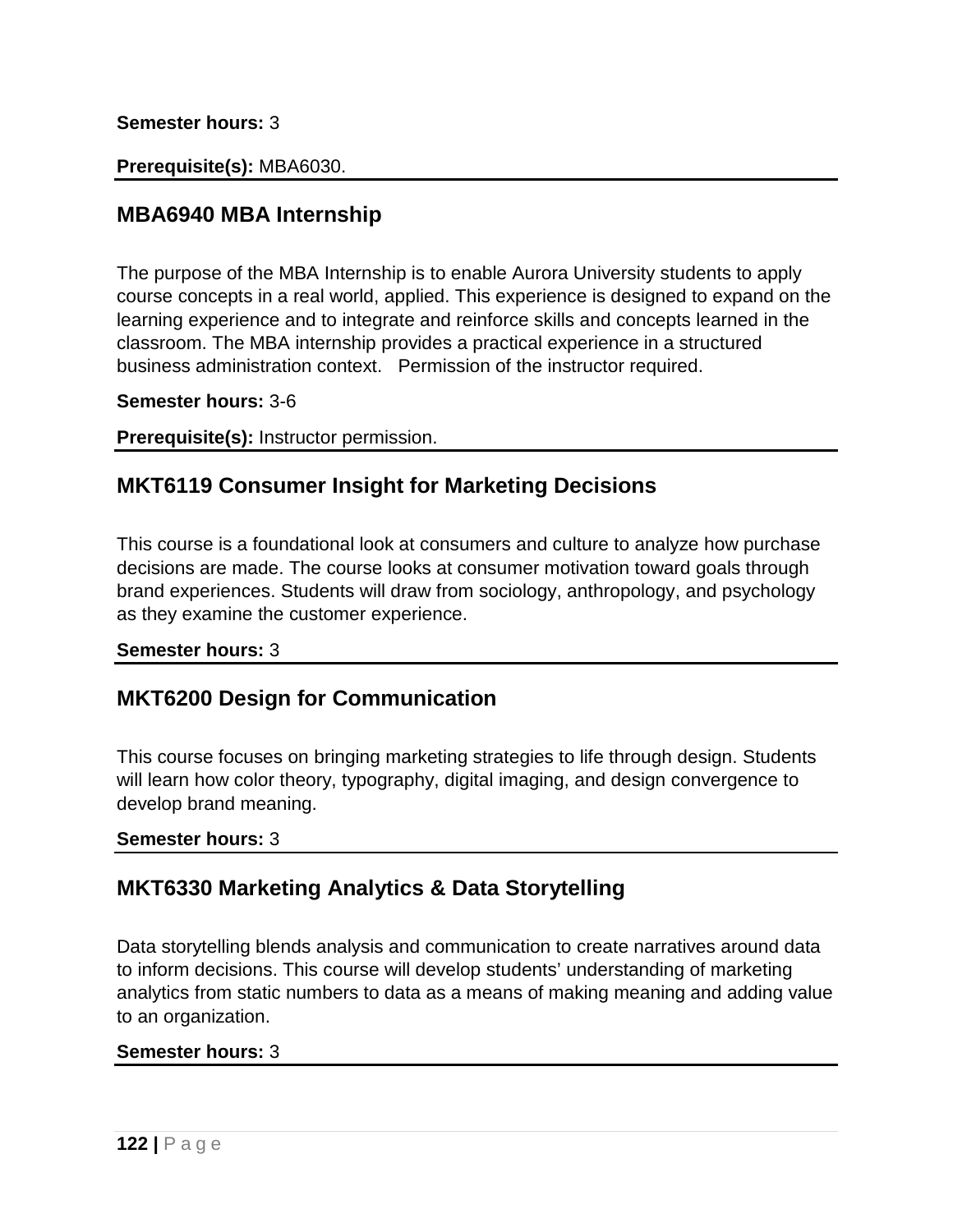## **MKT6350 Design for User Experience**

This course builds on consumer insight to design impactful user experiences. Principles of usability, accessibility, and desirability are taught through graphic design. Students will come away with design approaches for the customer journey.

#### **Semester hours:** 3

**Prerequisite(s):** MKT6200.

### **MKT6400 Converged Media Strategy**

This course will look at converged media through paid, owned, and earned media strategies. Students will examine how leveraging each element of the media gets a brand in the right place, at the right time, on the right platform.

#### **Semester hours:** 3

#### **Prerequisite(s):** MKT6119.

## **MKT6410 Content Marketing Creation and Curation**

This course explores how content is curated and created to achieve consumer engagement. Students will leverage their writing skills to draft customer-centric, brandaligned messages that can be executed using converged media.

#### **Semester hours:** 3

**Prerequisite(s):** MKT6119.

### **MKT6420 Coding Lab for Marketers**

Students will elevate their skills in basic programming concepts such as HTML and CSS to become nimble in executing campaigns. This course will be treated as part laboratory, part collaboration as students learn how to make decisions with their coding partners and increase their ability to impact SEO.

**Semester hours:** 3

**Prerequisite(s):** MKT6119.

## **MKT6530 Brand and Campaign Planning**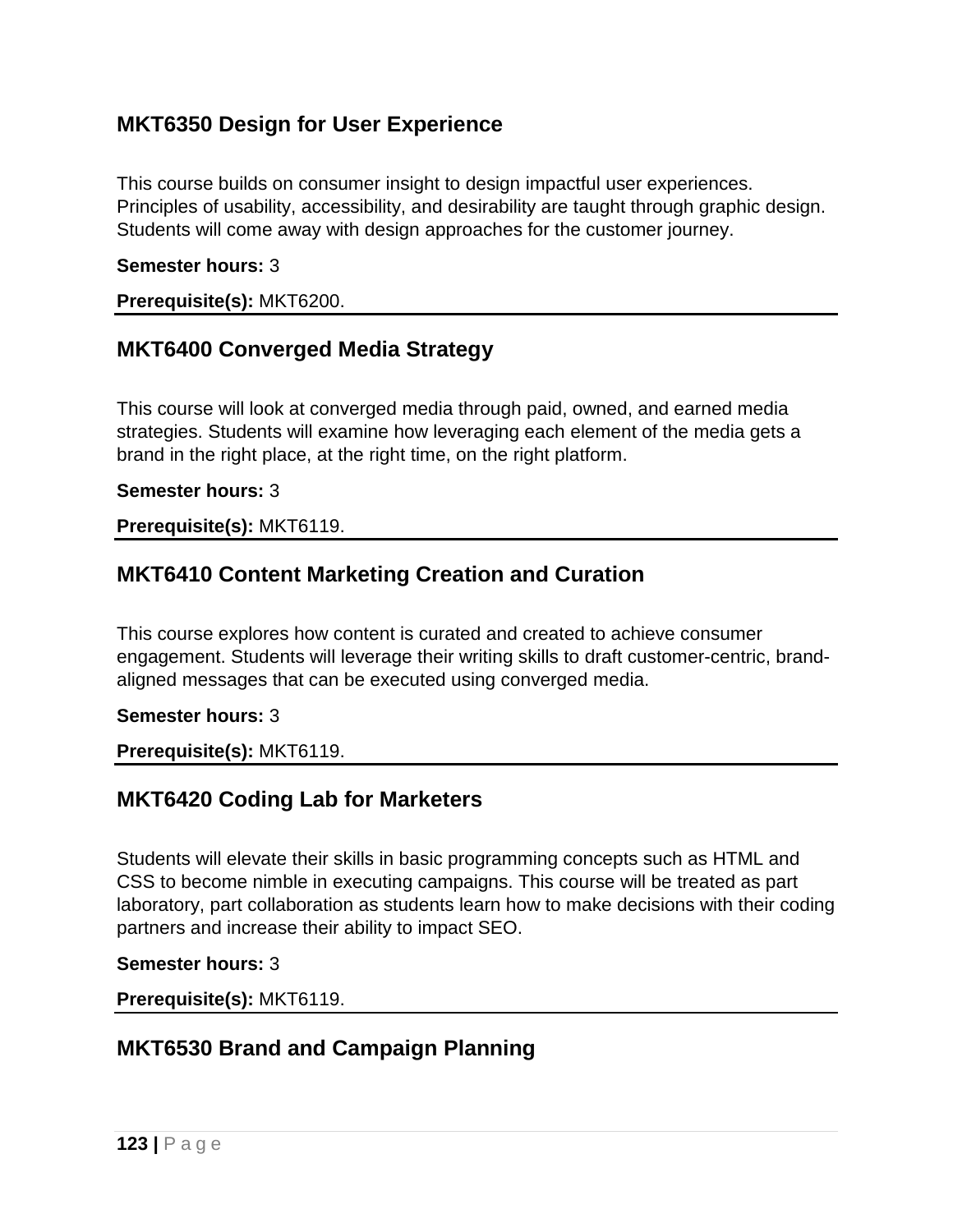This course will prepare students to solve business challenges through creative brand experiences. Students will develop an integrated marketing communication plan that aligns with a brand to achieve measurable business outcomes.

### **Semester hours:** 3

**Prerequisite(s):** MKT6400.

# **MKT6910 Marketing Innovation Capstone**

While the customer-centric approach to marketing communication is rooted, the technology that drives execution evolves. This course will focus on using technology as a driver for marketing execution while staying true to a customer-centric mindset. The class will have an experiential learning component.

### **Semester hours:** 3

**Prerequisite(s):** MKT6400.

# **MKT6940 Digital Marketing & Design Internship**

The purpose of the Digital Marketing & Design Internship is to enable Aurora University students to apply course concepts in a real world, applied. This experience is designed to expand on the learning experience and to integrate and reinforce skills and concepts learned in the classroom. The MSDMD internship provides a practical experience in a structured professional context. Permission of the instructor required.

**Semester hours:** 3-6

**Prerequisite(s):** Instructor permission.

# **MKT6950 Portfolio Project**

The portfolio project is available to students as an immersive preparation course to build a professional portfolio. Students will work independently and collaboratively to source, design, and display work that achieves their professional goals. Permission of the instructor required.

### **Semester hours:** 3

**Prerequisite(s):** Instructor permission.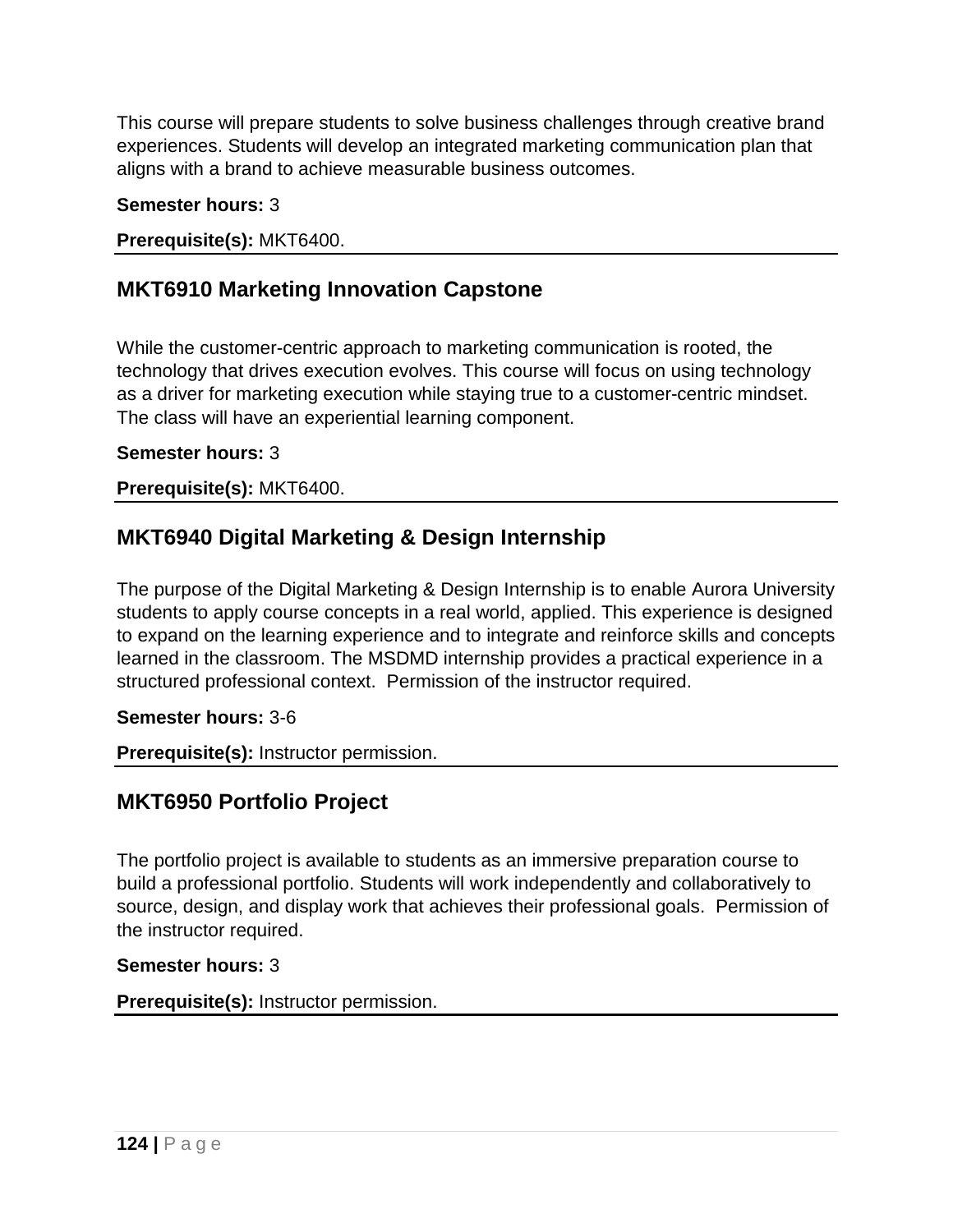# **MPA6110 Administration of Public Institutions**

This course introduces the development of public administration as a professional and scholarly area of knowledge and practice focusing on administrative reform and its intellectual roots. The course provides an overview of the field including defining and outlining public administration, political management, administrative responsibility, policy systems, personnel administration (including labor relations), financial resources management, organization theory, and challenges in public administration.

### **Semester hours:** 3

# **MPA6120 Public Policy and Analysis**

Processes of making public policy, including detection of public issues, consideration of alternatives, and adoption and implementation of solutions. Highlights major actors in policy process, and environment within which they work.

### **Semester hours:** 3

# **MPA6130 Government and Community Relations**

Examines broad trends in governmental and community relationships required in effective public administration. This course addresses theory and practice of federalism, with particular focus on intergovernmental relations and changing roles of federal, state, and local governments. The course also addresses issues relating to privatization, devolution, mandating, regulatory reform, and public-private partnerships.

### **Semester hours:** 3

# **MPA6140 Public Finance and Budgeting**

This course explores fiscal management in public agencies, including revenue administration, debt management, and public budgeting. The course includes an examination of public revenue sources and expenditure types. Analysis of public budgeting process and financial management tools are also addressed.

### **Semester hours:** 3

# **MPA6150 Program Evaluation: Data Analysis and Decision Making**

Techniques, skills for public managers to solve policy-related problems or analyze policy-related data. Focuses on problem definition, research design, and problem solving under conditions of uncertainty in public sector.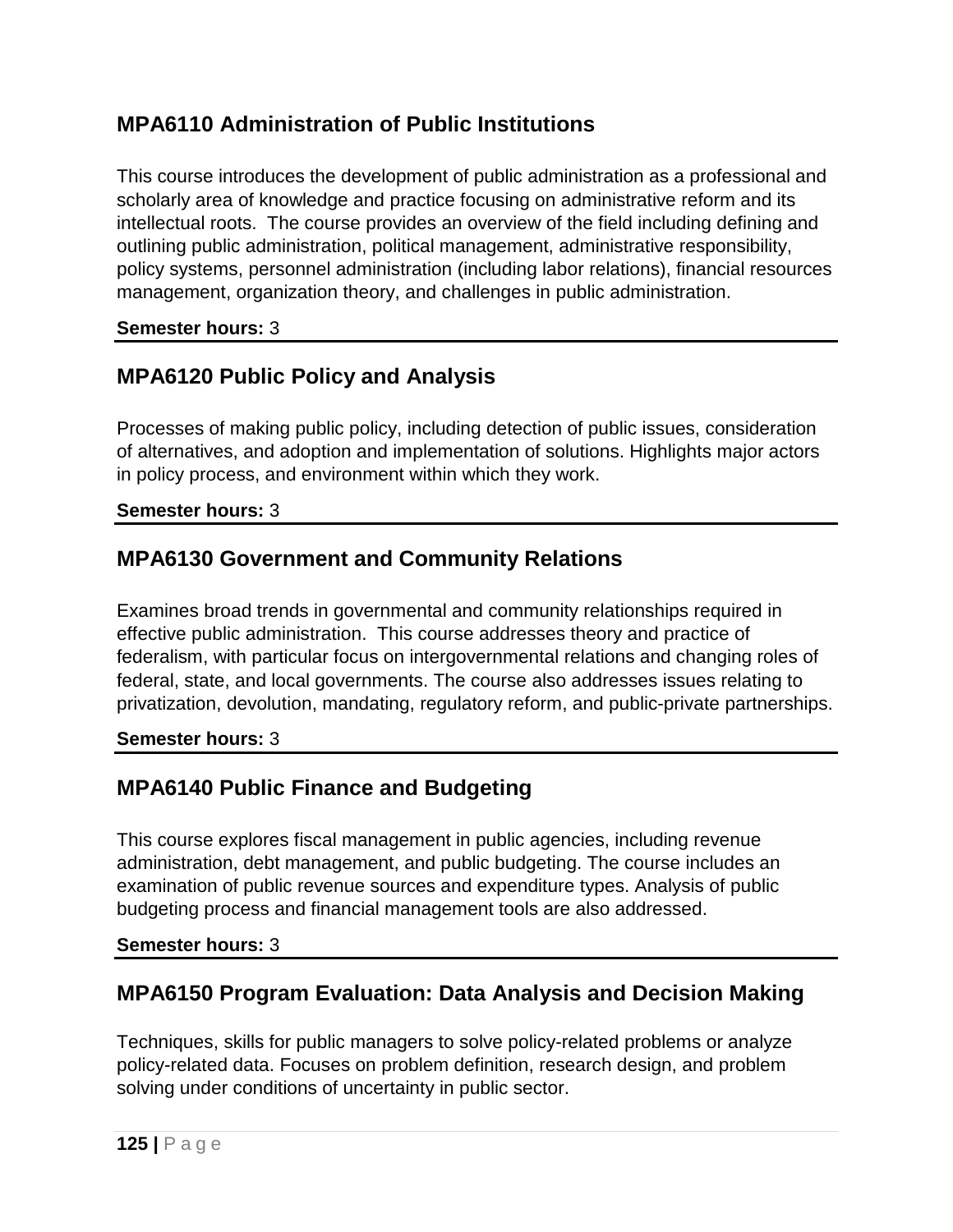# **MPA/MBA6170 Applied Research, Insights, and Evaluation**

This is a graduate level course in applied research, insights, and evaluation. Students will learn research methods appropriate for developing and evaluating projects in a variety of professional settings. In doing so, they will gain insight into the research process and learn strategies for making data-driven decisions.

### **Semester hours:** 3

# **MPA6200 Advanced Seminar in Applied Public Administration**

This course is the MPA capstone course. Students will engage in advanced study using cases to relate principles and theories of public administration to concrete, realworld problems. Students develop an evidence-based, data driven capstone project. Students are advised to not take this course until they have completed most or all of the MPA core curriculum.

#### **Semester hours:** 3

**Prerequisite(s):** MBA6130; MPA 6110; MPA 6120; MPA 6140; MPA/MBA 6170.

## **MPA/MBA6350 Nonprofit Management and Leadership**

This course will cover principles of effective management in nonprofit organizations, focusing on leadership theory, governance and board relations, legal structure and standards, strategic communications, financial and resource management, personnel and volunteer management, and program development. This course will offer both an overview of historical best practices in the nonprofit industry, as well as provide some of the research and theory on issues facing current nonprofits, so that students can approach problems from a strategic perspective grounded in both theory and practice. The course will integrate real world examples and experiences to ensure that academic lessons translate to the nonprofit experience.

### **Semester hours:** 3

# **MPA6360 Grant Writing, Philanthropy, and Advancement**

This course will introduce and cover the fundamentals of grant writing, principles of fundraising, and the role of philanthropy for nonprofit organizations. Students will learn how to strategically plan and document ideas effectively for foundation, federal, and corporate grant proposals, as well as better understand advancement resource development in relation to endowments, donations, and planned giving. Additionally,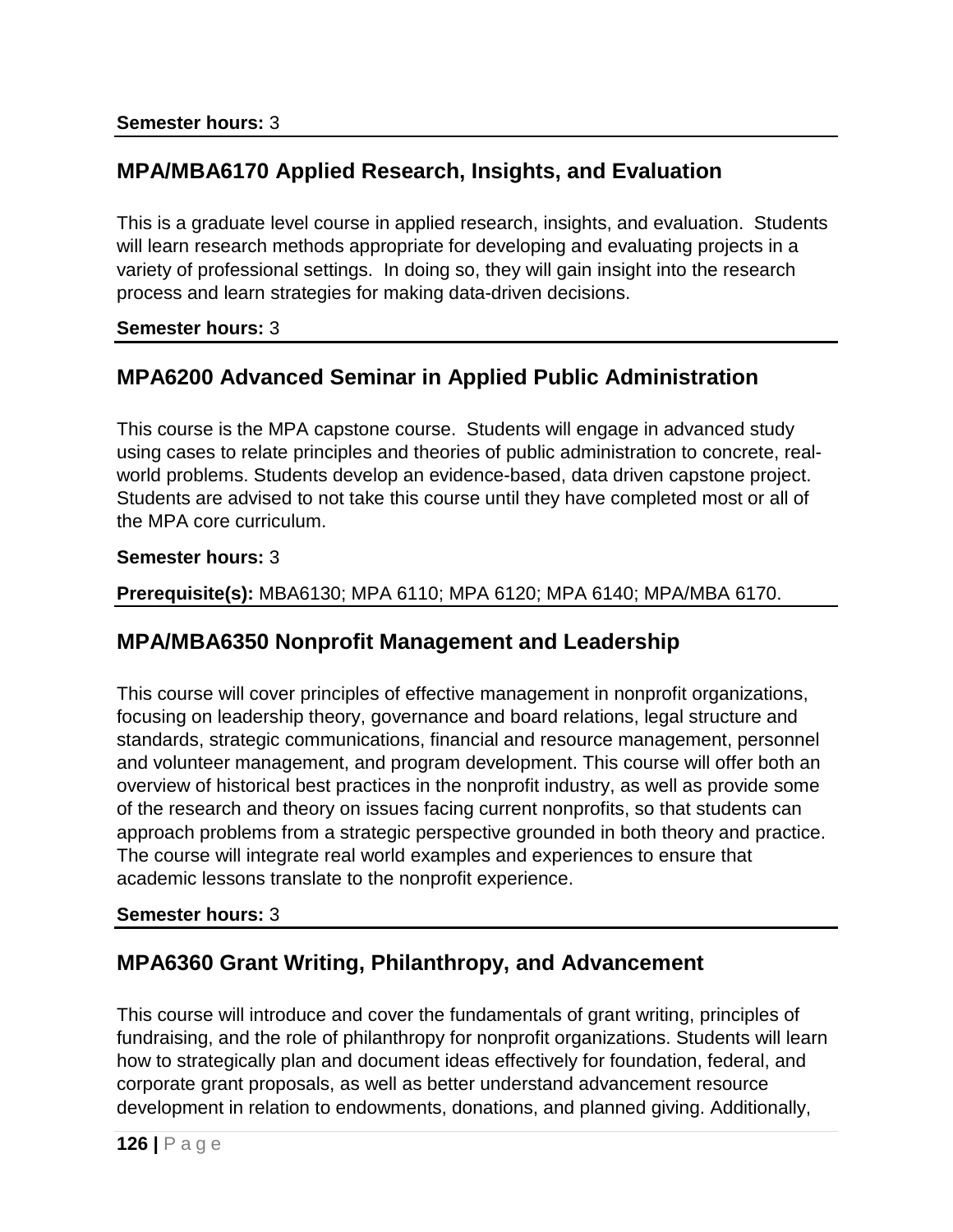the course will examine the social role of philanthropy in the United States and the nature of giving as it relates to the nonprofit industry.

### **Semester hours:** 3

## **MPA6450 Public Safety Administration**

Focuses on leadership, management, and strategic planning within public safety agencies. This course will give a comprehensive overview of the responsibilities of administration and management in the field of public safety. This course will examine organizational structure, interpersonal skills and leadership development.

**Semester hours:** 3

## **MPA6460 Public Sector Law and Civil Liability**

Provides a thorough study of contemporary legal issues faced by public safety organizations while emphasizing due process issues and judicial review of administrative decision making. Laws regarding labor unions and labor practices in the public safety field will be examined.

### **Semester hours:** 3

## **MPA6640 Principles of Community & Economic Development**

This course surveys the major theories, concepts, and practical approaches that define the field of community and economic development. Emphasis is placed on understanding the determinants of economic growth, including the role of the community in this process; the generation and evaluation of policy alternatives within the context of community and economic development; and the practice of community and economic development within rural, suburban, and urban settings.

### **Semester hours:** 3

## **MPA6940 MPA Internship**

The purpose of the MPA Internship is to enable Aurora University students to apply course concepts in a real world, applied. This experience is designed to expand on the learning experience and to integrate and reinforce skills and concepts learned in the classroom. The MPA Internship provides a practical experience in a structured public administration context. Permission of the instructor required.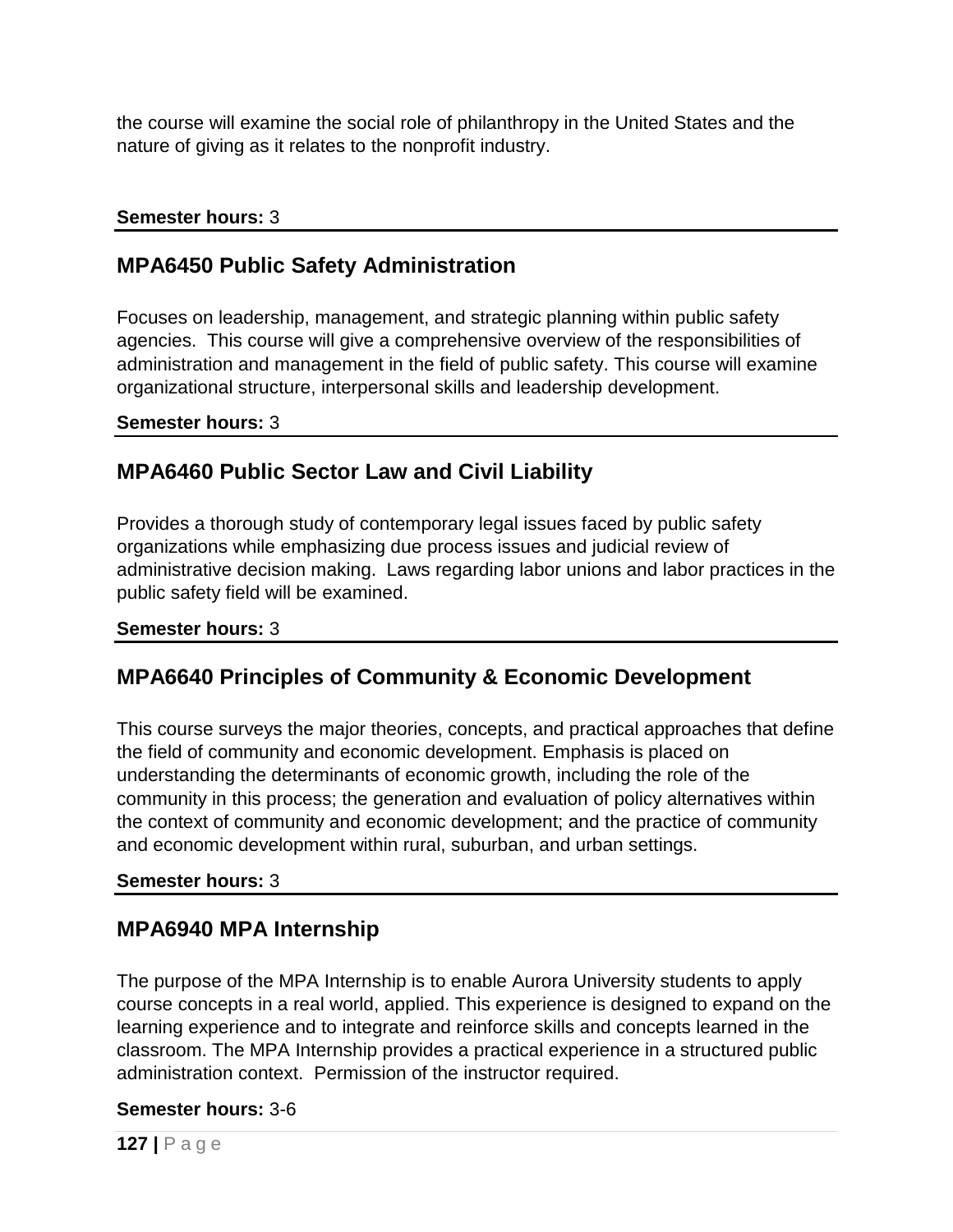# **MTH5010 Numbers and Mathematical Thinking**

This course will integrate the common core standards in a review of various introductory mathematics topics to build the participants' foundational knowledge in numbers and operations. It will focus on further developing the participants' mathematical thinking, conceptual understanding of the real and complex number systems, and link that to vector and matrix quantities, number theory and modern algebra concepts. Students will reason quantitatively, use modeling, problem-solving, and other mathematical practices to accomplish these goals.

### **Semester hours:** 3

## **MTH5020 Statistics and Probability**

This course will deepen student understanding of critical concepts in statistics and probability related to core standards. They will gain the ability to collect and analyze data related to educational research. The course provides students with the requisite background in descriptive and inferential statistics to interpret categorical and quantitative data, make inferences, and draw conclusions. Conditional probability and decision making using probability will be a part of the modeling in this course.

### **Semester hours:** 3

## **MTH5030 Understanding and Teaching Algebra**

This course will reinforce basic algebra concepts, present participants with advanced algebra topics, and present algebra as a modeling and a problem solving technique. The course will emphasize the understanding of the structure of algebra, polynomials, rational functions, and creating reasoning with equations and inequalities. Students will investigate how these topics connect to the algebra that is taught in the middle and high school grades. The course will integrate seamlessly concepts and methods of teaching algebra. After researching best practices, students will present a lesson on one of these topics. A discussion of the best practices and biggest challenges of teaching such a topic will be discussed by the group as they critique each lesson. Every student in the class will be expected to present and evaluate the work of their peers.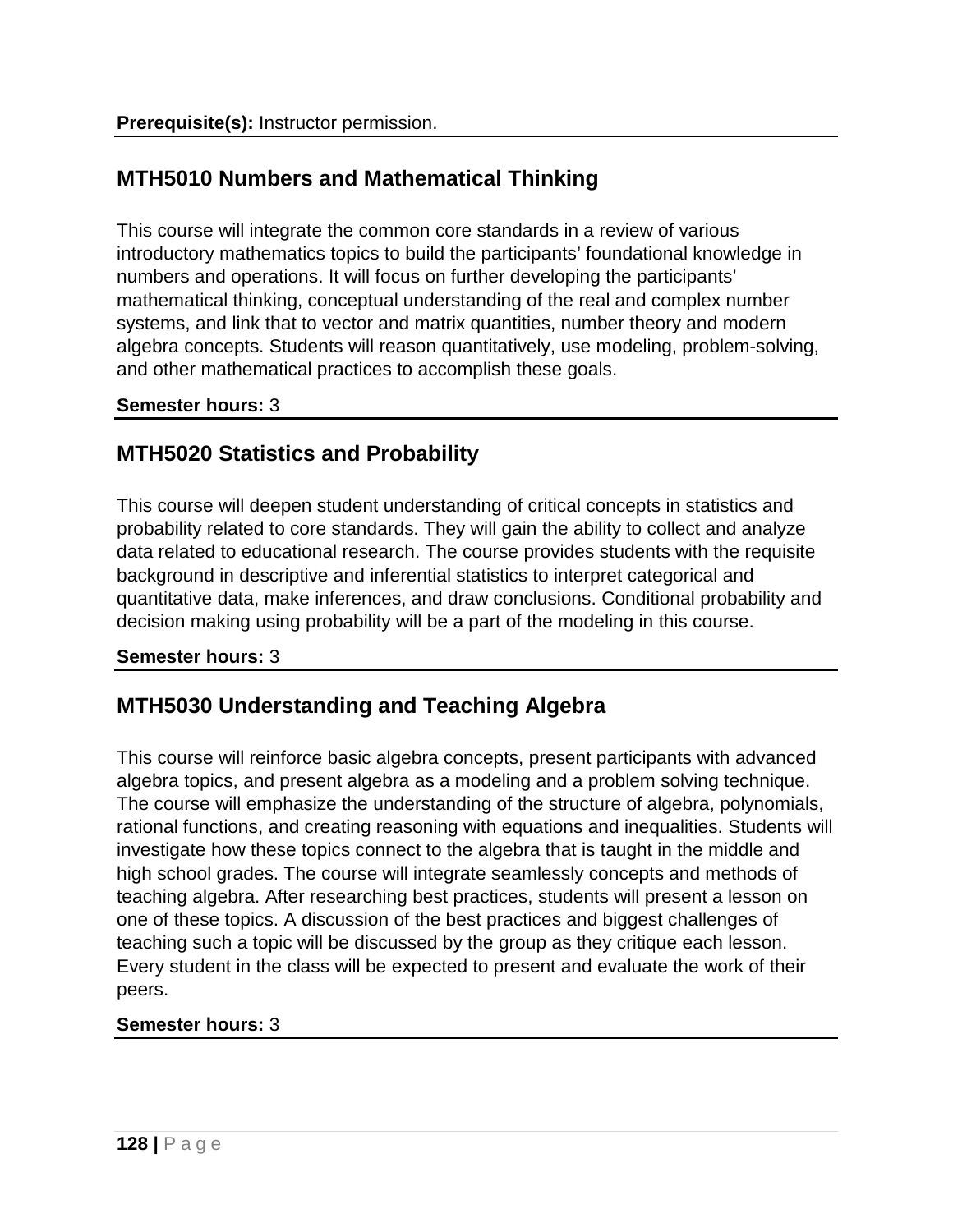# **MTH5040 Understanding and Teaching Geometry**

The course will primarily be a presentation of advanced geometry topics and will include connections to methods of teaching geometry. The majority of the class will be devoted to discussion of Euclidian and modern geometry topics that will deepen students' understanding of basic and advanced geometry concepts. Topics such as congruence, similarity, right triangles and trigonometry, circles, coordinate geometry, geometric measurements, and transformations will be presented. Students will be asked to prepare and present lessons. Following the presentation, a discussion of the best practices and biggest challenges of teaching such a topic will be discussed by the group as they critique each lesson. Every student in the class will be expected to present and evaluate the work of their peers. The course will emphasize the use of geometry software such as Geometry Sketchpad, Geogebra, Cabri, etc.

### **Semester hours:** 3

# **MTH5100 Foundations of Higher Mathematics**

The fundamentals of advanced mathematics and an introduction to mathematical proofs. Topics include logic, quantifier notation, set operations, functions, relations, the integers, and study of rational, real, and complex numbers as fields. Various types of proof techniques will be studied and applied to problems from number theory, geometry, analytic geometry, discrete mathematics, logic and calculus. Open to graduate students only.

### **Semester hours:** 3

## **MTH5200 Modern Geometries**

A study of absolute, finite, and non-Euclidean geometries from an axiomatic viewpoint. Open to graduate students only.

### **Semester hours:** 3

# **MTH5210 Numbers and Operations for Elementary Teachers**

This course is designed to use the Common Core State Standards for Mathematics to reintroduce the elementary teacher to the problem-solving aspect of mathematics and to assist the student in gaining confidence with mathematical thinking. The elementary teacher will gain a solid foundation in applying and analyzing the relevant concepts inherent to the CCSSM. The students will develop and present a lesson on numbers and operations incorporating the CCSSM and researched best practices. Emphasis will be placed on problem solving, numeration systems and sets, whole numbers and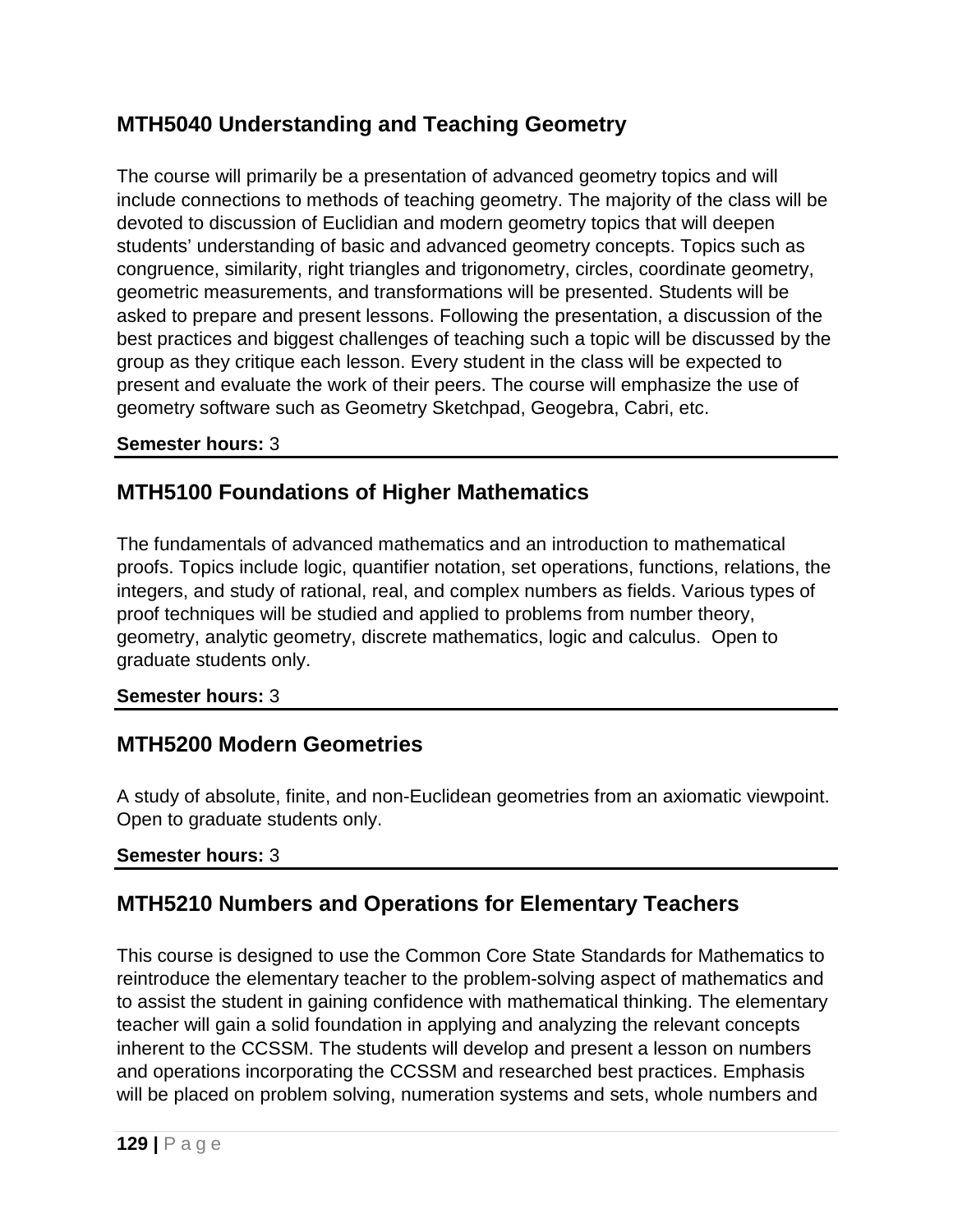their operations, integers, rational numbers, proportional reasoning, decimals, and percent. Open to graduate students only.

### **Semester hours:** 3

# **MTH5220 Algebraic Thinking for Elementary Teachers**

This course uses the Common Core State Standards for Mathematics to reintroduce the elementary teacher to algebraic thinking through problem solving and investigations. The elementary teacher will gain a solid foundation in applying and analyzing the relevant concepts inherent to the CCSSM. The students will develop and present a lesson on algebraic thinking incorporating the CCSSM and researched best practices. Emphasis will be placed on real numbers, generating and analyzing patterns, algebraic expressions, one-variable equations, functions, and proportional relationships.

### **Semester hours:** 3

## **MTH5230 Geometry for Elementary Teachers**

This course uses the Common Core State Standards for Mathematics to reintroduce the elementary teacher to the concepts and applications of geometry. The elementary teacher will gain a solid foundation in applying and analyzing the relevant concepts inherent to the CCSSM. The students will develop and present a lesson on geometry incorporating the CCSSM and researched best practices. Emphasis will be placed on analysis and comparison of geometric shapes, lines and angles, classification of twodimensional figures by properties of their lines and angles, and the coordinate plane.

### **Semester hours:** 3

# **MTH5240 Measurement and Data Analysis for Elementary Teachers**

This course uses the Common Core State Standards for Mathematics to reintroduce the elementary teacher to the concepts and applications of measurement and data analysis. The elementary teacher will gain a solid foundation in applying and analyzing the relevant concepts inherent to the CCSSM. The students will develop and present a lesson on measurement and/or data analysis incorporating the CCSSM and researched best practices. Emphasis will be placed on units of measurements, perimeter, area, volume, unit conversions, concepts of angles and angle measurement, representation, and interpretation of data.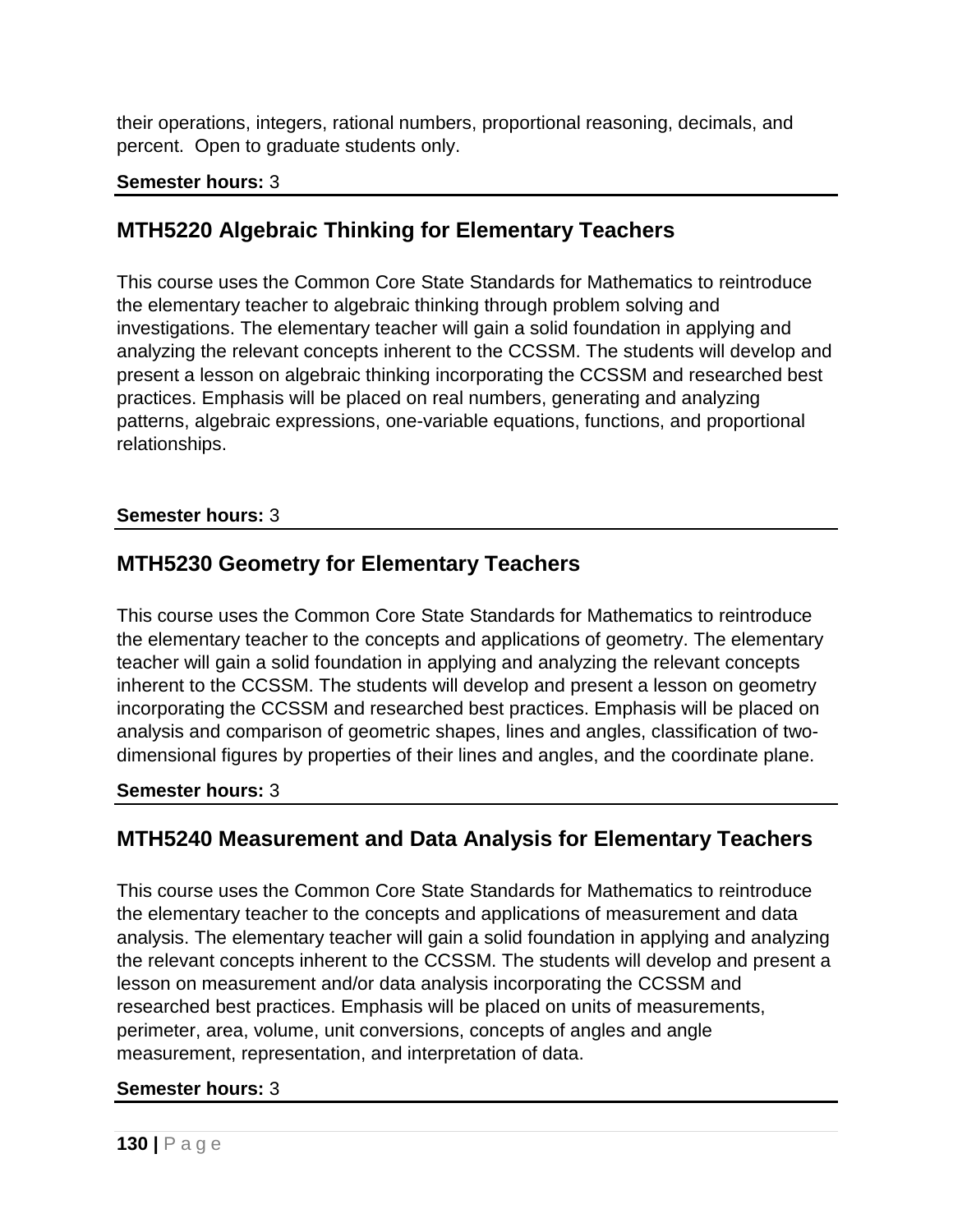# **MTH5300 Number Theory**

Topics include the theory of mathematical induction, divisibility theory in the integers, prime numbers and their distribution, the theory of congruence and modular arithmetic, Fermat's theorem, quadratic reciprocity, Diophantine equations, and number theoretic functions and their applications. Open to graduate students only.

### **Semester hours:** 3

# **MTH5400 Probability and Statistics**

This course includes probability for discrete sample spaces, probability distributions, Chebyshev's theorem, moment generating functions, continuous random variables, sampling distributions, point and interval estimation, theory of hypothesis testing, regression and correlation, and introductory analysis of variance. Open to graduate students only.

#### **Semester hours:** 3

## **MTH5500 Technology in the Mathematics Classroom**

Hands-on experiences working with current technology (scientific calculators, graphic calculators, computers, and computer software) for elementary, middle school, and secondary school mathematics. Presentation and evaluation of methods and strategies for employing technology as a regular part of instruction and assessment, including discussion of educational foundations. Open to graduate students only.

#### **Semester hours:** 3

# **MTH5600 Assessment and Curriculum Development in Mathematics**

A balanced study of theoretical research-based foundations and classroom- reformbased perspectives on assessment and evaluation in school mathematics.

Consideration of alternate forms of assessment and evaluation of mathematics teaching and of students' mathematical learning. Topics include assessment standards, scoring rubrics, performance assessment, and portfolios. Curriculum goals and issues are also addressed; recent developments in curriculum; learning research; alternate modes of presentation. Open to graduate students only.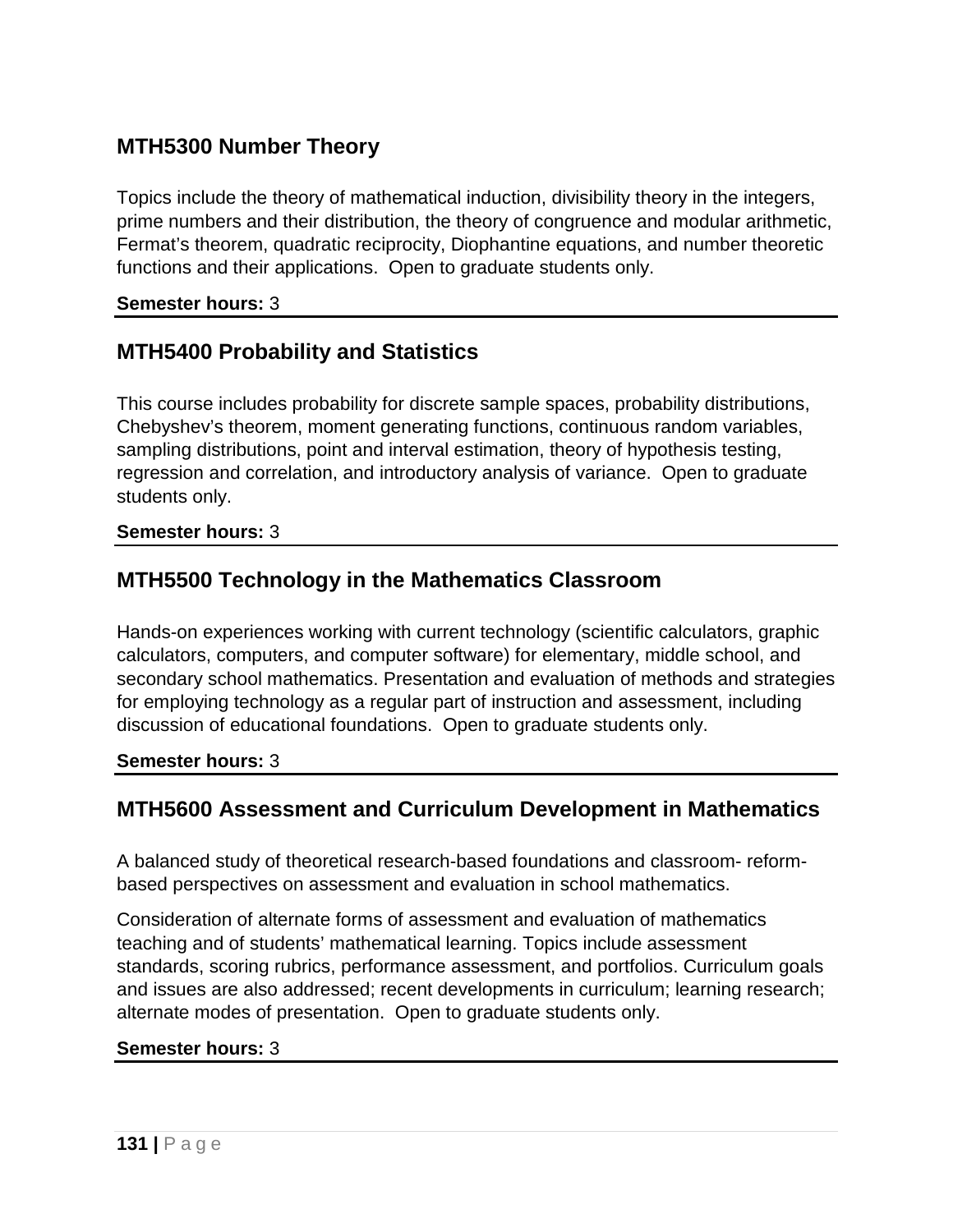## **MTH5701 Research Seminar I**

This seminar serves as an introduction to methods of critical reading of research reports and to the structure and scope of mathematics education research.

### **Semester hours:** 1

### **MTH5702 Research Seminar II**

Students will investigate recent developments and relevant research in mathematics education, and be introduced to the process of formal inquiry, as well as the skills necessary to read and evaluate the research. Department chair consent required.

**Semester hours:** 1

**Prerequisite(s):** MTH5701.

### **MTH5703 Research Seminar III**

Students will read and evaluate original research, discuss issues of validity and reliability in research, and learn to assemble components for the writing of research. Department chair consent required.

#### **Semester hours:** 1

**Prerequisite(s):** MTH5702.

### **MTH5704 Research Seminar IV**

Students will define a problem and begin investigation of it as a research project. The project must deal with a problem in mathematics education and may be local or national in scope. Department chair consent required.

#### **Semester hours:** 1

**Prerequisite(s):** MTH5703.

## **MTH6010 Calculus Concepts and Applications I**

This course presents opportunities for students to expand and deepen their knowledge and understanding of calculus concepts and application. Basic concepts such as limits derivatives and integrals will be covered. The course includes examples of teaching approaches as applied to the teaching and learning of calculus. It will also focus on solving applications of calculus in STEM fields.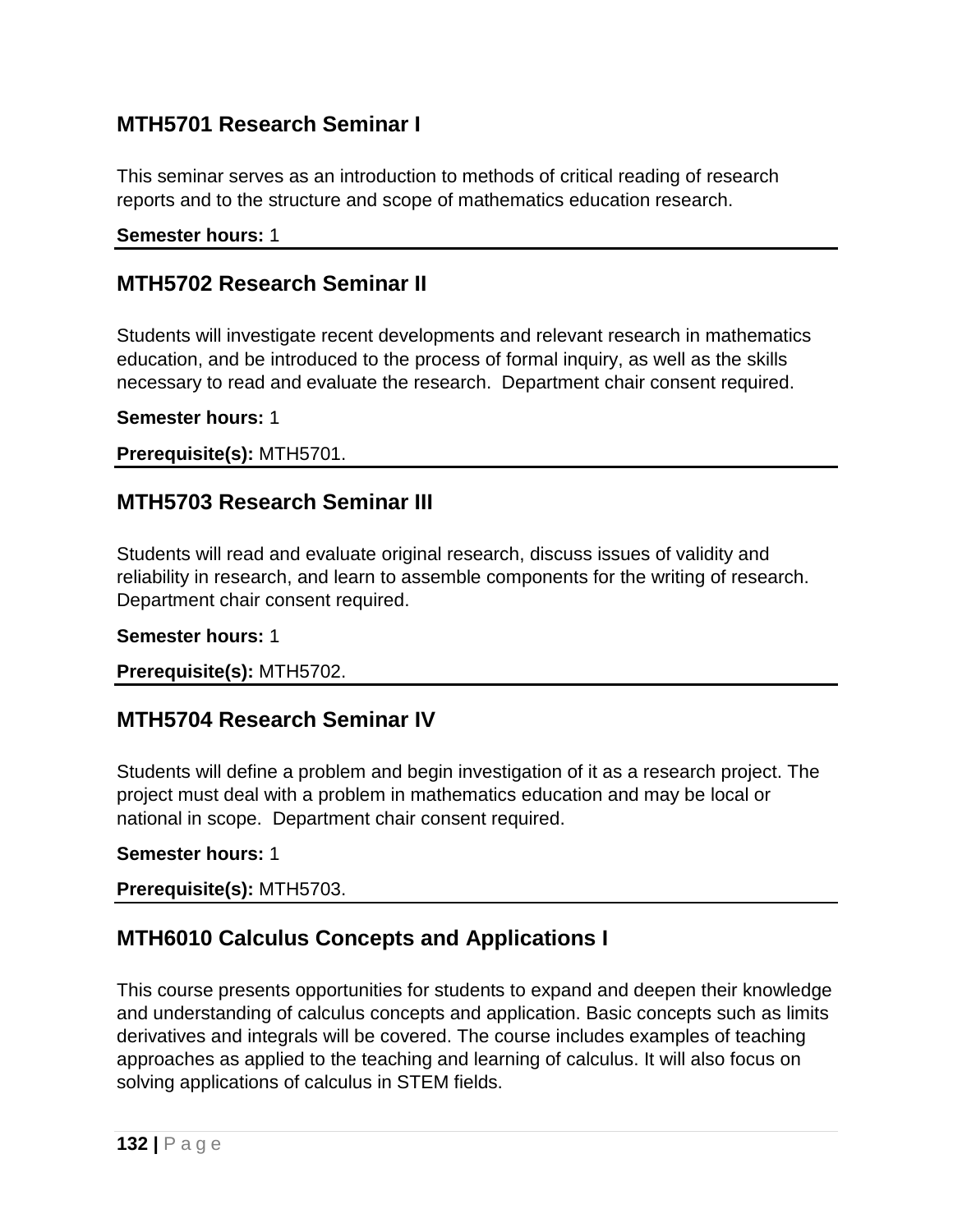#### **Semester hours:** 3

**Prerequisite(s):** MTH5030; MTH5040.

### **MTH6020 Mathematical Connections**

The course will present students with topics that relate different mathematics branches to each other. Analytic geometry can be used as a platform to show how algebra, geometry, calculus, etc. are interconnected. The course will emphasize problem solving as a technique to establish these connections and use mathematics as a tool to solve problems.

#### **Semester hours:** 3

**Prerequisite(s):** MTH5030; MTH5040.

## **MTH6030 Applications in STEM**

The course follows a problem-based model of inquiry that will emphasize all mathematical practices. Students will explore the interdisciplinary nature of STEM, and investigate problems and projects from the physical sciences, life sciences, space science, technology and engineering. They will analyze, research, find the appropriate mathematical tools to model, and solve these problems.

#### **Semester hours:** 3

**Prerequisite(s):** MTH6010.

## **MTH6040 Technology in Mathematics Classrooms**

This course will present and evaluate methods and strategies for employing technology as a regular part of instruction and assessment, including discussion of educational foundations. Students will research a relevant use of technology that could be used in their curriculum and share it with their classmates. Peer evaluation will provide helpful feedback.

### **Semester hours:** 3

**Prerequisite(s):** MTH5030; MTH5040.

# **MTH6060 Calculus Concepts and Applications II**

This course is a continuation of the first calculus course and focuses on techniques and applications. Integration and series will be emphasized. The course includes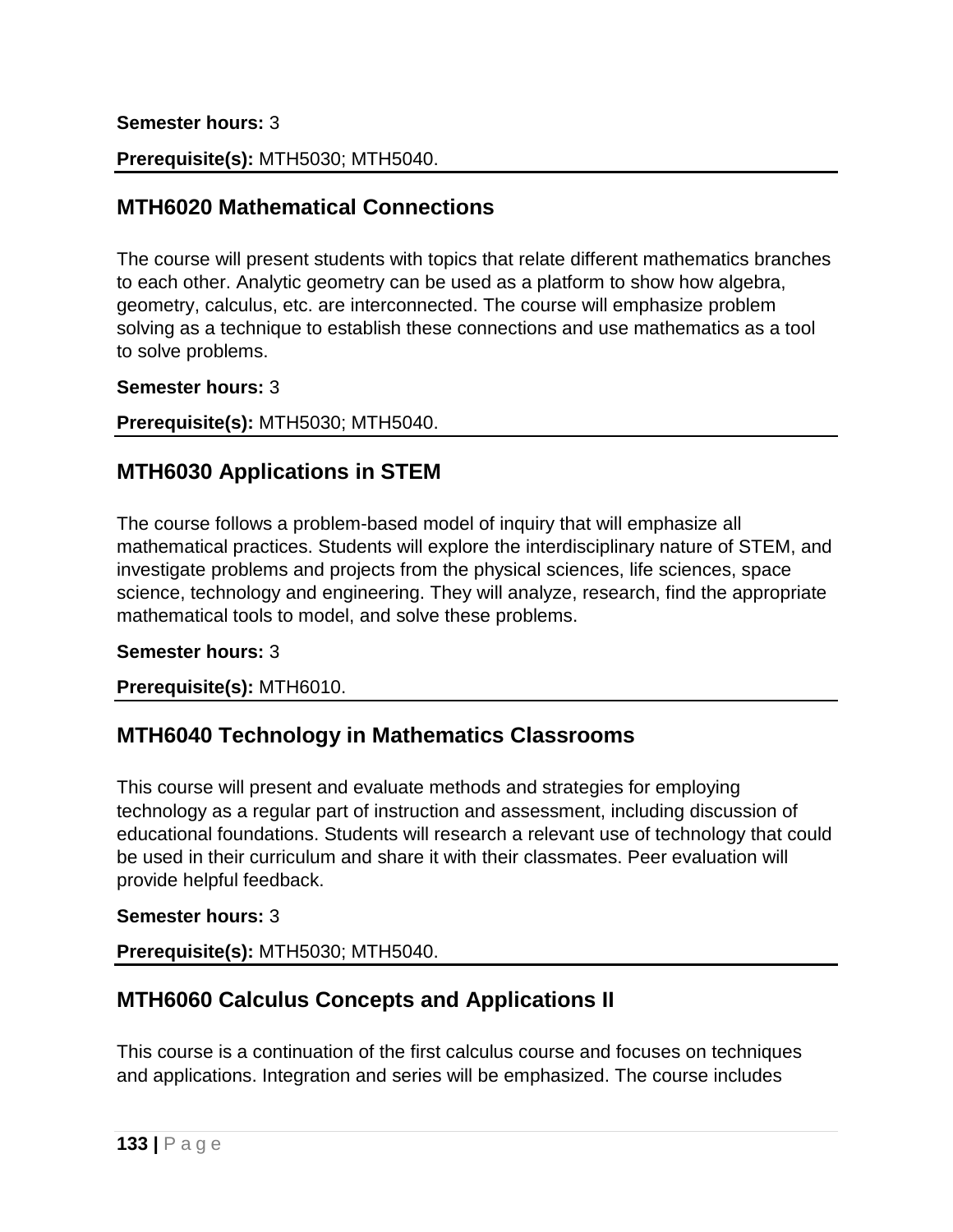examples of teaching approaches as applied to the teaching and learning of calculus. It will focus also on solving applications of calculus in STEM fields.

**Semester hours:** 3

**Prerequisite(s):** MTH6010.

# **MTH6100 Abstract Algebra I**

Introduction to group theory. Topics include equivalence relations, groups, subgroups, cyclic groups, permutation groups, isomorphisms, cossets, external direct products, normal subgroups, factor groups, group homeomorphisms, rings, and integral domains. Open to graduate students in mathematics only.

**Semester hours:** 3

# **MTH6200 Abstract Algebra II**

Continuation of MTH6100. Introduction to commutative rings, with emphasis on polynomial rings; fields vector spaces, and algebraic extensions.

**Semester hours:** 3

**Prerequisite(s):** MTH6100.

# **MTH6300 Advanced Calculus I**

Reexamination of the calculus of functions of one variable: convergence, continuity, differentiation, the mean-value theorem, and the Riemann integral. Open to graduate students in mathematics only.

**Semester hours:** 3

# **MTH6400 Advanced Calculus II**

Further study of sequences and series of functions, functions of several variables, and an introduction to complex analysis.

**Semester hours:** 3

**Prerequisite(s):** MTH6300.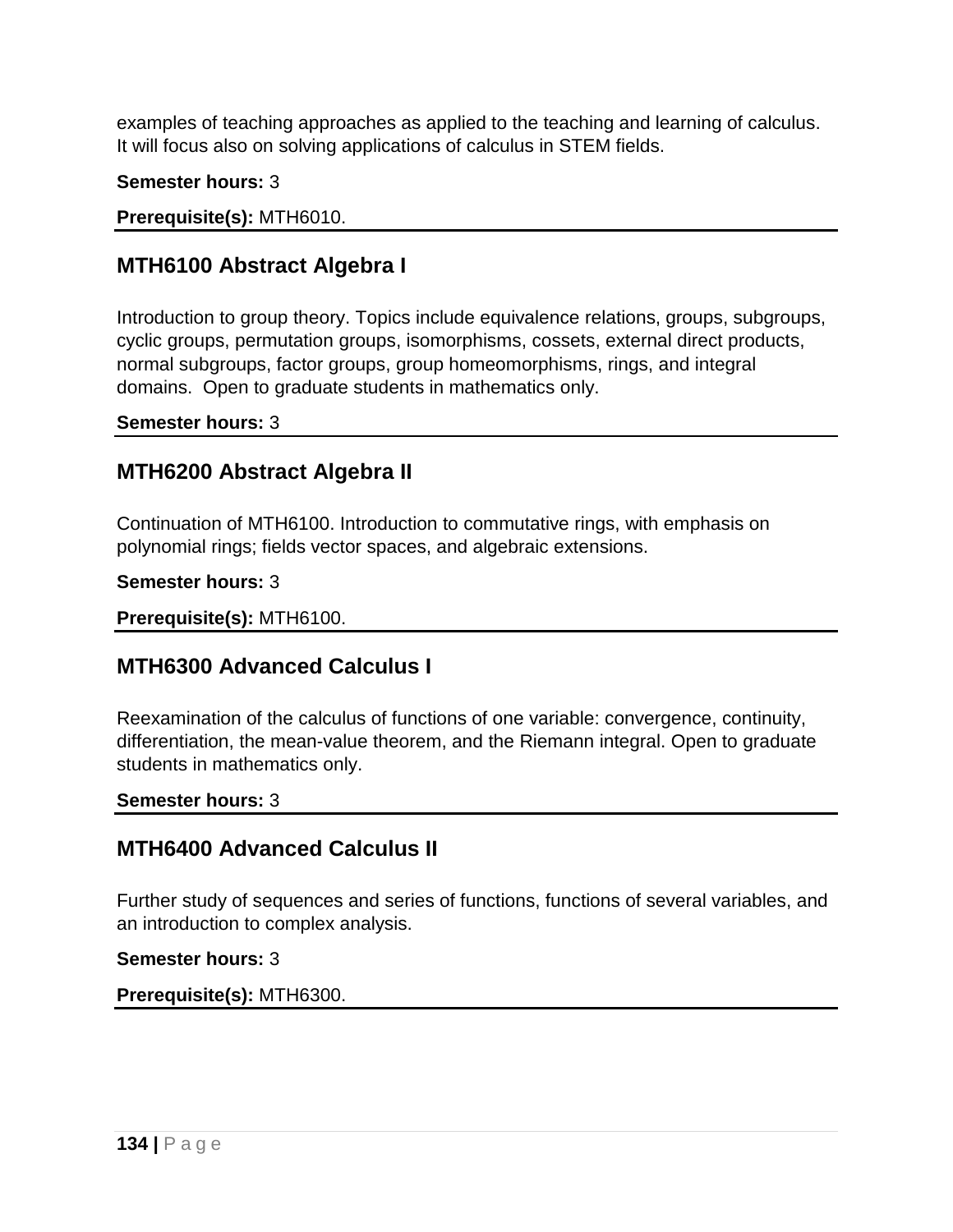## **MTH6701 Research Project**

Students will analyze data collected from the implementation of a previously identified research project. Participants will complete their projects, submit a written report of their research, and present their findings.

#### **Semester hours:** 2

#### **Prerequisite(s):** MTH5704.

## **NSM5210 Physical Science Foundations**

This course provides the student with an understanding of the foundations of scientific theory and practices in the physical sciences of chemistry and physics, and will deepen the content knowledge of elementary educators in these areas. Content emphasis will reflect the disciplinary core ideas in physical science, including matter and its interactions, motion and stability, energy, and waves and their applications in technologies for information transfer. Topics will be related to their applications (e.g. pharmaceuticals, alternative energy, and medicine) in the natural world. Permission of the instructor required.

#### **Semester hours:** 3

**Prerequisite(s):** Instructor permission.

## **NSM5220 Earth and Space Science**

This course provides the student with an understanding of the foundations of scientific theory and practices in the earth and space sciences, and will deepen the content knowledge of elementary educators in these areas. The purpose is to explore, create, and utilize a variety of earth and space science topics, making connections with mathematics that are appropriate to and motivating for the elementary school child. Content emphasis will reflect the disciplinary core ideas in earth and space sciences, including earth's place in the universe, earth's systems, and earth and human activity. Permission of the instructor required.

### **Semester hours:** 3

**Prerequisite(s):** Instructor permission.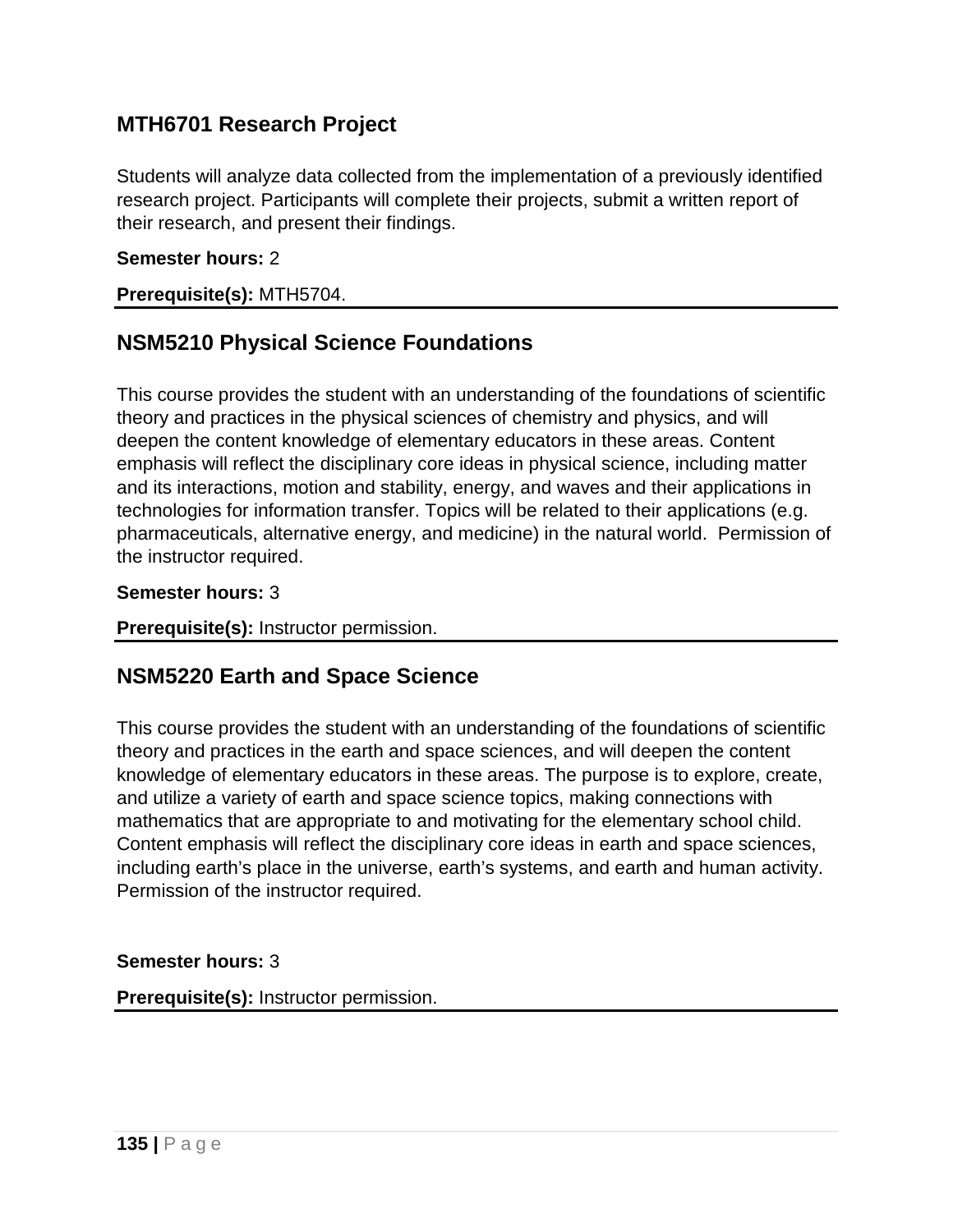## **NSM5230 Life Science I**

This course introduces the disciplinary core ideas in the life sciences with mathematical connections. It enables students to increase their proficiency in teaching elementary mathematics and science by deepening their understanding of biological content. Students will study historical foundations of scientific theory and inquiry, and practice the skills of asking questions, analyzing and interpreting data, constructing explanations, and engaging in argument from evidence. Content emphasis will reflect the structure and function of cells, biological evolution, heredity and genetics, and the interactions, energy and dynamics of ecosystems. Permission of the instructor required.

### **Semester hours:** 3

**Prerequisite(s):** Instructor permission.

### **NSM5400 Curriculum Development and Assessment in Mathematics and Science**

The course will focus on assessment goals and implementation, a mix of theoretical research-based foundations and classroom reform-based perspectives on assessment and evaluation in schools. Recent developments in mathematics and science curriculum, core standards, learning research, and alternate modes of presentation will be discussed. Open to graduate students only.

#### **Semester hours:** 3

# **NSM5410 Scientific and Engineering Practices**

This course focuses on scientific exploration through inquiry and on engineering methods through the iterative design process. Students will integrate concepts of scientific methodology and engineering design through discussion and activities pertaining to science and technology. The impact of science, technology and engineering on the world and on humankind will be discussed. Assignments and laboratory investigations will focus on experimental design and statistical analysis of quantitative data, helping to develop problem solving and optimization skills by practicing design with constraints. Includes at-home laboratory activities that reinforce introduced concepts. Open to graduate students only.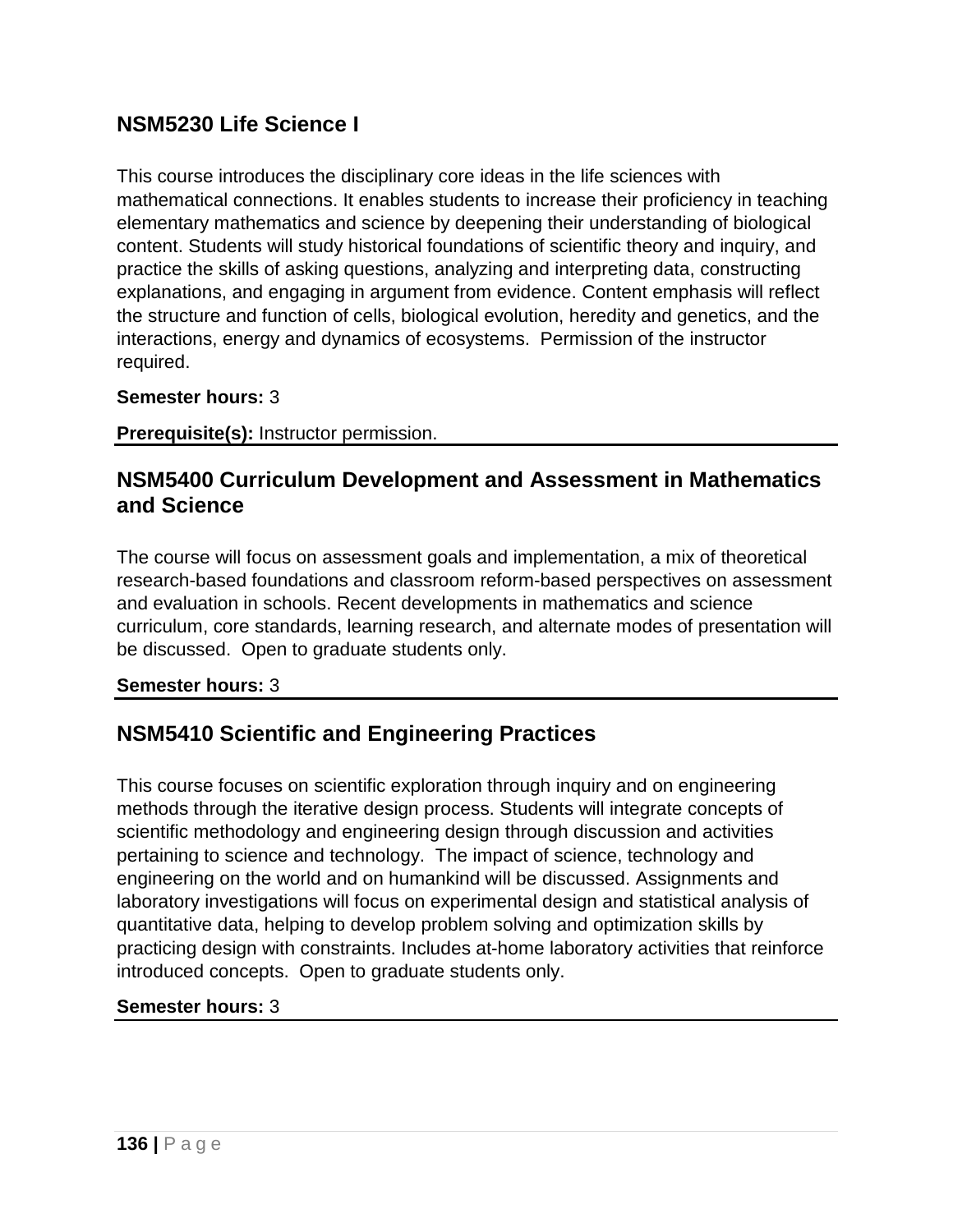# **NSM5420 Physical Science I: Matter and Energy**

This course introduces the fundamentals of matter and its interactions. Examples from chemistry and biology will highlight how atoms in a system can change their arrangement, allowing the observation and characterization of useful chemical reactions. Different types of atoms and their interactions will also be used to predict how a system can respond to a given stimulus. The conservation of energy and the concept of thermal energy will be studied throughout by examining systems from burning fuel to photosynthesis. The two fundamental forces, weak nuclear and strong nuclear, that describe how the nucleus of an atom exists will also be presented during the investigation of nuclear processes. Includes at-home laboratory activities that reinforce introduced concepts.

### **Semester hours:** 3

### **Prerequisite(s):** NSM5410.

# **NSM5430 Physical Science II: Forces, Energy and Motion**

Physical Science II explores the principles that help describe our macroscopic world, in particular, how forces influence the motion of a macroscopic object. A basic understanding of the four fundamental forces that govern our understanding of the universe (gravity, electromagnetism, strong nuclear and weak nuclear forces) will serve as fundamental knowledge when considering the stability of multi-scaled systems. Motion of macroscopic objects will be explained using Newton's laws. This course will also emphasize how frame of reference and units are important in describing information about the system being studied. A continuation of the conservation of energy principles introduced in Physical Sciences I will show how the interchangeability of energy, using mainly long-range and contact forces, can affect the motion of an object or group of objects. Includes at-home laboratory activities that reinforce introduced concepts.

### **Semester hours:** 3

### **Prerequisite(s):** NSM5420.

# **NSM5440 Hierarchical Organization of Life – From Cells to Organisms**

Students will explore the levels of the biological hierarchy below the level of the individual, including cells, tissues, organs, and organ systems, and the biological processes that are important at each level. They will connect content and pedagogy to improve biology teaching in the classroom. Through lecture, discussion, simulation, and laboratory exercises, this course integrates and applies concepts from the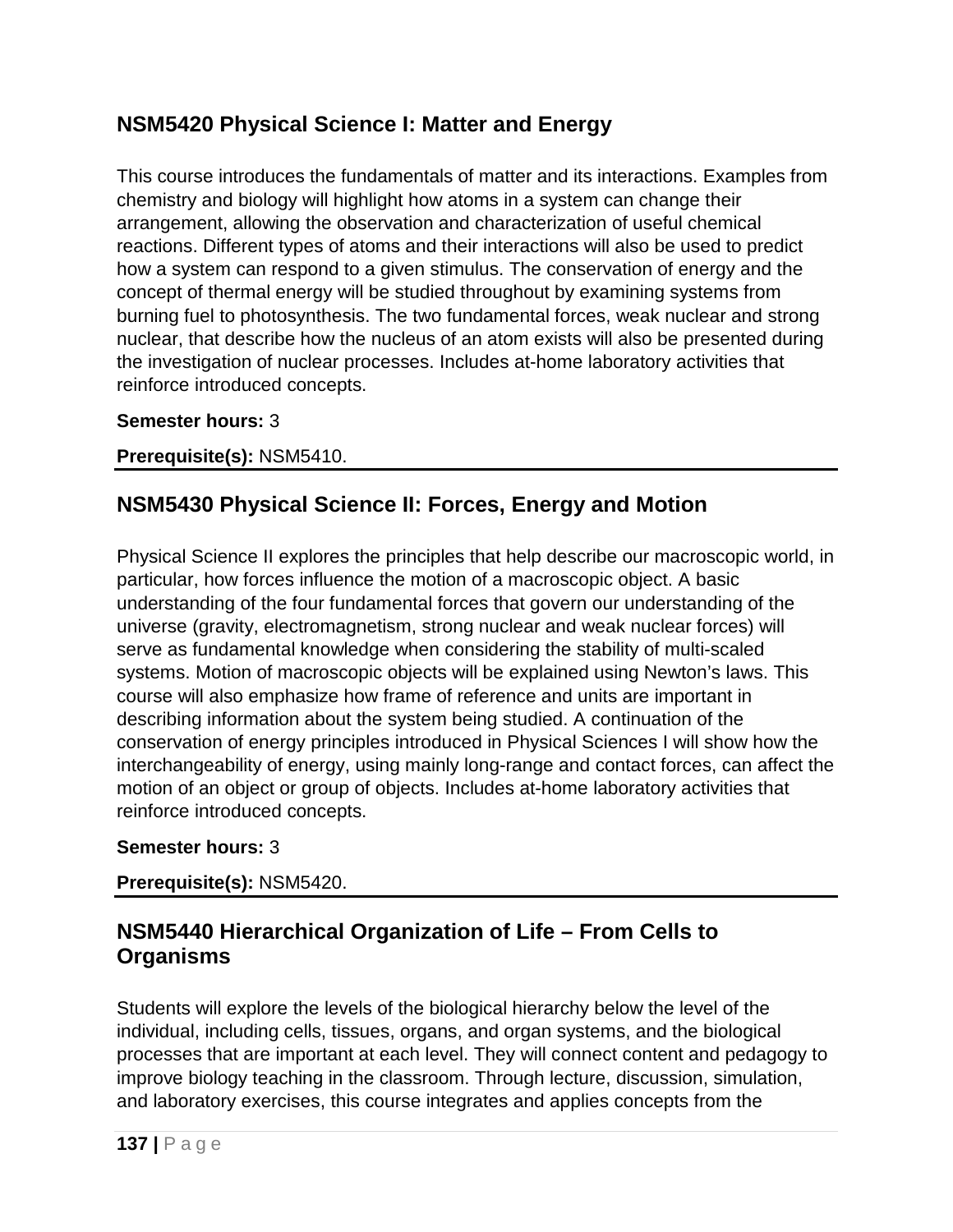biological, chemical, and physical sciences. Topics include the types of cells and cell structure, processes that occur within cells, cell division and types of reproduction, inheritance and sources of genetic variation, major organ systems of animals and plants, and signal processing within cells and whole organisms. The course will emphasize the STEM practices and disciplinary core ideas outlined by national science standards.

### **Semester hours:** 3

### **Prerequisite(s):** NSM5410.

## **NSM5450 Hierarchical Organization of Life – From Organisms to Ecosystems**

Students will explore the levels of the biological hierarchy above the level of the individual, including populations, biological communities, ecosystems, and social systems, and the processes that have shaped the diversity of life. Through lecture, discussion, simulation, and laboratory exercises, the course integrates and applies concepts from the biological, chemical, and earth sciences and reinforces pedagogical methods that will improve content teaching. Topics include the concepts and processes of microevolution and macroevolution, the fossil record and geologic time scale, large- scale factors that have shaped the diversity of life, mass extinctions, the diversity of living organisms, and ecological principles that encompass populations, communities, and ecosystems. The course will emphasize the STEM practices and disciplinary core ideas outlined by national science standards.

### **Semester hours:** 3

# **NSM5470 The Universe**

This course is designed to enable the educator to develop national science standardsbased lessons exploring the scale of the cosmos, cycles of the sky, and the use of technology in the field of astronomy throughout history. Content and integrated pedagogy will be used to understand black holes, galaxies, the solar system, and the formation, life, and death of stars. Modalities of lecture, discussion, simulations and laboratory exercises will be utilized. This course emphasizes adaptation of theory and techniques to the middle school science classroom.

### **Semester hours:** 3

### **Prerequisite(s):** NSM5410.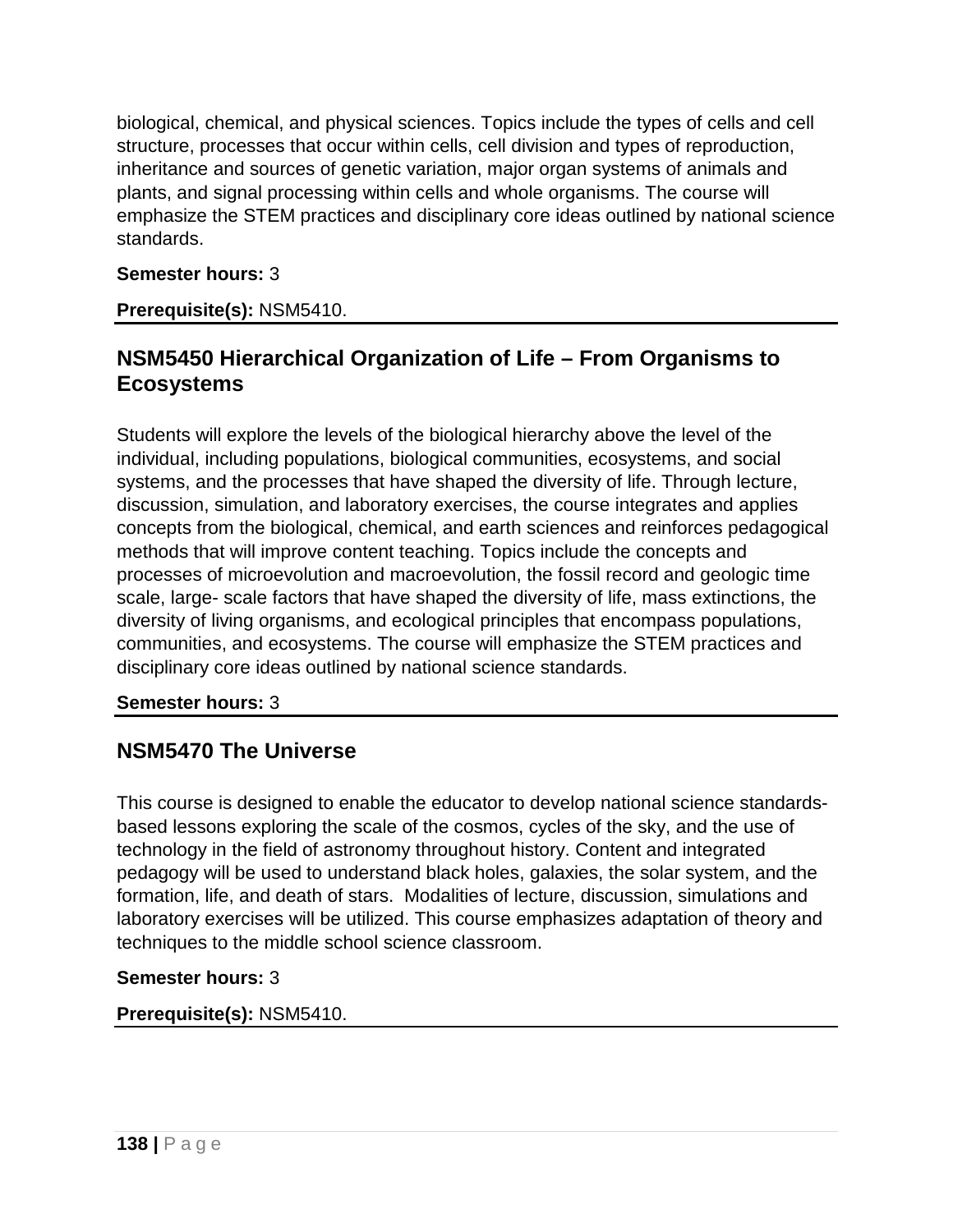# **NSM5900 Field Experience in STEM**

Each candidate is expected to take part in a flexible field experience with a mathematics and/or science professional organization. The goal is to give each participant an opportunity to work with a scientist or mathematician on a project during this experience. The participants will be given the flexibility to choose an experience that is most beneficial to them as long as it is approved by the program director. It is expected that connections will be developed with professionals in the field of mathematics and science that can be utilized in the classroom. Permission of the instructor required.

### **Semester hours:** 1

**Prerequisite(s):** Instructor permission

## **NSM6100 Educational Research in Mathematics and Science I**

Each candidate is expected to take part in a flexible field experience with a mathematics and or science professional organization. The goal is to give each participant an opportunity to work with a scientist, engineer or mathematician on a project during this experience. The participants will be given the flexibility to choose an experience that is most beneficial to them as long as it is approved by the program director. It is expected that connections will be developed with professionals in the field of mathematics and science that can be utilized in the classroom.

### **Semester hours:** 3

**Prerequisite(s):** NSM5400.

# **NSM6200 Educational Research in Mathematics and Science II**

This course is a continuation of NSM6100. The teacher will analyze data collected from the implementation of a previously identified STEM research project. Participants will complete their projects, submit a written report of their research, and present their findings to other program participants and at local and/or national conferences.

### **Semester hours:** 3

**Prerequisite(s):** NSM6100.

# **NSM6230 Life Science II**

This course covers additional topics in the biological sciences with mathematical connections. Life Science II surveys the animal kingdom, including the interaction of form and function in anatomy and physiology. Lab experiences will be incorporated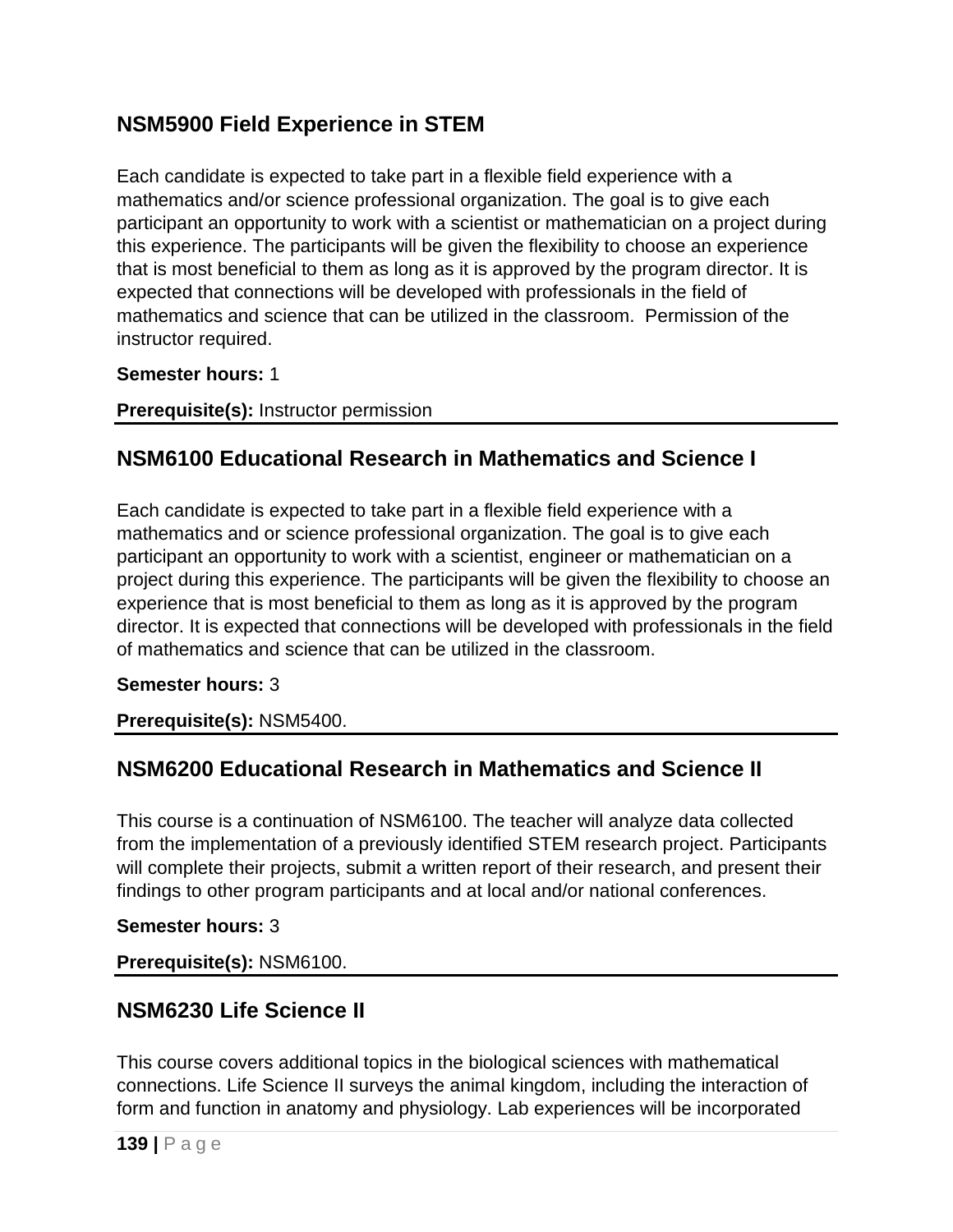whenever feasible. NSM 5300 Life Science I is a prerequisite for this course. This course is aligned to the national science standards.

### **Semester hours:** 3

### **Prerequisite(s):** NSM5230.

# **NSM6240 Integrated Applications in STEM**

This course, the capstone of the program, provides the student with an opportunity to further explore the interdisciplinary nature of STEM content and applications. Topics will be drawn from all of the science and mathematical disciplines subject to the discretion of the instructor. The course activities will derive from a problem-based model of inquiry. Permission of the instructor required.

### **Semester hours:** 3

**Prerequisite(s):** Instructor permission.

# **NSM6410 Exploring Planet Earth**

This course is intended to bridge the STEM disciplines of life science and earth and space science, and will accomplish this from a broad environmental science perspective. Students will explore concepts of earth science tied to those of ecosystems learned in previous courses. Through lecture, discussion, simulation, and laboratory activities, the course explores how the physical compartments of the earth (atmosphere, hydrosphere, and lithosphere) affect and are affected by the biological components of the earth (biosphere). Topics include the physical and chemical properties of the atmosphere, oceans and other water systems, and the lithosphere, natural hazards, natural resources, and the interaction of those earth components with humans in shaping weather, climate, and the earth's surface. The course will emphasize the STEM practices and disciplinary core ideas outlined by the national science standards.

### **Semester hours:** 3

### **Prerequisite(s):** NSM5450; NSM5470.

# **NSM6420 Technology and Instrumentation**

This course will showcase technological applications in medicine, information systems, and information transfer involving light and waves. Crosscutting concepts involving patterns, cause and effect mechanisms, and energy flow and conservation will merge fundamentals learned in Physical Science I, Physical Science II, and The Universe by examining how modern technologies have improved the human experience. The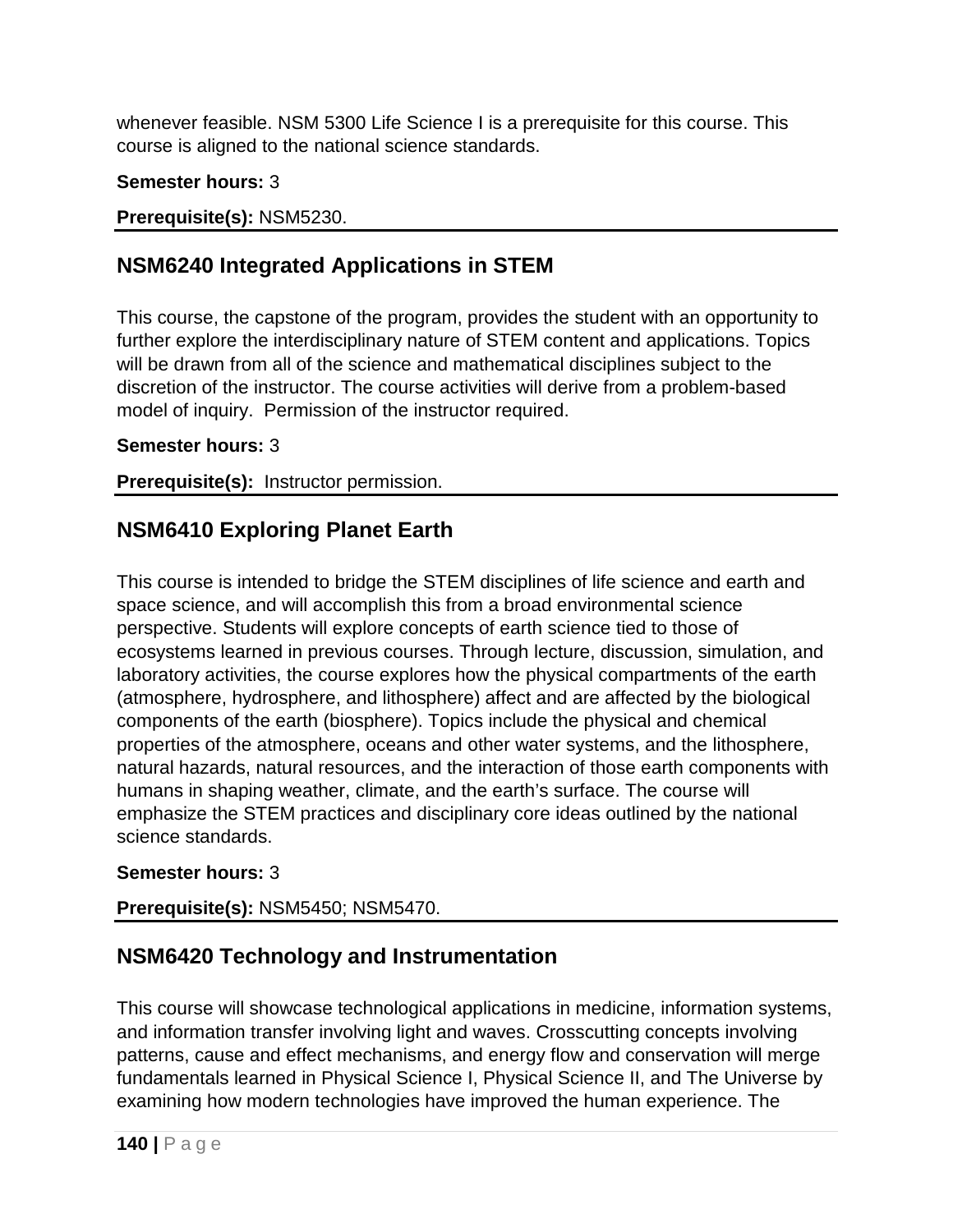course will start by exploring the fundamental properties of all waves using multidisciplinary examples from the human eye to earthquakes. By studying from start to finish how information is transferred when using technology, students will be able to thoroughly experience and understand the basic laws of electricity, magnetism, light and waves. A range of waves from seismic to the electromagnetic will consider material composition to also examine how the properties of waves can change. A brief introduction to the methods used to code and decode wave signals sent as information packets will also be covered.

### **Semester hours:** 3

**Prerequisite(s):** NSM5420; NSM5430; NSM5460.

# **NSM6430 Biochemical Applications in Technology**

In this course, the student will learn basic concepts of biochemistry and contemporary biotechnological methods and techniques. Students will study the chemistry of biological molecules at the molecular and cellular level. Through lecture, discussion, and activities, this course integrates and applies concepts from physical sciences and life sciences. Students will integrate mathematical and engineering principles related to biochemistry and biotechnology. Students will study biochemical reactions of life processes and applications to microbiology, medicine, and forensics. This course emphasizes adaptation of theory and techniques to the middle and high school science classroom.

### **Semester hours:** 3

**Prerequisite(s):** NSM5420; NSM5440.

# **PED6010 Research Methods in Exercise and Sport**

This course reviews research methods, designs, data collection, statistical analysis and data interpretation as it relates to sport and exercise settings. Emphasis will be placed on process of becoming an educated and critical consumer of published research. Students will also develop their ability to present research in area of exercise science via written and oral methods

### **Semester hours:** 3

# **PED6020 Nutrition for Sports Performance**

This course is designed to provide an advanced overview of the role of nutrient selection and timing in health, exercise and sport performance. Specific focus will be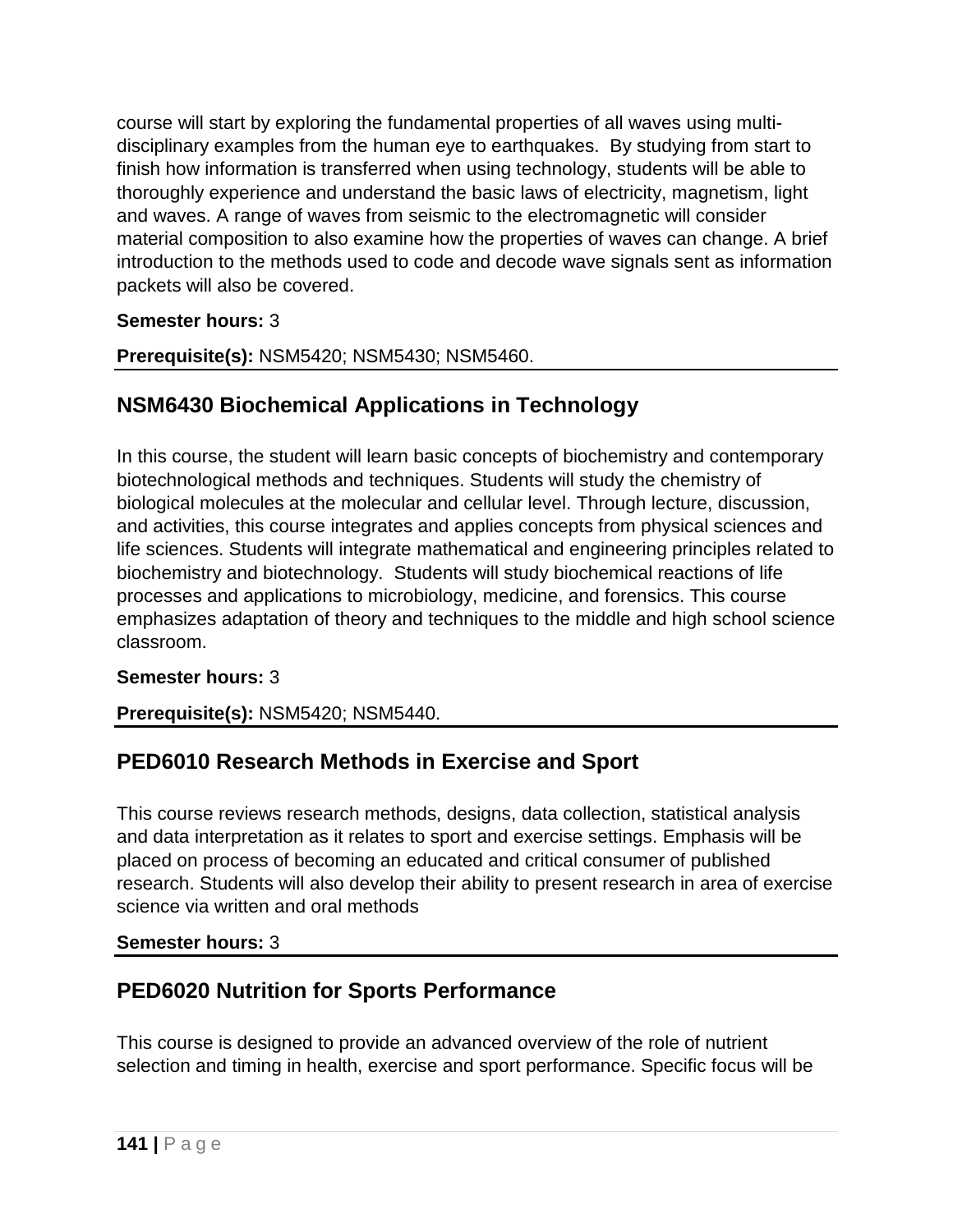placed on macronutrients, micronutrients, water requirements, nutritional supplements, and ergogenic aids

#### **Semester hours:** 3

## **PED6030 Applied Sports and Exercise Psychology**

This course will focus on the psychological factors that influence sport and exercise. Emphasis will be placed on theories and concepts related to personality, motivation, stress, arousal, anxiety, self-efficacy, group dynamics, leadership, exercise adherence, and psychological skills training.

#### **Semester hours:** 3

### **PED6040 Management in Exercise and Sport**

This course focuses on the analysis and application key organizational, administrative and managerial concepts as it applies to exercise settings. Students will explore topics related to human resources, facility management, finance, marketing, risk management, and legal issues.

#### **Semester hours:** 3

## **PED6100 Advanced Exercise Physiology**

The course is an advanced analysis of the physiological responses and adaptations to acute and chronic exercise training and how they impact health and performance. Focus will be placed on energy metabolism, neuromuscular, cardiovascular, and pulmonary factors affecting aerobic and anaerobic performance in various environmental conditions.

#### **Semester hours:** 3

**Corequisite(s):** PED 6110.

## **PED6110 Advanced Exercise Physiology Lab**

This course focuses on assessment and evaluation of physiological and sport function through a variety of testing techniques. Topics include cardiovascular and pulmonary function, body composition, muscular strength and endurance, speed and agility, power, and balance.

#### **Semester hours:** 3

**Corequisite(s):** PED6100.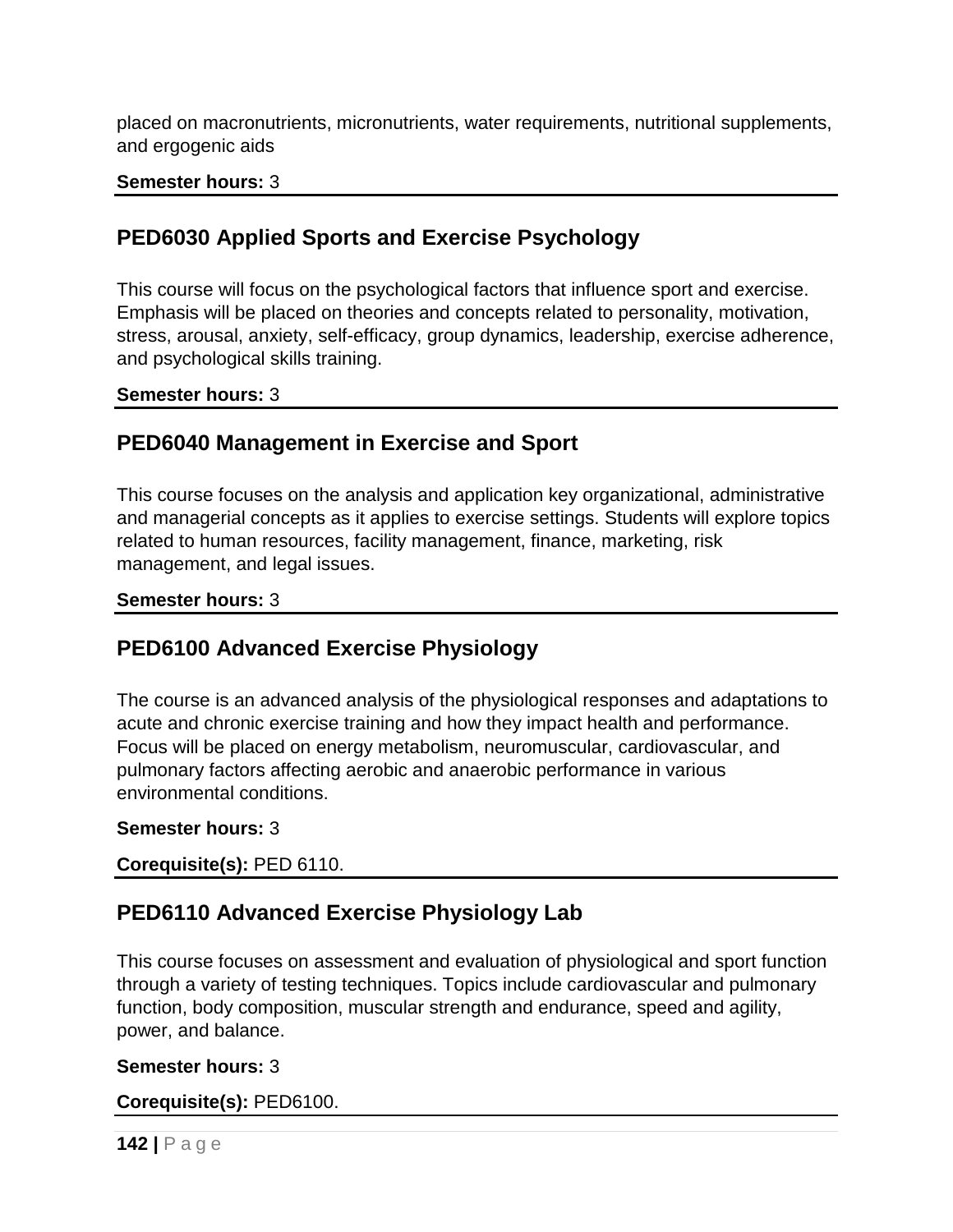# **PED6250 Advanced Methods of Strength and Conditioning**

This course is designed to provide a comprehensive and extensive analysis of strength and conditioning principles. Emphasis will be placed on the integration of various disciplines, such as exercise physiology, biomechanics and nutrition as it applies to sports performance.

#### **Semester hours:** 3

## **PED6260 Program Evaluation and Analysis**

This course will focus on the applying evidence-based principles in the development of programs to improve athletic performance. Emphasis will be placed on evidencedbased practice in the areas of resistance training, endurance training, flexibility, reaction time, speed, and agility.

#### **Semester hours:** 3

## **PED6270 Applied Biomechanical Principles**

The course is focused on using biomechanical methods to analyze and critic human movement. Specific focus will be placed on the laws and principles that govern human motion in sports and exercise settings. Students will be exposed to a variety of qualitative and quantitative methods and technologies used to evaluate and improve performance and reduce injury risk.

**Semester hours:** 3

# **PED6350 Advanced Exercise Assessment and Prescription**

This course focuses on advanced principles of exercise assessment and prescription for normal, healthy individuals and special populations. Emphasis is placed on evidence-based practice and guidelines established by the American College of Sports Medicine (ASCM)

#### **Semester hours:** 3

### **Prerequisite(s):** PED6100.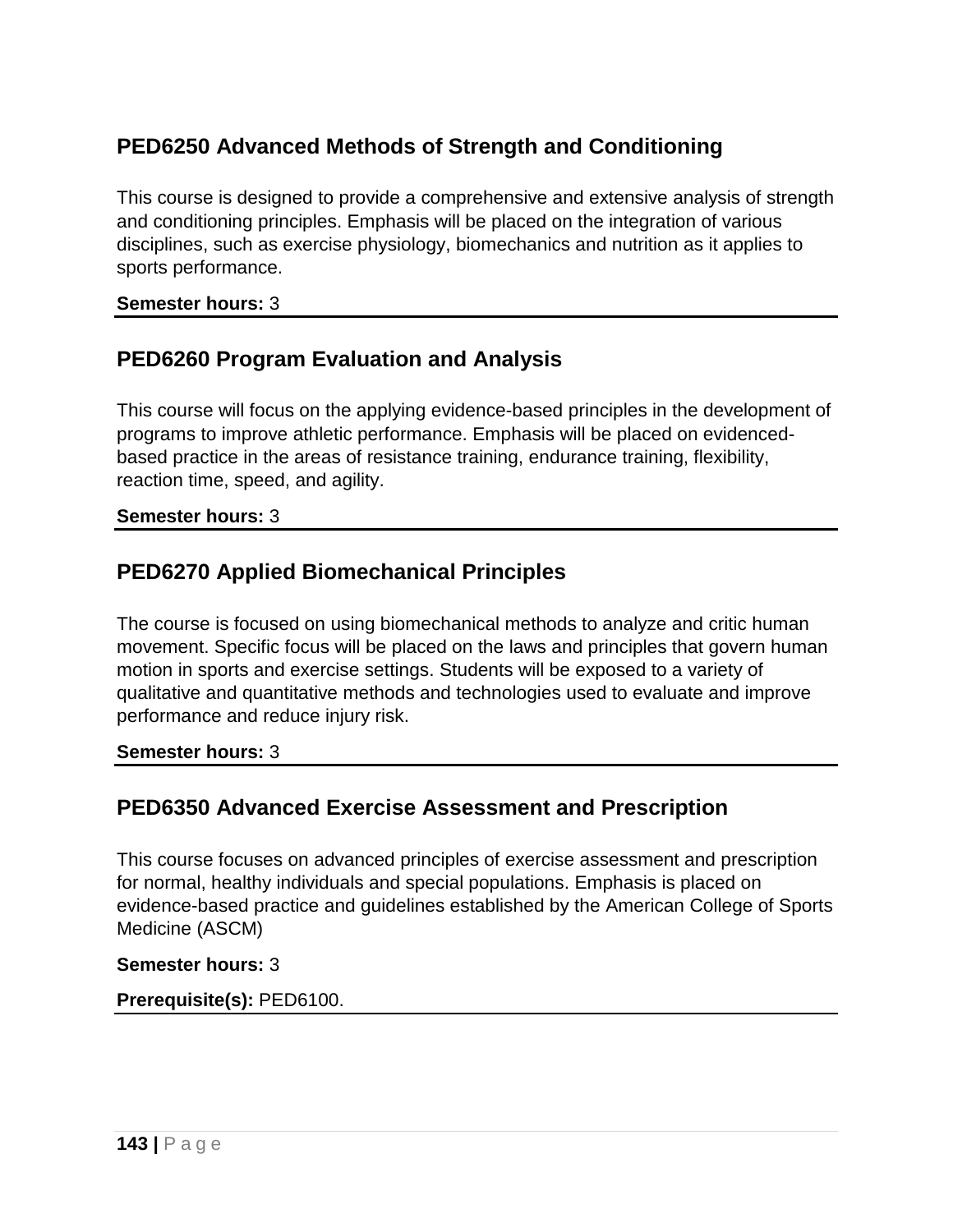# **PED6360 Advanced Cardiovascular Physiology and ECG Interpretation**

This course is designed to provide an in-depth understanding of normal and pathological cardiovascular physiology. Emphasis will be placed on cardiac physiology and electrocardiography as it relates to exercise and physical activity, as well as resting and exercising ECG interpretation.

### **Semester hours:** 3

**Prerequisite(s):** PED6100.

# **PED6370 Advanced Clinical Exercise Physiology**

This course is designed to provide current and evidence-based recommendations in the area of prevention, management, and treatment of chronic diseases. Specific focus will be placed on the pathophysiology of disease states and the acute and chronic responses to exercise in those patients with cardiac, pulmonary, and metabolic diseases.

### **Semester hours:** 3

**Prerequisite(s):** PED6100.

# **PED6400 Exercise Physiology Graduate Internship**

The capstone/internship is a culminating experience that allows students to apply knowledge and skills attained during their academic training through the completion of a comprehensive project or extensive work under the supervision of certified clinical or sports performance professional. Focus will be spent on building professional behaviors and attributes necessary in their chosen field. Must apply one term in advance through the exercise science program coordinator for site placement. Permission of instructor required.

### **Semester hours:** 3

**Prerequisite(s):** Instructor permission; passing a certified criminal background/sex offender check, as well as a TB test (cost incurred by student).

# **REC5020 Adventure Education Administration**

Students will investigate adventure education program administration. Course includes staff training methods, programming philosophy, program accreditation ethical issues, facilitation techniques, marketing, public relations and risk management.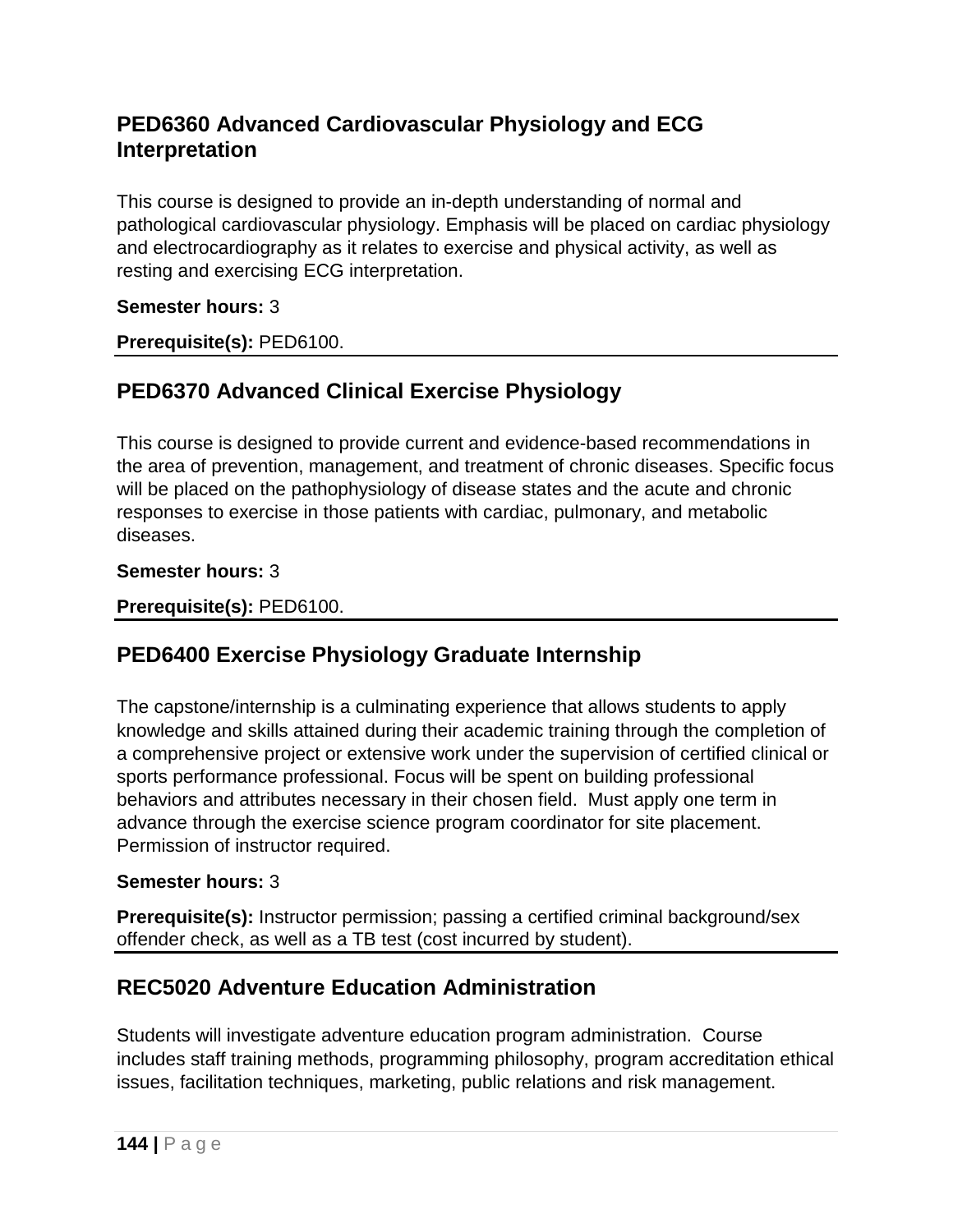### **REC5100 Commercial Recreation Management**

Study of commercial recreation as a major component of the leisure service delivery system. Analysis of development potential of different types of recreation enterprises including resources, location, risks, sources of financing, pricing, managerial requirements, marketing and sources of technical assistance.

#### **Semester hours:** 3

### **REC6000 Research in Recreation Administration**

Students will review and utiliz4e current research literature, methods, instrumentation, data collection and statistical analysis in Recreation Administration. This course enables students to become skilled consumers of recreation administration research.

#### **Semester hours:** 3

### **REC6030 Leisure Philosophy and Behavior in Recreation Services**

An examination of leisure, recreation, and play from philosophical, psychological, sociological and social psychology perspectives. This course explores leisure behavior utilizing theory and empirical research. Students will formulate or refine their own professional philosophy of leisure service delivery.

#### **Semester hours:** 3

### **REC6340 Political and Policy Implications for Recreation Administration**

Legislative and legal aspects of recreation and leisure services. Related governmental processes at the local, state and national levels. Economic factors and forces which influence recreation planning and programming.

#### **Semester hours:** 3

### **REC6350 Administration of Recreation and Leisure Services**

Administration relations, practices, organization, supervision, financing, and budgeting in community recreation, municipal park, and other recreation agency services.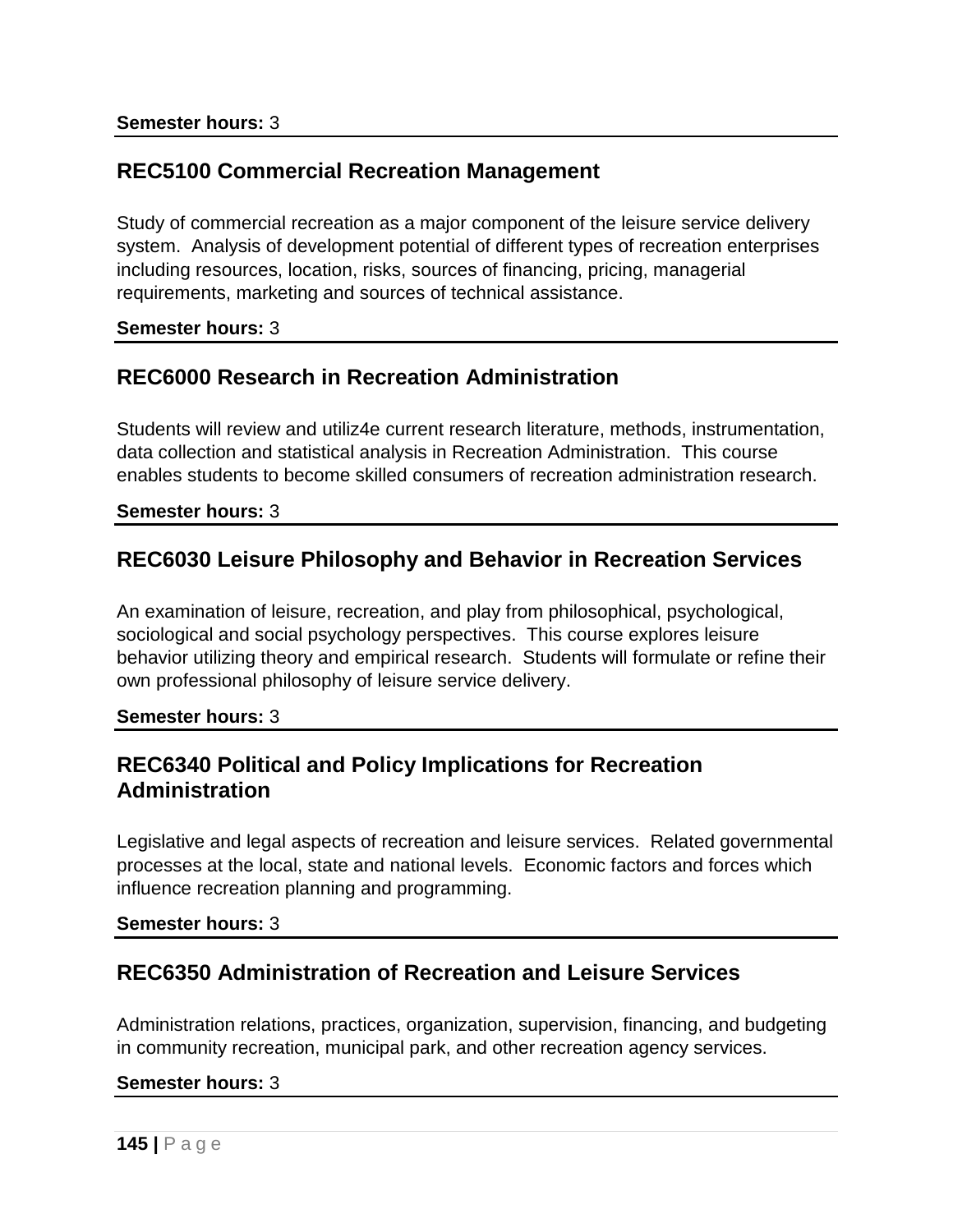## **REC6370 Facilities Management**

A systems approach to park and recreation facility management procedures. This approach includes scheduling, prioritizing, routine maintenance, emergency procedures, selection of supplies, equipment and materials, overall control of the maintenance process and evaluative techniques. Special attention is given to surface materials, turf management, aesthetic versus functional aspects, preventative maintenance, section of materials for the playground equipment, safety and prevention of vandalism.

**Semester hours:** 3

# **REC6670 Strategic Planning for Recreation Services**

Provides students with an understanding of the strategic planning process and its role in the management and administration of leisure service agencies and businesses. Students will design a strategic planning project during the course

**Semester hours:** 3

### **REC6750 Leisure Services Administration Assessment and Evaluation**

Students will investigate administrative assessment and evaluation techniques used in personnel and program reviews in leisure services. Basic statistics, evaluation tools and analysis of data collected in leisure service agencies case studies will be utilized.

**Semester hours:** 3

# **REC6780 Recreation Administration Internship**

Student completes a 290-300 hour internship at a professional agency in leisure and/or environmental resources setting. Consent of supervising instructor and Recreation Department Chairperson required.

### **Semester hours:** 6

**Prerequisite(s):** Recreation department chair and instructor permission.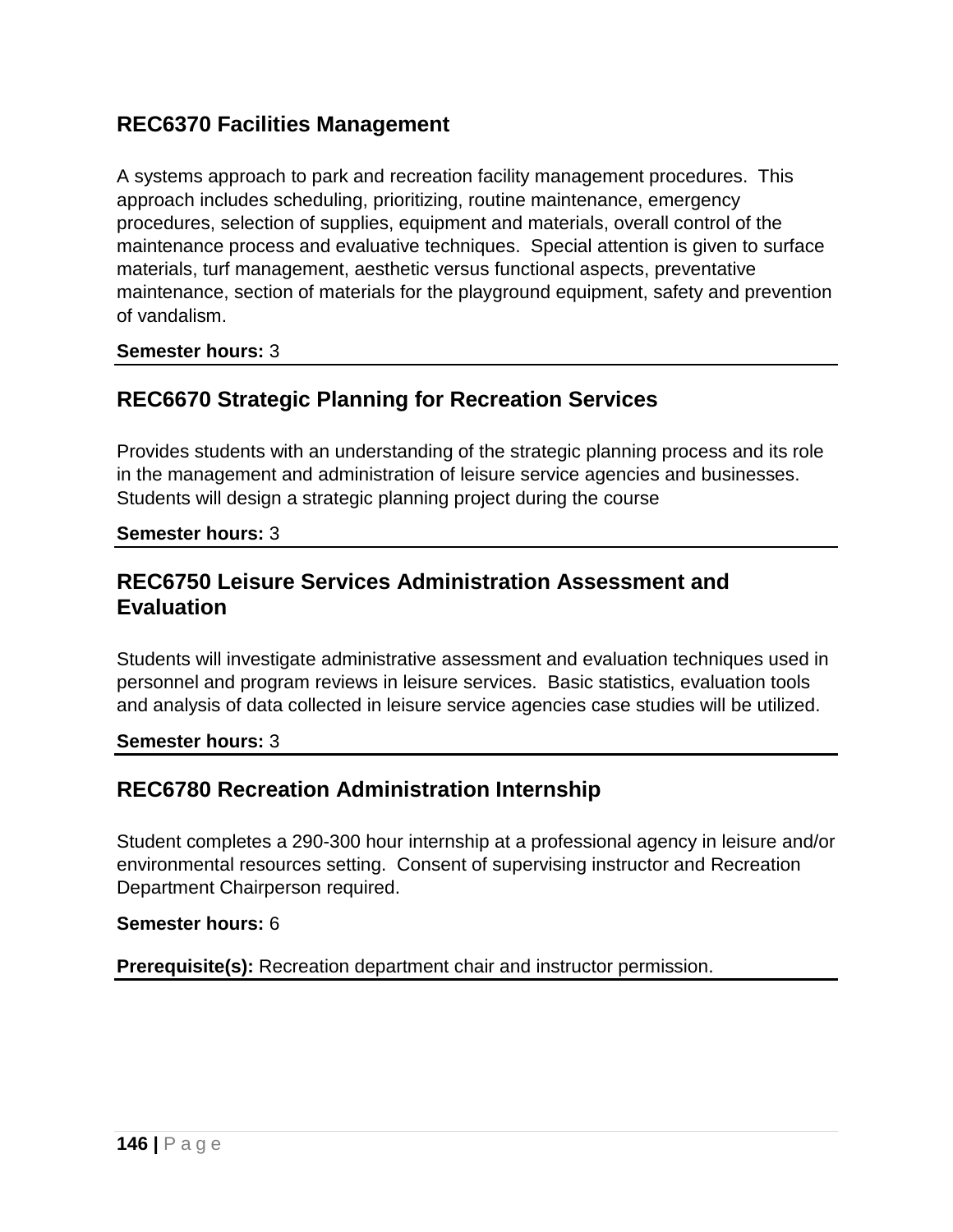# **SPED5510 Characteristics and Identification of Disabilities and the Law**

The focus of this course will be on the defining characteristics of disability classifications in common use in the schools (learning disabilities, cognitive issues such as mental retardation and traumatic brain injury, autism, emotional disorders, and physical disabilities/other health impaired), including discussion of subtypes within disability groupings that have been suggested by research, educational, or clinical practice. Definition of exceptionality and incidence rates and how they vary by state or urban/ suburban/rural area will be considered. Historical perspective will be given regarding major national education laws, including IDEA and the most recent reauthorization. Discussion will center on how these laws have been interpreted and how this impacts the service provision in the schools, both for students who receive accommodations (504 Plans) and for those who receive services from a variety of school professionals. The special education referral process will be studied, delineating how and when either a 504 Plan or an Individual Education Plan might be established. Also, state- level legislation that has influenced identification and placement will also be discussed. Ethical and legal issues related to issues such as confidentiality or the reporting of suspected abuse will also be considered.

### **Semester hours:** 4

### **SPED5520 Cognitive Development and Disabilities**

This course will address research and theories related to typical cognitive development and learning and disorders associated with the cognitive processes, ranging from constructivist research to information processing and brain imaging. A historical perspective will also be provided. Additionally, contrasts will be drawn between the impact on various types of processing strengths and weaknesses, such as auditory or other sensory processing and memory (both working memory and long term memory), and how they might impact learning and behavior, as well as remedial efforts for differing disabilities, such as learning disabilities, mental retardation or acquired disorders (traumatic brain injury). Task analyses focusing on receptive/expressive (input/output), visual/auditory, and verbal/nonverbal aspects of cognitive tasks will be undertaken for students ranging from primary to high school. The development of more metacognitive tasks, such the ability to monitor behavior, actively solve problems, and use study skills, will also be discussed, particularly for the middle and high school years.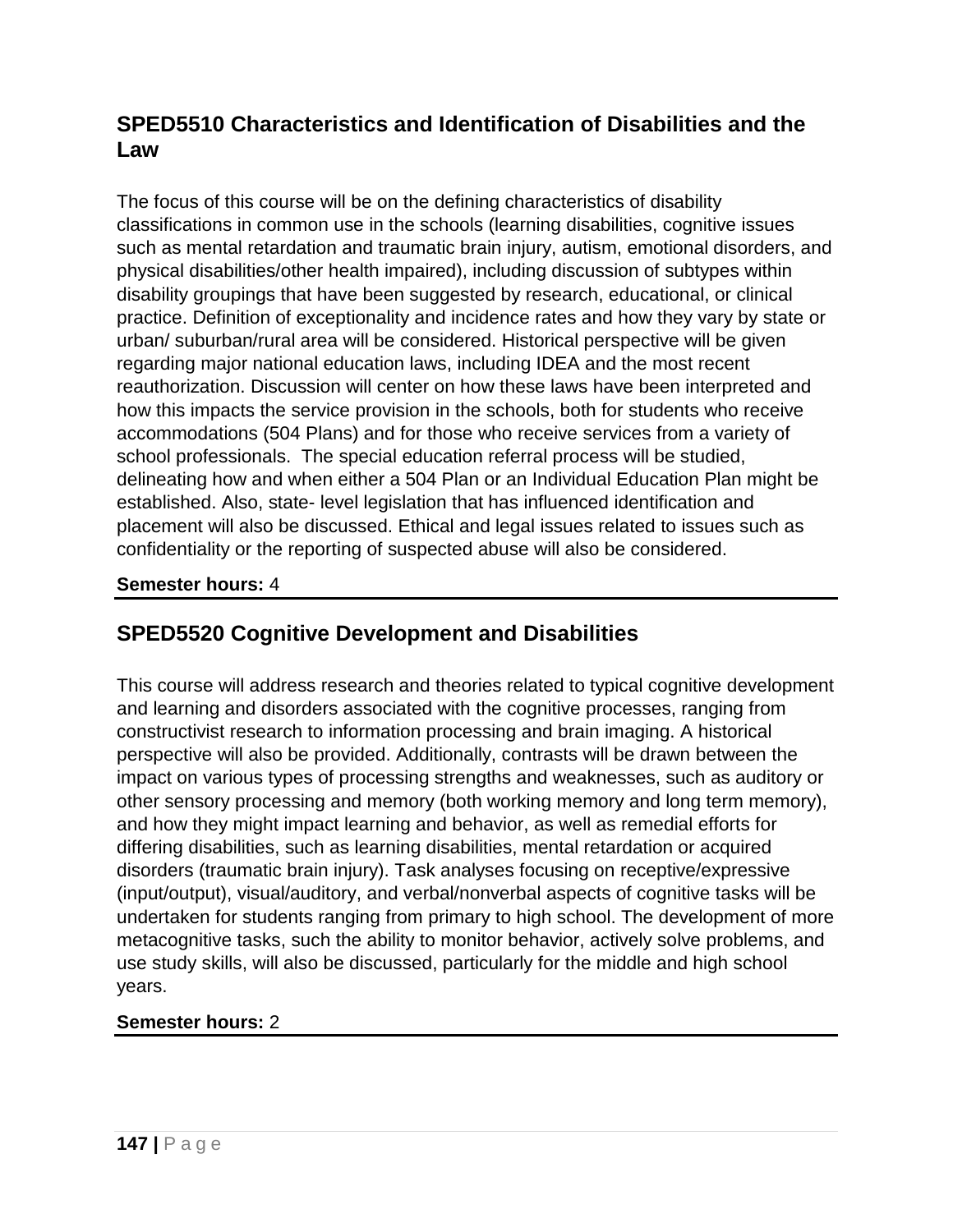# **SPED5530 Oral Language Development and Disorders**

The normal course of oral and nonverbal language development will be contrasted with atypical development, with a focus on the P–12 period. Aspects of language development and techniques for treatment will cover issues related to phonological awareness, morphology, syntax, semantics and pragmatics; additionally, consideration will be given to how the impact of these aspects of language changes through the middle and high school years, both in the school and the community. Further study of the utility and practice of standardized tests specific to oral language development will be undertaken. Additionally, candidates will learn to conduct informal language analyses of school-aged (P–12) students in order to identify oral language weaknesses. Remedial techniques and potential accommodations, based on identified difficulties, will be an additional focus. Specific focus will be given to communication intervention for some cognitive disorders, such as autism, including alternative and augmentative communication. The use of sign language and second language acquisition, and how diagnosis and service provision can overlap, will also be discussed. Finally, software technology in common use will be learned, with requirements to integrate the use of software and other interventions into lesson plans.

### **Semester hours:** 3

**Prerequisite(s):** SPED5510; Current TB test.

# **SPED5540 Diversity and Disability Issues: Students, Families, Schools and the Community**

The focus of this course will be on how various social institutions, particularly the school and family, may define disability and how this may impact collaboration and communication in regard to service provision in special education. Research regarding how identification and service delivery, as well as the student's learning, may be impacted by issues of diversity, including disability, ethnicity/culture, socioeconomic level, language/linguistics/dialects, and gender, will be studied. The potential for bias during assessment and/or instruction and the potential impact on learning will be investigated. Moreover, how these issues are reflected in family systems and identity and how differences might lead to misconceptions or misunderstandings will be discussed. Finally, how strategies to support identity formation and retention can be incorporated into lesson plans or classroom activities will be addressed.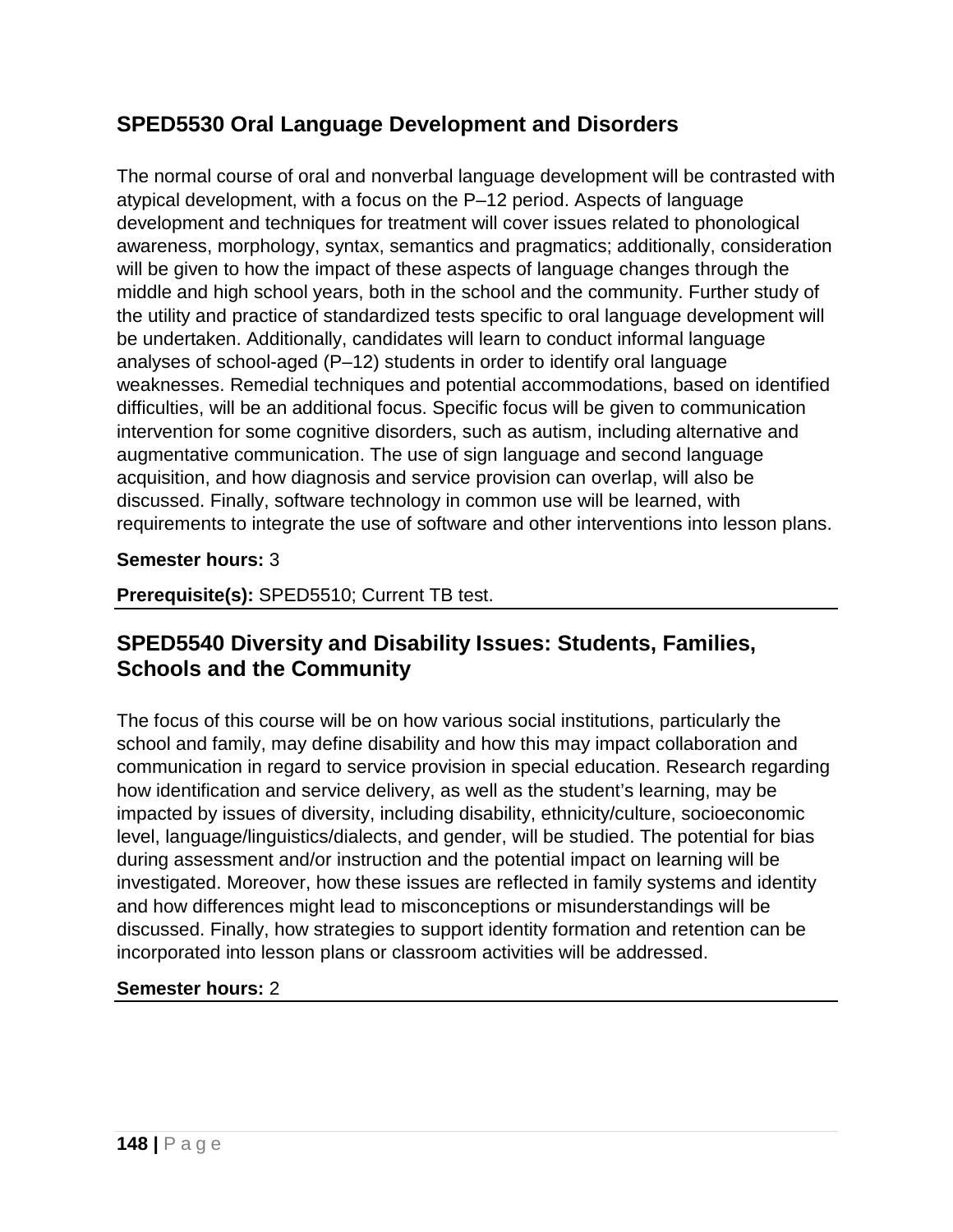# **SPED5555 Prosocial Skills and Challenging Behaviors**

This course will span the teaching of both prosocial and challenging behaviors. Moreover, it will cover both the current theories of social-emotional development and the disorders for the school-aged years and adolescence, with some discussion of lifespan issues. Focus will be placed on identification/assessment and intervention of social deficits as they impact the schools. Discussion will focus on developing prosocial behavior, thereby facilitating involvement in the least restrictive environment, and how intervention may be adjusted based on needs of students with varying disabilities. Social behavior will be viewed broadly, ranging from the individuals selfperceptions such as self-esteem and self-determination, to his or her ability to engage socially not only in the school but in the family and community. Particular focus will be placed on time-management and self-advocacy for the middle and high school years. Moreover, research regarding the impact on behavior of preconceptions held by teachers and others regarding the students will be studied. Finally, medical, psychological, or related service interventions will be discussed and how the schools collaborate with these professional groups. The second half of the course will focus on behavioral interventions for more challenging behaviors and how issues may change from the elementary to high school years. Environmental modifications, techniques of non-aversive behavioral control and methods to maintain attention, and effective reinforcement techniques will be taught. Techniques such as problem solving, crisis prevention, and conflict resolution, also potentially used to develop prosocial behavior, will be discussed in relation to more significant behavior problems, including issues such as self-stimulation and self-abuse. Issues related to the law and the range of service provision both inside and outside the school, such as residential placements, will be discussed in relation to challenging behaviors and how the schools collaborate with external professional groups.

### **Semester hours:** 3

### **Co/Prerequisite(s):** SPED5510.

## **SPED5560 Strategies and Assistive Technology for Students with Low Incidence and Multiple Disabilities**

This course will focus on intervention techniques, adaptations, and assistive technology for students with more significant disabilities, including intellectual disability, traumatic brain injury, orthopedic impairments, more significant autism, and other health impaired. Typical and atypical motor development will be addressed. PECS systems will be reviewed as well as other techniques to facilitate oral language. Functional adaptation of curriculum will be stressed, as well as resources available in the community. Study will span the needs of students in relation to life skills, recreation/leisure, community and career/vocational issues and the development of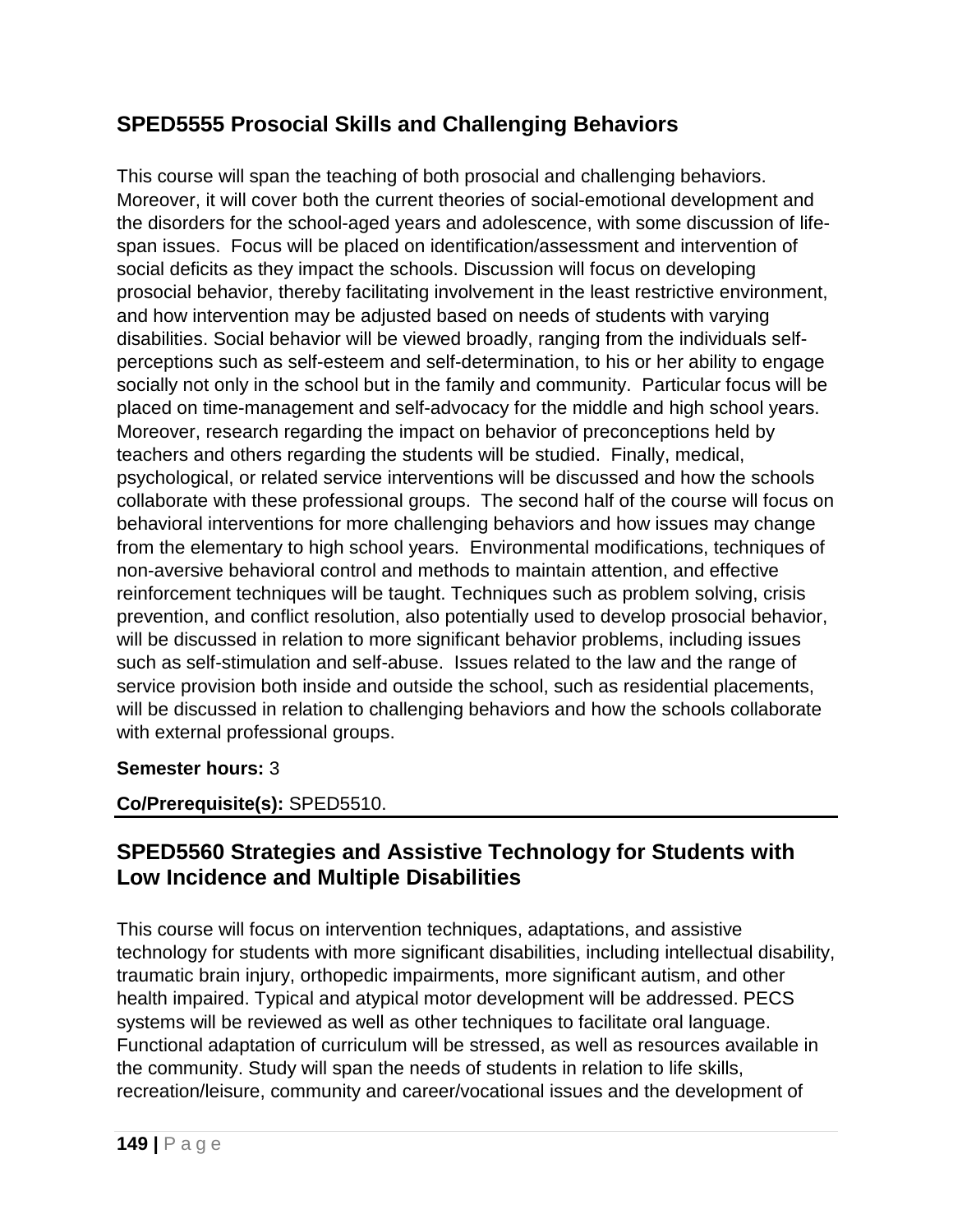goals and interventions to meet those needs. Specific life skills addressed will include toileting, eating, dressing, grooming, mobility, positioning and transfers.

### **Semester hours:** 2

### **Co/Prerequisite(s):** SPED5510.

# **SPED5570 Trends: Collaboration, Differentiating Instruction in the Inclusive Classroom, and Transition**

Remedial theories and modes of intervention for the preschool to postsecondary years will be investigated, ranging from individual to small group to inclusion classroom settings. An overview of how remedial efforts in oral language, reading, writing, mathematics, nonverbal and social issues might interrelate will be delineated. Current trends in service provision will be explored, such as response to intervention models. The role of the special educator as a facilitator for differentiating curriculum and providing accommodations in the regular education classroom will be highlighted, as well as co-planning and co-teaching models. Moreover, transition services and how they might be impacted by differing needs dependent upon disability will be an additional focus. Local and state resources that pertain to issues of employment, sexuality, independent living and learning, and social participation in leisure activities will be explored, particularly for the middle and high school student. Special educators' varying roles, from addressing family concerns and advocacy to supervision of paraeducators, will be discussed. Candidates will be exposed to professional organizations in the field and will develop a professional development plan and a personal philosophy of special education. The necessity for consultation, collaboration and flexibility of services will permeate all discussion of theory and models.

### **Semester hours:** 3

**Prerequisite(s):** SPED5510.

## **SPED5610 Psycho educational Assessment of Students with Disabilities**

The procedures for formal assessment of the issues underlying learning, academic performance, psychosocial behavior, and vocational skills for the P–12 grades will be examined. Issues related to cognitive development, in regards to intelligence or processing (e.g., memory, speed of processing), and testing will be discussed. Nonbiased assessment practices and modification or adaptations for mode of response will be addressed. Candidates will practice administration, scoring, and interpretation of the results of standardized tests in common use in the schools. Case studies will be used to understand the process of differential diagnosis, including interviews, functional assessment of behavior, and assessment of the learning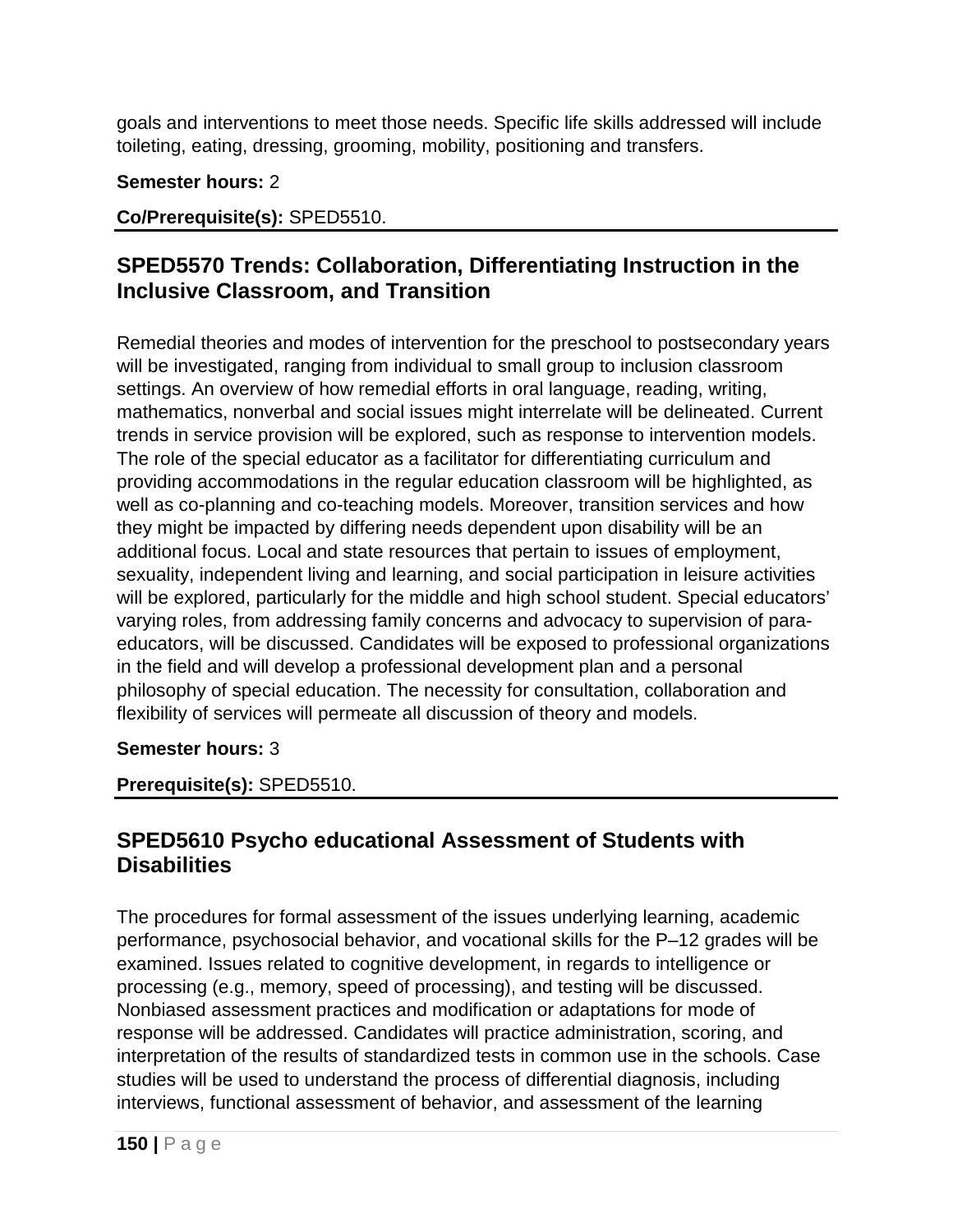environment; and oral and written dissemination of results that include planning for instruction based on interpreted results. Moreover, curriculum-based assessment and portfolio assessment will be investigated. Readings will focus on research of the possible limitations of formal and informal testing—that is, the relative efficacy of the differing diagnostic approaches, including response to intervention, and how they might facilitate service provision. Additional fee applies.

### **Semester hours:** 4

**Co/Prerequisite(s):** SPED5510.

## **SPED5640 Mathematics and Science Intervention for Students with Disabilities**

The development of mathematical and science knowledge and reasoning will be studied in conjunction with disorders of these domains. Candidates will learn to assess and remediate weaknesses in both physical, biological, and social sciences and mathematics, including the use of manipulatives and software technology. Strategy instruction as applied to the sciences will be a focus for middle and high school levels, as well as common accommodations. The development of lesson plans to deal with difficulties that may be encountered in topics such as estimation, mental mathematics, measurement, algebra, geometry, patterns and problem solving in mathematics; the inquiry process, experimentation and safety in science; and integration and interrelatedness of areas within the social sciences will be covered. For all domains, the importance of utilizing authentic activities that take into account issues of diversity and facilitate the student integrating academic skills to the spheres of family, community, vocation, and recreation will be stressed.

**Semester hours:** 3

**Prerequisite(s):** SPED5510; SPED5610.

# **SPED/EDU6501 Assessment of Diverse Learners: Special Education and ESL**

Participants will examine the assessment issues that affect ELLs and students with special needs. Candidates will review the types of assessments used to identify, place, and reclassify ELLs and students in special education programs. Candidates will learn to evaluate assessments as a means of generating educational recommendations for an IEP or other academic assessment measures.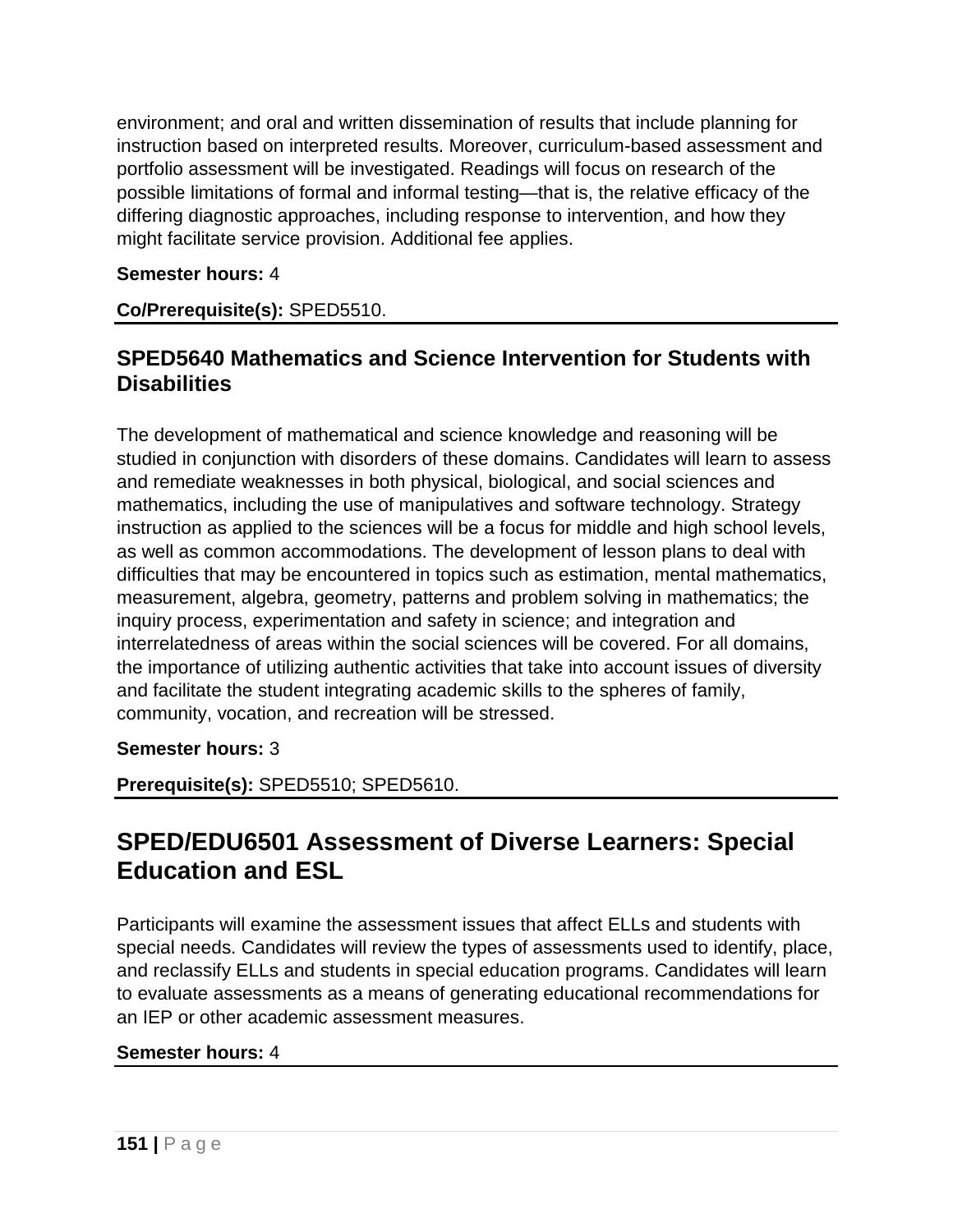# **SPED6515 Characteristics and Identification of Disabilities and the Law for Diverse Populations**

The focus of this course will be on the defining characteristics of disability classifications in common use in the schools including subtypes within disability groupings that have been suggested by research, educational, or clinical practice. Concepts of Lease Restrictive Environment (LRE), Free Appropriate Public Education (FAPE), and the value of educating all students in the public schools will be addressed.

### **Semester hours:** 3

# **SPED6520 Reading Disabilities Theory and Interventions**

The focus of this course will be on the theoretical models of reading development and disorders and how these theories have impacted the definition of the causes, diagnosis and treatment of reading disorders. Normal development of pre-reading and reading skills will be contrasted with atypical development. Research regarding how reading achievement relates to decoding and phonological awareness; word recognition; vocabulary; comprehension; fluency; self-monitoring; and instruction/service provision (individual, small group and whole-class programs) will be studied, with practice of intervention techniques. For the middle and high school years, techniques effective for various domain areas will be stressed, as well as how accommodations in relation to reading can be integrated into the student's curriculum. In addition, the course will include further training on the standardized tests and software technology interventions specific to reading, as well as the performance of informal measures such as running records and informal reading inventories, with a focus on error analysis, interpretation and communication of results to students, families and colleagues.

### **Semester hours:** 3

**Prerequisite(s):** SPED5510; SPED5610.

# **SPED6525 Cognitive Development and Disabilities of Diverse Learners**

Addresses research and theories related to typical cognitive development and learning and disorders associated with the cognitive processes. Ranging from constructivist research to information processing and brain imaging. Contrasts will be drawn between the impact on various types of processing strengths and weaknesses, such as auditory or other sensory processing and memory functions. The development of more metacognitive tasks will also be discussed, particularly for the middle and high school years.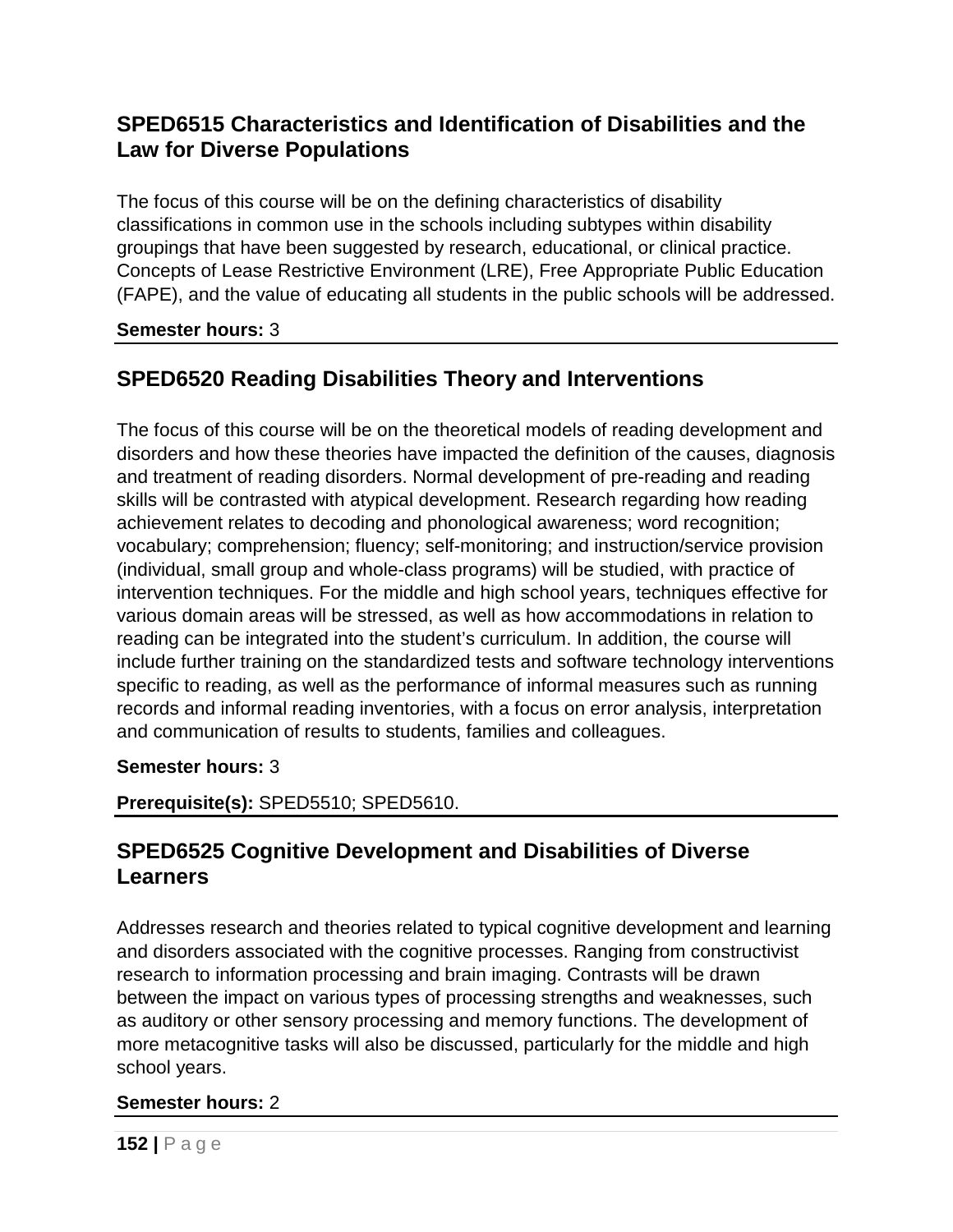# **SPED6530 Written Language Development and Disorders**

This course will study theories and research regarding the development and disorders of written language, including handwriting, spelling, and written discourse, from emergent literacy to strategies for research and essay forms used more extensively in middle/high school. The range of impact, dependent on disability, will be investigated, both in regard to academic, social, and vocational pursuits. Formal and informal assessments to elicit and analyze written language samples will be learned and practiced, as well as lesson plans using remedial techniques and software technology commonly in use for varying disabilities, ranging from learning disabilities to physical disorders impacting the physical act of writing.

#### **Semester hours:** 3

**Prerequisite(s):** SPED5510.

### **EDU/SPED6545 Collaboration, Differentiation, Instruction, and Transition for Diverse Learners**

Remedial theories and models of intervention for the preschool to postsecondary years will be investigated, ranging from individual to small group to inclusion classroom settings. Current trends in service provision will be explored, such as response to intervention, multi-tiered support system, and PBIS models. Transition services and how they are structured based on student needs, as impacted by the qualifying disability will be an additional area of focus. Candidates will be exposed to resources to develop a professional plan and personal philosophy of working with students with ESL and/or special education needs.

#### **Semester hours:** 3

### **SPED6550 Introduction to Educational Research**

Candidates will receive an overview of qualitative and quantitative research paradigms. The course will encompass the efficacy of use of basic statistical methods, including correlation, testing of means, analysis of variance and regression. The focus will be on the in-depth understanding and evaluation of research from peer-evaluated journals of the field and in conducting more advanced action research.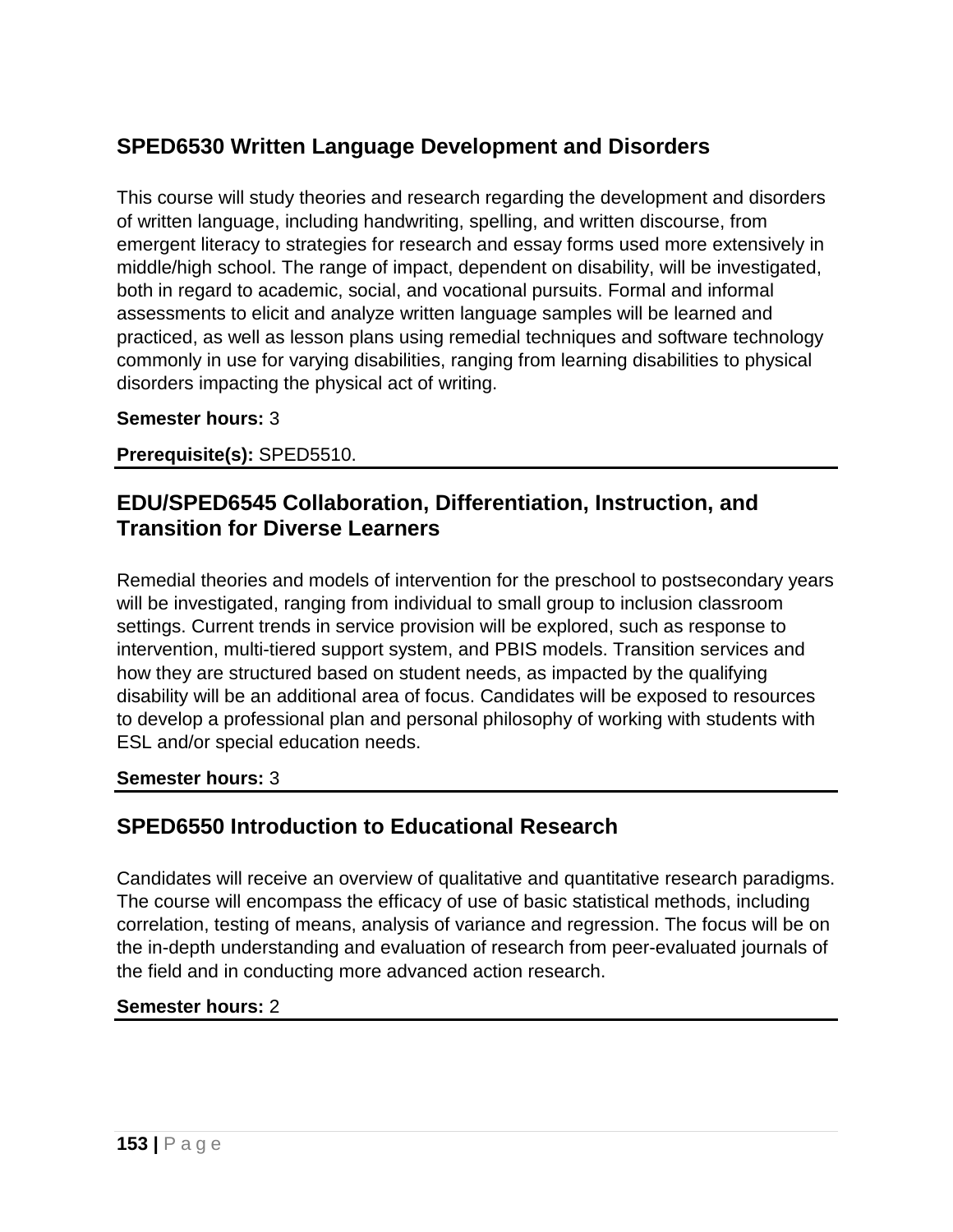# **SPED6555 Prosocial and Problematic Behavior Strategies for Diverse Learners**

This course will span the teaching of both prosocial and challenging behaviors. It will address the current theories of social-emotional development and the disorders for the school-aged years through adulthood. Focus will be placed on identification, assessment, and intervention of social deficits as they impact both students with social emotional disorders and the school community. Environmental modifications, techniques of non-aversive behavior control, methods to maintain attention, and effective reinforcement techniques will be explored.

### **Semester hours:** 3

# **SPED6560 Unified Field Experience**

While observation and clinical experience in previous courses are more dependent on the domain being studied, this course stresses the integration of theory and pedagogical methodology across domains based on the assessed needs of the individual student. Candidates will collaborate and work with the same students for extended periods of time, developing lesson plans and writing reports that incorporate informal assessments, goals/specific objectives, and progress after remedial efforts. Candidates will conduct conferences with parents to communicate progress/results. Approximately 50 hours of supervised clinical field experience will be required.

### **Semester hours:** 4

**Prerequisite(s):** SPED6510; SPED6520; SPED6530; current TB test; clinical background check.

### **SPED6565 Strategies and Assistive Technology for Students with Multiple Disabilities and Diverse Learners**

This course will focus on intervention techniques, adaptations, and assistive technology for students with more severe disabilities. Functional adaptation of curriculum will be addressed, as well as resources available in the community. Study will span the needs of students in relation to life skills and how to develop appropriate goals and objectives and implement them effectively to meet those needs.

### **Semester hours:** 2

# **SPED6570 Internship and Action Research Seminar**

Because candidates will come to the program with an existing licensure, the focus of this field experience will be to ensure the students' overall field experiences cover both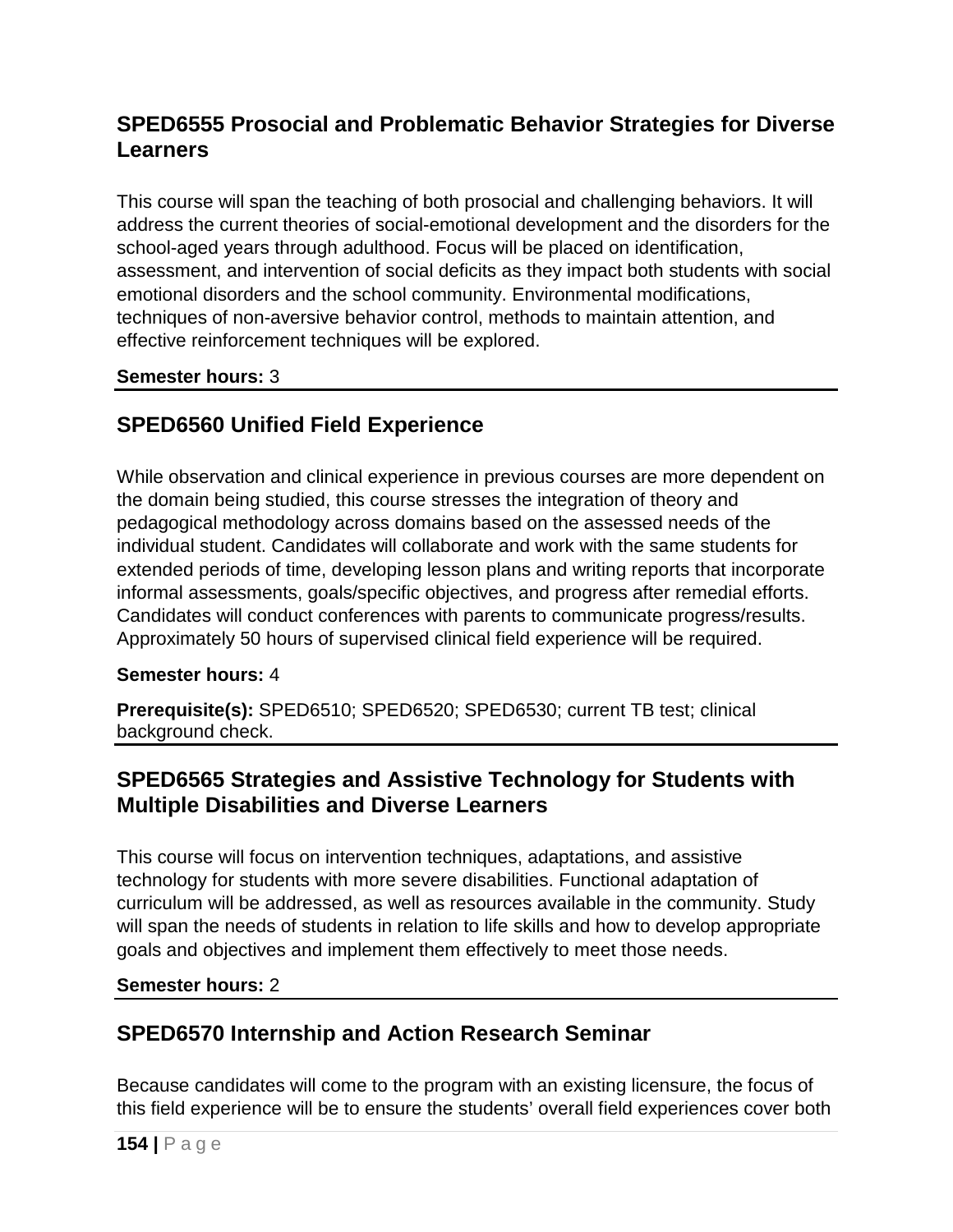the range/severity/age levels of all disabilities covered by the LBS I licensure. Candidates should expect the need to be flexible regarding hours, based on the needs of the schools. Placements will encompass the K–21 age range, affording candidates with experience in a range of ages. Candidates will capitalize on skills learned in earlier courses to conduct formal, informal and functional assessments. Based on this information, they will generate and implement lesson plans, establishing an effective learning climate for their students. Additionally, candidates must demonstrate the ability to collaborate with colleagues, para-educators (candidates should expect a supervisory role as well), other professionals within the school and community, and families to meet students' academic, social and life skill needs. Seminars will be spaced to afford candidates support in completing their comparative case study action research projects and to provide a forum for support, in addition to that provided by supervisors, during the internship process.

### **Semester hours:** 4

**Prerequisite(s):** SPED6560 with a grade of "B" or better; completion of all master's courses required for special education LBS I licensure, maintaining a GPA of 3.0; and officially reported passing score on the pertinent Illinois licensure tests (Assessment of Professional Teaching K–12; Learning Behavior Specialist I [content area]; and Special Education Curriculum Test); FBI fingerprints check; National Sex Offender list check; TB test; passing the DCFS-Mandated Reported Training.

# **SPED6600 Supervisor of Programs for Children with Disabilities**

Study of the theory and practice of leadership in special education within the larger organizational system. Develop an understanding of the responsibilities and potential challenges related to the organizational and administration, as well as balancing the fiscal and human resource structure, needed to run an effective special education program. Current research on best practices and service delivery models of special education for the individual student through analysis and assessment of program functioning more broadly is covered.

### **Semester hours:** 3

# **SPED6670 Special Education Finance**

This course will focus on financial management of special educational programs, taking the perspective of the student/family, the school, the district, the state and the country. Moreover, the course will provide an overview of how special education financial management fits into the larger financial needs of these same entities; this will allow the administrator to have perspective on how financial policy and sources of revenue affect all stakeholders. Themes will include the financial impact of federal and state mandates and laws such as Child Find, 504, Response to Intervention, and IDEA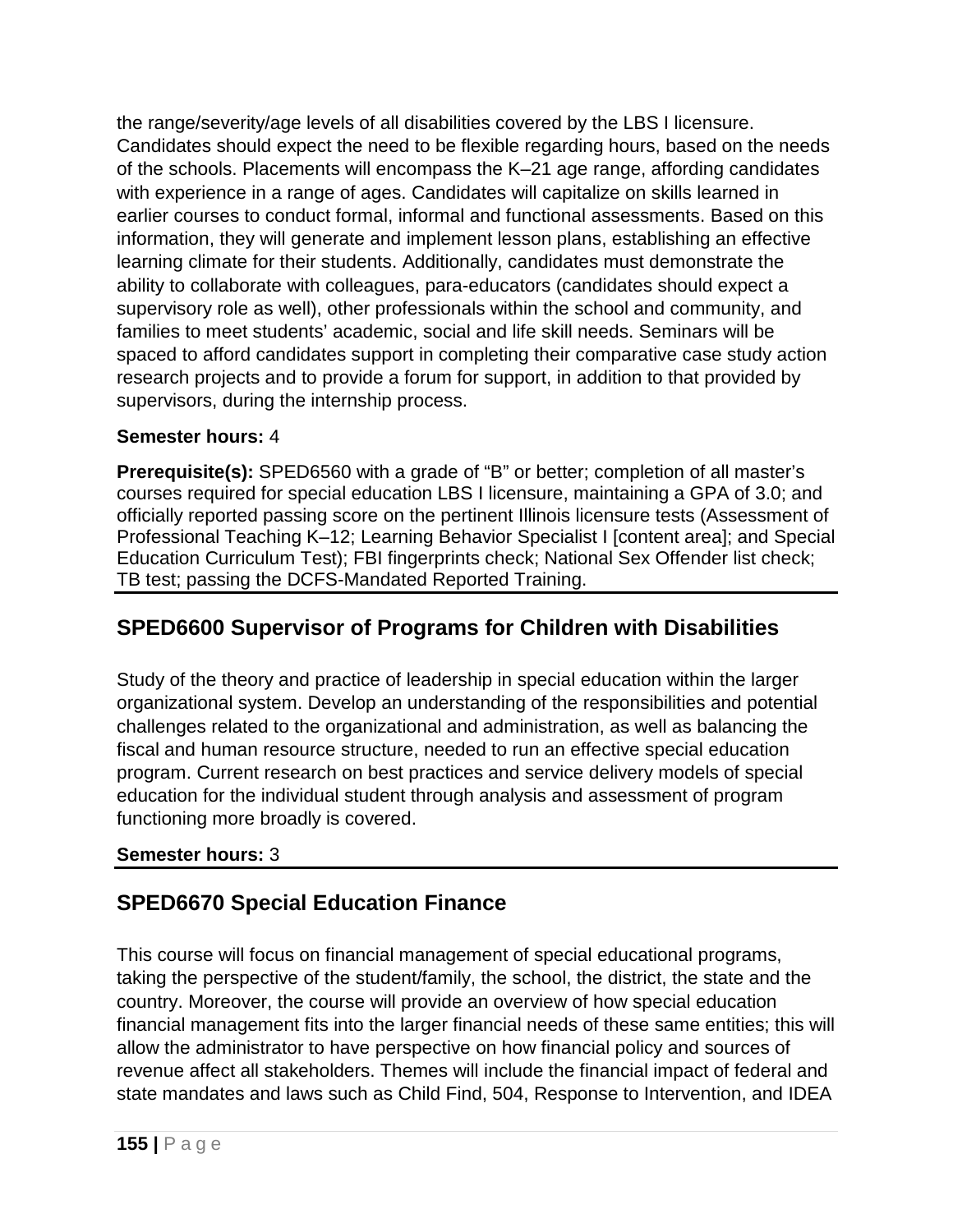as well as how these impact more school-based issues such as extended school year, transportation, and categorical funding.

### **Semester hours:** 3

## **SPED/EDU6680 School Leadership and the Law for Special Populations**

This course blends the significant legal foundations for students with disabilities and English Language Learners (ELLs) which are instrumental to the development and implementation of Special Education and ELL programs, services, policies and practices. The legal foundations will be balanced with rich historical and philosophical perspectives. The influence of specific legislation, Individuals with Disabilities Education Act (IDEA), No Child Left Behind (NCLB), Section 504 of the Rehabilitation Act (504), Americans with Disabilities Act (ADA), 23 IL Section 226 of the Administrative Code and the Illinois School Code will be intertwined with the relevant case law. Candidates participate in a "Moot Court" simulation to demonstrate an understanding of the overall legal process impacting the decision making of the educational leader. There will be an emphasis on ethical responsibilities, the development of core values, and informed decision making related to education, students with disabilities, and English Language Learners.

### **Semester hours:** 3

# **SPED6690 Current Research in Cross-Categorical Special Education Programming and Assessment**

Current research on data-driven best practices and service delivery models of special education for the special education student through analysis and assessment of program functioning more broadly. Explores the professional development process to keep special education teachers apprised of new advances, utilizing adult learning theories and addressing identification, service delivery, and use of assistive technology for special education. This course stresses district-wide utilization of Response to Intervention and measurement of P–12 student learning with a particular focus on programming and assessment.

### **Semester hours:** 3

# **SPED6750 Student Teaching in Special Education**

The student teaching experience involves placement in a special education setting under the supervision of a certified teacher. Placements will encompass the K--–21 age range, affording candidates with experience in a range of ages. Candidates will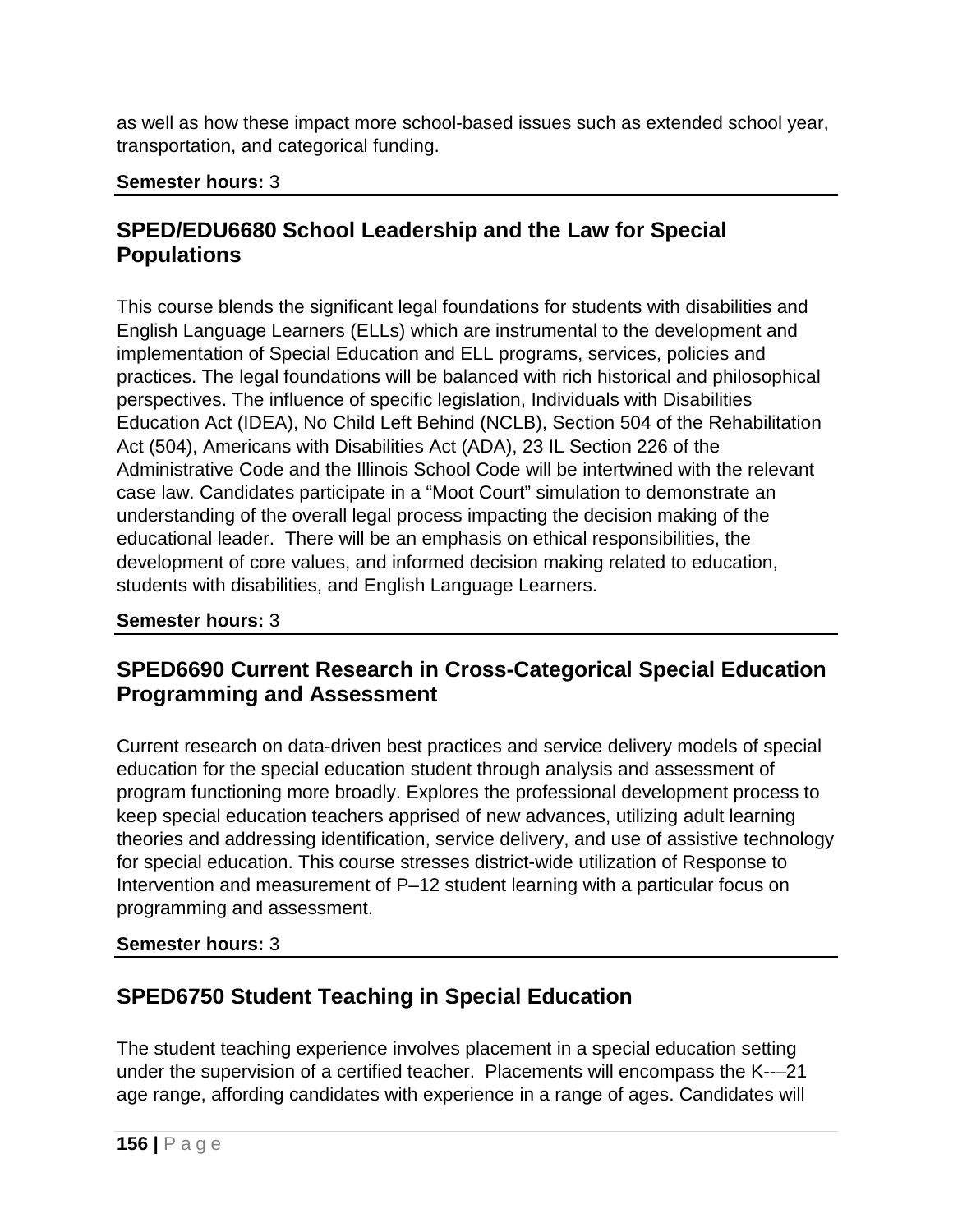capitalize on skills learned in earlier courses to conduct formal, informal, and functional assessments. Based on this information, they will generate and implement lesson plans, establishing an effective learning climate for their students. Additionally, candidates must demonstrate the ability to collaborate with colleagues, para-educators (candidates should expect a supervisory role as well), other professionals within the school and community, and families to meet students' academic, social and life skill needs. In short, the candidate will learn to fill all roles and major functions expected of the special educator, with the benefit of supervision. Additionally, this will assure maximum exposure during the candidates' field experiences to the range/severity/age levels of all disabilities covered by the LBS I certification. Additional fee applies.

### **Semester hours:** 8

**Prerequisite(s):** Admission to the School of Education; a 3.0 or better GPA in special education courses; a grade of "B" or better in SPED6560 Unified Field Experience; officially reported passing score on the pertinent Illinois certification tests (Assessment of Professional Teaching K–12, Learning Behavior Specialist I, and Special Education Curriculum Test), all special education coursework for the major; FBI fingerprints check; National Sex Offender list check; TB test; passing grade on ISBE Child Abuse Reporting regulations; concurrent enrollment in SPED6760.

# **SPED6760 Seminar for Student Teaching in Special Education**

Student teaching seminars will provide candidates with support in completing their comparative case study projects, with a focus on P–12 student learning. The objective will be for the candidate to learn to communicate student progress effectively through relaying effective teaching strategies and the modes of assessment that were used to demonstrate student achievement of goals. They will also provide a forum for support, in addition to that provided by supervisors, during the field experience process.

### **Semester hours:** 2

**Prerequisite(s):** Admission to the School of Education, a 3.0 or better GPA in special education courses, officially reported passing score on the pertinent Illinois certification tests (Assessment of Professional Teaching K–12; Learning Behavior Specialist I (content area); and Special Education Curriculum Test); all Special Education coursework for the major; and concurrent enrollment in SPED6750.

# **SWK5100 Social Work Gerontology: Assessment and Intervention**

This course will examine the advanced study of clinical treatment of older adults. Focus will include different mental health issues presented by older adults, such as depression, Alzheimer's disease, adjustment disorders due to relocation or loss of loved ones and chronic illness. Successful treatment models with older adults will be presented framed in the life course perspective.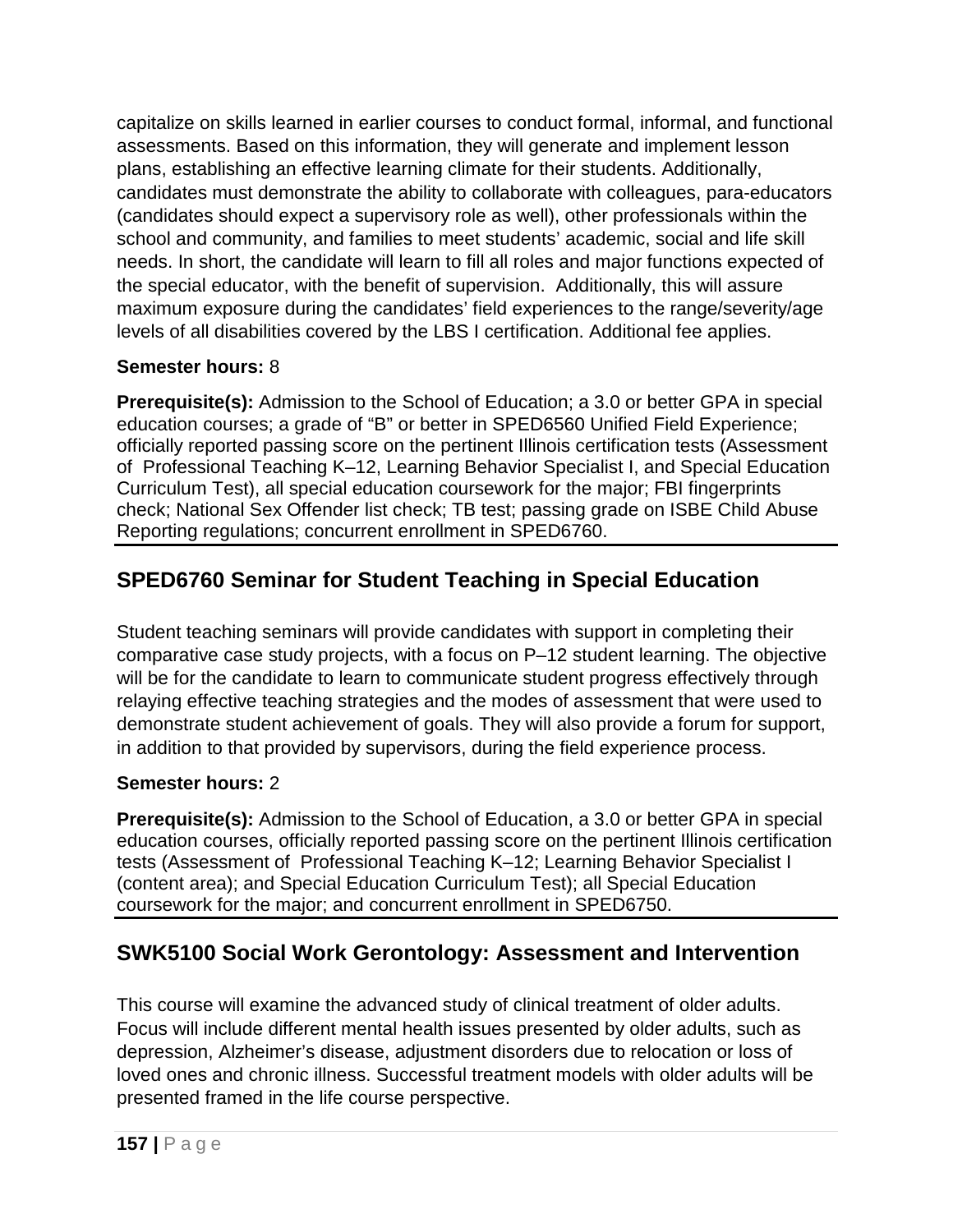# **SWK5110 Social Work Gerontology: Biology and Health of Aging**

This course will begin by covering age and health demographics, along with attitudes toward aging, health and disability. Basic cellular or molecular theories of aging will be presented, along with how the human body's organ systems typically change over time. Pathologies associated with aging and psychosocial responses to normal and pathological changes will be discussed. Such responses will be viewed within a sociocultural context where ageism, ableism and beautyism, as well as other forms of oppression, are present. Support services and resources for older individuals and their caregivers will be addressed.

### **Semester hours:** 3

### **SWK5250 Infertility and Assisted Reproduction**

This course follows the history of infertility and the therapeutic issues surrounding individuals and couples affected by this issue. Medical overview, evaluation and treatment options are explored along with relevant policy issues related to infertility including the spiritual and ethical issues of reproductive medicine. Current researchbased information relevant to social work practice is utilized, with cultural, sociostructural and environmental perspectives integrated throughout the course.

### **Semester hours:** 3

### **SWK5300 Forensic Social Work**

This course explores the dynamics of Forensic Social Work in a variety of settings. Course readings and discussion will examine the unique experiences of working with both survivors and offenders, identifying the ethical and practical challenges that can arise with these at-risk populations. This course will cover basic skills of engagement, assessment and intervention with these individuals and will help students develop a greater understanding of the treatment needs of forensic populations. It will also discuss the various systems in which a Forensic Social Worker will likely interact.

### **Semester hours:** 3

# **SWK5420 Addictions Counseling I**

This course is the first of two courses designed to address the specific treatment approaches utilized in working with the populations impacted by substance use. Specific treatment approaches as well as common assessment tools will be reviewed. Various career opportunities within the realm of the substance use treatment field will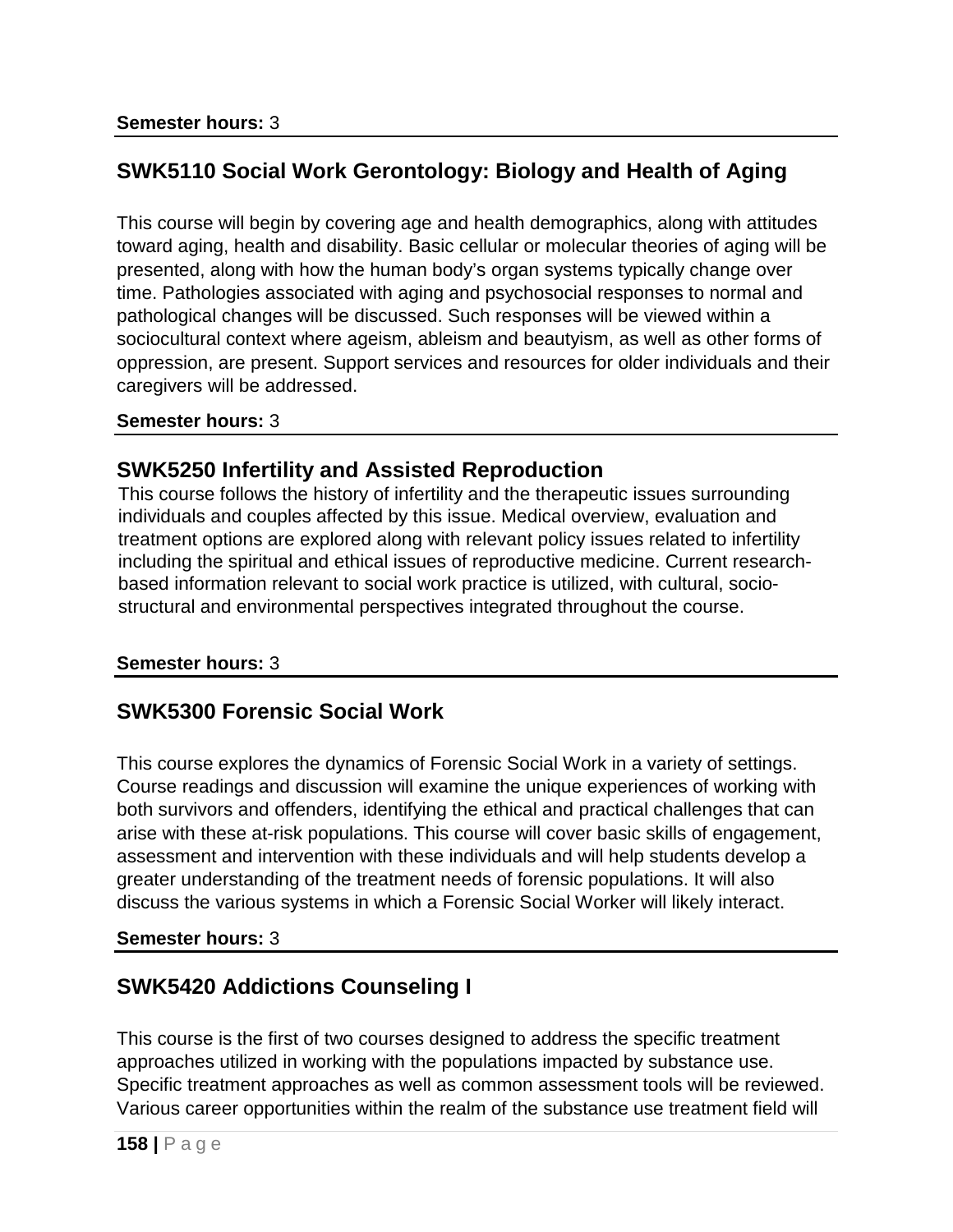be explored. Students will be introduced to the concept of the legal impact that drugs and alcohol have on society and will have an opportunity to experience either drug court or DUI court as part of their learning experience. Specific Illinois state rules which govern treatment will be discussed (Rule 2060) as well as rules and laws of confidentiality. Standardized treatment protocol, such as utilizing the American Society of Addiction Medicine (ASAM) will be formally explained. The various levels of care and treatment settings will be explored so that students planning on pursuing certification can begin thinking of an internship placement that will be a good match.

### **Semester hours:** 3

### **Prerequisite(s):** SWK6340.

# **SWK5598 Spirituality, Meaning Making, and Faith-Based Practice**

This is the required core course for the Faith-Based Track. It is also open to all students as a general elective. The course offers an advanced examination of faithbased practice and an awareness of the transformative capacities interwoven within the complex layers of relationships functioning within faith-based environments. Students will be invited to examine self, social emotional systems, ritualistic understandings that underlie many faith-based environments, and new ways to organize practices of care and compassion through faith-based treatment options addressing addictions, child welfare, clinical mental health, and social service leadership. Students will be prepared for the unique work that lies ahead by examining the emotional systems that exist within faith-based environments while identifying, evaluating, and assessing the role of faith in community and the capacity to develop social work and religious partnerships towards empowering transformative well-being. The course is also open to students from other disciplines.

### **Semester hours:** 3

# **SWK5600 Co-occurring Substance Use & Mental Health Disorders**

This course is designed for the addiction professional who has a sincere desire to work with clients who have co-occurring disorders. The role of the social worker from a strengths perspective as well as utilizing a systems theory will be utilized. This course will play a major role for the student who plans to pursue State Board recognition for working with this population. Note: It should be noted that completing this course without obtaining your CADC will NOT lead to qualification of the MISA I registration educational requirements. Obtaining the CADC is considered a prerequisite prior to obtaining the MISA I credential.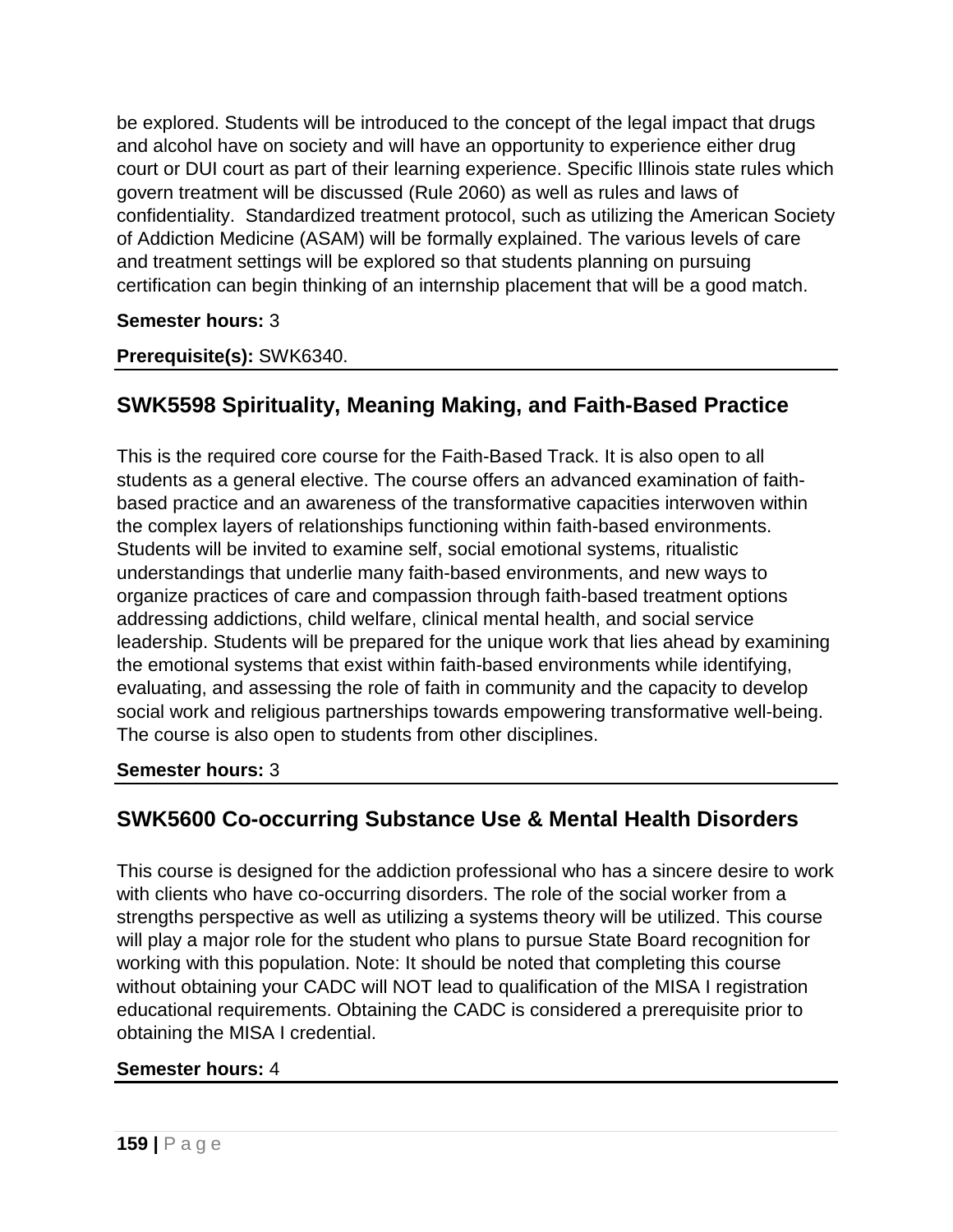# **SWK5610 Social Work Practice with the Exceptional Child**

This course examines major causes and characteristics of students in the public school setting evidencing exceptionality. The psychology, identification and methods of serving exceptional individuals and their families will be considered. While the focus of this course is an understanding of the various exceptionalities and how that impacts a student's education, the course will provide a social work perspective for practice related to prevention, intervention and evaluation.

### **Semester hours:** 3

# **SWK6010 Medical Social Work**

This course will look at social work practice within a medical setting and provide students with the basic understanding of cross-cultural healthcare in the United States. An overview of the healthcare field will look at medical healthcare facilities and related services, medical terminology, the impact of chronic illness and treatment upon patients and families as well as end-of-life considerations. Insurance, ethics, and policy issues in the light of Health Care Reform and the implications for social workers will also be explored.

#### **Semester hours:** 3

### **SWK6030 Bereavement Counseling**

This course presents the theoretical framework for working with bereaved individuals and an examination of cultural attitudes toward death, other life losses, and what effect these attitudes have on individual grief reactions. This course highlights the therapeutic skills needed when working with the bereaved.

#### **Semester hours:** 3

### **SWK6035 Hospice**

This course is designed to provide a theoretical framework for clinicians working with individuals, families, groups, organizations and communities who access hospice care. Considerable emphasis will be directed towards an examination of assessment tools, client outcomes, professional regulations, and standards for care, explanation of the coordinated efforts of all disciplines utilized in the field of hospice work as well as the field's history, characteristics and challenges faced. Therapeutic skills utilized when working with the bereaved in end of life care will also be examined.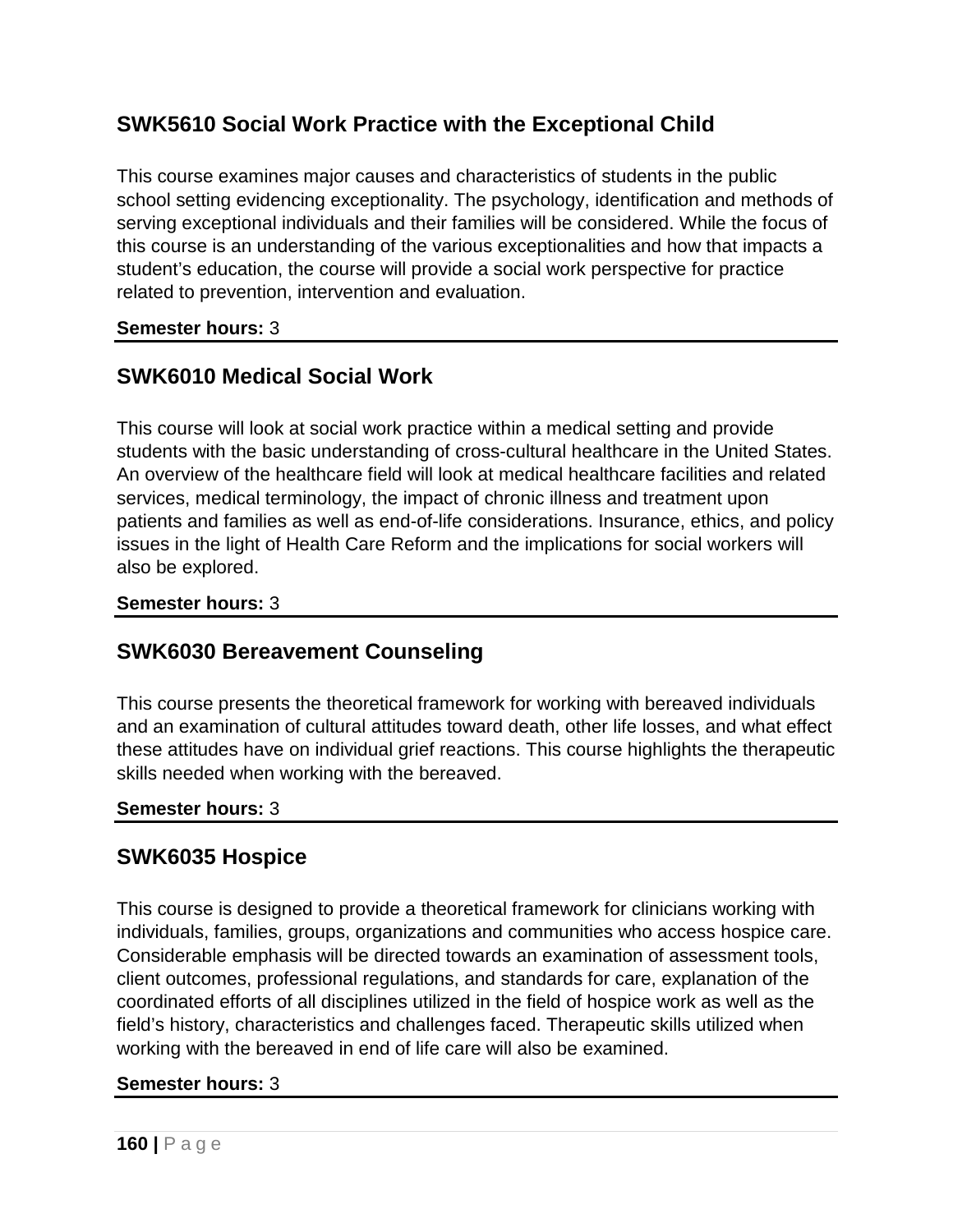# **SWK6040 Social Work and Spirituality**

This course presents the knowledge and skills needed to provide social services to persons with spiritual needs and dilemmas. A person-in-environment perspective is used in understanding the meaning of spirituality for clients and appropriate methods to utilize in responding to them.

#### **Semester hours:** 3

### **SWK6045 Psychiatric Hospital Social Work**

This course provides an overview of mental health hospital settings from intake through discharge. The Diagnostic and Statistical Manual of Mental Disorders will be utilized to examine the unique needs of the psychiatric patient and help students explore the different programs available in inpatient and partial hospital programs. Criteria for admission, treatment modalities, medication management and the transdisciplinary approach to quality care will be discussed.

#### **Semester hours:** 3

## **SWK6050 Self-Injury and Eating Disorders**

This course is designed to provide an understanding of etiology, occurrence, course, treatment, and prevention of self-injury and eating disorders from a multidisciplinary perspective. In addition, this course will examine the roles and responsibilities of treatment team members and the variety of current therapeutic modalities in use. The instructor will provide a framework for the course material, and invite regular participation from students. The course format will include lecture, discussion, and case studies incorporating textbook and journal article information.

#### **Semester hours:** 3

### **SWK6055 Oncology**

Students will gain a psychosocial understanding of Oncology. An overview of the biology of cancer, cancer diagnosis and general approaches to treatment will be discussed. Research involving psychoneural-immunology, neural plasticity, group therapy, medical hypnosis and effects of immune functioning and cancer survival will be explored.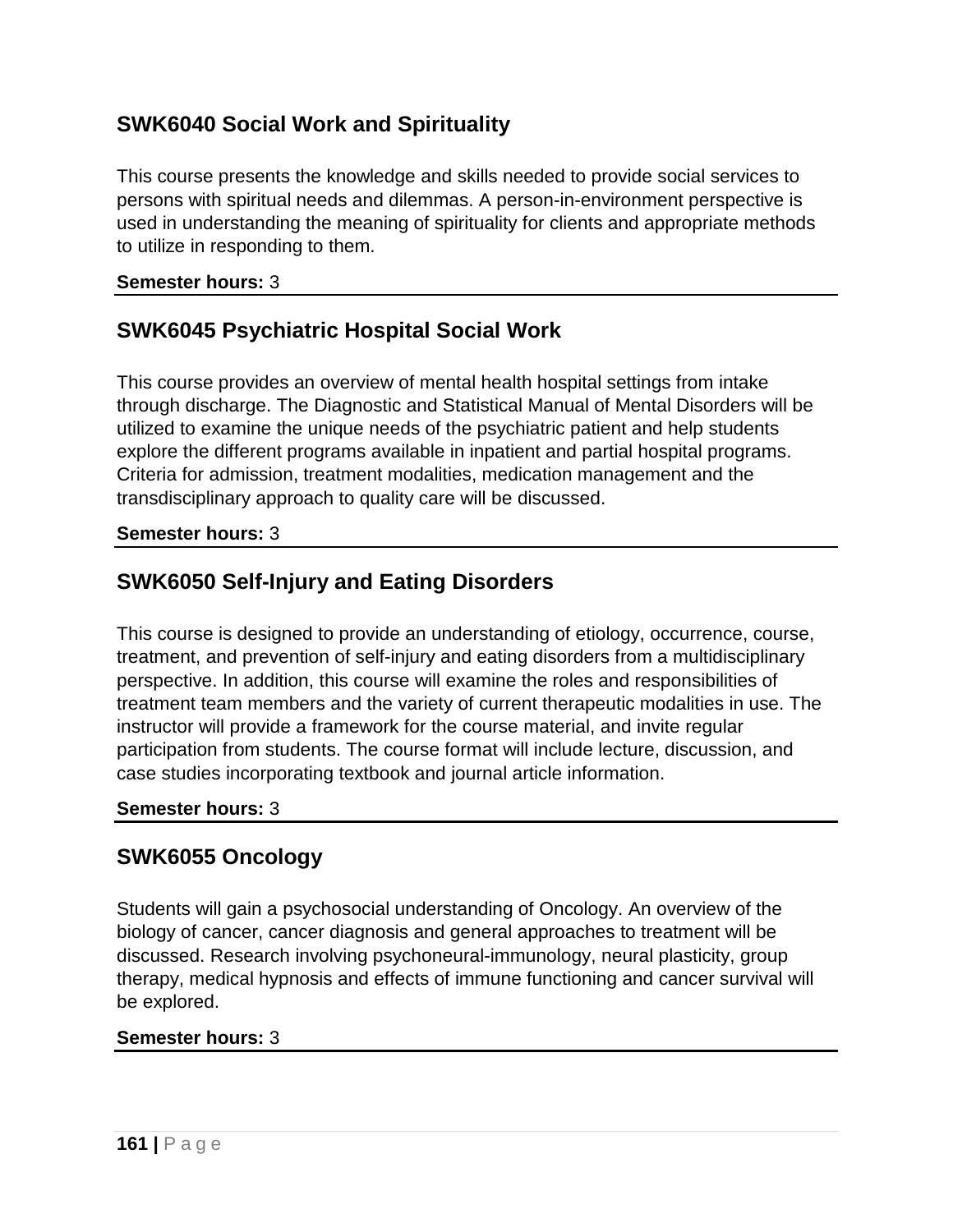# **SWK6140 Social Welfare Policy and Institutions**

Major social welfare programs are reviewed within an overall policy analysis framework. Forces that impact social policy such as American individualism and issues such as poverty, racism and gender inequity are addressed. Historical forces which have contributed to the development of current social services are reviewed.

### **Semester hours:** 3

# **SWK6150 HBSE I: Theories of Human Development I**

This course, based in an ecological systems perspective, follows human development from infancy to adolescence in the context of family and larger environments. The course includes research-based knowledge about physical, socio-emotional and cognitive development. This course emphasizes both knowledge and application of human development theories to social work assessment and practice.

### **Semester hours:** 3

# **SWK6160 HBSE II: Theories of Human Development II**

This course, based in an ecological systems perspective, follows human development throughout the entire adult lifespan in the context of family and larger environments. The course includes research-based knowledge about physical, socio-emotional and cognitive development. This course emphasizes both knowledge and application of human development theories to social work assessment and practice.

### **Semester hours:** 3

# **SWK6250 Social Work Research Methods**

Students are introduced to ethical social work research using scientific inquiry. Class material provides an overview of various research methods and design elements. The course highlights creating, performing and evaluating outcomes of practice and policies.

### **Semester hours:** 3

### **SWK6283 Practice and Program Evaluation**

Students will plan, design and conduct an evaluation study of an intervention or program. Students will choose between a single-subject design study or program evaluation. The study will relate to the student's field practicum or another area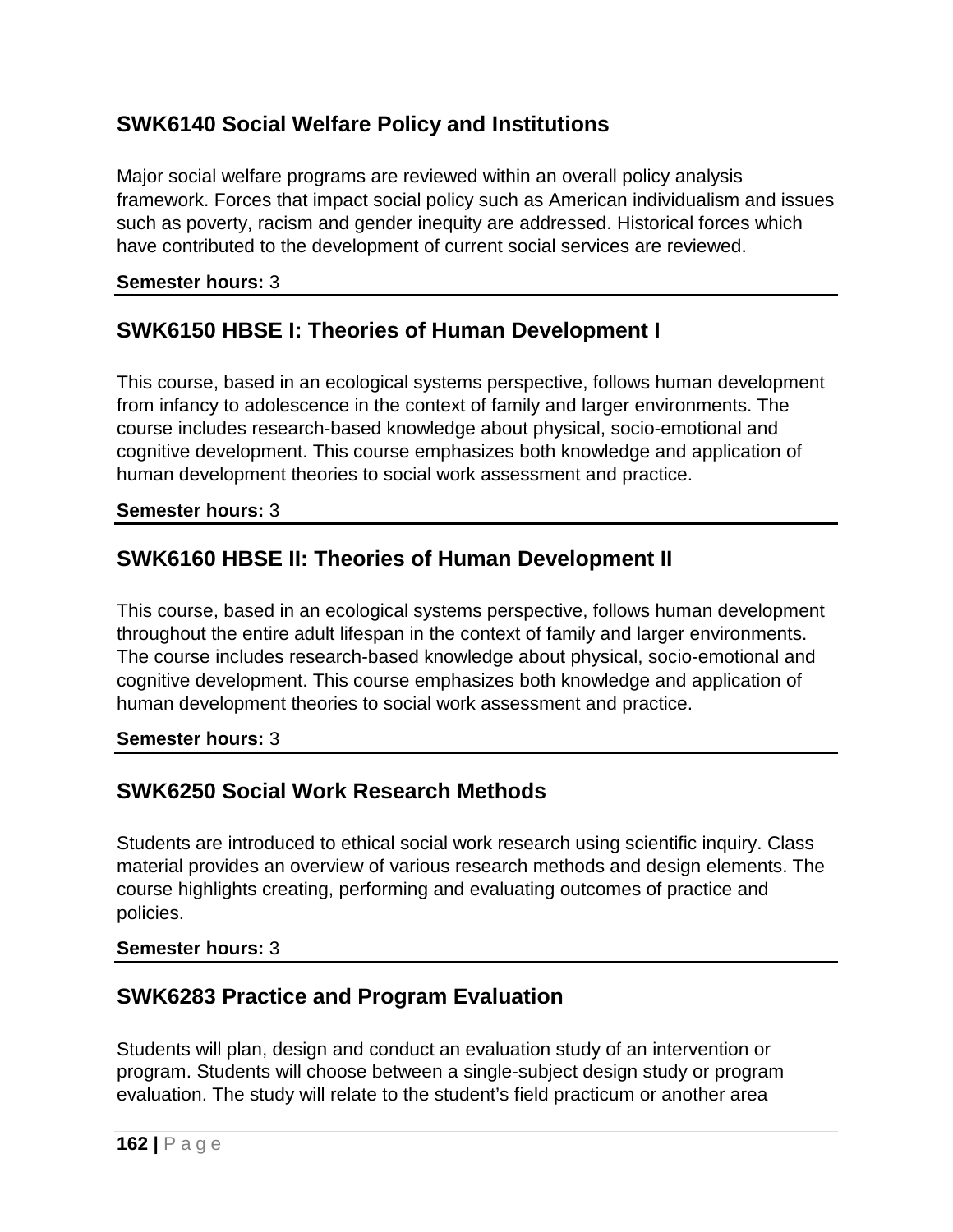approved by the research professor.

### **Semester hours:** 3

**Prerequisite(s):** SWK6250.

## **SWK6340 Psychopharmacology of Substance Use Disorders**

This course will address a variety of topics as they relate to addictions in a number of settings. The course is intended to serve as the generalist course for students pursuing or considering obtaining a valuable clinical credential from the Illinois Certification Board (ICB) Certification. This will be the first in a series of three courses that will be addictions specific. Students pursuing this track will be required to complete an internship that documents addiction- related clinical work. Students completing this curriculum track will be eligible to test for dual credentials upon graduation: Licensed Social Worker (LSW) as well as the CADC.

#### **Semester hours:** 3

### **SWK6350 Psychopharmacology**

This course is the second in a sequence of four required courses in addictions. The course will address the drugs commonly used by the addicted population. This class will review the drugs by classification and the effect that each drug has on the body and specific systems within the body.

#### **Semester hours:** 3

### **SWK6370 Social Work Practice I**

This course is the first in a sequence of five practice courses covering the generalist and specialization years in the MSW program. In Social Work Practice I, students are introduced to specific theoretical and skills-based core concepts of generalist, individual, family and couples social work direct practice.

#### **Semester hours:** 3

### **SWK6381 Social Work Practice II: Group Work**

The course examines social work practice from a macro perspective, introducing group work practice skills.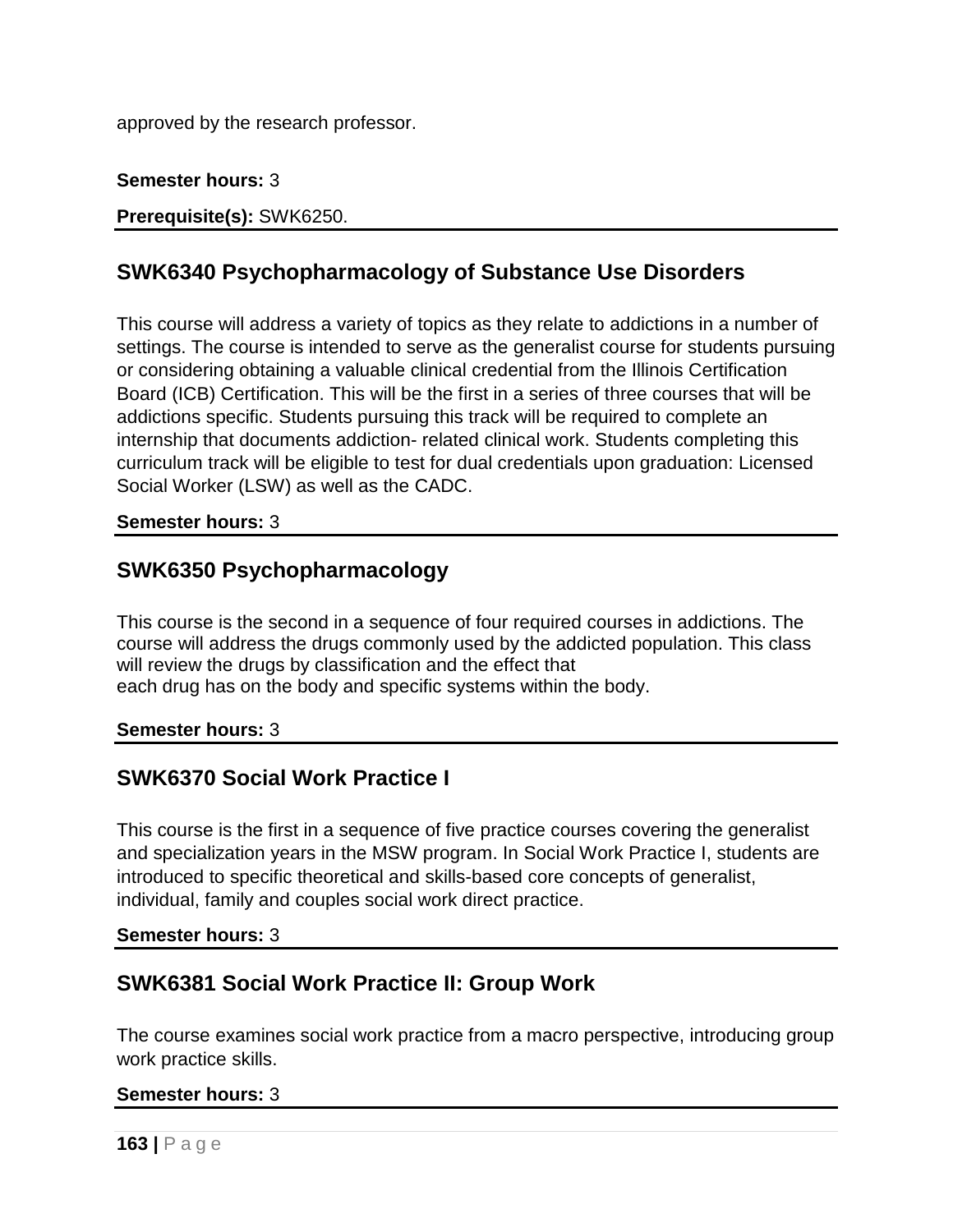# **SWK6382 Social Work Practice II: Community**

The course examines social work practice from a macro perspective, introducing community direct practice skills.

#### **Semester hours:** 3

### **SWK6390 Social Work Practice with Diverse and Vulnerable Populations**

This course is an exploration of historical and current economic, social, cultural and political forces that affect a wide range of minorities. Focus is on development of ethnic- sensitive, culturally competent practice skills. Self-awareness and attitudes toward self, others and differences are explored.

### **Semester hours:** 3

# **SWK6400 Addictions Counseling II**

This is the second course specifically designed to address specific treatment approaches utilized in working with the populations impacted by substance use. In this course, students will continue building their expertise of substance use through analysis and evaluation of specific treatment approaches found to have positive outcomes with the populations impacted by substance use such as motivational interviewing and reality therapy. Students will study and develop an understanding of the impact that the substance use has on family members as well as analyze various treatment options for families. In addition, the course will address the following topics: DUI laws and implications for treatment; issues of prevention programs; examination of substance abuse from macro, mezzo and micro levels; fundamental issues of effective treatment plans; relapse process and prevention plans; importance of working relationships with other service providers in case management function; roles of practitioners in treatment settings; and the process of addiction.

### **Semester hours:** 3

**Prerequisite(s):** SWK6340; SWK5420.

# **SWK6410 School Social Work Policy and Practice I**

This is the first of a two-course sequence for students doing their internships in the public school setting leading to state licensure as school social worker. This course focuses on practice. It prepares students to provide school social work services to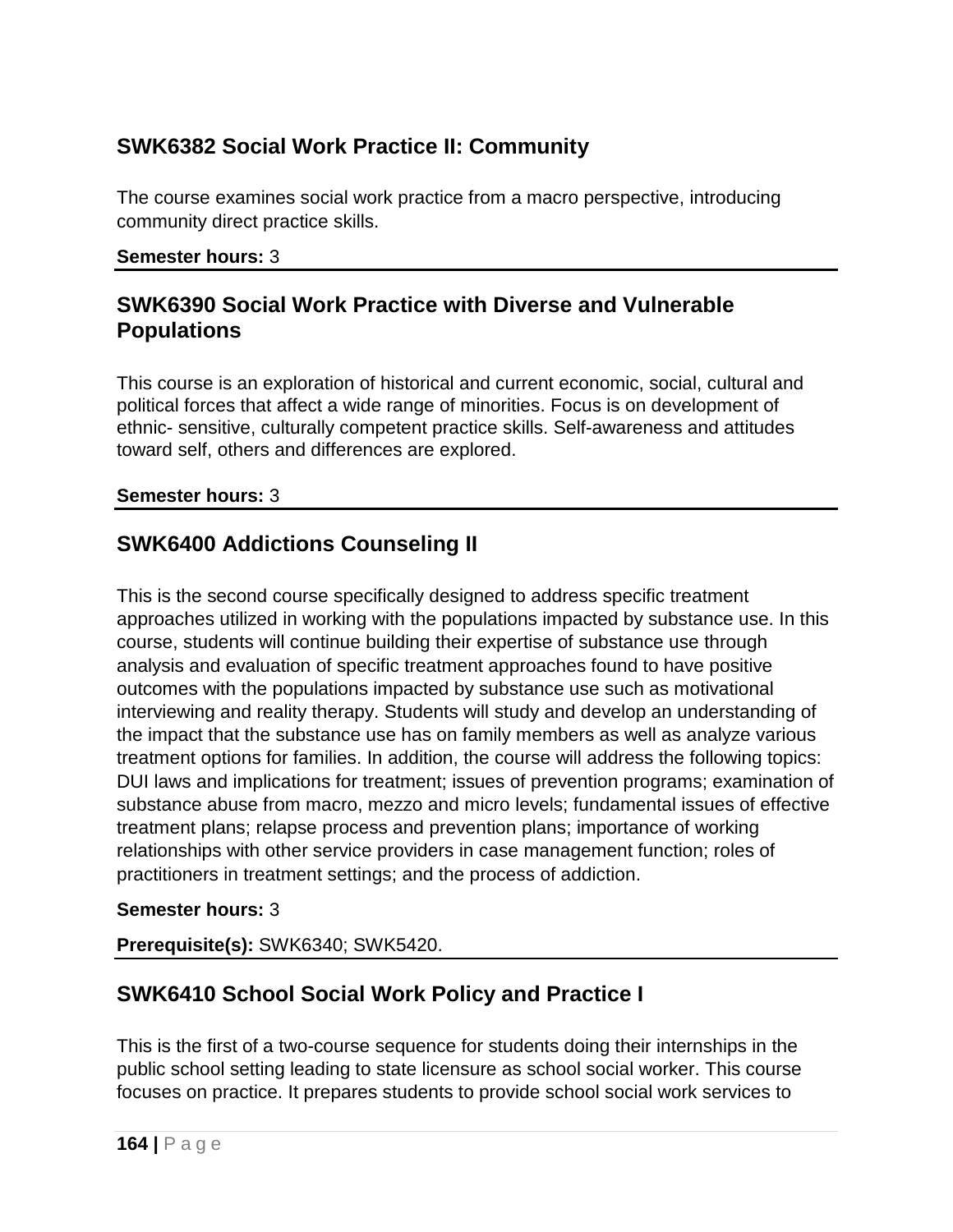individuals, groups, families, the school system and the community. This course covers the roles of the school social worker and the skills needed to perform the various roles. Special attention is given to assessment, prevention and intervention across systems on behalf of school children and their families.

#### **Semester hours:** 3

# **SWK6420 School Social Work Policy and Practice II**

This is the second of a two-course sequence for students doing their internships in the public school setting leading to state certification as a school social worker. This course focuses on policy and legal issues related to providing school social work services to individuals, groups, families, the school system and the community. This course covers state and federal special education mandates and other laws and policies related to public school children and their families. Special attention is given to ethical and legal implications of these laws and policies and their effect on the education of children.

#### **Semester hours:** 3

### **Prerequisite(s):** SWK6410.

# **SWK6430 School Social Work Licensure Course**

This course is designed for post-MSW graduate students seeking school social work endorsement/licensure from the Illinois State Board of Education. It provides an orientation to social work practice in the public school setting. It covers important historical, legal, and political developments that affect the modern-day roles and functions of the practitioner in the school setting. The course provides a basic understanding of the types of students served, resources and knowledge needed to deliver services and an overview of the public school system. This course is a requirement for state licensure as a school social worker. Permission of the School Social Work Coordinator required. Open to MSW post-graduate students only.

#### **Semester hours:** 3

**Prerequisite(s):** School Social Work Coordinator permission required.

### **SWK6440 Advanced Social Work Practice with Individuals**

This advanced social work practice elective focuses on contemporary approaches to directed social work practice with individual client systems.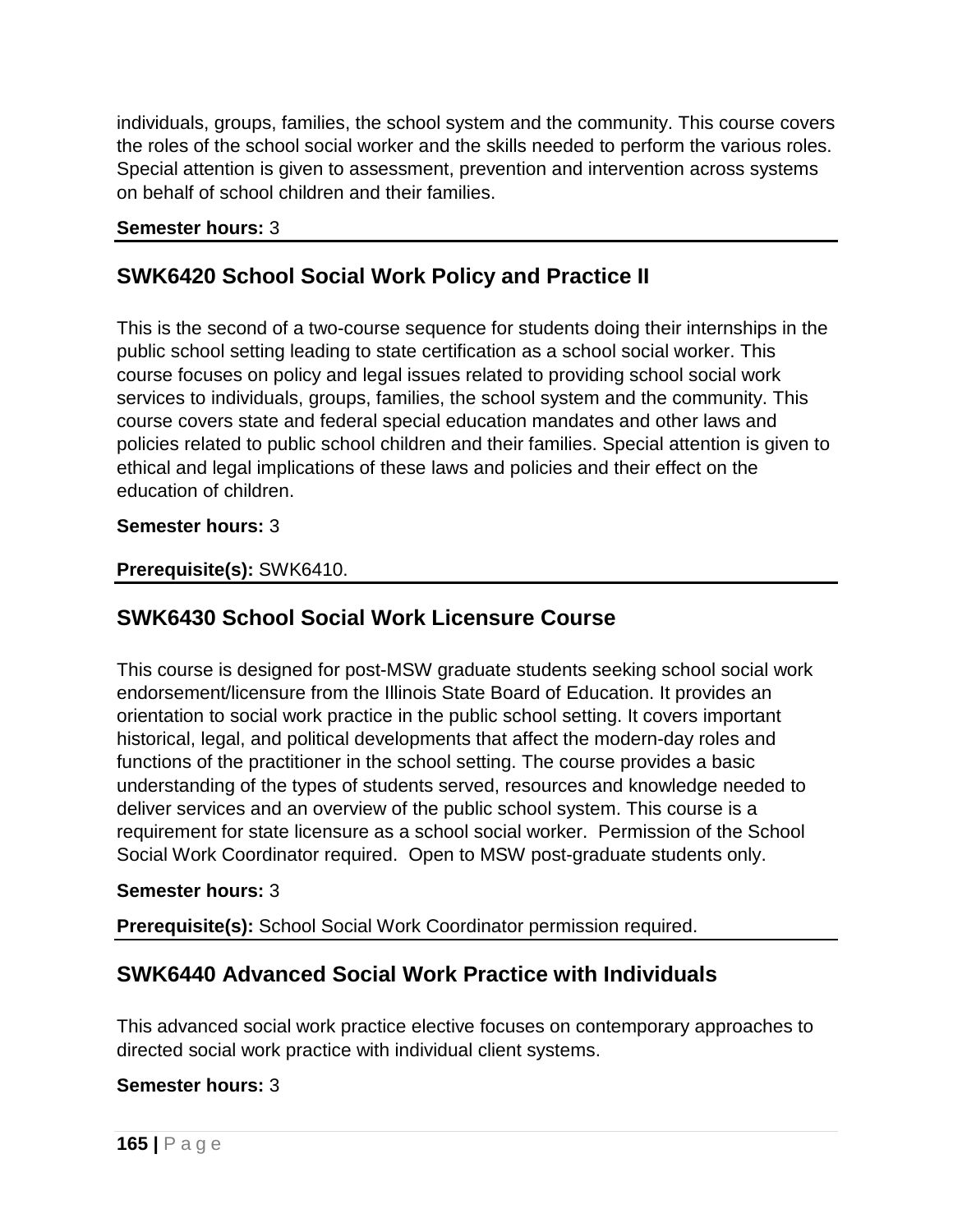**Prerequisite(s):** SWK6140; SWK6150; SWK6160; SWK6250; SWK6370; SWK6381; SWK6382.

# **SWK6450 Advanced Social Work Practice with Families**

This advanced social work practice elective emphasizes the ability to assess and engage families and to plan and implement effective interventions with a wide variety of families.

### **Semester hours:** 3

**Prerequisite(s):** SWK6140; SWK6150; SWK6160; SWK6250; SWK6370; SWK6381; SWK6382.

# **SWK6460 Advanced Social Work Practice with Couples**

This advanced social work practice elective will focus on a variety of theories and approaches to social work practice with couples.

### **Semester hours:** 3

**Prerequisite(s):** SWK6140; SWK6150; SWK6160; SWK6250; SWK6370; SWK6381; SWK6382.

# **SWK6470 Advanced Social Work Practice with Children**

This advanced social work practice elective will encompass the theory, methods and skills necessary for understanding and working with children on all levels of social work practice.

### **Semester hours:** 3

# **SWK6480 Advanced Social Work Practice with Adolescents**

This advanced social work practice elective will examine a variety of theoretical and practical approaches to working with adolescents and their environment.

**Semester hours:** 3

# **SWK6500 Social Work Perspectives on Psychopathology**

This course presents psychopathology through a distinctly social work perspective. The course includes bio-psycho-social assessment and treatment models, including the use of DSM-5. The course emphasizes assessment, advocacy, direct service,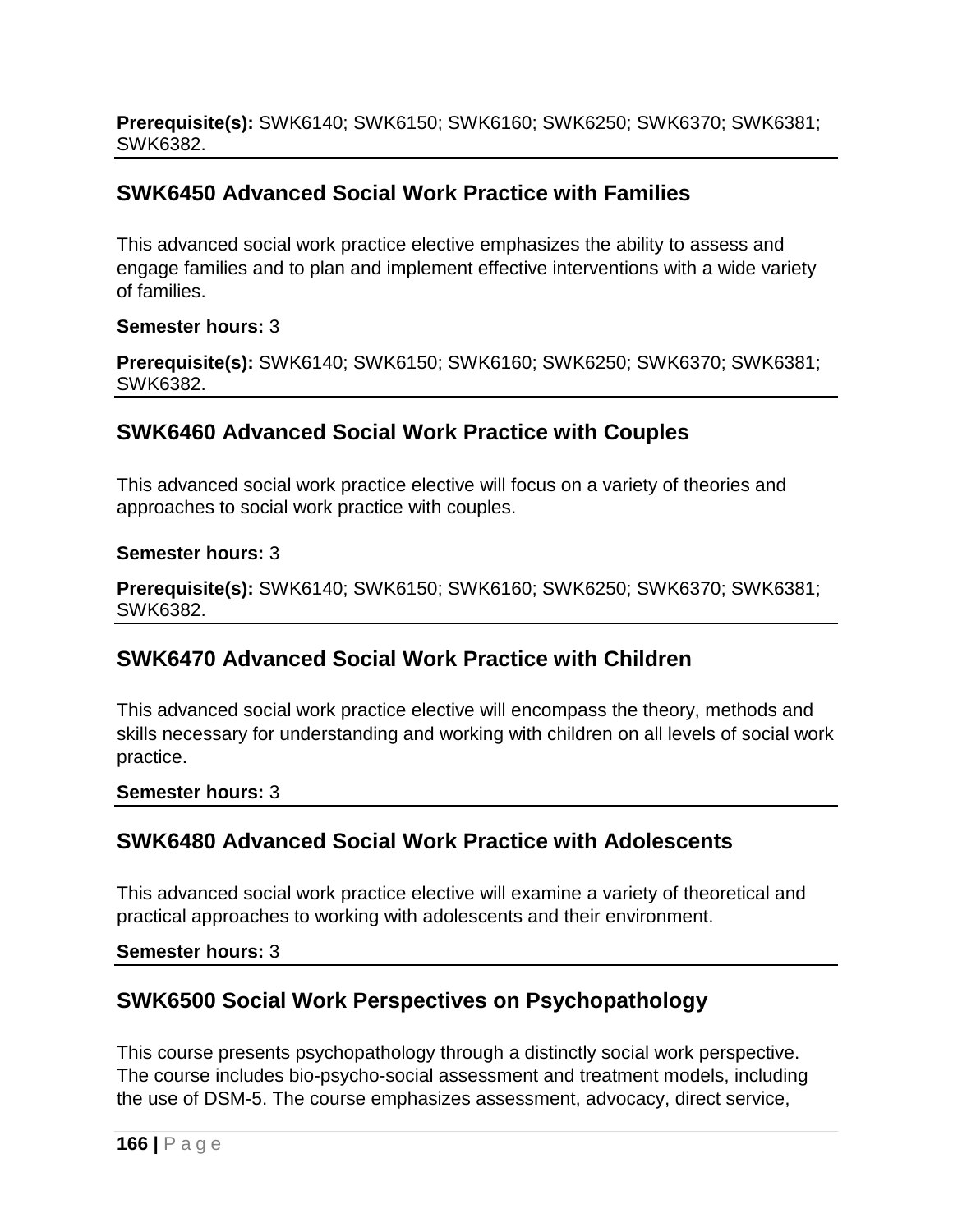interdisciplinary collaboration and use of community resources and supports. The person is not defined by diagnosis or condition. Mental illness is seen through a strengths perspective and within a social context. Persons are viewed holistically, as participating members of their families and communities.

### **Semester hours:** 3

### **Prerequisite(s):** SWK6370.

# **SWK6511 Social Work Practice III: Clinical Concentration I**

This course builds upon the generalist practice knowledge and skills acquired in the generalist year. The course will focus on the major clinical theories and methods essential to working in all clinical arenas of the social work practice field.

### **Semester hours:** 3

**Prerequisite(s):** SWK6370.

## **SWK6521 Social Work Practice IV: Clinical Concentration II**

A continuation of SWK6511, this course will further enhance and expand the clinical student's knowledge and skill in clinical social work practice with diverse clientele in all types of clinical settings and focuses on an integrative approach to clinical social work practice.

### **Semester hours:** 3

### **Prerequisite(s):** SWK6511.

### **SWK6533 Advanced Social Policy**

This course examines policies relevant to social work practice, including health and mental health policy, and agency-level policy within the context of state- and federallevel policy. Students will utilize a policy practice model to complete policy research projects relevant to social work practice.

#### **Semester hours:** 3

### **Prerequisite(s):** SWK6140.

### **SWK6560 Hospital Social Work**

This course will synthesize principles from the social work code of ethics in the medical setting following the generalist theory of practice. An overview of the variety of medical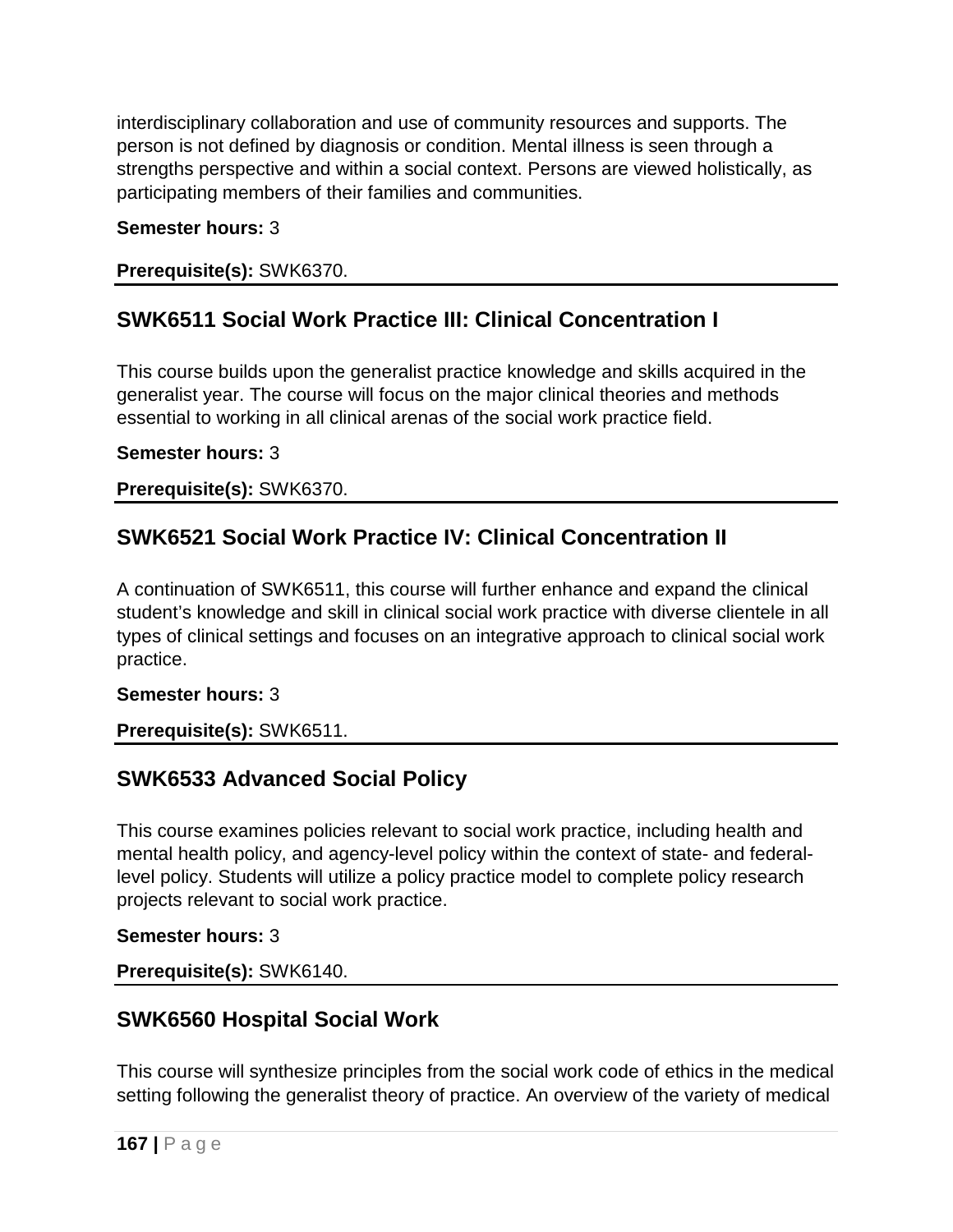settings and situations in which social workers practice will be explored. Students will have an opportunity to determine if the medical field is the challenge they are looking for in social work.

#### **Semester hours:** 3

### **SWK6572 Advanced Experiential Group Therapy**

This course will provide students with advanced skills in group work for a variety of practice settings. Students will learn ways in which to use group experience to foster individual and group growth and development. The course will use experiential activities to demonstrate the importance of active learning in client insight, change, and growth.

**Semester hours:** 3

### **SWK6580 Crisis Intervention**

This elective course will provide an introduction to crisis, crisis theory, individual and community response to crisis and strategies for intervention. Emergencies include potential suicide, potential violence, situations of significantly impaired judgment (acute psychosis, delirium, dementia, dissociation), and situations of victims of violence (child or elder abuse, domestic violence).

### **Semester hours:** 3

### **SWK6581 Mindfulness in Clinical Social Work**

Students will gain the understanding of how to effectively apply mindfulness-based cognitive therapy and mindfulness-based stress reduction in a variety of settings including schools, community-mental health facilities, hospitals, and substance-abuse treatment centers. Students will be engaged in experiential mindfulness practices that will promote the depth and breadth of mindfulness based interventions for clinical social work practice.

### **Semester hours:** 3

# **SWK6582 Neuroscience and Clinical Social Work**

This course will address and look at the interpersonal neurobiology of behavior, brain function, development and disorders. This class will also follow the developmental milestones humans go through during one's lifespan. This information will be vital in a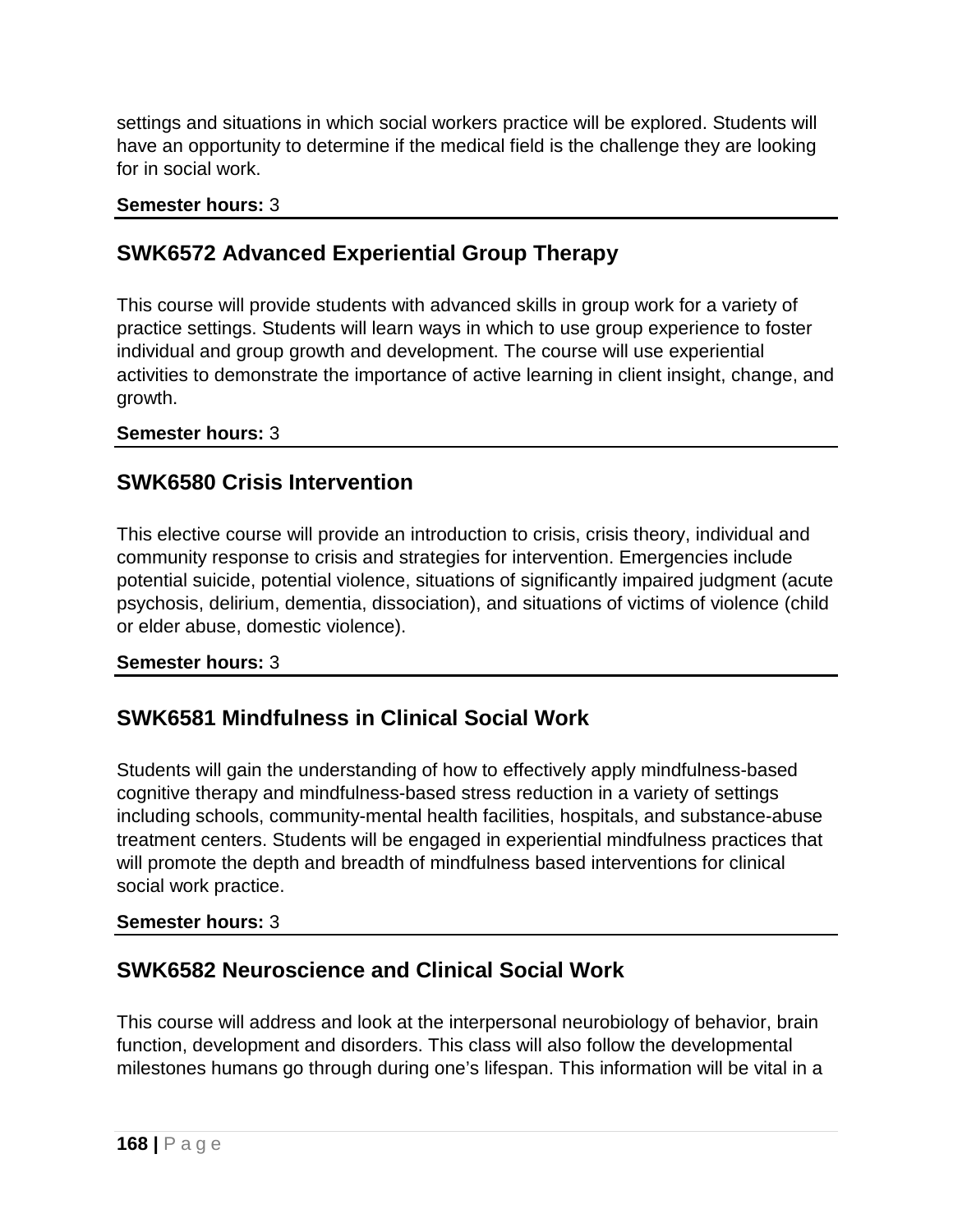social worker's clinical practice. Students will learn how self-regulation and affectregulation develop and are applied in both children as well as adults.

### **Semester hours:** 3

# **SWK6590 Advanced Clinical Social Work Personality Disorder**

This course examines the human condition through understandings of personality which are a combination of qualities or characteristics that form an individual's distinctive character. When personality characteristics manifest at an extreme life and relationships can become extremely stressed and challenged for the individual person, his/her family, as well as all the systems he/she is a part of. This course offers a comprehensive overview of the history, development and evolution of personality disorders.

### **Semester hours:** 3

## **SWK6591 Advanced Family Therapy**

This course will provide the clinical social work student with an opportunity to explore the practice of family therapy in a more advanced hands-on approach. The course will present an integrative family therapy model (theory of dysfunction, theory of change, major techniques, role of therapist) and the opportunity to practice doing family therapy in a role-play setting.

**Semester hours:** 3

# **SWK6592 Advanced Psychodynamic Clinical Social Work**

Advanced psychodynamic clinical social work will help students learn about and apply psychodynamic (sometimes referred to as psychoanalytic) idea and methods to the work they do with individuals, couples, families, and groups. Some of the ideas explored will understand the dynamic unconscious, the conflict of human drives with societal/ cultural norms, working through resistance, examining the conflict of being a self and being in relationship, and how a therapist can use the transference/counter transference in daily practice. The psychodynamic methods originated with Freud, and have continued to exist and informed the practice of mental health professionals for more than a century. This class will also explore the use and application of psychodynamic psychotherapy throughout its long history, but will mainly focus on the many ways psychodynamic methods can be used in the diverse settings that modern clinical social workers find themselves. The course will also explore a contemporary understanding of systematic integrative psychodynamic processes through Bowen Theory.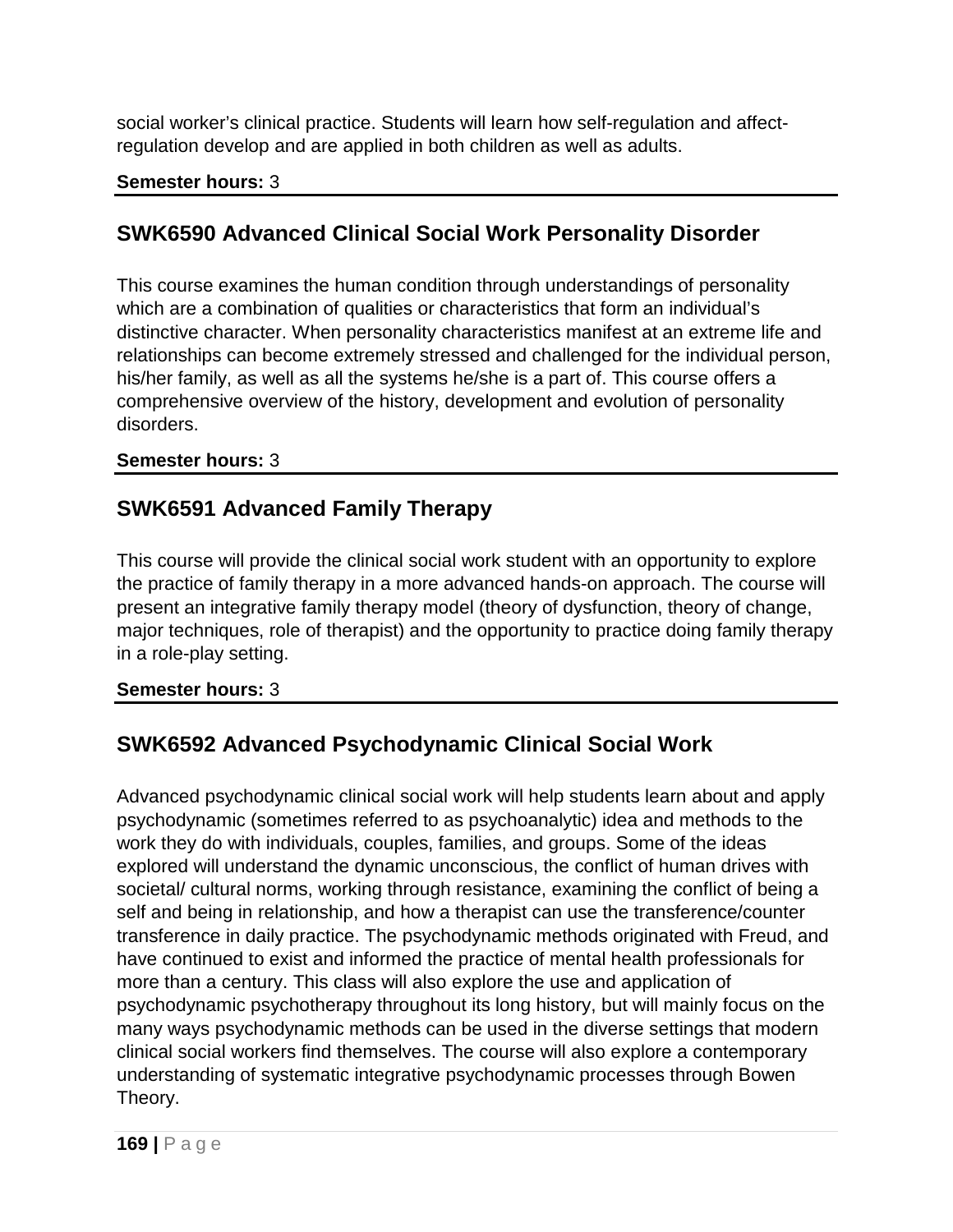### **SWK6593 Crisis Intervention**

This elective course will provide an introduction to crisis, crisis theory, individual and community response to crisis and strategies for intervention. Emergencies include potential suicide, potential violence, situations of significantly impaired judgment (acute psychosis, delirium, dementia, dissociation), and situations of victims of violence (child or elder abuse, domestic violence).

**Semester hours:** 3

### **SWK6599 Advanced Therapeutic Relationship and Integrative Psychodynamics**

This is the foundational class for the advanced clinical social work specialization. It is also open to all students as a general elective. It offers an advanced examination of the therapeutic relationship and related integrative psychodynamics which inform the clinical experience. The course focuses on advanced understandings of building and maintaining a relationship as one develops a metacognitive perspective on the other client's intent and motivation within the world they live. Students will gain insight into recognizing, understanding, and assessing multiple pathways towards well-being, empowerment, and resiliency that can be used for therapeutic leverage.

### **Semester hours:** 3

**Prerequisite(s):** SWK6150, SWK6160 and SWK6370.

### **SWK6600 Reading Content and Reading Methods for School Social Workers**

This course is designed to meet part of the requirements for the Professional Educator Licensure. This course will provide school support personnel with an overview of the foundational knowledge of reading, writing, and oral communication within the content areas of mathematics, science, social science, English/language arts, history, physical education, and the fine arts. This course provides school support personnel with a theoretical, historical, and evidence-based perspective on the methods of K-12 reading instruction. It will address how students acquire reading competency at the various reading levels, and how reading deficits can hinder students' success. A variety of ways to work with students, parents and colleagues to improve students' reading skills will be explored. It will address ways school support personnel can use their expertise to assist students with reading in the K-12 content areas. A review of strategies for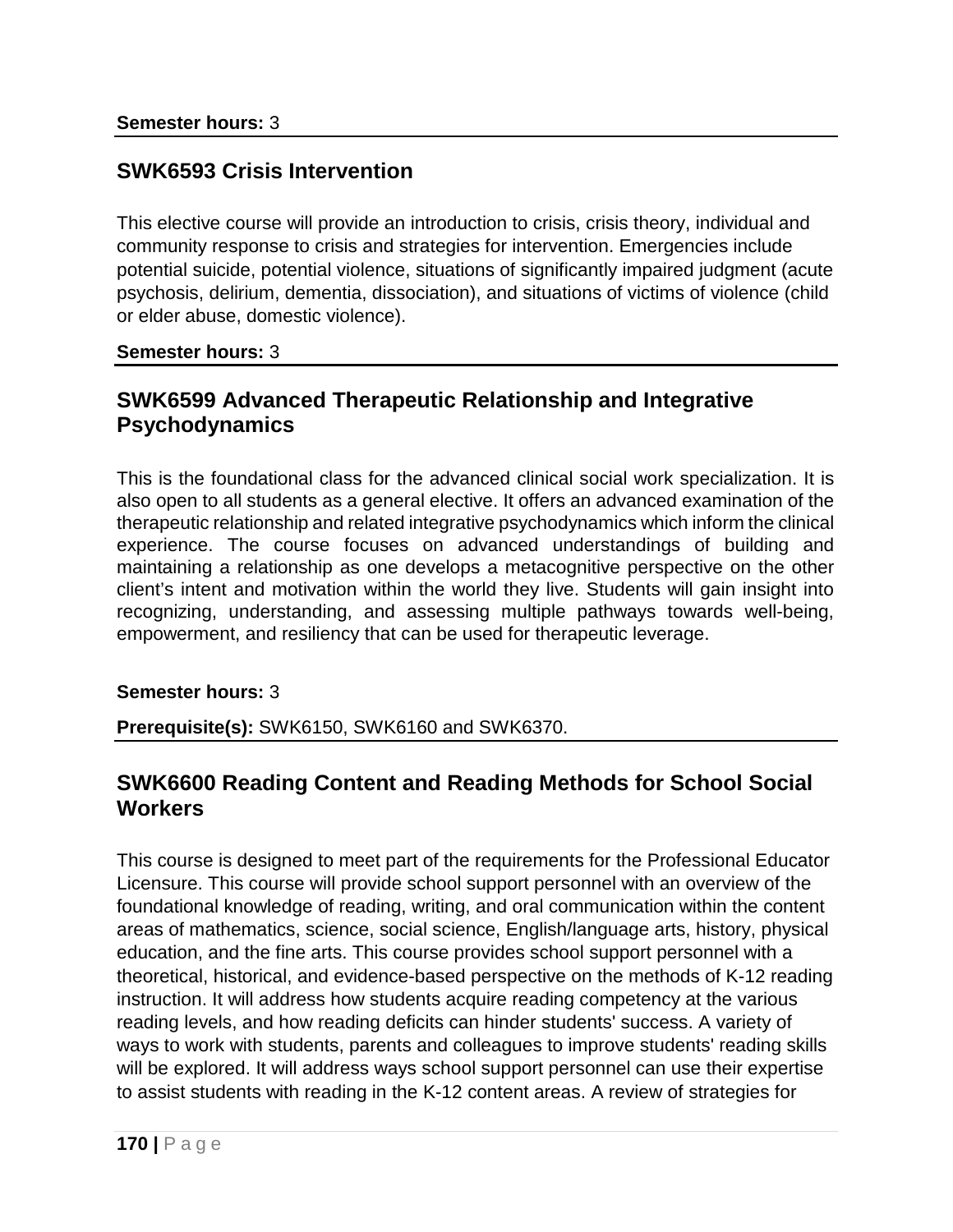increasing achievement in diverse learners including English Language Learners (ELLs), special education, delayed learners, unmotivated students, and gifted students will be included. Lastly, ways in which school support personnel can work with parents and colleagues to improve reading skills in the K-12 content areas will be explored.

### **Semester hours:** 3

# **SWK6650 Advanced PEL School Field Instruction I**

This course is designed for students in the post-graduate program leading to state endorsement/licensure for school social work. This field course is designed to integrate the prior professional experiences of students who have practiced social work outside of the public school setting with the unique knowledge and skills required by this setting. Students, in conjunction with the School of Social Work and their field instructors, design a unique learning experience that allows them to transfer skills developed in other settings to the public school arena and to learn additional knowledge and skills necessary for providing school social work services. Permission of the School Social Work Coordinator required. Open to MSW post-graduate students only.

### **Semester hours:** 3

**Prerequisite(s):** School Social Work Coordinator permission.

# **SWK6660 Advanced PEL School Field Instruction II**

This course is a continuation of SWK6650 Advanced PEL School Field Instruction I. Open to MSW post-graduate students only.

### **Semester hours:** 3

**Prerequisite(s):** SWK6650; permission of the School Social Work Coordinator.

# **SWK6675 Advanced Field Instruction - Addiction I**

This course is designed for students in the post-MSW program leading to an Addiction Certification. This field course is designed to integrate the professional experiences of students who have/or will practice social work in an addictions agency with the unique knowledge and skills required by this setting. Students, in conjunction with the School of Social Work and their field instructors, design a unique learning experience that allows them to transfer skills developed in other settings to the addictions arena and to learn additional knowledge and skills necessary for providing addictions-specific services. Permission of the School Social Work Coordinator required. Open to MSW post-graduate students only.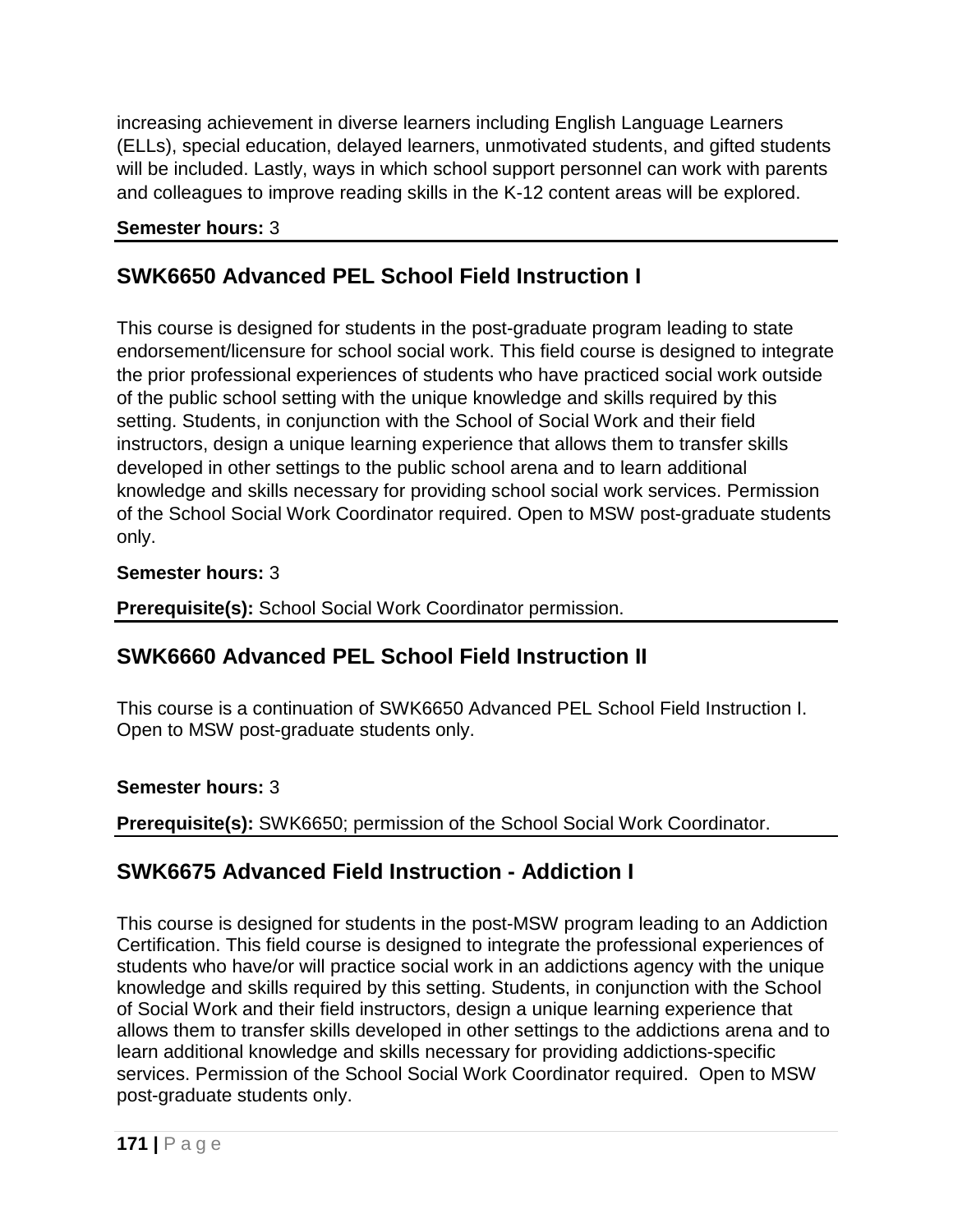### **Semester hours:** 3

**Prerequisite(s):** School Social Work Coordinator permission required.

### **SWK6676 Advanced Field Instruction - Addiction II**

This course is a continuation of SWK6675 Advanced Field Instruction – Addiction I. Permission of the School Social Work Coordinator required. Open to MSW postgraduate students only.

#### **Semester hours:** 3

**Prerequisite(s):** SWK6675; School Social Work Coordinator permission required.

### **SWK6700 Effects of Trauma on Children**

This course will focus on children and adolescents who have been exposed to significant trauma and/or loss. Child trauma theory, impact of trauma and loss, and assessment of traumatized children will be explored. Factors such as the therapeutic relationship, working with caregivers, self-care for social workers and the critical need for supervision will be examined. Skills will be developed to directly treat children of trauma to assist with the management of their symptoms, healing from trauma/loss memories, and increasing coping skills to prepare for future challenges.

#### **Semester hours:** 3

# **SWK6710 Expressive Therapy for Children**

This course is designed to explore the expressive therapies, such as art, clay, dance, drama, music, sand and writing. Through the creative therapies, social workers will become self-aware of the use of imagination, mind, body and emotions. Students will understand the effect of expressive therapy on children from diverse populations with diverse needs. Assessment and intervention of such treatments will be examined. The intermodal treatments will allow the social worker students to alter their approach based on the clients' needs, or through using multiple forms of expression with the same client to aid with deeper exploration.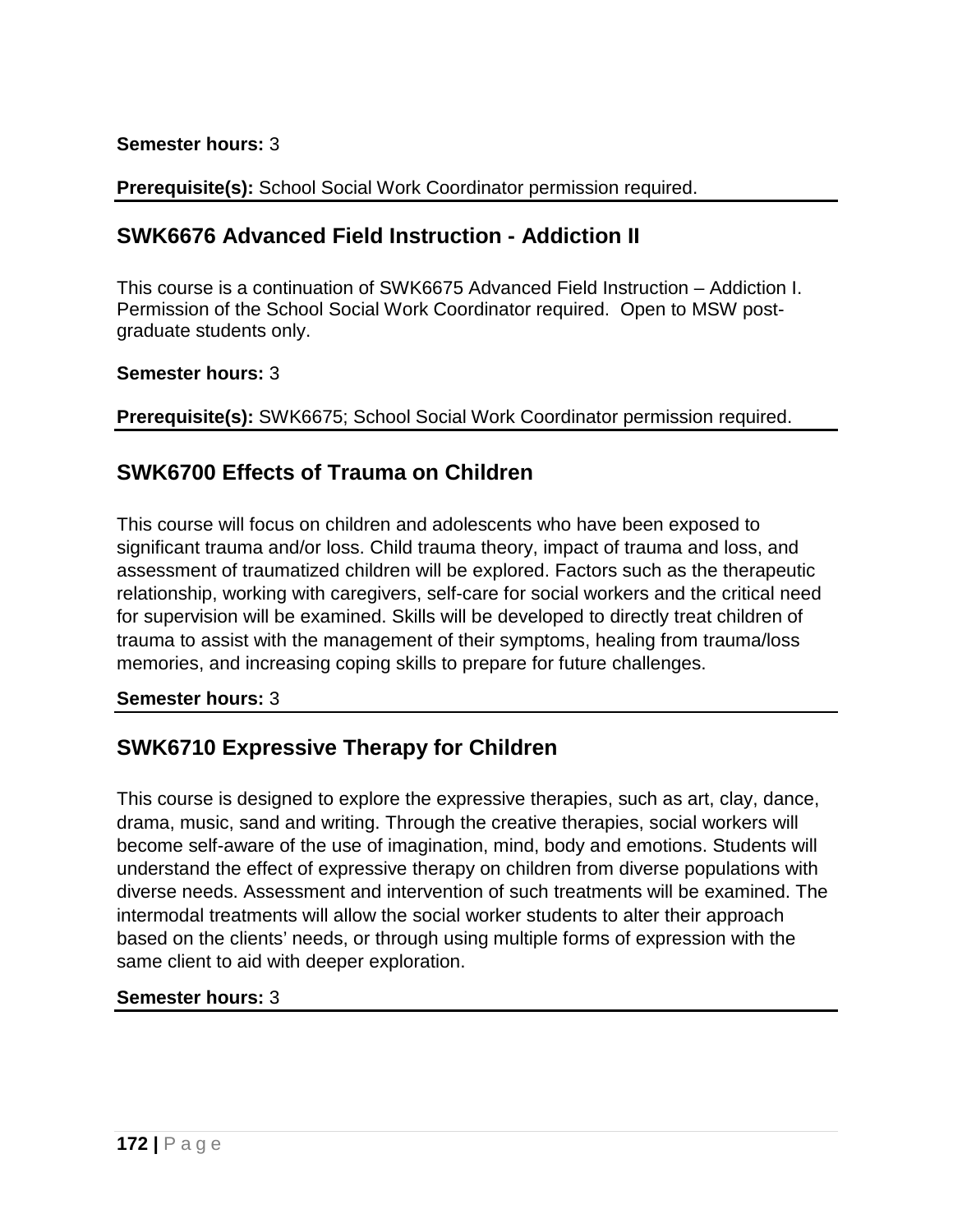# **SWK6720 Social Work with Vulnerable Children and Families**

This course will focus on the practice implications for social workers within the juvenile justice system, child welfare system and substance abuse treatment programs. Current and historical policies and research specific to these systems will be examined. Implications for social work practice will be explored.

### **Semester hours:** 3

## **SWK6721 Mediation**

This course provides students with the fundamental and practical skills needed to successfully resolve disputes. The course is an interactive, skills based course that provides opportunities for students to acquire the skills used to assist parties with divergent interests reach a solution. Successful completion of the course plays a major role in fulfilling the requirements to become a mediator in the state of Illinois. Note: Additional training/education may be required based on county and/or type of mediation being offered.

### **Semester hours:** 3

### **SWK6725 Child Welfare Services**

This course will focus on theory, principles, issues and trends in social work with children and youth; common and special needs. Coursework includes case management, treatment planning and case monitoring. Students will explore the authority-helper role and problems of working with non-voluntary clients

### **Semester hours:** 3

# **SWK6730 Field Instruction I**

This course is the first in a sequence of two consecutive semesters beginning in the fall. Experience in practice in professional agency under instruction of qualified practitioner; a minimum of 450 hours over two semesters. This generalist-level field experience is designed to build transferable skills in engagement, case management, counseling, group facilitation, documentation and referral. The 10 Core Competencies of Social Work Practice are measured at the middle and end of the internship experience.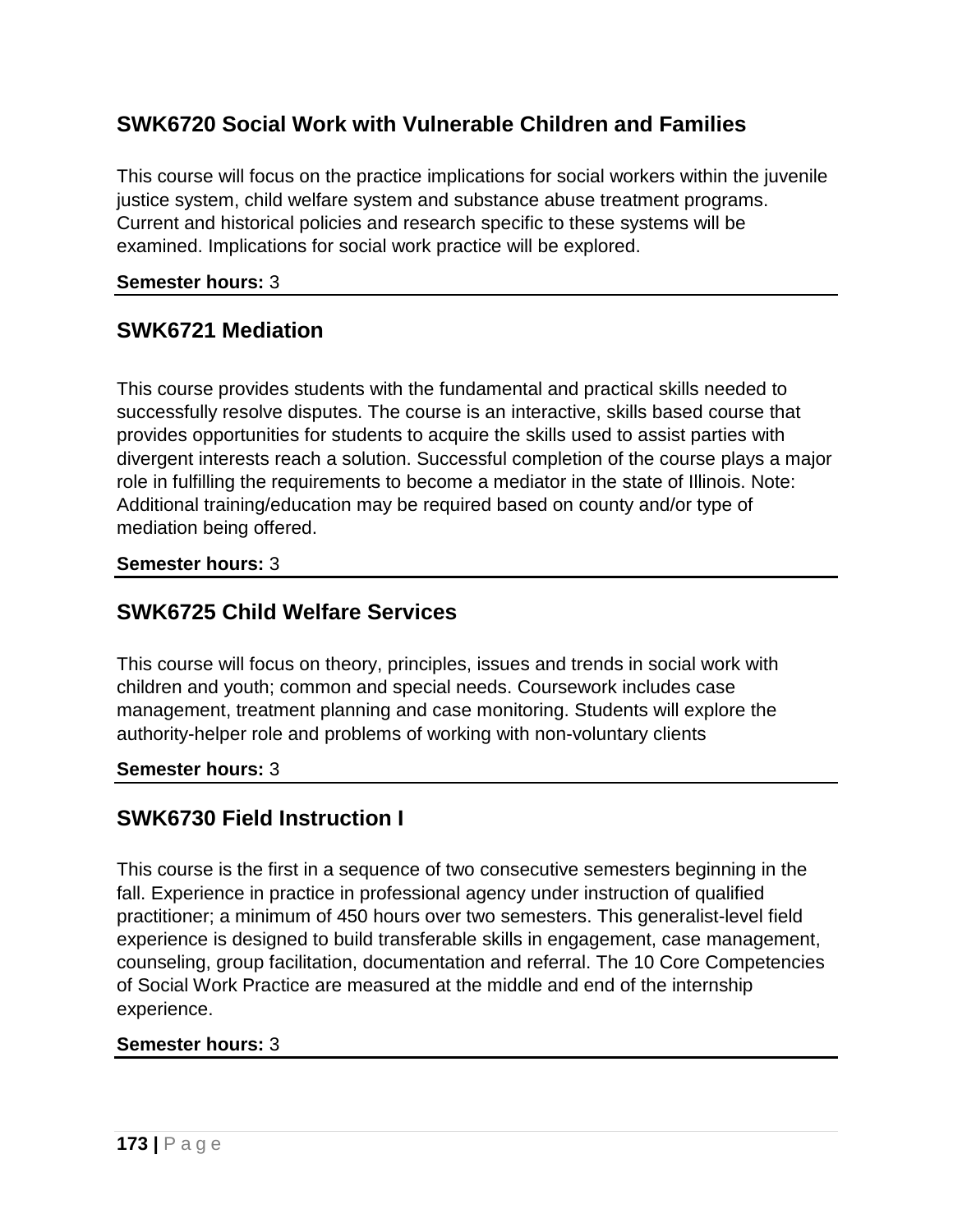# **SWK6740 Field Instruction II**

This course is the second in a sequence of two consecutive semesters beginning in the fall. Experience in practice in professional agency under instruction of qualified practitioner; a minimum of 450 hours over two semesters. This generalist-level field experience is designed to build transferable skills in engagement, case management, counseling, group facilitation, documentation and referral. The 10 Core Competencies of Social Work Practice are measured at the middle and end of the internship experience.

**Semester hours:** 3

**Prerequisite(s):** SWK6730.

# **SWK6750 Field Instruction III**

This course is the first in a sequence of two consecutive semesters beginning in the fall. Experience in practice in professional agency under the instruction of a qualified practitioner; a minimum of 600 hours over two semesters. Students completing specialization curriculum will complete internship in track area at this time. Advanced practice skills are developed, as well as completion of research study within the internship setting, during this advanced internship.

### **Semester hours:** 3

**Prerequisite(s):** SWK6740.

# **SWK6760 Field Instruction IV**

This course is the second in a sequence of two consecutive semesters beginning in the fall. Experience in practice in professional agency under the instruction of a qualified practitioner; a minimum of 600 hours over two semesters. Students completing specialization curriculum will complete internship in track area at this time. Advanced practice skills are developed, as well as completion of research study within the internship setting, during this advanced internship.

### **Semester hours:** 3

**Prerequisite(s):** SWK6750.

# **SWK7100 The History of Psychological Theory and Practice**

This course will provide the doctoral student with a comprehensive overview of the history, development and evolution of psychological theory and clinical practice. . Additional fee at GWC applies.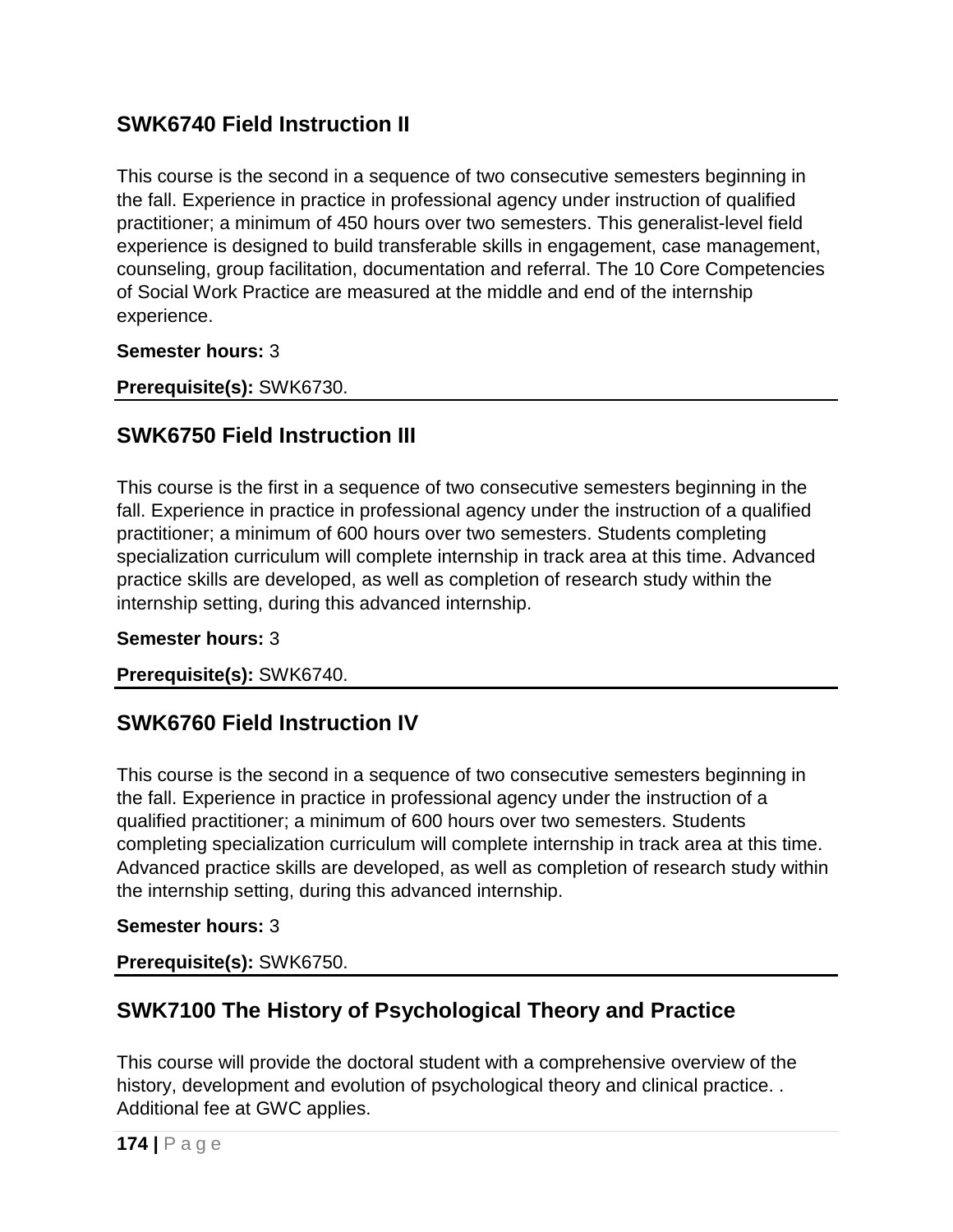### **SWK7150 The History of Clinical Social Work Knowledge and Practice**

This course will provide the doctoral student with a comprehensive overview of the history, development and evolution of clinical social work knowledge and practice.

#### **Semester hours:** 3

### **SWK7200 Clinical Seminar One**

This first clinical seminar will provide the doctoral student with a comprehensive overview of the history, development and evolution of clinical social work knowledge and practice with individual clients. The doctoral student will also be involved in a clinical internship that runs concurrently with the academic course. Additional fee at GWC applies.

**Semester hours:** 6

**Prerequisite(s):** SWK7100; SWK7150.

### **SWK7250 History of Social Policy**

This course will provide the doctoral student with a comprehensive overview and critique of the history, development and evolution of social policy as it relates to clinical social work practice. Additional fee applies

#### **Semester hours:** 3

**Prerequisite(s):** SWK7100; SWK7150.

### **SWK7300 Clinical Seminar Two**

This second clinical seminar will provide the doctoral student with a comprehensive overview of the history, development and evolution of clinical social work knowledge and practice with couples. The doctoral student will also be involved in a clinical internship that runs concurrently with the academic course.

#### **Semester hours:** 6

**Prerequisite(s):** SWK7100; SWK7150; SWK7200; SWK7250.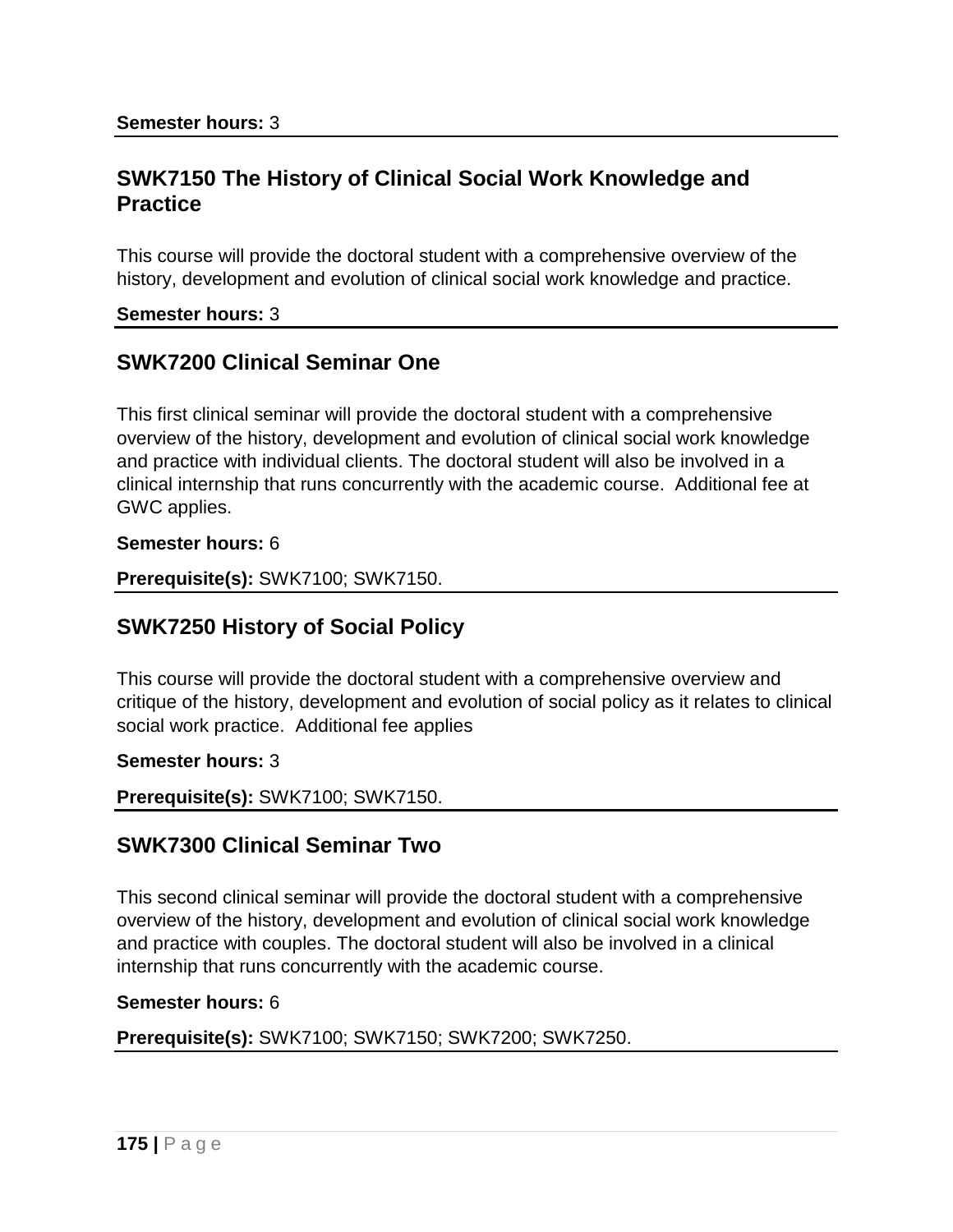# **SWK7350 Organizational Analysis**

This course will provide the doctoral student with a comprehensive overview and critique of the history, development and evolution of organizational theory as it relates to the current state of clinical social work practice.

#### **Semester hours:** 3

### **Prerequisite(s):** SWK7100; SWK7150; SWK7200; SWK7250.

### **SWK7400 Clinical Seminar Three**

This third clinical seminar will provide the doctoral student with a comprehensive overview of the history, development and evolution of clinical social work knowledge and practice with families. The doctoral student will also be involved in a clinical internship that runs concurrently with the academic course.

#### **Semester hours:** 6

**Prerequisite(s):** SWK7100; SWK7150; SWK7200; SWK7250; SWK7300; SWK7350.

## **SWK7450 Teaching Clinical Social Work Theory and Practice**

This didactic and experiential course will expose the doctoral student to the theory and techniques necessary to teach advanced clinical social work theory and practice in higher education.

#### **Semester hours:** 3

### **Prerequisite(s):** SWK7100; SWK7150; SWK7200; SWK7250; SWK7300; SWK7350.

### **SWK7500 Clinical Seminar Four**

This fourth clinical seminar will provide the doctoral student with a comprehensive overview of the history, development and evolution of clinical social work knowledge and practice with groups. The doctoral student will also be involved in a clinical internship that runs concurrently with the academic course. In this clinical seminar, the doctoral student will develop the comprehensive paper used in his or her clinical oral. Doctoral students will also use this course to help prepare for the clinical oral through practice presentation in class.

#### **Semester hours:** 6

**Prerequisite(s):** SWK7100; SWK7150; SWK7200; SWK7250; SWK7300; SWK7350; SWK7400; SWK7450.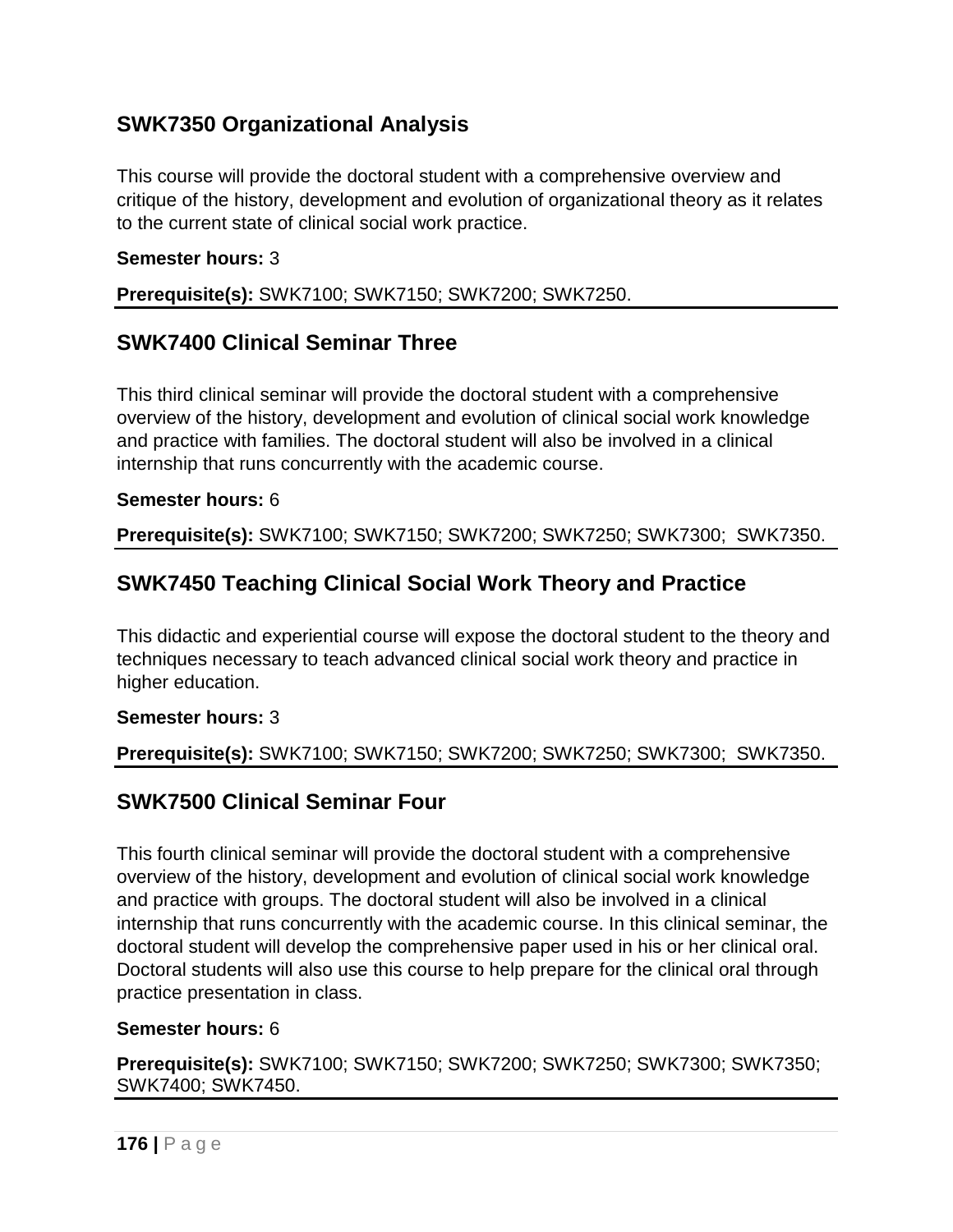# **SWK8100 Research Methodology I**

This course will acquaint the doctoral student with the knowledge and application of research methodology in preparation for development of the dissertation proposal.

#### **Semester hours:** 3

**Prerequisite(s):** Successful completion of the Clinical Oral and Comprehensive Exams.

### **SWK8150 Data Analysis**

This course will acquaint the doctoral student with the knowledge and application of statistics for the study and research of social work treatment practices in support of the development of evidence-based practice.

### **Semester hours:** 3

**Prerequisite(s):** Successful completion of the Clinical Oral and Comprehensive Exams.

## **SWK8200 Research Methodology II, Dissertation Planning**

In this course, the doctoral student will develop an initial dissertation proposal, including formulating the research question, literature review, methodology design, data analysis, human subjects protections procedures including consent forms, IRB application, and agency or organizational approvals.

### **Semester hours:** 3

**Prerequisite(s):** SWK8100; SWK8150.

### **SWK8250 Data Analysis II**

This course is intended to support the student in developing a competitive level of statistical acumen in preparation for both finalizing the dissertation and engaging in professional practice or academia.

#### **Semester hours:** 3

**Prerequisite(s):** SWK8100; SWK8150.